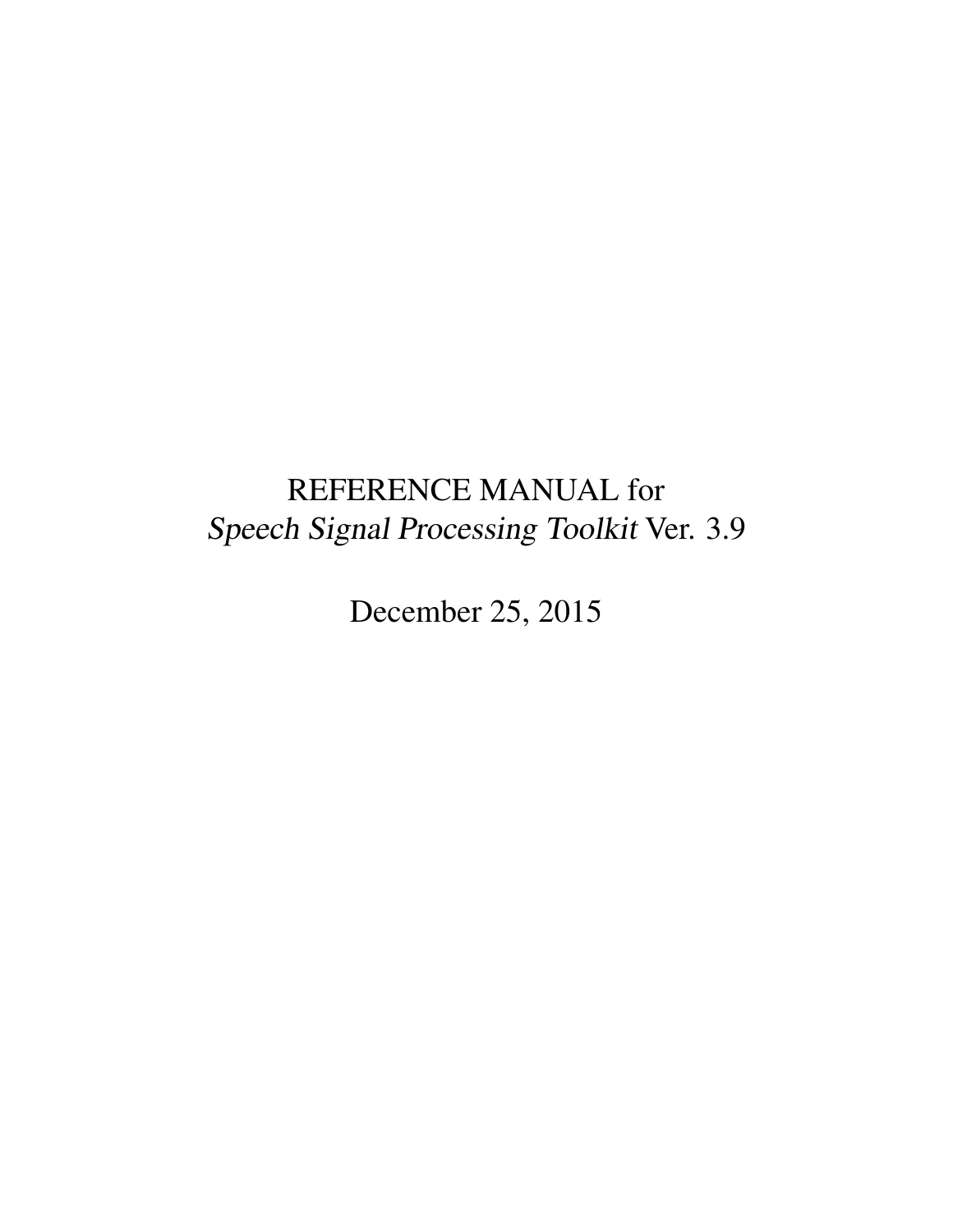The help message for every command can be obtained with the option "-h". The help message brings explanation of the command, how to use, as well as its options.

Example: for the command mcep (% is the shell prompt)

```
> % mcep -h
>> mcep - mel cepstral analysis
\geq> usage:
> mcep [ options ] [ infile ] > stdout
> options:
> -a a : all-pass constant [0.35]
> -m m : order of mel cepstrum [25]
> -l l : frame length [256]
> -h : print this message
> (level 2)
> -i i : minimum iteration [2]
> -i j : maximum iteration [30]
> -d d : end condition [0.001]
> -e e : small value added to periodogram [0]
> infile:
> windowed sequences (float) [stdin]
> stdout:
> mel-cepstrum (float)
```
For more information related to this toolkit, please refer to http://[sourceforge.net](http://sourceforge.net/projects/sp-tk/)/projects/sp-tk/. In this site, the "Examples of Using Speech Signal Processing Toolkit" documentation file can be downloaded. If you have any bug reports, comments, or questions related this toolkit, please use the bug-tracker on [SPTK website](http://sourceforge.net/tracker/?group_id=176586). We will try to answer every question, but we cannot guarantee it.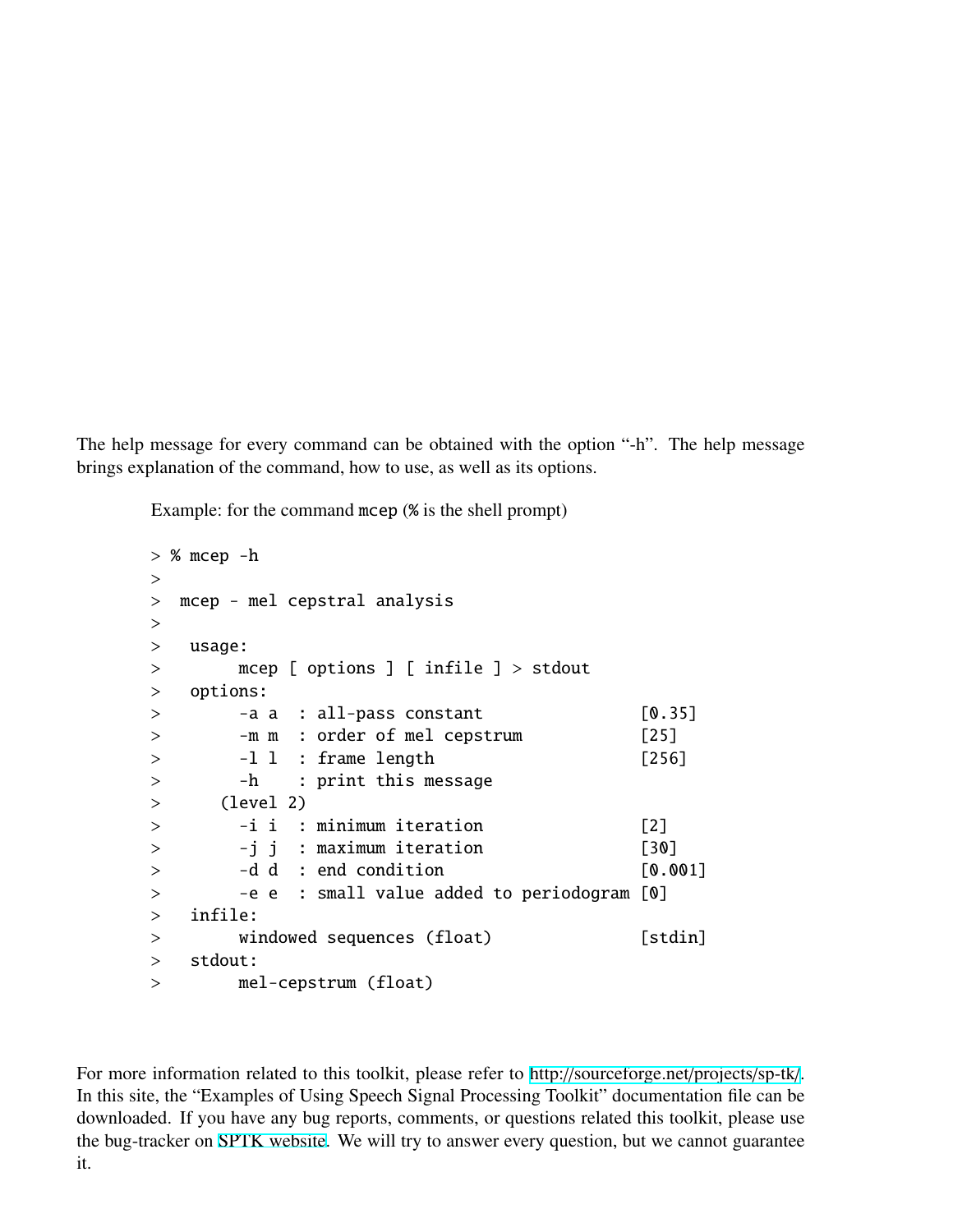# **Contents**

| acep               | $\mathbf{1}$                                                                                                 |
|--------------------|--------------------------------------------------------------------------------------------------------------|
| acorr              | $-$ obtain autocorrelation sequence $\ldots \ldots \ldots \ldots \ldots \ldots \ldots$<br>3                  |
| agcep              | $\overline{4}$                                                                                               |
| amcep              | 6                                                                                                            |
| average            | 8                                                                                                            |
| b2mc               | 9<br>— transform MLSA digital filter coefficients to mel-cepstrum                                            |
| bcp                | 10<br>— block copy $\ldots \ldots \ldots \ldots \ldots \ldots \ldots \ldots \ldots \ldots \ldots \ldots$     |
| bcut               | — binary file cut $\dots \dots \dots \dots \dots \dots \dots \dots \dots \dots \dots \dots$<br>12            |
| bell               | $-\mathsf{ring}$ a bell $\ldots \ldots \ldots \ldots \ldots \ldots \ldots \ldots \ldots \ldots \ldots$<br>14 |
| c <sub>2</sub> acr | 15                                                                                                           |
| c2ir               | - cepstrum to minimum phase impulse response<br>16                                                           |
| c2ndps             | — cepstrum to Negative Derivative of Phase Spectrum (NDPS)<br>17                                             |
| c2sp               | 19<br>— transform cepstrum to spectrum $\ldots \ldots \ldots \ldots \ldots \ldots \ldots$                    |
| cdist              | 20                                                                                                           |
| clip               | $-$ data clipping $\ldots \ldots \ldots \ldots \ldots \ldots \ldots \ldots \ldots \ldots \ldots$<br>22       |
| da                 | 23                                                                                                           |
| $\det$             | 25                                                                                                           |
| decimate           | 27                                                                                                           |
| delay              | 28                                                                                                           |
| delta              | $-\theta$ delta calculation $\cdots \cdots \cdots \cdots \cdots \cdots \cdots \cdots$<br>29                  |
| df2                | 33                                                                                                           |
| dfs                | 34                                                                                                           |
| dmp                | 36<br>— binary file dump $\ldots \ldots \ldots \ldots \ldots \ldots \ldots \ldots \ldots \ldots \ldots$      |
| dtw                | 38                                                                                                           |
| ds                 | 41                                                                                                           |
| echo <sub>2</sub>  | 42                                                                                                           |
| excite             | 43                                                                                                           |
| extract            | 44                                                                                                           |
| fd                 | 45                                                                                                           |
| fdrw               | 47<br>— draw a graph $\ldots \ldots \ldots \ldots \ldots \ldots \ldots \ldots \ldots \ldots \ldots \ldots$   |
| fft                | 49<br>— FFT for complex sequence $\ldots \ldots \ldots \ldots \ldots \ldots \ldots \ldots$                   |
| fft2               | 50                                                                                                           |
| fftcep             | 53                                                                                                           |
| fftr               | $-$ FFT for real sequence $\ldots \ldots \ldots \ldots \ldots \ldots \ldots \ldots$<br>54                    |
| ffrr2              | 55                                                                                                           |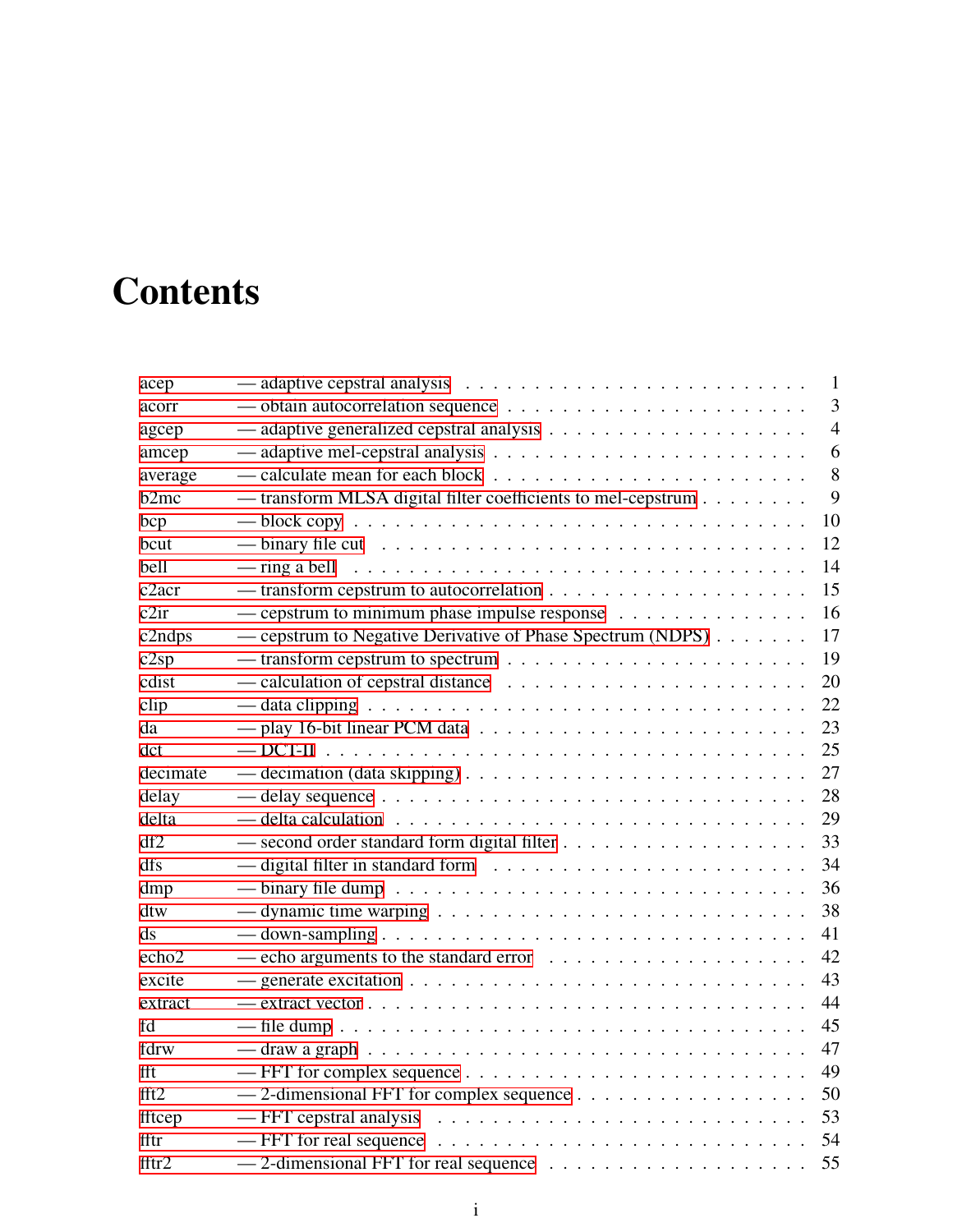| fig             | $\rightarrow$ plot a graph $\cdots \cdots \cdots \cdots \cdots \cdots \cdots \cdots \cdots \cdots$            | 57  |
|-----------------|---------------------------------------------------------------------------------------------------------------|-----|
| frame           |                                                                                                               | 64  |
| freqt           |                                                                                                               | 65  |
| gc2gc           |                                                                                                               | 66  |
| gcep            |                                                                                                               | 68  |
| glogsp          | — draw a log spectrum graph $\ldots \ldots \ldots \ldots \ldots \ldots \ldots \ldots \ldots$                  | 70  |
| glsadf          |                                                                                                               | 72  |
| gmm             |                                                                                                               | 74  |
| gmmp            |                                                                                                               | 80  |
| gnorm           |                                                                                                               | 82  |
| grlogsp         |                                                                                                               | 83  |
| grpdelay        |                                                                                                               | 86  |
| gseries         | $\rightarrow$ draw a discrete series $\ldots \ldots \ldots \ldots \ldots \ldots \ldots \ldots \ldots$         | 87  |
| gwave           |                                                                                                               | 89  |
| histogram       | — histogram $\ldots \ldots \ldots \ldots \ldots \ldots \ldots \ldots \ldots \ldots \ldots$                    | 91  |
| idct            | — Inverse DCT-II $\ldots \ldots \ldots \ldots \ldots \ldots \ldots \ldots \ldots \ldots \ldots$               | 92  |
| ifft            | — inverse FFT for complex sequence $\ldots \ldots \ldots \ldots \ldots \ldots$                                | 94  |
| iff2            | -2-dimensional inverse FFT for complex sequence                                                               | 95  |
| ifftr           | — inverse FFT for real sequence $\ldots \ldots \ldots \ldots \ldots \ldots \ldots$                            | 97  |
| ignorm          |                                                                                                               | 98  |
| impulse         |                                                                                                               | -99 |
| imsvq           | — decoder of multi stage vector quantization 100                                                              |     |
| interpolate     | — interpolation of data sequence $\ldots \ldots \ldots \ldots \ldots \ldots \ldots \ldots \ldots 101$         |     |
| ivq             | — decoder of vector quantization $\ldots \ldots \ldots \ldots \ldots \ldots \ldots \ldots \ldots 102$         |     |
| lbg             | -LBG algorithm for vector quantizer design 103                                                                |     |
| levdur          | - solve an autocorrelation normal equation using Levinson-Durbin method 107                                   |     |
| linear_intpl    |                                                                                                               |     |
| lmadf           |                                                                                                               |     |
| lpc             | -LPC analysis using Levinson-Durbin method 114                                                                |     |
| lpc2c           | — transform LPC to cepstrum $\ldots \ldots \ldots \ldots \ldots \ldots \ldots \ldots \ldots 115$              |     |
| lpc2lsp         | $-$ transform LPC to LSP $\ldots \ldots \ldots \ldots \ldots \ldots \ldots \ldots \ldots 117$                 |     |
| lpc2par         |                                                                                                               |     |
| lsp2lpc         | — transform LSP to LPC $\dots$ , $\dots$ , $\dots$ , $\dots$ , $\dots$ , $\dots$ , $\dots$ , $\dots$ , $121$  |     |
| lsp2sp          | — transform LSP to spectrum $\ldots \ldots \ldots \ldots \ldots \ldots \ldots \ldots \ldots 122$              |     |
| <b>lspcheck</b> |                                                                                                               |     |
| lspdf           |                                                                                                               |     |
| ltcdf           | — all-pole lattice digital filter for speech synthesis 127                                                    |     |
| mc2b            | — transform mel-cepstrum to MLSA digital filter coefficients 128                                              |     |
| mcep            | — mel cepstral analysis $\ldots \ldots \ldots \ldots \ldots \ldots \ldots \ldots \ldots \ldots 129$           |     |
| merge           | — data merge $\ldots \ldots \ldots \ldots \ldots \ldots \ldots \ldots \ldots \ldots \ldots \ldots \ldots$ 131 |     |
| mfcc            |                                                                                                               |     |
| mgc2mgc         | - frequency and generalized cepstral transformation 136                                                       |     |
|                 |                                                                                                               |     |
| mgc2sp          | — transform mel-generalized cepstrum to spectrum 140                                                          |     |
| mgcep           |                                                                                                               |     |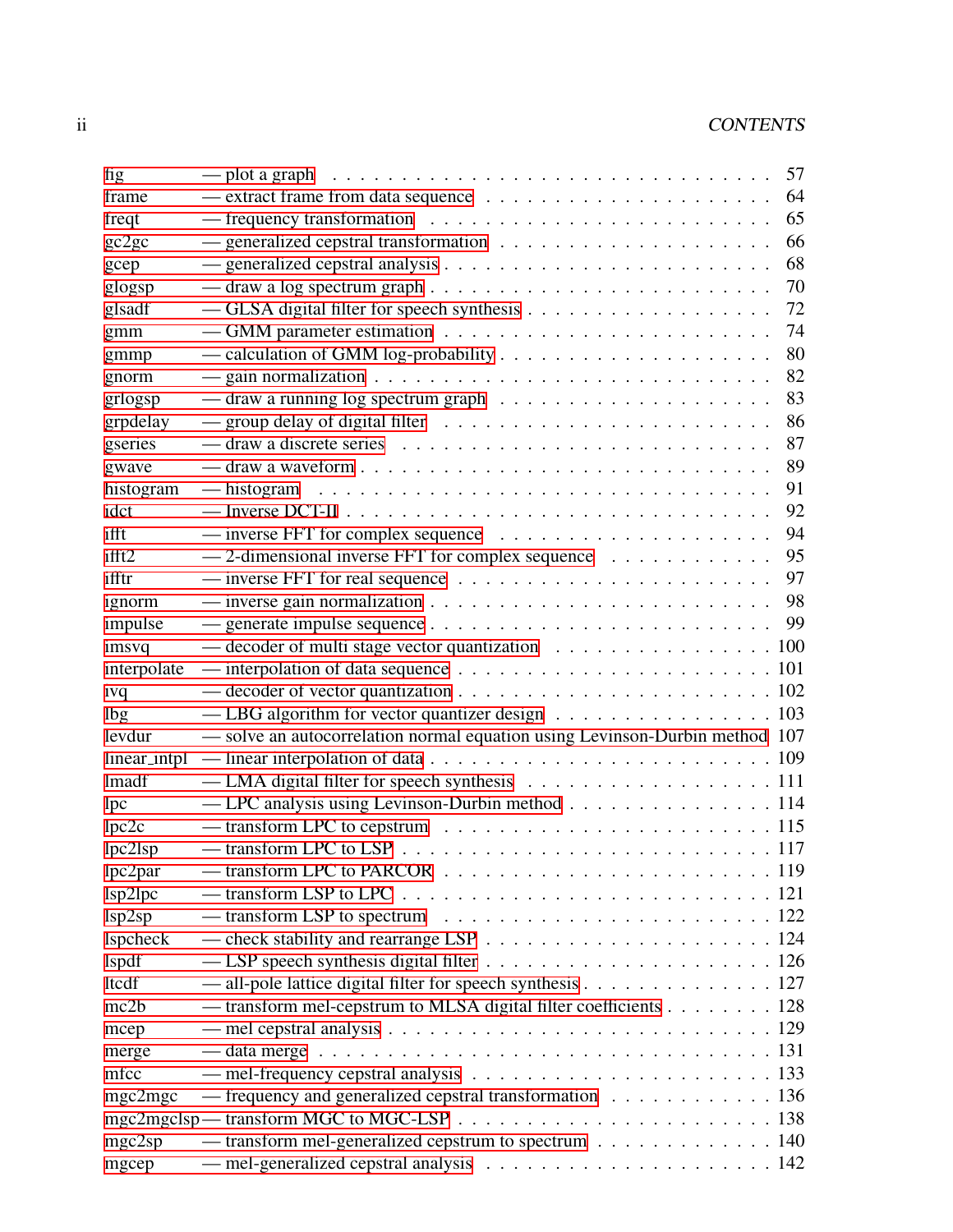| mglsadf   |                                                                                                               |  |
|-----------|---------------------------------------------------------------------------------------------------------------|--|
| minmax    |                                                                                                               |  |
| mlpg      | — obtains parameter sequence from PDF sequence 155                                                            |  |
| mlsacheck |                                                                                                               |  |
| mlsadf    |                                                                                                               |  |
| msvq      |                                                                                                               |  |
| nan       | — data check $\ldots \ldots \ldots \ldots \ldots \ldots \ldots \ldots \ldots \ldots \ldots \ldots \ldots 165$ |  |
| ndps2c    | — Negative Derivative of Phase Spectrum (NDPS) to cepstrum 166                                                |  |
| norm0     | — normalize coefficients $\ldots \ldots \ldots \ldots \ldots \ldots \ldots \ldots \ldots \ldots 167$          |  |
| nrand     | - generate normal distributed random value 168                                                                |  |
| par2lpc   | — transform PARCOR to LPC $\ldots \ldots \ldots \ldots \ldots \ldots \ldots \ldots \ldots 169$                |  |
| pca       |                                                                                                               |  |
| pcas      |                                                                                                               |  |
| phase     |                                                                                                               |  |
| pitch     |                                                                                                               |  |
| poledf    |                                                                                                               |  |
| psgr      |                                                                                                               |  |
| ramp      | $-$ generate ramp sequence $\ldots \ldots \ldots \ldots \ldots \ldots \ldots \ldots \ldots 178$               |  |
| raw2way   | — raw to wav (RIFF) $\ldots \ldots \ldots \ldots \ldots \ldots \ldots \ldots \ldots \ldots \ldots 180$        |  |
| reverse   |                                                                                                               |  |
| rmse      |                                                                                                               |  |
| root_pol  | - calculate roots of a polynomial equation 184                                                                |  |
| sin       |                                                                                                               |  |
| smcep     | - mel-cepstral analysis using 2nd order all-pass filter 187                                                   |  |
| snr       |                                                                                                               |  |
| sopr      |                                                                                                               |  |
| spec      | — transform real sequence to log spectrum 195                                                                 |  |
| step      | — generate step sequence $\ldots \ldots \ldots \ldots \ldots \ldots \ldots \ldots \ldots 198$                 |  |
| swab      | — swap bytes $\ldots \ldots \ldots \ldots \ldots \ldots \ldots \ldots \ldots \ldots \ldots \ldots \ldots 199$ |  |
|           | symmetrize — symmetrize the sequence of data $\ldots \ldots \ldots \ldots \ldots \ldots \ldots \ldots 200$    |  |
| train     |                                                                                                               |  |
| transpose | — transpose a matrix $\ldots \ldots \ldots \ldots \ldots \ldots \ldots \ldots \ldots \ldots \ldots 202$       |  |
| uels      |                                                                                                               |  |
| ulaw      |                                                                                                               |  |
| <b>us</b> | — up-sampling $\ldots \ldots \ldots \ldots \ldots \ldots \ldots \ldots \ldots \ldots \ldots \ldots 206$       |  |
| us16      | — up-sampling from 10 or 12 kHz to $16$ kHz $\ldots \ldots \ldots \ldots \ldots \ldots 208$                   |  |
| uscd      | -up/down-sampling from 8, 10, 12, or 16 kHz to 11.025, 22.05, or 44.1 kHz209                                  |  |
| <b>VC</b> |                                                                                                               |  |
| vopr      | — execute vector operations $\ldots \ldots \ldots \ldots \ldots \ldots \ldots \ldots \ldots 216$              |  |
| vq        | — vector quantization $\ldots \ldots \ldots \ldots \ldots \ldots \ldots \ldots \ldots \ldots \ldots 219$      |  |
| vstat     |                                                                                                               |  |
| vsum      |                                                                                                               |  |
| wav2raw   | — wav (RIFF) to raw $\ldots \ldots \ldots \ldots \ldots \ldots \ldots \ldots \ldots \ldots 225$               |  |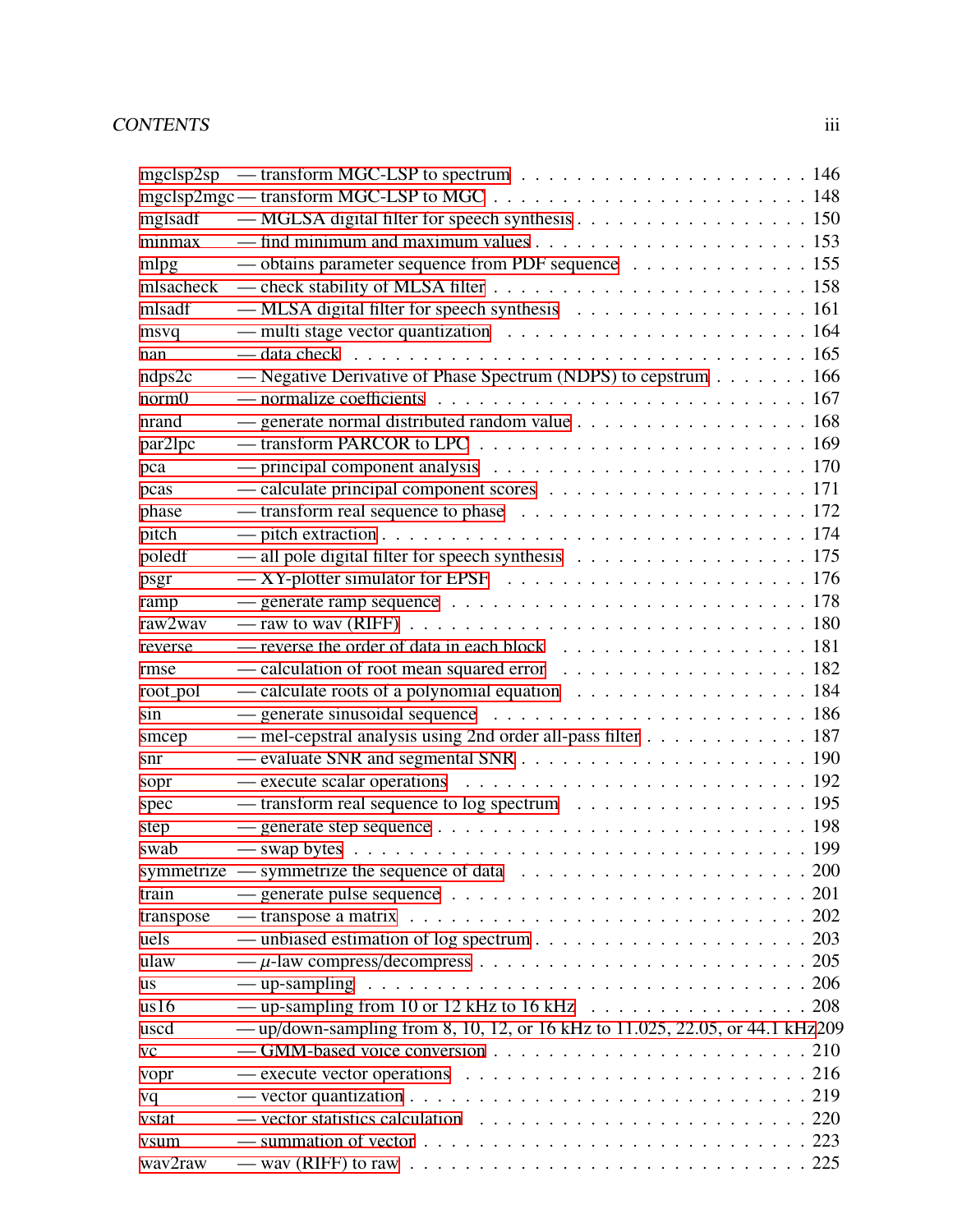## iv CONTENTS

| wavjoin  |                                                                                                 |
|----------|-------------------------------------------------------------------------------------------------|
| wavsplit |                                                                                                 |
| window   |                                                                                                 |
| x2x      | — data type transformation $\ldots \ldots \ldots \ldots \ldots \ldots \ldots \ldots \ldots 230$ |
| xgr      | -XY-plotter simulator for X-window system 233                                                   |
| zcross   |                                                                                                 |
| zerodf   |                                                                                                 |
|          |                                                                                                 |
|          |                                                                                                 |
|          |                                                                                                 |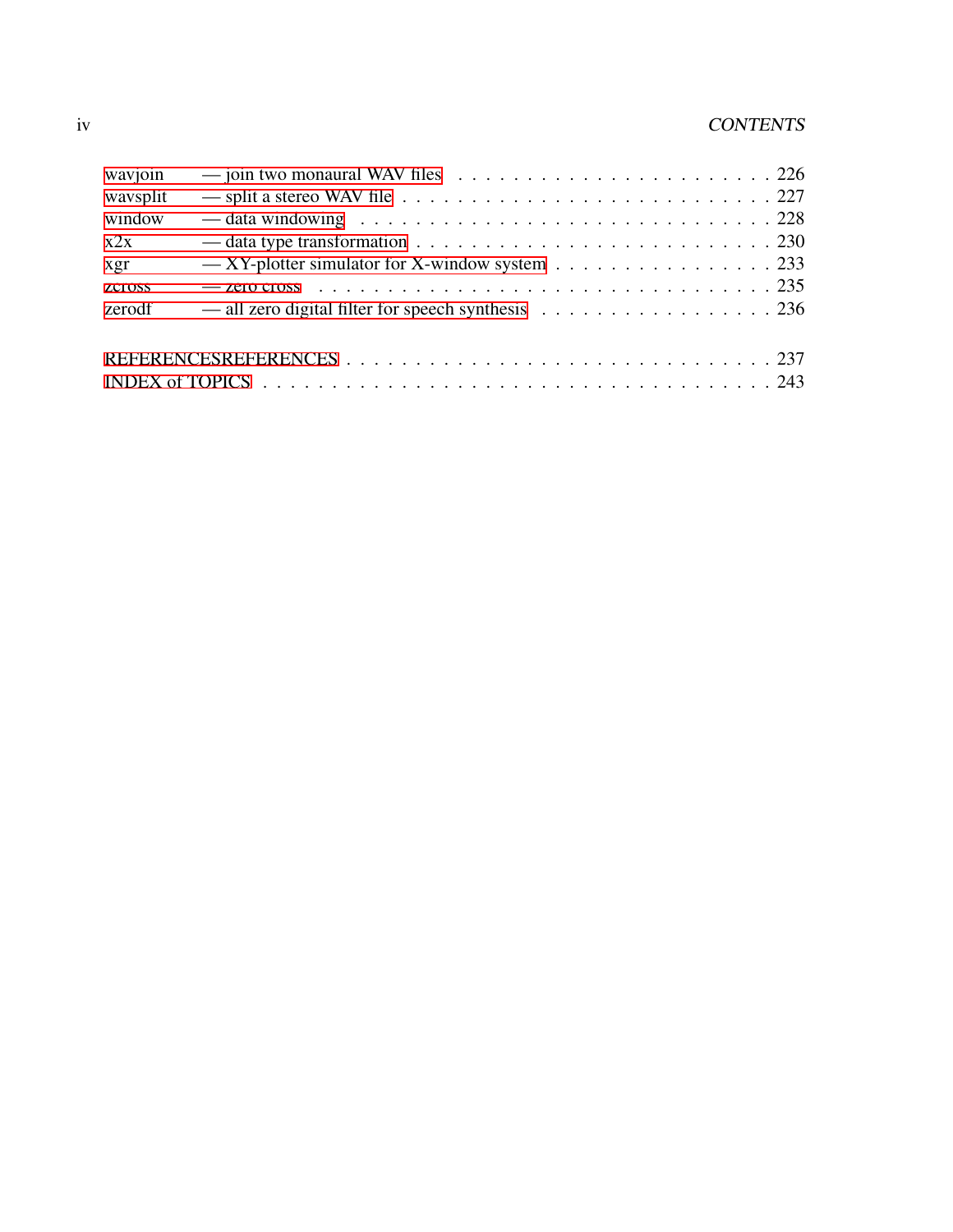<span id="page-6-0"></span> $acep - adaptive \; cepstral \; analysis[4, 5]$  $acep - adaptive \; cepstral \; analysis[4, 5]$  $acep - adaptive \; cepstral \; analysis[4, 5]$  $acep - adaptive \; cepstral \; analysis[4, 5]$  $acep - adaptive \; cepstral \; analysis[4, 5]$ 

#### **SYNOPSIS**

## acep [ –m *M* ] [ –l *L* ] [ –t *T* ] [ –k *K* ] [ –p *P* ] [ –s ] [ –e *E* ] [ –P *Pa* ] [ *pefile* ] < *infile*

#### DESCRIPTION

*acep* uses adaptive cepstral analysis [\[4](#page-242-1)], [\[5](#page-242-2)], to calculate cepstral coefficients from unframed float data from standard input, sending the result to standard output. If *pefile* is given, *acep* writes the prediction error is written to that file.

Both input and output files are in float format.

The algorithm to calculate recursively the adaptive cepstral coefficients is

$$
c^{(n+1)} = c^{(n)} - \mu^{(n)} \hat{\nabla} \varepsilon_{\tau}^{(n)}
$$
  
\n
$$
\hat{\nabla} \varepsilon_{0}^{(n)} = -2e(n)e^{(n)} \qquad (\tau = 0)
$$
  
\n
$$
\hat{\nabla} \varepsilon_{\tau}^{(n)} = -2(1 - \tau) \sum_{i=-\infty}^{n} \tau^{n-i} e(i)e^{(i)} \qquad (0 \le \tau < 1)
$$
  
\n
$$
\hat{\nabla} \varepsilon_{\tau}^{(n)} = \tau \hat{\nabla} \varepsilon_{\tau}^{(n-1)} - 2(1 - \tau)e(n)e^{(n)}
$$
  
\n
$$
\mu^{(n)} = \frac{k}{Me^{(n)}}
$$
  
\n
$$
\varepsilon^{(n)} = \lambda \varepsilon^{(n-1)} + (1 - \lambda)e^{2}(n)
$$

where  $c = [c(1), ..., c(M)]^T$ ,  $e^{(n)} = [e(n-1), ..., e(n-M)]^T$ . Also, the gain is expressed by  $c(0)$  as follows:

$$
c(0) = \frac{1}{2} \log \varepsilon^{(n)}
$$

In Figure [1,](#page-6-1) the system for adaptive cepstral analysis is shown.



<span id="page-6-1"></span>Figure 1: Adaptive cepstral analysis system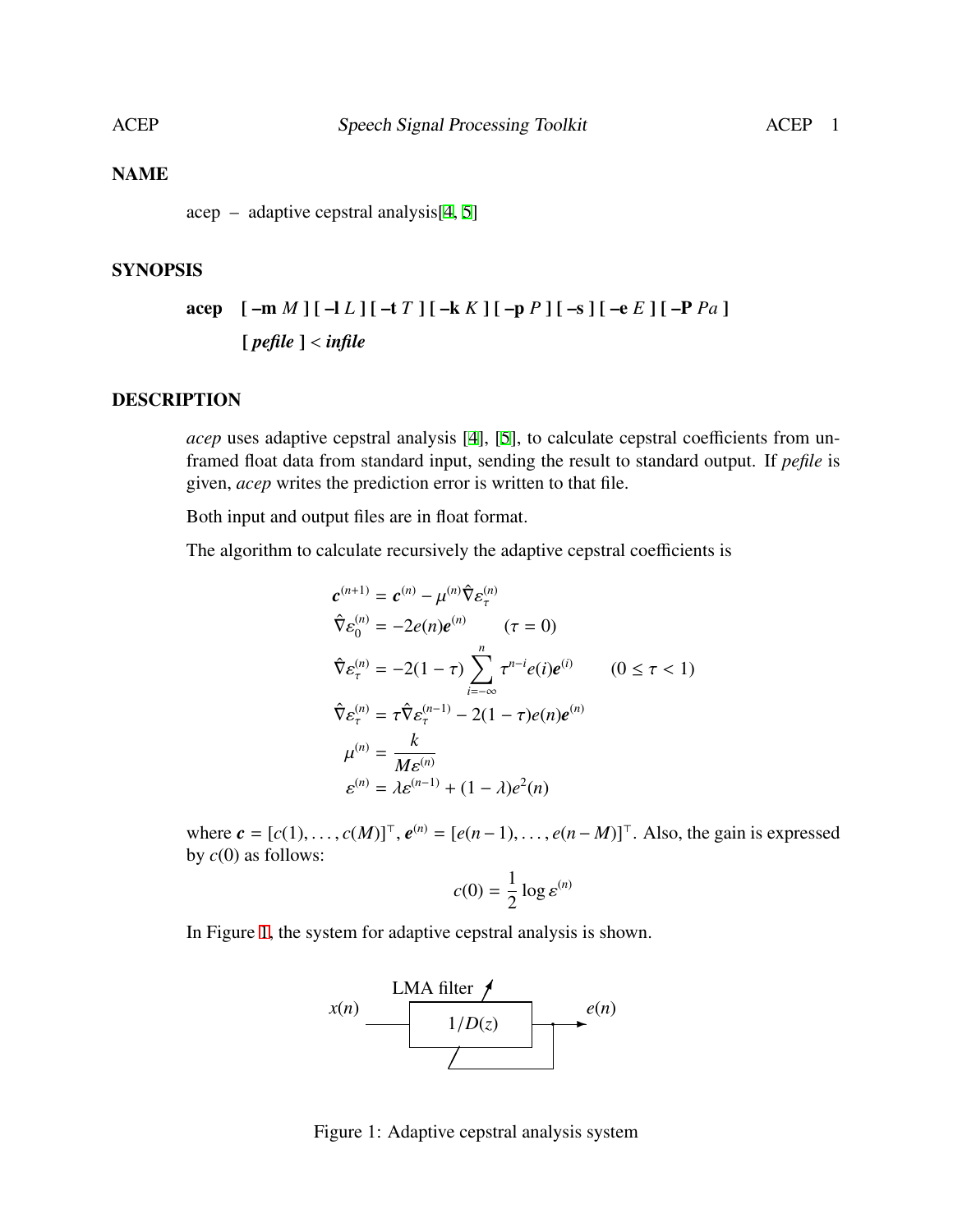### **OPTIONS**

| $-m$ $M$      |    | order of cepstrum                                               | [25]              |
|---------------|----|-----------------------------------------------------------------|-------------------|
| $-1$          | L  | leakage factor $\lambda$                                        | [0.98]            |
| $-t$          | T  | momentum constant $\tau$                                        | [0.9]             |
| $-{\bf k}$    | K  | step size $k$                                                   | [0.1]             |
| $-\mathbf{p}$ | P  | output period of cepstrum                                       | $\lceil 1 \rceil$ |
| $-S$          |    | output smoothed cepstrum                                        | [FALSE]           |
| $-e$          | E  | minimum value for $\varepsilon^{(n)}$                           | [0.0]             |
| $-P$          | Pa | number of coefficients of the LMA filter using the Padé approx- | [4]               |
|               |    | imation. Pa should be 4 or 5.                                   |                   |

#### EXAMPLE

In this example, the speech data is in the file *data.f* in float format and the prediction error can be found in *data.er*. The cepstral coefficients are written to the file *data.acep* for every block of 100 samples.

acep -m 15 -p 100 data.er < data.f > data.acep

### **NOTICE**

 $Pa = 4$  or 5

### SEE ALSO

[uels](#page-208-0), [gcep,](#page-73-0) [mcep,](#page-134-0) [mgcep,](#page-147-0) [amcep,](#page-11-0) [agcep,](#page-9-0) [lmadf](#page-116-0)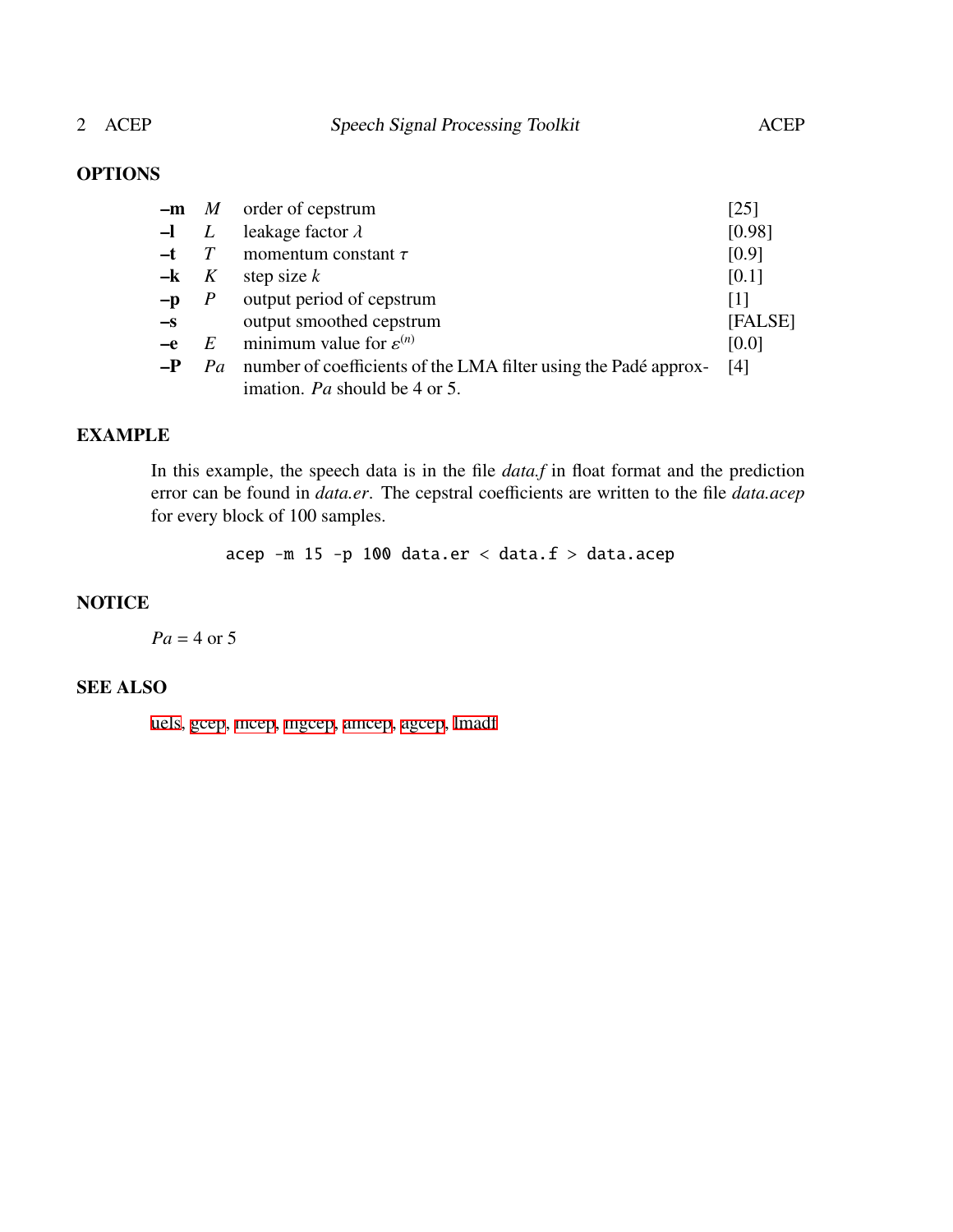<span id="page-8-0"></span>acorr – obtain autocorrelation sequence

#### **SYNOPSIS**

acorr [ –m *M* ] [ –l *L* ] [ *infile* ]

#### DESCRIPTION

*acorr* calculates the *m*-th order autocorrelation function sequence for each frame of float data from *infile* (or standard input), sending the result to standard output. Namely, the input data is given by

$$
x(0), x(1), \ldots, x(L-1),
$$

and the autocorrelation is evaluated as

$$
r(k) = \sum_{m=0}^{L-1-k} x(m)x(m+k), \qquad k = 0, 1, ..., M,
$$

and the output is the following autocorrelation function sequence,

 $r(0), r(1), \ldots, r(M)$ 

Both input and output files are in float format.

#### OPTIONS

|  | $-m$ <i>M</i> order of sequence | $\lceil 25 \rceil$ |
|--|---------------------------------|--------------------|
|  | $-L$ frame length               | [256]              |

#### EXAMPLE

In the example below, the input file *data.f* is in float format. Here, the frame length and period are of 256 and 100, respectively. Also, every frame is passed through a Blackman window and the autocorrelation function sequence is sent to *data.acorr*.

frame  $-1$  256  $-p$  100 < data.f | window | acorr  $-m$  10 > data.acorr

#### SEE ALSO

[c2acr,](#page-20-0) [levdur](#page-112-0)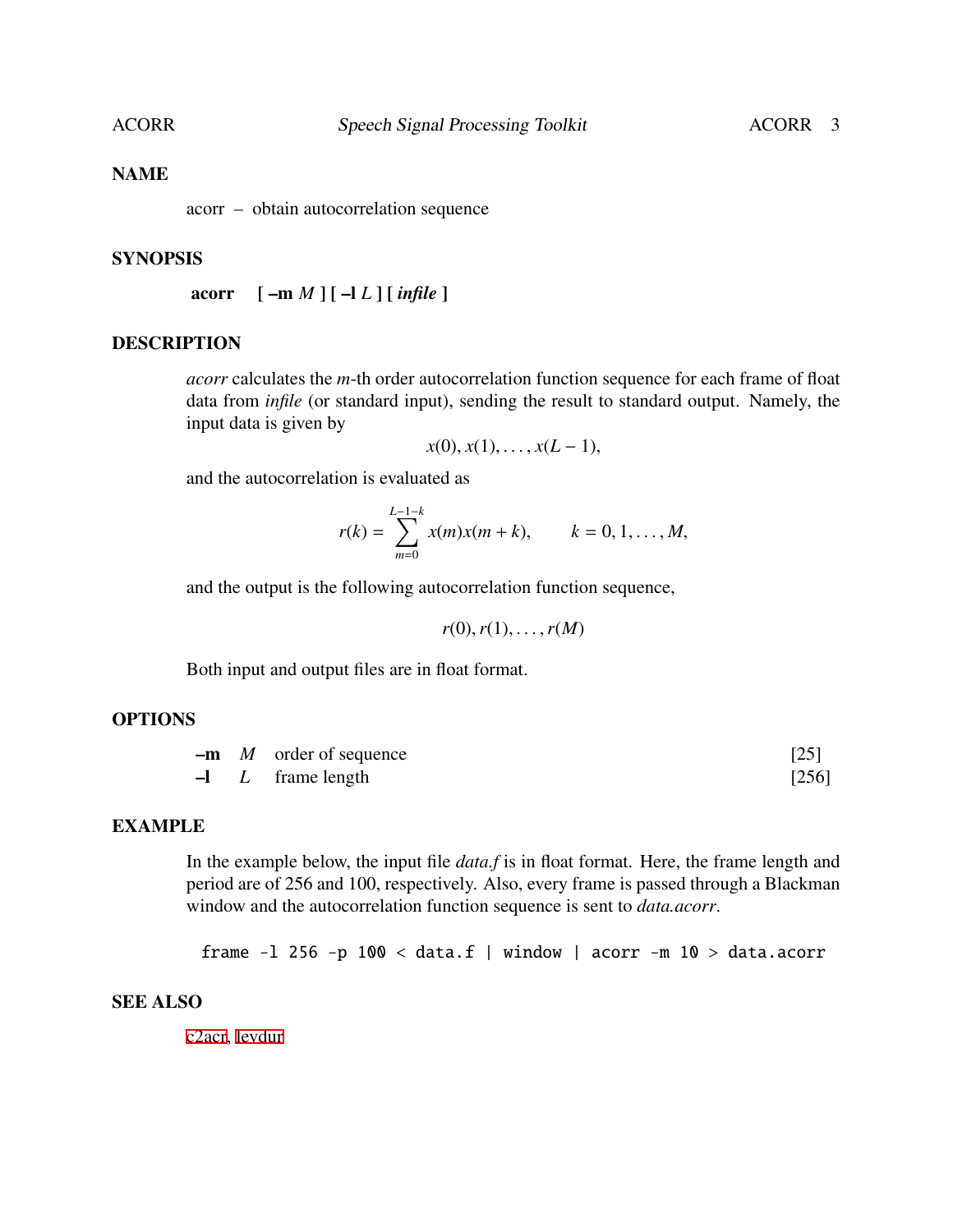<span id="page-9-0"></span>agcep – adaptive generalized cepstral analysis[[9\]](#page-242-3)

#### **SYNOPSIS**

ageep 
$$
[-m M] [ -c C] [-l L] [-t T] [-k K] [-p P]
$$

\n $[-s] [-n] [-e E] [ \text{pefile } ] < \text{infile}$ 

#### DESCRIPTION

*agcep* uses adaptive generalized cepstral analysis [[9\]](#page-242-3) to calculate cepstral coefficients  $c<sub>y</sub>(m)$  from unframed float data in the standard input, and sends the result to standard output. In the case *pefile* is given, *agcep* writes the prediction error to this file.

Both input and output files are in float format.

The algorithm which recursively calculates the adaptive generalized cepstral coefficients is shown below.

$$
c_{\gamma}^{(n+1)} = c_{\gamma}^{(n)} - \mu^{(n)} \hat{\nabla} \varepsilon_{\tau}^{(n)}
$$
  
\n
$$
\hat{\nabla} \varepsilon_{0}^{(n)} = -2e_{\gamma}(n)e_{\gamma}^{(n)} \qquad (\tau = 0)
$$
  
\n
$$
\hat{\nabla} \varepsilon_{\tau}^{(n)} = -2(1-\tau) \sum_{i=-\infty}^{n} \tau^{n-i} e_{\gamma}(i)e_{\gamma}^{(i)} \qquad (0 \le \tau < 1)
$$
  
\n
$$
\hat{\nabla} \varepsilon_{\tau}^{(n)} = \tau \hat{\nabla} \varepsilon_{\tau}^{(n-1)} - 2(1-\tau) e_{\gamma}(n)e_{\gamma}^{(n)}
$$
  
\n
$$
\mu^{(n)} = \frac{k}{M\varepsilon^{(n)}}
$$
  
\n
$$
\varepsilon^{(n)} = \lambda \varepsilon^{(n-1)} + (1-\lambda)e_{\gamma}^{2}(n)
$$

where  $c_{\gamma} = [c_{\gamma}(1), \dots, c_{\gamma}(M)]^{\top}$ ,  $e_{\gamma} = [e_{\gamma}(n-1), \dots, e_{\gamma}(n-M)]^{\top}$ . The signal  $e_{\gamma}(n)$  is obtained by passing the input signal  $x(n)$  through the filter  $(1 + \gamma F(z))^{-\frac{1}{\gamma} - 1}$ , where

$$
F(z) = \sum_{m=1}^{M} c_{\gamma}(m) z^{-m}.
$$

In the case where  $\gamma = -1/n$  and *n* is a natural number, the adaptive generalized cepstral analysis system is as shown in Figure [1](#page-6-1). In the case  $n = 1$ , the adaptive generalized cepstral analysis is equivalent to the LMS linear predictor. Also, when  $n \to \infty$ , the adaptive generalized cepstral analysis is equivalent to the adaptive cepstral analysis.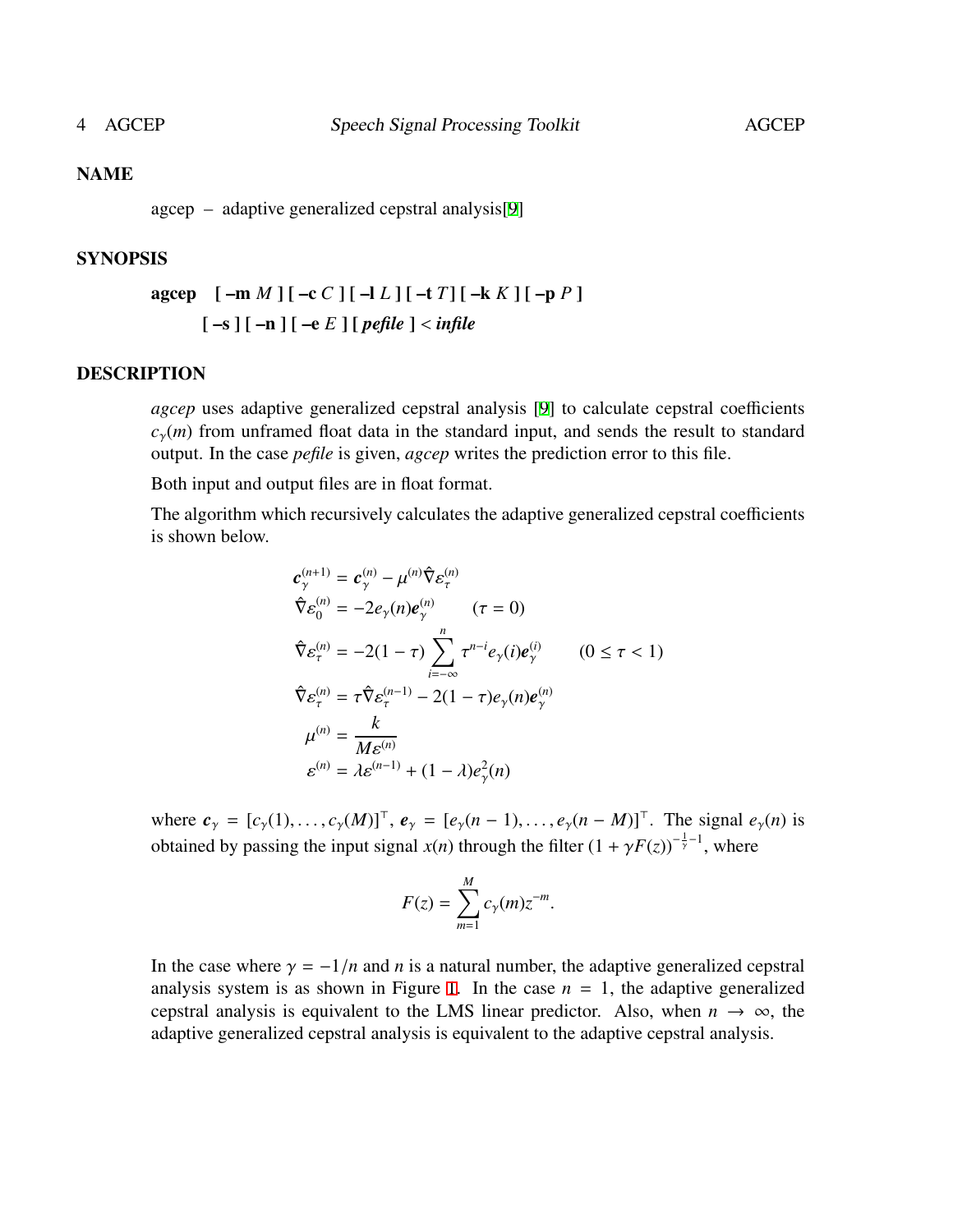

 $(a) -1 \leq \gamma \leq 0$ 

$$
x(n) = e_{\gamma}(n) \qquad \qquad 1 - F(z) \qquad \qquad e(n)
$$

$$
(b) \gamma = -1
$$



(c)  $\gamma = 0$ 

Figure 1: Adaptive generalized cepstral analysis system

#### OPTIONS

| $-m$ M        |   | order of generalized cepstrum                            | [25]              |
|---------------|---|----------------------------------------------------------|-------------------|
| $-c$          | C | power parameter $\gamma = -1/C$ for generalized cepstrum | $\lceil 1 \rceil$ |
| $-1$          |   | leakage factor $\lambda$                                 | [0.98]            |
| $-t$          |   | momentum constant $\tau$                                 | [0.9]             |
| $-{\bf k}$    | K | step size $k$                                            | [0.1]             |
| $-\mathbf{p}$ | P | output period of generalized cepstrum                    | $\lceil 1 \rceil$ |
| $-S$          |   | output smoothed generalized cepstrum                     | [FALSE]           |
| $-n$          |   | output normalized generalized cepstrum                   | [FALSE]           |
| $-e$          |   | minimum value for $\varepsilon^{(n)}$                    | [0.0]             |

#### EXAMPLE

In this example, the speech data is in the file *data.f* in float format and the prediction error can be found in *data.er*. The cepstral coefficients are written to the file *data.agcep*,

agcep -m 15 data.er < data.f > data.agcep

#### SEE ALSO

[acep,](#page-6-0) [amcep,](#page-11-0) [glsadf](#page-77-0)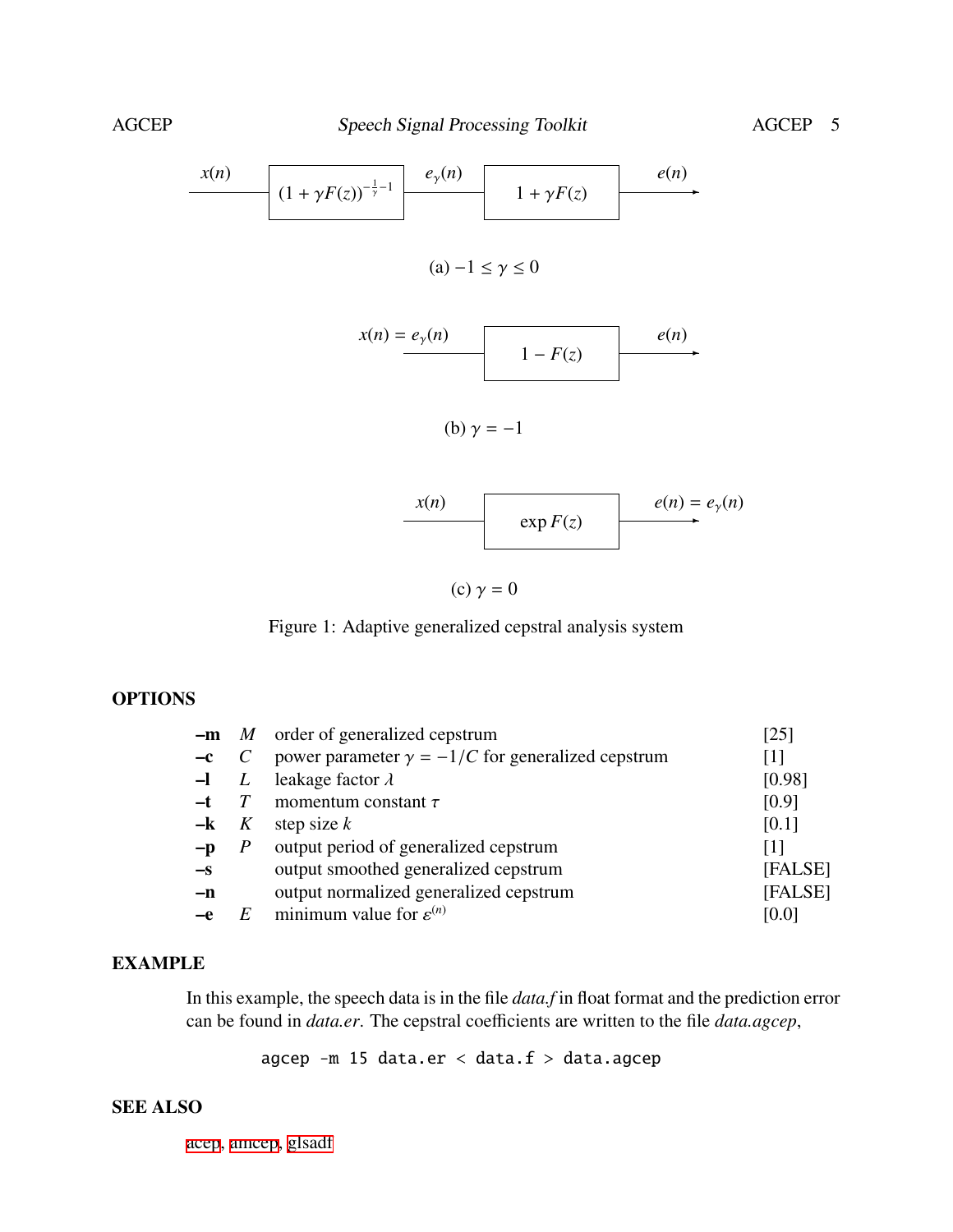<span id="page-11-0"></span>amcep – adaptive mel-cepstral analysis[[11,](#page-242-4) [12\]](#page-242-5)

#### **SYNOPSIS**

## amcep  $[-m M] [-a A] [-L] [-t T] [-k K] [-p P] [-s] [-e E]$ [–P *Pa* ] [ *pefile* ] < *infile*

#### DESCRIPTION

*amcep* uses adaptive mel-cepstral analysis to calculate mel-cepstral coefficients  $c_{\alpha}(m)$ from unframed float data in the standard input, sending the result to standard output. In the case *pefile* is given, *amcep* writes the prediction error to this file.

Both input and output files are in float format.

The algorithm which recursively calculates the adaptive mel-cepstral coefficients  $b(m)$  is shown below

$$
c^{(n+1)} = b^{(n)} - \mu^{(n)} \hat{\nabla} \varepsilon_{\tau}^{(n)}
$$
  
\n
$$
\hat{\nabla} \varepsilon_{0}^{(n)} = -2e(n)e_{\Phi}^{(n)} \qquad (\tau = 0)
$$
  
\n
$$
\hat{\nabla} \varepsilon_{\tau}^{(n)} = -2(1 - \tau) \sum_{i = -\infty}^{n} \tau^{n-i} e(i)e_{\Phi}^{(i)} \qquad (0 \le \tau < 1)
$$
  
\n
$$
\hat{\nabla} \varepsilon_{\tau}^{(n)} = \tau \hat{\nabla} \varepsilon_{\tau}^{(n-1)} - 2(1 - \tau)e(n)e_{\Phi}^{(n)}
$$
  
\n
$$
\mu^{(n)} = \frac{k}{Me^{(n)}}
$$
  
\n
$$
\varepsilon^{(n)} = \lambda \varepsilon^{(n-1)} + (1 - \lambda)e^2(n)
$$



Figure 1: Filter Φ*m*(*z*)

where  $\mathbf{b} = [b(1), b(2), \dots, b(M)]^{\top}, \mathbf{e}_{\Phi}^{(n)} = [e_1(n), e_2(n), \dots, e_M(n)]^T, e_m(n)$  is the output of the inverse filter, which is obtained as shown in Figure [1,](#page-6-1) passing *e*(*n*) through the filter  $\Phi_m(z)$ .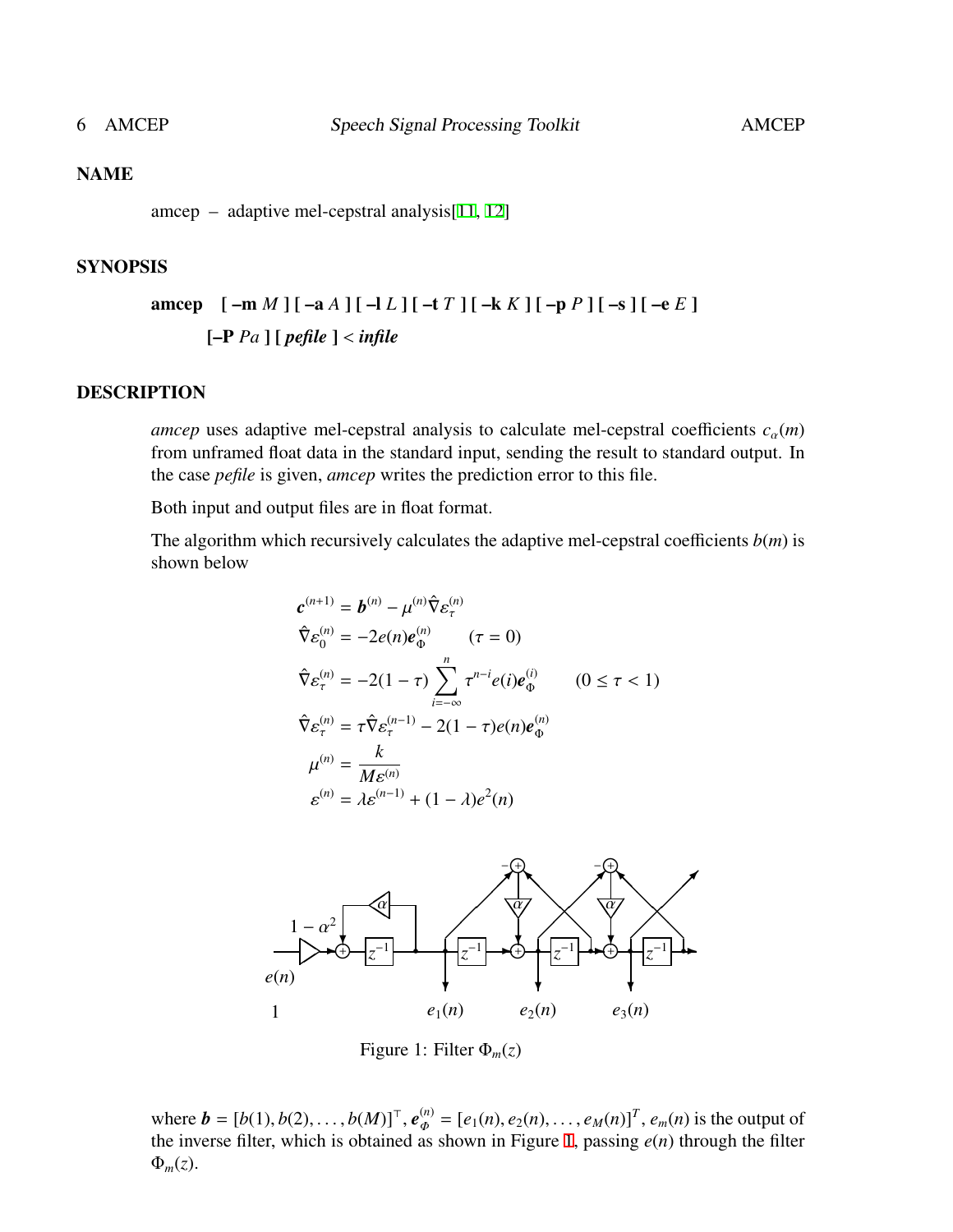The coefficients  $b(m)$  are equivalent to the coefficients of the MLSA filter, and the melcepstral coefficients  $c_{\alpha}(m)$  can be obtained from  $b(m)$  through a linear transformation (refer to [b2mc](#page-14-0) and [mc2b](#page-133-0)).

Thus, the adaptive mel-cepstral analysis system is shown in figure [2](#page-12-0).

The filter  $1/D(z)$  is realized by a MLSA filter.



<span id="page-12-0"></span>Figure 2: Adaptive mel-cepstral analysis system

#### **OPTIONS**

| $-m$          | M  | order of mel-cepstrum                                        | [25]              |
|---------------|----|--------------------------------------------------------------|-------------------|
| $-a$          | A  | all-pass constant $\alpha$                                   | [0.35]            |
| $-\mathbf{l}$ | L  | leakage factor $\lambda$                                     | [0.98]            |
| $-t$          | T  | momentum constant $\tau$                                     | [0.9]             |
| $-\mathbf{k}$ | K  | step size $k$                                                | [0.1]             |
| $-\mathbf{p}$ | P  | output period of mel-cepstrum                                | $\lceil 1 \rceil$ |
| $-S$          |    | output smoothed mel-cepstrum                                 | [FALSE]           |
| $-e$          | E  | minimum value for $\varepsilon^{(n)}$                        | [0.0]             |
| $-P$          | Pa | number of coefficients of the MLSA filter using the Padé ap- | [4]               |
|               |    | proximation. Pa should be 4 or 5.                            |                   |

#### **EXAMPLE**

In this example, the speech data is in the file *data.f* in float format, and the adaptive melcepstral coefficients are written to the file *data.amcep* for every block of 100 samples:

amcep -m  $15$  -p  $100 <$  data.f > data.amcep

#### **NOTICE**

 $Pa = 4$  or 5

#### SEE ALSO

[acep,](#page-6-0) [agcep,](#page-9-0) [mc2b](#page-133-0), [b2mc,](#page-14-0) [mlsadf](#page-166-0)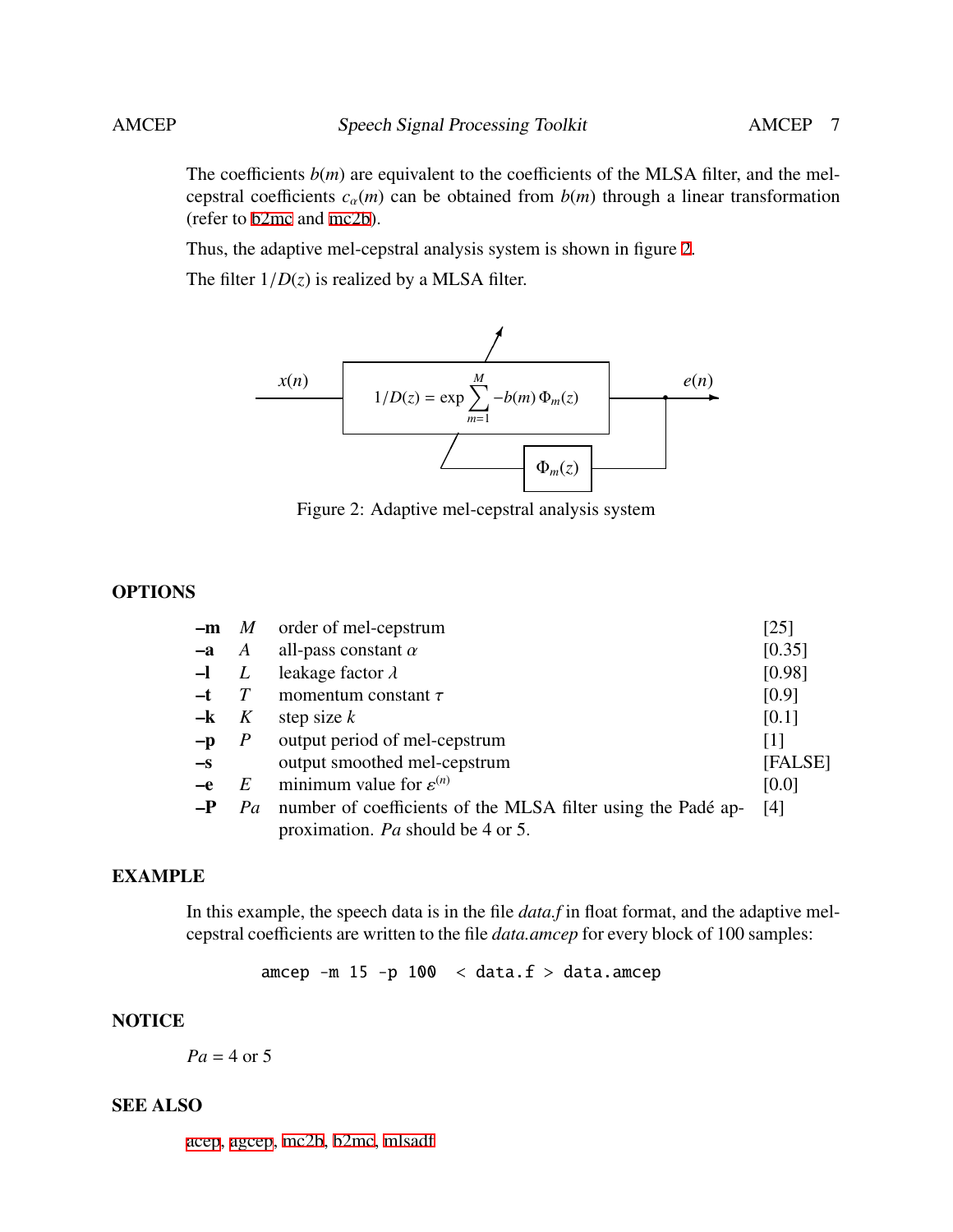<span id="page-13-0"></span>average – calculate mean for each block

#### **SYNOPSIS**

average [ –l *L* ] [ –n *N* ] [ *infile* ]

#### DESCRIPTION

*average* calculates the mean value for every *L*-length block from *infile* (or standard input), sending the result to standard output.

For the input data

$$
x(0), x(1), \ldots, x(L-1)
$$

the output is calculated as follows:

$$
\frac{x(0) + x(1) + \ldots + x(L-1)}{L}
$$

If  $L = 0$ , then the whole input data is used to calculate the average.

Both input and output files are in float format.

### **OPTIONS**

|  | $-I$ L number of items contained 1 frame |         |
|--|------------------------------------------|---------|
|  | $-n$ N order of items contained 1 frame  | $[L-1]$ |

#### EXAMPLE

The output file *data.av* contains the mean taken from the whole data in *data.f*, in float format.

average  $\langle$  data.f  $>$  data.av

#### **NOTICE**

If  $L > 0$ , calculate average frame by frame.

#### SEE ALSO

[histogram,](#page-96-0) [vsum,](#page-228-0) [vstat](#page-225-0)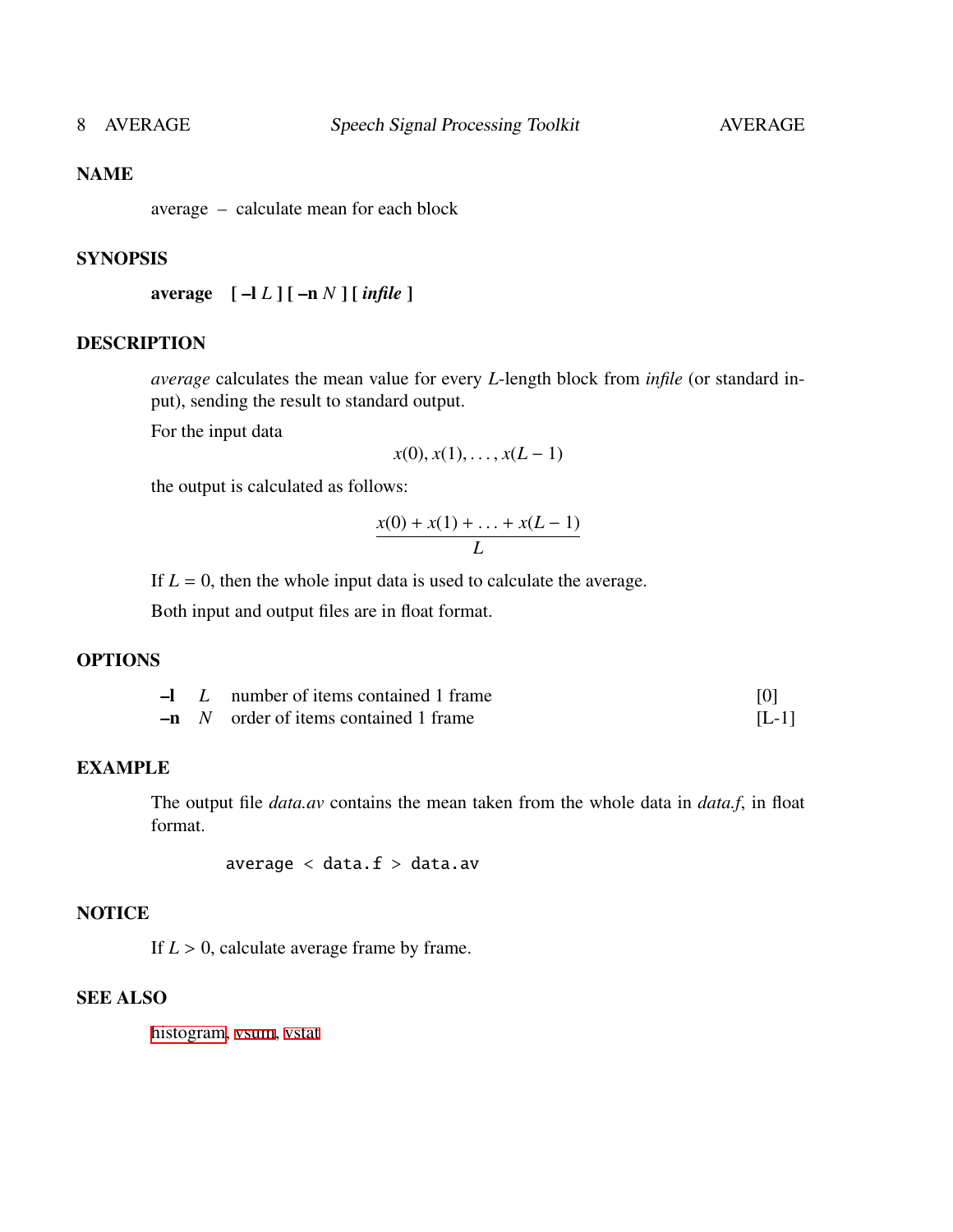<span id="page-14-0"></span>b2mc – transform MLSA digital filter coefficients to mel-cepstrum

#### **SYNOPSIS**

b2mc [ –m *M* ] [ –a *A* ] [ *infile* ]

#### DESCRIPTION

*b2mc* calculates mel-cepstral coefficients  $c_{\alpha}(m)$  from MLSA filter coefficients  $b(m)$  in the *infile* (or standard input), sending the result to standard output.

Input and output data are in float format.

The transformation from  $b(m)$  coefficients to mel-cepstral coefficients  $c_{\alpha}(m)$  is as follows:  $\overline{ }$ 

$$
c_{\alpha}(m) = \begin{cases} b(M) & m = M \\ b(m) + \alpha b(m+1) & 0 \le m < M \end{cases}
$$

The command *b2mc* and *mc2b* are in inverse conversion relationship to each other.

#### OPTIONS

|  | $-m$ <i>M</i> order of mel cepstrum    | [25]   |
|--|----------------------------------------|--------|
|  | <b>-a</b> A all-pass constant $\alpha$ | [0.35] |

#### **EXAMPLE**

The example below converts the coefficients of an MLSA filter, which are in file *data.b* in float format, into mel-cepstral coefficients in file *data.mcep*, with  $M = 15$  and  $\alpha =$ 0.35.

b2mc  $-m$  15 < data.b > data.mcep

#### SEE ALSO

[mc2b](#page-133-0), [mcep](#page-134-0), [mlsadf](#page-166-0)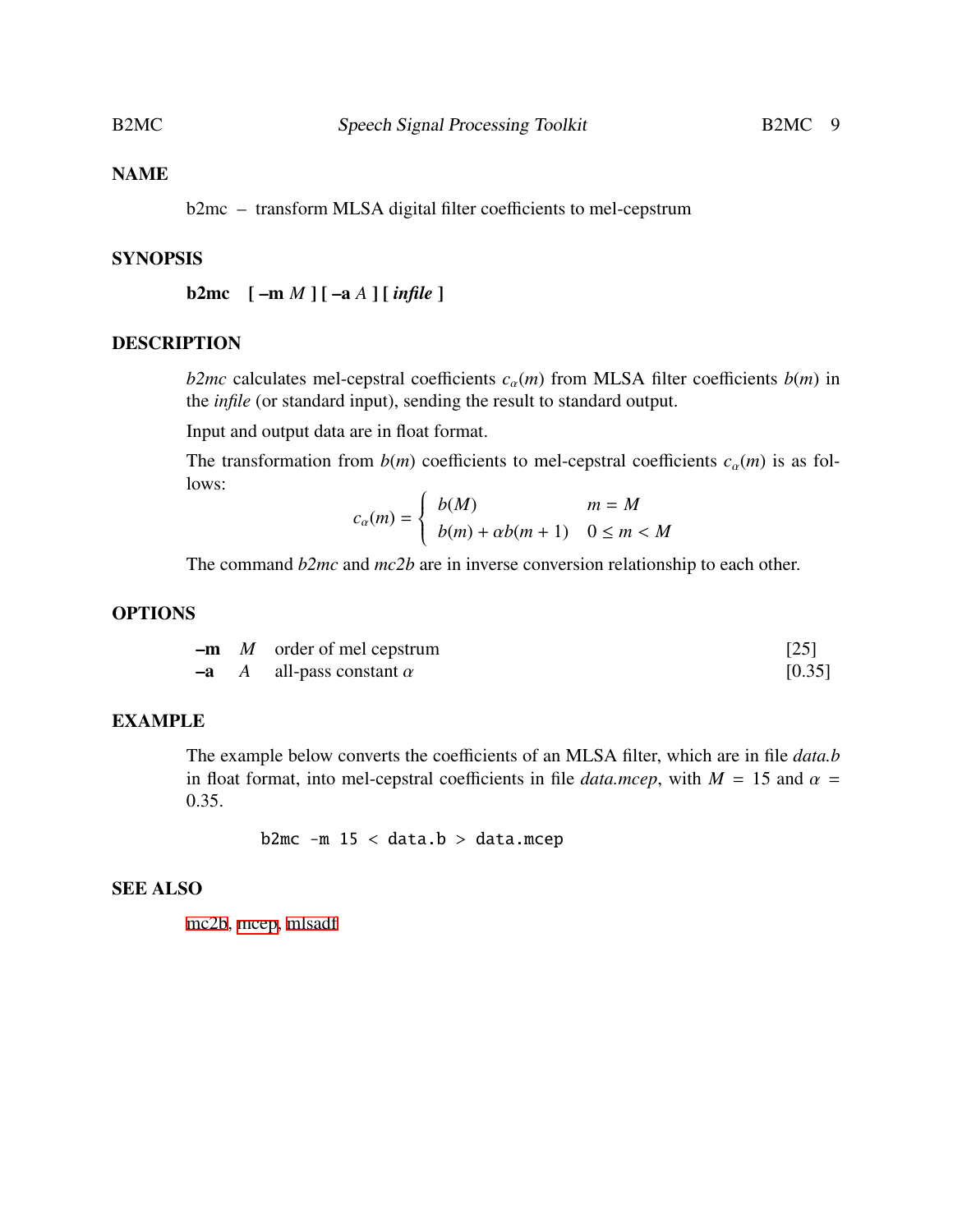<span id="page-15-0"></span>bcp – block copy

### **SYNOPSIS**

bcp [ –l *l* ] [ –L *L* ] [ –n *n* ] [ –N *N* ] [ –s *s* ] [ –S *S* ] [ –e *e* ] [ –f *f* ] [ +*type* ] [ *infile* ]

#### DESCRIPTION

*bcp* copies data blocks from *infile* (or standard input) to standard output, and reformats them according to the command line options given.

If the input format is ASCII, the basic input unit is a sequence of letters and the output block is partitioned with carriage returns.



Figure 3: Example of the bcp command

#### **OPTIONS**

|  | $-1$ l number of items contained 1 block       | [512]        |
|--|------------------------------------------------|--------------|
|  | $-L$ L number of destination block size        | [N/A]        |
|  | $-n$ <i>n</i> order of items contained 1 block | $[1-1]$      |
|  | $-N$ N order of destination block size         | [N/A]        |
|  | $-s$ start number                              | [0]          |
|  | $-S$ S start number in destination block       | [0]          |
|  | $-e$ e end number                              | <b>[EOF]</b> |
|  | $-f$ fill into empty block                     | [0]          |
|  |                                                |              |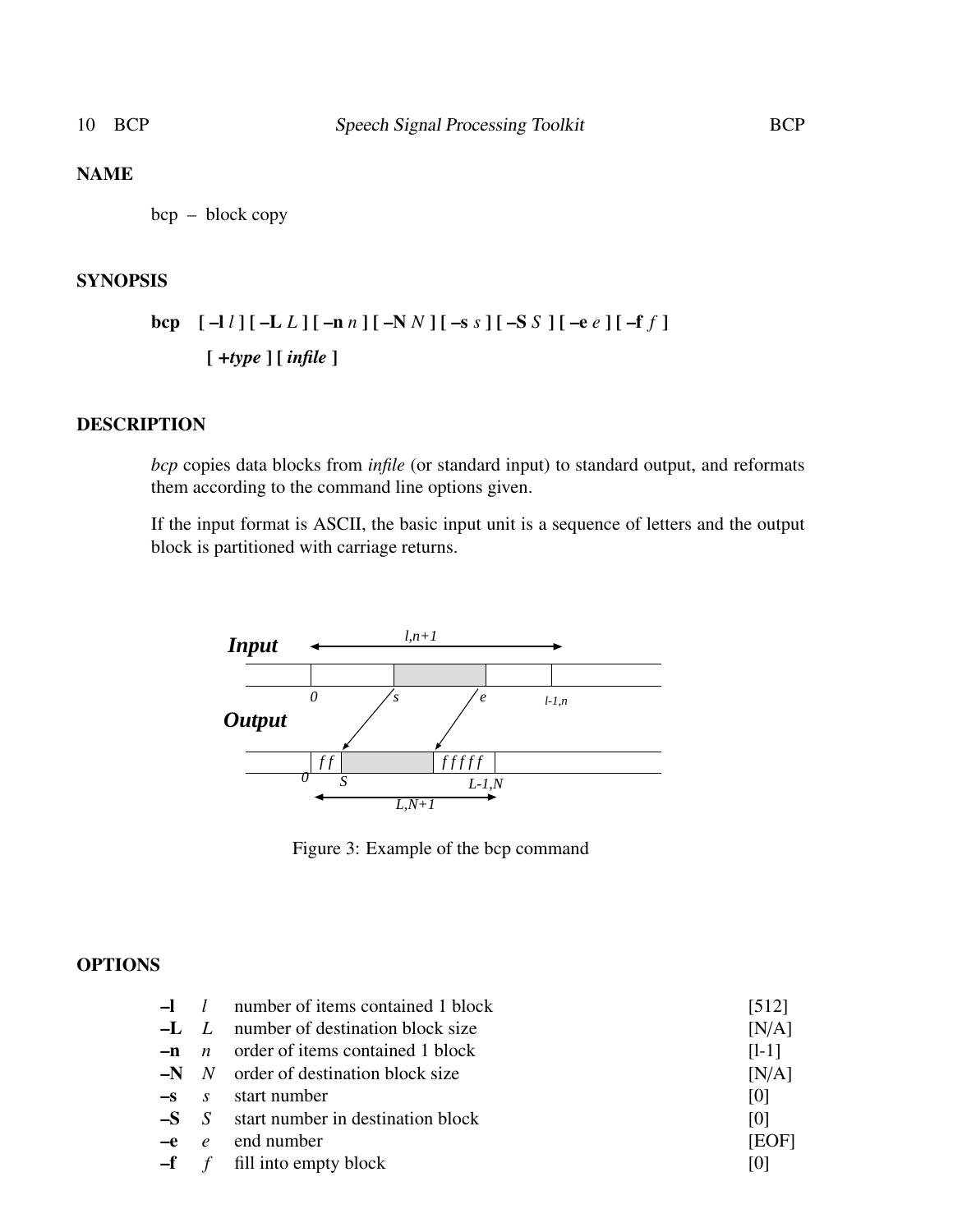| $+t$ | data type   |                              |    |                              |  |  |  |  |
|------|-------------|------------------------------|----|------------------------------|--|--|--|--|
|      | $\mathbf c$ | char(1 byte)                 |    | unsigned char (1 byte)       |  |  |  |  |
|      | S           | short (2 bytes)              | S  | unsigned short (2 bytes)     |  |  |  |  |
|      | i3          | int (3 bytes)                | 13 | unsigned int (3 bytes)       |  |  |  |  |
|      |             | int(4 bytes)                 |    | unsigned int (4 bytes)       |  |  |  |  |
|      |             | long(4 bytes)                | L  | unsigned long (4 bytes)      |  |  |  |  |
|      | le.         | long long (8 bytes)          | LE | unsigned long long (8 bytes) |  |  |  |  |
|      |             | float (4 bytes)              | d  | double (8 bytes)             |  |  |  |  |
|      | a           | <b>ASCII</b> letter sequence |    |                              |  |  |  |  |

#### EXAMPLE

Assume that a(0), a(1), a(2), ... , a(20) is contained in the input file *data.f*, written in float format. If one wants to copy the array  $a(1)$ ,  $a(2)$ , ...,  $a(10)$ , the following command can be used.

bcp +f  $-1$  21  $-$ s 1  $-$ e 10 data.f > data.bcp

A different example with respect to the same input file *data.f* follows

bcp +f -l 21 -s 3 -e 5 -S 6 -L 10 data.f > data.bcp

In this example, the output block is

0, 0, 0, 0, 0, 0, a(3), a(4), a(5), 0

#### **NOTICE**

When both  $(-L$  and  $-N$ ) or  $(-L)$  and  $-n$ ) are specified, latter argument is adopted.

#### SEE ALSO

[bcut](#page-17-0), [merge](#page-136-0), [reverse](#page-186-0)

 $[f]$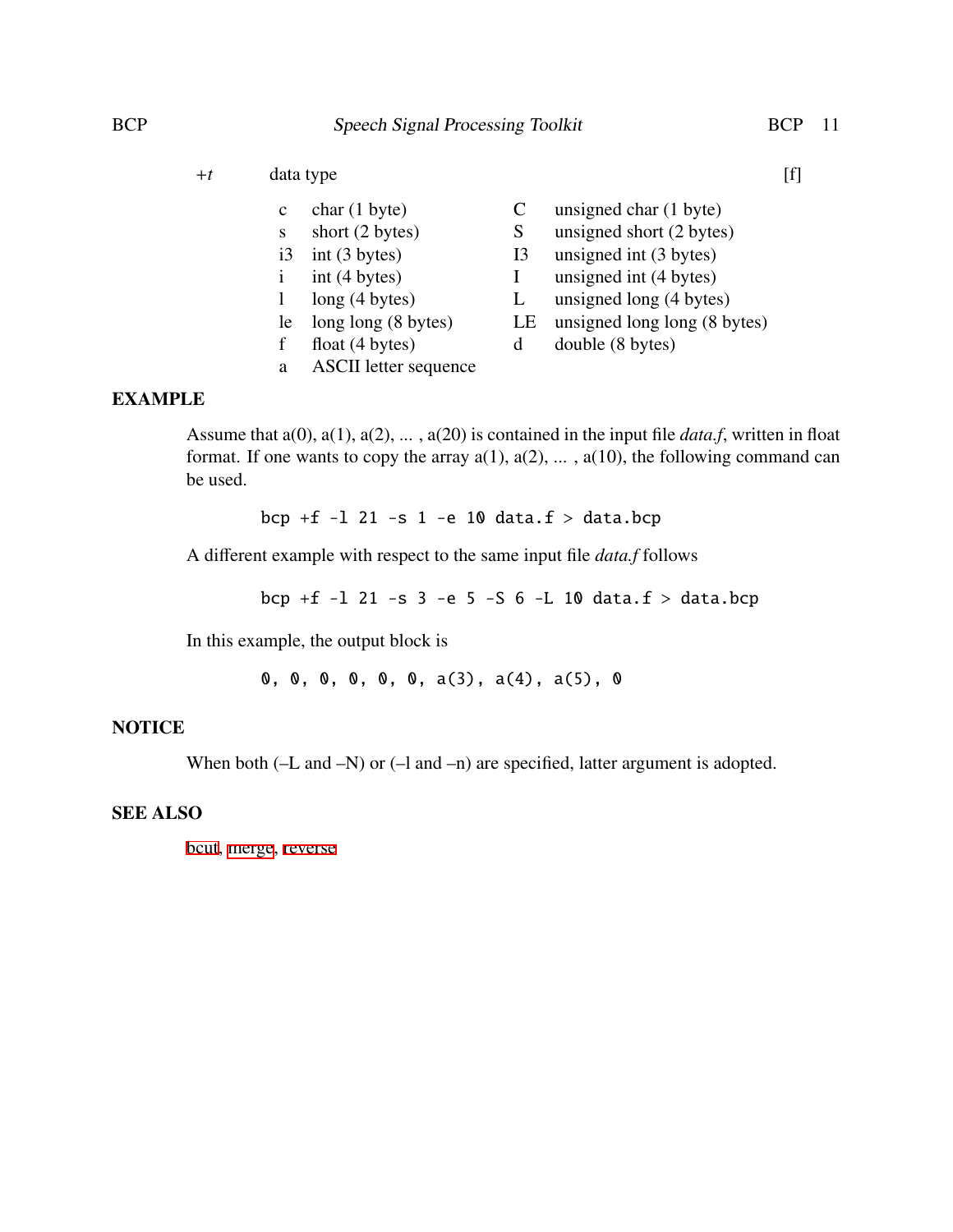<span id="page-17-0"></span>bcut – binary file cut

### **SYNOPSIS**

bcut  $[-s S] [-e E] [-l L] [-n N] [ +type] [ *infile* ]$ 

### DESCRIPTION

*bcut* copies a selected portion of *infile* (or standard input) to standard output.

### OPTIONS

| $-S$          |   |              | start number        |    |                              | [0]     |
|---------------|---|--------------|---------------------|----|------------------------------|---------|
| -e            | E |              | end number          |    |                              | [EOF]   |
| $-\mathbf{l}$ |   |              | block length        |    |                              | [1]     |
| -n            | N |              | block order         |    |                              | $[L-1]$ |
| $+t$          |   |              | input data format   |    |                              | $[f]$   |
|               |   | $\mathbf{C}$ | char(1 byte)        | C  | unsigned char (1 byte)       |         |
|               |   | S            | short (2 bytes)     | S  | unsigned short (2 bytes)     |         |
|               |   | i3           | int(3 bytes)        | 13 | unsigned int (3 bytes)       |         |
|               |   | $\mathbf{1}$ | int(4 bytes)        | I  | unsigned int (4 bytes)       |         |
|               |   |              | long(4 bytes)       | L  | unsigned long (4 bytes)      |         |
|               |   | le           | long long (8 bytes) | LE | unsigned long long (8 bytes) |         |
|               |   |              |                     |    |                              |         |

#### f float (4 bytes) d double (8 bytes)

#### EXAMPLE

In the example below, the input file *data.f* in float format is cut from the 3rd to the 5th float point:

bcut +f -s  $3$  -e  $5$  data.f > data.cut

For example, if the file *data.f* had the following data

$$
1, 2, 3, 4, 5, 6, 7
$$

the output file *data.cut* would be

4, 5, 6.

If the block length is assigned:

bcut +f  $-1$  2 data.f  $-$ s 1  $-e$  2  $>$  data.cut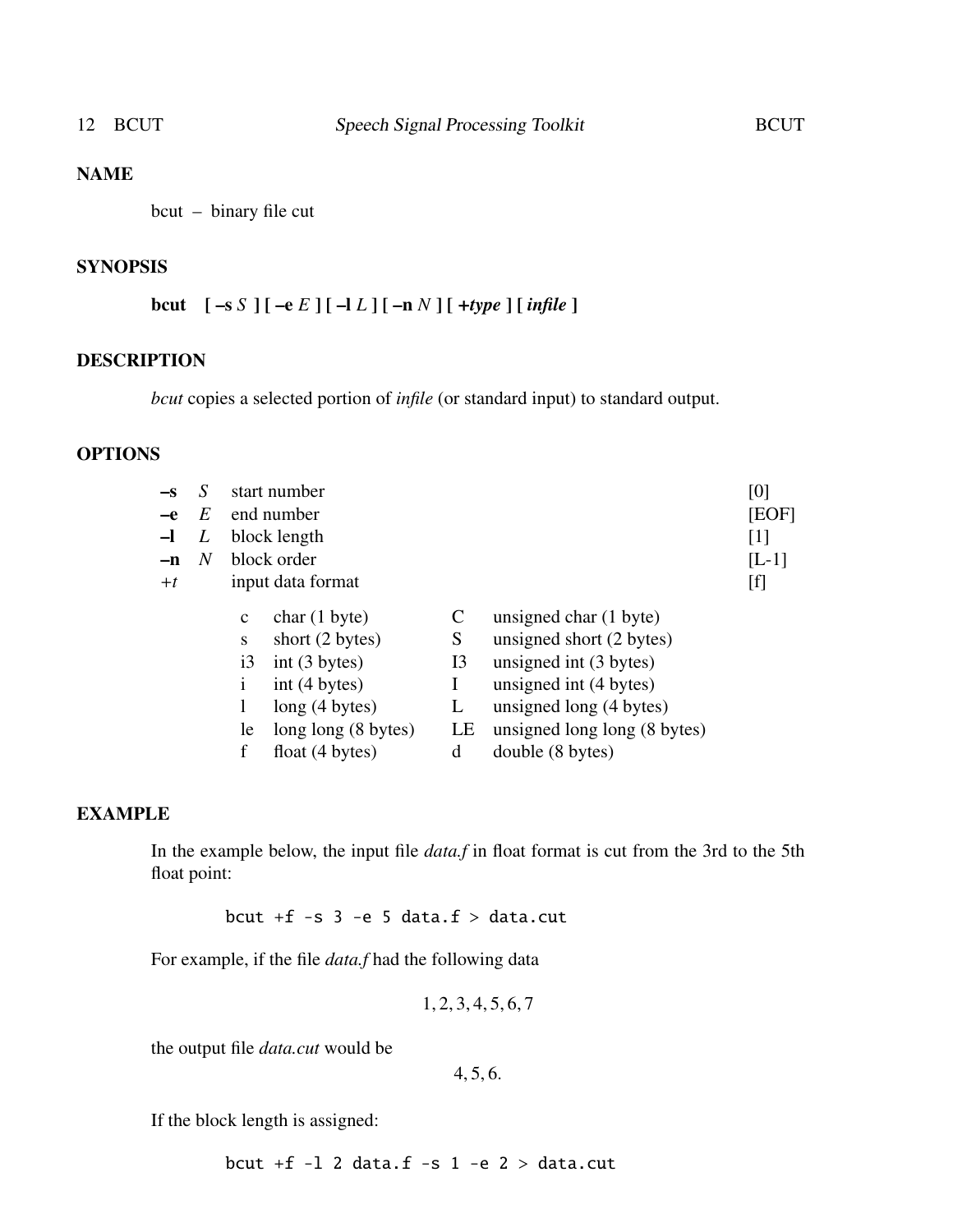then, the output file would contain the following data,

3, 4, 5, 6

If the stationary part, say from the sample 100, of the output of a digital filter excited with pulse train is desired, then the following command can be used:

train -p 10 -l 256 | dfs -a 1 0.8 0.6 | bcut +f -s 100 > data.cut

In this case, the file *data.cut* will contain 156 points.

If we generate a *data.f* file passing a sinusoidal signal through a 256-length window as follows

sin  $-p$  30  $-1$  2000 | window > data.f

and we want to take only the third window output, we could use the following command:

bcut +f -l 256 -s  $3$  -e  $3 <$  data.f > data.cut

### **NOTICE**

When both  $-1$  and  $-n$  are specified, latter argument is adopted.

#### SEE ALSO

[bcp](#page-15-0), [merge,](#page-136-0) [reverse](#page-186-0)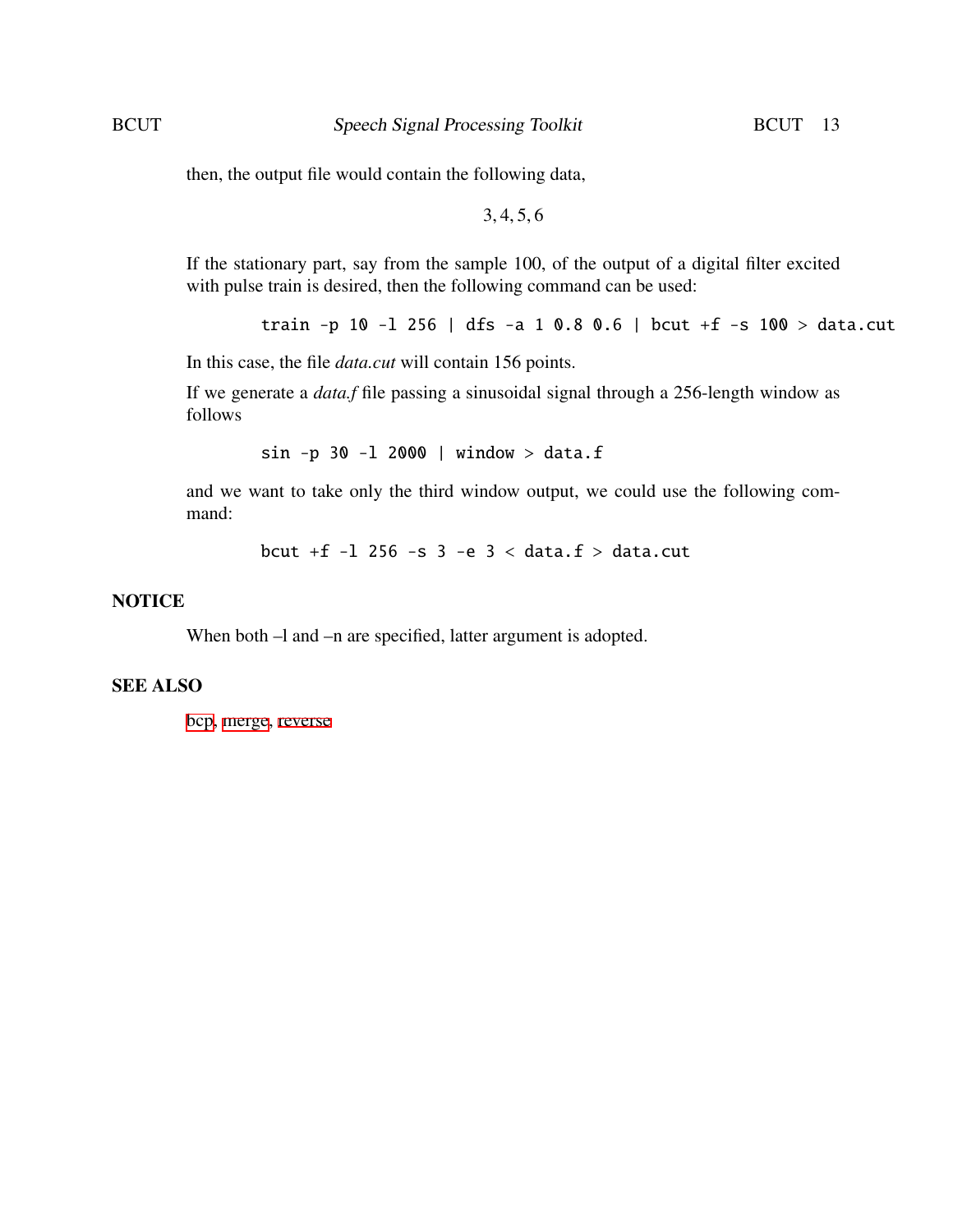<span id="page-19-0"></span>

bell – ring a bell

### **SYNOPSIS**

bell [ *num* ]

### DESCRIPTION

*bell* rings a bell *num* times.

### **OPTIONS**

*num* number of times bell rings [1]

### **NOTICE**

num : number of bell [1]

### EXAMPLE

This example rings bell 10 times:

bell 10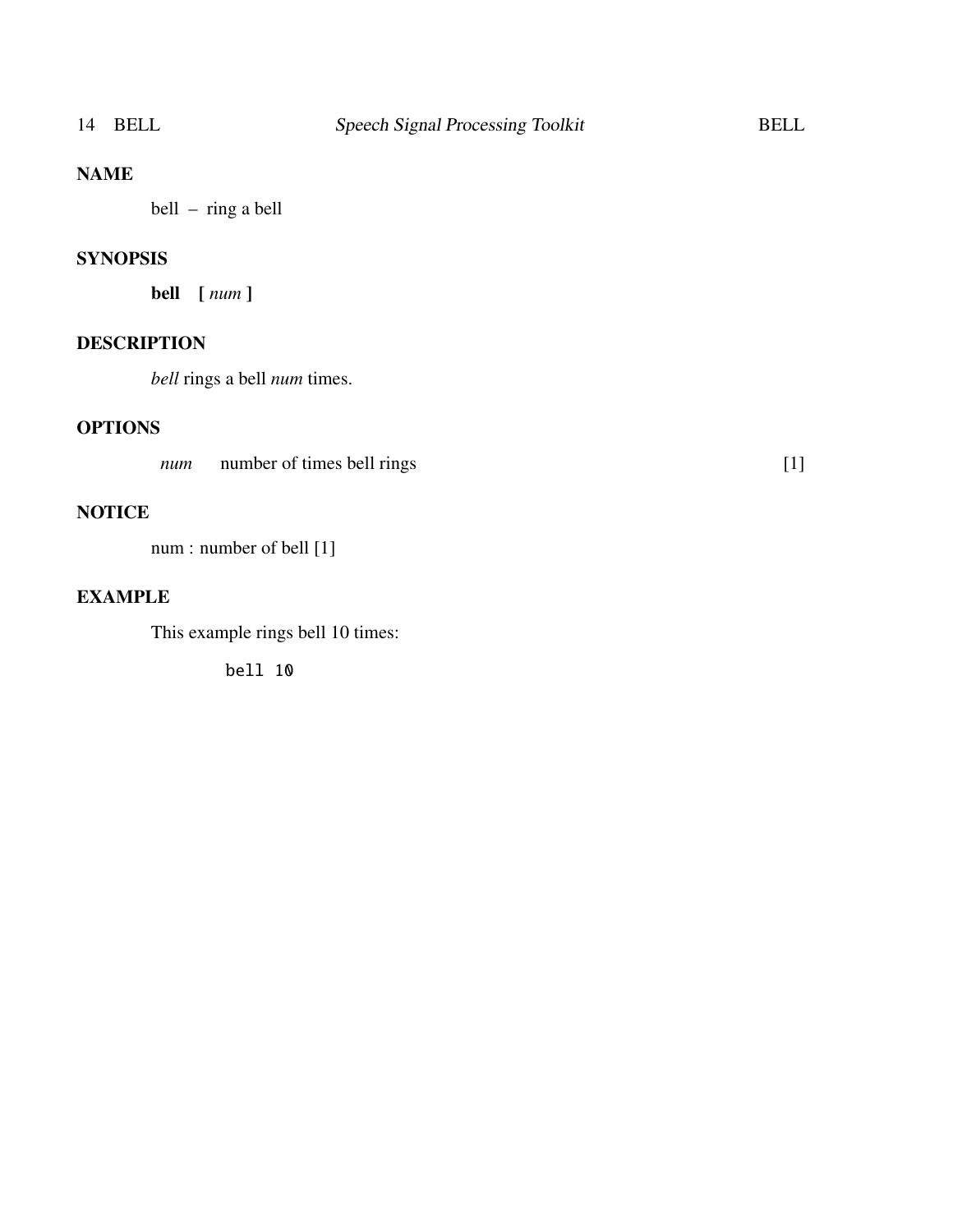<span id="page-20-0"></span>c2acr – transform cepstrum to autocorrelation

#### **SYNOPSIS**

c2acr  $[-m M_1] [-M M_2] [-L] [infile]$ 

#### DESCRIPTION

*c2acr* calculates  $M_2$ -th order autocorrelation coefficients from  $M_1$ -th order cepstral coefficients in the *infile* (or standard input), writing the result to standard output. Given the cepstral coefficients

 $c(0), c(1), \ldots, c(M_1)$ 

the corresponding autocorrelation coefficients are given by

$$
r(0), r(1), \ldots, r(M_2)
$$

Both input and output files are in float format.

The power spectrum is calculated from the logarithm spectrum, which is obtained from the Fourier transform of the  $M_1$ -th order cepstral coefficients. The autocorrelation coefficients are obtained through the inverse Fourier transform of the power spectrum.

#### **OPTIONS**

|  | $-m$ $M_1$ order of cepstrum        | $\lceil 25 \rceil$ |
|--|-------------------------------------|--------------------|
|  | $-M$ $M_2$ order of autocorrelation | $\lceil 25 \rceil$ |
|  | $-L$ FFT length                     | [256]              |

#### **EXAMPLE**

In the following example, the 15-th order linear prediction coefficients are calculated from the 30-th order cepstral coefficients in *data.cep* and the result is sent to the *data.lpc*.

c2acr  $-m$  30  $-M$  15 < data.cep | levdur  $-m$  15 > data.lpc

#### SEE ALSO

[uels](#page-208-0), [c2sp,](#page-24-0) [c2ir,](#page-21-0) [lpc2c](#page-120-0)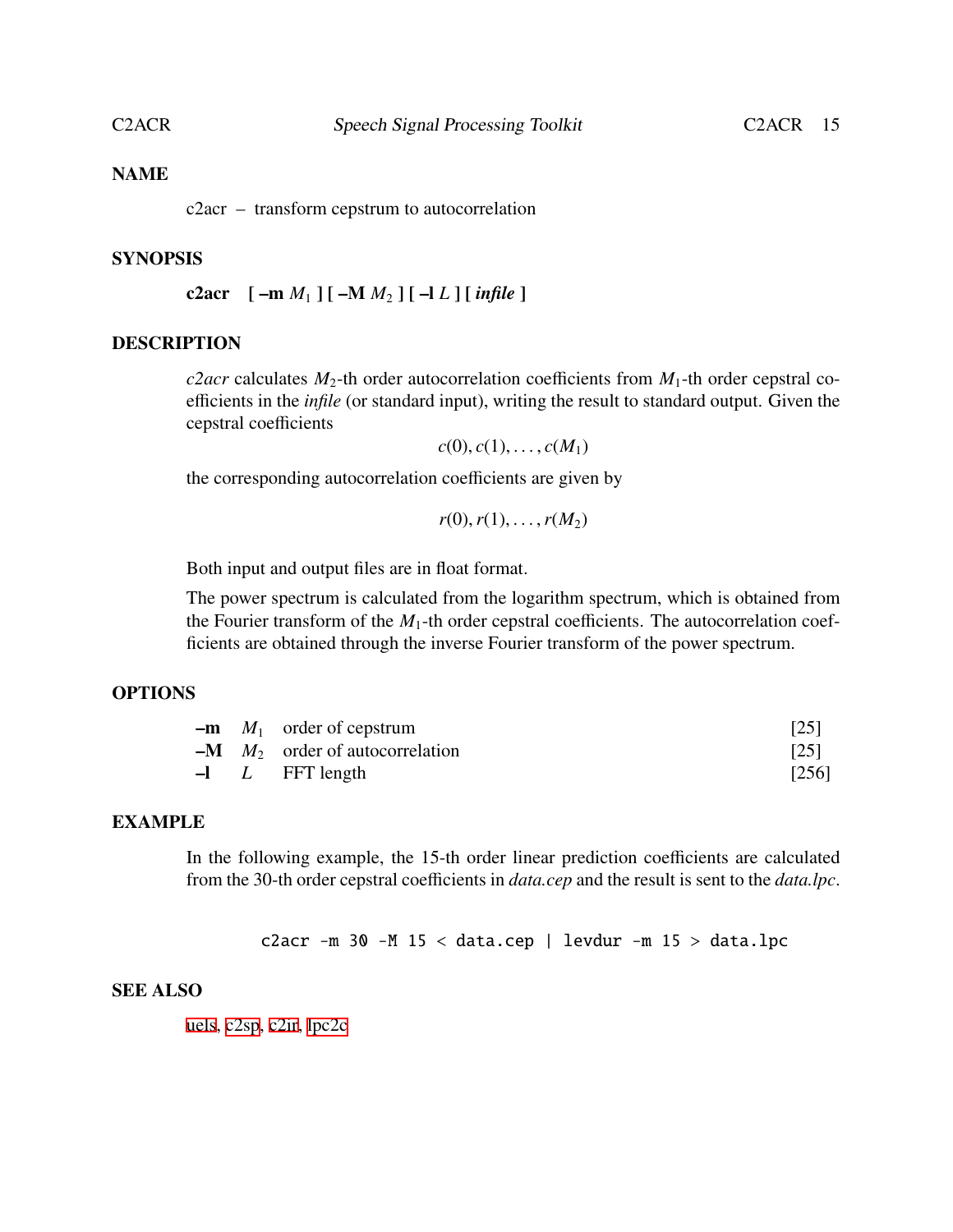<span id="page-21-0"></span>

 $c2$ ir – cepstrum to minimum phase impulse response

#### **SYNOPSIS**

c2ir  $[-L]$   $[-m M_1]$   $[-M M_2]$   $[-i]$   $[infile]$ 

#### DESCRIPTION

*c2ir* calculates the minimum phase impulse response from the minimum phase cepstral coefficients in the *infile* (or standard input), sending the result to standard output. For example, if the input sequence is

$$
c(0), c(1), c(2), \ldots, c(M_1)
$$

then the impulse response is calculated as

$$
h(n) = \begin{cases} h(0) = \exp(c(0)) \\ h(n) = \sum_{k=1}^{M_1} \frac{k}{n} c(k) h(n-k) & n \ge 1 \end{cases}
$$

and the output will be given by

 $h(0), h(1), h(2), \ldots, h(L-1)$ 

Both input and output files are in float format.

#### **OPTIONS**

|  | $-m$ $M_1$ order of cepstrum                                                               | $\lceil 25 \rceil$ |
|--|--------------------------------------------------------------------------------------------|--------------------|
|  | $-M$ $M_2$ length of impulse response                                                      | $[L-1]$            |
|  | $-L$ order of impulse response                                                             | [256]              |
|  | input minimum phase sequence                                                               | [FALSE]            |
|  | If the number of cepstral coefficients $M_1$ is not assigned and the order of the cepstral |                    |

analysis is less then  $L$ , then the number of coefficients read is made equal to  $M_1$ .

### **EXAMPLE**

The output file *data.ir* contains the impulse response in the range  $n = 0 \sim 99$  obtained from the 30-th order cepstral coefficients file *data.cep*, in float format:

c2ir  $-1$  100  $-m$  30 data.cep  $>$  data.ir

#### SEE ALSO

[c2sp](#page-24-0), [c2acr](#page-20-0)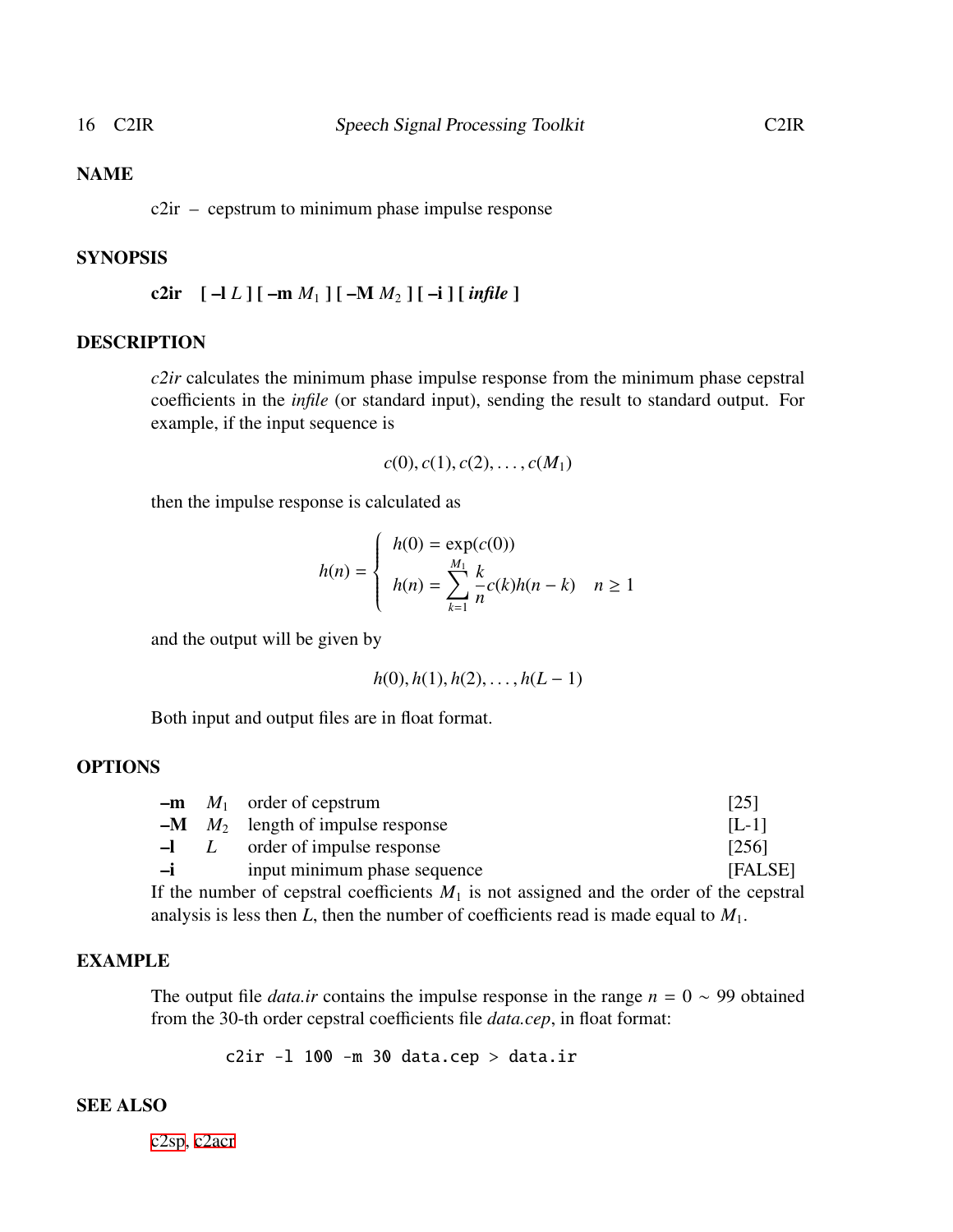<span id="page-22-0"></span>c2ndps – cepstrum to Negative Derivative of Phase Spectrum (NDPS)[[27\]](#page-244-0)

#### **SYNOPSIS**

c2ndps  $[-L]$   $[-m M]$   $[-p]$   $[-z]$   $[infile]$ 

#### DESCRIPTION

*c2ndps* calculates the Negative Derivative of Phase Spectrum (NDPS) from the real mixed phase cepstrum coefficients in the *infile* (or standard input), sending the result to standard output. For example, if the input sequence is

$$
c(0), c(1), c(2), \ldots, c(M)
$$

then the log spectrum is calculated as

$$
\ln S(\omega) = \sum_{m=0}^{M} c(m) e^{-j\omega m}.
$$

ln  $S(\omega)$  can be decomposed into the real part and imaginary part, that is, the magnitude and phase spectrum as

$$
\ln|S(\omega)| + j \arg S(\omega) = \sum_{m=0}^{M} c(m) e^{-j\omega m}.
$$

Then, partially differentiate the both sides of the above equation by  $\omega$ , one can obtain

$$
\frac{\partial}{\partial \omega} \ln |S(\omega)| + j \frac{\partial}{\partial \omega} \arg S(\omega) = -j \sum_{m=0}^{M} mc(m) e^{-j\omega m}.
$$

Finally, from the imaginary part of the above equation, Negative Derivative of Phase Spectrum (NDPS) can be obtained as

$$
-\frac{\partial}{\partial \omega} \arg S(\omega) = \sum_{m=0}^{M} mc(m) \cos \omega m.
$$

From the above derivation, NDPS is also equivalent to the real part of DFT of *mc*(*m*):

$$
n(k) = Re\left[\sum_{m=0}^{M} mc(m)e^{-j\frac{2\pi km}{N}}\right] \qquad (k = 0, \cdots, N-1).
$$

Both input and output files are in float format. The output file contains the  $n(k)$  in the range  $k = 0, \cdots, N/2$ .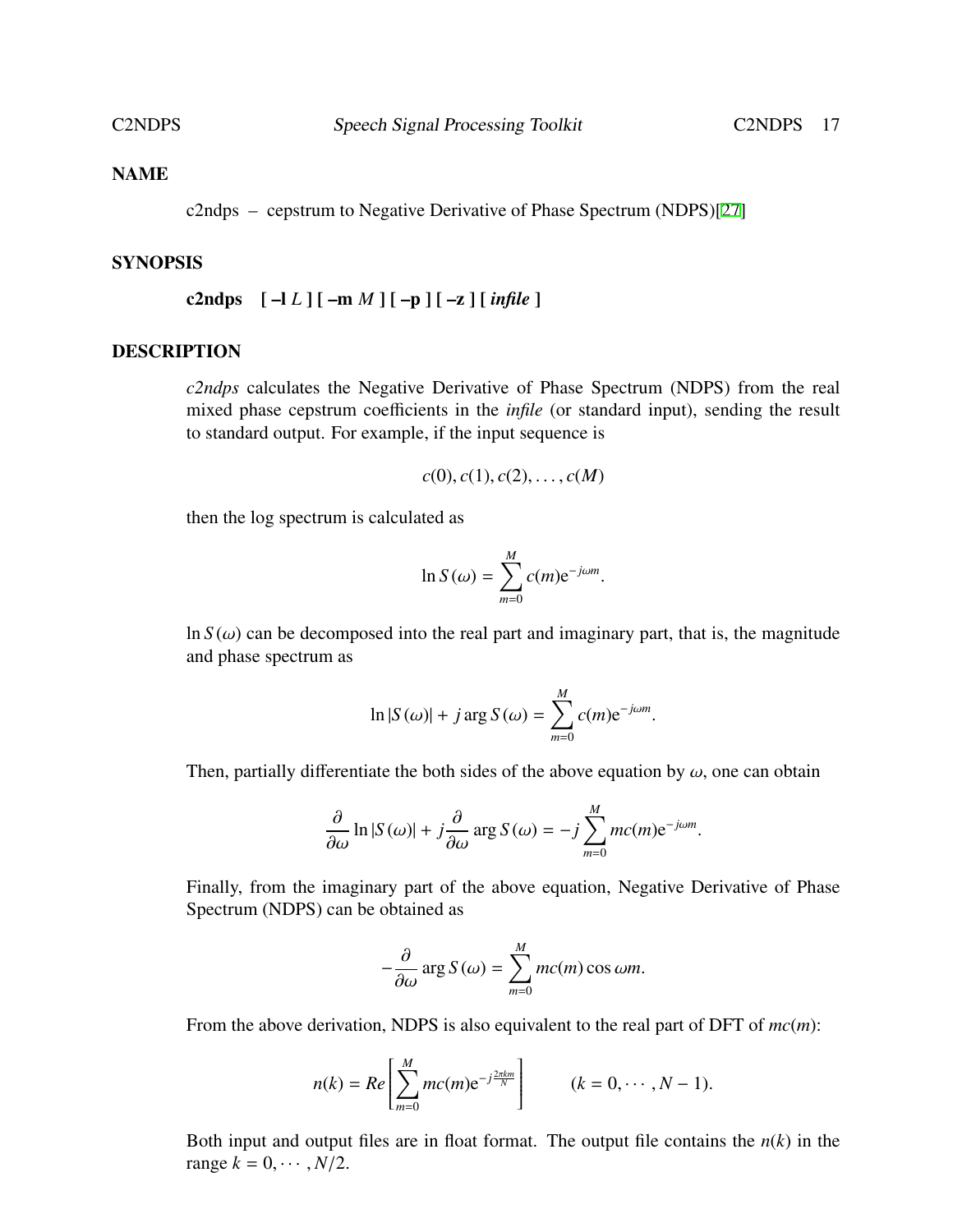Additionally, the -p or -z option can be used to output NDPS as follows. If the -p option is specified,

$$
n(k) = \begin{cases} n(k), & n(k) > 0 \\ 0 & n(k) < 0 \end{cases}.
$$

If the -z option is specified,

$$
n(k) = \begin{cases} 0, & n(k) > 0 \\ n(k) & n(k) < 0 \end{cases}.
$$

 $n(k)$  doesn't comprehend the  $c(0)$ .

#### OPTIONS

|               | $-m$ <i>M</i> order of cepstrum | [25]    |
|---------------|---------------------------------|---------|
|               | $-L$ FFT length                 | [256]   |
| (level 2)     |                                 |         |
| $-\mathbf{p}$ | extract only pole part          | [FALSE] |
| $-\mathbf{z}$ | extract only zero part          | [FALSE] |

#### EXAMPLE

The output file *data.ir* contains the  $n(k)$  in the range  $k = 0, \dots, 1024$  obtained from the 30-th order cepstral coefficients file *data.cep*, in float format:

```
c2ndps -1 2048 -m 30 data.cep > data.ndps
```
### SEE ALSO

[mgcep](#page-147-0), [ndps2c](#page-171-0)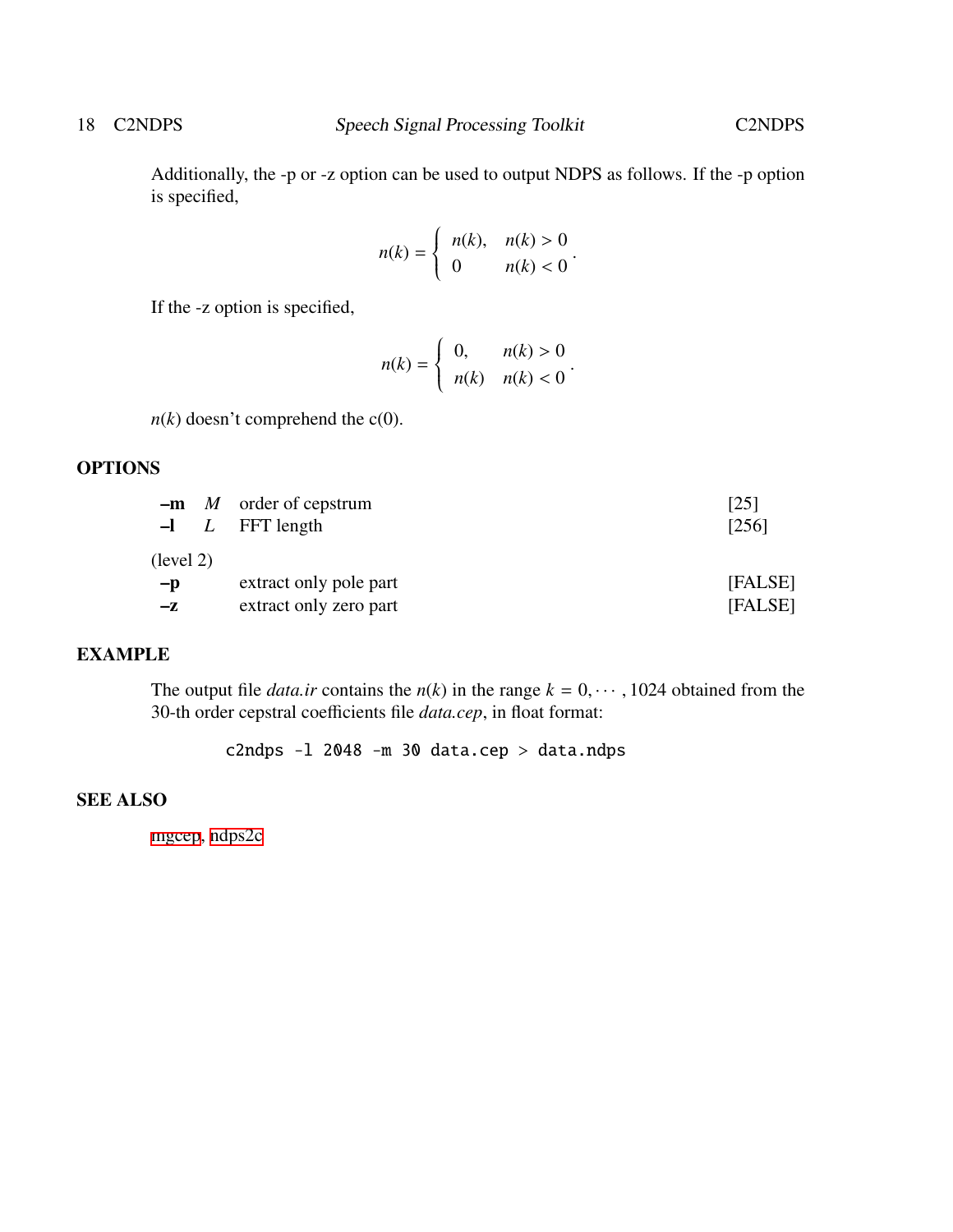<span id="page-24-0"></span>c2sp – transform cepstrum to spectrum

### **SYNOPSIS**

c2sp  $[-m M] [-L] [-p] [-o O] [infile]$ 

#### DESCRIPTION

*c2sp* calculates the spectrum from the minimum phase cepstrum from *infile* (or standard input), sending the result to standard output. Input and output data are in float format.

#### OPTIONS

|      | $-m$ <i>M</i> order of cepstrum                 | [25]    |
|------|-------------------------------------------------|---------|
| $-1$ | $L$ frame length                                | [256]   |
| $-p$ | output phase                                    | [FALSE] |
|      | $\rightarrow$ 0 output format                   | [0]     |
|      | if the " $-p$ " option is not assigned then     |         |
|      | $Q = 0$ $20 \times \log  H(z) $                 |         |
|      | $Q = 1$ $\ln  H(z) $                            |         |
|      | $Q = 2$  H(z)                                   |         |
|      | if the " $-p$ " option is assigned then         |         |
|      | $Q = 0$ arg $ H(z)  \div \pi$ [ $\pi$ rad.]     |         |
|      | $Q = 1$ arg $ H(z) $ [rad.]                     |         |
|      | $Q = 2$ arg $ H(z)  \times 180 \div \pi$ [deg.] |         |

#### EXAMPLE

The example below takes the 15-th order cepstrum from the file *data.cep* in float format, evaluates the running spectrum, and presents it in the screen:

c2sp -m 15 data.cep | grlogsp | xgr

#### SEE ALSO

[uels](#page-208-0), [mgc2sp](#page-145-0)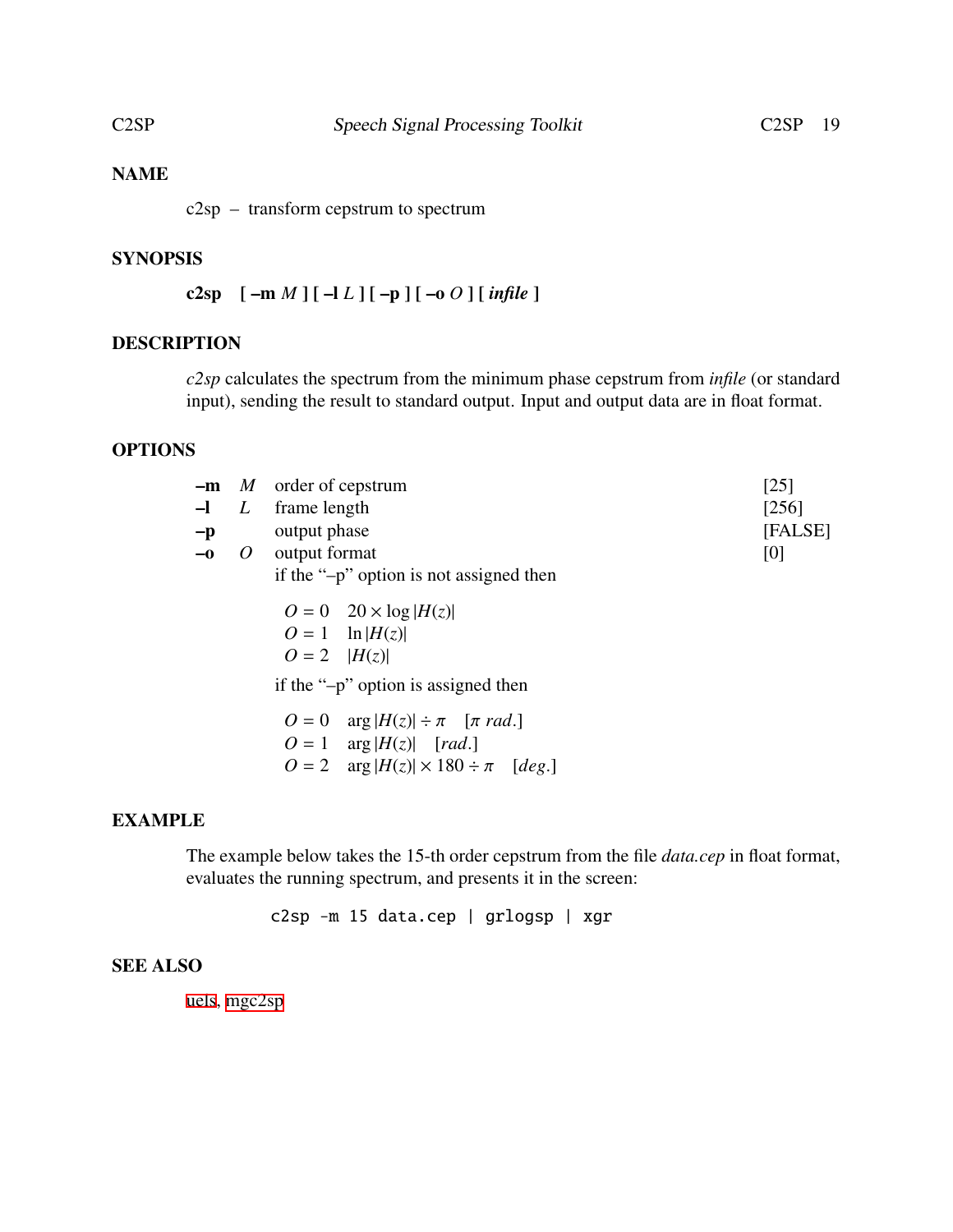<span id="page-25-0"></span>cdist – calculation of cepstral distance

#### **SYNOPSIS**

cdist [ –m *M* ] [ –o *O* ] [ –f ] *cfile* [ *infile* ]

#### DESCRIPTION

*cdist* calculates the cepstral distance between the cepstral coefficients in *infile* (or standard input) and the ones in *cfile*, sending the result to standard output. For example, if the cepstral coefficients of the *infile* at frame *t* are

 $c_{1,t}(0), c_{1,t}(1), c_{1,t}(2), \ldots, c_{1,t}(M)$ 

and the cepstral coefficients in *cfile* at frame *t* are

 $c_{2,t}(0), c_{2,t}(1), c_{2,t}(2), \ldots, c_{2,t}(M)$ 

then the squared cepstrum distance for every frame is given by

$$
d(t) = \sum_{k=1}^{M} (c_{1,t}(k) - c_{2,t}(k))^2
$$

and the total cepstral distance between both files is

$$
d = \frac{1}{T} \sum_{t=0}^{T-1} d(t)
$$

If the number of frames in the two files is different, then *cdist* will consider the smallest number for the evaluation.

#### **OPTIONS**

|          | $-m$ <i>M</i> order of minimum-phase cepstrum<br>[25]                                  |         |  |
|----------|----------------------------------------------------------------------------------------|---------|--|
| $-0$ $0$ | output format                                                                          | [0]     |  |
|          | $Q = 0$ $\frac{10}{\ln 10} \sqrt{2d(t)}$ [db]<br>$Q = 1$ $d(t)$<br>$Q = 2 \sqrt{d(t)}$ |         |  |
| $-f$     | output frame by frame                                                                  | [FALSE] |  |

#### EXAMPLE

In the example below, the squared spectral distance of the 15-th order cepstrum files *data1.cep* and *data2.cep*, both in float formats, is evaluated and displayed:

cdist -m 15 data1.cep data2.cep | dmp +f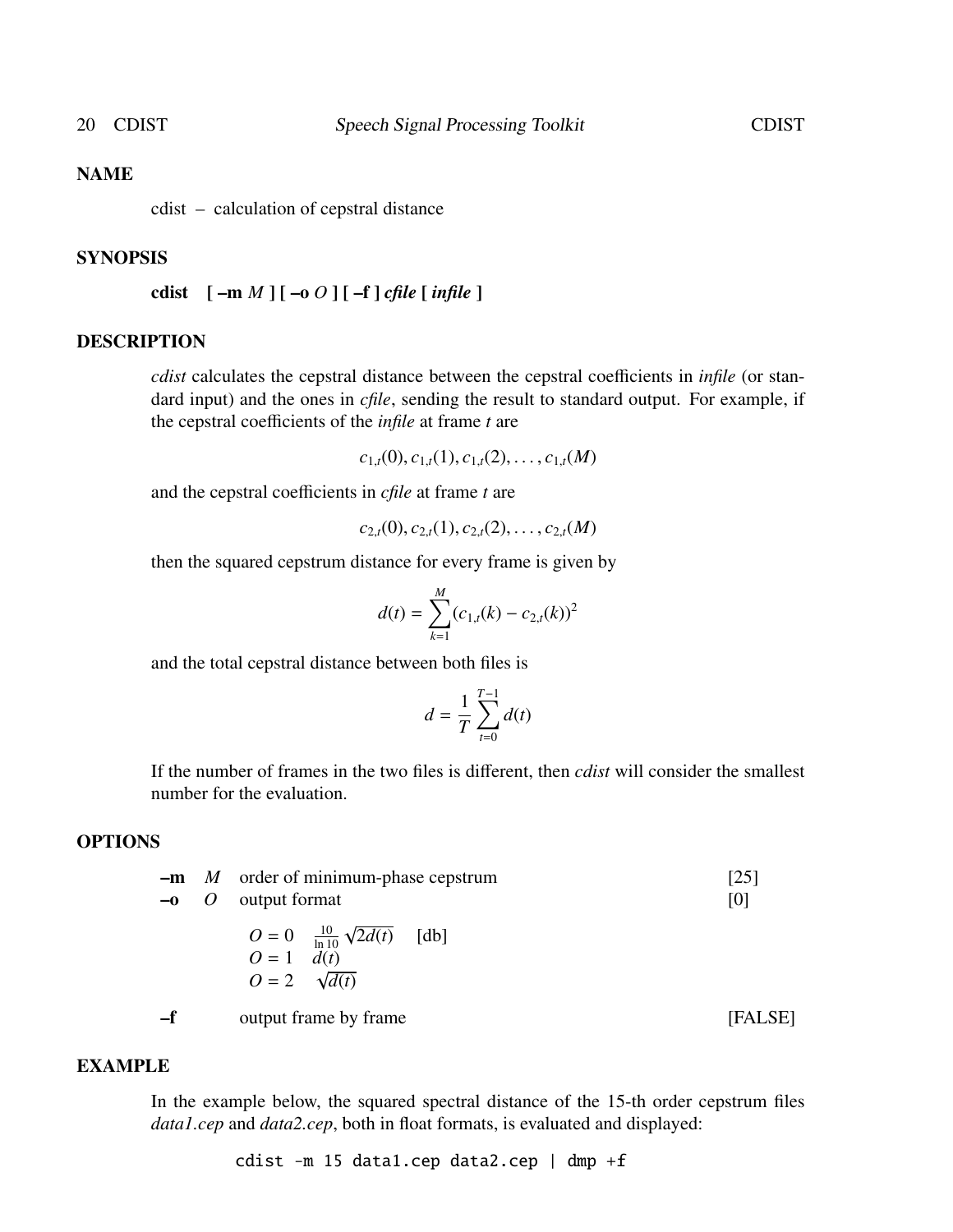## SEE ALSO

[acep,](#page-6-0) [agcep,](#page-9-0) [amcep,](#page-11-0) [mcep](#page-134-0)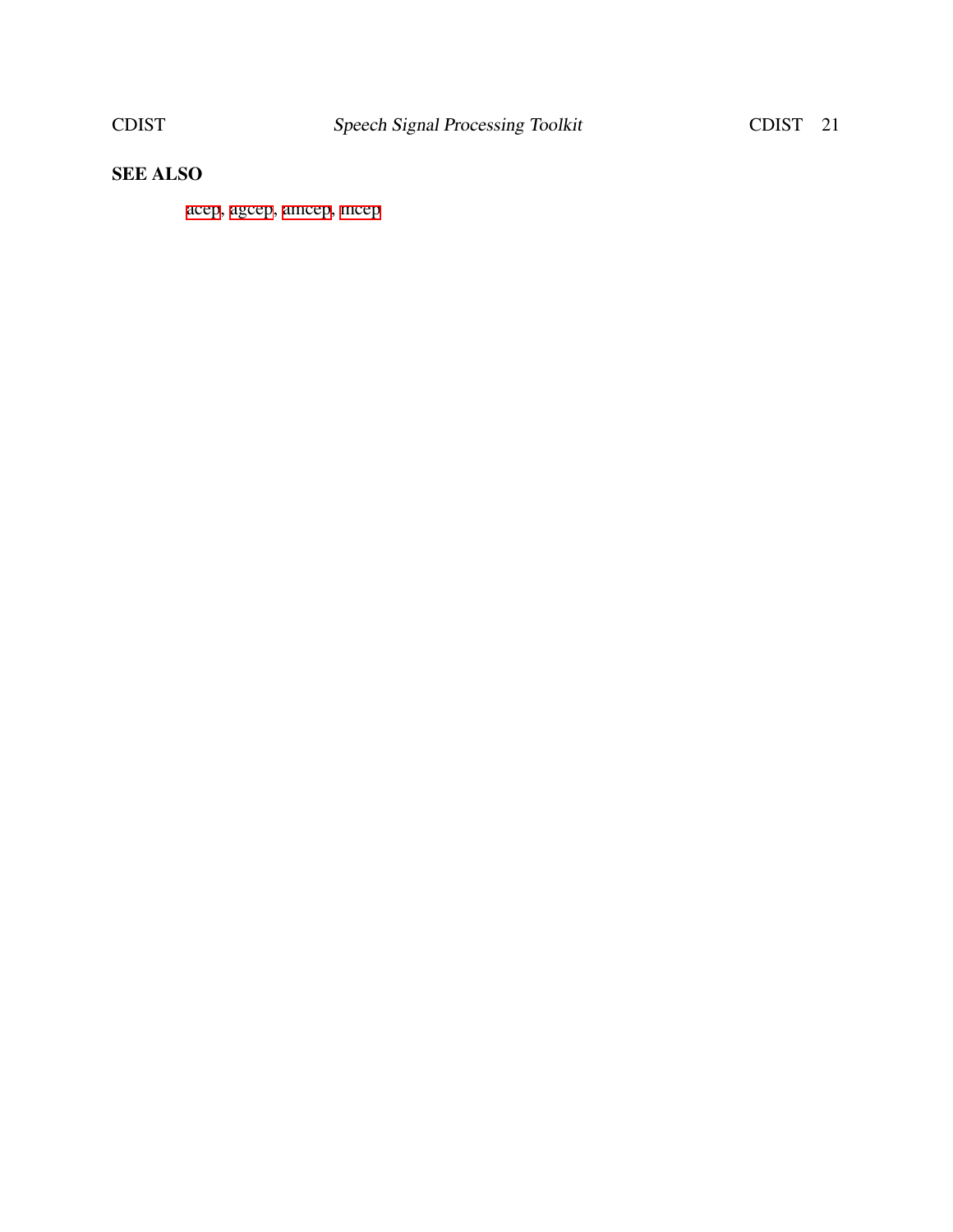<span id="page-27-0"></span>clip – data clipping

### **SYNOPSIS**

clip  $[-y \, y_{min} \, y_{max}]$   $[-y \, min \, y_{min}]$   $[-y \, max \, y_{max}]$   $[infile]$ 

#### DESCRIPTION

*clip* clips the data from *infile* (or standard input) between the minimum and maximum values specified on the command line, sending the result to standard output.

Input and output data are in float format.

### **OPTIONS**

| $-\mathbf{V}$              | $y_{min}$ $y_{max}$ lower bound & upper bound | $[-1.01.0]$ |
|----------------------------|-----------------------------------------------|-------------|
| $-\mathbf{ymin}$ $y_{min}$ | lower bound (ymax $=$ inf)                    | N/A         |
| $-\mathbf{ymax}$ $y_{max}$ | upper bound (ymin $= -\inf$ )                 | [N/A]       |

#### EXAMPLE

Suppose that the data in *data.f* is in float format and presents the following values,

1.0, 2.0, 3.0, 4.0, 5.0, 6.0

If we type the command

clip -y 2.5 5.5 < data.f > data.clip

then the output *data.clip* will contain the following values.

2.5, 2.5, 3.0, 4.0, 5.0, 5.5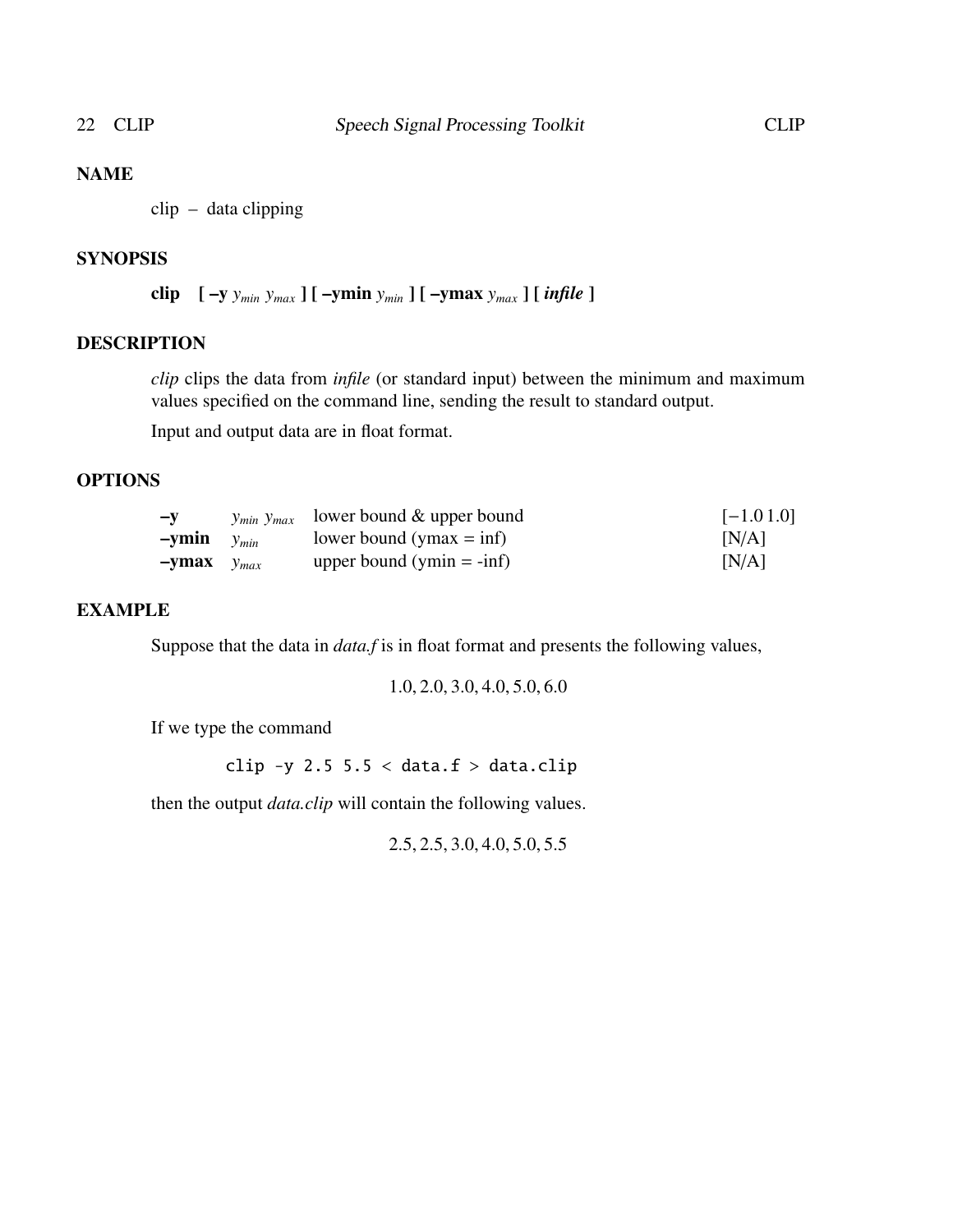<span id="page-28-0"></span>da – play 16-bit linear PCM data

#### **SYNOPSIS**

da  $[-s S] [-c C] [-g G] [-a A] [-o O] [-w] [-H H]$ [ –v ] [ +*type* ] [ *infile1* ] [ *infile2* ] ...

#### DESCRIPTION

*da* plays a series of input files (or standard input) on a system-dependent audio output device. If the system does not support the specified sampling frequency, *da* up-samples the data to a supported frequency. This command can be used under Linux (i386), FreeBSD (i386 newpcm driver), SunOS 4.1.x, SunOS 5.x (SPARC).

It is possible to change the environment settings through the following options

| DA_GAIN           | gain                        |
|-------------------|-----------------------------|
| <b>DA_AMPGAIN</b> | amplitude gain              |
| DA_PORT           | output port                 |
| <b>DA_HDRSIZE</b> | header size                 |
| DA_FLOAT          | set the input data to float |

#### **OPTIONS**

| $-S$          | S                | sampling frequency, it can be used the following sampling fre-<br>[10] |                                         |              |                              |         |  |
|---------------|------------------|------------------------------------------------------------------------|-----------------------------------------|--------------|------------------------------|---------|--|
|               |                  | quencies 8, 10, 11.025, 12, 16, 20, 22.05, 32, 44.1, 48 (kHz).         |                                         |              |                              |         |  |
| $-g$          | G                | gain                                                                   |                                         |              |                              | [0]     |  |
| $-a$          | $\boldsymbol{A}$ |                                                                        | amplitude $gain(0100)$                  |              |                              | [N/A]   |  |
| $-\mathbf{0}$ | 0                |                                                                        | output port(s : speaker, h : headphone) |              |                              | [s]     |  |
| $-W$          |                  |                                                                        | execute byte swap                       |              |                              | [FALSE] |  |
| $-H$          | $H_{\rm}$        | header size in byte                                                    |                                         |              |                              |         |  |
| $-\mathbf{V}$ |                  | display filename                                                       |                                         |              |                              |         |  |
| $+ type$      |                  |                                                                        | input data format                       |              |                              | $[f]$   |  |
|               |                  | $\mathbf{C}$                                                           | char(1 byte)                            | $\mathsf{C}$ | unsigned char (1 byte)       |         |  |
|               |                  | S                                                                      | short (2 bytes)                         | S            | unsigned short (2 bytes)     |         |  |
|               |                  | i3                                                                     | int (3 bytes)                           | I3           | unsigned int (3 bytes)       |         |  |
|               |                  | $\mathbf{i}$                                                           | int(4 bytes)                            | I            | unsigned int (4 bytes)       |         |  |
|               |                  | 1                                                                      | long(4 bytes)                           | L            | unsigned long (4 bytes)      |         |  |
|               |                  | le                                                                     | long long (8 bytes)                     | LE           | unsigned long long (8 bytes) |         |  |
|               |                  | f                                                                      | float (4 bytes)                         | d            | double (8 bytes)             |         |  |

#### EXAMPLE

In the following example, the speech data file *data.s* is played on the headphone. The sampling frequency is 8 kHz, and the input data is in short format.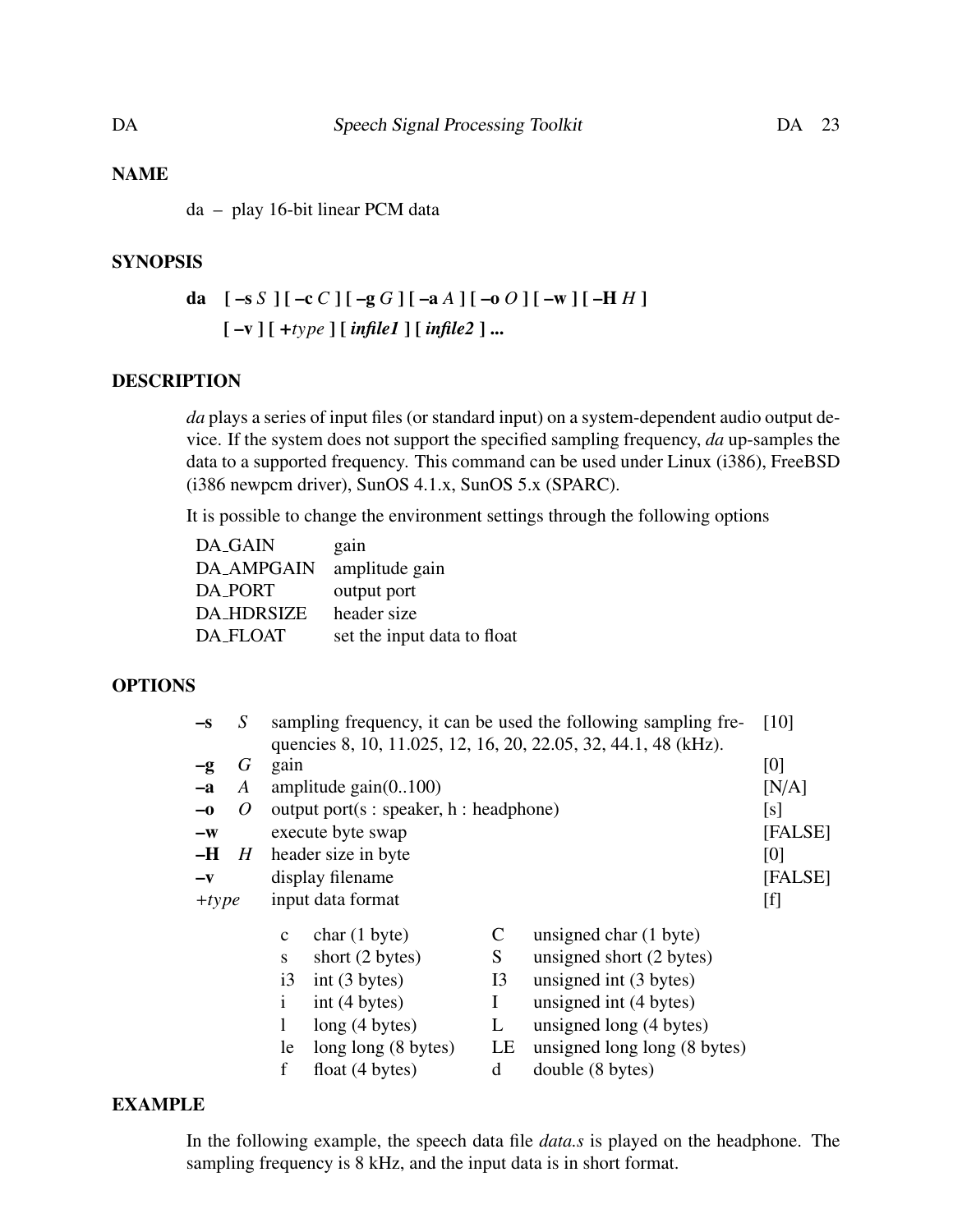### da +s -s 8 -o h data.s

### **NOTICE**

In Linux operating systems, the output port can not be assigned.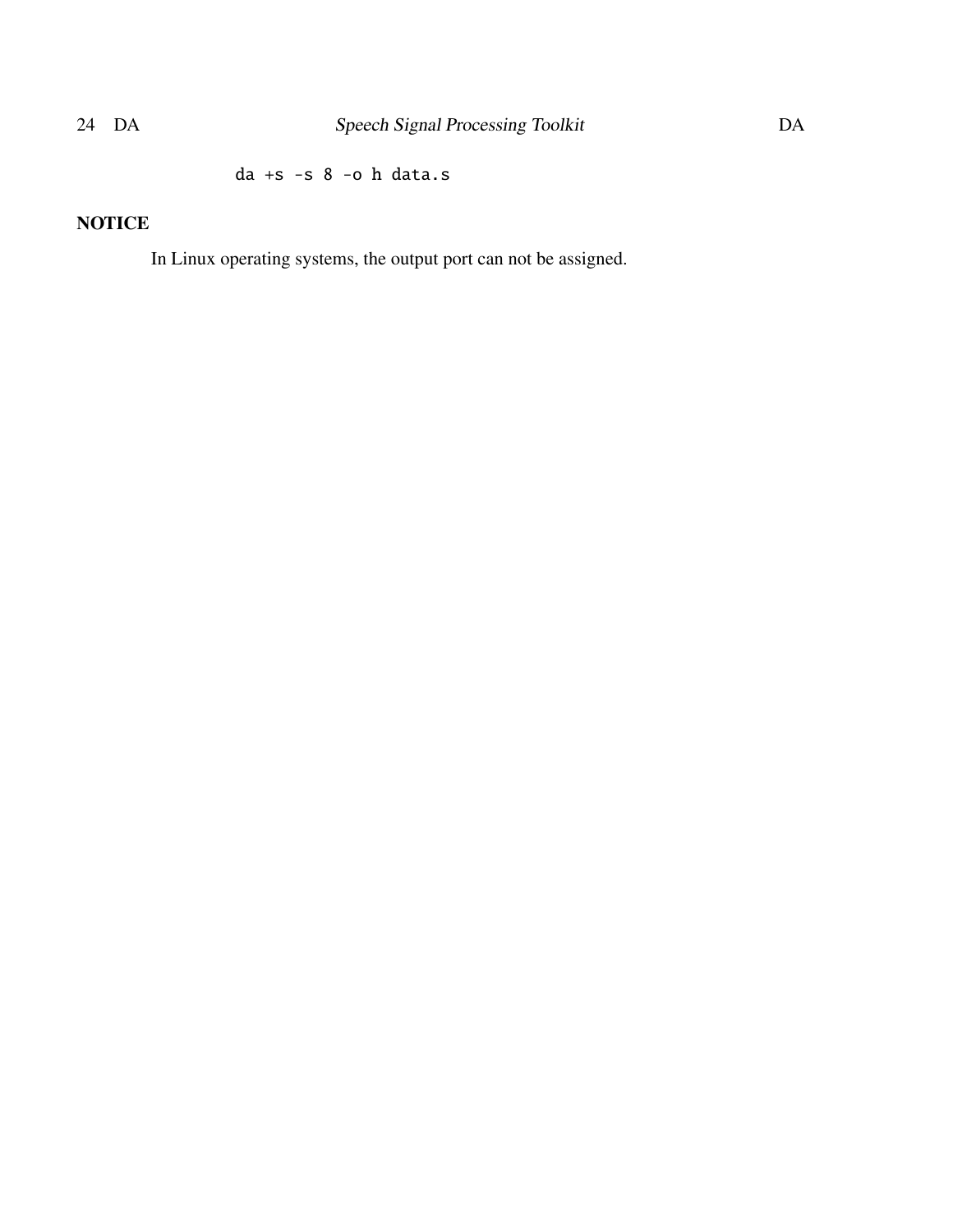<span id="page-30-0"></span>dct – DCT-II

#### **SYNOPSIS**

dct [ –l *L* ] [ –I ] [ –d ] [ *infile* ]

#### DESCRIPTION

*dct* calculates the Discrete Cosine Transform II (DCT-II) of the input data in the *infile* (or standard input), sending the results to standard output. The input and output data are both in float format, and arranged as follows.



The Discrete Cosine Transform II can be written as:

$$
X_k = \sqrt{\frac{2}{L}} c_k \sum_{l=0}^{L-1} x_l \cos \left\{ \frac{\pi}{L} k \left( l + \frac{1}{2} \right) \right\}, \quad l = 0, 1, \cdots, L
$$

where

$$
c_k = \begin{cases} 1 & (1 \le k \le L - 1) \\ 1/\sqrt{2} & (k = 0) \end{cases}
$$

### OPTIONS

|    | $-L$ DCT size           | [256]   |
|----|-------------------------|---------|
|    | $-I$ use complex number | [FALSE] |
| -d | don't use FFT algorithm | [FALSE] |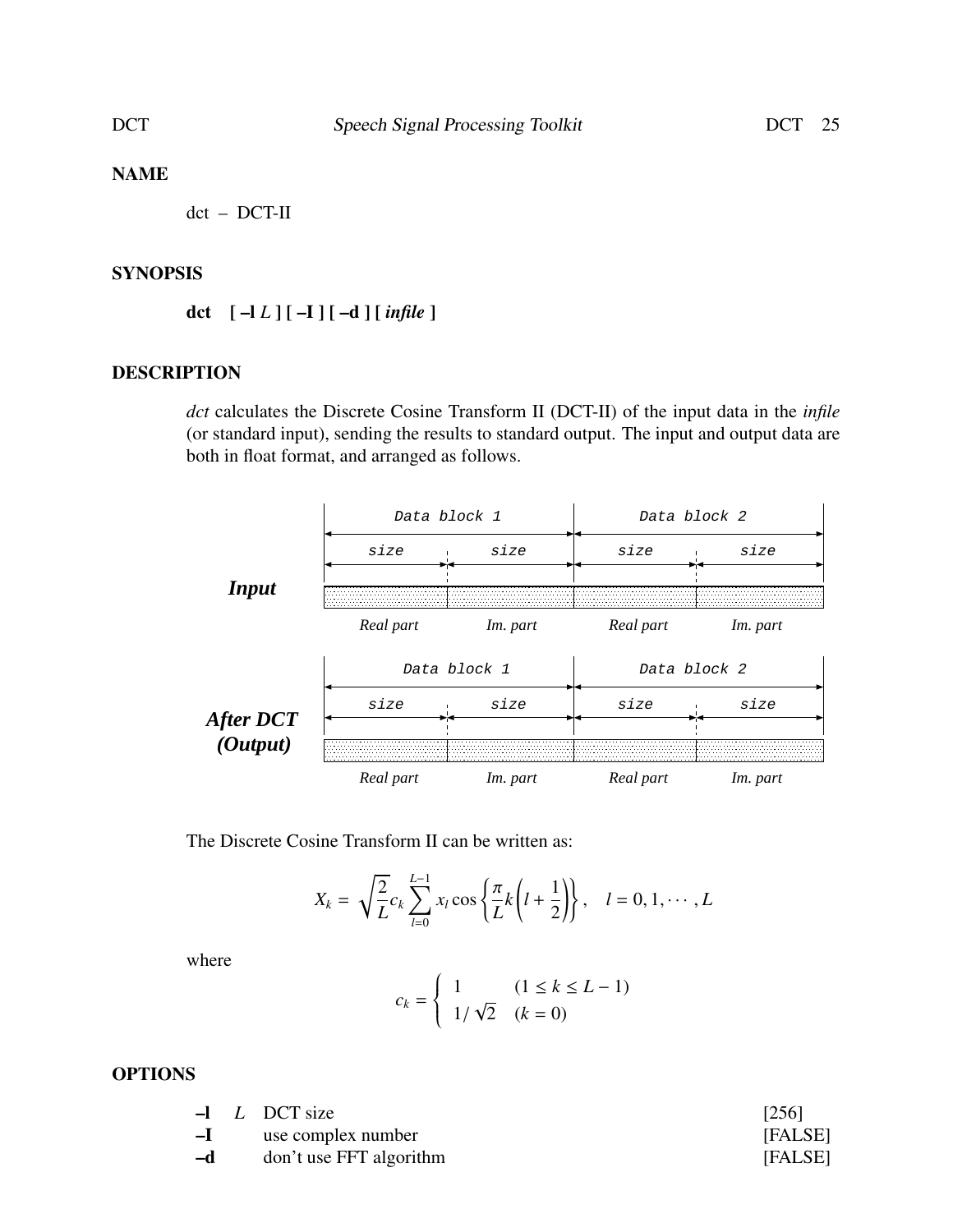### EXAMPLE

In this example, the DCT is evaluated from a complex-valued data file *data.f* in float format (real part: 256 points, imaginary part: 256 points), and the output is written to *data.dct*:

dct data.f  $-1$  256  $-I >$  data.dct

### SEE ALSO

[ff](#page-54-0)t, [idct](#page-97-0)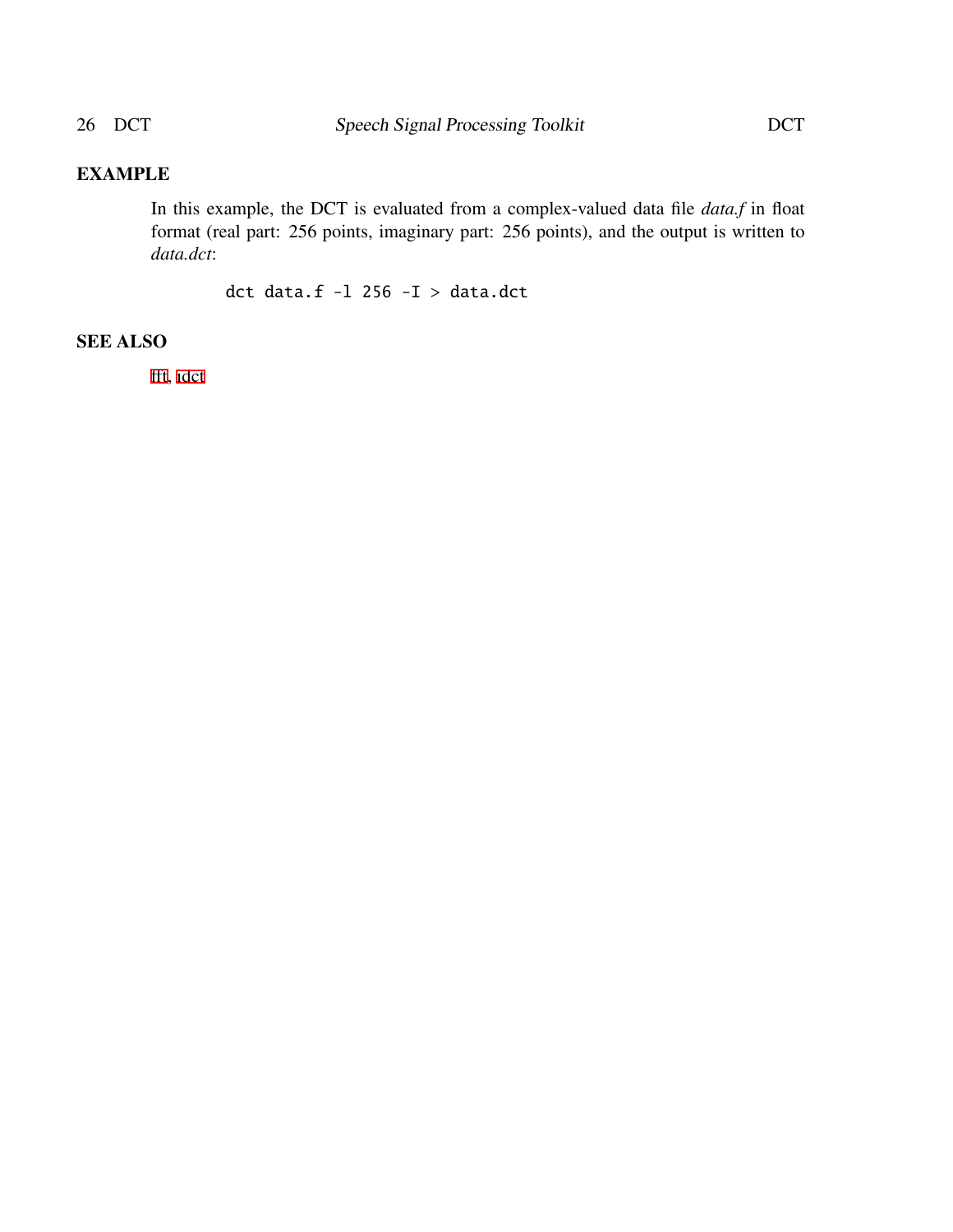<span id="page-32-0"></span>

decimate – decimation (data skipping)

### **SYNOPSIS**

decimate  $[-p P]$   $[-s S]$   $[-l L]$   $[infile]$ 

#### DESCRIPTION

*decimate* picks up a sequence of input data from *infile* (or standard input) with interval *P* and start number *S* , sending the result to standard output.

If the input data is

 $x(0), x(1), x(2), \ldots$ 

then the output data is given by:

$$
\mathbf{x}(S), \mathbf{x}(S+P), \mathbf{x}(S+2P), \mathbf{x}(S+3P), \ldots
$$

Input and output data are in float format.

#### OPTIONS

|  | $-I$ L length of vector    |      |
|--|----------------------------|------|
|  | $-p$ $P$ decimation period | [10] |
|  | $-S$ S start sample        |      |

### **EXAMPLE**

This example decimates input data from *data.f* file with interval 2, interpolates 0 with interval 2, and then outputs the results to the file *data.di*:

decimate -p 2 < data.f | interpolate -p 2 > data.di

### SEE ALSO

[interpolate](#page-106-0)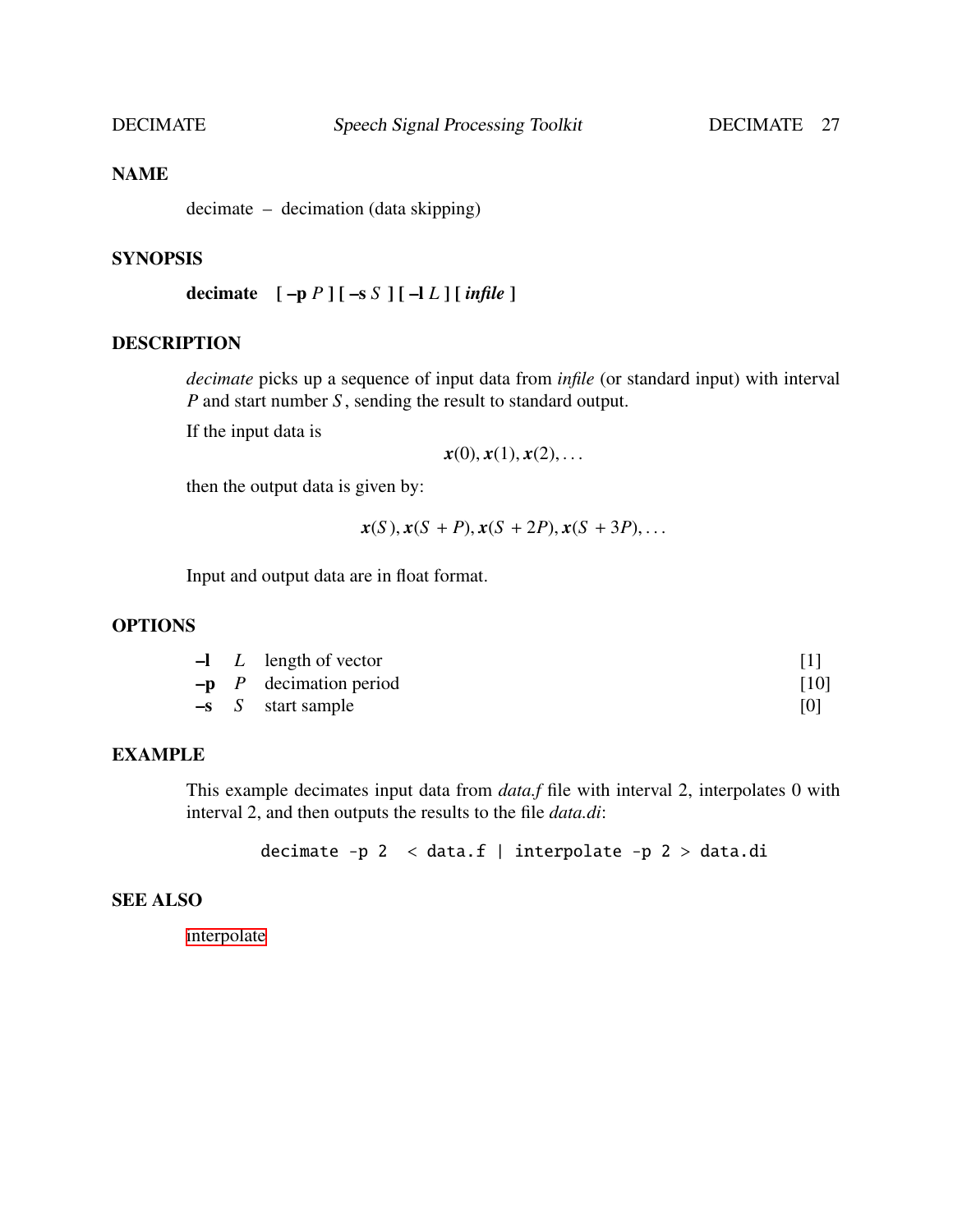<span id="page-33-0"></span>delay – delay sequence

#### **SYNOPSIS**

delay [ –s *S* ] [ –f ] [ *infile* ]

#### DESCRIPTION

*delay* delays the data in *infile* (or standard input) by inserting a specified number of zero samples at the beginning, and sends the result to standard output. For example, if we want to delay the following data

$$
x(0), x(1), \ldots, x(T)
$$

as in

$$
\underbrace{0,\ldots,0}_{S}, x(0), x(1),\ldots, x(T).
$$

We only need to set the "–s" option to *S*

$$
\underbrace{0,\ldots,0}_{S}, x(0), x(1),\ldots, x(T-S).
$$

Both input and output files are in float format.

#### **OPTIONS**

|    | $-S \tS$ start sample |                |  |
|----|-----------------------|----------------|--|
| –f | keep file length      | <b>[FALSE]</b> |  |

#### EXAMPLE

If we have the following data in the input *data.f* file

1.0, 2.0, 3.0, 4.0, 5.0, 6.0

and we use the command below

delay -s 3 < data.f > data.delay

then the output file *data.delay* will be

0.0, 0.0, 0.0, 1.0, 2.0, 3.0, 4.0, 5.0, 6.0

As another example, if we want to keep the same size of the input file, we can use the following command,

delay -s  $3 - f <$  data.f > data.delay

and the output *data.delay* will be

0.0, 0.0, 0.0, 1.0, 2.0, 3.0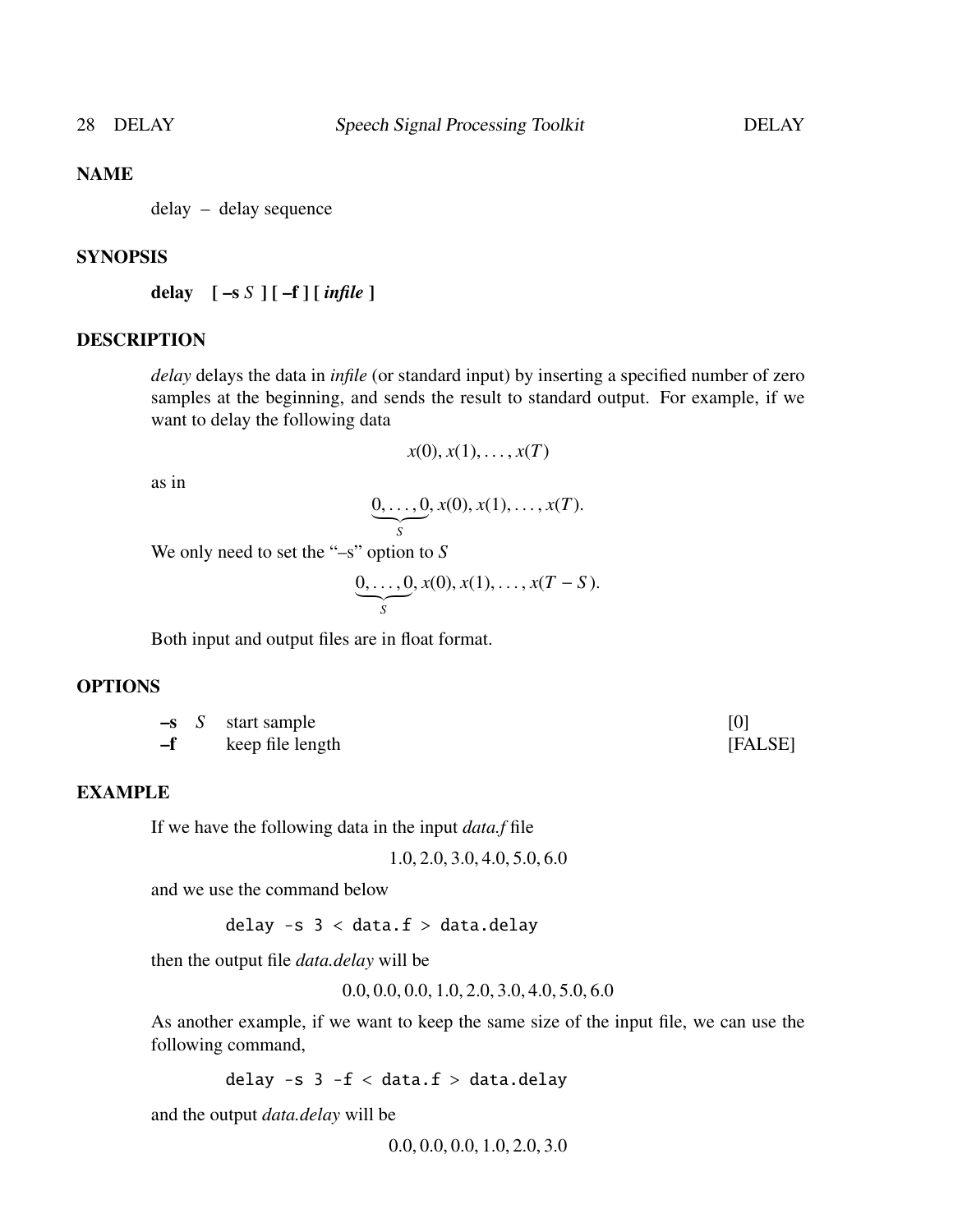<span id="page-34-0"></span>delta – delta calculation

#### SYNOPSIS

delta  $[-m M] [-L] [-t T] [-d (fn | d_0 [d_1...])] [-r N_R W_1 [W_2] ]$  $\left[ -R\ N_R\ W_{F1}\ W_{B1}\ W_{F2}\ W_{B2} \right] \left[ -M\ magic\ \right] \left[ -n\ N\ \right] \left[ -e\ e\ \right] \left[ \ infile\ \right]$ 

#### DESCRIPTION

*delta* calculates dynamic features from *infile* (or standard input), sending the result (static and dynamic features) to the standard output. Input and output are of the form:

 $input \ldots, x_t(0), \ldots, x_t(M), \ldots$ output  $\ldots, x_t(0), \ldots, x_t(M), \Delta^{(1)} x_t(0), \ldots, \Delta^{(1)} x_t(M), \ldots, \Delta^{(n)} x_t(0), \ldots, \Delta^{(n)} x_t(M), \ldots$ 

Also, input and output data are in float format. The dynamic feature vector  $\Delta^{(n)}x_t$  can be obtained from the static feature vector as follows.

$$
\Delta^{(n)}\mathbf{x}_t = \sum_{\tau=-L^{(n)}}^{L^{(n)}} w^{(n)}(\tau)\mathbf{x}_{t+\tau}
$$

where *n* is the order of the dynamic feature vector. For example, when we evaluate the  $\Delta^2$  parameter, *n* = 2.

### **OPTIONS**

| $-m$ $M$ | order of vector  | [25]    |
|----------|------------------|---------|
| $-1$ $L$ | length of vector | $[M+1]$ |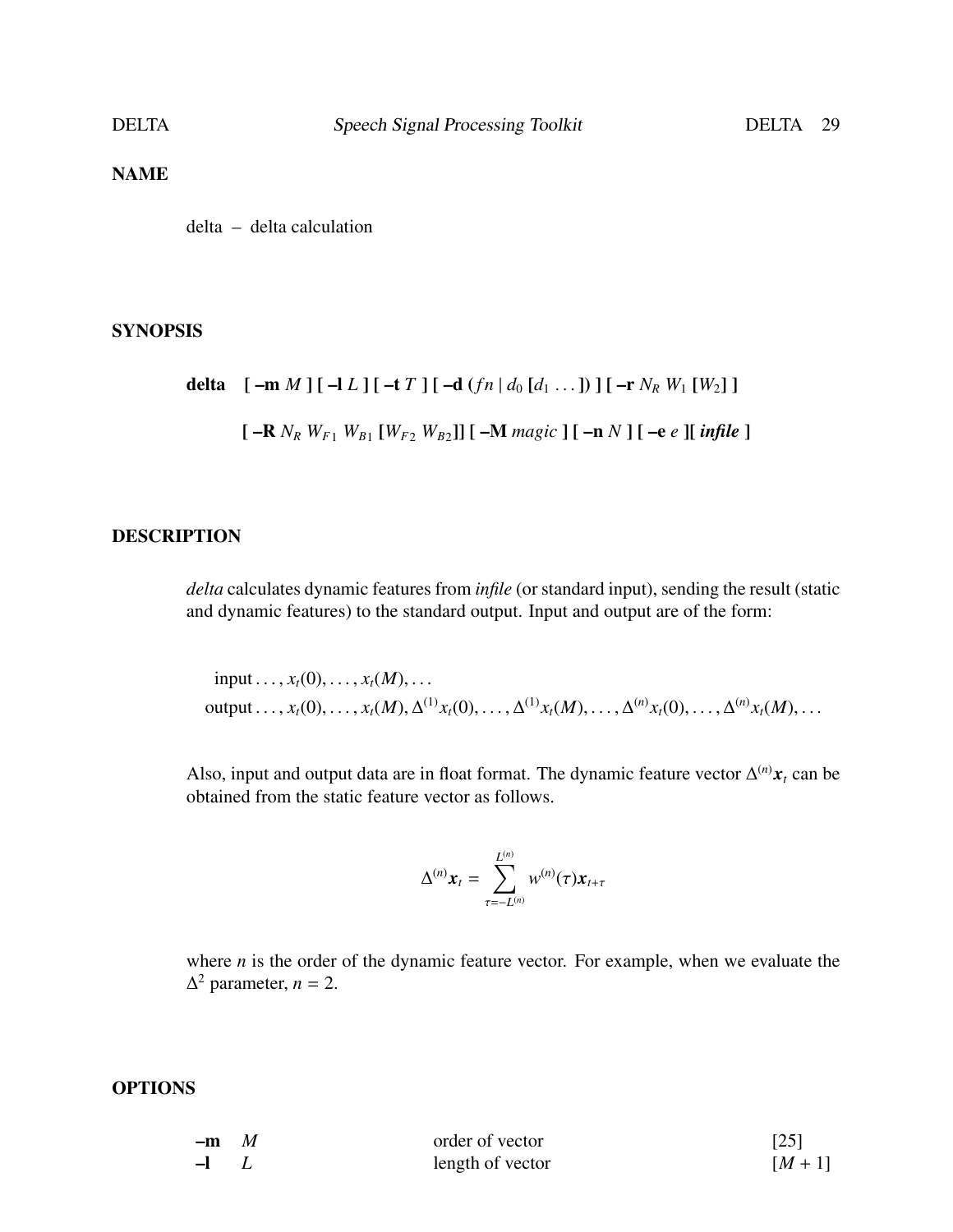$-d$  (*fn* | *d*<sub>0</sub> [*d*<sub>1</sub> ...]) *fn* is the file name of the parameters  $w^{(n)}(\tau)$ used when evaluating the dynamic feature vector. It is assumed that the number of coefficients to the left and to the right are the same. In case this is not true, then zeros are added to the shortest side. For example, if the coefficients are given by:  $[N/A]$ 

$$
w(-1), w(0), w(1), w(2), w(3)
$$

then zeros must be added to the left as follows.

0, 0,*w*(−1),*w*(0), *w*(1),*w*(2), *w*(3)

Instead of entering the filename  $fn$ , the coefficients(which compose the file  $fn$ ) can be directly inputted from the command line. When the order of the dynamic feature vector is higher than one, then the sets of coefficients can be inputted one after the other as shown in the example below. This option cannot be used with the –r nor –R options.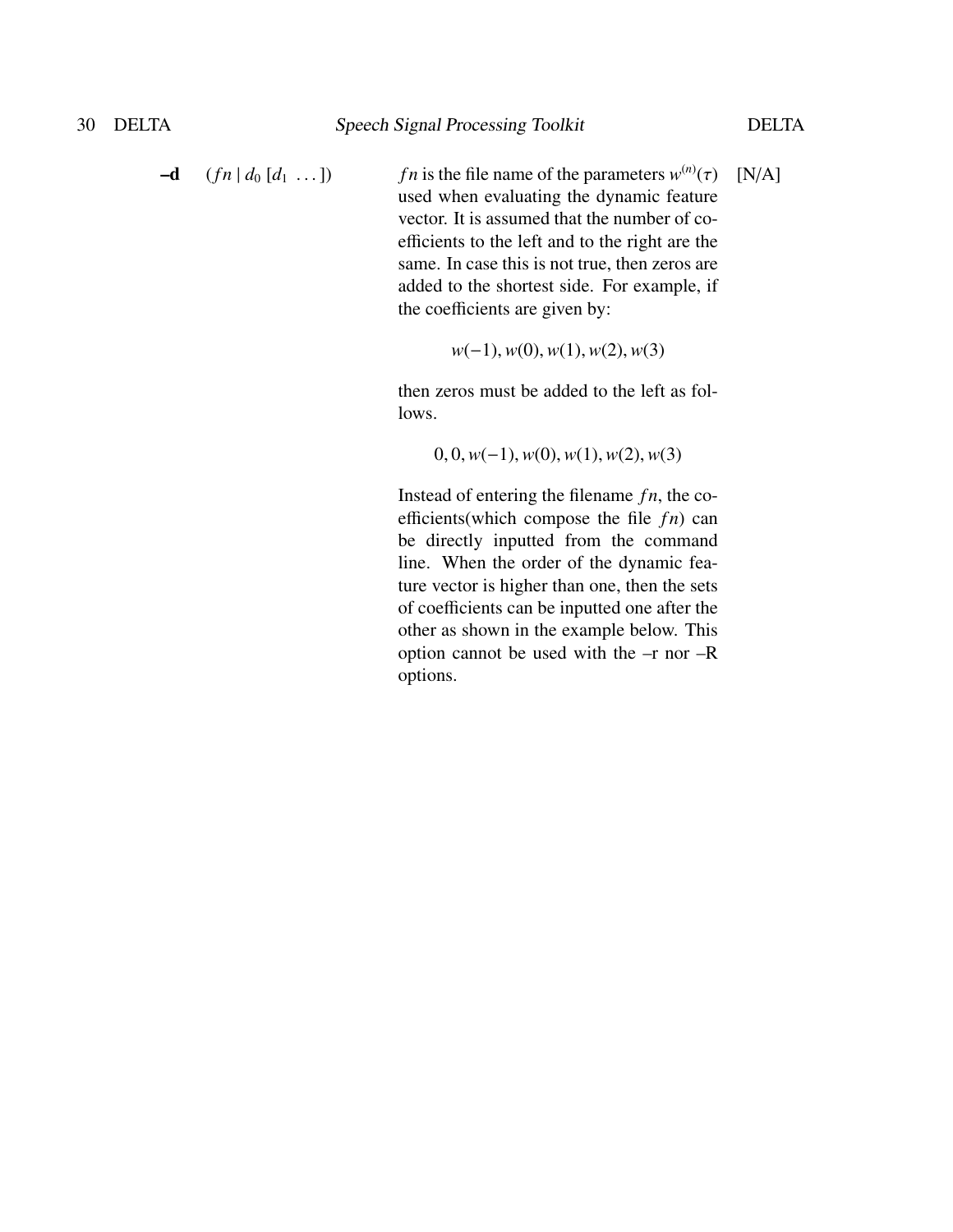$-{\bf r}$  *N<sub>R</sub> W*<sub>1</sub> [*W*<sub>2</sub>] This option is used when *N<sub>R</sub>*-th order dynamic parameters are used and the weighting coefficients  $w^{(n)}(\tau)$  are evaluated by regression. *N<sup>R</sup>* can be made equal to 1 or 2. The variables *W*<sup>1</sup> and *W*<sup>2</sup> represent the widths of the first and second order regression coefficients, respectively. The first order regression coefficients for ∆*x<sup>t</sup>* at frame *t* are evaluated as follows.  $[N/A]$ 

$$
\Delta x_t = \frac{\sum_{\tau=-W_1}^{W_1} \tau c_{t+\tau}}{\sum_{\tau=-W_1}^{W_1} \tau^2}
$$

For the second order regression coefficients,  $a_2 = \sum_{\tau=-W_2}^{W_2} \tau^4$ ,  $a_1 = \sum_{\tau=-W_2}^{W_2} \tau^2$ ,  $a_0 = \sum_{\tau=-W_2}^{W_2} 1$  and

$$
\Delta^{2} \mathbf{x}_{t} = \frac{2 \sum_{\tau=-W_{2}}^{W_{2}} (a_{0} \tau^{2} - a_{1}) \mathbf{x}_{t+\tau}}{a_{2} a_{0} - a_{1}^{2}}
$$

This option cannot be used with the –d nor –R options.

 $-{\bf R}$  *N<sub>R</sub>*  $W_{F1}$   $W_{B1}$   $[W_{F2}$   $W_{B2}]$ Similarly to the  $-$ r option, by using this option, we can obtain  $N_R$ -th order dynamic feature parameters and the weighting coefficients will be evaluated by regression. *N<sup>R</sup>* can be made equal to 1 or 2. The variables  $W_{Fi}$  and  $W_{Bi}$  represent the width of the *i*th order regression coefficients in the forward and backward direction, respectively. Combining this option with the –M option, the regression coefficients can be evaluated skipping the magic number from the input. This option cannot be used with the –d nor –r options. [N/A] –M *magic* The magic number *magic* can be skipped from the input during the calculation of the dynamic features. This option is valid only when the –R option is also specified. [N/A] –n *N N* is the order of regression polynomial. Note that *N* must be less than or equal to  $\max_{i} (W_{Fi} + W_{Bi}).$  $-e$  *e*  $e$  small value added to diagonal component [0.0]  $[N/A]$ for calculating inverse matrix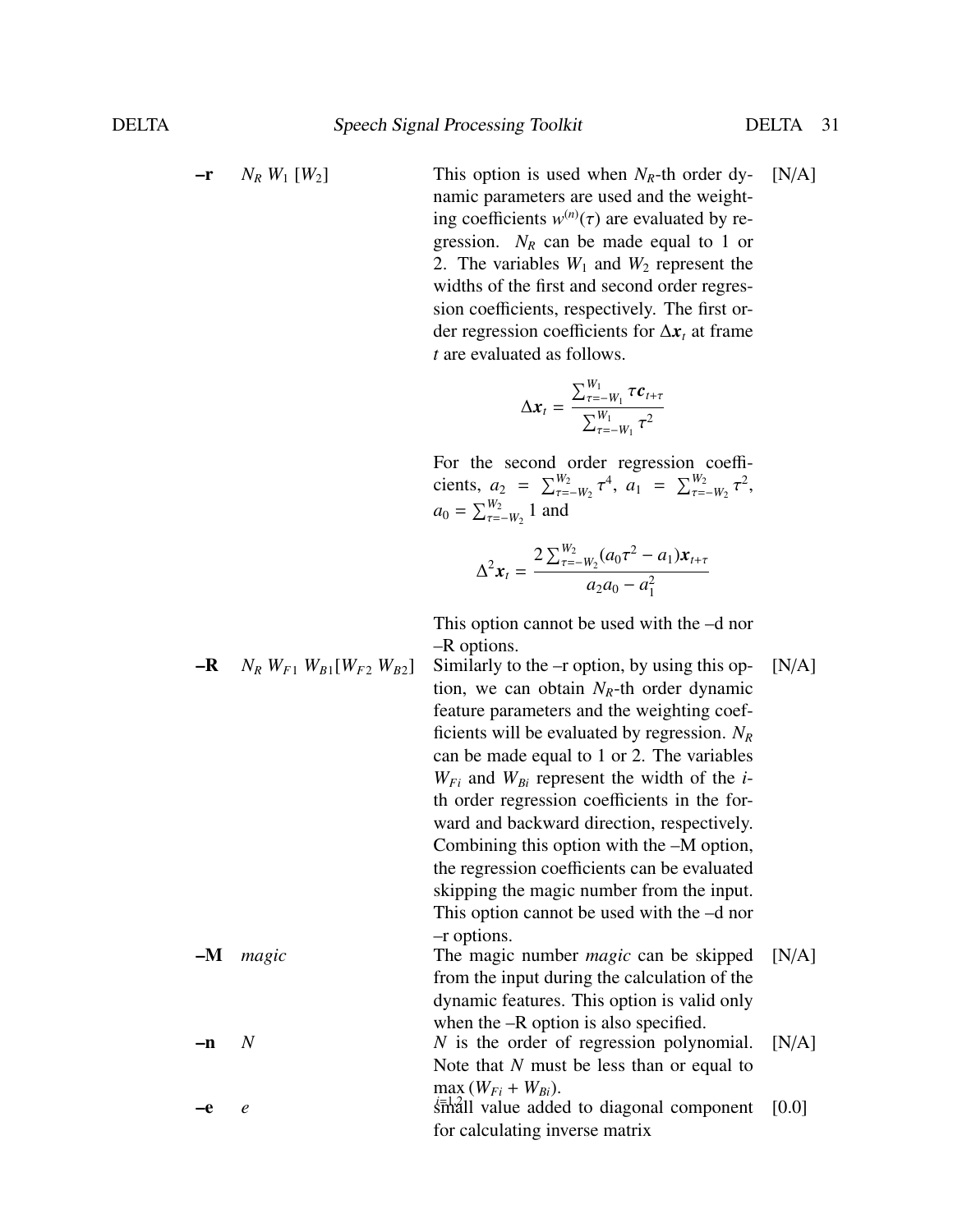## EXAMPLE

In the example below, the first and second order dynamic features are calculated from 15-dimensional coefficient vectors from *data.static* using windows whose width are 1. The resultant static and dynamic features are sent to *data.delta*:

delta -m 15 -r 2 1 1 data.static  $>$  data.delta

or

```
echo "-0.5 0 0.5" | x2x +af > delta
echo "1.0 -2.0 1.0" | x2x +af > accel
delta -m 15 -d delta -d accel data.static > data.delta
```
Another example is presented bellow, where the first and second order dynamic features are calculated from the scalar sequence in *data.f0*, sending windows with 2 units width and skipping the magic number -1.0E15.

delta -1 1 -R 2 2 2 2 2 -M -1.0E15 data.f0 > data.delta

#### SEE ALSO

[mlpg](#page-160-0)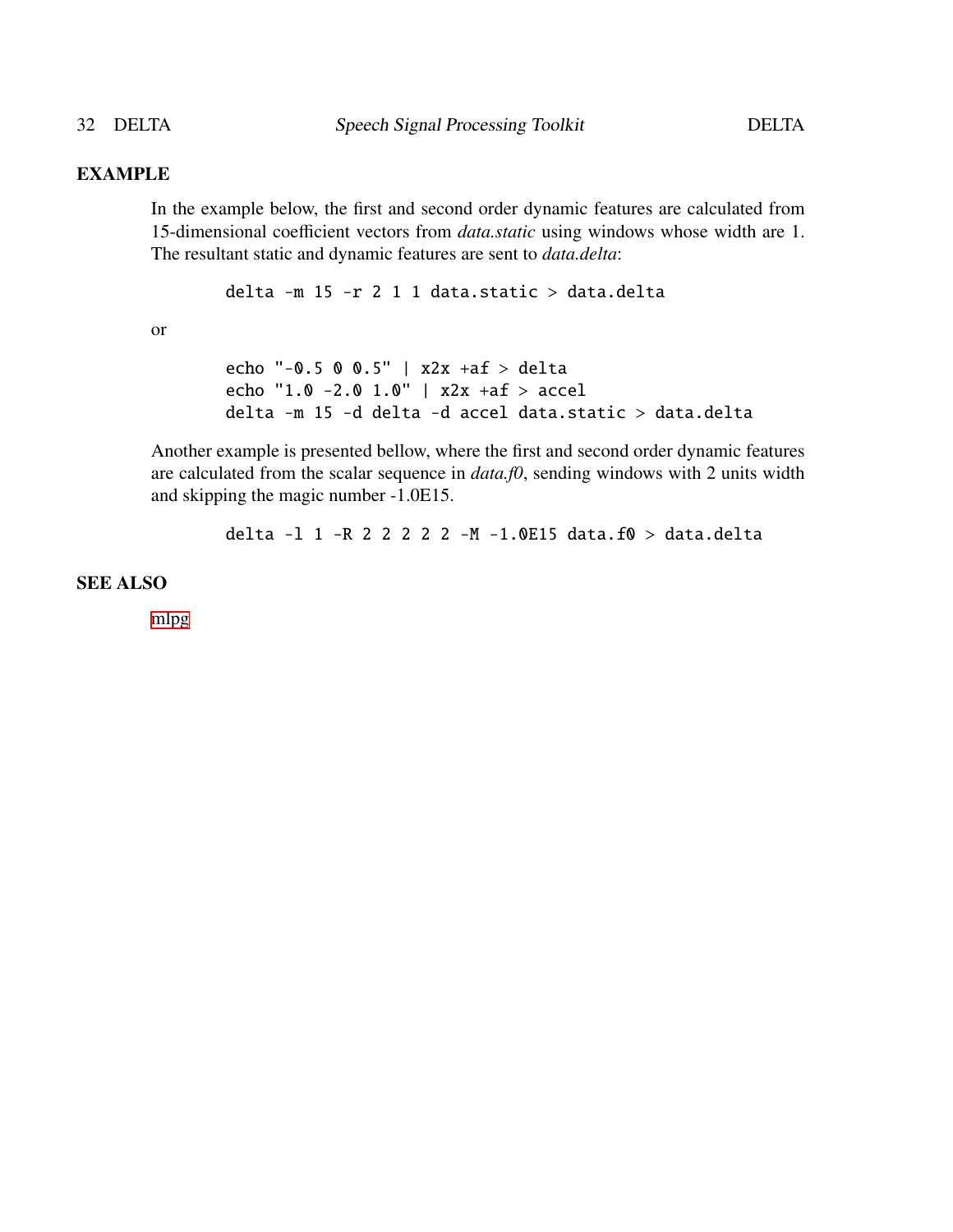df2 – second order standard form digital filter

## **SYNOPSIS**

df2  $[-s S] [-p f_1 b_1] [-z f_2 b_2] [infile]$ 

## DESCRIPTION

*df2* filters data from *infile* (or standard input) using a second order digital filter in standard form, sending the result to standard output. The central frequency and frequency band can be both assigned through the options, shown bellow. The filter transfer function is given by:

$$
H(z) = \frac{1 - 2\exp(-\pi b_2/f_0)\cos(2\pi f_2/f_0)z^{-1} + \exp(-2\pi b_2/f_0)z^{-2}}{1 - 2\exp(-\pi b_1/f_0)\cos(2\pi f_1/f_0)z^{-1} + \exp(-2\pi b_1/f_0)z^{-2}}
$$

Also, if this command is used in cascade, an arbitrary filter can be designed by using the options –p and –z. Input and output data are in float format.

## **OPTIONS**

| $-S$ S | sampling frequency $S$ [kHz]                                                 | [10.0] |
|--------|------------------------------------------------------------------------------|--------|
|        | $-p$ $f_1 b_1$ center frequency $f_1$ [Hz] and band width $b_1$ [Hz] of pole | [N/A]  |
|        | -z $f_2$ $b_2$ center frequency $f_2$ [Hz] and band width $b_2$ [Hz] of zero | [N/A]  |

#### EXAMPLE

The command below gives the impulse response of a filter with a pole at 2000 Hz and a frequency band of 200 Hz:

```
impulse | df2 -p 2000 200 | fdrw | xgr
```
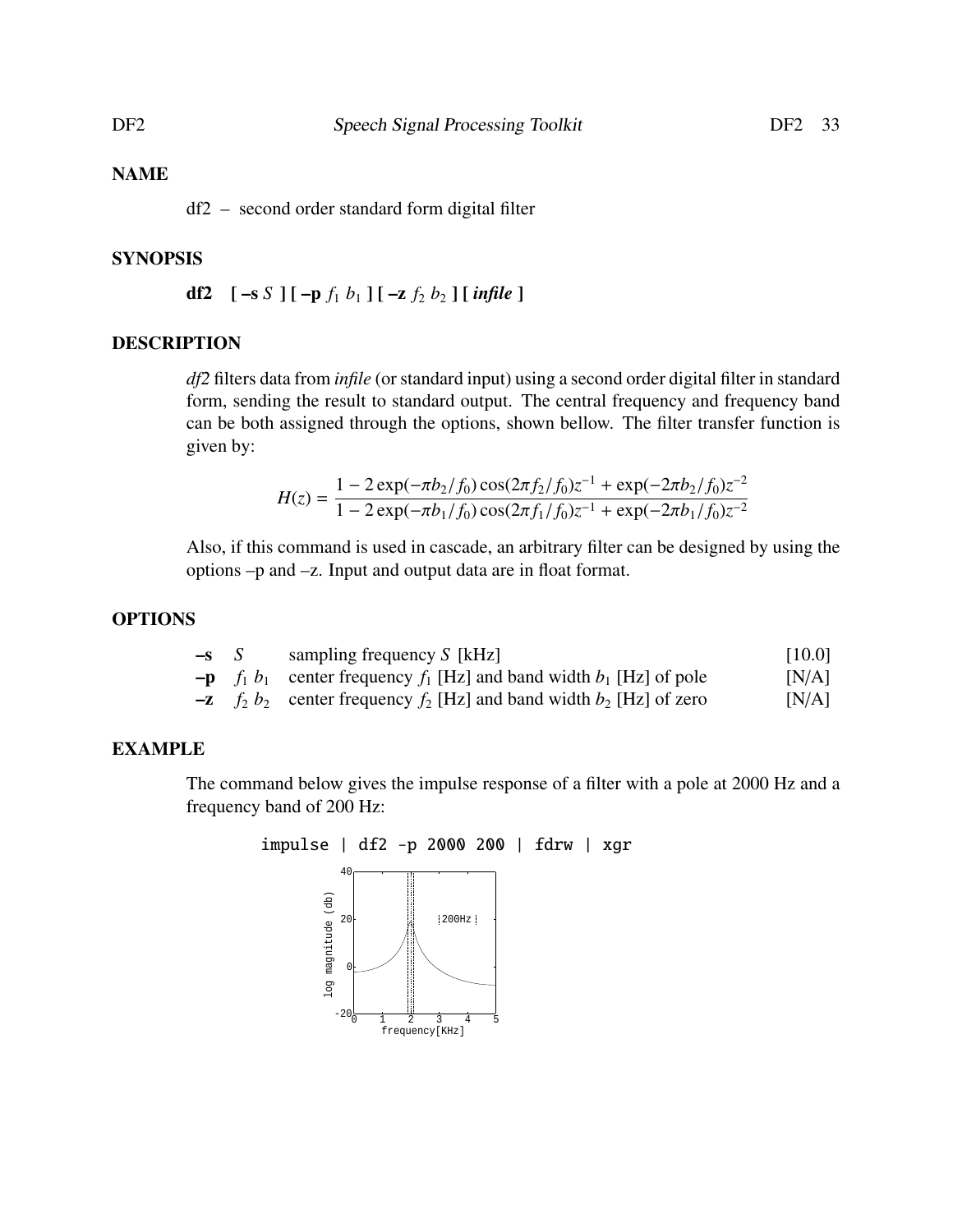dfs – digital filter in standard form

## **SYNOPSIS**

**dfs** 
$$
[-a K a(1) ... a(M)] [-b b(0) b(1) ... b(N)] [-p p file ] [-z z file ]
$$
  
[ *infile* ]

#### DESCRIPTION

*dfs* filters data from *infile* (or standard output) using a digital filter in standard form, sending the result to standard output. The filter transfer function is given by:

$$
H(z) = K \frac{\sum_{n=0}^{N} b(n)z^{-n}}{1 + \sum_{m=1}^{M} a(m)z^{-m}}
$$

Both input and output files are in float format.

## **OPTIONS**

| $-a \in K$ $a(1) \dots a(M)$    | denominator coefficients, where $K$ is the gain of $[N/A]$ |        |
|---------------------------------|------------------------------------------------------------|--------|
|                                 | the transfer function.                                     |        |
| $-b \quad b(0) b(1) \dots b(N)$ | numerator coefficients                                     | [N/A]  |
| $-p$ pfile                      | denominator coefficients file in float format as fol-      | [NULL] |
|                                 | lows                                                       |        |
|                                 | $K, a(1), \ldots, a(M)$                                    |        |
| $-z$ zfile                      | numerator coefficients file in float format as fol- [NULL] |        |
|                                 | lows                                                       |        |
|                                 | $b(0), b(1), \ldots, b(N)$                                 |        |
|                                 |                                                            |        |

If the option  $-a$  and  $-p$  are not specified, then both  $K$  and the denominator are set to 1. On the other hand, if the option  $-\mathbf{b}$  and  $-\mathbf{z}$  are not specified, then the numerator is set to 1.

# EXAMPLE

In order to visualize the impulse response of the following transfer function

$$
H(z) = \frac{1 + 2z^{-1} + z^{-2}}{1 + 0.9z^{-1}}
$$

the command below can be used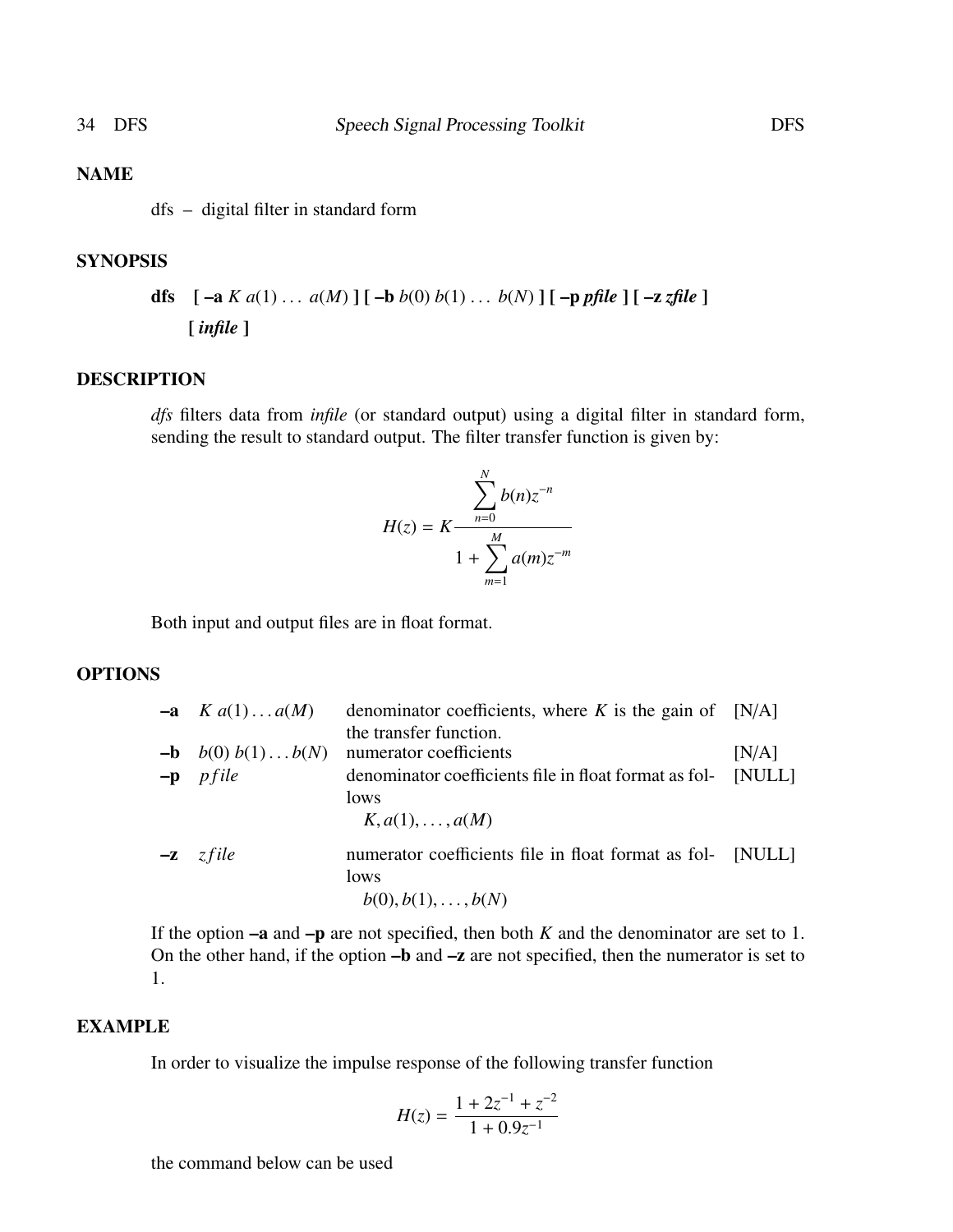impulse | dfs -a 1 0.9 -b 1 2 1 | dmp +f

For visualizing the frequency response plot of the digital filter, whose coefficients are defined in float format by the files *data.p, data.z*, then the following command can be used.

```
impulse | dfs -p data.p -z data.z | spec | fdrw | xgr
```
The files *data.p* and *data.z* can be obtained through the *x2x* command.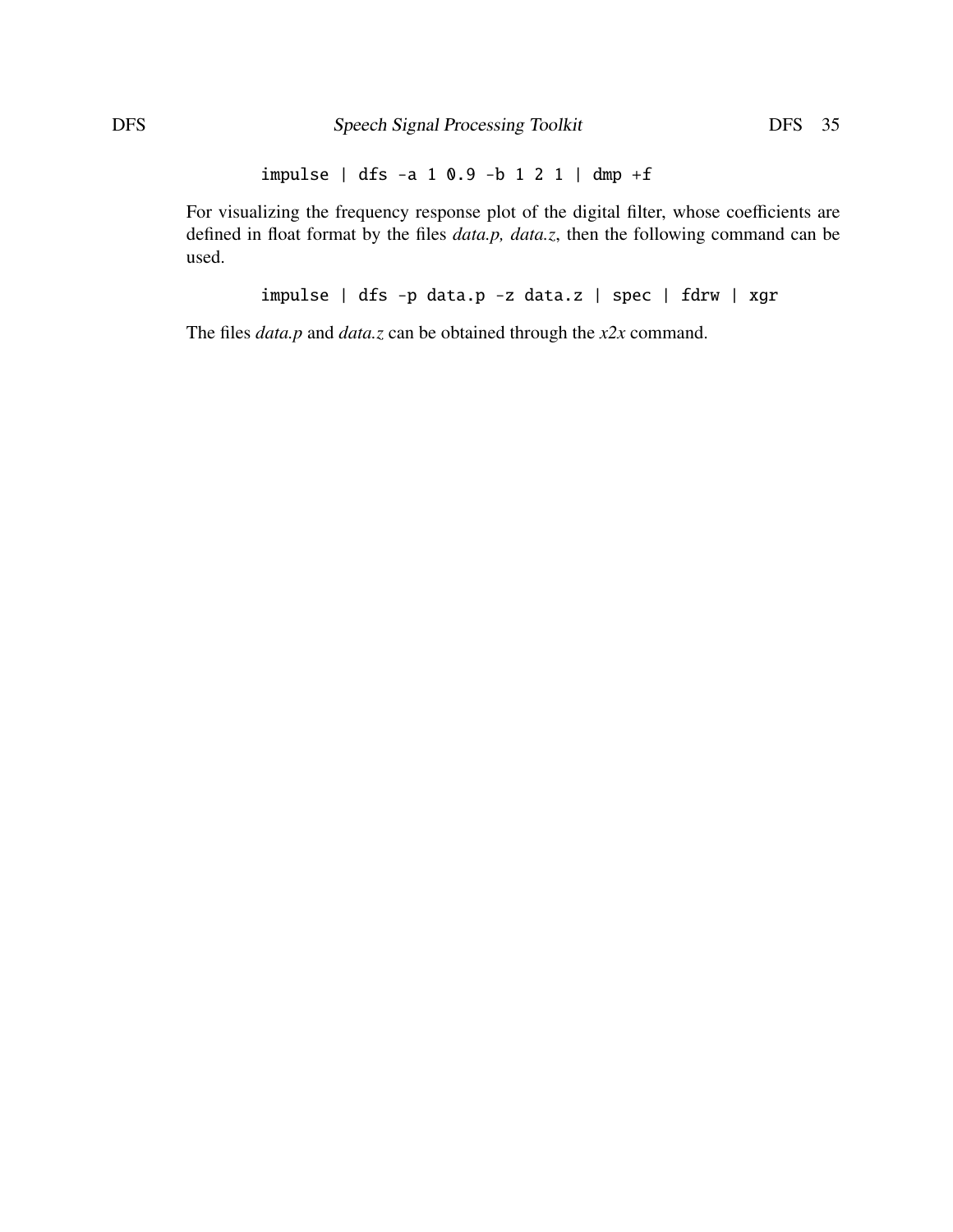<span id="page-41-0"></span>dmp – binary file dump

# **SYNOPSIS**

dmp [ –n *N* ] [ –l *L* ] [ +*type* ] [ %*form* ] [ *infile* ]

#### DESCRIPTION

*dmp* converts data from *infile* (or standard input) to a human readable form, (one sample per line, with line numbers) and sends the result to standard output.

#### **OPTIONS**

| $-\mathbf{n}$ | N |              | block order $(0,,n)$        |    |                                                                     | [EOD] |
|---------------|---|--------------|-----------------------------|----|---------------------------------------------------------------------|-------|
| $-\mathbf{l}$ | L |              | block length $(1,,l)$       |    |                                                                     | [EOD] |
| $+t$          |   |              | input data format           |    |                                                                     | [f]   |
|               |   | $\mathbf{c}$ | char(1 byte)                |    | unsigned char (1 byte)                                              |       |
|               |   | S            | short (2 bytes)             | S  | unsigned short (2 bytes)                                            |       |
|               |   | i3           | int (3 bytes)               | I3 | unsigned int (3 bytes)                                              |       |
|               |   | $\mathbf{1}$ | int(4 bytes)                | Ι  | unsigned int (4 bytes)                                              |       |
|               |   |              | long(4 bytes)               | L  | unsigned long (4 bytes)                                             |       |
|               |   | le           | long long (8 bytes)         | LE | unsigned long long (8 bytes)                                        |       |
|               |   | f            | float (4 bytes)             | d  | double (8 bytes)                                                    |       |
| $\%$ form     |   |              | print format (printf style) |    |                                                                     | [N/A] |
|               |   |              | whitespace.                 |    | '+' option must be placed in front of $\mathcal{C}$ option, without |       |

## EXAMPLE

In this example, data is read from the input file *data.f* in float format, and the enumerated data is shown on the screen:

dmp +f data.f

For example, if the *data.f* file has the following values in float format

1, 2, 3, 4, 5, 6, 7

then the following output will be displayed on the screen:

| 0            | 1 |
|--------------|---|
| $\mathbf{1}$ | 2 |
| 2            | 3 |
| 3            | 4 |
| 4            | 5 |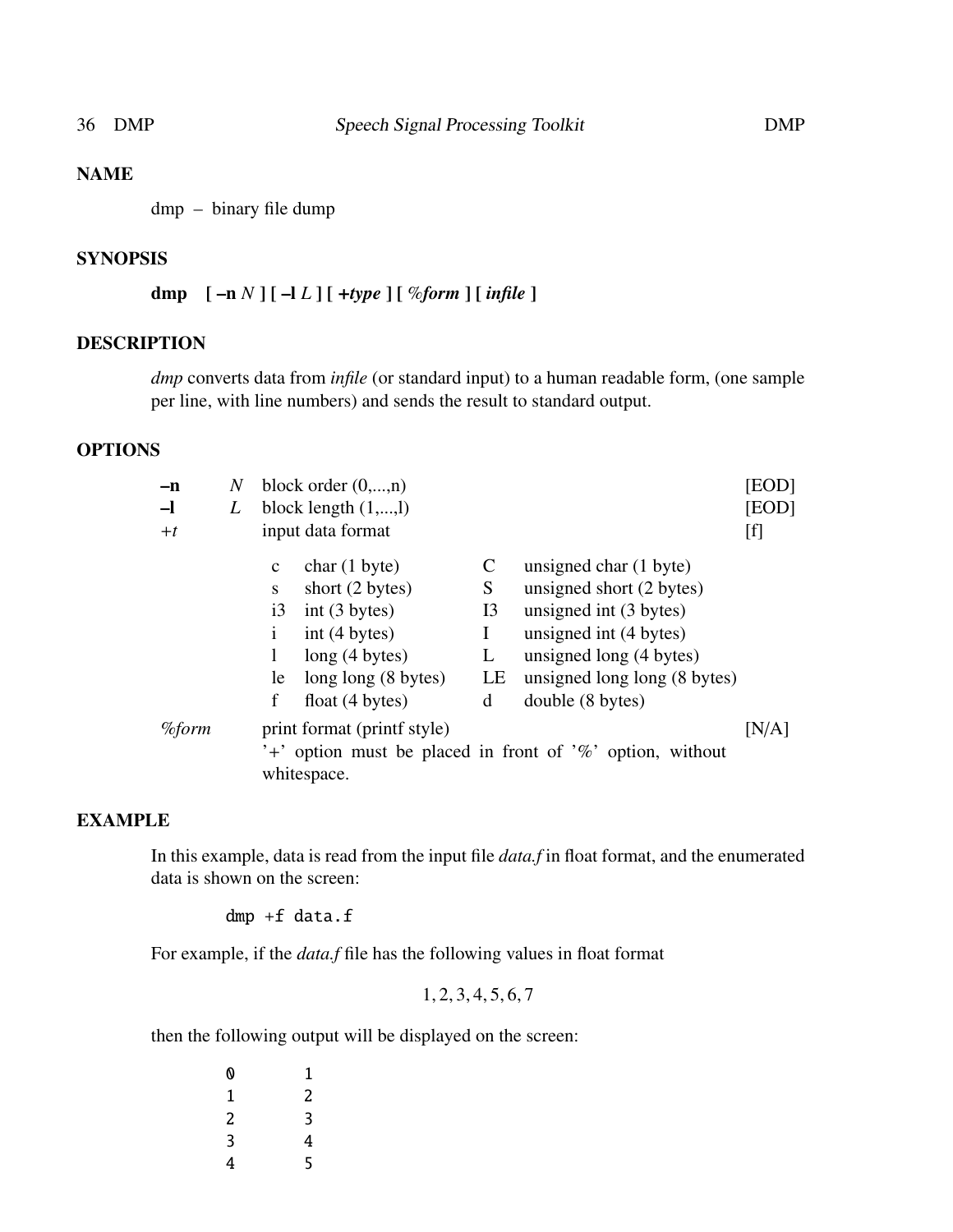5 6 6 7

In case one wants to assign a block length the following command can be used.

dmp +f -n 2 data.f

And the output will be given by:

| 0              | 1 |
|----------------|---|
| $\mathbf{1}$   | 2 |
| 2              | 3 |
| 0              | 4 |
| $\mathbf{1}$   | 5 |
| $\overline{c}$ | 6 |
| 0              |   |

Some other examples are provided bellow:

Print the unit impulse response of a digital filter on the screen:

impulse | dfs -a 1 0.9 | dmp +f

Print a sine wave using the %e option of *printf*:

sin -p 30 | dmp +f%e

Print the same sine wave represented by three decimal points:

sin -p 30 | dmp +f%.3e

# SEE ALSO

[x2x,](#page-235-0) [fd](#page-50-0)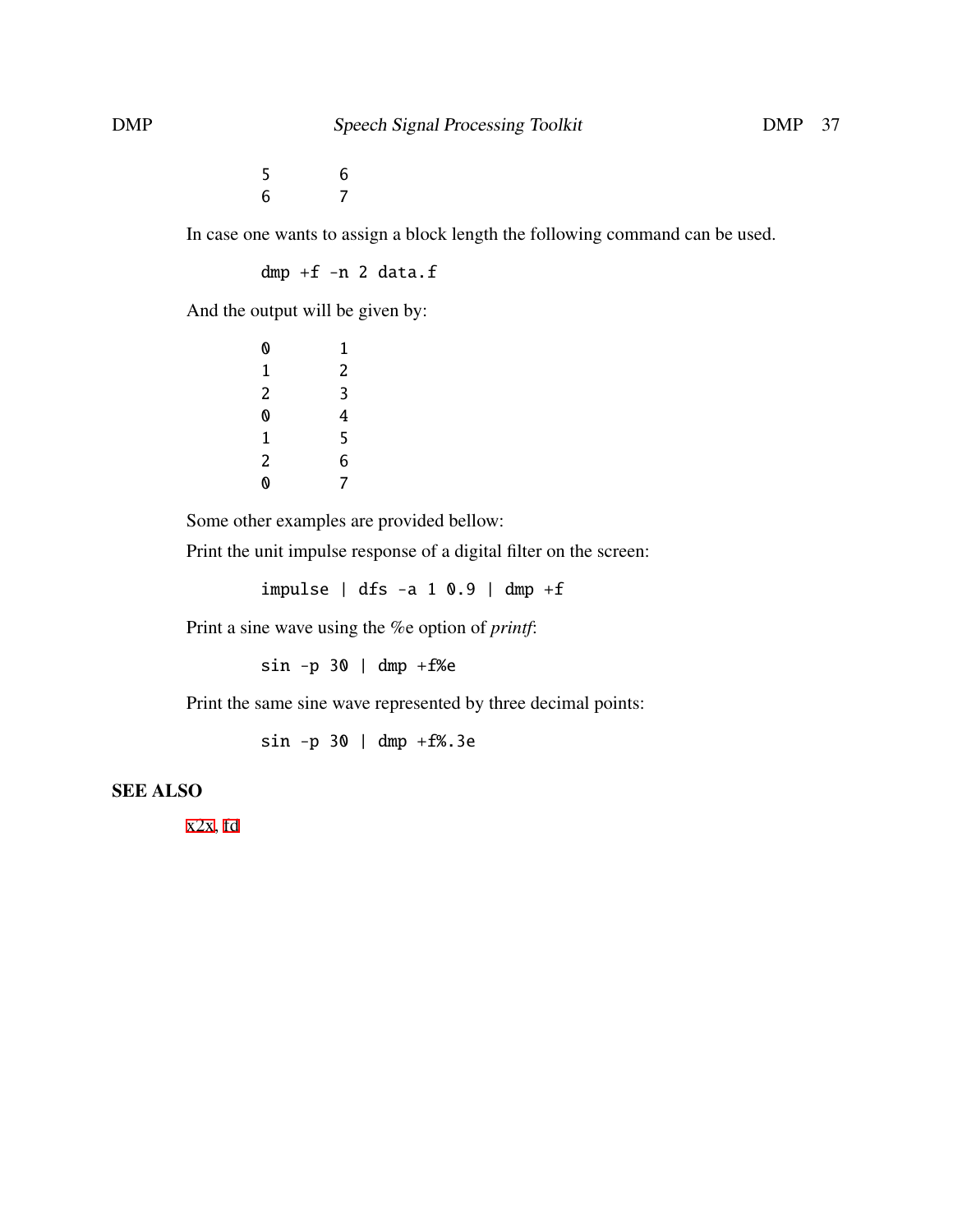dtw – dynamic time warping

#### **SYNOPSIS**

dtw  $[-m M]$   $[-L]$   $[-t T]$   $[-r R]$   $[-n N]$   $[-p P]$ [ –s *S core f ile* ] [ –v *OutVit f ile* ] [ –V *InVit f ile* ] *re*ffi*le* [ *infile* ]

#### DESCRIPTION

*dtw* carries out dynamic time warping (DTW) between the test data vectors from *infile* (or standard input) and the reference data vectors from *re*ffi*le*, and sends the result to standard output. The result is the concatenated sequence of the test and the reference data vectors along the Viterbi path. If –s option is specified, the score calculated by dynamic time warping, that is, the distance between the test data and the reference data is output and sent to *Scorefile*. If –v option is specified, the concatenated frame number sequence along the Viterbi path is output and sent to *OutVitfile*. On the other hand, if –V option is specified, the concatenated vector sequence of the test and reference data vectors is output based on the content of *InVitfile*, where the correspondence of the frame numbers between the test and reference data along the Viterbi path is written. The format of *InVitfile* is the same as *OutVitfile*. The –V option can be used to improve the conversion accuracy of [vc](#page-215-0) command.

For example, suppose that the sequences of the test and the reference data vectors are

test : 
$$
x(1), x(2), ..., x(T_x - 1), x(T_x)
$$
,  
reference :  $y(1), y(2), ..., y(T_y - 1), y(T_y)$ ,

where  $T_x$  and  $T_y$  are the length of the sequence of the test and reference data vectors, respectively. After performing DTW, the following Viterbi sequences

> test :  $\mathbf{x}(\phi_x(1)), \mathbf{x}(\phi_x(2)), \dots, \mathbf{x}(\phi_x(T-1)), \mathbf{x}(\phi_x(T)),$ reference :  $y(\phi_v(1)), y(\phi_v(2)), \ldots, y(\phi_v(T-1)), y(\phi_v(T)),$

can be obtained, where  $\phi_x(\cdot)$  and  $\phi_x(\cdot)$  are the function which maps the Viterbi frame number into the corresponding frame number of test/reference data, respectively. Then, the following sequence

 $x(\phi_x(1)), y(\phi_y(1)), x(\phi_x(2)), y(\phi_y(2)), \ldots, x(\phi_x(T)), y(\phi_y(T))$ 

is sent to the standard output. If –v option is specified, the following sequence

$$
\phi_x(1), \phi_y(1), \phi_x(2), \phi_y(2), \ldots, \phi_x(T), \phi_y(T)
$$

is sent to the *OutVitfile*. On the other hand, if –V option is specified, according to the following sequence written in *InVitfile*

$$
\phi_x(1), \phi_y(1), \phi_x(2), \phi_y(2), \ldots, \phi_x(T), \phi_y(T),
$$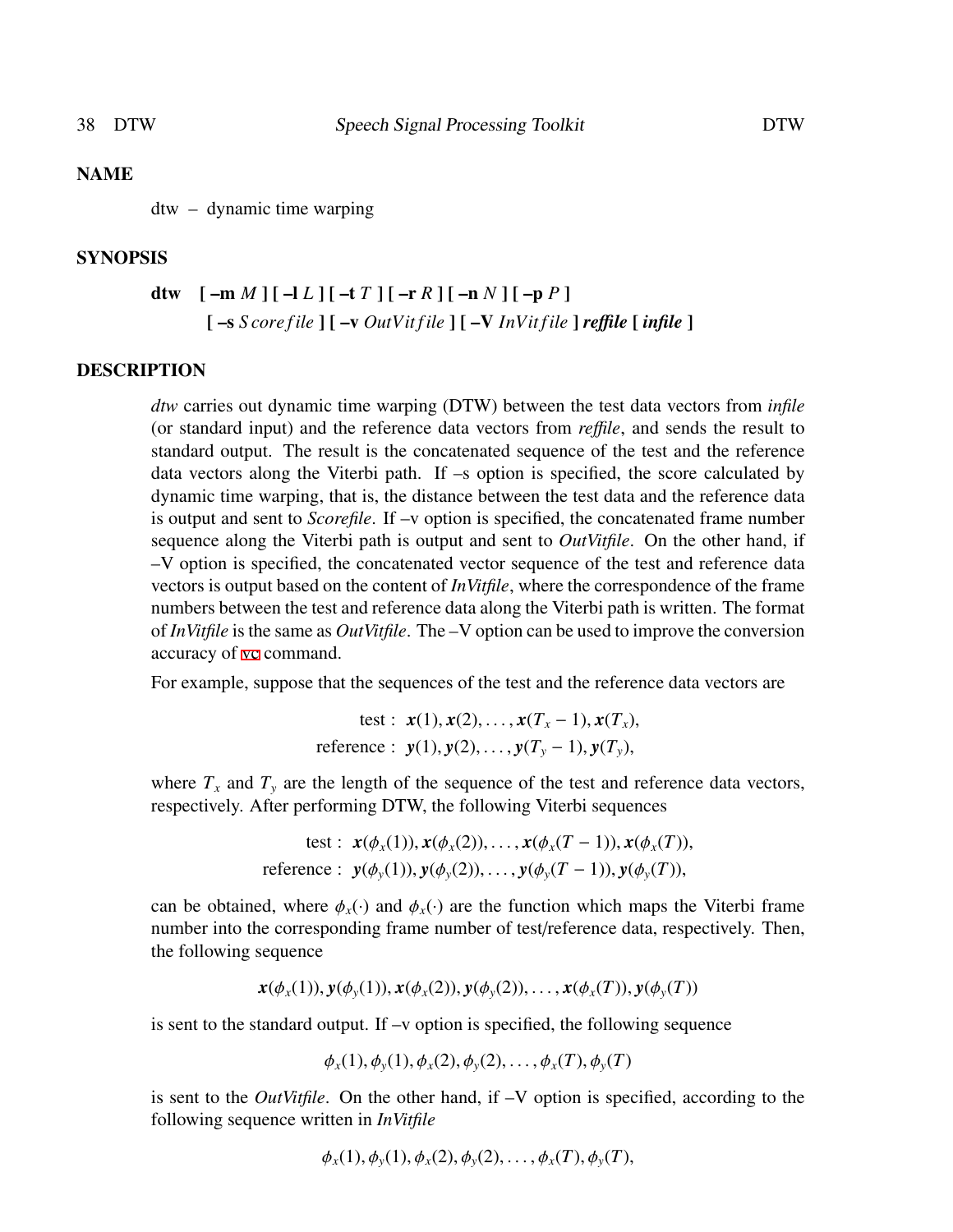the following concatenated vector sequence

 $x(\phi_x(1)), y(\phi_y(1)), x(\phi_x(2)), y(\phi_y(2)), \ldots, x(\phi_x(T)), y(\phi_y(T))$ 

can be obtained and sent to the standard output.

Both input and output files are in float format. However, *InVitfile* and *OutVitfile* which contains the Viterbi frame number sequence is in int format.

#### **OPTIONS**

| $-m$          | M                  | order of vector                                                                                                                       | [0]               |
|---------------|--------------------|---------------------------------------------------------------------------------------------------------------------------------------|-------------------|
| $\mathbf{-}$  | L                  | dimention of vector                                                                                                                   | $[M+1]$           |
| $-t$          | T                  | number of test vectors                                                                                                                | [N/A]             |
| $-r$          | $\boldsymbol{R}$   | number of reference vectors                                                                                                           | [N/A]             |
| $-\mathbf{n}$ | $\overline{N}$     | type of norm used for calculation of local cost                                                                                       | $\lceil 2 \rceil$ |
|               |                    | $N = 1$ $L_1$ -norm<br>$N = 2$ $L_2$ -norm                                                                                            |                   |
| $-\mathbf{p}$ | P                  | local path constraint<br>candidates of constraint are shown in figure 4.                                                              | $\lceil 5 \rceil$ |
| $-S$          | <i>S</i> core file | output score of the dynamic time warping to S corefile.                                                                               | [FALSE]           |
| $-\mathbf{V}$ | <i>OutVitfile</i>  | output frame number sequence along the Viterbi path [FALSE]                                                                           |                   |
| $-\mathbf{V}$ | <i>InVitfile</i>   | to OutVit file.<br>concatenate test and reference vectors along the Viterbi [FALSE]<br>path information written in <i>InVitfile</i> . |                   |

# EXAMPLE

In the example below, a dynamic time warping between the scalar sequence from *data.test* and the sequence from *data.ref* is carried out and the concatenated sequence are written to *data.out*.

dtw -l 1 data.ref < data.test > data.out

#### SEE ALSO

[vc](#page-215-0)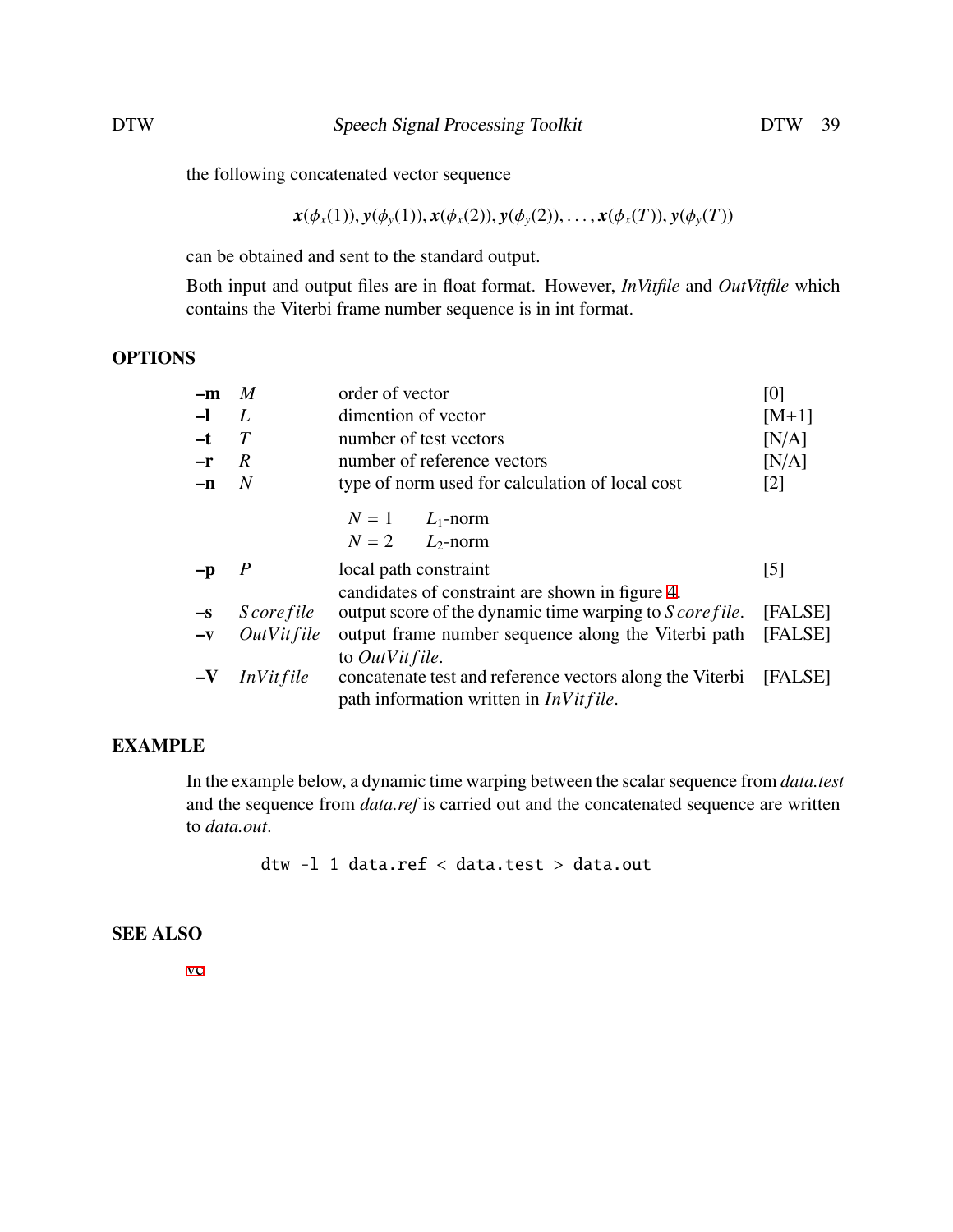

<span id="page-45-0"></span>Figure 4: candidates of local path constraint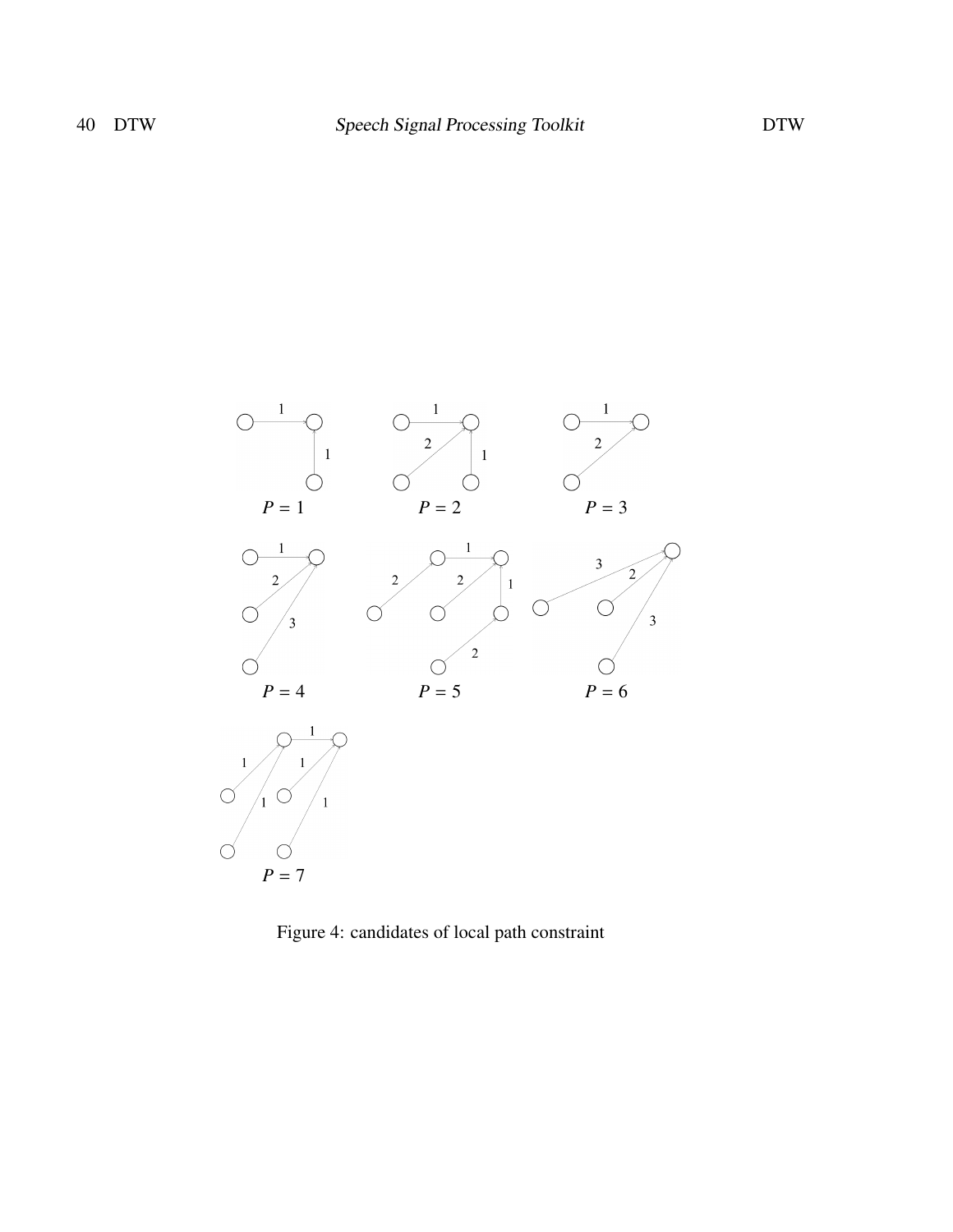ds – down-sampling

#### **SYNOPSIS**

ds [ –s *S* ] [ *infile* ]

# DESCRIPTION

*ds* down-samples data from *infile* (or standard input), and sends the result to standard output.

Both input and output files are in float format.

The following filter coefficients can be used.

| $S = 21$         | \$SPTK/share/SPTK/lpfcoef.2to1                         |
|------------------|--------------------------------------------------------|
| $S = 32$         | \$SPTK/share/SPTK/lpfcoef.3to2                         |
| $S = 43$         | \$SPTK/share/SPTK/lpfcoef.4to3                         |
| $S = 52, S = 54$ | \$SPTK/share/lpfcoef.5to2up                            |
|                  | \$SPTK/share/lpfcoef.5to2dn                            |
| $S = 74$         | \$SPTK/share/SPTK/lpfcoef.7to4                         |
|                  | (\$SPTK is the directory where toolkit was installed.) |

Filter coefficients are in ASCII format.

## **OPTIONS**

–s *S* conversion type [21]

| $S = 21$ | down-sampling by $2:1$ |
|----------|------------------------|
| $S = 32$ | down-sampling by $3:2$ |
| $S = 43$ | down-sampling by $4:3$ |
| $S = 52$ | down-sampling by $5:2$ |
| $S = 54$ | down-sampling by $5:4$ |
| $S = 74$ | down-sampling by $7:4$ |

#### EXAMPLE

The following example shows that the speech data sampled at 32 kHz is downsampled to 24 kHz.

ds -s 43 data.32 > data.24

#### SEE ALSO

[us](#page-211-0), [uscd](#page-214-0), [us16](#page-213-0)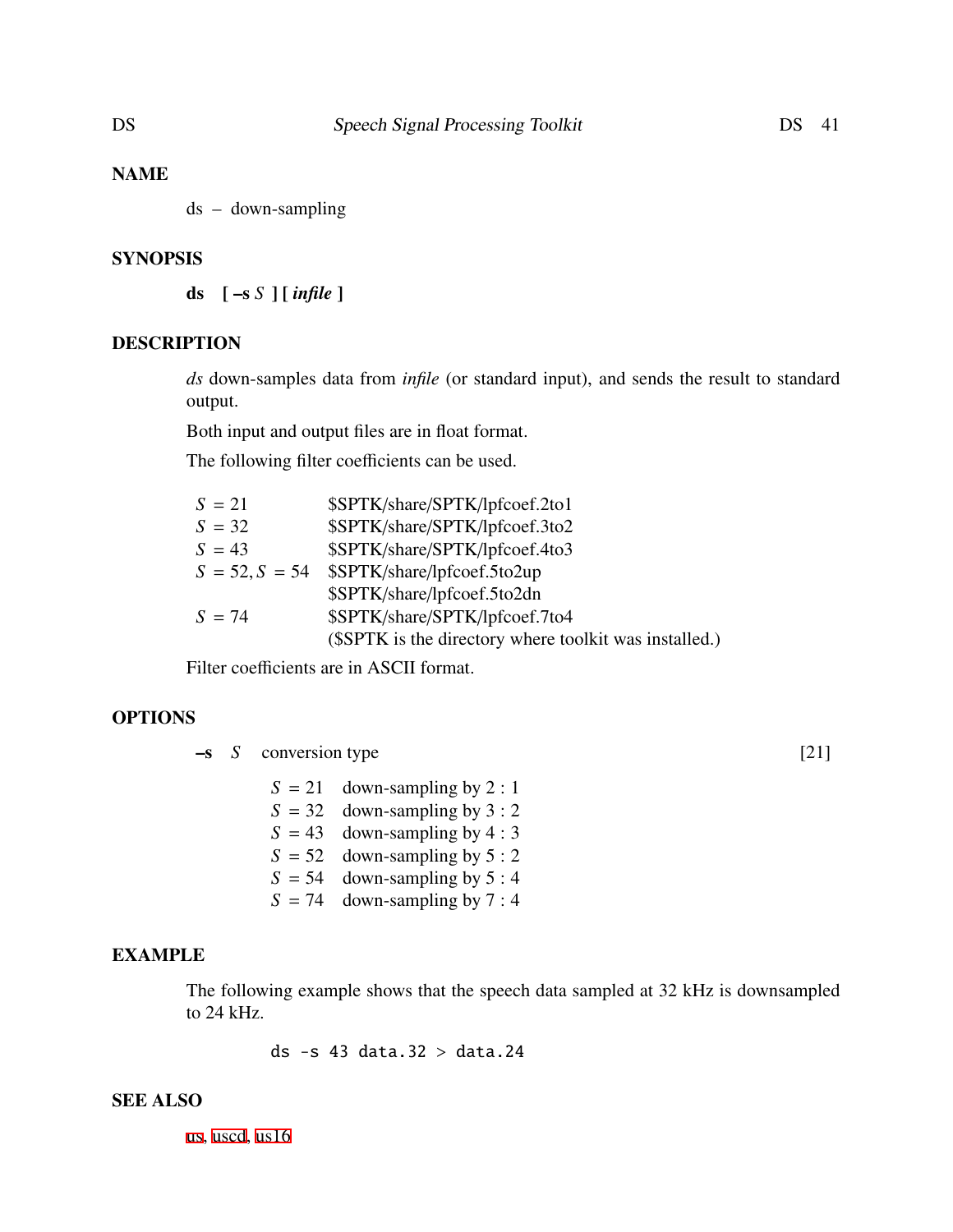echo2 – echo arguments to the standard error

# **SYNOPSIS**

echo2 [ –n ] [ argument ]

#### DESCRIPTION

*echo2* sends its command line arguments to standard error.

# **OPTIONS**

–n no output newline [FALSE]

# EXAMPLE

This example prints "error!" in the standard error output:

echo2 -n "error!"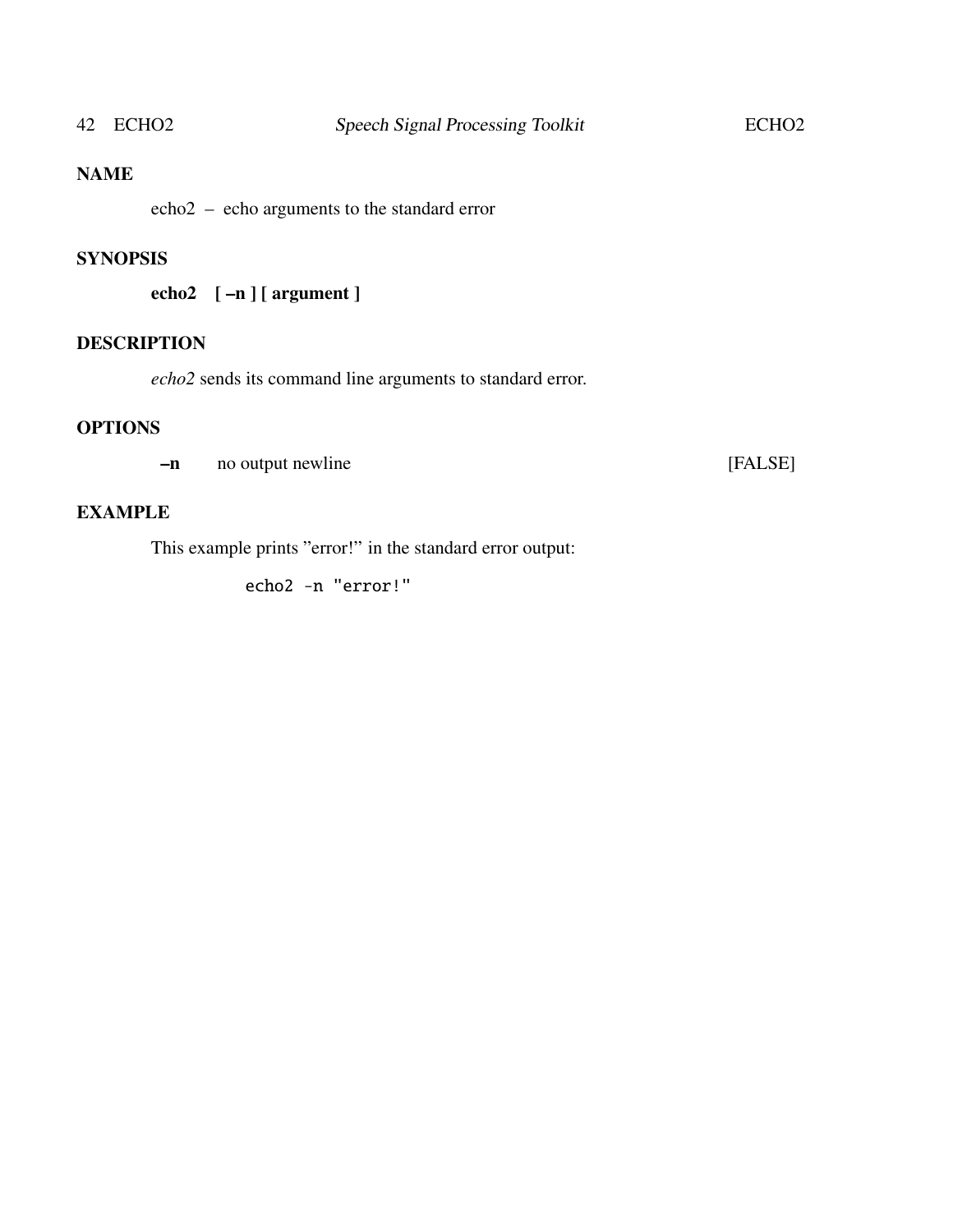excite – generate excitation

## **SYNOPSIS**

excite [ –p *P* ] [ –i *I* ] [ –n ] [ –s *S* ] [ *infile* ]

#### DESCRIPTION

*excite* generates an excitation sequence from the pitch period information in *infile* (or standard input), and sends the result to standard output. When the pitch period is nonzero (i.e. voiced), the excitation sequence consists of a pulse train at that pitch. When the pitch period is zero (i.e. unvoiced), the excitation sequence consists of Gaussian or Msequence noise.

Input and output data are in float format.

## **OPTIONS**

|        | $-p$ <i>P</i> frame period        | 11001   |
|--------|-----------------------------------|---------|
|        | $-i$ I interpolation period       | Ħ       |
| -n     | gauss/M-sequence for unvoiced     | [FALSE] |
|        | default is M-sequence             |         |
| $-S$ S | seed for nrand for Gaussian noise | 111     |
|        |                                   |         |

#### EXAMPLE

In the example below, the excitation is generated from the *data.p* file and passed through a LPC synthesis filter whose coefficients are in the *data.lpc* file. The speech signal is outputted to the *data.syn* file.

excite < data.p | poledf data.lpc > data.syn

The following command can be used for generating an unvoiced sound by using Gaussian noise:

excite  $-n <$  data.p | poledf data.lpc > data.syn

#### SEE ALSO

[poledf](#page-180-0)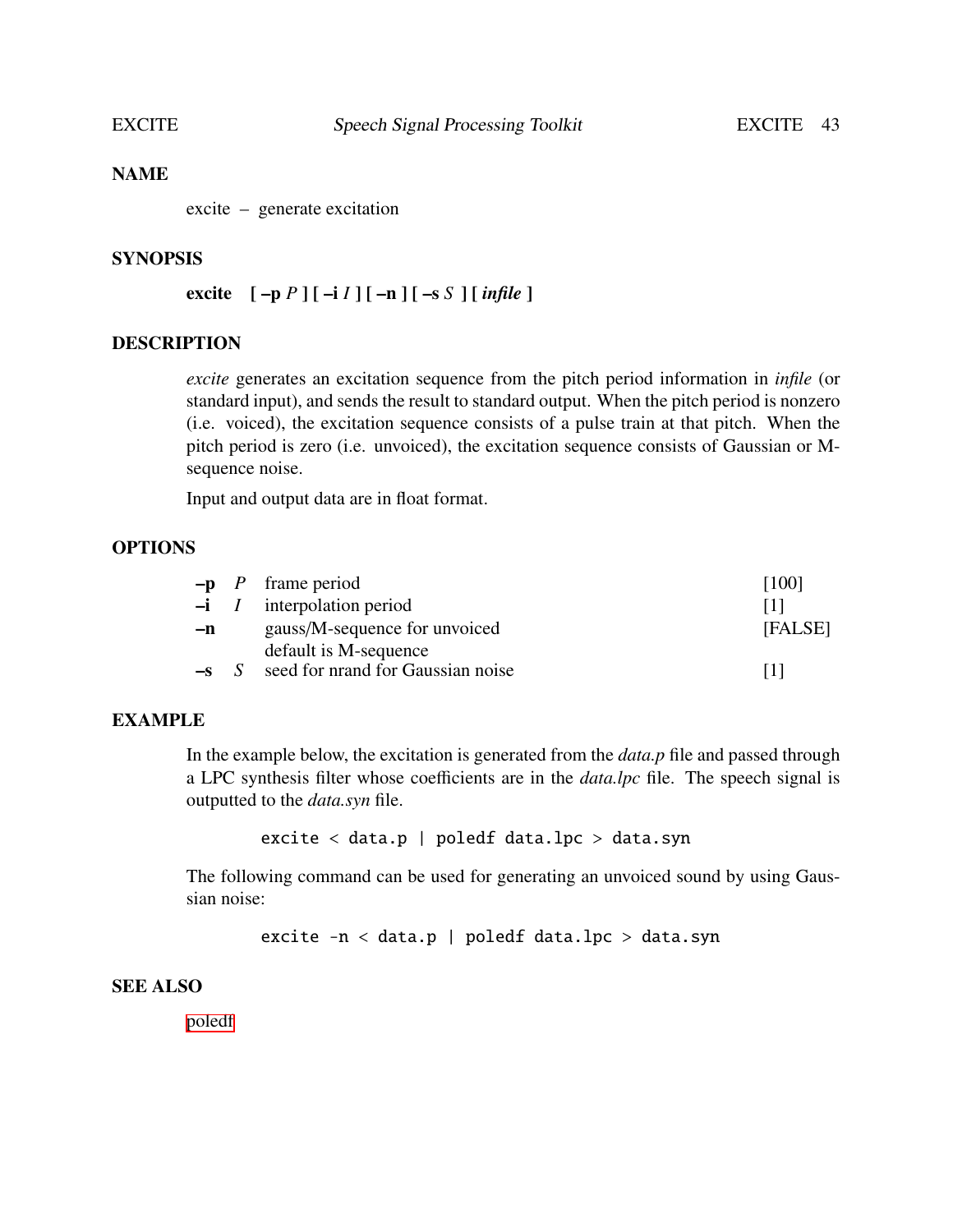extract – extract vector

#### **SYNOPSIS**

extract  $\left[\begin{array}{cc} -L \end{array}\right]$   $\left[\begin{array}{cc} -i & I \end{array}\right]$  *indexfile*  $\left[\begin{array}{cc} \text{infile} \end{array}\right]$ 

#### DESCRIPTION

*extract* extracts selected vectors from *infile* (or standard input), and sends the result to standard output. *indexfile* contains a previously-computed sequence of codebook indexes corresponding to the input vectors. Only those input vectors whose codebook index (from *indexfile*) matches the index given by the "–i" option are sent to the standard output.

# **OPTIONS**

|  | $-L$ order of vector         | [10] |
|--|------------------------------|------|
|  | $-i$ <i>I</i> codebook index |      |

#### EXAMPLE

In the example below, a 10-th order vector file *data.v* in float format is quantized using a previously obtained codebook *data.idx* and are written to the output file *data.ex* quantized to the index 0 codeword.

extract -i 0 data.idx data.v > data.ex

#### SEE ALSO

[ivq](#page-107-0), [vq](#page-224-0)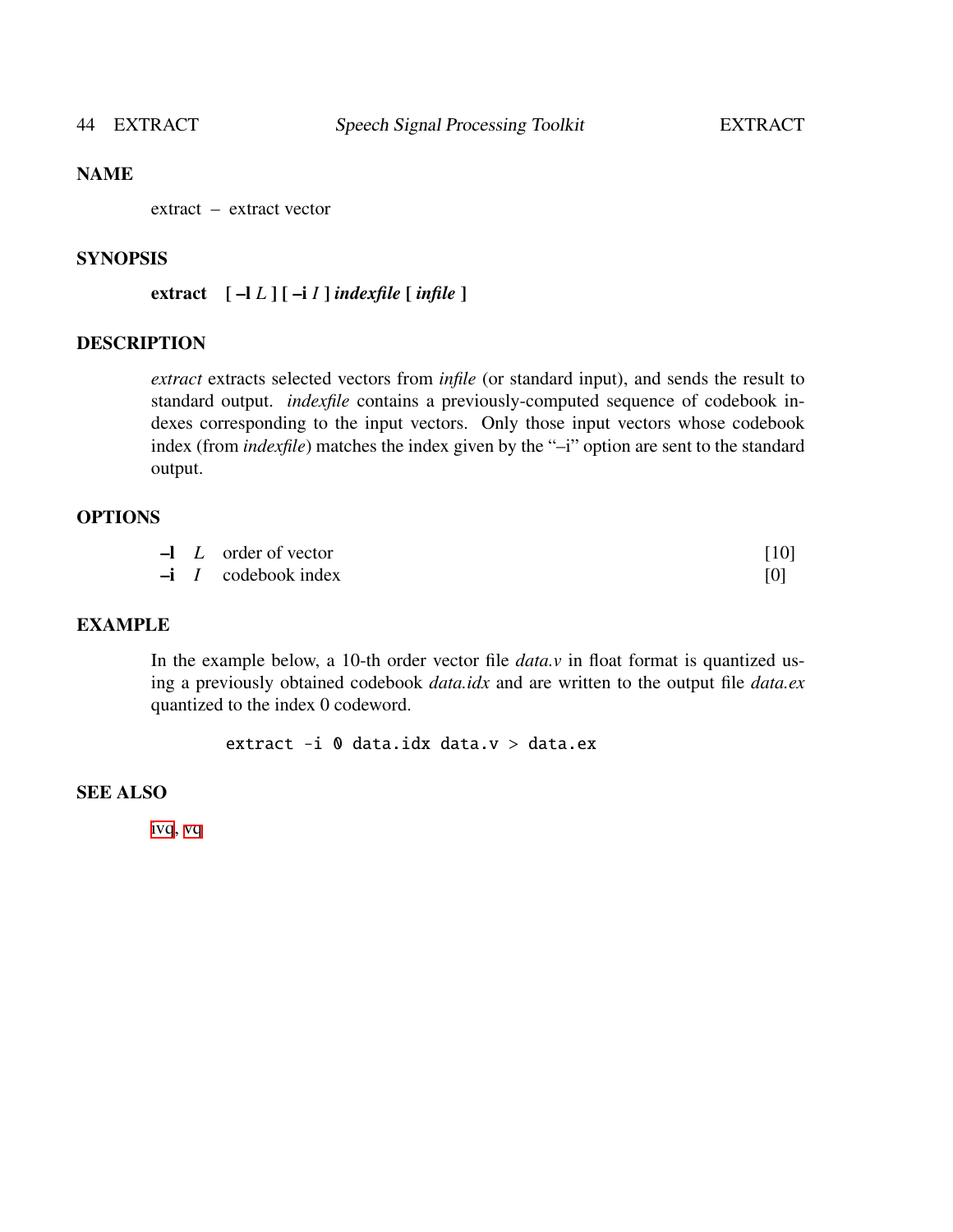<span id="page-50-0"></span>fd – file dump

#### **SYNOPSIS**

fd [ –a *A* ] [ –n *N* ] [ –m *M* ] [ –*ent* ] [ +*type* ] [ %*form* ] [ *infile* ]

#### DESCRIPTION

*fd* converts data from *infile* (or standard input) to a human-readable multi-column format, and sends the result to standard output.

# **OPTIONS**

| $-a$          | A                | address      |                             |             |                                                            | [0]   |
|---------------|------------------|--------------|-----------------------------|-------------|------------------------------------------------------------|-------|
| $-\mathbf{n}$ | $\boldsymbol{N}$ |              | initial value for numbering |             |                                                            | [0]   |
| $-m$          | $\boldsymbol{M}$ |              | modulo for numbering        |             |                                                            | [EOF] |
| -ent          |                  |              | number of data in each line |             |                                                            | [0]   |
| $+t$          |                  | data type    |                             |             |                                                            | [c]   |
|               |                  | $\mathbf{c}$ | char(1 byte)                | C           | unsigned char (1 byte)                                     |       |
|               |                  | S            | short (2 bytes)             | S           | unsigned short (2 bytes)                                   |       |
|               |                  | i3           | int (3 bytes)               | I3          | unsigned int (3 bytes)                                     |       |
|               |                  | Ť.           | int (4 bytes)               | $\mathbf I$ | unsigned int (4 bytes)                                     |       |
|               |                  | 1            | long(4 bytes)               | L           | unsigned long (4 bytes)                                    |       |
|               |                  | le           | long long (8 bytes)         | LE          | unsigned long long (8 bytes)                               |       |
|               |                  | f            | float $(4 \text{ bytes})$   | d           | double (8 bytes)                                           |       |
| $\%$ form     |                  |              | print format (printf style) |             |                                                            | [N/A] |
|               |                  |              | whitespace.                 |             | '+' option must be placed in front of $\%$ option, without |       |

#### EXAMPLE

This example displays the speech data in "sample.wav" with the corresponding addresses:

fd +c sample.wav

Results: 000000 52 49 46 46 9a 15 00 00 57 41 56 45 66 6d 74 20 |RIFF....WAVEfmt | 000010 10 00 00 00 01 00 01 00 40 1f 00 00 40 1f 00 00 |........@...@...| 000020 01 00 08 00 64 61 74 61 76 15 00 00 8a 8a 8f 99 |....datav.......|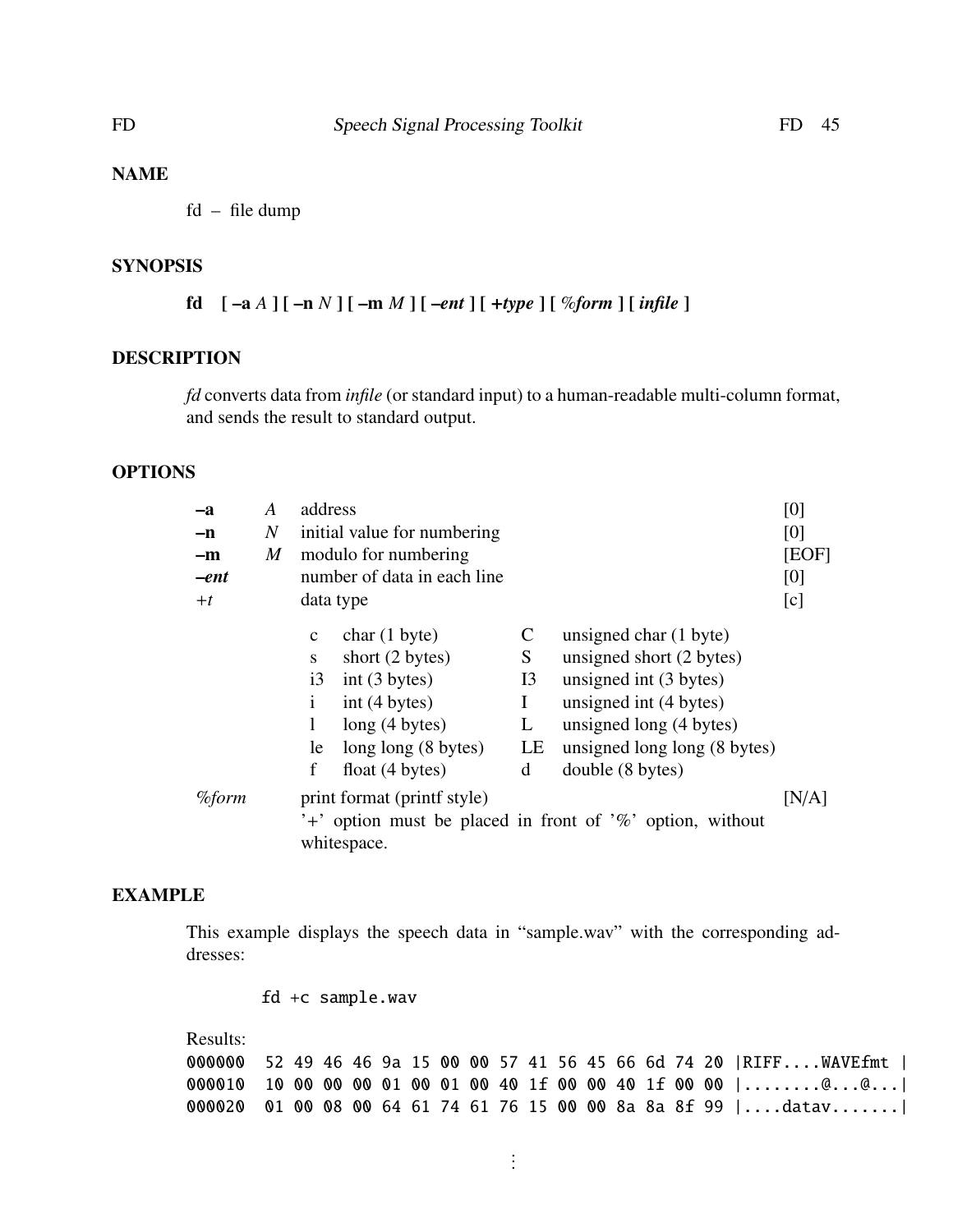In the following example, *fd* reads *data.s* in short format and displays it with the corresponding addresses.

fd +s -a 0 data.s

# SEE ALSO

[dmp](#page-41-0)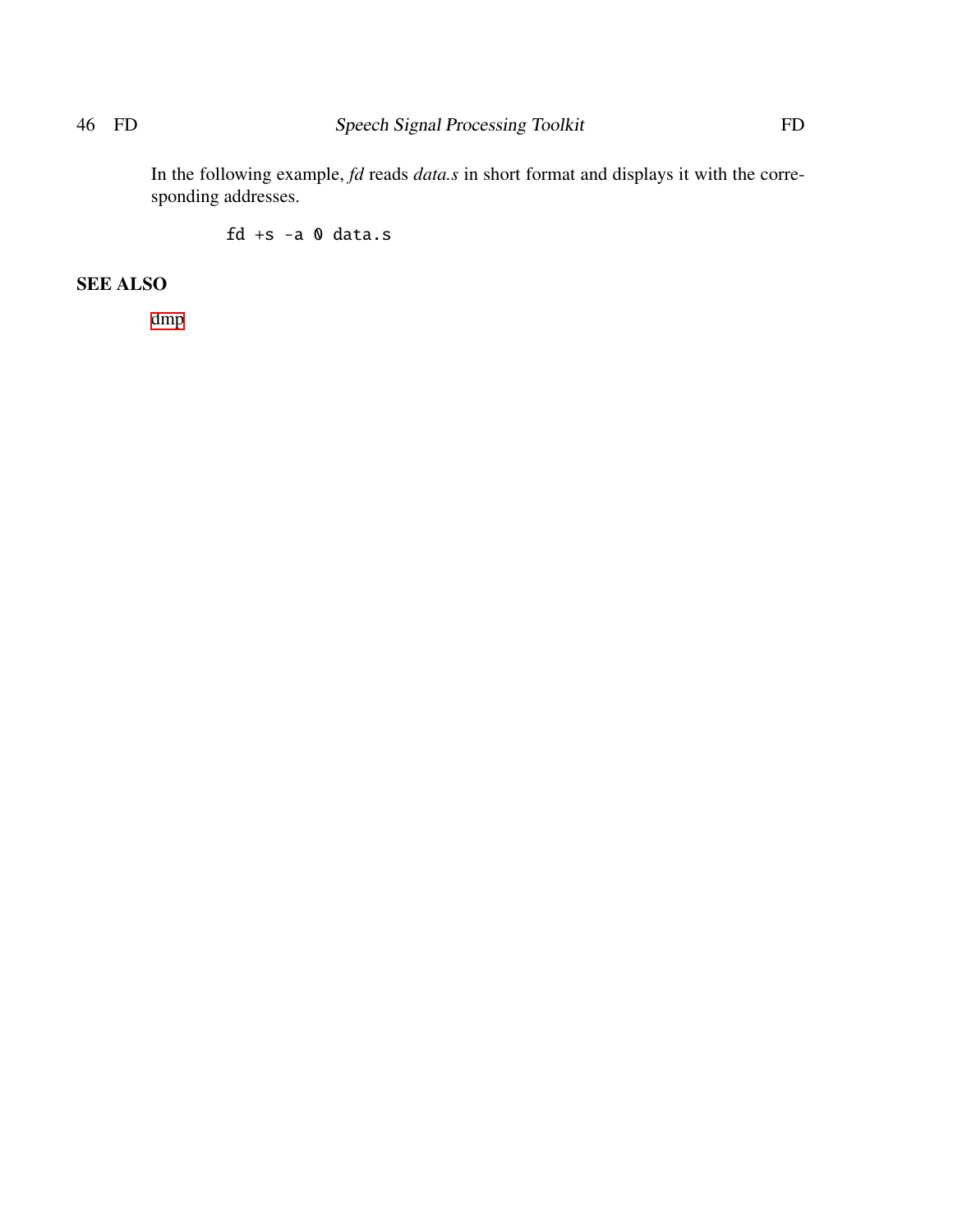fdrw – draw a graph

#### **SYNOPSIS**

fdrw  $[-F F] [-R R] [-W W] [-H H] [-0 x o y o] [-g G] [-m M]$ [ –l *L* ] [ –p *P* ] [ –j *J* ] [ –n *N* ] [ –t *T* ] [ –y *ymin ymax* ] [ –z *Z* ] [ –b ] [ *infile* ]

## DESCRIPTION

*fdrw* converts float data from *infile* (or standard input) to a plot formatted according to the FP5301 protocol, and sends the result to standard output. One can control the details of the plot layout by setting the options bellow:

#### **OPTIONS**

| $-F$          | F                | factor                                                    | $[1]$   |
|---------------|------------------|-----------------------------------------------------------|---------|
| $-R$          | $\boldsymbol{R}$ | rotation angle                                            | [0]     |
| $-W$          | W                | width of figure $(\times 100 \text{ mm})$                 | [1]     |
| -H            | H                | height of figure $(\times 100 \text{ mm})$                | $[1]$   |
| $-0$          | $xo$ yo          | origin in mm                                              | [20 25] |
| $-g$          | G                | draw grid $(0 \sim 2)$ (see also fig)                     | [1]     |
| $-m$          | M                | line type $(1 \sim 5)$                                    | [0]     |
|               |                  | 1: solid 2: dotted 3: dot and dash 4: broken 5: dash      |         |
| $-\mathbf{l}$ | L                | line pitch                                                | [0]     |
| $-\mathbf{p}$ | $\boldsymbol{P}$ | pen number $(1 \sim 10)$                                  | [1]     |
| $-i$          | $\boldsymbol{J}$ | join number $(0 \sim 2)$                                  | $[1]$   |
| $-n$          | $\boldsymbol{N}$ | number of samples                                         | [0]     |
| $-t$          | T                | rotation of coordinate axis. When $T = -1$ , the refer-   | [0]     |
|               |                  | ence point is on the top-left. When $T = 1$ the reference |         |
|               |                  | point is on the bottom-right.                             |         |
| $-\mathbf{y}$ | ymin ymax        | scaling factor for y axis                                 | $[-11]$ |
| $-\mathbf{z}$ | Z                | This option is used when data is written recursively in   | [0]     |
|               |                  | the y axis. The distance between two graphs in the y      |         |
|               |                  | axis is given by $Z$ .                                    |         |
| $-\mathbf{b}$ |                  | bar graph mode                                            | [FALSE] |

The *x* axis scaling is automatically done so that every point in the input file is plotted in equally spaced interrals for the assigned width. When the –n option is omitted and the number of input samples is below 5000, then the block size is made equal to the number of samples. When the number of samples is above 5000, then the block size is made equal to 5000.

When the –y option is omitted, the input data minimum value is set to *ymin* and the maximum value is set to *ymax*.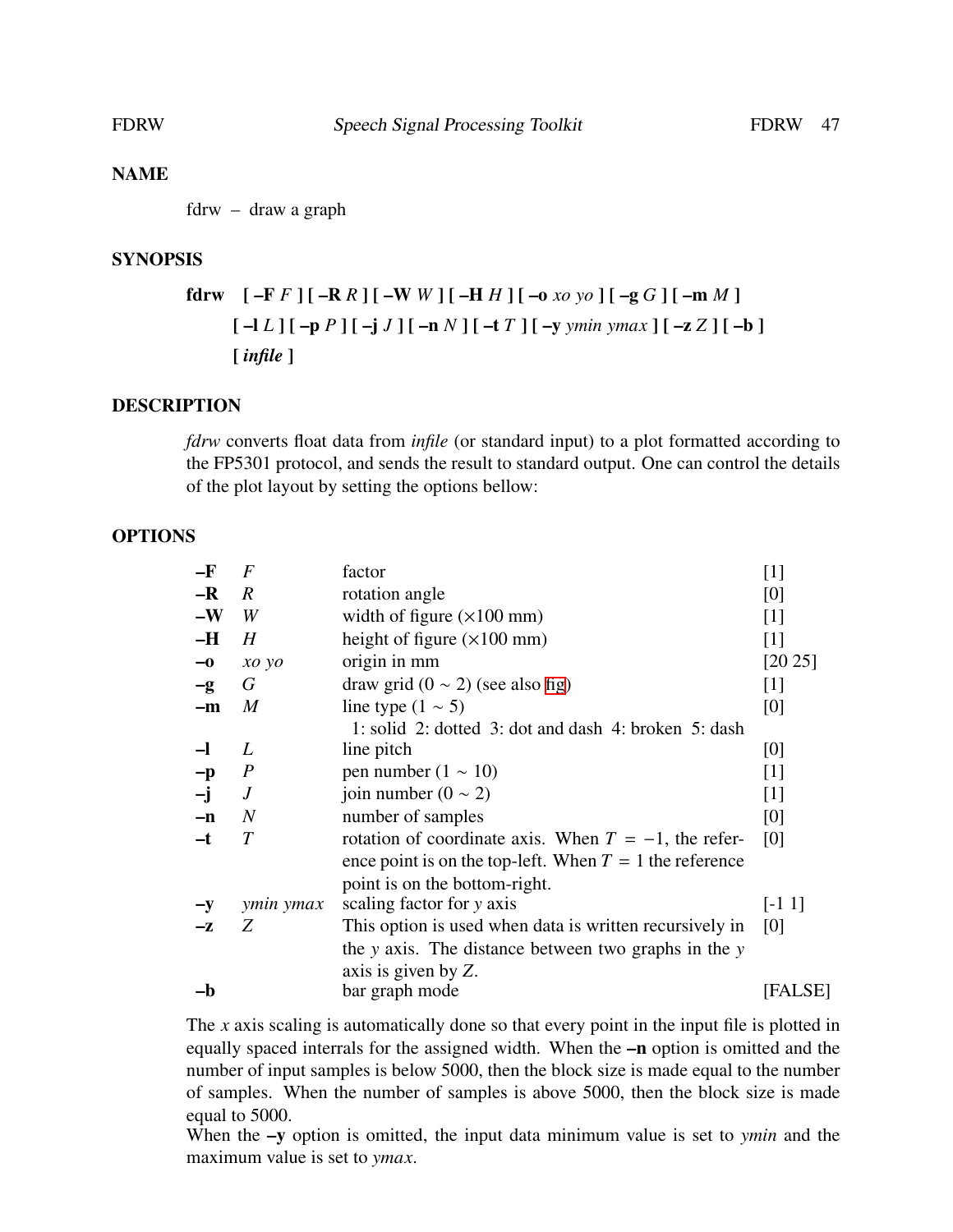## EXAMPLE

In the example below, the impulse response of a digital filter is drawn on the X window environment:

impulse | dfs -a 1 0.8 0.5 | fdrw -H 0.3 | xgr

The graph width is 10cm and its height is 3cm.

The next example draws the magnitude of the frequency response of a digital filter on the X window environment:

```
impulse | dfs -a 1 0.8 0.5 | spec | fdrw -y -60 40 | xgr
```
The *y* axis goes from −60 dB to 40 dB.

The running spectrum can be draw on the X window environment by:

```
fig -g \t0 \t -W \t0.4 \t << EOF\sim \sim \sim \propto \sim 0 5
˜˜˜˜xscale 0 1 2 3 4 5
˜˜˜˜xname "FREQUENCY (kHz)"
EOF
spec < data |\n\|fdrw -W 0.4 -H 0.2 -g 0 -n 129 -y -30 30 -z 3 |\ranglexgr
```
The command *psgr* prints the output to a laser printer in the same manner as it is printed on the screen. Since the *fdrw* command includes a sequence of commands for a plotter machine (FP5301 protocol) in the output file, its output can be directly sent to a printer.

#### SEE ALSO

[fig,](#page-62-0) [xgr,](#page-238-0) [psgr](#page-181-0)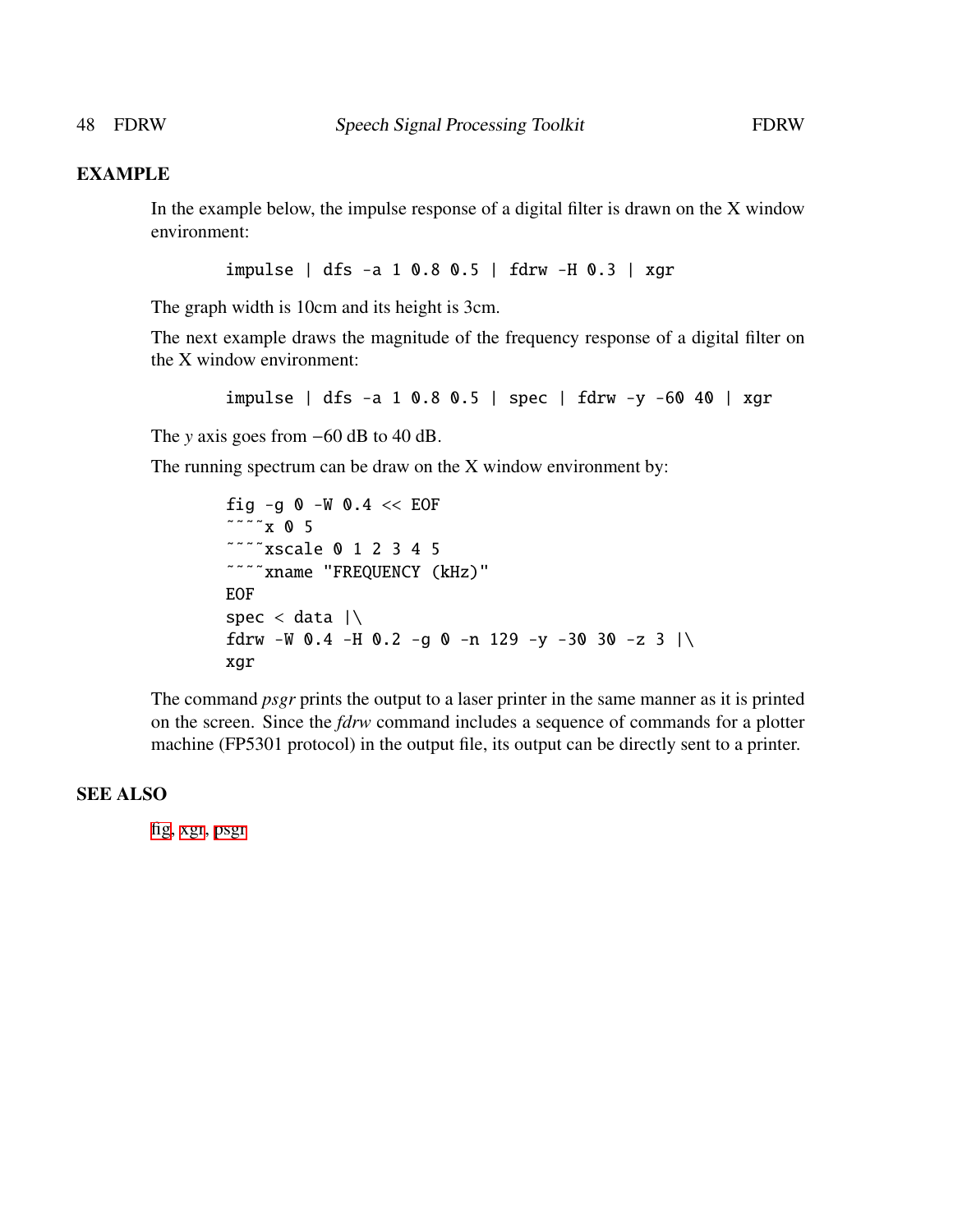<span id="page-54-0"></span>fft – FFT for complex sequence

#### **SYNOPSIS**

fft  $[-L] [-m M] [-\{A \mid R \mid I \mid P\}] [\text{infile}]$ 

## DESCRIPTION

ff*t* uses the Fast Fourier Transform (FFT) algorithm to calculate the Discrete Fourier Transform (DFT) of complex-valued input data from *infile* (or standard input), and sends the result to standard output. The input and output data is in float format, and arranged as follows.



## OPTIONS

|      | $-L$ FFT size power of 2        | [256]   |
|------|---------------------------------|---------|
|      | $-m$ <i>M</i> order of sequence | $[L-1]$ |
| $-A$ | output amplitude                | [FALSE] |
| $-R$ | output only real part           | [FALSE] |
| $-I$ | output only imaginary part      | [FALSE] |
| $-P$ | output power spectrum           | [FALSE] |

## EXAMPLE

This example reads a sequence of complex numbers in float format from *data.f* file (real part with 256 points and imaginary part with 256 points), evaluates its DFT and outputs it to the *data.dft* file:

fft data.f  $-1$  256  $-A >$  data.dft

## SEE ALSO

ff[tr](#page-59-0), [spec,](#page-200-0) [phase](#page-177-0)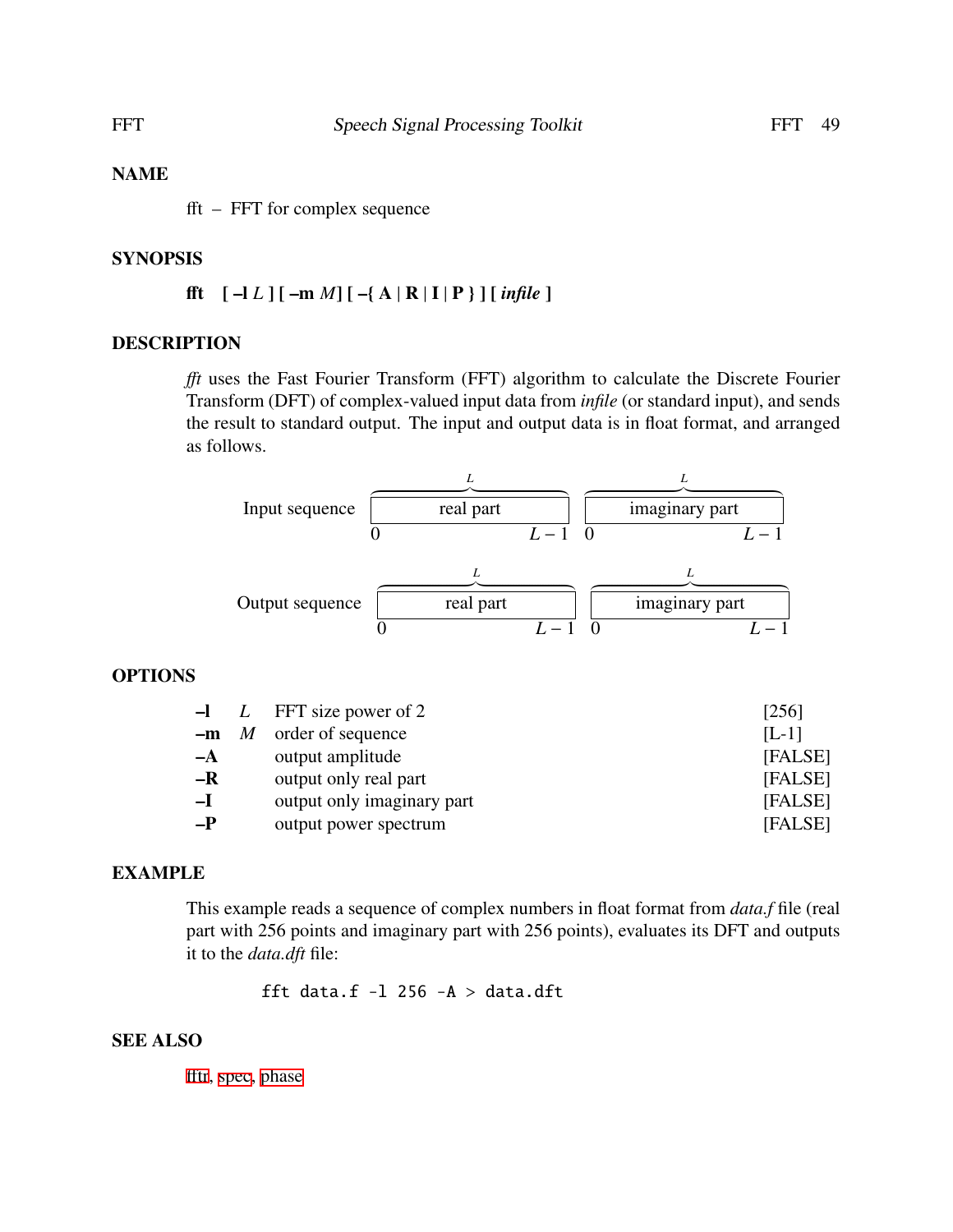<span id="page-55-0"></span>

fft2 – 2-dimensional FFT for complex sequence

#### SYNOPSIS

fft2  $[-L] [-m M_1 M_2] [-t] [-c] [-q] [-\{A | R | I | P \}]$ [ *infile* ]

# DESCRIPTION

ff*t2* uses the 2-dimensional Fast Fourier Transform (FFT) algorithm to calculate the 2 dimensional Discrete Fourier Transform (DFT) of complex-valued input data from *infile* (or standard input), and sends the result to standard output. The input and output data is in float format, arranged as follows.

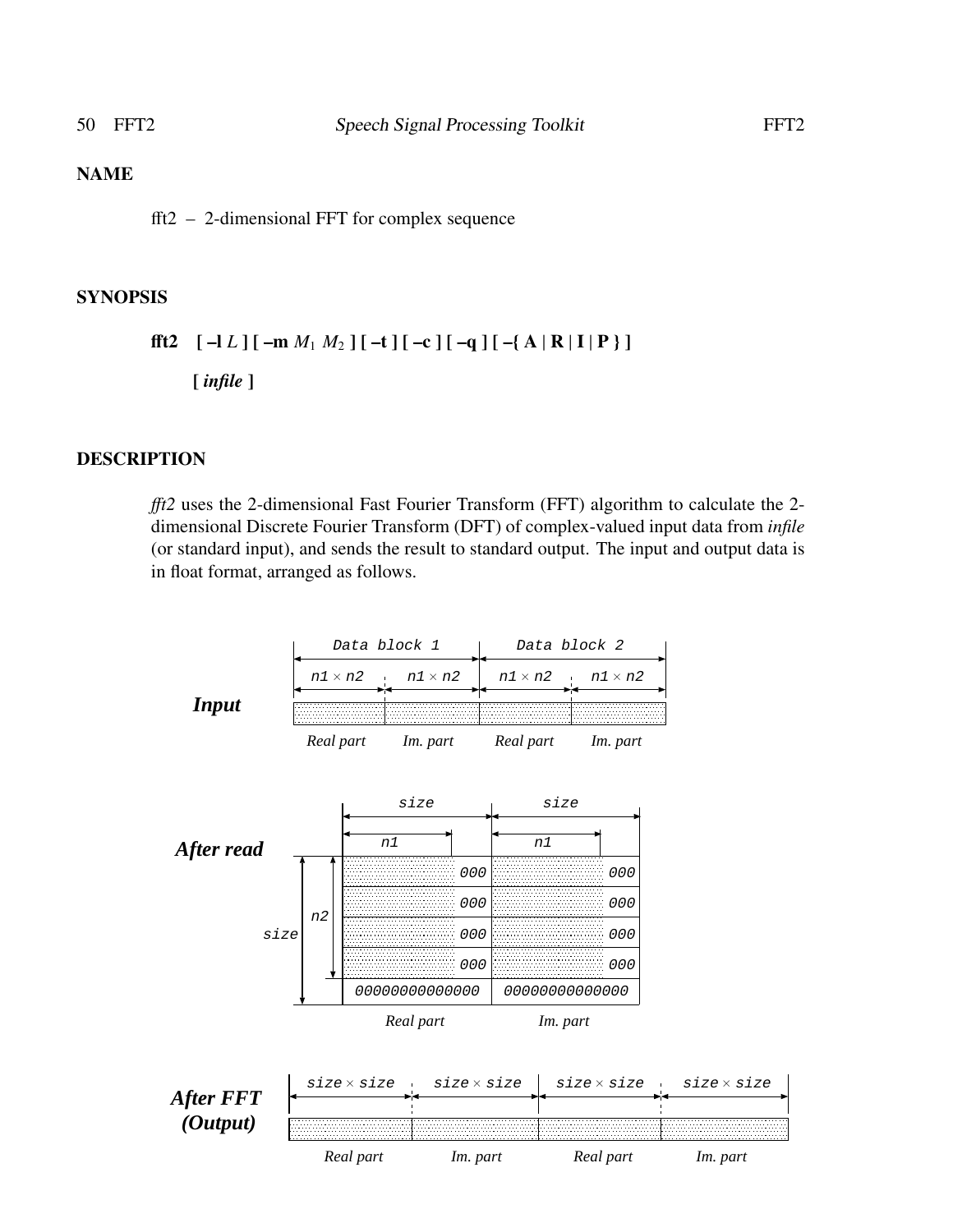# **OPTIONS**

 $-L$  FFT size power of 2 [64]  $-M_1 M_2$  order of sequence  $(M_1 \times M_2)$ . If file size *k* is smaller than order of sequence  $(M_1 \times M_2)$ . If file size *k* is smaller than  $64^2 \times 2$  and  $\sqrt{k \div 2}$  is an integer value,  $M_1 = M_2 = \sqrt{k \div 2}$ . Otherwise, an output error message is sent to standard error output and the command is terminated.  $[64, M_1]$ –t Output results in transposed form. [FALSE]



–c When results are transposed, 1 boundary data is copied [FALSE] from the opposite side, and then  $(L + 1) \times (L + 1)$  data is outputted.



–q Output first 1/4 data of FFT results only. As in the above c option, boundary data is compensated and  $(\frac{L}{2} + 1) \times (\frac{L}{2})$  $\frac{L}{2} + 1$ data is outputted. [FALSE]

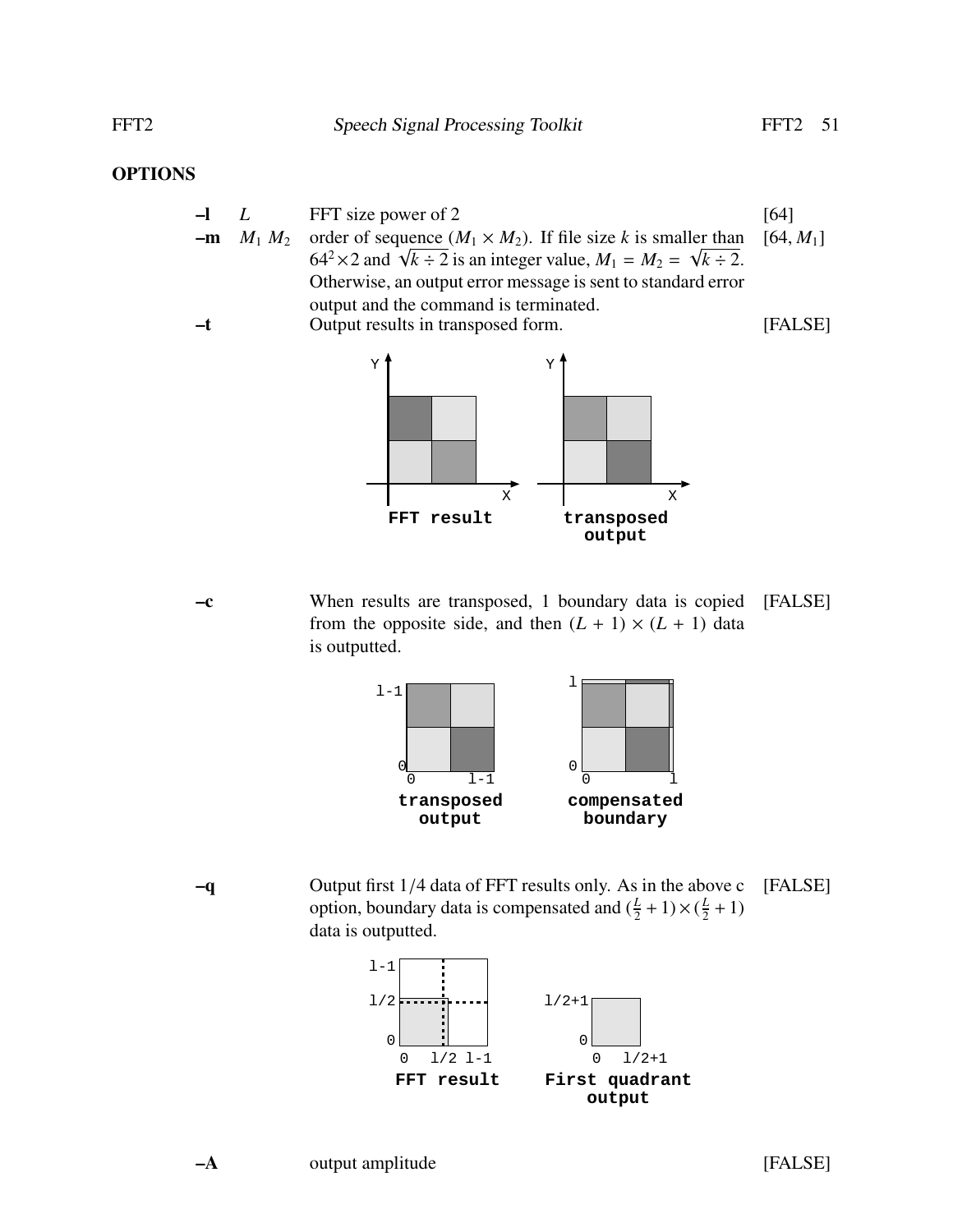| 52<br>FFT2    | <b>Speech Signal Processing Toolkit</b> | FFT <sub>2</sub> |
|---------------|-----------------------------------------|------------------|
| $-R$          | output only real part                   | [FALSE]          |
| $-\mathbf{l}$ | output only imaginary part              | [FALSE]          |
| $-P$          | output power spectrum                   | [FALSE]          |

# EXAMPLE

This example reads a sequence of 2-dimensional complex numbers in float format from *data.f* file, evaluates its 2-dimensional DFT and outputs it to *data.dft* file:

fft2  $-A$  data.f > data.dft

# SEE ALSO

[ff](#page-54-0)t, ff[tr2](#page-60-0), i[ff](#page-99-0)t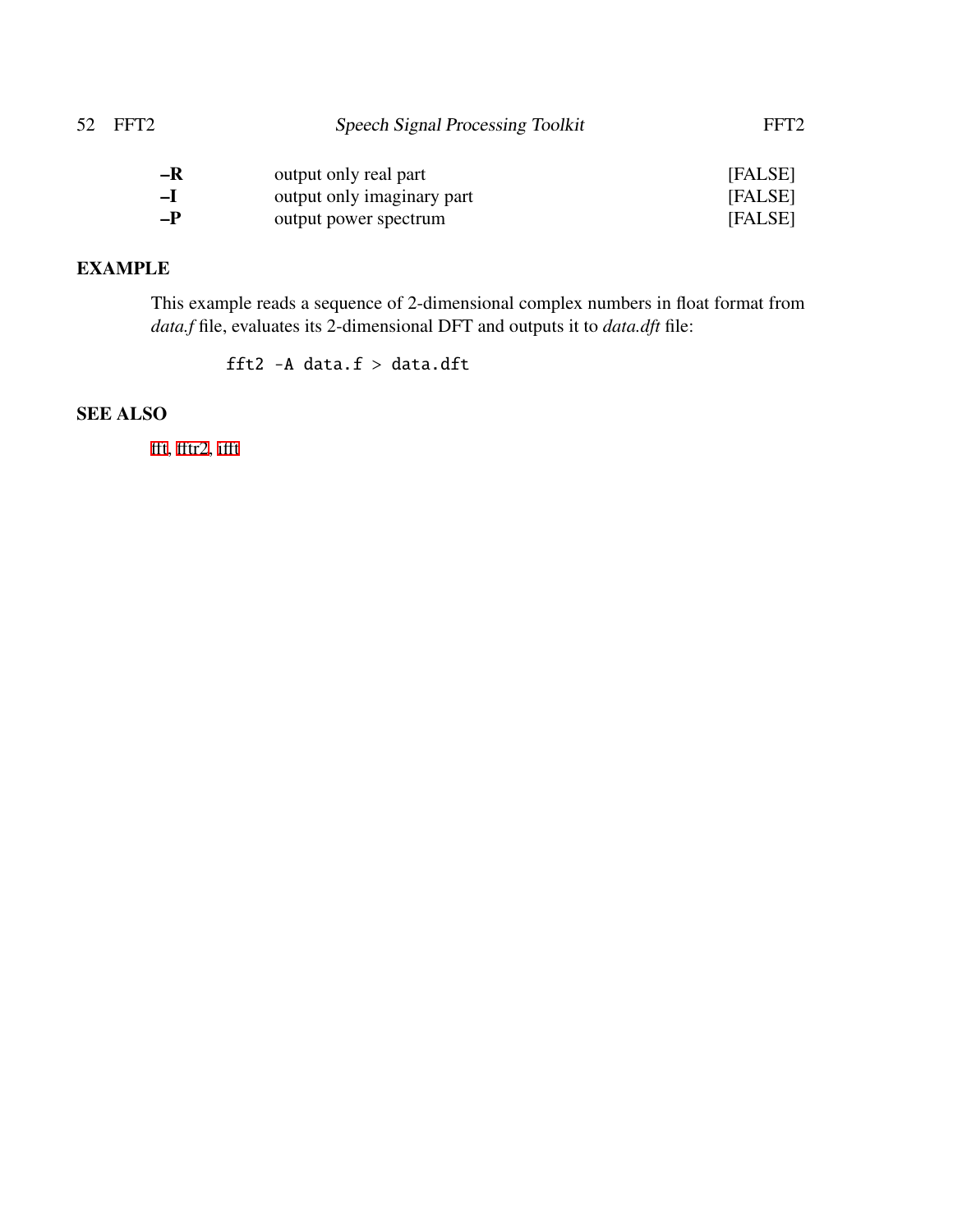fftcep – FFT cepstral analysis

## **SYNOPSIS**

fftcep  $[-m M] [-L] [-j J] [-k K] [-e E] [infile]$ 

#### DESCRIPTION

ff*tcep* uses FFT cepstral analysis to calculate the cepstrum from windowed framed input data in *infile* (or standard input), sending the result to standard output. The windowed input time domain sequence of length *L* is of the form:

 $x(0), x(1), \ldots, x(L-1)$ 

Input and output data are in float format.

Also, the improved cepstral analysis method [\[1](#page-242-0)] may be used if the number of iterations *J* and the acceleration factor *K* are given.

## **OPTIONS**

|  | $-m$ <i>M</i> order of cepstrum | $\lceil 25 \rceil$ |
|--|---------------------------------|--------------------|
|  | $-L$ frame length               | [256]              |
|  | $-i$ J number of iteration      | [0]                |
|  | $-k$ K acceleration factor      | [0.0]              |
|  | $-e$ E epsilon                  | [0.0]              |

#### **EXAMPLE**

In the example below, speech data in float format is read from *data.f*. The frame length and frame period are of 400 and 80, respectively. FFT with 512 points is then performed and the resultant cepstral coefficients are output to *data.cep*:

> frame -p 80 -l 400 < data.f | window -l 400 -L 512 |  $\setminus$ fftcep  $-1$  512 > data.cep

### **NOTICE**

When –j and –k options are specified, improved cepstral analysis is performed.

#### SEE ALSO

[uels](#page-208-0)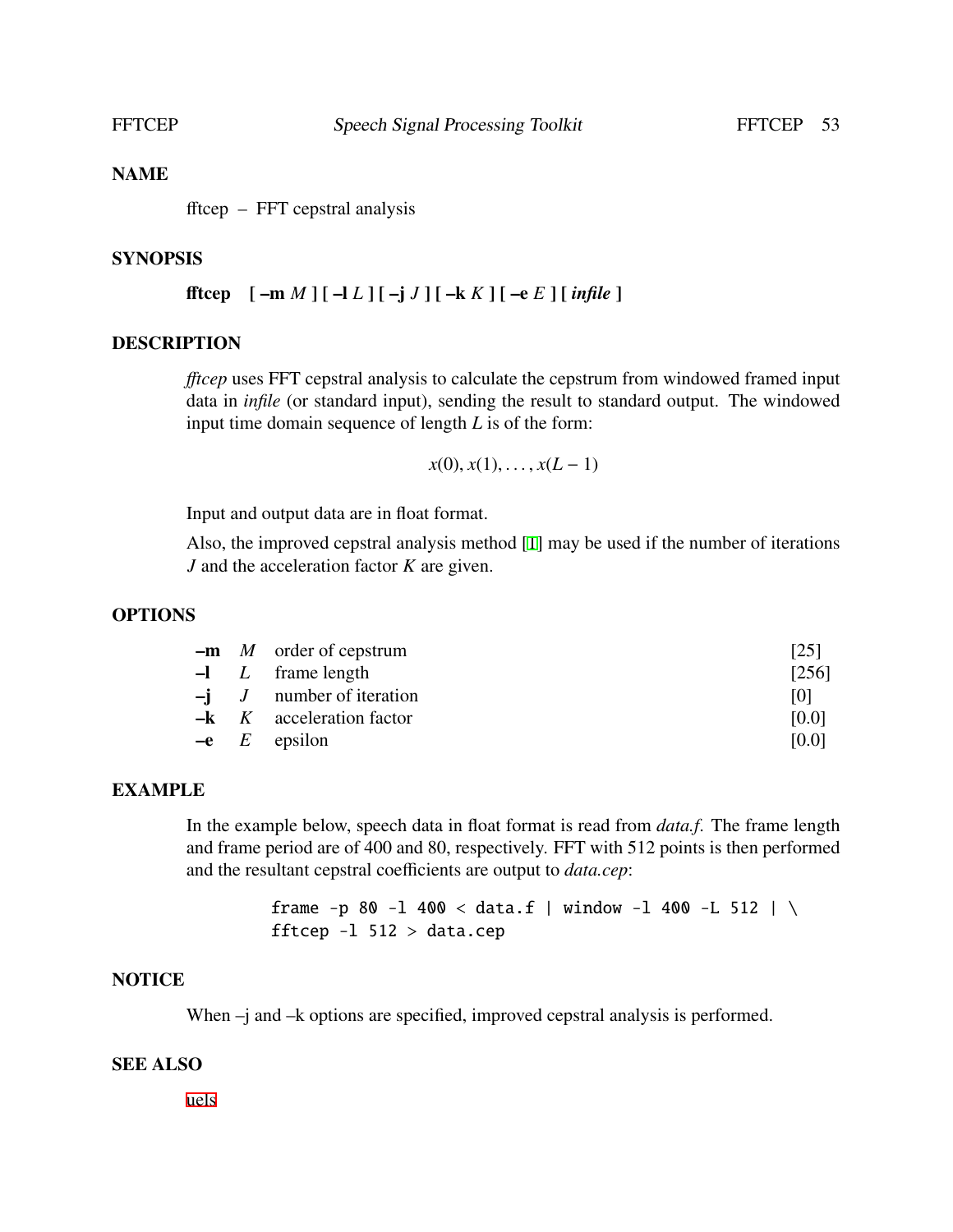<span id="page-59-0"></span>fftr – FFT for real sequence

#### **SYNOPSIS**

## fftr  $[-L] [-m M] [-\{A \mid R \mid I \mid P\}] [-H] [infile]$

## DESCRIPTION

ff*tr* uses the Fast Fourier Transform (FFT) algorithm to calculate the Discrete Fourier Transform (DFT) of real-valued input data in *infile* (or standard input), and sends the result to standard output. To specify the FFT size, –l option can be used. Also, –m option can be used to pad the input data with zeros. When  $M + 1 \leq L$ , the input data is padded with  $L - M - 1$  zeros. When  $M + 1 > L$ , *fftr* terminates with error messages. The input and output data is in float format, arranged as below.



# $-L$  FFT size power of 2 [256]  $-\mathbf{m}$  *M* order of sequence  $[L-1]$ –A output magnitude [FALSE]  $-R$  output only real part [FALSE] –I output only imaginary part [FALSE] –P output power spectrum [FALSE] –H output half size [FALSE]

# EXAMPLE

OPTIONS

In the example below, a sine wave is passed through a Blackman window, its DFT is evaluated and the magnitude is plotted:

sin -p 30 | window | fftr -A | fdrw | xgr

#### SEE ALSO

[ff](#page-54-0)t, ff[t2](#page-55-0), ff[tr2,](#page-60-0) i[ff](#page-99-0)t iff[tr](#page-102-0) iff[t2](#page-100-0) [spec](#page-200-0), [phase](#page-177-0)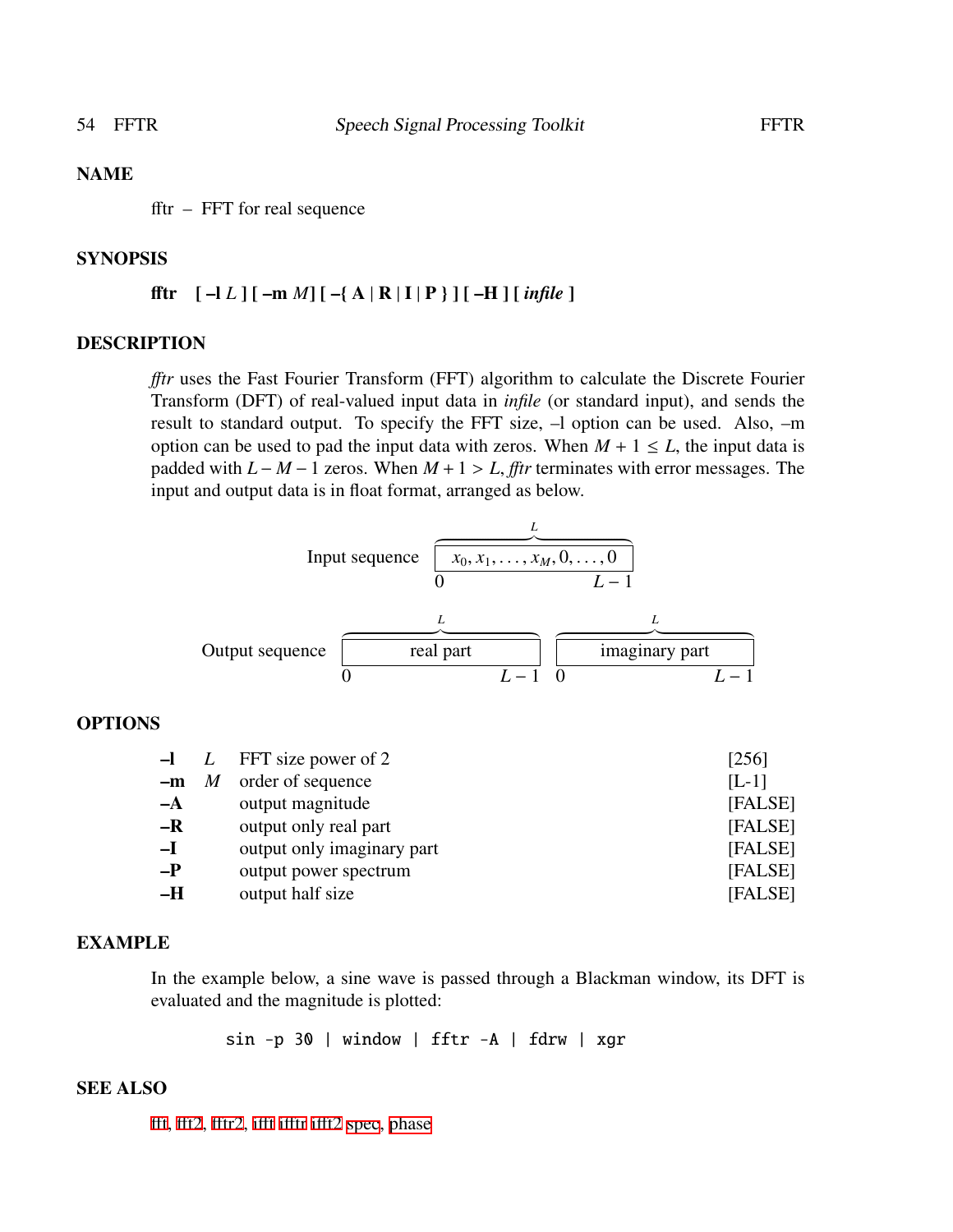<span id="page-60-0"></span>fftr2 – 2-dimensional FFT for real sequence

#### **SYNOPSIS**

# fftr2  $[-L] [-m M_1 M_2] [-t] [-c] [-q] [-\{A | R | I | P \}] [infile]$

## DESCRIPTION

ff*tr2* uses the 2-dimensional Fast Fourier Transform (FFT) algorithm to calculate the 2-dimensional Discrete Fourier Transform (DFT) of real-valued input data in *infile* (or standard input), and sends the result to standard output. The input and output data is in float format, arranged as follows.



## OPTIONS

| $-1$ | FFT size power of 2                                                                              | [64]           |
|------|--------------------------------------------------------------------------------------------------|----------------|
|      | $-m$ $M_1 M_2$ order of sequence $(M_1 \times M_2)$ . If the file size k is smaller [64, $M_1$ ] |                |
|      | than 64 <sup>2</sup> and $\sqrt{k}$ is an integer value, then $M_1 = M_2 = \sqrt{k}$ .           |                |
|      | Otherwise, output error message is sent to standard error                                        |                |
|      | output and then the command terminates.                                                          |                |
| $-t$ | Output results in transposed form (see also fft2).                                               | [FALSE]        |
| $-c$ | When results are transposed, 1 boundary data is copied                                           | <b>[FALSE]</b> |
|      | from the opposite side, and then data whose size is $(L +$                                       |                |
|      | $1) \times (L + 1)$ is output. (see also fft2).                                                  |                |
|      |                                                                                                  |                |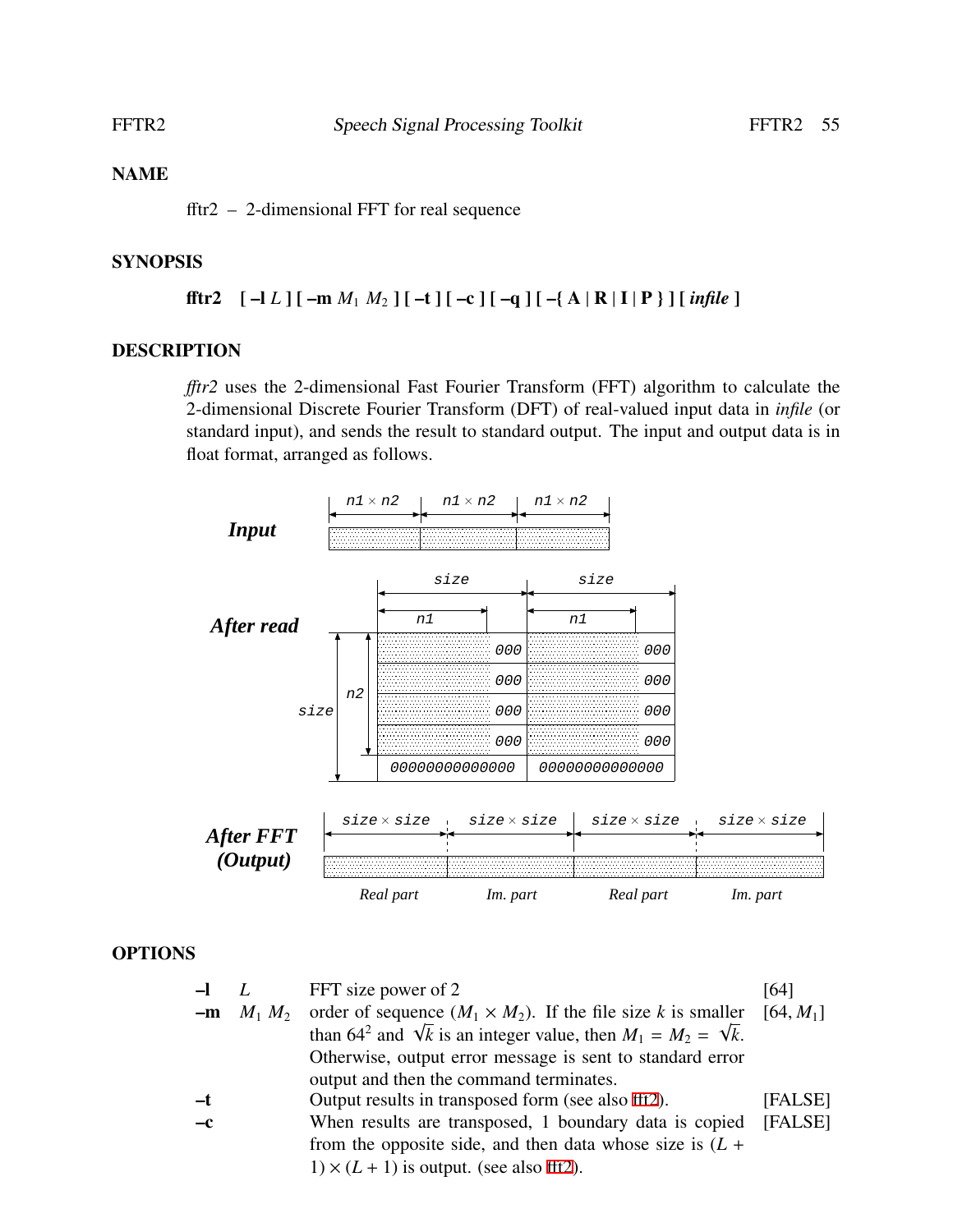| 56 | FFTR <sub>2</sub> | <b>Speech Signal Processing Toolkit</b>                                                                                                                                                                | FFTR <sub>2</sub> |
|----|-------------------|--------------------------------------------------------------------------------------------------------------------------------------------------------------------------------------------------------|-------------------|
|    | -q                | Output first $1/4$ data of FFT results only. As in $-c$ option,<br>boundary data is compensated and data whose size is $(\frac{L}{2} +$<br>1) $\times$ ( $\frac{L}{2}$ + 1) is output (see also fft2). | [FALSE]           |
|    | $-A$              | output amplitude                                                                                                                                                                                       | [FALSE]           |
|    | $-R$              | output only real part                                                                                                                                                                                  | [FALSE]           |
|    | $-I$              | output only imaginary part                                                                                                                                                                             | [FALSE]           |
|    | $-P$              | output power spectrum                                                                                                                                                                                  | [FALSE]           |
|    |                   |                                                                                                                                                                                                        |                   |

# EXAMPLE

This example reads a sequence of 2-dimensional real numbers in float format from *data.f* file, evaluates its 2-dimensional DFT and outputs results to *data.dft* file:

fftr2  $-A$  data.f > data.dft

# SEE ALSO

[ff](#page-54-0)t, ff[t2](#page-55-0), ff[tr,](#page-59-0) i[ff](#page-102-0)t iff[t2](#page-100-0) iff[tr](#page-102-0)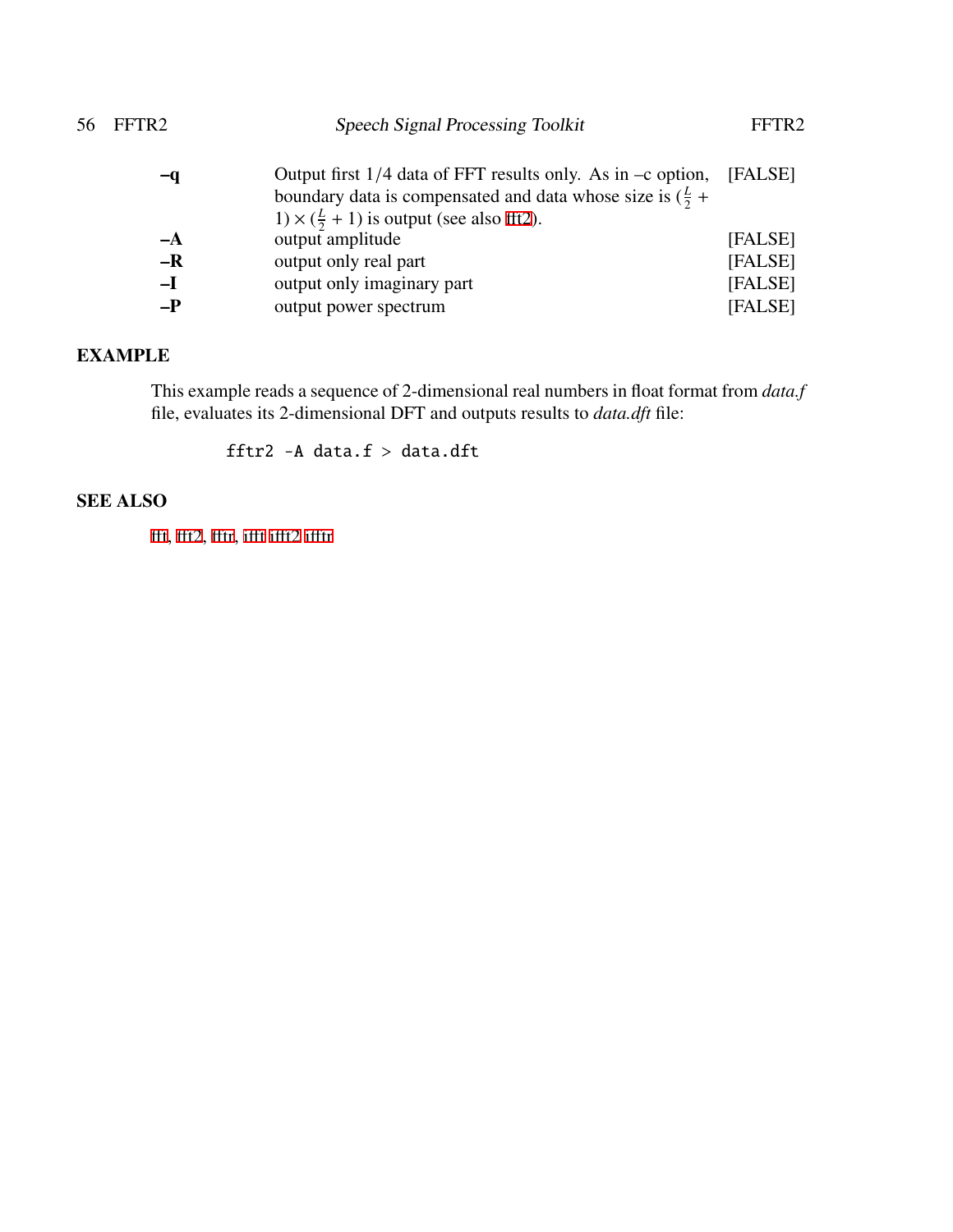<span id="page-62-0"></span>fig – plot a graph

#### **SYNOPSIS**

fig [ –F *F* ] [ –R *R* ] [ –W *W* ] [ –H *H*] [ –o *xo yo* ] [ –g *G* ] [ –p *P* ] [ –j *J* ] [ –s *S* ] [ –f *f ile* ] [ –t ] [ *infile* ]

## DESCRIPTION

*fig* draws a graph using information from *infile* (or standard input), sending the result in FP5301 plot format to standard output. This command is similar to the Unix command "graph" but includes some labeling functions. The output can be printed directly on a printer that supports the FP5301 protocol, displayed on an X11 display with the [xgr](#page-238-0) command, or converted to PostScript format with the [psgr](#page-181-0) command.

## **OPTIONS**

| $-F$          | $\boldsymbol{F}$ | factor                                                                  | $[1]$   |
|---------------|------------------|-------------------------------------------------------------------------|---------|
| $-R$          | $\boldsymbol{R}$ | rotation angle                                                          | [0]     |
| $-W$          | W                | width of figure $(\times 100$ mm)                                       | [1]     |
| $-H$          | $H_{\rm}$        | height of figure $(\times 100$ mm)                                      | $[1]$   |
| $-0$          | $\chi$ o yo      | origin in mm                                                            | [20 20] |
| $-\mathbf{g}$ | G                | draw grid $(0 \sim 2)$                                                  | $[2]$   |
|               |                  | G<br>$\Omega$<br>$\mathcal{D}_{\mathcal{L}}$                            |         |
| $-\mathbf{p}$ | $\boldsymbol{P}$ | pen number $(1 \sim 10)$                                                | [1]     |
| $-i$          | $\boldsymbol{J}$ | join number $(0 \sim 2)$                                                | [0]     |
| $-S$          | S                | font size $(1 \sim 4)$                                                  | [1]     |
| $-f$          | file             | The file assigned after this option is read before <i>infile</i> , that | [NULL]  |
| -t            |                  | is, this option gives preference.<br>transpose $x$ and $y$ axes         | [FALSE] |

## EXAMPLE

In the example below, data in *data.fig* file is plotted in an X terminal:

fig data.fig |xgr

In this example, data in *data.fig* file is converted to postscript format and visualized with ghostview:

fig data.fig | psgr | ghostview -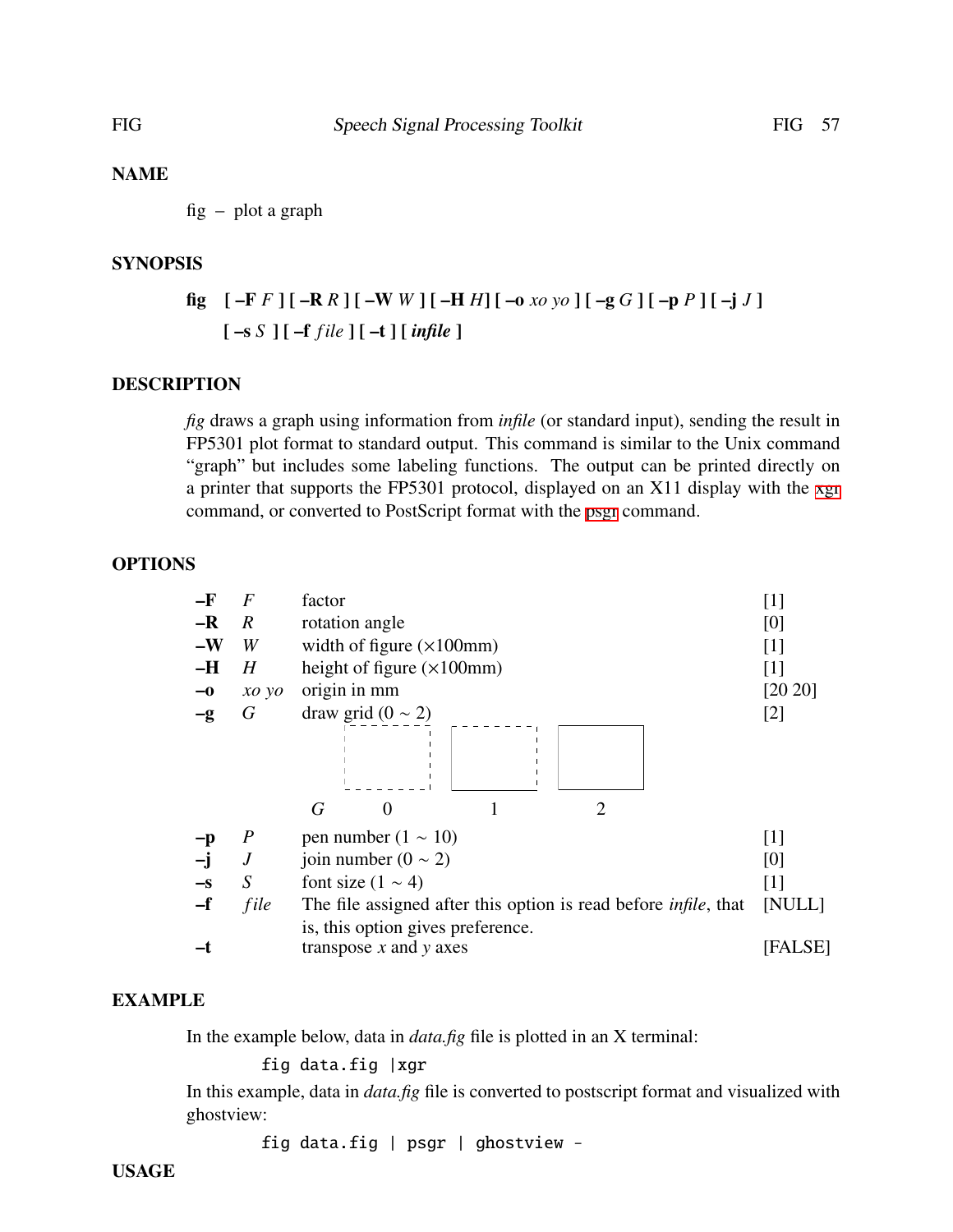# **COMMAND**

The input data file can contain commands and data. Commands can be used for labeling, scaling, etc. Data is written in the (*x y*) coordinate pair form. Command values can be overwritten by entering new command values. COMMAND LINES

| x [mel $\alpha$ ] xmin xmax [xa]<br>y [mel $\alpha$ ] ymin ymax [ya] | Assigns $x$ and $y$ scalings. Marks can be specified in<br>$x$ and $y$ axes through $xa$ and $ya$ . If no setting of $xa$<br>and ya is done, then xa is set to xmin and ya to ymin.<br>If the optional "mel $\alpha$ ", where $\alpha$ must be a number<br>(for example, mel $0.35$ ), is used, then labeling is un-<br>dertaken as a frequency transformation of a minimum<br>phase first order all-pass filter.                                                                                                                                                                                                                                                                                                                                                                                                                                                                               |
|----------------------------------------------------------------------|-------------------------------------------------------------------------------------------------------------------------------------------------------------------------------------------------------------------------------------------------------------------------------------------------------------------------------------------------------------------------------------------------------------------------------------------------------------------------------------------------------------------------------------------------------------------------------------------------------------------------------------------------------------------------------------------------------------------------------------------------------------------------------------------------------------------------------------------------------------------------------------------------|
| xscale $x_1 x_2 x_3 \ldots$<br>yscale $y_1 y_2 y_3 \ldots$           | Assigns values to the points $x_1, x_2, x_3, \ldots$ and<br>$y_1, y_2, y_3, \ldots$ in x and y axes. These points can be as-<br>signed with numbers or marks, Also, when one wants<br>to specify points which consist of numeric and non-<br>numeric characters all together (like in '2,*.3.14),<br>then the following function should be used:<br>draws marks with half size.<br>S<br>only writes number.<br>does not write anything<br>$\omega$<br>but assigns positions of marks.<br>none of the above<br>only marks are written.<br>Whenever the character is inside quotes, it appears in<br>the position assigned by the string that precedes it.<br>Please refer to the commands x/yname for informa-<br>tion on special characters.<br>(Example)<br>$x \space 0 \space 5$<br>xscale 0 1.0 s1.5 '2 \2.5 '3.14 "\pi" @4 "x" 5<br>$\begin{array}{c c c c c} \hline 1.0 & 2.5 \end{array}$ |
|                                                                      | $\overline{\circ}$<br>$\frac{1}{\pi}$<br>5<br>$\mathbf{x}$                                                                                                                                                                                                                                                                                                                                                                                                                                                                                                                                                                                                                                                                                                                                                                                                                                      |
| xname "text"<br>yname "text"                                         | Labels $x$ and $y$ axes. <i>text</i> should appear between<br>the quotes. Within <i>text</i> , T <sub>F</sub> X commands can be used.<br>Also, characters, such as those that can be obtained<br>with TEX, can be written with this command.                                                                                                                                                                                                                                                                                                                                                                                                                                                                                                                                                                                                                                                    |
| .92E.77                                                              | $\mathbf{r}$ , the set of the set of the set of the set of the set of the set of the set of the set of the set of the set of the set of the set of the set of the set of the set of the set of the set of the set of the set of t                                                                                                                                                                                                                                                                                                                                                                                                                                                                                                                                                                                                                                                               |

This command writes *text* in the position (x y) assigned. The option *th* sets the rotation degree.



<span id="page-63-0"></span>print x y "*text*" [*th*] printc x y "*text*" [*th*]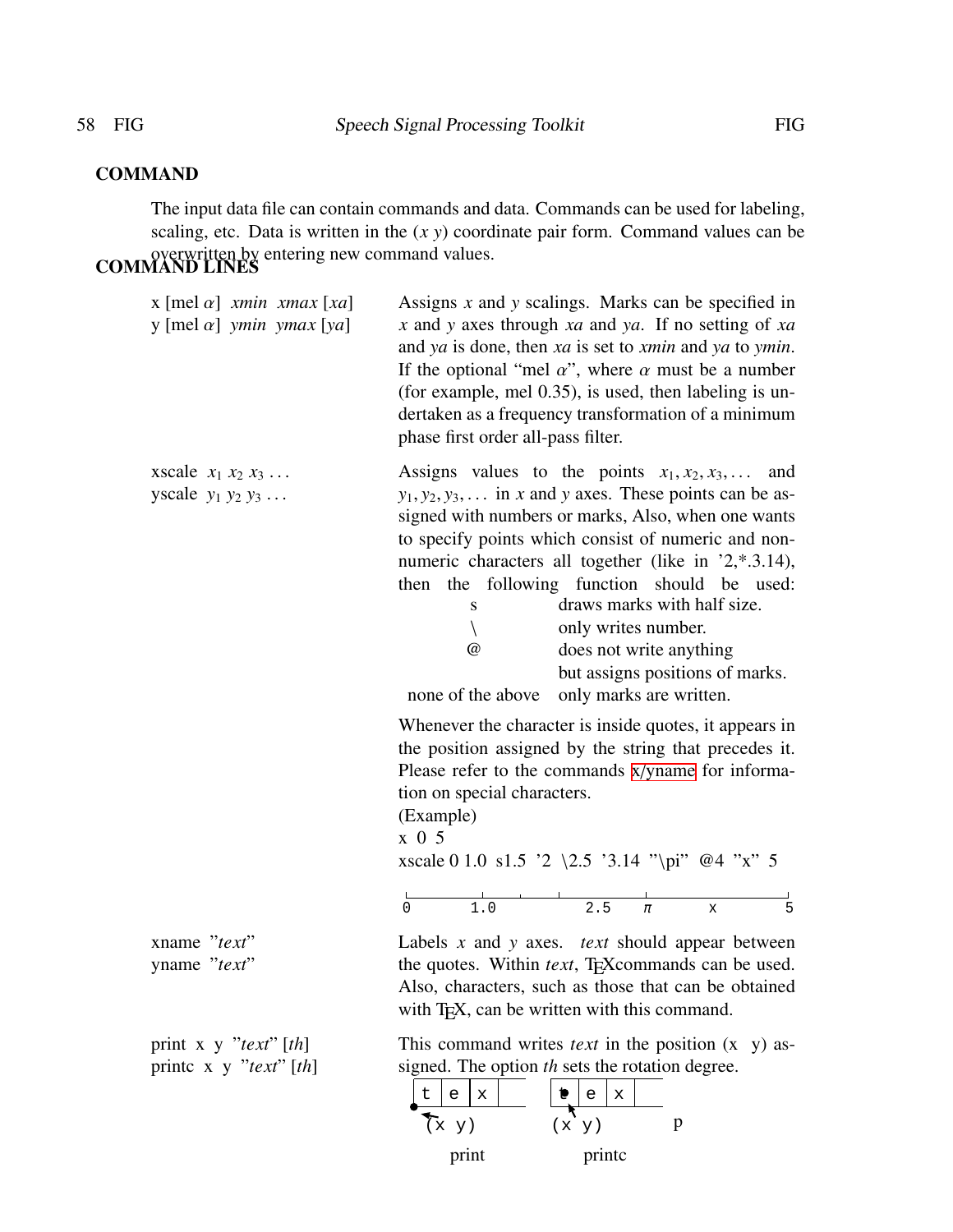| title $x \, y \text{''} \text{text} \text{'}$ [th]<br>titlec x y "text" $[th]$ | This command does the same as $print(c)$ . However,<br>the basic unit is expressed in the mm, evaluated as<br>absolute value. The reference point is on the bottom-<br>left side.                                                                                                                                                                                                                                             |  |  |  |  |
|--------------------------------------------------------------------------------|-------------------------------------------------------------------------------------------------------------------------------------------------------------------------------------------------------------------------------------------------------------------------------------------------------------------------------------------------------------------------------------------------------------------------------|--|--|--|--|
| csize $h[w]$                                                                   | This command sets the character width and height (in<br>mm), to be used in the following commands:<br>$x/y scale$ , $x/y name$ , $print/c$ , $title/c$<br>When the value of $w$ is omitted, $w$ is made equal to<br>h. The default values for the option $-s$ are as follows:<br>$\hbar$<br>W<br>$-S$<br>$2.5$ $2.2$<br>$\mathbf{1}$<br>$\overline{2}$<br>$5\overline{)}$<br>2.6<br>3 <sup>1</sup><br>$2.5$ 4.4<br>4 5<br>4.4 |  |  |  |  |
| pen penno                                                                      | This command chooses the variable <i>penno</i> .<br>$1 \leq$<br><i>penno</i> $\leq 10$ Please refer to appendix.                                                                                                                                                                                                                                                                                                              |  |  |  |  |
| join <i>joinno</i>                                                             | This command chooses the variable <i>joinno</i> .<br>$0 \leq$<br><i>joinno</i> $\leq$ 2 Please refer to the appendix.                                                                                                                                                                                                                                                                                                         |  |  |  |  |
| line $ltype[lpt]$                                                              | This command sets the type <i>ltype</i> of the line which<br>will connect data as well as the <i>lpt</i> pace. <i>lpt</i> is<br>in mm. When <i>ltype</i> =0: no line is used to connect<br>coordinate points. 1: solid 2: dotted 3: dot and<br>dash 4: broken 5: dash Please refer to the appendix.                                                                                                                           |  |  |  |  |
| xgrid $x_1$ $x_2$                                                              | This command causes grids to be drawn in the posi-                                                                                                                                                                                                                                                                                                                                                                            |  |  |  |  |
| ygrid $y_1$ $y_2$                                                              | tions $x_1 x_2 \ldots, y_1 y_2 \ldots$                                                                                                                                                                                                                                                                                                                                                                                        |  |  |  |  |
|                                                                                | (Example)<br>$x \, 0 \, 5$<br>y06<br>4<br>xscale 0 1 2 3 4 5<br>yscale 0 2 4 6<br>xgrid 1 2 3 4<br>2<br>ygrid 24<br>0<br>3<br>2<br>5<br>1<br>4<br>0                                                                                                                                                                                                                                                                           |  |  |  |  |
| mark label [th]                                                                | This command draws a mark in the assigned co-<br>ordinate position The option the specifies the an-                                                                                                                                                                                                                                                                                                                           |  |  |  |  |

ordinate position. The option *th* specifies the angle(degree) in which the string will be draw. If *label* is assigned with  $\setminus 0$ , the mark is released. A detailed explanation on writing marks and special characters to graphs is provided at the label section.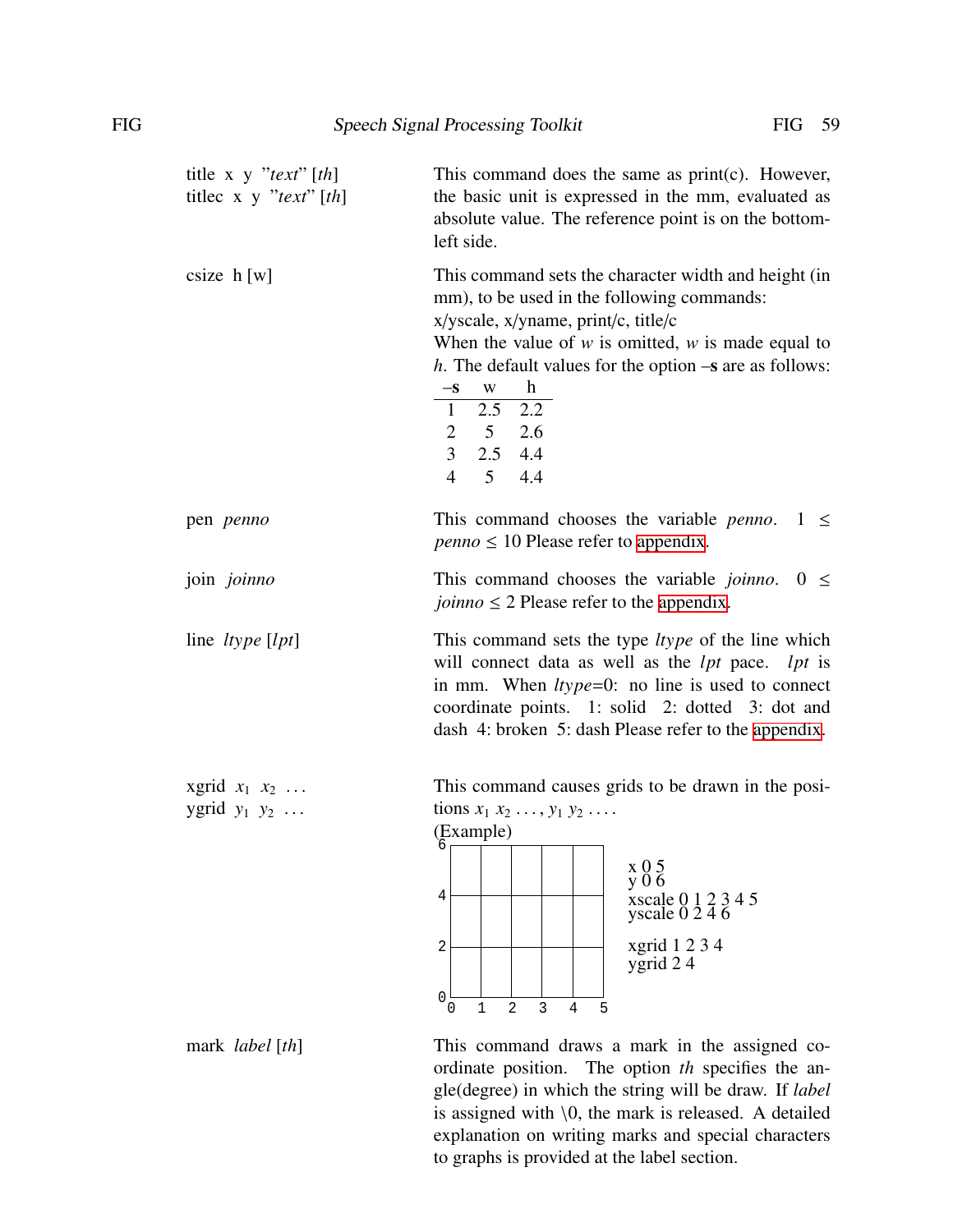height *h* [*w*] italic *th*

The height command defines the size of the label through its height *h*(mm) and width *w*(mm). The labels may also be written in italic by using the italic command.

circle x y  $r_1$   $r_2$  ... xcircle x  $y$   $r_1$   $r_2$  ... ycircle x  $y$   $r_1$   $r_2$  ... These commands write circles with radius  $r_1$   $r_2$  ... and center on the coordinate  $(x, y)$ . Also, the radius  $r_x$  is given in mm. As for the xcircle and ycircle commands, the units considered for the radius are the scales of the *x* axis and *y* axis, respectively, as shown in the figure below.



box  $x_0$   $y_0$   $x_1$   $y_1$  [  $x_2$   $y_2$  ... ] paint *type*

This command draws a rectangle with paint *type* connecting  $(x_0, y_0)$  and  $(x_1, y_1)$  through a solid line. The line which connects  $(x_0, y_0)$  and  $(x_1, y_1)$  forms the diagonal of the rectangle. Also, if  $x_2 y_2 \ldots$  are assigned, a polygon is draw connecting the points  $(x_0)$  $y_0$ , $(x_1, y_1)$ , $(x_2, y_2)$ ,... In this case, Please do not set the paint *type* to any value different from the default. The default value is 1.

(Example)

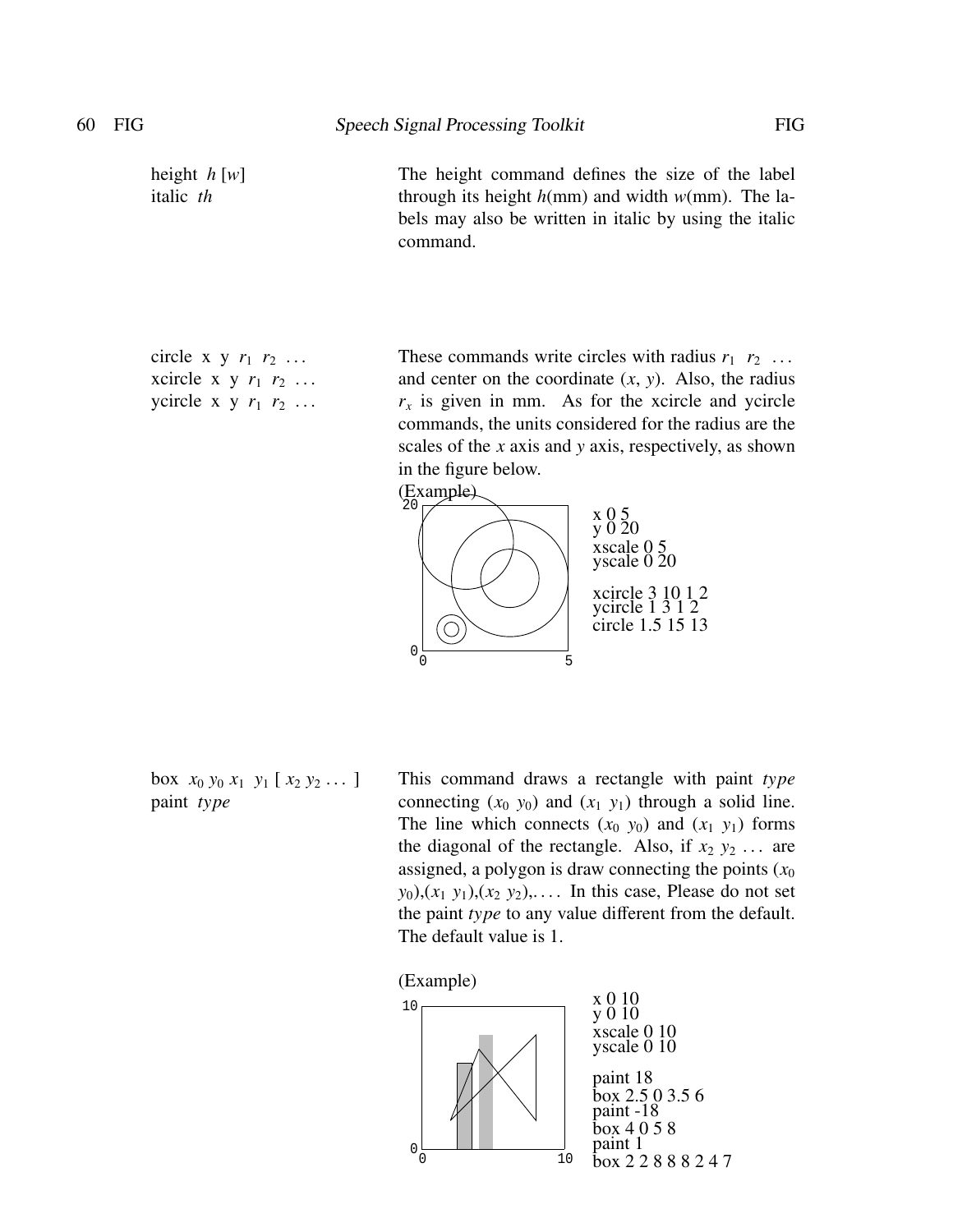clip  $x_0$   $y_0$   $x_1$   $y_1$  This command allows for drawing only inside the box defined by  $(x_0, y_0)$ ,  $(x_1, y_1)$ . When the coordinates  $(x_0, y_0)$ ,  $(x_1, y_1)$  are omitted, then the clip command is skipped.



# any comment This is used for writing comment lines. Whatever is written after the symbol # is ignored by the fig command.

x y [*label* [*th*]] The coordinates (x y) are scaled by the values specified in the command line. If a string is written to *label*, then it will be written in the  $(x \ y)$  position. There should be no empty characters (e.g., space) in the beginning of the label setting. When *label* is given in the mark command, the *label* replacement will take place only for this coordinate. The option *th* assigns the angle.

> If  $\langle n, \text{ where } 0 \leq n \leq 15, \text{ is assigned to label, the } \rangle$ corresponding mark is draw (refer to the [appendix](#page-67-1) for the types of marks). When a minus sign is written before mark number, then the connecting line between marks passes through the center of each mark.

> If a minus sign is not included, then connecting lines do not pass through the center of each mark. When  $n = 16(\{16\})$ , a small circle is written with diameter defined by the hight command. Also, special character and ASCII character can be written through code number when  $n > 32$ .

> This is the end of data sign. Coordinates before and after the eod sign are not connected.

#### DATA LINES

eod EOD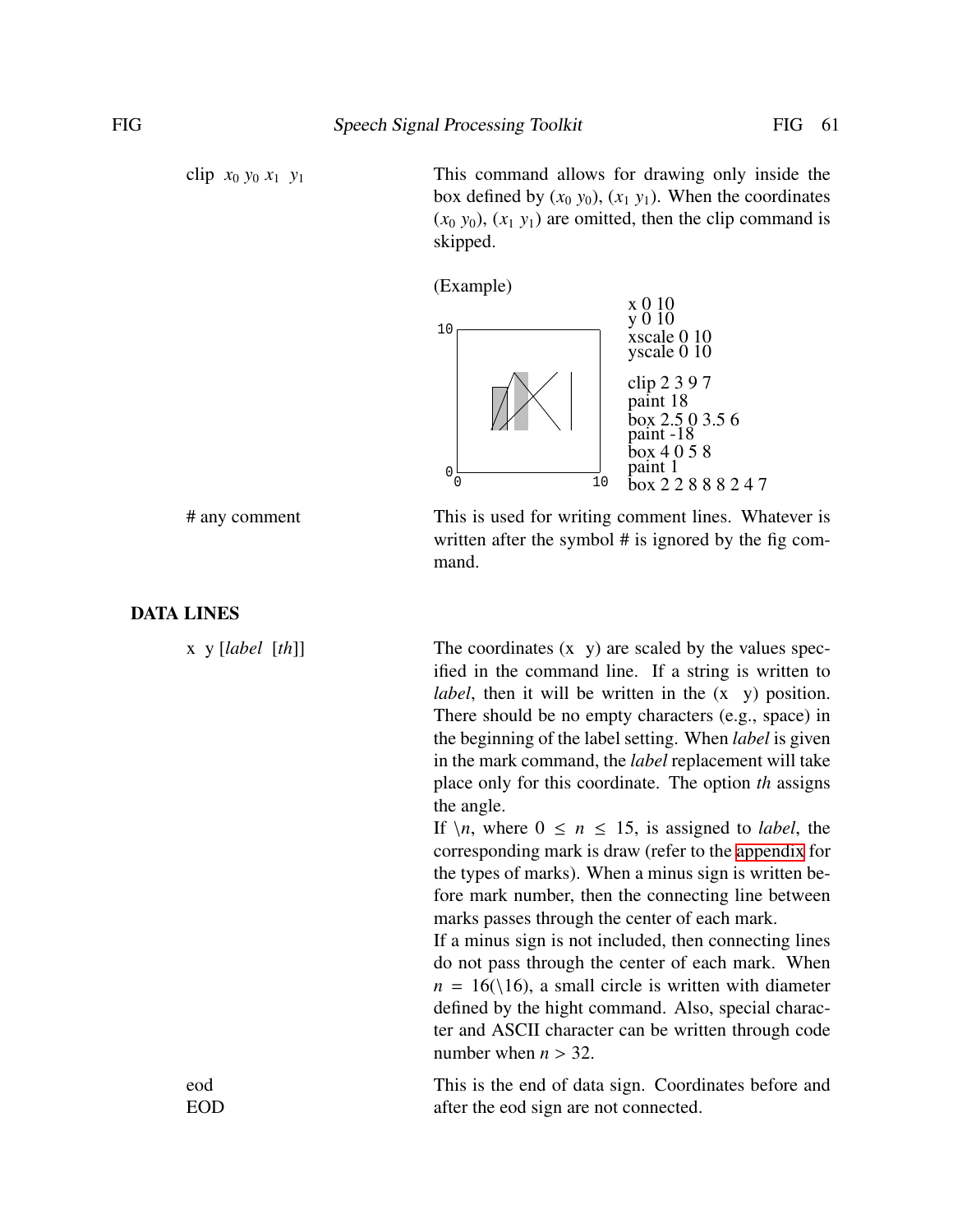# <span id="page-67-1"></span>APPENDIX

• The following type of marks can be defined through *label*:

|     |   | $\overline{2}$        |    |    | ്റ | -6 |          |
|-----|---|-----------------------|----|----|----|----|----------|
|     |   | $\boldsymbol{\times}$ |    |    |    |    | $\times$ |
|     |   | 10                    | 11 | 12 | 13 | 14 | 15       |
| $+$ | ⊗ | $\oplus$              |    |    |    |    | $\ast$   |

pen

<span id="page-67-0"></span>• The following types of pen and line can be defined: [When output is obtained through the command [psgr\]](#page-181-0)

|                    | 1              | $1, 3, 7$ $2, 6, 8, 9, 10$ | $\overline{4}$ | 5 |
|--------------------|----------------|----------------------------|----------------|---|
|                    | $\mathfrak{D}$ |                            |                |   |
| $line-type$ 3 ---- |                | $\cdots$ . $\cdots$ .      |                |   |
|                    | 4              | .                          |                |   |
|                    | 5              |                            |                |   |

ps: The types of output generated by the pen command depend on the printer (Please try printing this page).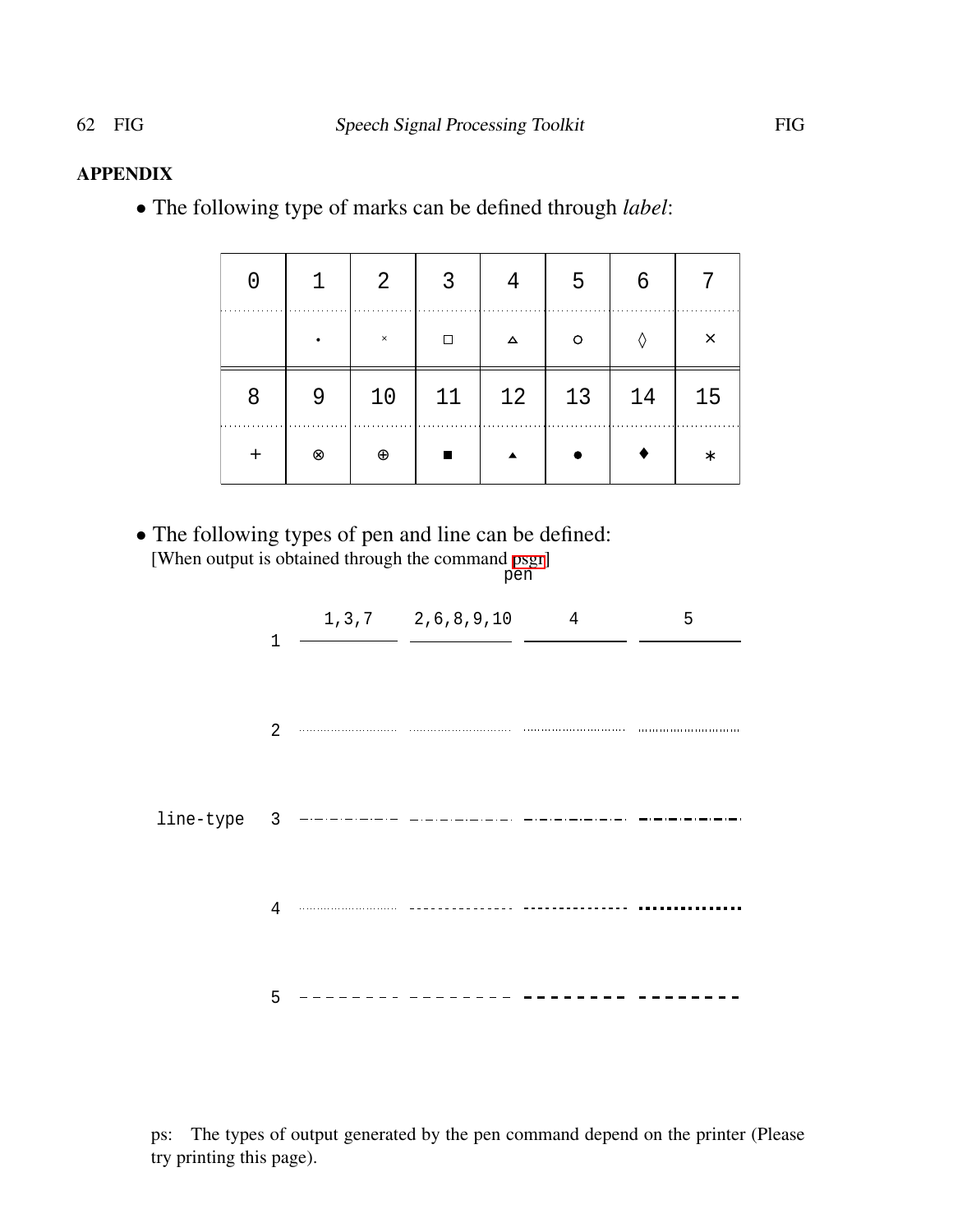<span id="page-68-0"></span>[When output is obtained through the command [xgr\]](#page-238-0) The following colors can be used.

| pen type |  |  |  |  |                                                                                 |
|----------|--|--|--|--|---------------------------------------------------------------------------------|
| color    |  |  |  |  | black   blue   red   green   pink   orange   emerald   gray   brown   dark blue |

# <span id="page-68-1"></span>• The following types of joins can be defined:

| join type |  | Miter join   Round join   Bevel join |
|-----------|--|--------------------------------------|
| example   |  |                                      |

• paint type:



ps: From 1 ∼ 3 only a frame is draw, and for −9 and −19 the center is white and no frame is draw.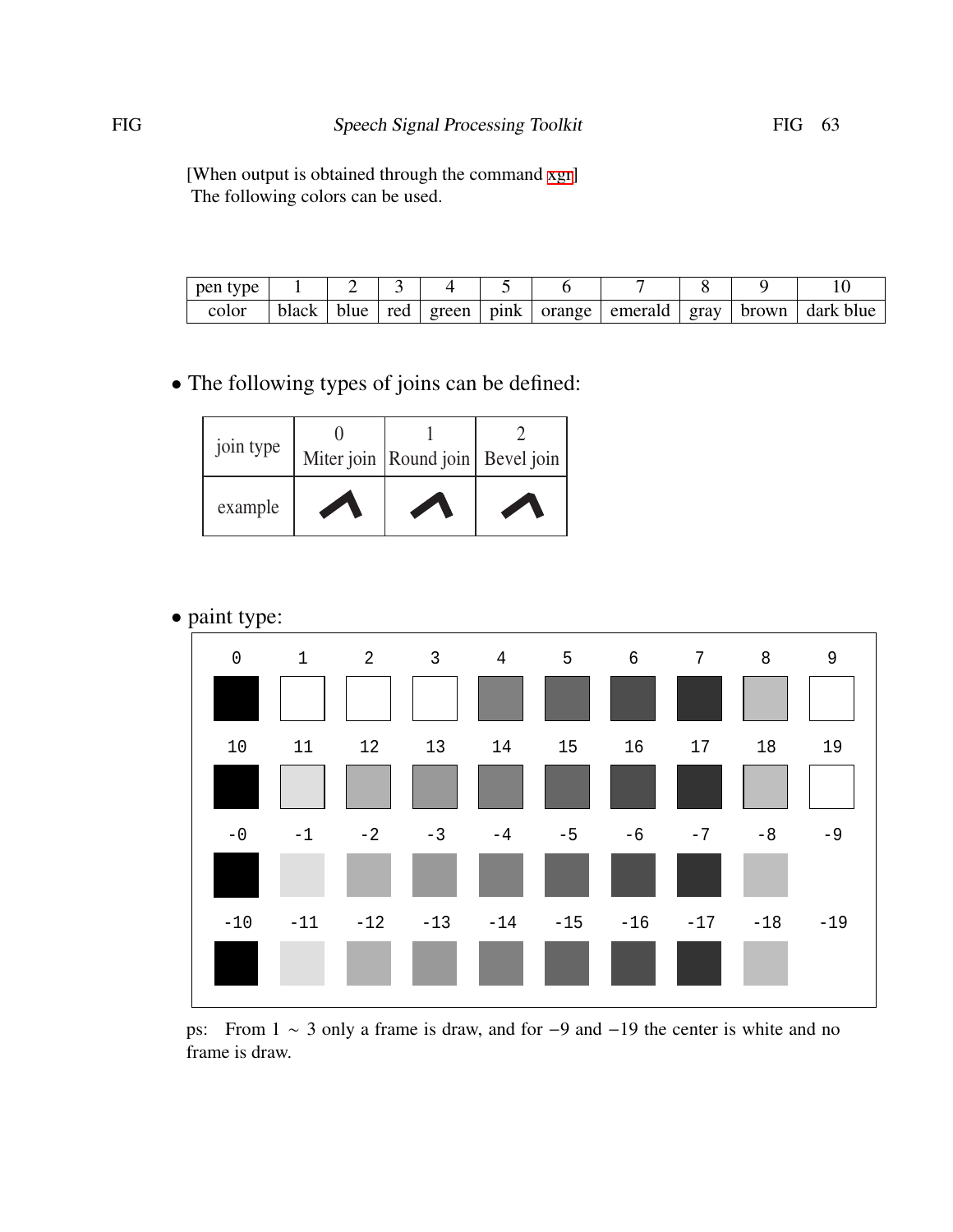frame – extract frame from data sequence

#### **SYNOPSIS**

frame [ –l *L* ] [ –n ] [ –p *P* ] [ *infile* ]

## DESCRIPTION

*frame* converts a sequence of input data from *infile* (or standard input) to a series of possibly-overlapping frames with period *P* and length *L*, and sends the result to standard output. If the input data is  $x(0), x(1), \ldots, x(T)$ , then the output data will be given by :

|  | $0 \qquad , \qquad 0 \qquad , \qquad \ldots \qquad , \quad x(0) \quad , \quad \ldots \qquad , \qquad x(L/2)$ |  |  |  |  |
|--|--------------------------------------------------------------------------------------------------------------|--|--|--|--|
|  | $x(P - L/2)$ , $x(P - L/2 + 1)$ , , $x(P)$ , , $x(P + L/2)$                                                  |  |  |  |  |
|  | $x(2P - L/2)$ , $x(2P - L/2 + 1)$ , , $x(2P)$ , , $x(2P + L/2)$                                              |  |  |  |  |
|  |                                                                                                              |  |  |  |  |

## **OPTIONS**

|                                                                          | $[256]$                                         |
|--------------------------------------------------------------------------|-------------------------------------------------|
|                                                                          | [100]                                           |
| This option is used when, instead of having $x(0)$ as the center [FALSE] |                                                 |
| point in the first frame, one want to make $x(0)$ as the first point     |                                                 |
| of the first frame                                                       |                                                 |
|                                                                          | $-L$ frame length<br>$-p$ <i>P</i> frame period |

# EXAMPLE

In the example below, data is read from *data.f* file. The frame length and frame period are of 400 and 80, respectively, and Blackman window is used. Moreover, linear prediction analysis is applied. The output is written in *data.lpc* file:

> frame -1 400 -p 80 < data.f | window -1 400 |  $\setminus$ lpc > data.lpc

# SEE ALSO

[bcp](#page-15-0), [x2x](#page-235-0), [bcut,](#page-17-0) [window](#page-233-0)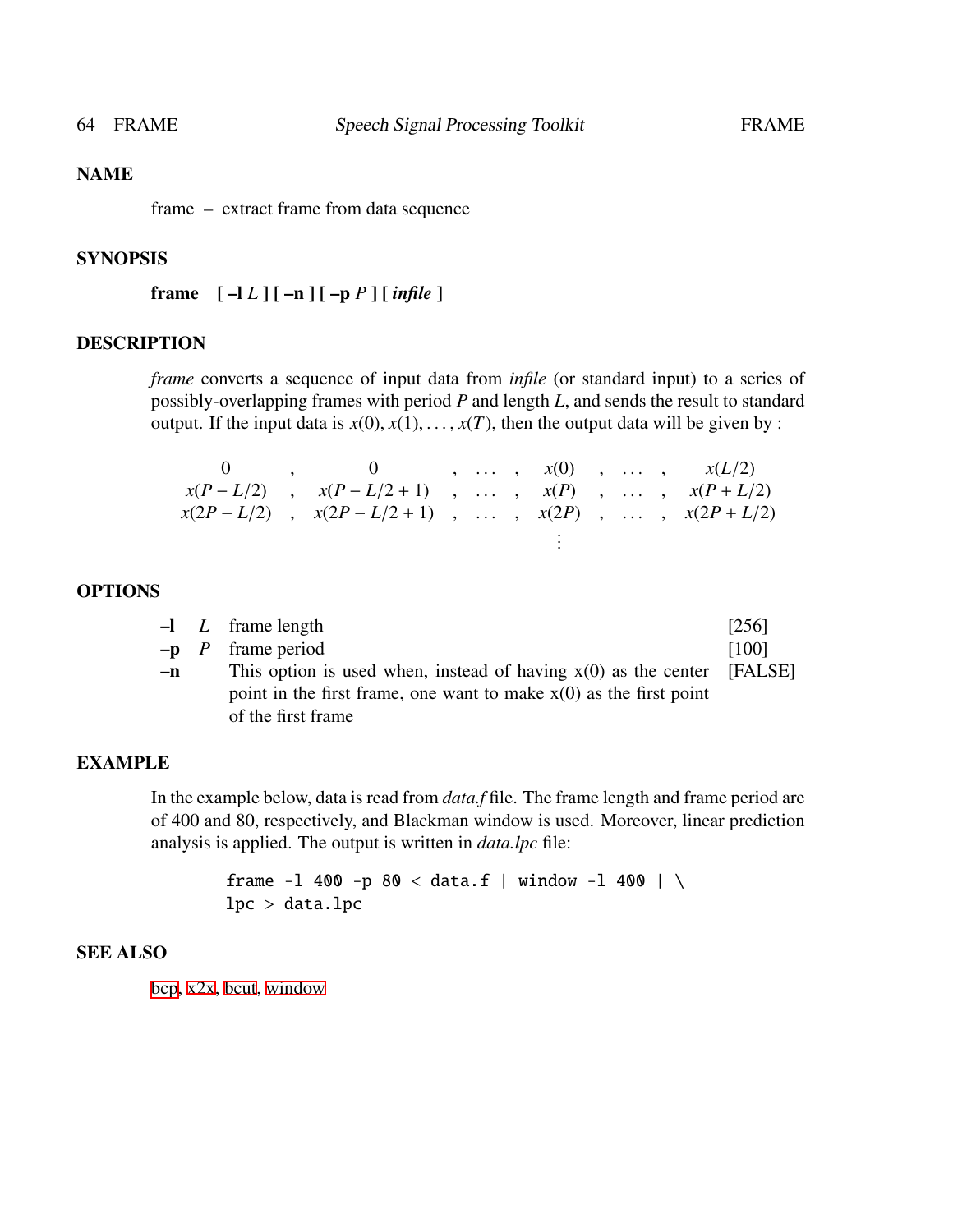freqt – frequency transformation

#### **SYNOPSIS**

freqt  $[-m M_1] [-M M_2] [-a A_1] [-A A_2] [infile]$ 

## DESCRIPTION

*freqt* converts a *M*1-th order minimum phase sequence from *infile* (or standard input) into a frequency-transformed  $M_2$ -th order sequence, sending the result to standard output. Given the input sequence

$$
c_{\alpha_1}(0), c_{\alpha_1}(1), \ldots, c_{\alpha_1}(M_1)
$$

the frequency transform is given by:

$$
\alpha = (\alpha_1 - \alpha_2)/(1 - \alpha_1 \alpha_2)
$$

$$
c_{\alpha_2}^{(i)}(m) = \begin{cases} c_{\alpha_1}(-i) + \alpha c_{\alpha_2}^{(i-1)}(0) & m = 0\\ (1 - \alpha^2) c_{\alpha_2}^{(i-1)}(0) + \alpha c_{\alpha_2}^{(i-1)}(1) & m = 1\\ c_{\alpha_2}^{(i-1)}(m-1) + \alpha \left(c_{\alpha_2}^{(i-1)}(m) - c_{\alpha_2}^{(i)}(m-1)\right) & m = 2, ..., M_2\\ i = -M_1, ..., -1, 0 \end{cases}
$$
(1)

And the  $M_2$ -th order frequency transformed output sequence is of the form:

$$
c_{\alpha_2}^{(0)}(0), c_{\alpha_2}^{(0)}(1), \ldots, c_{\alpha_2}^{(0)}(M_2)
$$

Input and output data are in float format.

#### **OPTIONS**

|  | $-m$ $M_1$ order of minimum phase sequence                     | $\lceil 25 \rceil$ |
|--|----------------------------------------------------------------|--------------------|
|  | $-M$ $M_2$ order of warped sequence                            | $\lceil 25 \rceil$ |
|  | $-a$ $A_1$ all-pass constant of input sequence $\alpha_1$      | TO <sub>1</sub>    |
|  | $-A \quad A_2$ all-pass constant of output sequence $\alpha_2$ | [0.35]             |

#### EXAMPLE

In the following example, the linear prediction coefficients in float format are read from *data.lpc* file, transformed in 30-th order LPC mel-cepstral coefficients, and written in *data.lpcmc* file:

lpc2c < data.lpc | freqt -m 30 > data.lpcmc

#### SEE ALSO

[mgc2mgc](#page-141-0)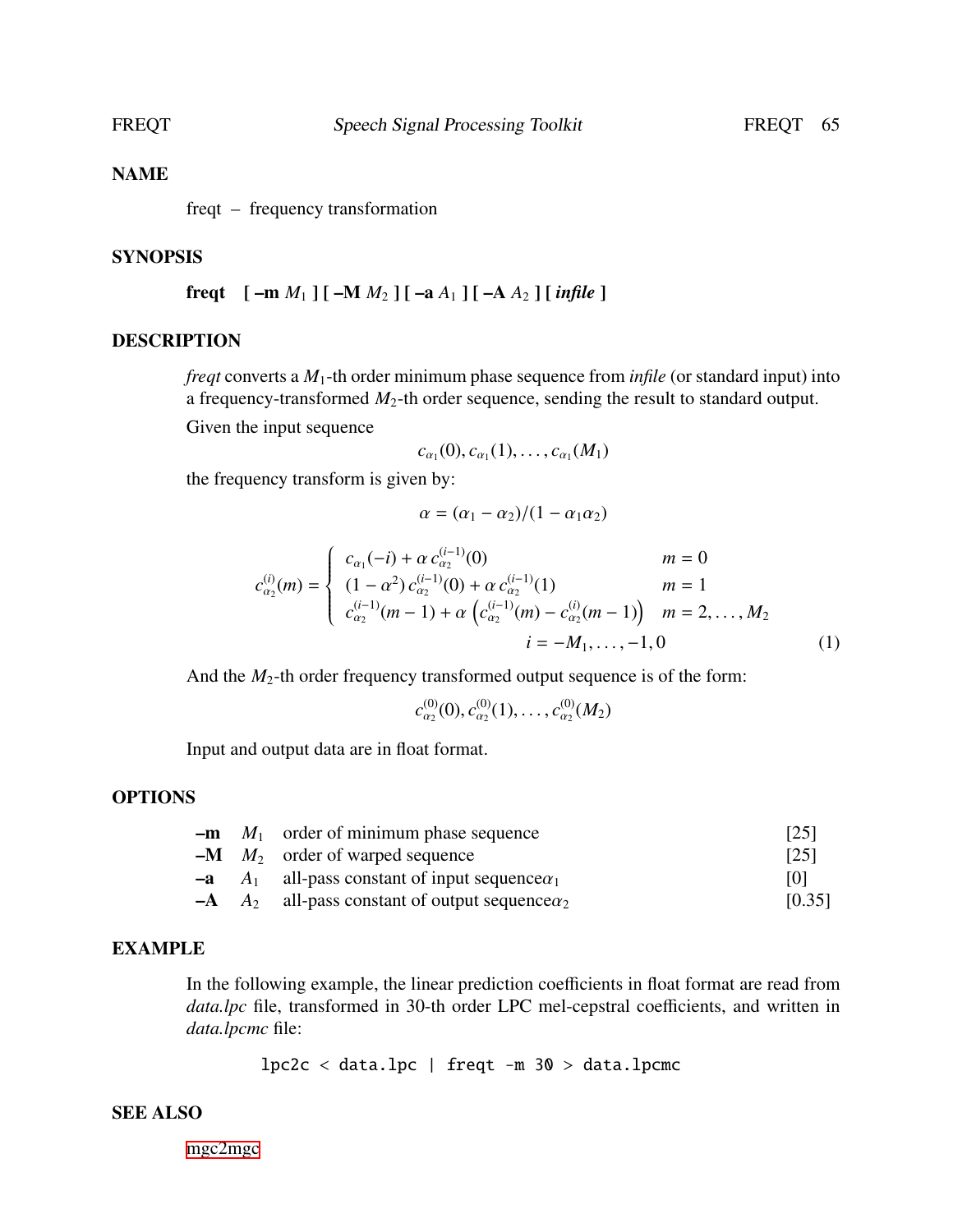gc2gc – generalized cepstral transformation

#### **SYNOPSIS**

gc2gc  $[-m M_1]$   $[-g G_1]$   $[-c C_1]$   $[-n]$   $[-u]$  $[-M M_2]$   $[-G G_2]$   $[-C C_2]$   $[-N]$   $[-U]$   $[infile]$ 

#### DESCRIPTION

*gc2gc* uses a regressive equation to transform a sequence of generalized cepstral coefficients with power parameter  $\gamma_1$  from *infile* (or standard input) into generalized cepstral coefficients with power parameter  $\gamma_2$ , sending the result to standard output.

Input and output data are in float format.

The regressive equation for the generalized cepstral coefficients is as follows.

$$
c_{\gamma_2}(m) = c_{\gamma_1}(m) + \sum_{k=1}^{m-1} \frac{k}{m} (\gamma_2 c_{\gamma_1}(k) c_{\gamma_2}(m-k) - \gamma_1 c_{\gamma_2}(k) c_{\gamma_1}(m-k)), \qquad m > 0.
$$

For the above equation, in case  $\gamma_1 = -1, \gamma_2 = 0$ , then LPC cepstral coefficients are obtained from the LPC coefficients, in case  $\gamma_1 = 0, \gamma_2 = 1$ , a minimum phase impulse response is obtained from the cepstral coefficients.

If the coefficients  $c_\gamma(m)$  have not been normalized, then the input and output will be represented by

 $1 + \gamma c_{\gamma}(0), \gamma c_{\gamma}(1), \ldots, \gamma c_{\gamma}(M)$ 

The following applies to the case the coefficients are normalized,

$$
K_{\alpha}, \gamma c'_{\gamma}(1), \ldots, \gamma c'_{\gamma}(M)
$$

#### **OPTIONS**

| $-m$          |       | $M_1$ order of generalized cepstrum (input)       | [25]              |
|---------------|-------|---------------------------------------------------|-------------------|
| $-\mathbf{g}$ | $G_1$ | gamma of generalized cepstrum (input)             | [0]               |
|               |       | $\gamma_1 = G_1$                                  |                   |
| $-c$          |       | $C_1$ gamma of generalized cepstrum (input)       |                   |
|               |       | $\gamma_1 = -1/(\text{int})C_1$                   |                   |
|               |       | $C_1$ must be $C_1 \geq 1$                        |                   |
| $-n$          |       | regard input as normalized cepstrum               | [FALSE]           |
| $-\mathbf{u}$ |       | regard input as multiplied by $\gamma_1$          | [FALSE]           |
| $-M$          |       | $M_2$ order of generalized cepstrum (output)      | [25]              |
| $-G$          |       | $G_2$ gamma of generalized cepstrum (output)      | $\lceil 1 \rceil$ |
|               |       | $\gamma_2 = G_2$                                  |                   |
|               |       | $-C_2$ gamma of mel-generalized cepstrum (output) |                   |
|               |       | $\gamma_2 = -1/(\text{int})G_2$                   |                   |
|               |       | $C_2$ must be $C_2 \geq 1$                        |                   |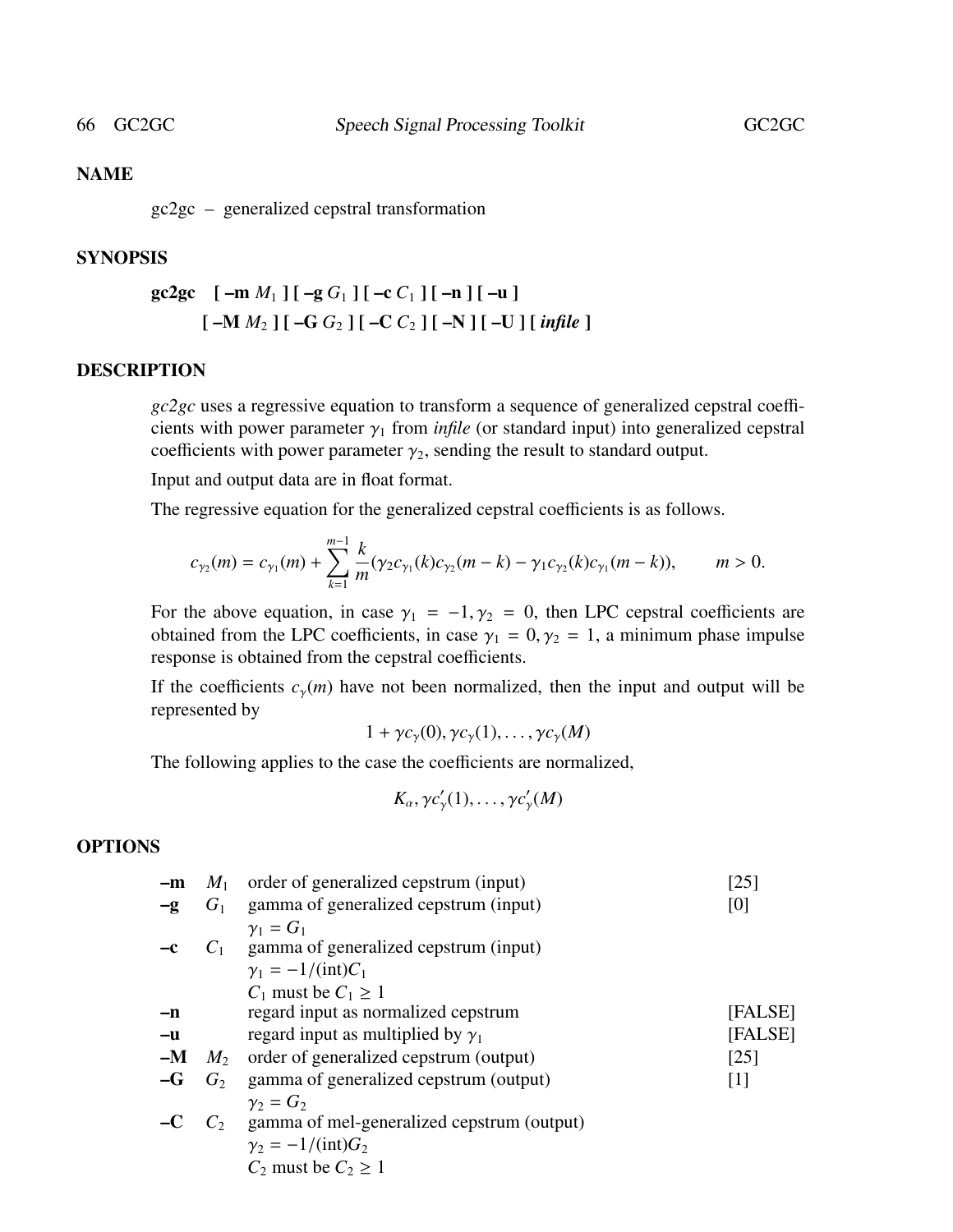| GC <sub>2</sub> GC | <b>Speech Signal Processing Toolkit</b>   | $GC2GC$ 67 |
|--------------------|-------------------------------------------|------------|
| $-N$               | regard output as normalized cepstrum      | [FALSE]    |
| $-I$               | regard output as multiplied by $\gamma_1$ | [FALSE]    |

#### EXAMPLE

In the following example, generalized cepstral coefficients with  $M = 10$  and  $\gamma_1 = -0.5$ are read in float format from *data.gcep* file, transformed into 30-th order cepstral coefficients, and written to *data.cep*:

gc2gc -m 10 -c 2 -M 30 -G  $0 <$  data.gcep > data.cep

## **NOTICE**

Value of  $C_1$  *and* $C_2$  must be  $C_1 \geq 1$ ,  $C_2 \geq 1$ .

### SEE ALSO

[gcep](#page-73-0), [mgcep](#page-147-0), [freqt,](#page-70-0) [mgc2mgc,](#page-141-0) [lpc2c](#page-120-0)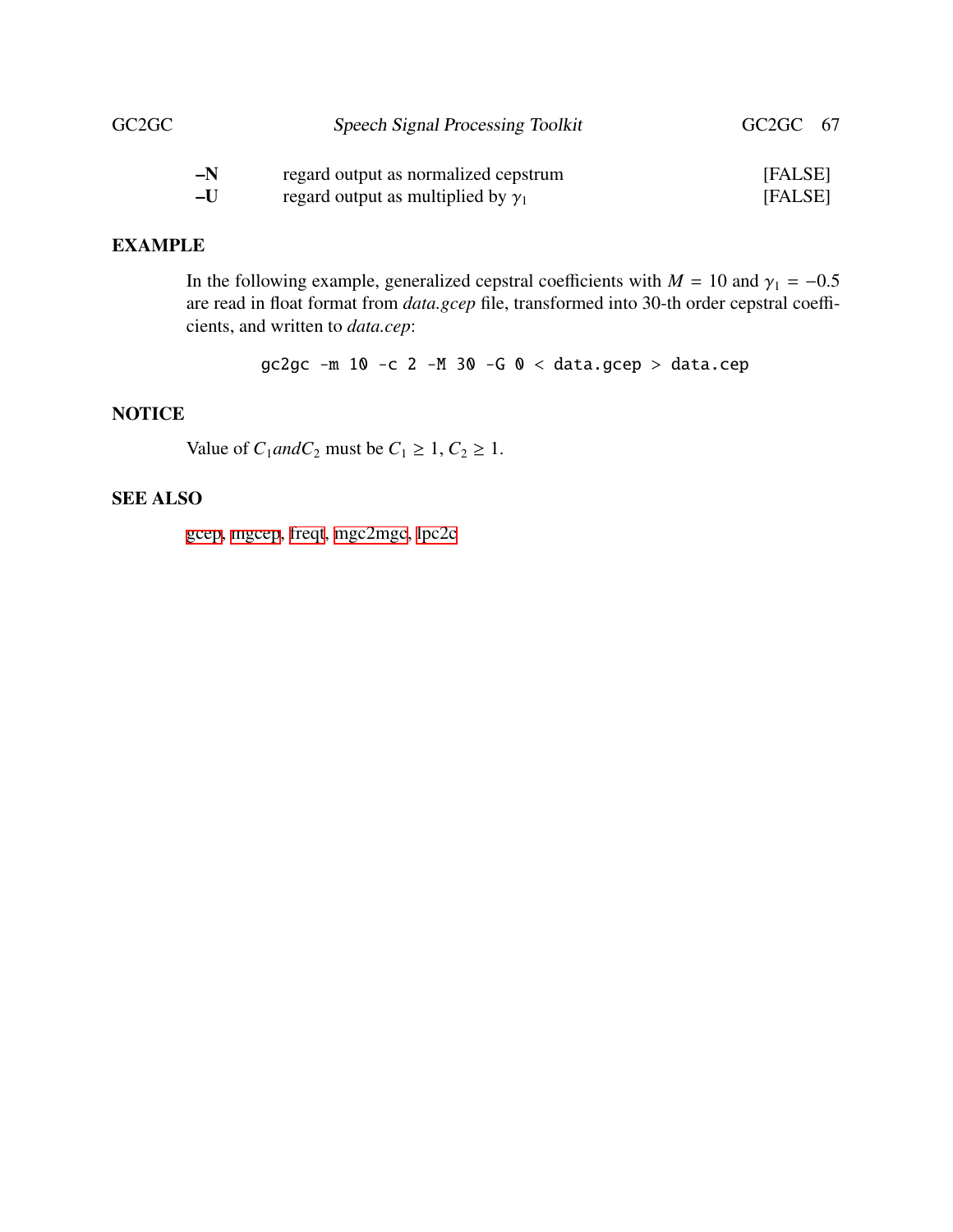<span id="page-73-0"></span> $|q^{\rm c}$  = generalized cepstral analysis[\[6](#page-242-0), [7](#page-242-1), [8](#page-242-2)]

#### **SYNOPSIS**

# gcep  $[-m M] [-g G] [-c C] [-L] [-q Q] [-n] [-i I] [-j J] [-d D]$ [ –e *e* ] [ –E *E* ] [ –f *F* ] [ *infile* ]

#### DESCRIPTION

*gcep* uses generalized cepstral analysis to calculate normalized cepstral coefficients  $c'_{\gamma}(m)$ from *L*-length framed windowed input data from *infile* (or standard input), sending the result to standard output. The windowed input sequence of length *L* is of the form:

$$
x(0), x(1), \ldots, x(L-1)
$$

Input and output data are in float format.

In the generalized cepstral analysis, the speech spectrum is estimated by the *M*-th order generalized cepstrum  $c_{\gamma}(m)$  or by normalized generalized cepstrum  $c'_{\gamma}(m)$  using the log spectrum through the unbiased estimation method showed below.

$$
H(z) = s_{\gamma}^{-1} \left( \sum_{m=0}^{M} c_{\gamma}(m) z^{-m} \right)
$$
  
=  $K \cdot s_{\gamma}^{-1} \left( \sum_{m=1}^{M} c_{\gamma}'(m) z^{-m} \right)$   
=  $\left\{ K \cdot \left( 1 + \gamma \sum_{m=1}^{M} c_{\gamma}'(m) z^{-m} \right)^{1/\gamma}, -1 \le \gamma < 0 \right\}$   
 $K \cdot \exp \sum_{m=1}^{M} c_{\gamma}'(m) z^{-m}, \qquad \gamma = 0$ 

In order to find the minimum value of the cost function, the linear prediction method is used for  $\gamma = -1$ . Otherwise, the Newton–Raphson method is applied.

## **OPTIONS**

|          | $-m$ <i>M</i> order of generalized cepstrum                                     | [25]    |
|----------|---------------------------------------------------------------------------------|---------|
|          | $-g$ $G$ gamma of generalized cepstrum                                          | [0]     |
|          | $\gamma = G$<br>$-c$ $C$ gamma of generalized cepstrum<br>$\gamma = -1/$ (int)C |         |
| $-1$ $L$ | C must be $C \geq 1$<br>frame length                                            | [256]   |
| -n       | output normalized cepstrum                                                      | [FALSE] |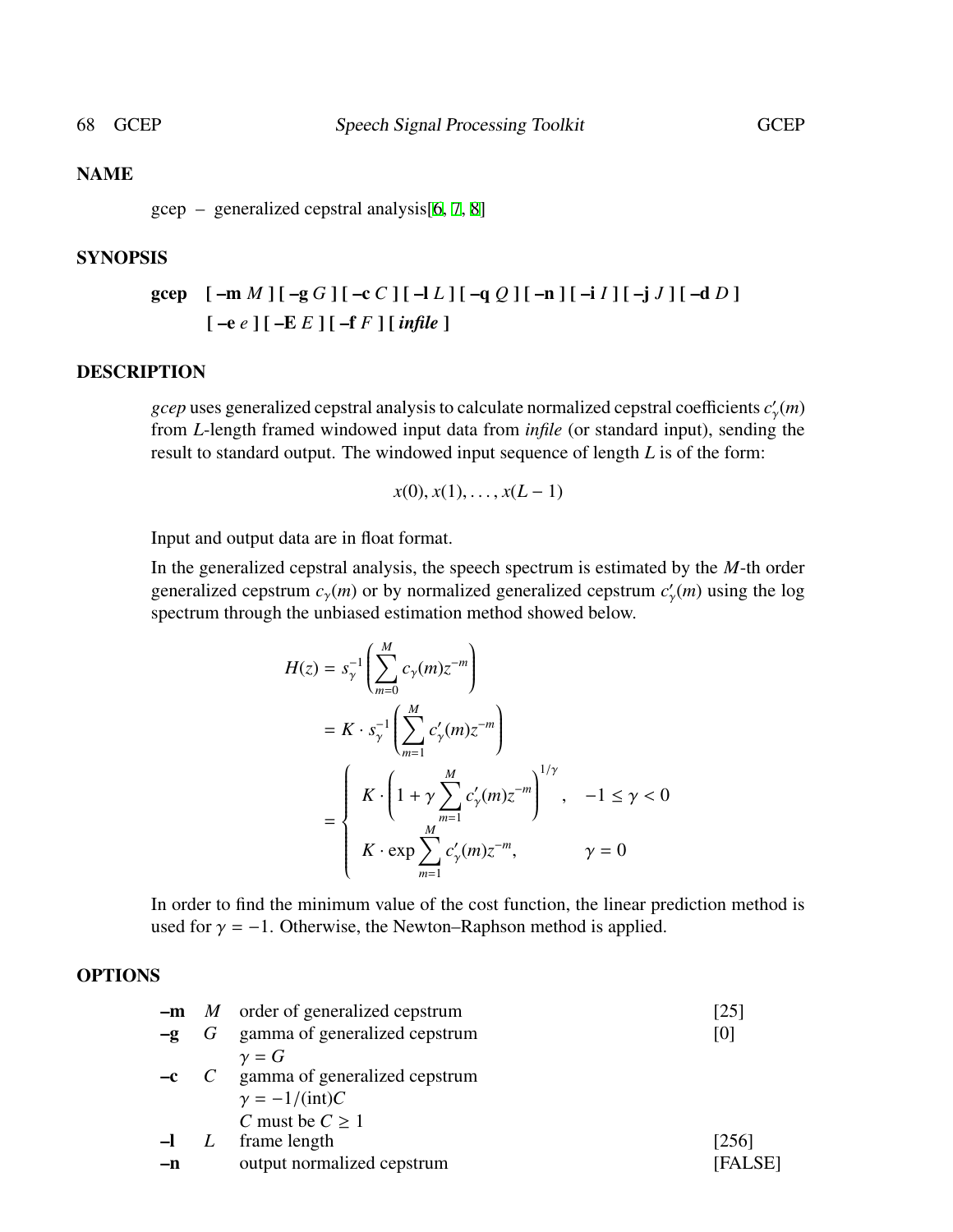–q *Q* input data style  $Q = 0$  windowed data sequence  $Q = 1$  20  $\times$  log  $|f(w)|$  $Q = 2 \ln |f(w)|$  $Q = 3$  |  $f(w)$ |  $Q = 4$   $|f(w)|^2$ [0]

Usually, the options below do not need to be assigned.

| $-i$  |        | minimum iteration                                                                | [2]        |
|-------|--------|----------------------------------------------------------------------------------|------------|
| -i    |        | maximum iteration                                                                | [30]       |
| $-d$  | D      | Newton-Raphson method end condition. The default value is                        | [0.001]    |
|       |        | $D = 0.001$ . In this case, the end point is achieved when the                   |            |
|       |        | evaluation rate of $\varepsilon^{(i)}$ is 0.001, that is, when its value changes |            |
|       |        | in a rate smaller than $0.1\%$ .                                                 |            |
| $-e$  | $\ell$ | small value added to periodogram                                                 | [0]        |
| $-E$  | E      | floor in db calculated per frame                                                 | [N/A]      |
| $-$ f | F      | mimimum value of the determinant of the normal matrix                            | [0.000001] |
|       |        |                                                                                  |            |

#### EXAMPLE

In the following example, speech data is read in float format from *data.f* file, and a 15-th order generalized cepstral analysis is applied. The results are written to *data.gcep*:

frame  $\langle$  data.f | window | gcep -m 15  $>$  data.gcep

The following example shows that speech data read in float format from *data.f* is analyzed with a 24-th order generalized cepstral analysis. During the analysis, The frame length is 400 points, the frame period is 80 points and -30 dB floor value per frame is set.

> frame -1 400 -p 80 < data.f | window -1 400 |  $\setminus$ gcep  $-L$  -m 24 -E -30  $>$  data.gcep

#### **NOTICE**

- •Value of c must be  $C \geq 1$
- •Value of e must be  $e \geq 0$
- •Value of E must be  $E < 0$

#### SEE ALSO

[uels](#page-208-0), [mcep,](#page-134-0) [mgcep,](#page-147-0) [glsadf](#page-77-0)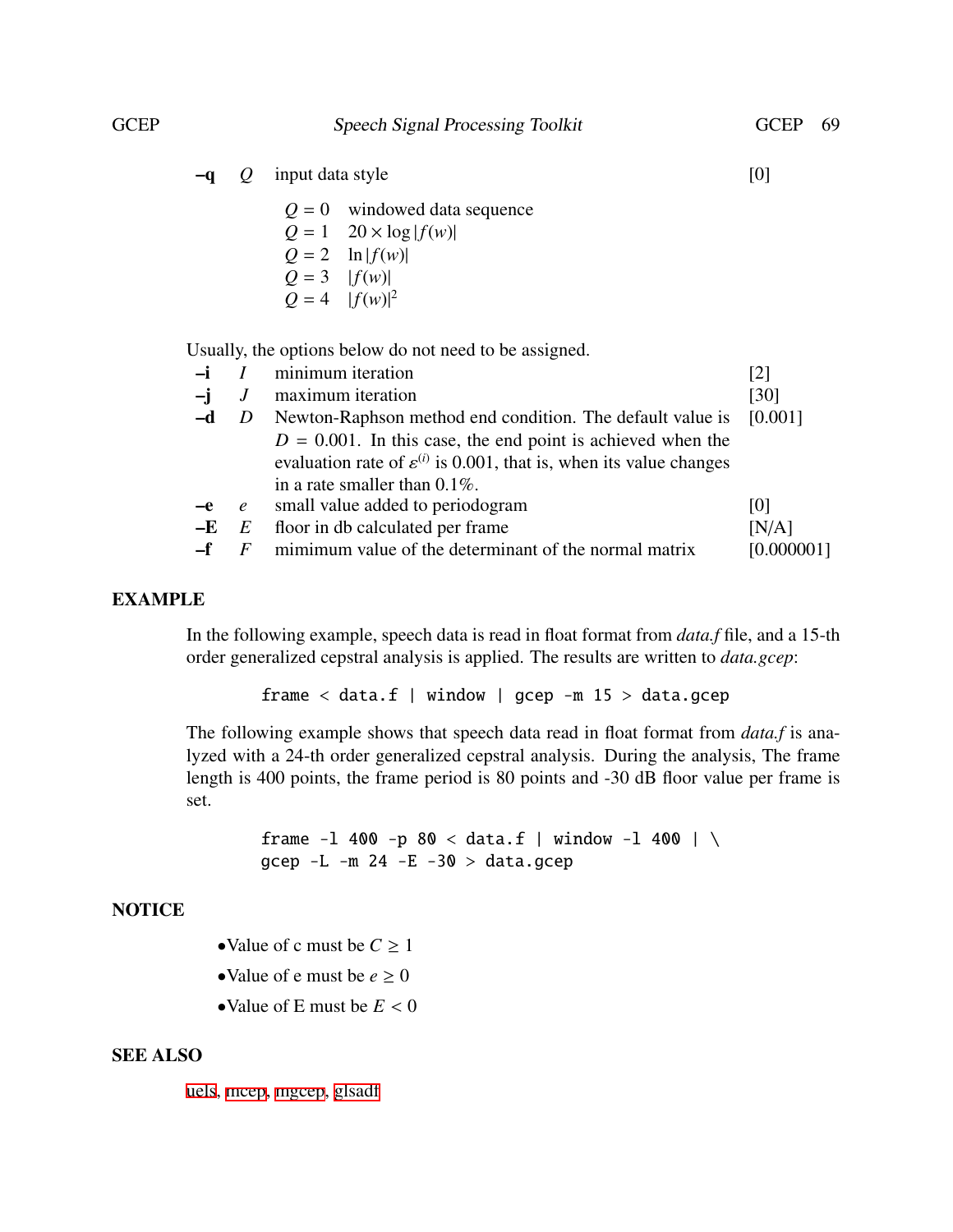<span id="page-75-0"></span>glogsp – draw a log spectrum graph

#### **SYNOPSIS**

```
glogsp [ –F F] [ –O O ] [ –x X ] [ –y ymin ymax ] [ –ys YS ] [ –p P ] [ –ln LN ]
       [ –s S ] [ –l L ] [ –c comment ] [ infile ]
```
#### DESCRIPTION

*glogsp* converts float-format log spectral data from *infile* (or standard input) to FP5301 plot format, sending the result to standard output. The output can be visualized with [xgr](#page-238-0).

*glogsp* is implemented as a shell script that uses the [fig](#page-62-0) and [fdrw](#page-52-0) commands.

#### **OPTIONS**

| $-F$          | $\overline{F}$   | factor                                                  | $[1]$   |
|---------------|------------------|---------------------------------------------------------|---------|
| -0            | $\overline{O}$   | origin of graph                                         | $[1]$   |
|               |                  | (40,205)<br>$\mathbf{1}$<br>[mm]                        |         |
|               |                  | $\overline{2}$<br>(125,205)<br>[mm]                     |         |
|               |                  | $\overline{3}$<br>(40,120)<br>[mm]                      |         |
|               |                  | $\overline{4}$<br>(125, 120)<br>[mm]                    |         |
|               |                  | 5<br>(40, 35)<br>[mm]                                   |         |
|               |                  | (125, 35)<br>6<br>[mm]                                  |         |
|               |                  | $\overline{2}$<br>$\mathbf{1}$                          |         |
|               |                  |                                                         |         |
|               |                  | $\overline{\mathbf{3}}$<br>$\overline{\mathbf{4}}$      |         |
|               |                  | 5<br>6                                                  |         |
| $-\mathbf{X}$ | $\boldsymbol{X}$ | $x$ scale                                               | $[1]$   |
|               |                  | normalized frequency ( $0 \sim 0.5$ )<br>$\mathbf 1$    |         |
|               |                  | normalized frequency ( $0 \sim \pi$ )<br>$\overline{2}$ |         |
|               |                  | frequency ( $0 \sim 4$ kHz)<br>$\overline{4}$           |         |
|               |                  | frequency ( $0 \sim 5$ kHz)<br>5                        |         |
|               |                  | 8<br>frequency ( $0 \sim 8$ kHz)                        |         |
|               |                  | 10<br>frequency ( $0 \sim 10$ kHz)                      |         |
|               |                  | frequency ( $0 \sim 16$ kHz)<br>16                      |         |
|               |                  | frequency ( $0 \sim 22$ kHz)<br>22                      |         |
|               |                  | frequency ( $0 \sim 24$ kHz)<br>24                      |         |
|               |                  | frequency ( $0 \sim 48$ kHz)<br>48                      |         |
|               | ymin ymax        | $y$ scale[dB]                                           | [0 100] |
| $-yS$         | YS               | Y-axis scaling factor                                   | $[20]$  |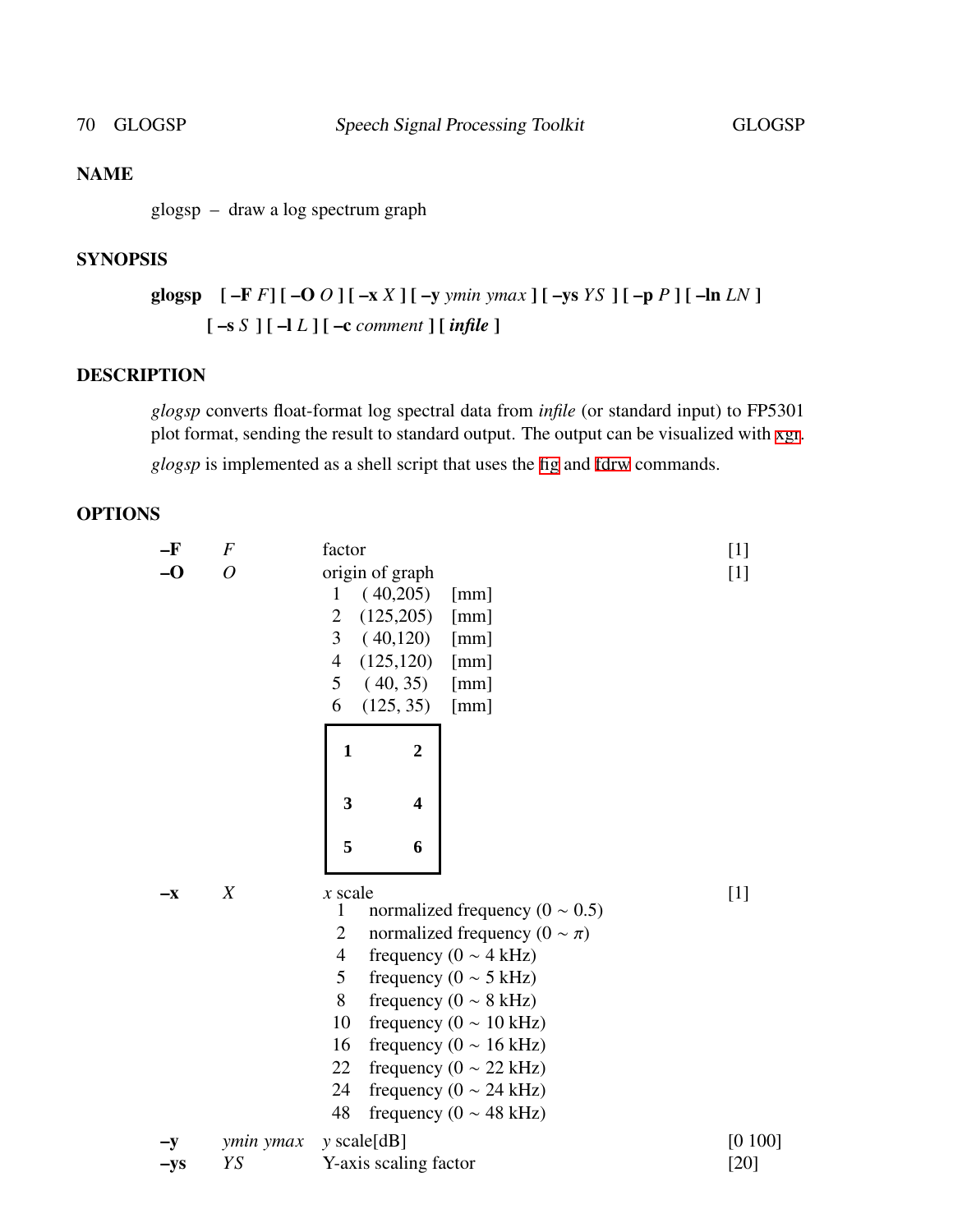| $-\mathbf{p}$ | $\boldsymbol{P}$ | pen number( $1 \sim 10$ )                                        | [1]               |
|---------------|------------------|------------------------------------------------------------------|-------------------|
| $-ln$         | LN               | kind of line style( $0 \sim 5$ ) (see also fig)                  | $[1]$             |
| $-S$          | S                | start frame number                                               | [0]               |
| $-\mathbf{l}$ | L                | frame length                                                     | [256]             |
| $-c$          | comment          | comment for the graph                                            | [N/A]             |
|               |                  | Usually, the options below do not need to be assigned.           |                   |
| $-W$          | W                | width of the graph (mm)                                          | [0.6]             |
| $-H$          | H                | height of the graph (mm)                                         | [0.6]             |
| $-\mathbf{V}$ |                  | over write mode                                                  | [FALSE]           |
| -0            | $xo$ yo          | origin of the graph. if -o option exists, -O is not<br>effective | [40 205]          |
| $-g$          | G                | type of frame of the graph $(0 \sim 2)$ (see also fig)           | $\lceil 2 \rceil$ |
| $-f$          | file             | additional data file for fig.                                    | [NULL]            |
| -help         |                  | print help in detail                                             |                   |

## EXAMPLE

In the example below, speech data sampled at 10 kHz is read in short format from *data.s* file, the magnitude of its log spectrum is evaluated and plotted on the screen:

> $x2x$  +sf data.s | bcut +f -s 4000 -e 4255 | window -n 2| spec |\ glogsp -x 5 | xgr



#### SEE ALSO

[fig](#page-62-0), [fdrw,](#page-52-0) [xgr,](#page-238-0) [psgr](#page-181-0), [grlogsp](#page-88-0), [gwave](#page-94-0)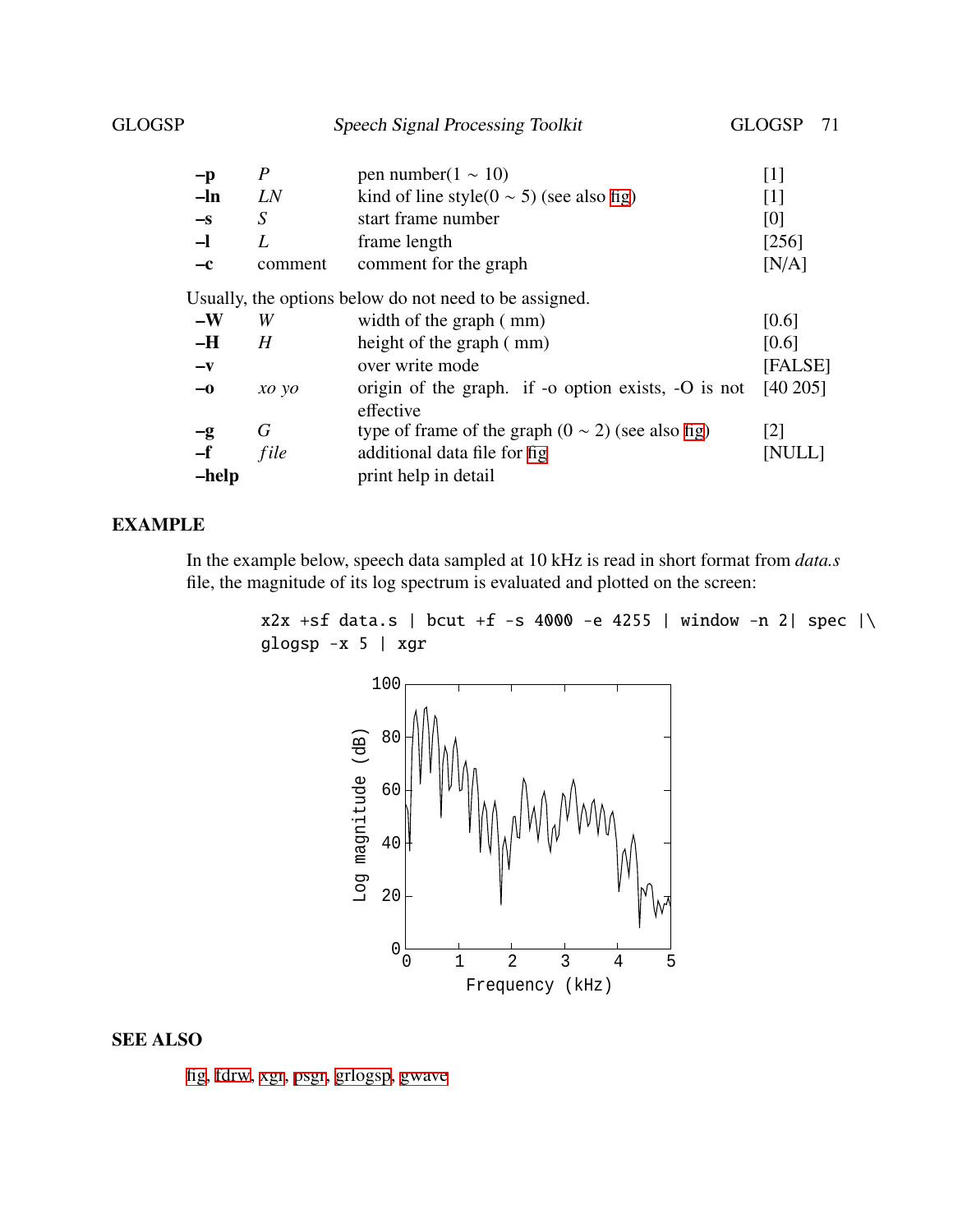<span id="page-77-0"></span>glsadf – GLSA digital filter for speech synthesis[[18\]](#page-243-0)

#### **SYNOPSIS**

# glsadf [ –m *M* ] [ –c *C* ] [ –p *P* ] [ –i *I* ] [ –v ] [ –t ] [ –n ] [ –k ] [ –P *Pa* ] *gcfile* [ *infile* ]

#### DESCRIPTION

*glsadf* derives a Generalized Log Spectral Approximation digital filter from normalized generalized cepstral coefficients in *gcfile* and uses it to filter an excitation sequence from *infile* (or standard input) to synthesize speech data, sending the result to standard output. The cepstral coefficients can be be represented as  $K$ ,  $c'_{\gamma}(1)$ , ...,  $c'_{\gamma}(M)$ .

Input and output data are in float format.

The transfer function  $H(z)$  are synthesis filter based on an *M* order normalized generalized cepstral coefficients  $c'_{\gamma}(m)$  is

$$
H(z) = K \cdot D(z)
$$
  
= 
$$
\begin{cases} K \cdot \left(1 + \gamma \sum_{m=1}^{M} c_{\gamma}'(m) z^{-m}\right)^{1/\gamma}, & 0 < \gamma \le -1 \\ K \cdot \exp \sum_{m=1}^{M} c_{\gamma}'(m) z^{-m}, & \gamma = 0 \end{cases}
$$

In this case, we are considering only values for the power parameter  $\gamma = -1/C$ , where *C* is a natural number. The filter  $D(z)$  can be realized through a C level cascade as shown in figur[e1](#page-6-0), where

$$
\frac{1}{C(z)} = \frac{1}{1 + \gamma \sum_{m=1}^{M} c_{\gamma}'(m) z^{-m}}
$$



Figure 1: Structure of filter *D*(*z*)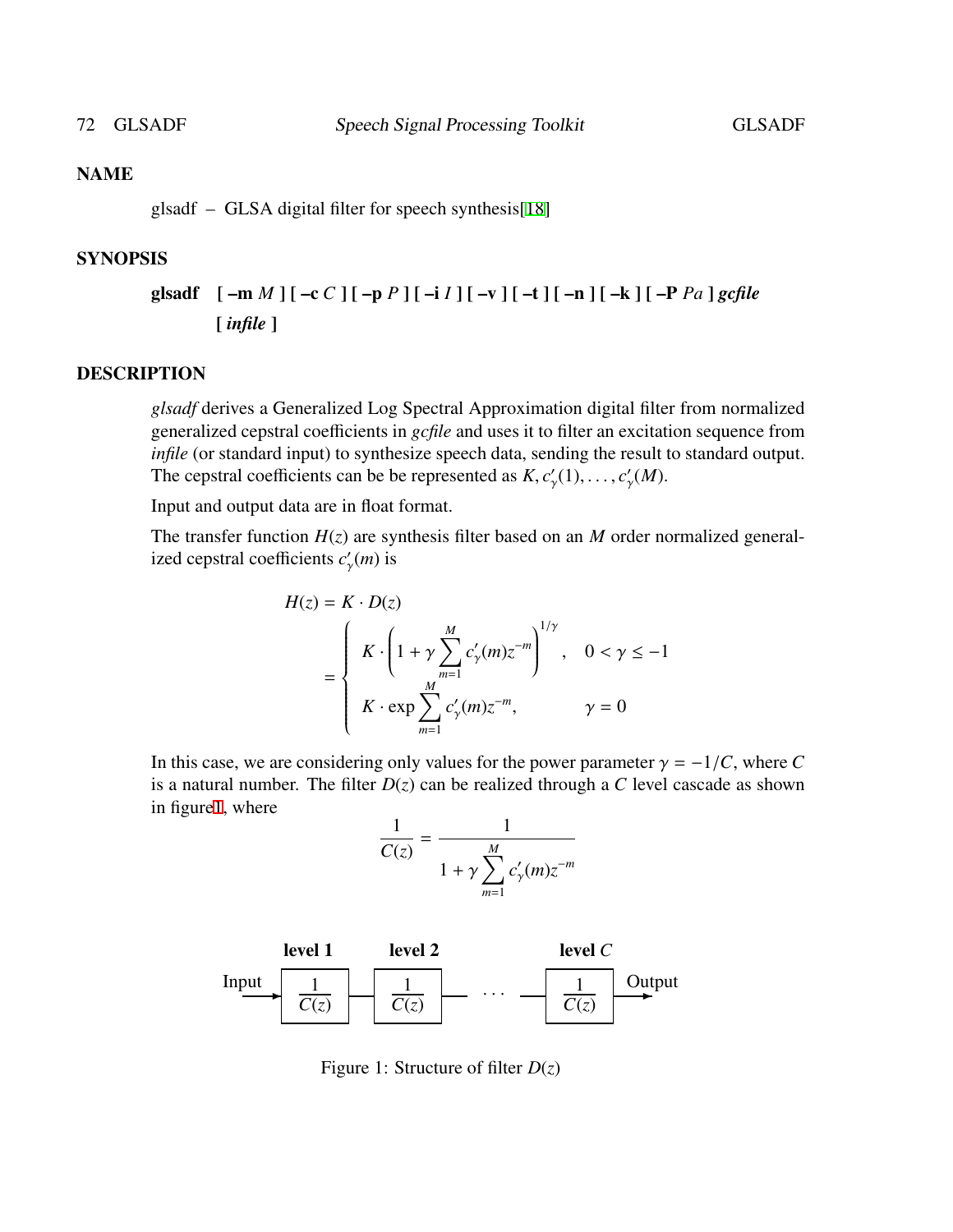## OPTIONS

| $-m$          | M                | order of generalized cepstrum                            | [25]              |
|---------------|------------------|----------------------------------------------------------|-------------------|
| $-c$          | C                | power parameter $\gamma = -1/C$ for generalized cepstrum | $\lceil 1 \rceil$ |
|               |                  | if $C = 0$ then the LMA filter is used                   |                   |
| $-\mathbf{p}$ | $\boldsymbol{P}$ | frame period                                             | $[100]$           |
| $-i$          | $\boldsymbol{I}$ | interpolation period                                     | $\lceil 1 \rceil$ |
| $-n$          |                  | regard input as normalized generalized cepstrum          | [FALSE]           |
| $-\mathbf{V}$ |                  | inverse filter                                           | [FALSE]           |
| $-t$          |                  | transpose filter                                         | [FALSE]           |
| $-k$          |                  | filtering without gain                                   | [FALSE]           |
|               |                  | The option below only works if $C = 0$ .                 |                   |
|               |                  | $-P$ <i>Pa</i> order of the Padé approximation           | [4]               |
|               |                  | Pa should be 4 or 5                                      |                   |

#### **EXAMPLE**

In this example, excitation is generated through the pitch data in the file *data.pitch* in float format, passed through a GLSA filter based on the generalized cepstral coefficients file *data.gcep*, and the synthesized speech is output to *data.syn*:

excite < data.pitch | glsadf data.gcep > data.syn

#### **NOTICE**

If  $C = 0$ , LMA filter is used, *Pa* should be 4 or 5

## SEE ALSO

[ltcdf,](#page-132-0) [lmadf,](#page-116-0) [lspdf](#page-131-0), [mlsadf](#page-166-0), [mglsadf](#page-155-0)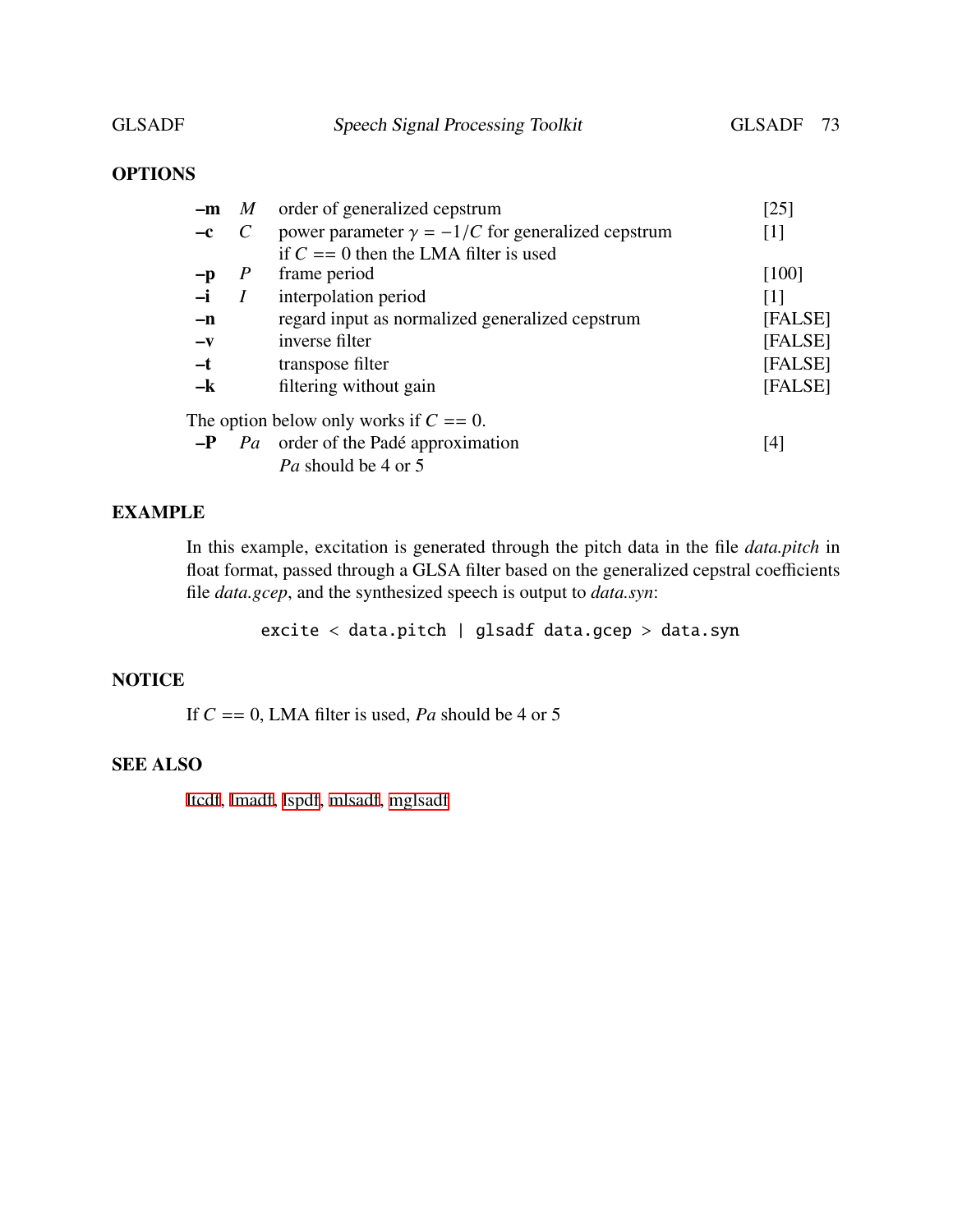<span id="page-79-0"></span>gmm – GMM parameter estimation[\[28](#page-244-0)]

#### **SYNOPSIS**

gmm  $[-L][-m M][-t T][-s S][-a A][-b B][-e E][-v V][-w W][-f]$ [ –M *WMAP* ][ –F *gmm f ile* ] [ –B *B*1, *B*2, ... ] [ –c1 ] [ –c2 ] [ *infile* ]

#### DESCRIPTION

*gmm* uses the expectation maximization (EM) algorithm to estimate Gaussian mixture model (GMM) parameters with diagonal covariance matrices, from a sequence of vectors in the *infile* (or standard input), sending the result to standard output.

The input sequence  $X$  consists of  $T$  float vectors  $x$ , each of size  $L$ :

$$
X = [x(0), x(1), \ldots, x(T-1)],
$$
  
 
$$
x(t) = [x_t(0), x_t(1), \ldots, x_t(L-1)].
$$

The result is GMM parameters  $\lambda$  consisting of *M* mixture weights *w* and *M* Gaussians with mean vector  $\mu$  and variance vector  $\nu$ , each of length  $L$ :

$$
\lambda = [w, \ \mu(0), \nu(0), \mu(1), \nu(1), \dots, \mu(M-1), \nu(M-1)],
$$

$$
w = [w(0), w(1), \dots, w(M-1)],
$$

$$
\mu(m) = [\mu_m(0), \mu_m(1), \dots, \mu_m(L-1)],
$$

$$
v(m) = [\sigma_m^2(0), \sigma_m^2(1), \dots, \sigma_m^2(L-1)],
$$

where

$$
\sum_{m=0}^{M-1} w(m) = 1.
$$

The GMM parameter set  $\lambda$  is initialized by an LBG algorithm and the following EM steps are used iteratively to obtain the new parameter set  $\hat{\lambda}$ :

$$
\hat{w}(m) = \frac{1}{T} \sum_{t=0}^{T-1} p(m \mid \mathbf{x}(t), \lambda),
$$

$$
\hat{\mu}(m) = \frac{\sum_{t=0}^{T-1} p(m \mid \mathbf{x}(t), \lambda) \mathbf{x}(t)}{\sum_{t=0}^{T-1} p(m \mid \mathbf{x}(t), \lambda)},
$$

$$
\hat{\sigma}_m^2(l) = \frac{\sum_{t=0}^{T-1} p(m \mid \mathbf{x}(t), \lambda) x_t^2(l)}{\sum_{t=0}^{T-1} p(m \mid \mathbf{x}(t), \lambda)} - \hat{\mu}_m^2(l),
$$

where  $p(m | x(t), \lambda)$  is the posterior probability of being in the *m*-th component at time *t* and is given by:

$$
p(m \mid \boldsymbol{x}(t), \lambda) = \frac{w(m) \mathcal{N}(\boldsymbol{x}(t) \mid \boldsymbol{\mu}(m), \boldsymbol{v}(m))}{\sum_{k=0}^{M-1} w(k) \mathcal{N}(\boldsymbol{x}(t) \mid \boldsymbol{\mu}(k), \boldsymbol{v}(k))},
$$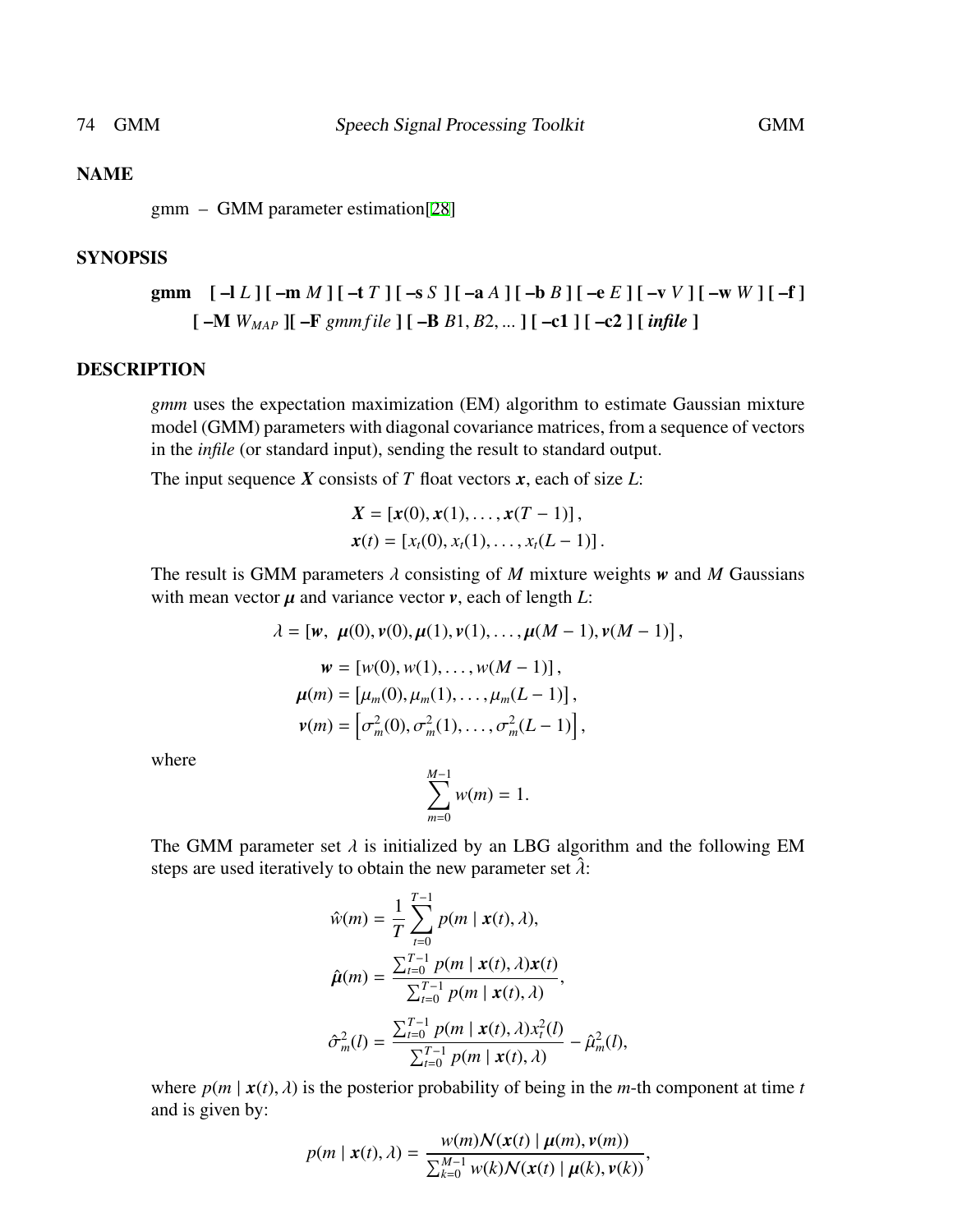where

$$
\mathcal{N}(\mathbf{x}(t) \mid \boldsymbol{\mu}(m), \boldsymbol{v}(m)) = \frac{1}{(2\pi)^{L/2} |\Sigma(m)|^{1/2}} \exp \left\{-\frac{1}{2} (\mathbf{x}(t) - \boldsymbol{\mu}(m))' \Sigma(m)^{-1} (\mathbf{x}(t) - \boldsymbol{\mu}(m))\right\}
$$

$$
= \frac{1}{(2\pi)^{L/2} \prod_{l=0}^{L-1} \sigma_m(l)} \exp \left\{-\frac{1}{2} \sum_{l=0}^{L-1} \frac{(x_l(l) - \mu_m(l))^2}{\sigma_m^2(l)}\right\},
$$

and  $\Sigma(m)$  is a diagonal matrix with diagonal elements  $v(m)$ :

$$
\Sigma(m) = \begin{bmatrix}\n\sigma_m^2(0) & & & 0 \\
\sigma_m^2(1) & & \cdots & \sigma_m^2(L-1)\n\end{bmatrix}.
$$

Also, the Average log-likelihood for training data *X*

$$
\log p(X|\lambda) = \frac{1}{T} \sum_{t=0}^{T-1} \log \sum_{m=0}^{M-1} w(m) \mathcal{N}(x(t) | \mu(m), v(m))
$$

is increased by iterating the above steps. The average log-probability log  $p(X|\lambda)$  at each iterative step is printed on the standard error output. The EM steps are iterated at least *A* times and stopped at the *B*-th iteration or when there is a small absolute change in  $\log p(X|\lambda) \leq E$ ).

If the -M option is specified, *gmm* estimates parameters using Maximum a Posteriori (MAP) method. The parameters  $\lambda_{MAP}$  are defined as the mode of the posterior probability density function of  $\lambda$  denoted as  $p(\lambda|X)$ , i.e.

$$
\lambda_{MAP} = \underset{\lambda}{\operatorname{argmax}} \ p(\lambda | X)
$$

$$
= \underset{\lambda}{\operatorname{argmax}} \ p(X | \lambda) p(\lambda).
$$

The joint prior density  $p(\lambda)$  is the product of Dirichlet and normal-Wishart densities as follows:

$$
p(\lambda) = g(w(0), \cdots, w(M-1)) \prod_{m=0}^{M-1} g(\mu(m), \nu(m))
$$

where

$$
g(w(0),\cdots,w(M-1)|\beta(0),\cdots,\beta(M-1)) \propto \prod_{m=0}^{M-1} w(m)^{\beta(m)-1},
$$
  
\n
$$
g(\boldsymbol{\mu}(m),\boldsymbol{\nu}(m)|\tau(m),\boldsymbol{\mu}'(m),\alpha(m),\boldsymbol{\mu}(m)) \propto |\Sigma(m)|^{-\frac{\alpha(m)-L}{2}}
$$
  
\n
$$
\cdot \exp\left\{-\frac{\tau(m)}{2}(\boldsymbol{\mu}(m)-\boldsymbol{\mu}'(m))^{\top}\Sigma(m)^{-1}(\boldsymbol{\mu}(m)-\boldsymbol{\mu}'(m))\right\} \exp\left\{-\frac{1}{2}\mathrm{Tr}\left(\boldsymbol{\mu}(m)\Sigma(m)^{-1}\right)\right\}.
$$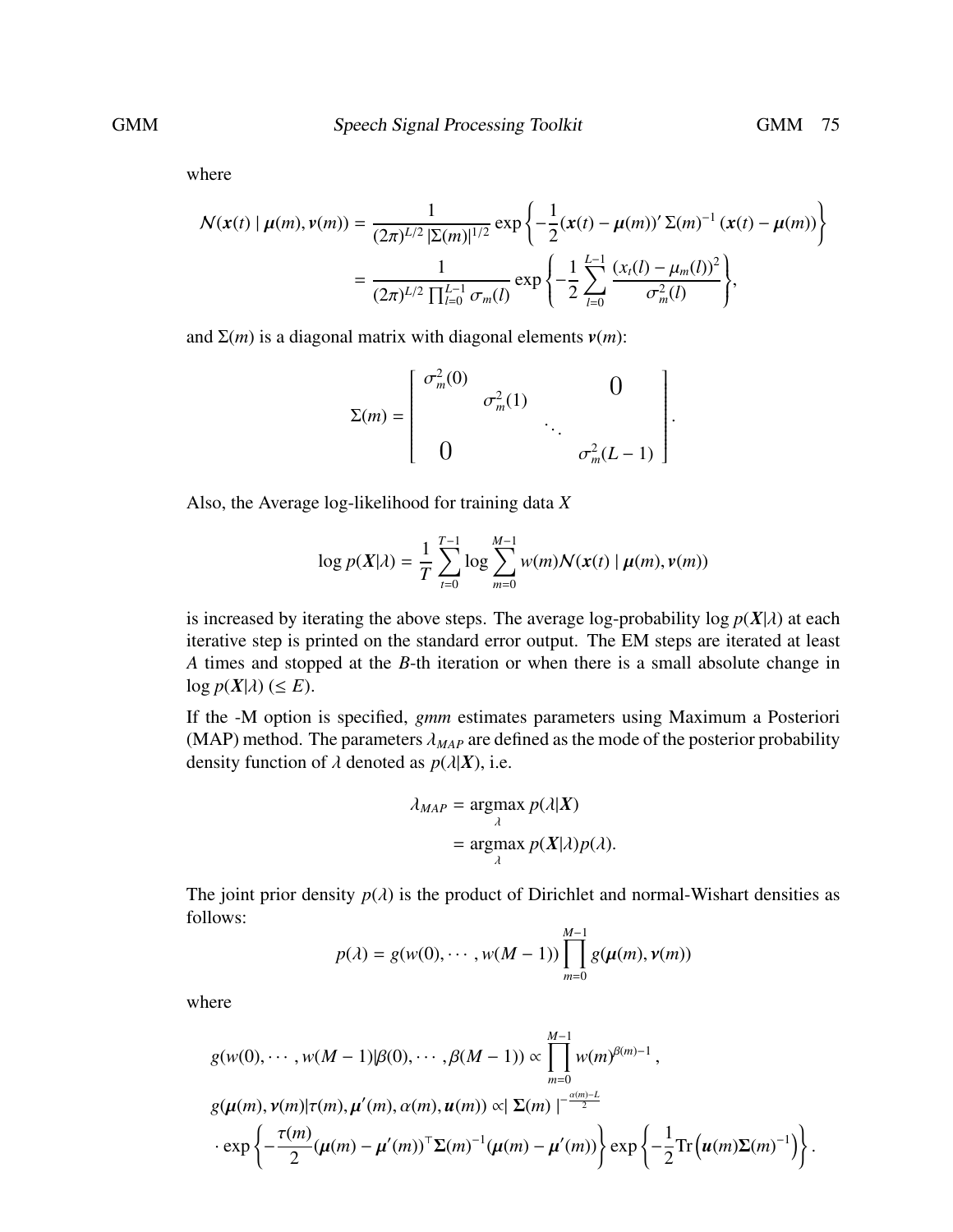Then the updated parameters are derived from:

$$
\hat{w}(m) = \frac{(\beta(m) - 1) + \sum_{t=0}^{T-1} c_{mt}}{\sum_{m=0}^{M-1} (\beta(m) - 1) + \sum_{m=0}^{M-1} \sum_{t=0}^{T-1} c_{mt}}, \n\hat{\mu}(m) = \frac{\tau(m)\mu'(m) + \sum_{t=0}^{T-1} c_{mt} \mathbf{x}(t)}{\tau(m) + \sum_{t=0}^{T-1} c_{mt}}, \n\hat{\Sigma}(m) = \frac{\mathbf{u}(m) + \sum_{t=0}^{T-1} c_{mt} (\mathbf{x}(t) - \hat{\mu}(m)) (\mathbf{x}(t) - \hat{\mu}(m))^{\top} + \tau(m) (\mu'(m) - \hat{\mu}(m)) (\mu'(m) - \hat{\mu}(m))^{\top}}{(\alpha(m) - L) + \sum_{t=0}^{T-1} c_{mt}}.
$$

where

$$
c_{mt} = p(m|\mathbf{x}(t), \lambda),
$$
  
\n
$$
\beta(m) - 1 = \tau(m) = W_{MAPW'}(m),
$$
  
\n
$$
\alpha(m) = \tau(m) + L,
$$
  
\n
$$
\mathbf{u}(m) = \tau(m)\Sigma'(m).
$$

The parameters

$$
\lambda' = (w'(0), \cdots, w'(M-1), \mu'(0), \cdots, \mu'(M-1), \nu'(0), \cdots, \nu'(M-1))
$$

are obtained from the pre-estimated universal background model (UBM).

## **OPTIONS**

| -1            | L                | length of vector                                                                                                                                | [26]      |
|---------------|------------------|-------------------------------------------------------------------------------------------------------------------------------------------------|-----------|
| $-m$          | M                | number of Gaussian components                                                                                                                   | [16]      |
| $-t$          | T                | number of training vectors                                                                                                                      | [N/A]     |
| $-S$          | S                | seed of random variable for LBG algorithm                                                                                                       | $[1]$     |
| $-a$          | $\boldsymbol{A}$ | minimum number of EM iterations                                                                                                                 | [0]       |
| $-\mathbf{b}$ | B                | maximum number of EM iterations $(A \leq B)$                                                                                                    | [20]      |
| $-e$          | E                | end condition for EM iteration                                                                                                                  | [0.00001] |
| $-\mathbf{v}$ | V                | flooring value for variances                                                                                                                    | [0.001]   |
| $-W$          | W                | flooring value for weights $(1/M)^*W$                                                                                                           | [0.001]   |
| $-f$          |                  | full covariance                                                                                                                                 | [FALSE]   |
| $-M$          | $W_{MAP}$        | using maximum a posteriori (MAP) estimation,<br>where $W_{MAP}$ is the parameter for                                                            | [0.0]     |
| $-F$          | fn               | Dirichlet and normal-Wishart densities.<br>GMM initial parameter file<br>If -M option is specified,<br>fn is regarded as the parameter for UBM. | [N/A]     |
| (level 2)     |                  |                                                                                                                                                 |           |
| $-B$          |                  | $B1 B2 \ldots Bn$ block size in covariance matrix,<br>where $(B1 + B2 +  + Bn) = L$                                                             | [N/A]     |
| -c1           |                  | inter-block correlation                                                                                                                         | [N/A]     |

–c2 full covariance in each block [N/A]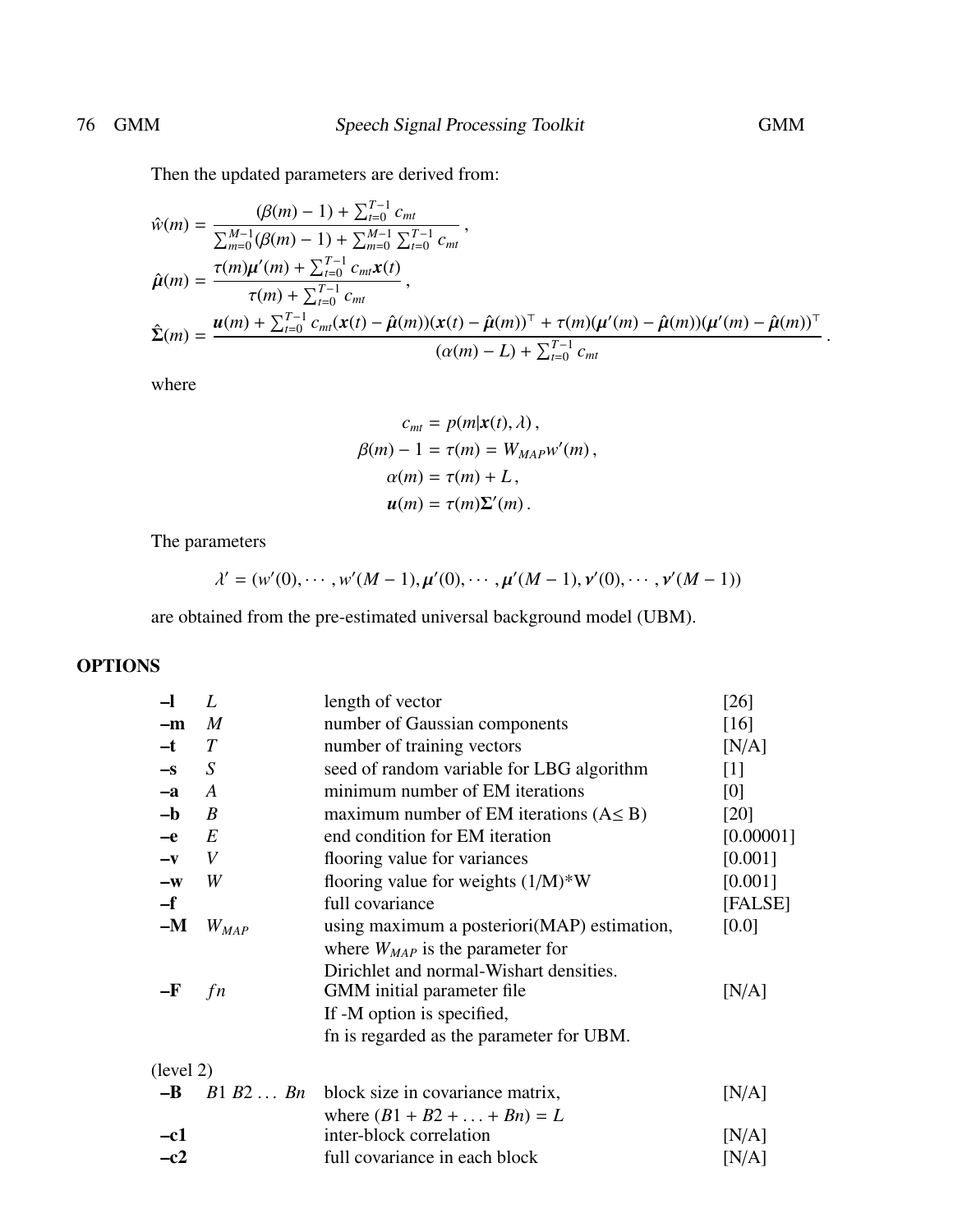#### **EXAMPLE**

In the following example, a GMM with 8 Gaussian components is generated from training vectors *data.f* in float format, and GMM parameters are written to *gmm.f*.

gmm  $-m$  8 data.f > gmm.f

If one wants to model GMMs with full covariances, one can use the -f option.

gmm  $-m$  8  $-f$  data.f > gmm.f

The -F option can be used to specify GMM initial parameter file *gmm.init*.

 $g_{mm}$  -m  $8$  -f data.f -F  $g_{mm}$ .init >  $g_{mm}$ .f

If the -M option is specified as follows, the MAP estimates of the GMM parameters *map.gmm* are obtained using universal background model *ubm.gmm*.

gmm  $-1$  15  $-m$  8  $-M$  1.0  $-F$  ubm.gmm data.f  $>$  map.gmm

In the followings, 15-dimentional training vectors *data.f* can be modeled by a GMM with 8 Gaussian components. If one wants to divide the covariance matrix into several blocks, the -B option can be used to specify size of each blocks in covariance matrix. For example, when dividing 15-dimentional vector into 3 sub-parts, where each part has 5 dimention, the structure of the covariance matrix can be represented by  $3 \times 3$  subblocks:

gmm  $-1$  15  $-m$  8 data.f  $-B$  5 5 5  $>$  gmm.f

Note that without -c1 and -c2 option, a diagonal covariance can be obtained as shown in figure [2](#page-12-0) (a). An example of the corresponding structure of the covariance matrix is shown in figure [2](#page-12-0) (a).

If one wants to turn on inter-block correlation, The -c1 option can be used and corresponding command line is below.

gmm  $-1$  15  $-m$  8 data.f  $-B$  5 5 5  $-c1$  > gmm.f

The corresponding example is shown in figure [2](#page-12-0) (b).

If one wants to turn on block-wise full covariance, The -c2 option can be used and the corresponding command line is below.

gmm  $-1$  15  $-m$  8 data.f  $-B$  5 5 5  $-c2$   $>$  gmm.f

The corresponding example is shown in figure [2](#page-12-0) (c).

By specifying both -c1 and -c2 option, a full covariance matrix can be obtained as shown in figure [2](#page-12-0) (d). This case is equivalent to the case that only -f option is specified.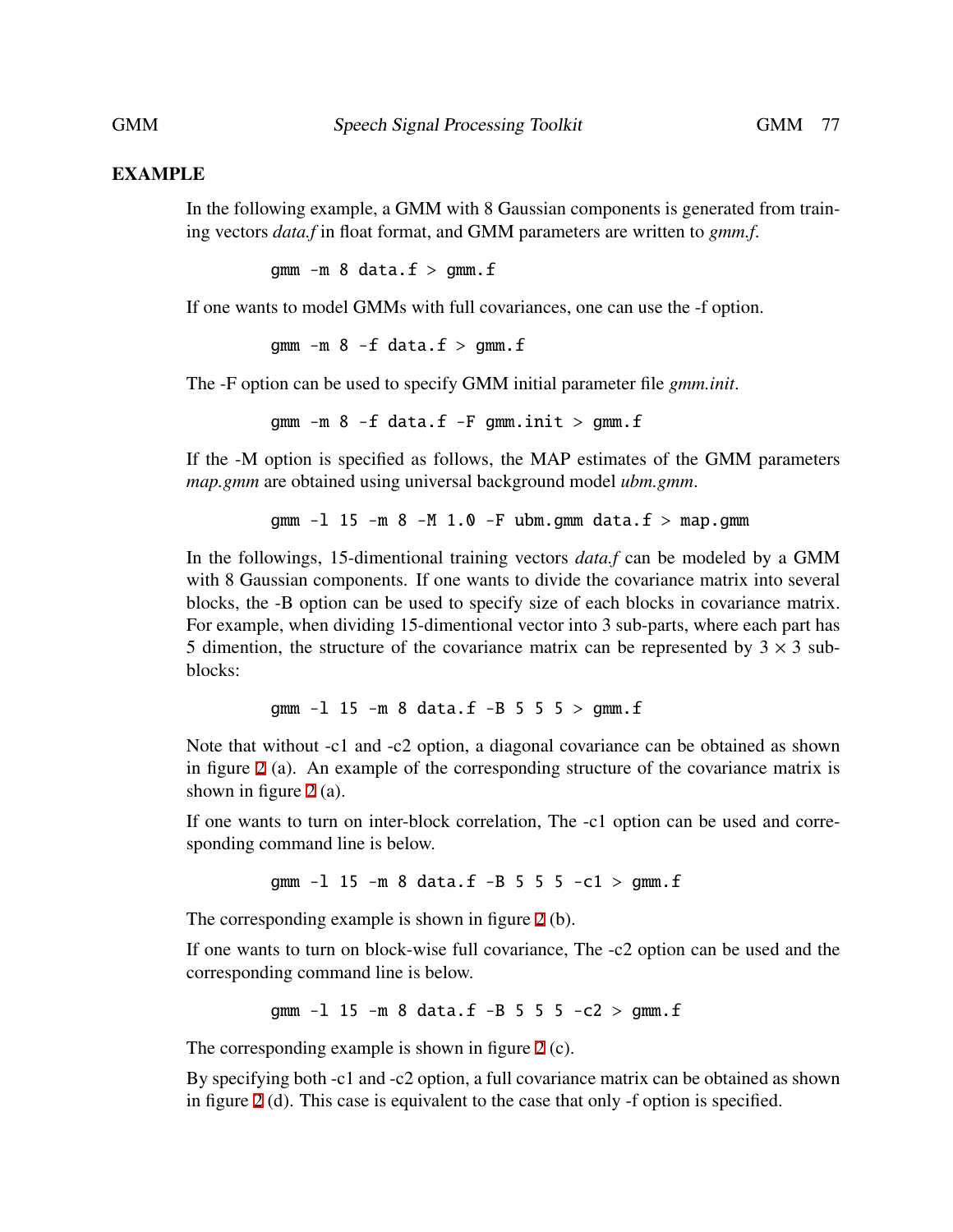



## **NOTICE**

- •The -e option specifies a threshold for the change of average log-likelihood for training data at each iteration.
- •The -F option specifies a GMM initial parameter file in which weight, mean, and variance parameters must be aligned in the same order as output.
- •The -B option specifies the size of each blocks in covariance matrix.
- •The -c1 and -c2 option must be used with -B option. Without -c1 and -c2 option, a diagonal covariance can be obtained.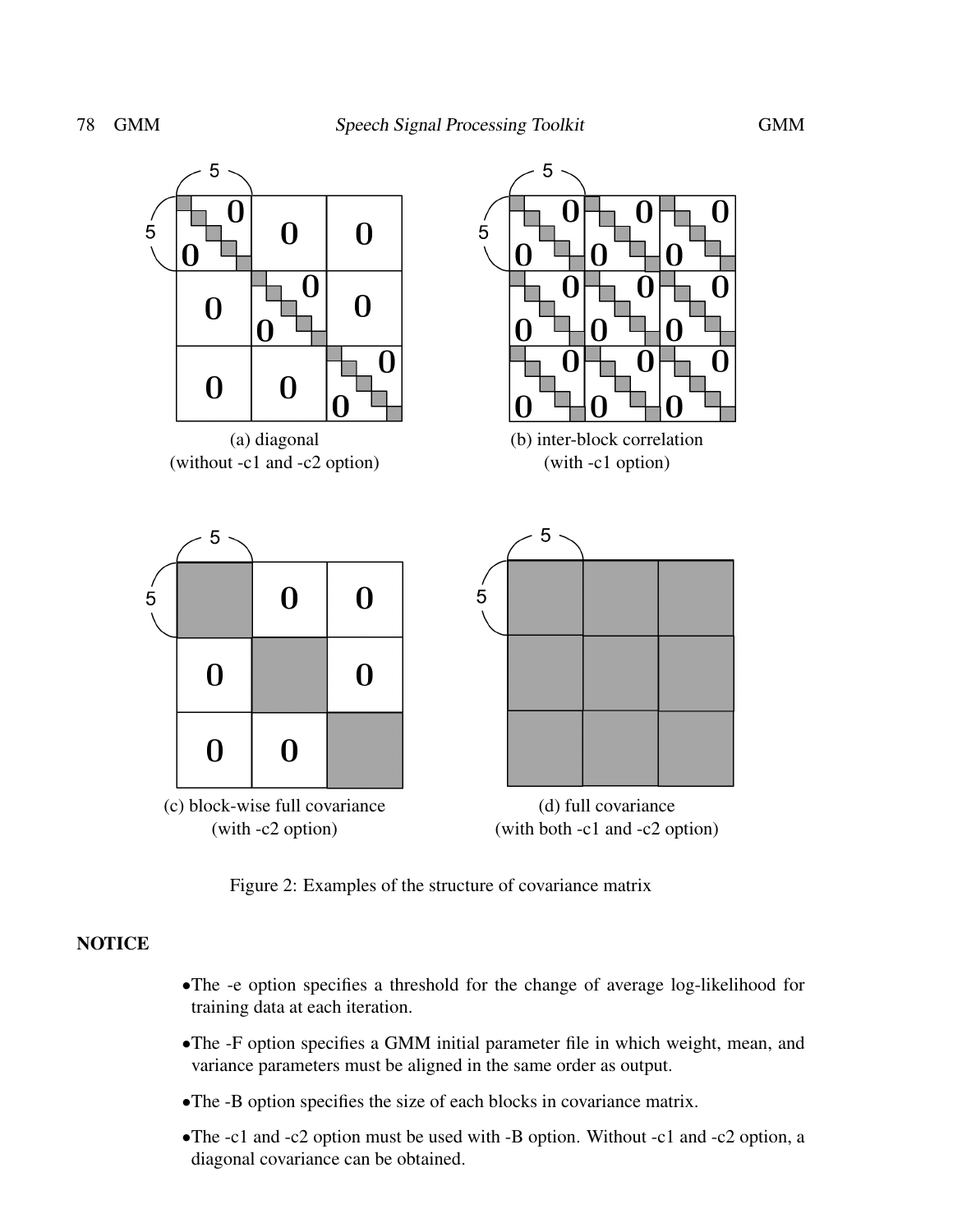## SEE ALSO

[gmmp](#page-85-0), [lbg](#page-108-0)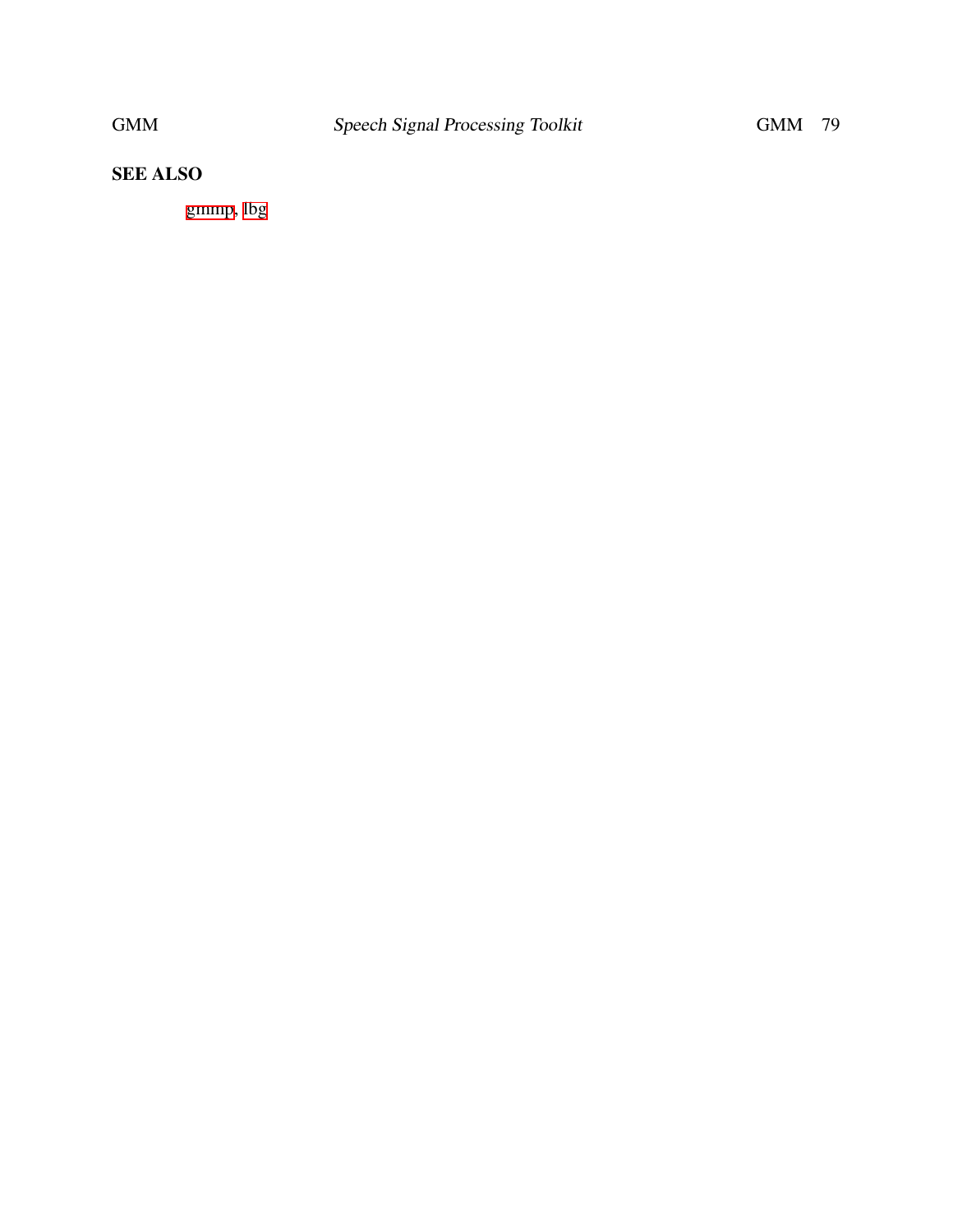<span id="page-85-0"></span>gmmp – calculation of GMM log-probability

#### **SYNOPSIS**

gmmp [ –l *L* ] [ –m *M* ] [ –a ] [ –f ] [ –B *B*1, *B*2, ... ] [ –c1 ] [ –c2 ] *gmmfile* [ *infile* ]

#### DESCRIPTION

*gmmp* calculates GMM log-probabilities of input vectors from *infile* (or standard input). The *gmmfile* has the same file format as the one generated by the *gmm* command, i.e., *gmmfile* consists of *M* mixture weights *w* and *M* Gaussians with mean vector  $\mu$  and diagonal variance vector *v*, each of length *L*:

$$
\lambda = [w, \ \mu(0), \nu(0), \mu(1), \nu(1), \dots, \mu(M-1), \nu(M-1)],
$$

$$
w = [w(0), w(1), \dots, w(M-1)],
$$

$$
\mu(m) = [\mu_m(0), \mu_m(1), \dots, \mu_m(L-1)],
$$

$$
v(m) = [\sigma_m^2(0), \sigma_m^2(1), \dots, \sigma_m^2(L-1)].
$$

The input sequence consists of *T* float vectors *x*, each of size *L*:

 $x(0), x(1), \ldots, x(T-1).$ 

The result is a sequence of log-probabilities of input vectors:

log *b*(*x*(0)), log *b*(*x*(1)), . . . , log *b*(*x*(*T* − 1)),

or an average log-probability (if -a option is used):

$$
\log P(X) = \frac{1}{T} \sum_{t=0}^{T-1} \log b(x(t)),
$$

where

$$
b(\mathbf{x}(t)) = \sum_{m=0}^{M-1} w(m) \mathcal{N}(\mathbf{x}(t) \; ; \; \mu(m), \nu(m)),
$$
  

$$
\mathcal{N}(\mathbf{x}(t) \; ; \; \mu(m), \nu(m)) = \frac{1}{(2\pi)^{L/2} \prod_{l=0}^{L-1} \sigma_m(l)} \exp \left\{-\frac{1}{2} \sum_{l=0}^{L-1} \frac{(x_l(l) - \mu_m(l))^2}{\sigma_m^2(l)}\right\}.
$$

#### **OPTIONS**

| $-1$   | length of vector              | [26]    |
|--------|-------------------------------|---------|
| $-m$ M | number of Gaussian components | [16]    |
| —ť     | full covariance               | [FALSE] |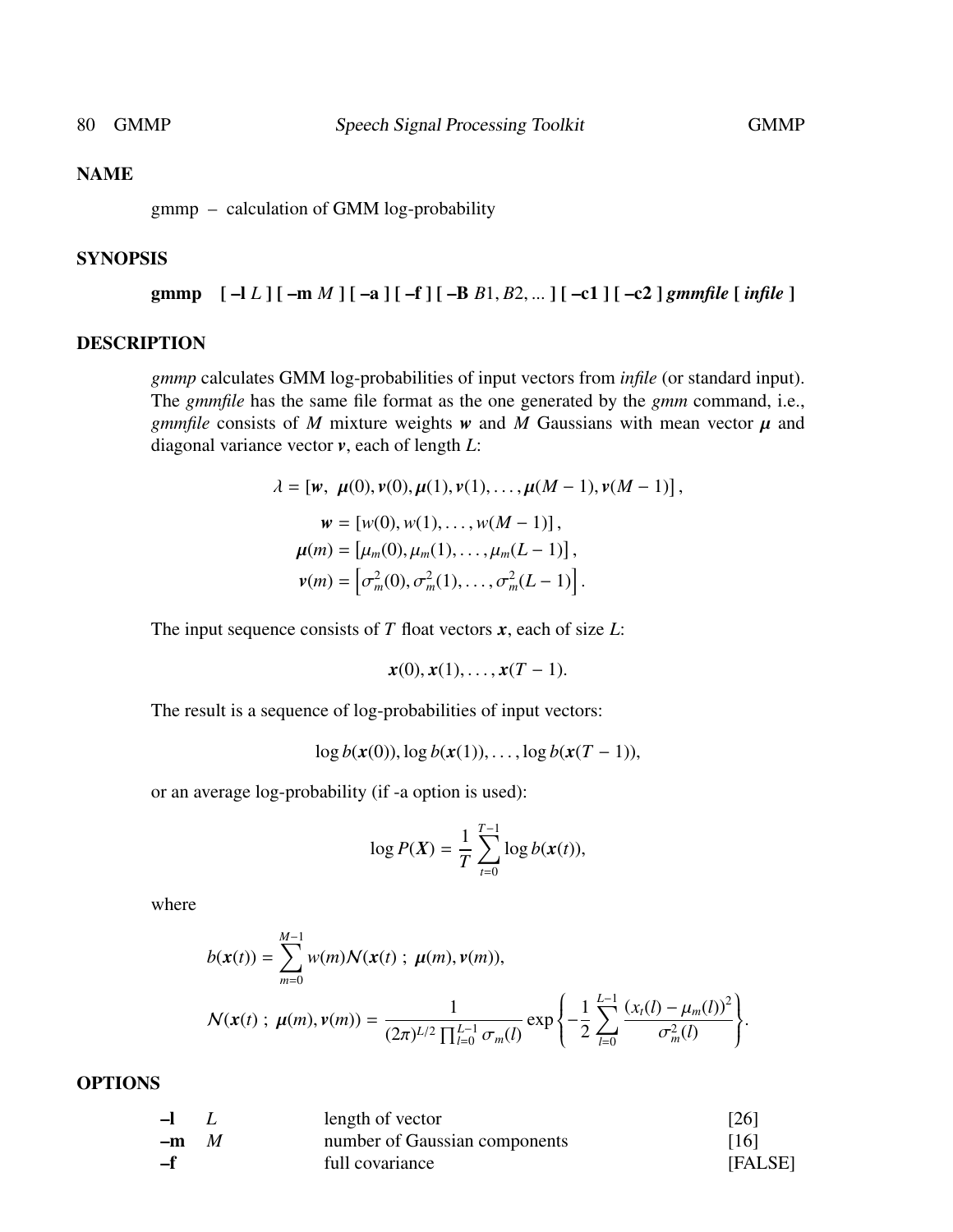| GMMP | <b>Speech Signal Processing Toolkit</b> |  |                                                    | - 81<br><b>GMMP</b> |
|------|-----------------------------------------|--|----------------------------------------------------|---------------------|
|      | $-a$                                    |  | print average log-probability                      | [FALSE]             |
|      | (level 2)                               |  |                                                    |                     |
|      | $-R$                                    |  | $B1 B2 \ldots Bn$ block size in covariance matrix, | [N/A]               |
|      |                                         |  | where $(B1 + B2 +  + Bn) = L$                      |                     |
|      | $-c1$                                   |  | inter-block correlation                            | [N/A]               |
|      | $-c2$                                   |  | full covariance in each block                      | [N/A]               |
|      |                                         |  |                                                    |                     |

## EXAMPLE

In the following example, frame log-probabilities of input data *data.f* for GMM with 8 Gaussians *gmm.f* are written to *probs.f*.

gmmp -m 8 gmm.f data.f > probs.f

#### SEE ALSO

[gmm](#page-79-0)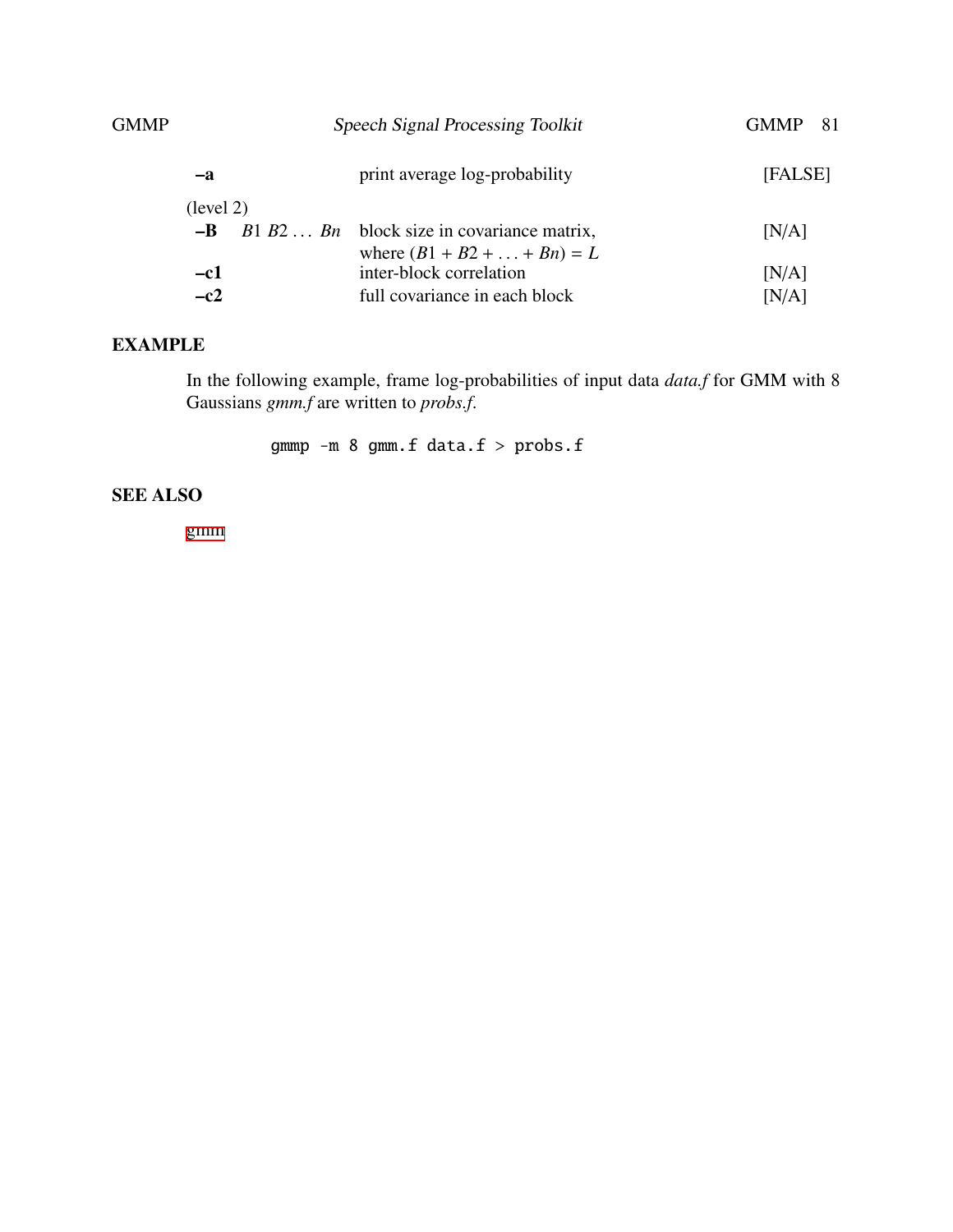gnorm – gain normalization

#### **SYNOPSIS**

gnorm  $\left[ -m M \right] \left[ -g G \right] \left[ -c C \right] \left[ \text{infile } \right]$ 

#### DESCRIPTION

*gnorm* normalizes generalized cepstral coefficients  $c_{\gamma}(m)$  from *infile* (or standard input), sending the normalized generalized cepstral coefficients to standard output.

Both input and output files are in float format.

The normalized generalized cepstral coefficients  $c'_{\gamma}(m)$  can be written as

$$
c'_{\gamma}(m) = \frac{c_{\gamma}(m)}{1 + \gamma c_{\gamma}(0)}, \qquad m > 0
$$

Also, the gain  $K = c'_{\gamma}(0)$  is given by:

$$
K = \begin{cases} \left(\frac{1}{1 + \gamma c_{\gamma}(0)}\right)^{1/\gamma}, & 0 < |\gamma| \le 1\\ \exp c_{\gamma}(0), & \gamma = 0 \end{cases}
$$

#### OPTIONS

|  | $-m$ <i>M</i> order of generalized cepstrum              | [25] |
|--|----------------------------------------------------------|------|
|  | $-g$ G power parameter $\gamma$ of generalized cepstrum, | [0]  |
|  | $\gamma = G$                                             |      |
|  | $-c$ C power parameter $\gamma$ of generalized cepstrum, |      |
|  | $\gamma = -1/$ (int)C                                    |      |
|  | C must be $C \geq 1$                                     |      |

#### EXAMPLE

In this example, generalized cepstral coefficients in float format are read from file *data.gcep*  $(M = 15, \gamma = -0.5)$ , normalized and output to *data.ngcep*:

gnorm -m 15 -c 2 < data.gcep > data.ngcep

#### **NOTICE**

Value of *C* must be  $C \geq 1$ 

#### SEE ALSO

[ignorm,](#page-103-0) [gcep](#page-73-0), [mgcep](#page-147-0), [gc2gc,](#page-71-0) [mgc2mgc,](#page-141-0) [freqt](#page-70-0)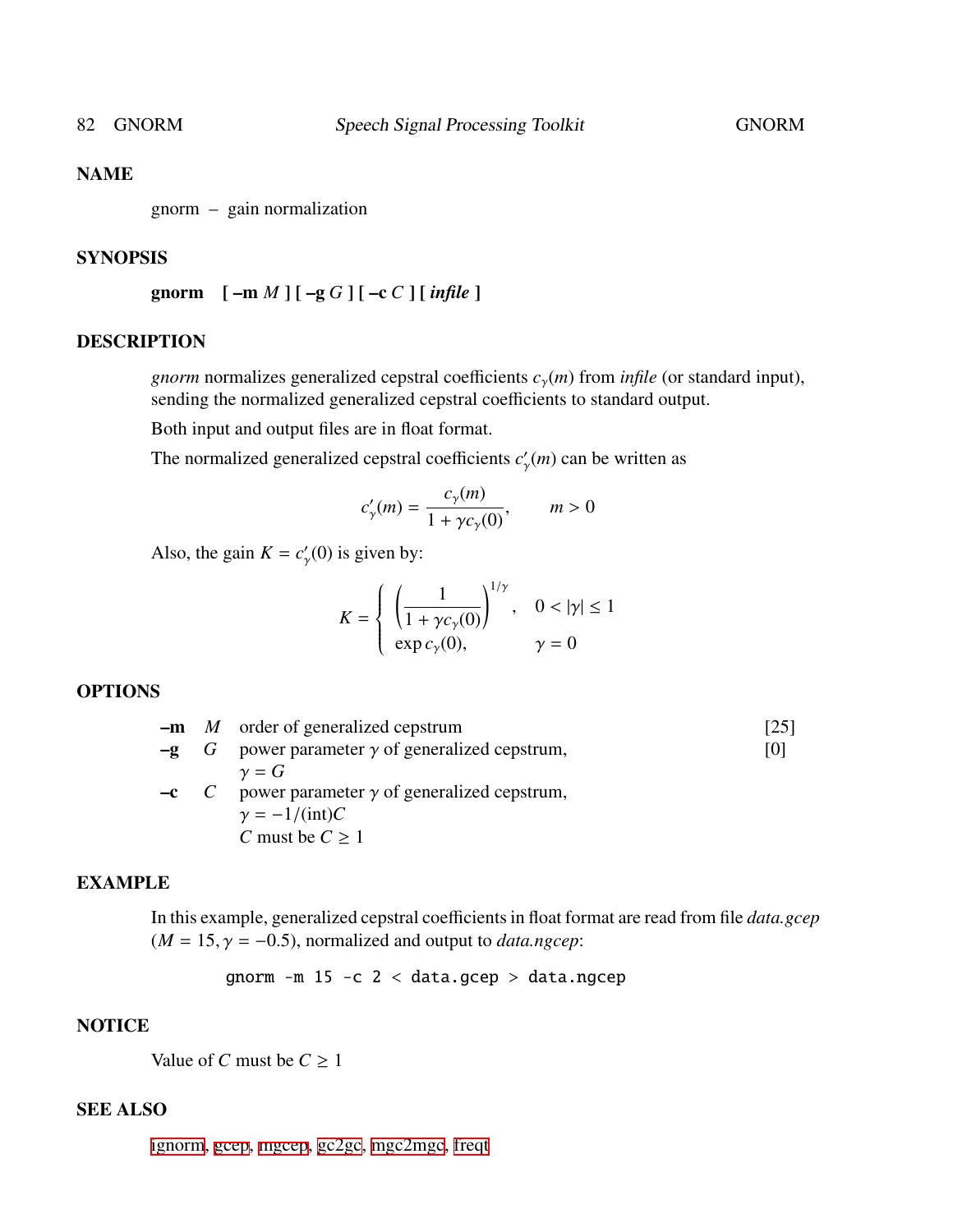<span id="page-88-0"></span>

grlogsp – draw a running log spectrum graph

#### **SYNOPSIS**

grlogsp  $[-t]$   $[-F F]$   $[-O O]$   $[-x X]$   $[-y y min]$   $[-y y Y Y]$   $[-y o Y O]$   $[-p P]$  $\left[ \begin{array}{c} -\ln LN \end{array} \right]$   $\left[ \begin{array}{c} -\mathbf{s} S \end{array} \right]$   $\left[ \begin{array}{c} -\mathbf{e} E \end{array} \right]$   $\left[ \begin{array}{c} -\mathbf{n} N \end{array} \right]$   $\left[ \begin{array}{c} -\mathbf{l} L \end{array} \right]$ [ –c *comment*1 ] [ –c2 *comment*2 ] [ –c3 *comment*3 ] [ *infile* ]

## DESCRIPTION

*grlogsp* converts a sequence of float-format log spectra from *infile* (or standard input) to a running spectrum plot in FP5301 plot format, sending the result to standard output. The output can be visualized with [xgr](#page-238-0).

*grlogsp* is implemented as a shell script that uses the [fig](#page-62-0) and [fdrw](#page-52-0) commands.

#### OPTIONS

| $-t$          |                  | transpose x and y axes                         | [FALSE] |
|---------------|------------------|------------------------------------------------|---------|
| $-F$          | $\boldsymbol{F}$ | factor                                         | $[1]$   |
| $-\mathbf{O}$ | $\overline{O}$   | origin of graph                                | $[1]$   |
|               |                  | if $O$ is more than 6, drawing area is over A4 |         |
|               |                  | range                                          |         |
|               |                  | $\mathbf{1}$<br>$(25, YO)$ [mm]                |         |
|               |                  | $\overline{2}$<br>$(60,YO)$ [mm]               |         |
|               |                  | 3 <sup>7</sup><br>$(95, YO)$ [mm]              |         |
|               |                  | $\overline{4}$<br>$(130, YO)$ [mm]             |         |
|               |                  | 5 <sup>1</sup><br>$(165, YO)$ [mm]             |         |
|               |                  | 6<br>$(200, YO)$ [mm]                          |         |
|               |                  | $\tau$<br>$(235, YO)$ [mm]                     |         |
|               |                  | 8<br>$(270, YO)$ [mm]                          |         |
|               |                  | 9<br>$(305, YO)$ [mm]                          |         |
|               |                  | 10<br>$(340, YO)$ [mm]                         |         |
|               |                  |                                                |         |
|               |                  |                                                |         |
|               |                  |                                                |         |
|               |                  |                                                |         |
|               |                  | 10<br>2<br>8<br>9<br>7<br>5<br>6<br>4          |         |

 $(YO + 100, X)$  [mm] if -t is specified.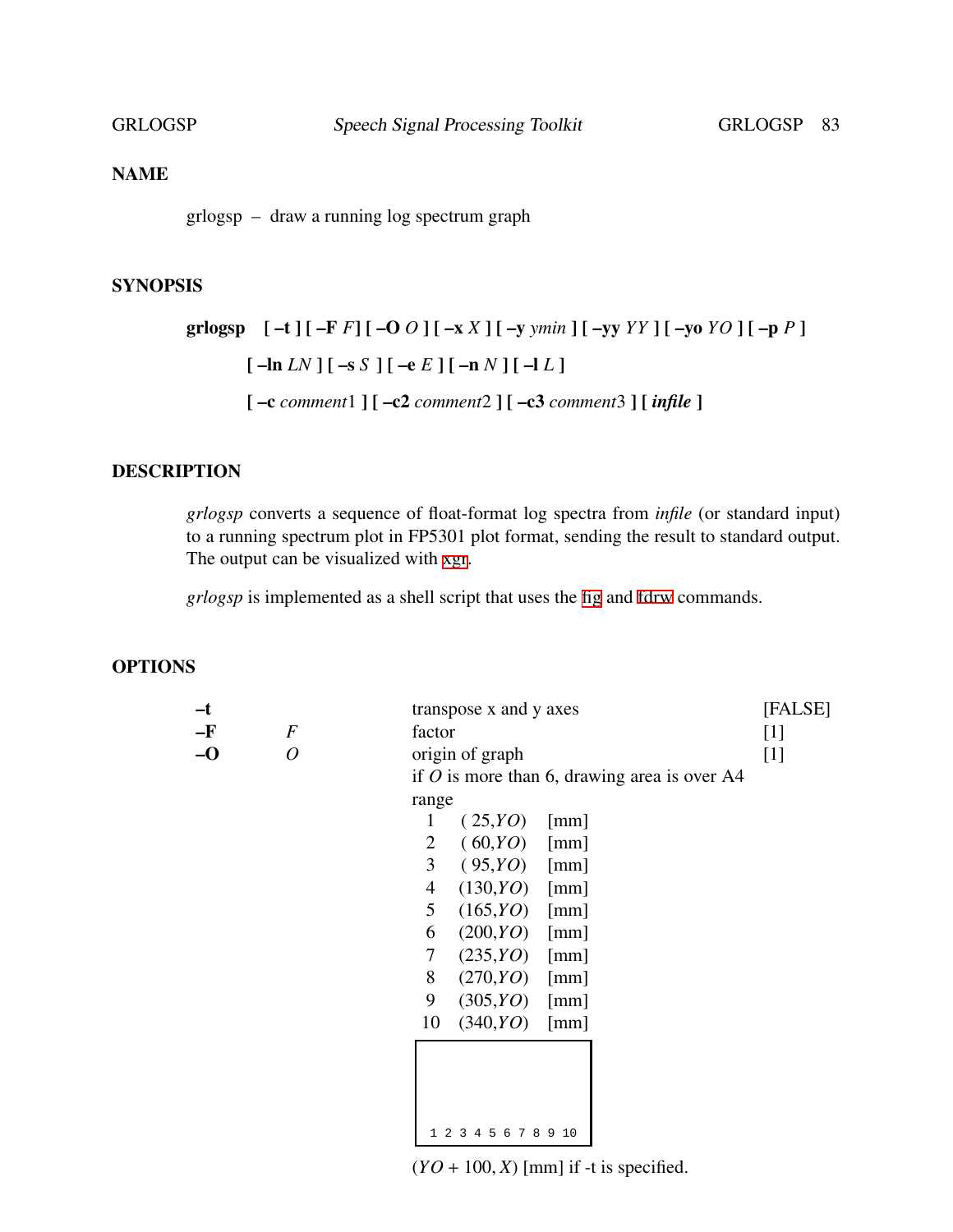| $-\mathbf{X}$                   | X                               | $x$ scale<br>normalized frequency ( $0 \sim 0.5$ )<br>1<br>normalized frequency ( $0 \sim \pi$ )<br>$\overline{2}$<br>frequency ( $0 \sim 4$ kHz)<br>$\overline{4}$<br>frequency ( $0 \sim 5$ kHz)<br>5<br>frequency ( $0 \sim 8$ kHz)<br>8<br>frequency ( $0 \sim 10$ kHz)<br>10<br>frequency ( $0 \sim 16$ kHz)<br>16<br>frequency ( $0 \sim 22$ kHz)<br>22 | $[1]$                       |
|---------------------------------|---------------------------------|---------------------------------------------------------------------------------------------------------------------------------------------------------------------------------------------------------------------------------------------------------------------------------------------------------------------------------------------------------------|-----------------------------|
|                                 |                                 | frequency ( $0 \sim 24$ kHz)<br>24<br>frequency ( $0 \sim 48$ kHz)<br>48                                                                                                                                                                                                                                                                                      |                             |
| $-\mathbf{y}$<br>$-yy$<br>$-y0$ | ymin<br>YY<br>YO                | y minimum<br>y scale $[dB/10mm]$<br>y offset                                                                                                                                                                                                                                                                                                                  | $[-100]$<br>$[100]$<br>[30] |
| $-\mathbf{p}$<br>$-\ln$         | $\boldsymbol{p}$<br>LN          | type of pen $(1 \sim 10)$<br>style of line $(0 \sim 5)$ (see also fig)                                                                                                                                                                                                                                                                                        | $[2]$                       |
| $-S$                            | $S_{\mathcal{S}}$               | start frame number                                                                                                                                                                                                                                                                                                                                            | $[1]$<br>[0]                |
| $-e$                            | E                               | end frame number                                                                                                                                                                                                                                                                                                                                              | [EOF]                       |
| $-n$                            | $\overline{N}$                  | number of frame                                                                                                                                                                                                                                                                                                                                               | [EOF]                       |
| $-\mathbf{l}$                   | L                               | frame length. Actually $\frac{L}{2}$ data are plotted.                                                                                                                                                                                                                                                                                                        | $[256]$                     |
|                                 | $-c, c2, c3$ comment $1 \sim 3$ | comment for the graph                                                                                                                                                                                                                                                                                                                                         | [N/A]                       |
|                                 |                                 | Usually, the options below do not need to be assigned.                                                                                                                                                                                                                                                                                                        |                             |
| $-W$                            | W                               | width of the graph $(\times 100$ mm)                                                                                                                                                                                                                                                                                                                          | [0.25]                      |
| -H                              | H                               | height of the graph $(\times 100$ mm)                                                                                                                                                                                                                                                                                                                         | $[1.5]$                     |
| $-\mathbf{z}$                   | Z                               | This option is used when data is written re-<br>cursively in the y axis. the distance between<br>two graphs in the $y$ axis are given by $Z$ .<br>If $Z$ is not given, $Z$ is as same as $F$                                                                                                                                                                  |                             |
| -0                              | $xo$ yo                         | origin of the graph. if -o option exists, -O is<br>not effective.                                                                                                                                                                                                                                                                                             | $[95\,30]$                  |
| -g                              | G                               | type of frame of the graph $(0 \sim 2)$ (see also [2]<br>fig)                                                                                                                                                                                                                                                                                                 |                             |
| $-cy$                           | cy                              | first comment position                                                                                                                                                                                                                                                                                                                                        | $[-8]$                      |
| $-cy2$                          | cy2                             | second comment position                                                                                                                                                                                                                                                                                                                                       | $[-14]$                     |
| $-cy3$                          | cy3                             | third comment position                                                                                                                                                                                                                                                                                                                                        | $[-20]$                     |
| $-cs$                           | cs                              | font size of the comments                                                                                                                                                                                                                                                                                                                                     | $[1]$                       |
| $-\mathbf{f}$                   | $\int$                          | additional data file for fig                                                                                                                                                                                                                                                                                                                                  | [NULL]                      |

#### EXAMPLE

In this example, the magnitude of log spectrum is evaluated from data in *data.f* file in float format, and the graph with the running spectrum is sent in Postscript format to *data.ps* file:

frame  $\langle$  data.f | window  $|\rangle$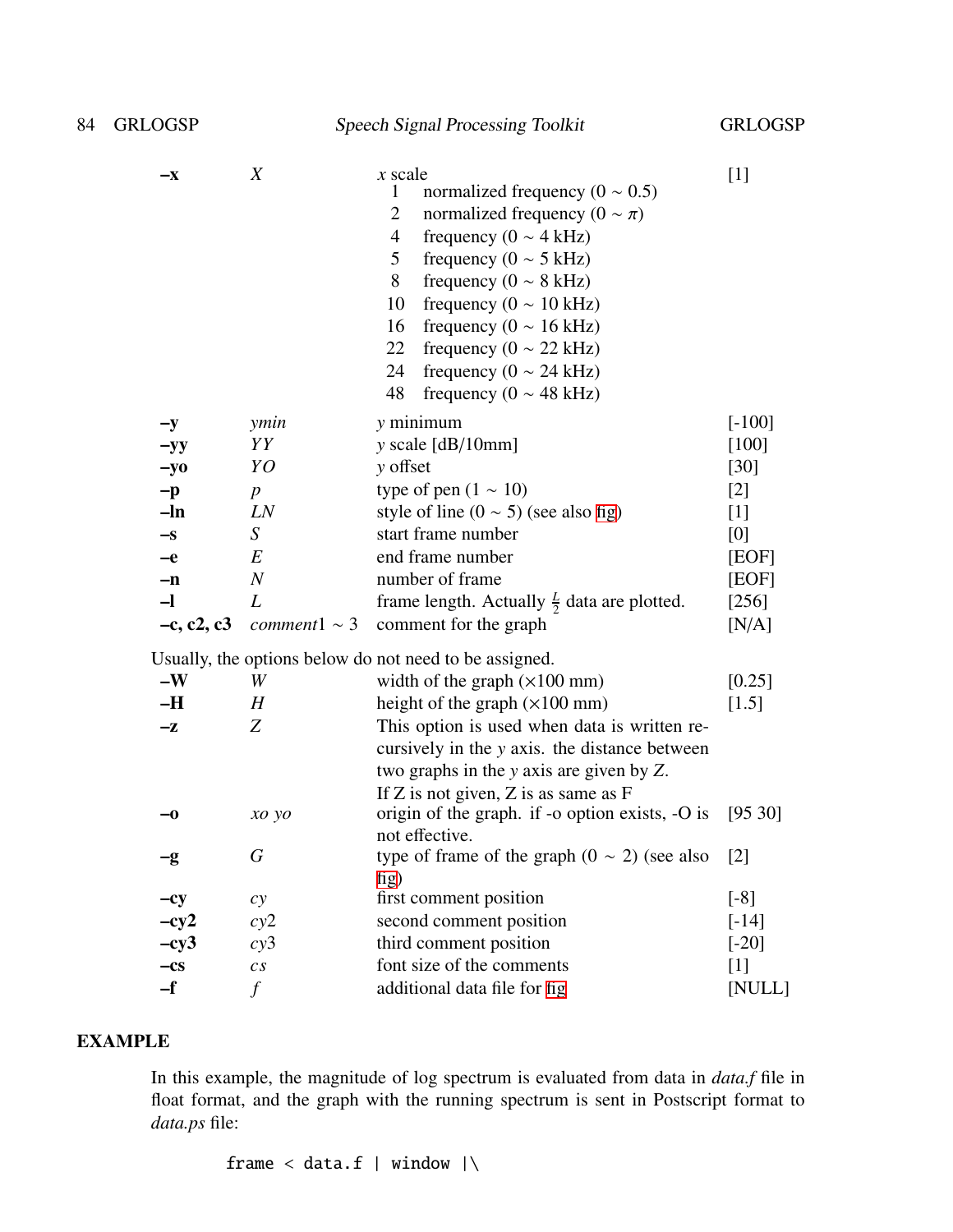uels -m 15 | c2sp -m 15 |\ grlogsp | psgr > data.ps

## SEE ALSO

[fig](#page-62-0), [fdrw,](#page-52-0) [xgr,](#page-238-0) [psgr](#page-181-0), [glogsp](#page-75-0), [gwave](#page-94-0)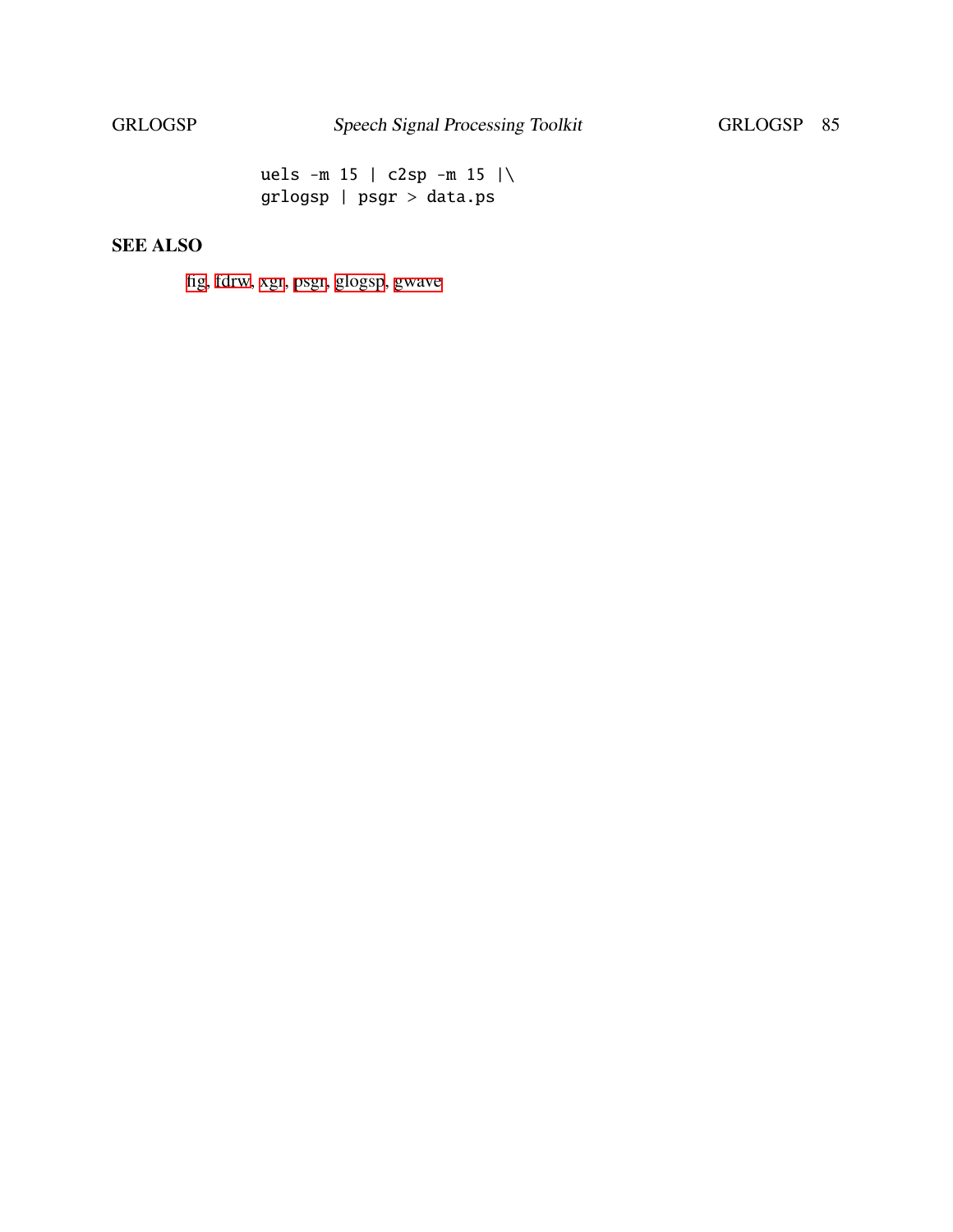grpdelay – group delay of digital filter

## **SYNOPSIS**

grpdelay [ –l *L* ] [ –m *M* ] [ –a ] [ *infile* ]

#### DESCRIPTION

*grpdelay* computes the group delay of a sequence of filter coefficients from *infile* (or standard input), sending the result to standard output. Input and output data are in float format.

If the –m option is omitted and the length of an input data sequence is less than FFT size, the input file is padded with 0's and the FFT is evaluated as exemplified below. When the –a option is given, the gain is obtained from zero order input.

Input sequence 
$$
\frac{L}{0}
$$
  
\n
$$
\frac{L}{0}
$$
  
\n
$$
L-1
$$
  
\n
$$
L/2+1
$$
  
\nOutput sequence 
$$
\frac{L/2+1}{0}
$$
  
\n
$$
\frac{L/2+1}{0}
$$
  
\n
$$
L-1
$$
  
\ngroup delay

## **OPTIONS**

|      | $-L$ FFT size power of 2      | [256]   |
|------|-------------------------------|---------|
|      | $-m$ <i>M</i> order of filter | -IL-11  |
| $-a$ | ARMA filter                   | [FALSE] |

#### EXAMPLE

This example plots in the screen the group delay of impulse response of the filter with the following transfer function.

$$
H(z) = \frac{1}{1 + 0.9z^{-1}}
$$

impulse | dfs -a 1 0.9 | grpdelay | fdrw | xgr

### SEE ALSO

[delay](#page-33-0), [phase](#page-177-0)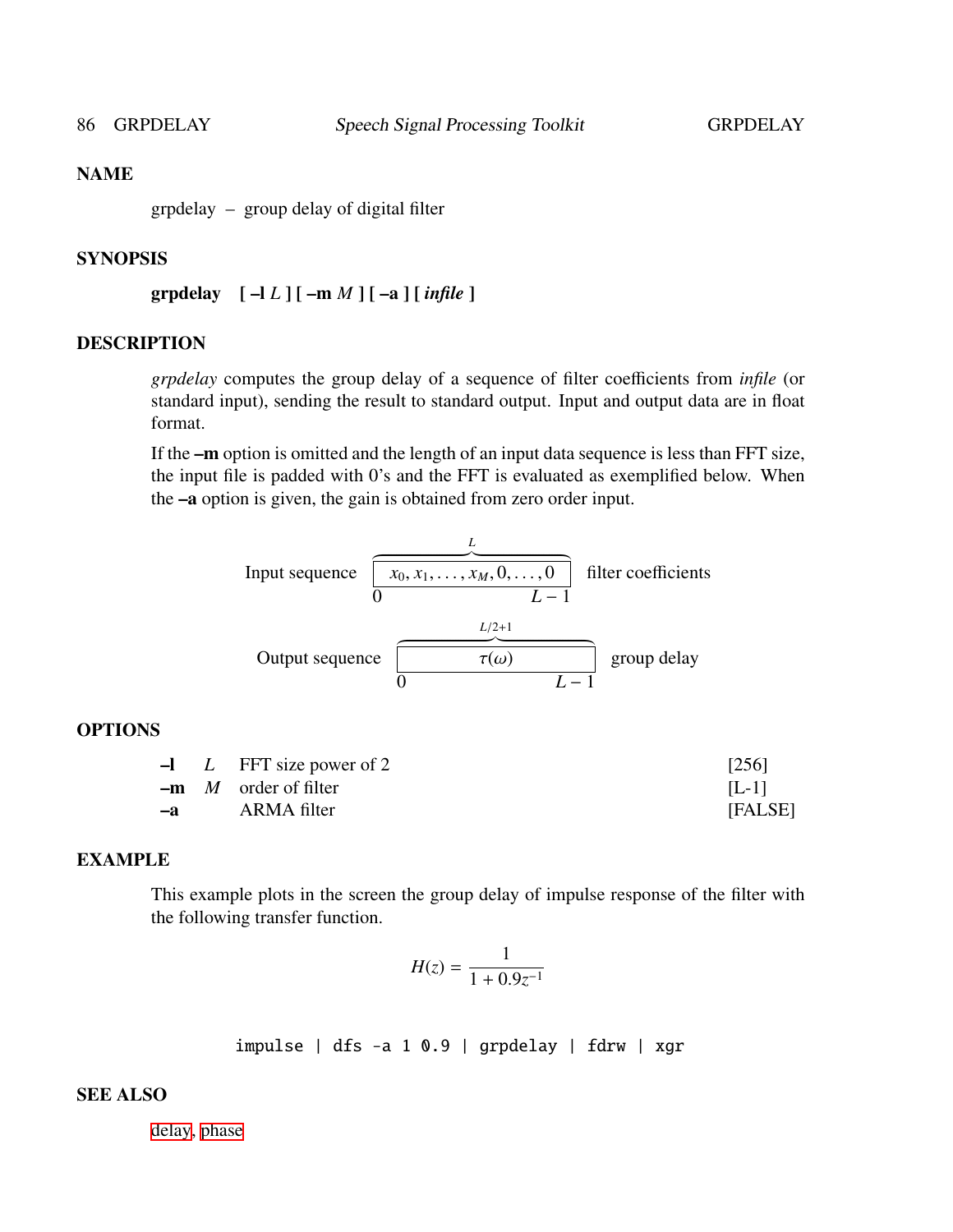gseries – draw a discrete series

## **SYNOPSIS**

# gseries [ –F *F*] [ –s *S* ] [ –e *E* ] [ –n *N* ] [ –i *I* ] [ –y *ymax* ] [ –y2 *ymin* ] [–m *M* ] [ –p *P* ] [ –magic *magic* ] [ –MAGIC *MAGIC* ] [ +*type* ] [ *infile* ]

#### DESCRIPTION

*gseries* converts discrete series data from *infile* (or standard input) to FP5301 plot format, sending the result to standard output. The output can viewed with [xgr](#page-238-0).

*gseries* is implemented as a shell script that uses the [fig](#page-62-0) command.

#### OPTIONS

| -F            | $\boldsymbol{F}$ | factor                 |                                                       |               | $[1]$                        |
|---------------|------------------|------------------------|-------------------------------------------------------|---------------|------------------------------|
| $-S$          | $\boldsymbol{S}$ |                        | start point                                           |               | [0]                          |
| $-e$          | $\boldsymbol{E}$ |                        | end point                                             |               | [EOF]                        |
| $-\mathbf{n}$ | $\boldsymbol{N}$ |                        | data number of one screen                             |               | [N/A]                        |
|               |                  |                        | if this option is omitted, all of the data is plotted |               |                              |
|               |                  |                        | on one screen.                                        |               |                              |
| -i            | $\boldsymbol{I}$ |                        | number of screen                                      |               | [5]                          |
| $-y$          | ymax             |                        | maximum amplitude                                     |               | [N/A]                        |
|               |                  |                        | if this option is omitted, ymax is maximum value      |               |                              |
|               |                  |                        | of the input data.                                    |               |                              |
| -у2           | ymin             |                        | minimum amplitude                                     |               | $[-YMAX]$                    |
| -m            | $\boldsymbol{M}$ |                        | mark type                                             |               | [1]                          |
| -p            | $\boldsymbol{P}$ | pen type $(1 \sim 10)$ |                                                       | $[1]$         |                              |
| -magic        | magic            |                        | remove magic number                                   |               | [FALSE]                      |
| -MAGIC        | <b>MAGIC</b>     |                        | replace magic number by MAGIC                         |               | [FALSE]                      |
|               |                  |                        | if -magic option is not given, return error.          |               |                              |
|               |                  |                        | if -magic or -MAGIC option is given multiple          |               |                              |
|               |                  |                        | times, also return error.                             |               |                              |
| $+t$          |                  |                        | Input data format                                     |               | $[f]$                        |
|               |                  | $\mathbf{C}$           | char $(1 \text{ byte})$                               | $\mathcal{C}$ | unsigned char (1 byte)       |
|               |                  | ${\bf S}$              | short (2 bytes)                                       | S             | unsigned short (2 bytes)     |
|               |                  | i3                     | int(3 bytes)                                          | <b>I3</b>     | unsigned int (3 bytes)       |
|               |                  | $\mathbf{i}$           | int(4 bytes)                                          | $\mathbf I$   | unsigned int (4 bytes)       |
|               |                  | 1                      | long (4 bytes)                                        | L             | unsigned long (4 bytes)      |
|               |                  | le                     | long long (8 bytes)                                   | LE            | unsigned long long (8 bytes) |
|               |                  | f                      | float (4 bytes)                                       | d             | double (8 bytes)             |
|               |                  | de                     | long double (12 bytes)                                |               |                              |
|               |                  |                        |                                                       |               |                              |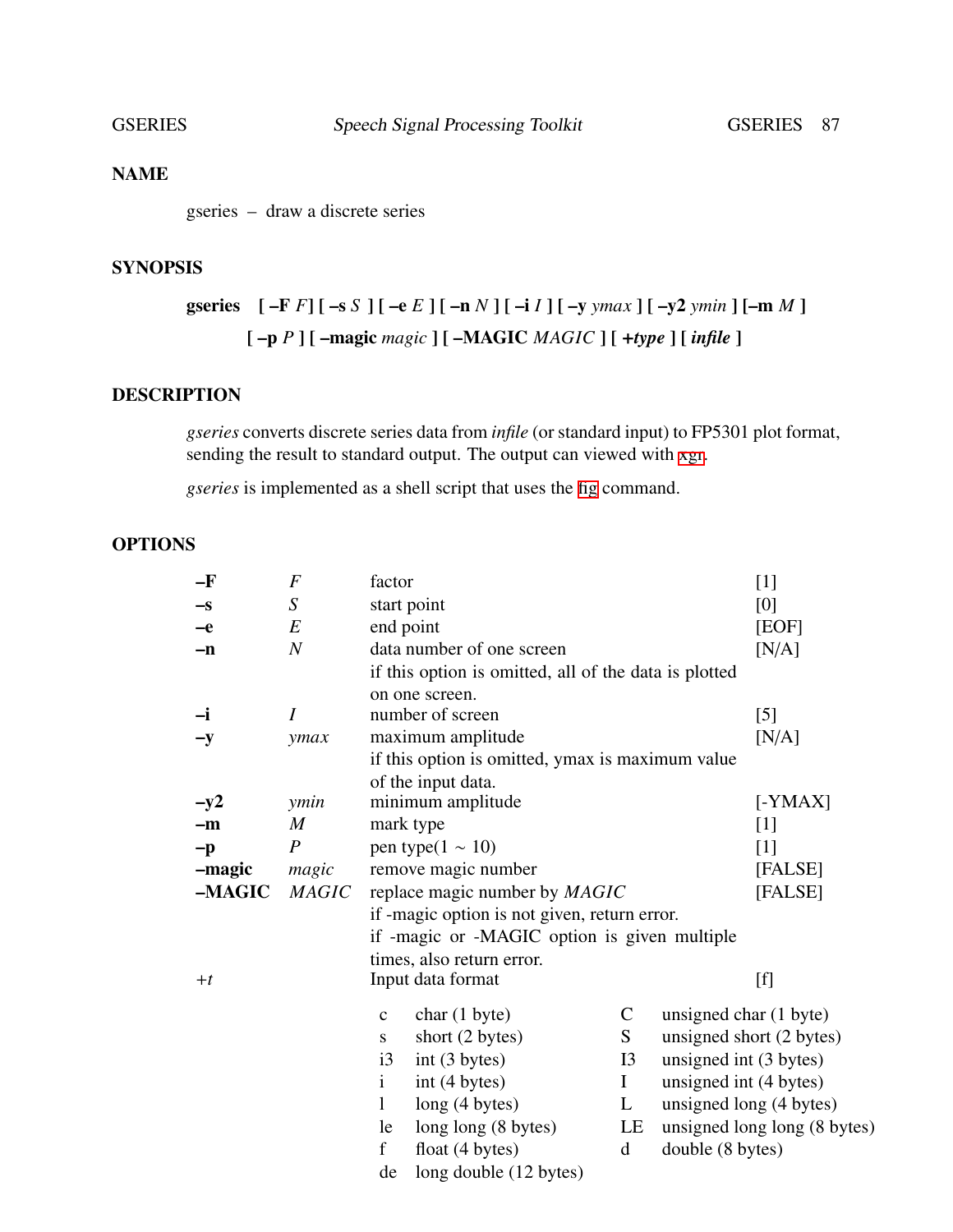#### **EXAMPLE**

In the following example, *gseries* reads impulse response in float format from *data.f* and writes the output in encapsulated Postscript format to *data.eps*.

gseries  $+f <$  data.f | psgr > data.eps

The following example replaces the magic number 0 in *data.f* by 1.0 and writes the output to *data.eps*.

> gseriese +f -magic  $\theta$  -MAGIC 1.0 < data.f | \ psgr > data.eps

Also, the following example removes the magic number 0 in *data.f*.

```
gseriese +f -magic 0 < data.f | psgr > data.eps
```
#### **NOTICE**

- •If options of amplitude are not used, value of amplitude is automatically determined.
- •If –n option is not used, entire impluse response is displayed.
- •Can not use –n option and –i option.
- •If –magic option is not given, return error.
- •If –magic or –MAGIC option is given mutiple times, return error.

#### SEE ALSO

[fig,](#page-62-0) [fdrw](#page-52-0), [xgr](#page-238-0), [psgr,](#page-181-0) [glogsp,](#page-75-0) [grlogsp](#page-88-0), [gwave](#page-94-0)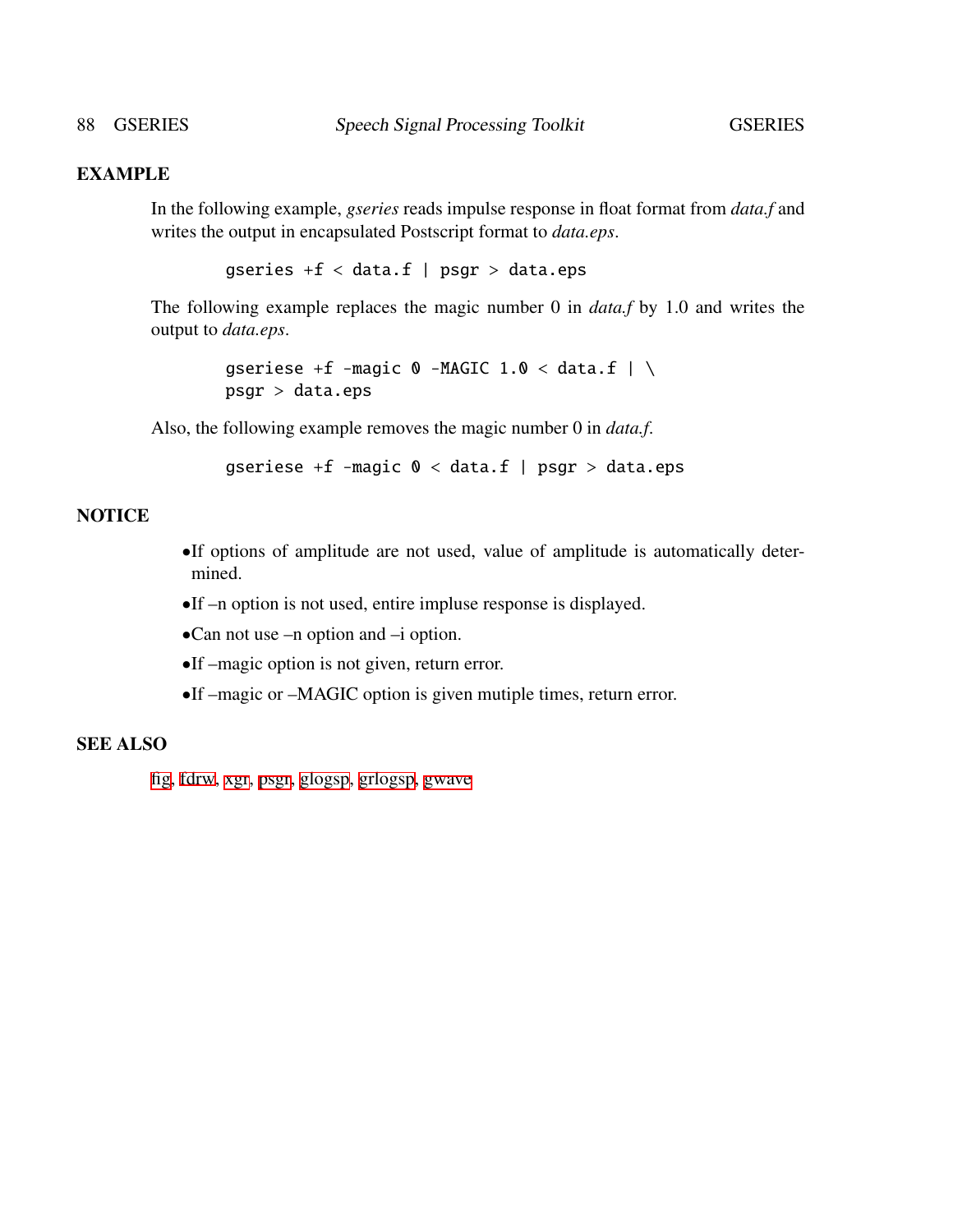<span id="page-94-0"></span>gwave – draw a waveform

#### **SYNOPSIS**

# gwave [ –F *F*] [ –s *S* ] [ –e *E* ] [ –n *N* ] [ –i *I* ] [ –y *ymax* ] [ –y2 *ymin* ] [ –p *P* ] [ +*type* ] [ *infile* ]

#### DESCRIPTION

*gwave* converts speech waveform data from *infile* (or standard input) to FP5301 plot format, sending the result to standard output. The output can viewed with [xgr](#page-238-0).

*gwave* is implemented as a shell script that uses the [fig](#page-62-0) and [fdrw](#page-52-0) commands.

#### **OPTIONS**

| $-F$          | F                | factor                                                       |              |                              | $[1]$     |
|---------------|------------------|--------------------------------------------------------------|--------------|------------------------------|-----------|
| $-S$          | S                | start point                                                  |              |                              | [0]       |
| $-e$          | E                | end point                                                    |              |                              | [EOF]     |
| $-n$          | $\boldsymbol{N}$ | data number of one screen                                    |              |                              | [N/A]     |
|               |                  | if this option is omitted, all of the data is plotted on one |              |                              |           |
|               |                  | screen.                                                      |              |                              |           |
| $-i$          | Ι                | number of screen                                             |              |                              | [5]       |
| $-y$          | ymax             | maximum amplitude                                            |              |                              | [N/A]     |
|               |                  | if this option is omitted, ymax is maximum value of the      |              |                              |           |
|               |                  | input data.                                                  |              |                              |           |
| $-y2$         | ymin             | minimum amplitude                                            |              |                              | $[-YMAX]$ |
| $-\mathbf{p}$ | $\boldsymbol{P}$ | pen type $(1 \sim 10)$                                       |              |                              | $[1]$     |
| $+t$          |                  | Input data format                                            |              |                              | [f]       |
|               |                  | char(1 byte)<br>$\mathbf{C}$                                 | $\mathsf{C}$ | unsigned char (1 byte)       |           |
|               |                  | short (2 bytes)<br>S                                         | S            | unsigned short (2 bytes)     |           |
|               |                  | int (3 bytes)<br>i3                                          | I3           | unsigned int (3 bytes)       |           |
|               |                  | $\mathbf{i}$<br>int (4 bytes)                                | I            | unsigned int (4 bytes)       |           |
|               |                  | 1<br>long (4 bytes)                                          | L            | unsigned long (4 bytes)      |           |
|               |                  | long long (8 bytes)<br>le                                    | LE           | unsigned long long (8 bytes) |           |
|               |                  | f<br>float (4 bytes)                                         | d            | double (8 bytes)             |           |
|               |                  | long double (12 bytes)<br>de                                 |              |                              |           |
|               |                  |                                                              |              |                              |           |

#### EXAMPLE

This example reads speech waveform file in float format from *data.f* and writes the output in Postscript format to *data.ps*.

gwave  $+f <$  data.f | psgr > data.ps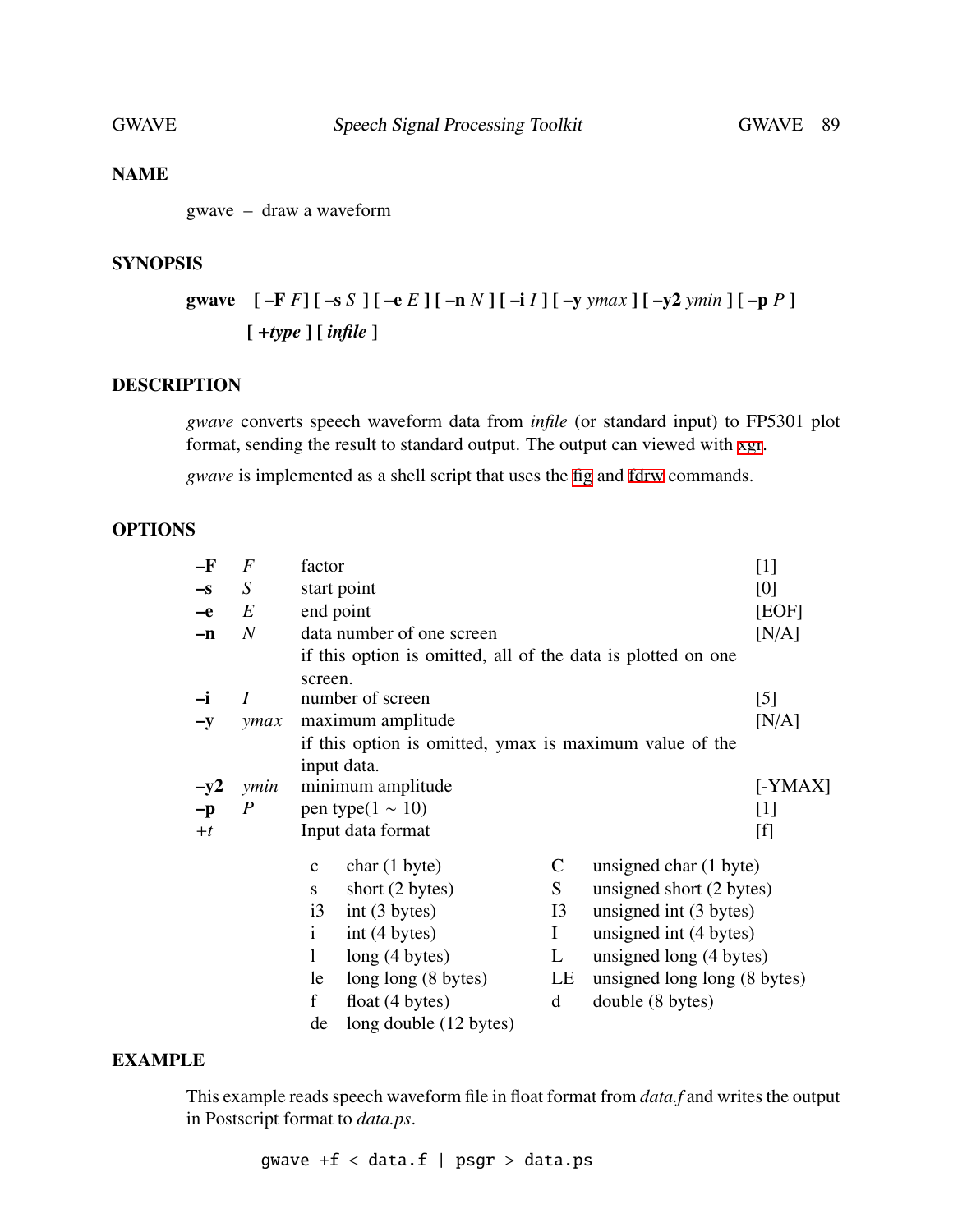## **NOTICE**

- •If options of amplitude are not used, value of amplitude is automatically determined.
- •If –n option is not used, entire waveform is displayed.

## SEE ALSO

[fig,](#page-62-0) [fdrw](#page-52-0), [xgr](#page-238-0), [psgr,](#page-181-0) [glogsp,](#page-75-0) [grlogsp](#page-88-0)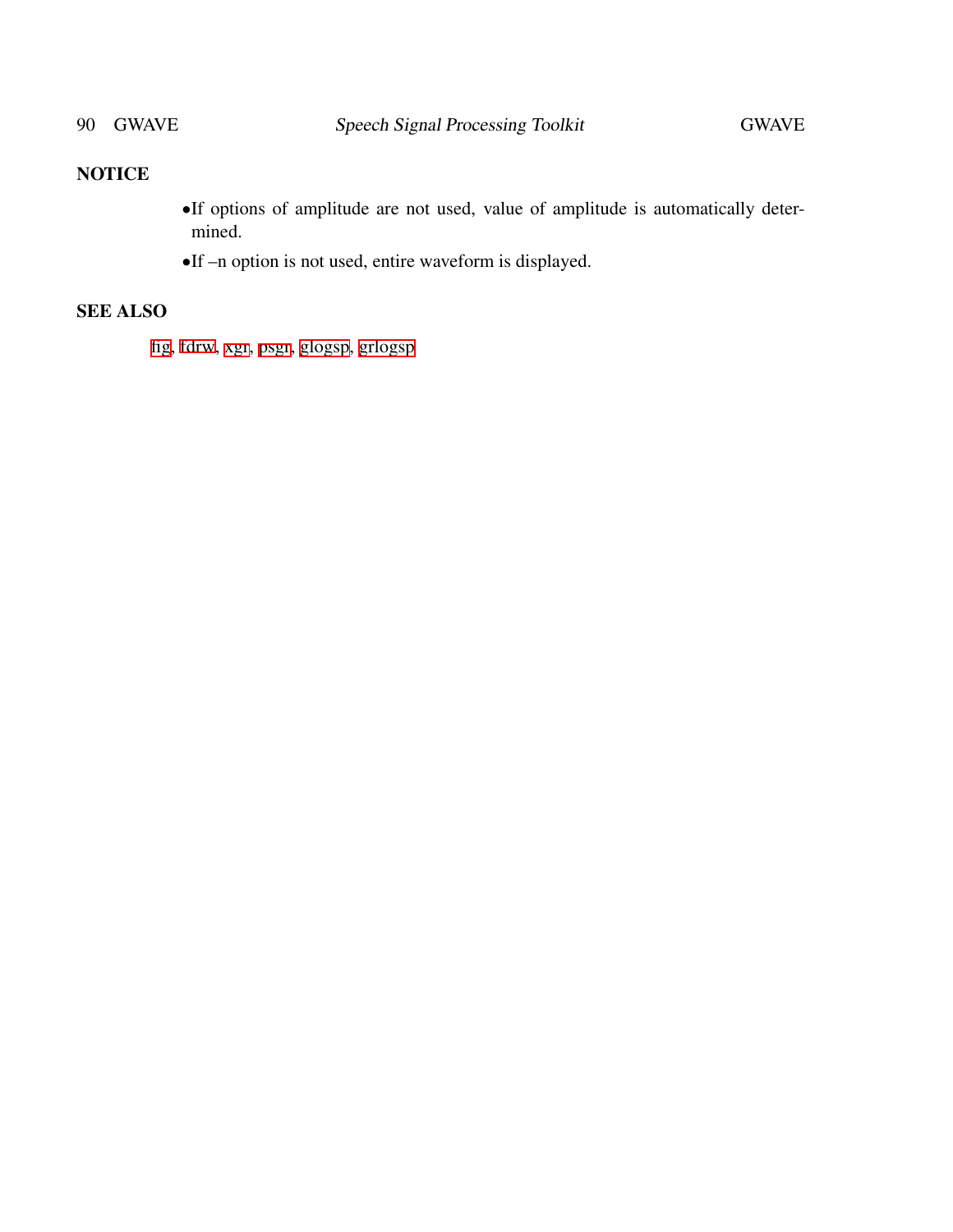histogram – histogram

#### **SYNOPSIS**

histogram [ –l *L* ] [ –i *I* ] [ –j *J* ] [ –s *S* ] [ –n ] [ *infile* ]

#### DESCRIPTION

*histogram* makes histograms of frames of input data from *infile* (or standard input), sending the results to standard output.

Input and output data are in float format. The output can be graphed with [fdrw.](#page-52-0)

If an input value is outside the specified interval, the exit status of histogram will be nonzero, but the output histogram will still be created.

## **OPTIONS**

|          | $-L$ frame size                                                                                     | [0]     |
|----------|-----------------------------------------------------------------------------------------------------|---------|
|          | $L > 0$ evaluate the histogram for every frame<br>$L = 0$ evaluate the histogram for the whole file |         |
|          | $-i$ <i>I</i> infimum                                                                               | [0.0]   |
| $-j$ J   | supremum                                                                                            | [1.0]   |
| $-S$ $S$ | step size                                                                                           | [0.1]   |
|          | $-n$ normalization                                                                                  | [FALSE] |

#### **EXAMPLE**

The example below plots the histogram of the speech waveform file *data.f* in float format.

histogram -i -16000 -j 16000 -s 100 data.f | fdrw | xgr

#### **NOTICE**

If  $L > 0$ , calculate histogram frame by frame.

#### SEE ALSO

[average](#page-13-0)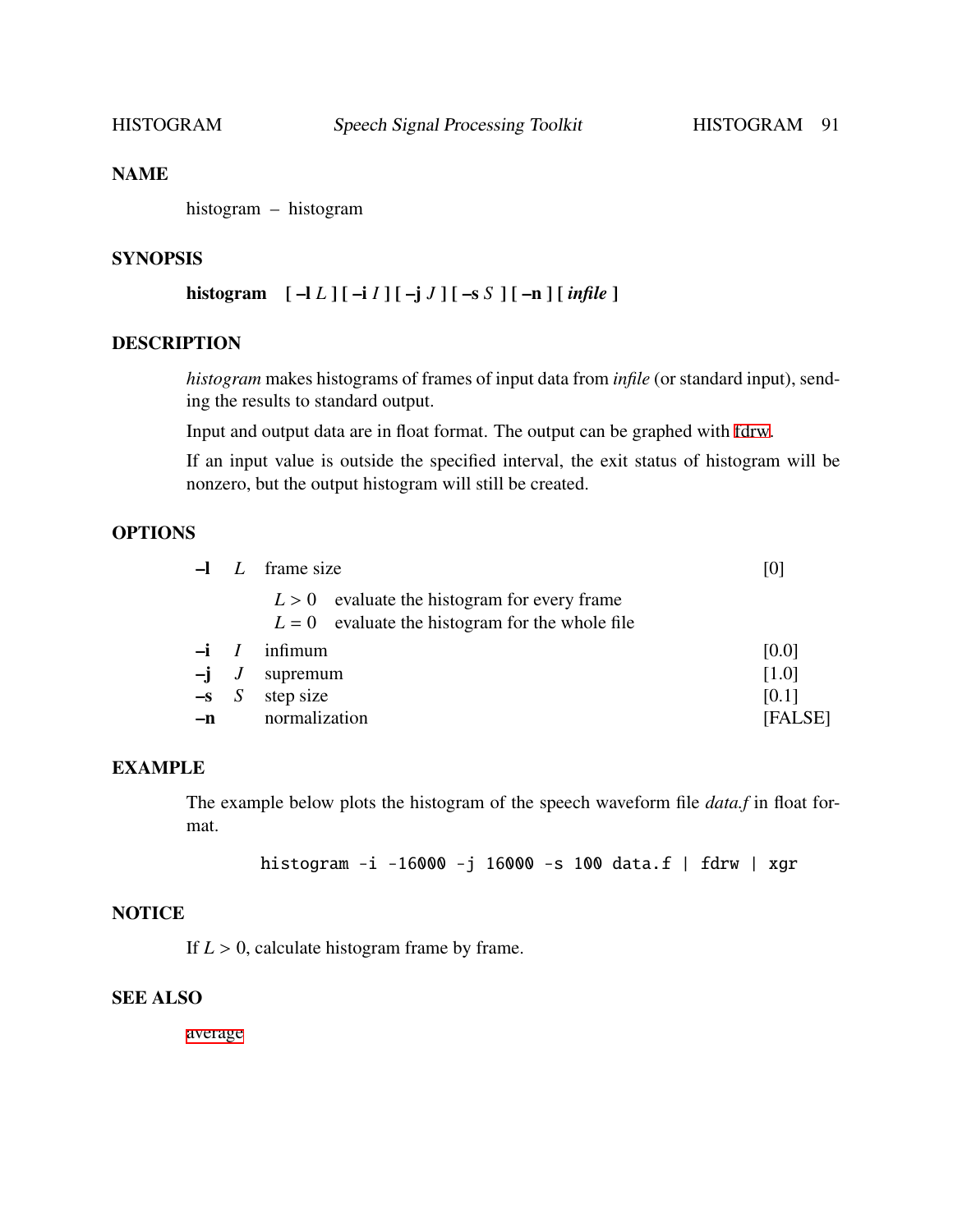idct – Inverse DCT-II

#### **SYNOPSIS**

idct [ –l *L* ] [ –c ] [ –d ] [ *infile* ]

## DESCRIPTION

*idct* calculates the Inverse Discrete Cosine Transform II (IDCT-II) of input data in *infile* (or standard input), sending the results to standard output. The input and output data is in float format, arranged as follows.

|                               |           | Data block 1 |              | Data block 2 |
|-------------------------------|-----------|--------------|--------------|--------------|
|                               | size      | size         | size         | size         |
| Input                         |           |              |              |              |
|                               | Real part | Im. part     | Real part    | Im. part     |
|                               |           | Data block 1 | Data block 2 |              |
| <b>After IDCT</b><br>(Output) | size      | size         | size         | size         |
|                               | Real part | Im. part     | Real part    | Im. part     |

The Inverse Discrete Cosine Transformation II is given by

$$
x_l = \sqrt{\frac{2}{L}} c_l \sum_{k=0}^{L-1} X_k \cos \left\{ \frac{\pi}{L} \left( k + \frac{1}{2} \right) l \right\}, \quad l = 0, 1, \cdots, L
$$

where

$$
c_l = \begin{cases} 1 & (1 \le l \le L - 1) \\ 1/\sqrt{2} & (l = 0) \end{cases}
$$

### OPTIONS

|      | $-L$ IDCT size          | [256]   |
|------|-------------------------|---------|
| $-c$ | use complex number      | [FALSE] |
| $-d$ | don't use FFT algorithm | [FALSE] |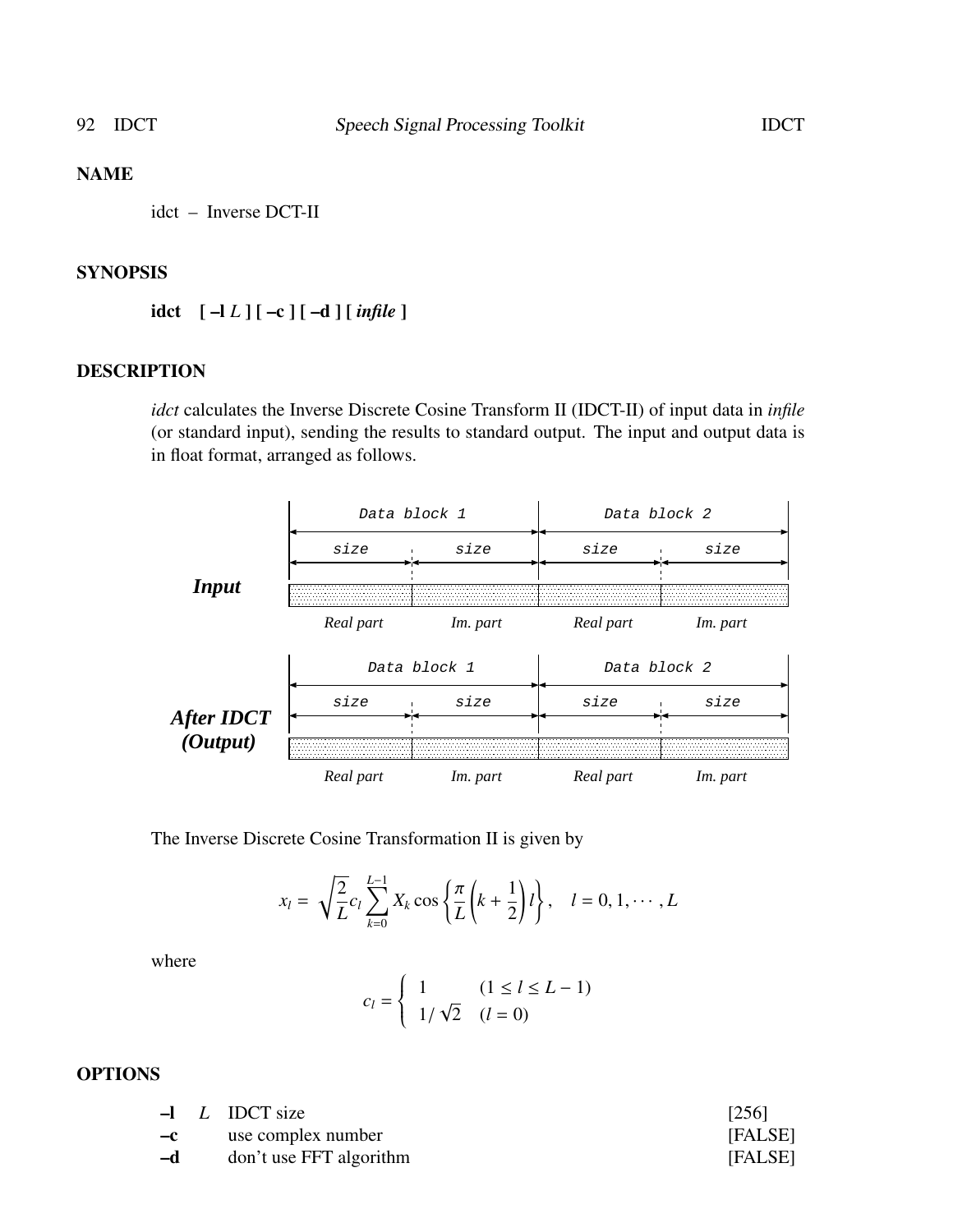## **EXAMPLE**

In this example, the IDCT is evaluated from a complex-valued data file *data.f* in float format (real part: 256 points, imaginary part: 256 points), and the output is written to *data.idct*:

idct data.f  $-1$  256  $-c$  > data.idct

#### SEE ALSO

[ff](#page-54-0)t, [dct](#page-30-0)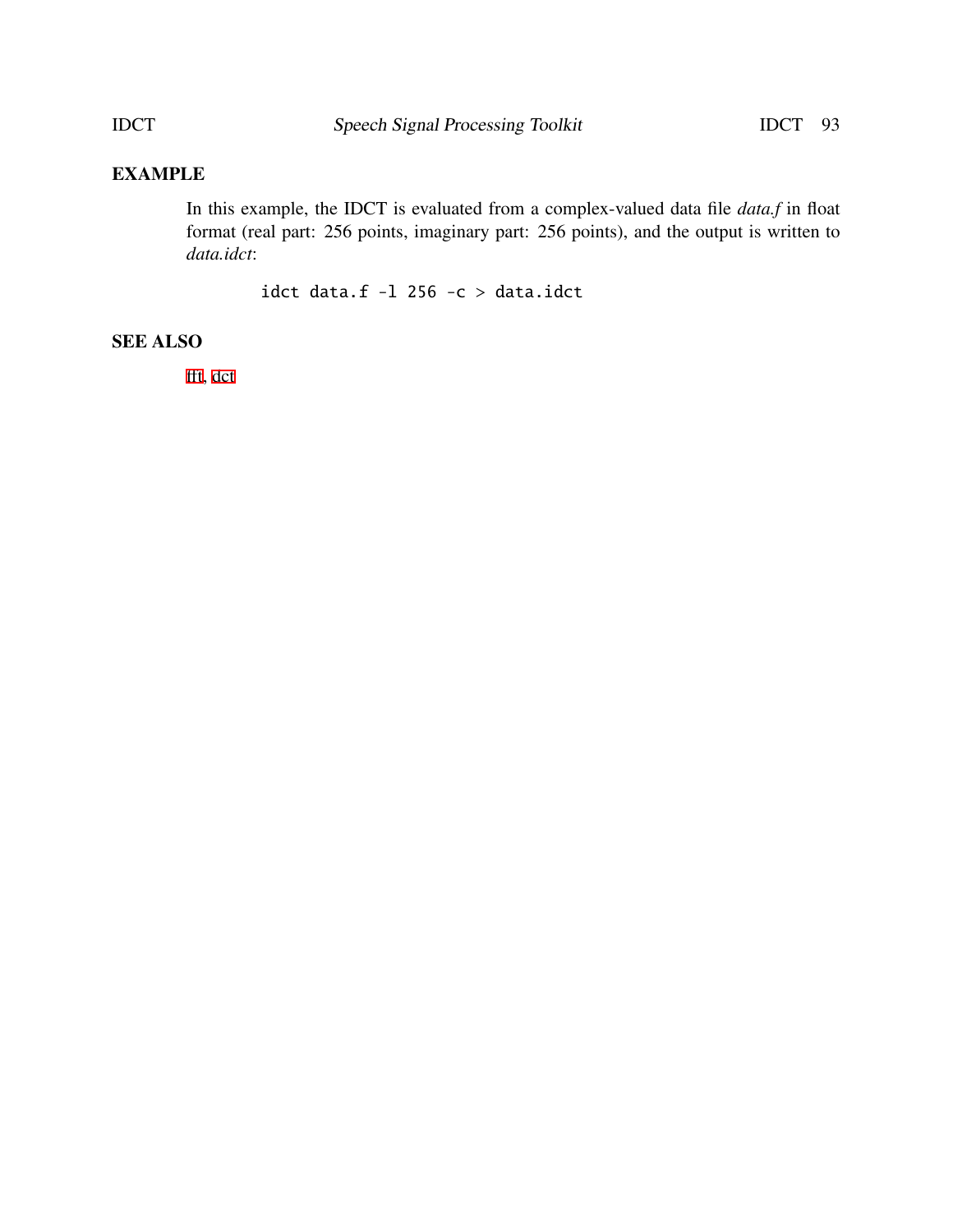<span id="page-99-0"></span>ifft – inverse FFT for complex sequence

#### **SYNOPSIS**

ifft [ –l *L* ] [ –{ R | I } ] [ *infile* ]

#### DESCRIPTION

*ifft* calculates the Inverse Discrete Fourier Transform (IDFT) of complex-valued data from *infile* (or standard input), sending the results to standard output. The input and output data is in float format, arranged as follows.



#### **OPTIONS**

|    | $-L$ FFT size power of 2   | [256]   |
|----|----------------------------|---------|
| -R | output only real part      | [FALSE] |
| —I | output only imaginary part | [FALSE] |

#### EXAMPLE

In this example, the inverse DFT is evaluated from a data file *data.f* in float format (real part: 256 points, imaginary part: 256 points), and the output is written to *data.i*ff*t*:

ifft data.f  $-1$  256  $>$  data.ifft

## SEE ALSO

[ff](#page-54-0)t, ff[t2](#page-55-0), ff[tr,](#page-59-0) ff[tr2,](#page-60-0) iff[tr](#page-102-0) iff[t2](#page-100-0)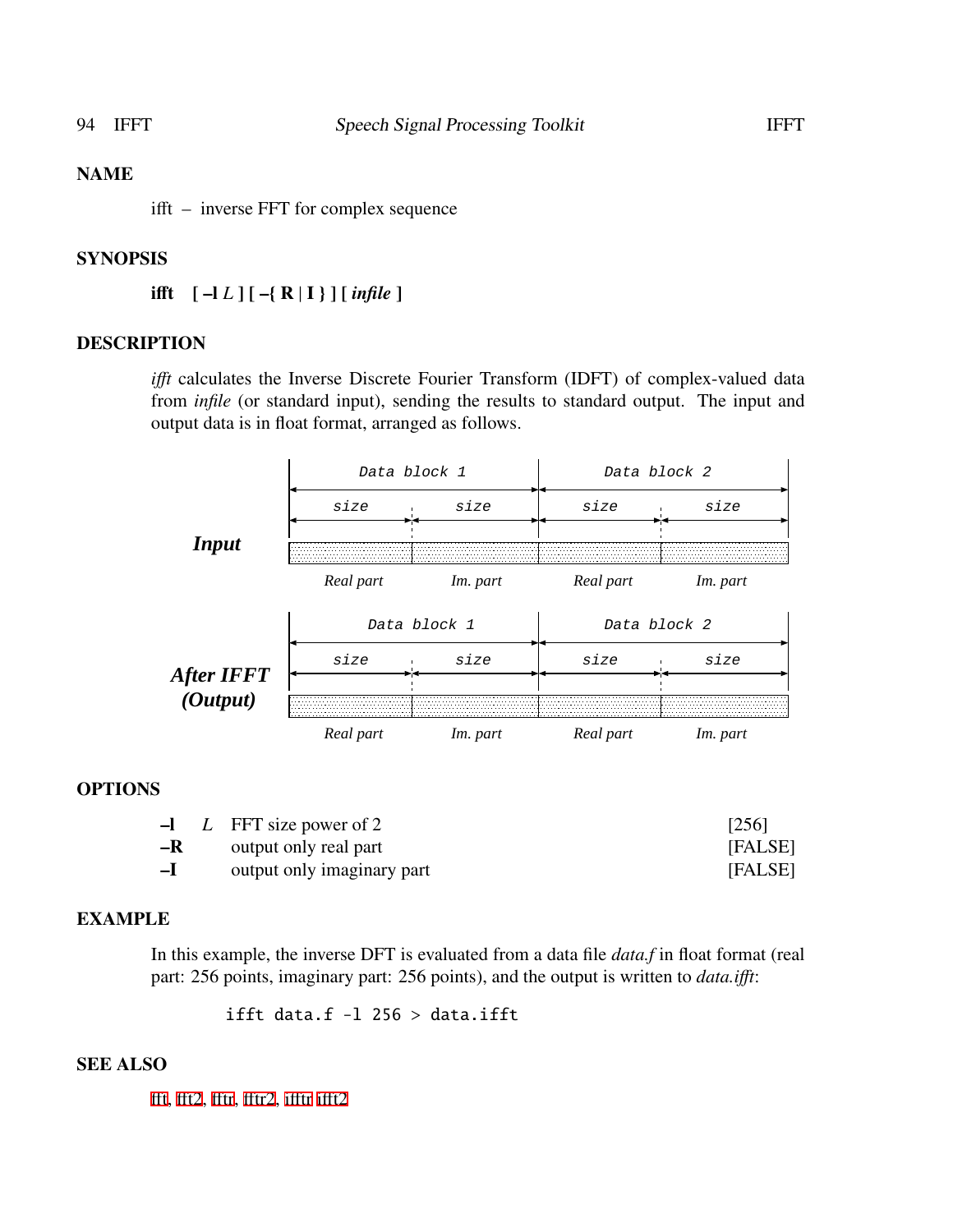<span id="page-100-0"></span>

ifft2 – 2-dimensional inverse FFT for complex sequence

#### SYNOPSIS

## ifft2 [ –l *L* ] [ +r ] [ –t ] [ –c ] [ –q ] [ –{ R | I } ] [ *infile* ]

#### DESCRIPTION

*ifft2* calculates the 2-dimensional Inverse Discrete Fourier Transform (IDFT) of complexvalued data from *infile* (or standard input), sending the results to standard output. The input and output data is in float format, arranged as follows.



#### OPTIONS

|      | $-L$ FFT size power of 2                                               | [64]    |
|------|------------------------------------------------------------------------|---------|
| $+r$ | regard input as real values rather than complex values                 | [FALSE] |
| —t   | Output results in transposed form (see also fft2).                     | [FALSE] |
| -c   | When results are transposed, 1 boundary data is copied from the        | [FALSE] |
|      | opposite side, and then output $(L + 1) \times (L + 1)$ data (see also |         |
|      | $fft2$ ).                                                              |         |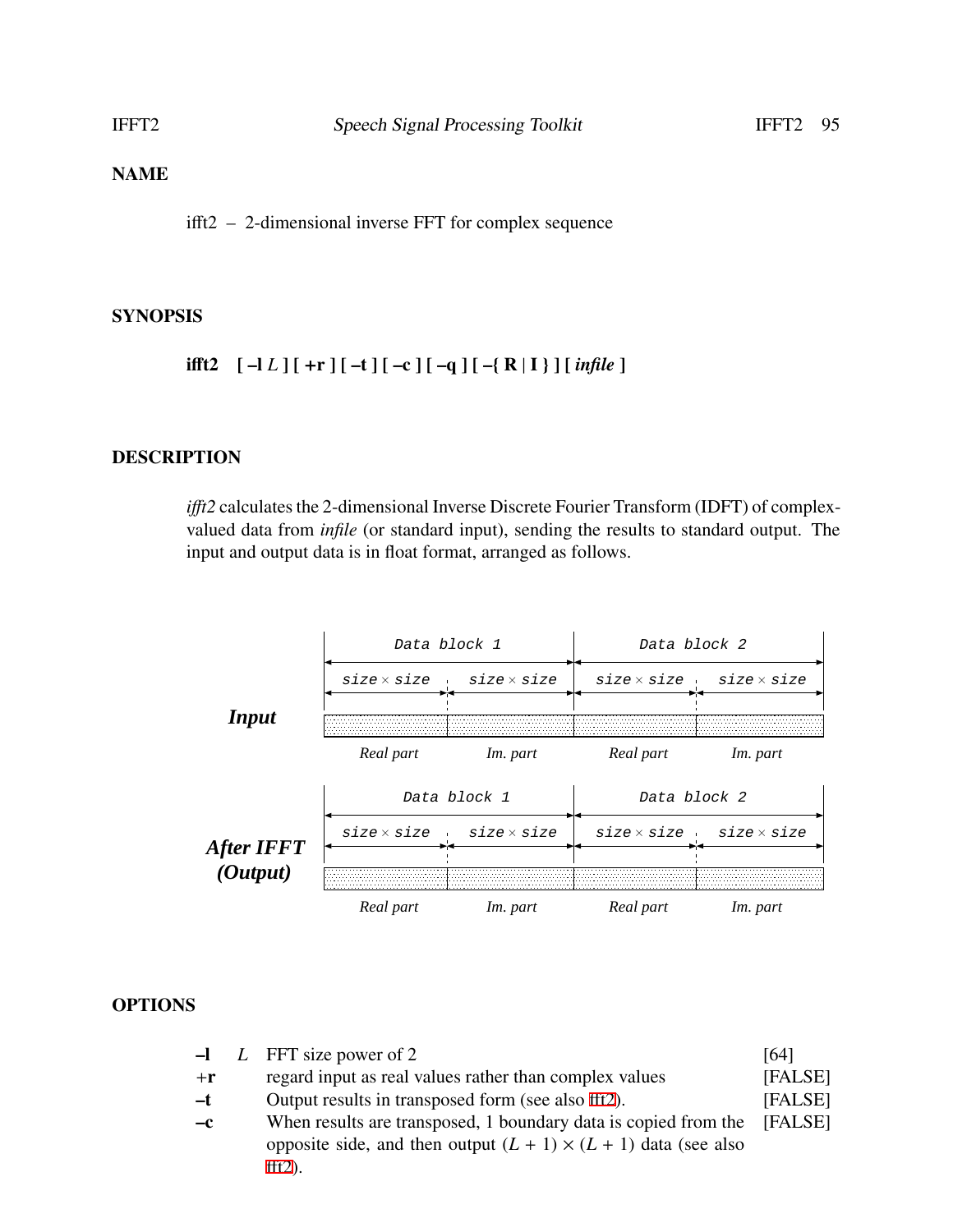–q Output first 1/4 of data of FFT results only. As in the above c [FALSE] option, boundary data is compensated and  $(\frac{L}{2} + 1) \times (\frac{L}{2})$  $\frac{L}{2}$  + 1) data are output.



| -R  | output only real part      | [FALSE] |
|-----|----------------------------|---------|
| - 1 | output only imaginary part | [FALSE] |

#### EXAMPLE

This example reads a sequence of 2-dimensional complex numbers in float format from *data.f* file, evaluates its 2-dimensional IDFT and outputs it to *data.dft* file:

 $iff12 < data.f > data.ifft2$ 

## SEE ALSO

[ff](#page-54-0)t, ff[t2](#page-55-0), ff[tr,](#page-59-0) ff[tr2,](#page-60-0) i[ff](#page-99-0)t iff[tr](#page-102-0)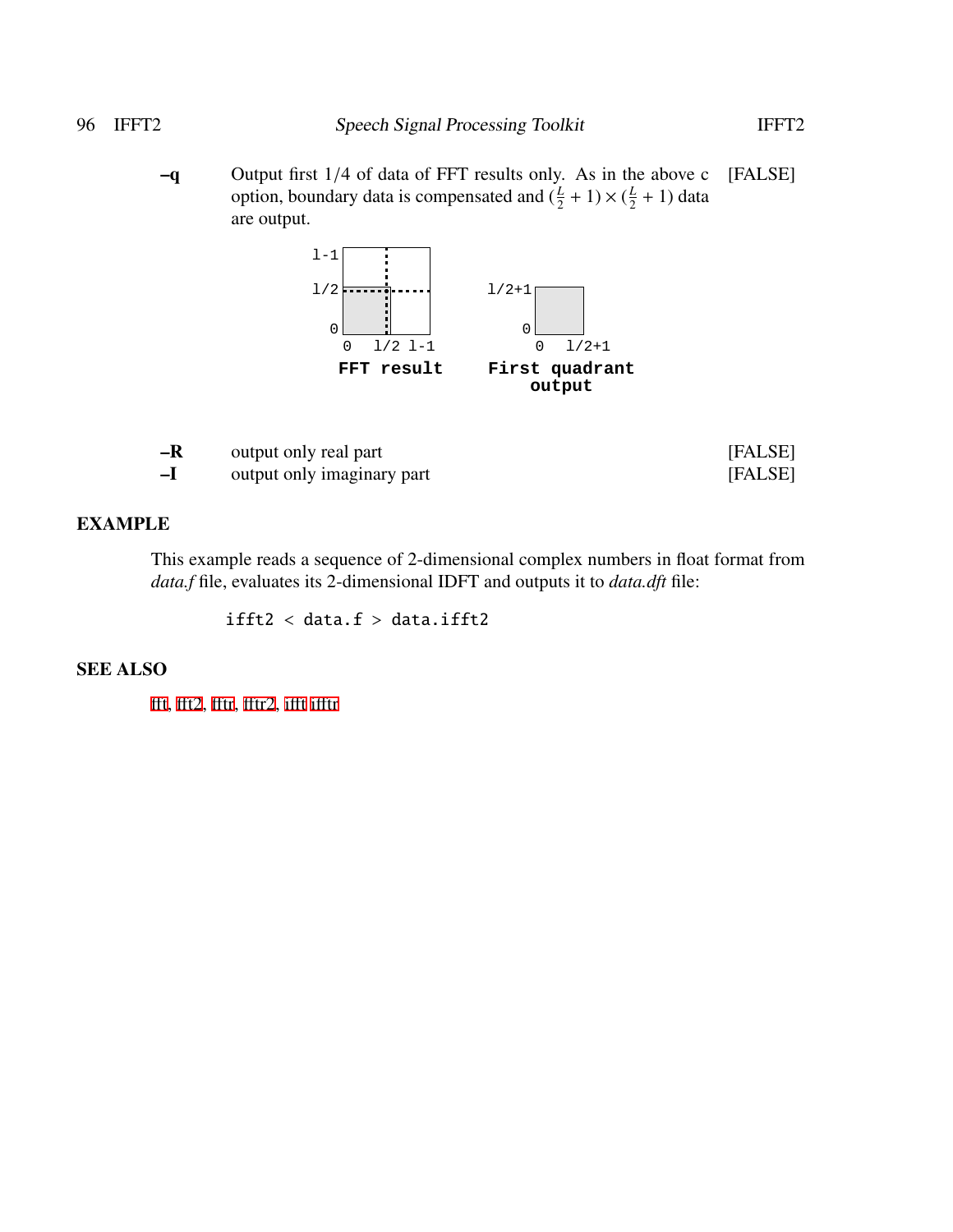<span id="page-102-0"></span>ifftr – inverse FFT for real sequence

#### **SYNOPSIS**

ifftr [ –l *L* ] [ –m *M* ] [ *infile* ]

#### DESCRIPTION

*ifftr* calculates the Inverse Discrete Fourier Transform (IDFT) of real-valued data from *infile* (or standard input), sending the results to standard output. The input and output data is in float format, arranged as follows.



#### OPTIONS

|  | $-L$ FFT size power of 2        | [256]   |
|--|---------------------------------|---------|
|  | $-m$ <i>M</i> order of sequence | $[L-1]$ |

#### EXAMPLE

In this example, IDFT is evaluated from a data file *data.f* in float format (real part: 256 points, imaginary part: 256 points), and the output is written to *data.i*ff*tr*:

ifftr data.f -l 256 > data.ifftr

#### SEE ALSO

[ff](#page-54-0)t, ff[t2,](#page-55-0) ff[tr](#page-59-0), ff[tr2,](#page-60-0) i[ff](#page-99-0)t iff[t2](#page-100-0)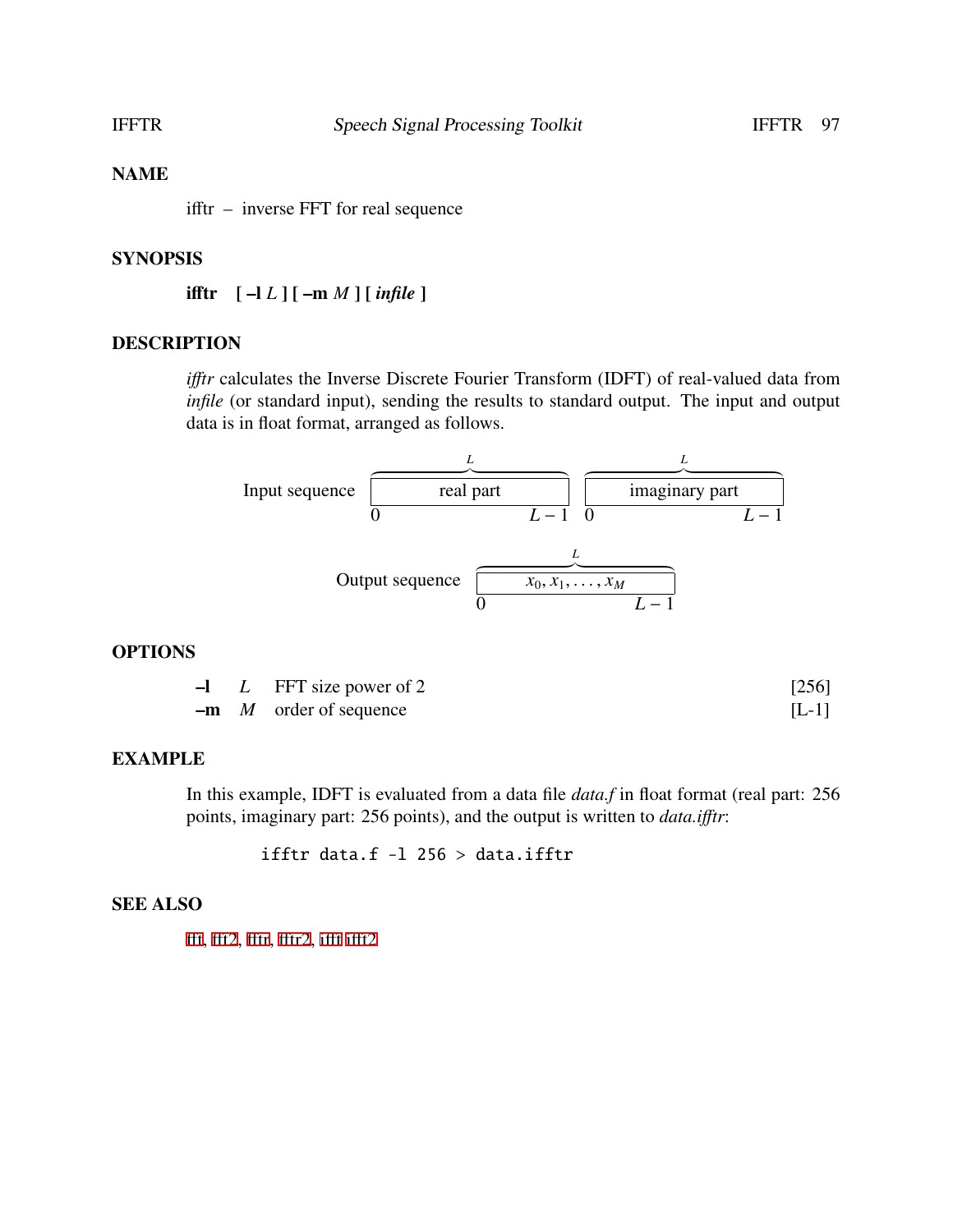<span id="page-103-0"></span>ignorm – inverse gain normalization

#### **SYNOPSIS**

ignorm [ –m *M* ] [ –g *G* ] [ –c *C* ] [ *infile* ]

#### DESCRIPTION

*ignorm* reads normalized generalized cepstral coefficients *c*γ(*m*) from *infile* (or standard input), and outputs the unnormalized coefficients to standard output.

Both input and output files are in float format.

To convert normalized generalized cepstral coefficients  $c'_{\gamma}(m)$  into not-normalized generalized cepstral coefficients  $c<sub>y</sub>(m)$ , the following equation can be used.

$$
c_{\gamma}(m) = \left(c_{\gamma}'(0)\right)^{\gamma} c_{\gamma}'(m), \qquad m > 0
$$

Also, the gain  $K = c<sub>\gamma</sub>(0)$  is

$$
c_{\gamma}(0) = \begin{cases} \frac{\left(c_{\gamma}'(0)\right)^{\gamma} - 1.0}{\gamma}, & 0 < |\gamma| \le 1\\ \log c_{\gamma}'(0), & \gamma = 0 \end{cases}
$$

#### **OPTIONS**

|  | $-m$ <i>M</i> order of generalized cepstrum             | $\lceil 25 \rceil$ |
|--|---------------------------------------------------------|--------------------|
|  | $-g$ G power parameter $\gamma$ of generalized cepstrum | [0]                |
|  | $\gamma = G$                                            |                    |
|  | $-c$ C power parameter $\gamma$ of generalized cepstrum |                    |
|  | $\gamma = -1/$ (int)C                                   |                    |
|  | C must be $C \ge 1$                                     |                    |

#### EXAMPLE

In this example below, normalized generalized cepstral coefficients in float format are read from *data.ngcep* ( $M = 15$ ,  $\gamma = -0.5$ ), and the not-normalized generalized cepstral coefficients are output to *data.gcep*.

ignorm -m 15 -c  $2 <$  data.ngcep > data.gcep

#### **NOTICE**

Value of *C* must be  $C \geq 1$ .

## SEE ALSO

[gcep,](#page-73-0) [mgcep,](#page-147-0) [gc2gc](#page-71-0), [mgc2mgc](#page-141-0), [freqt](#page-70-0)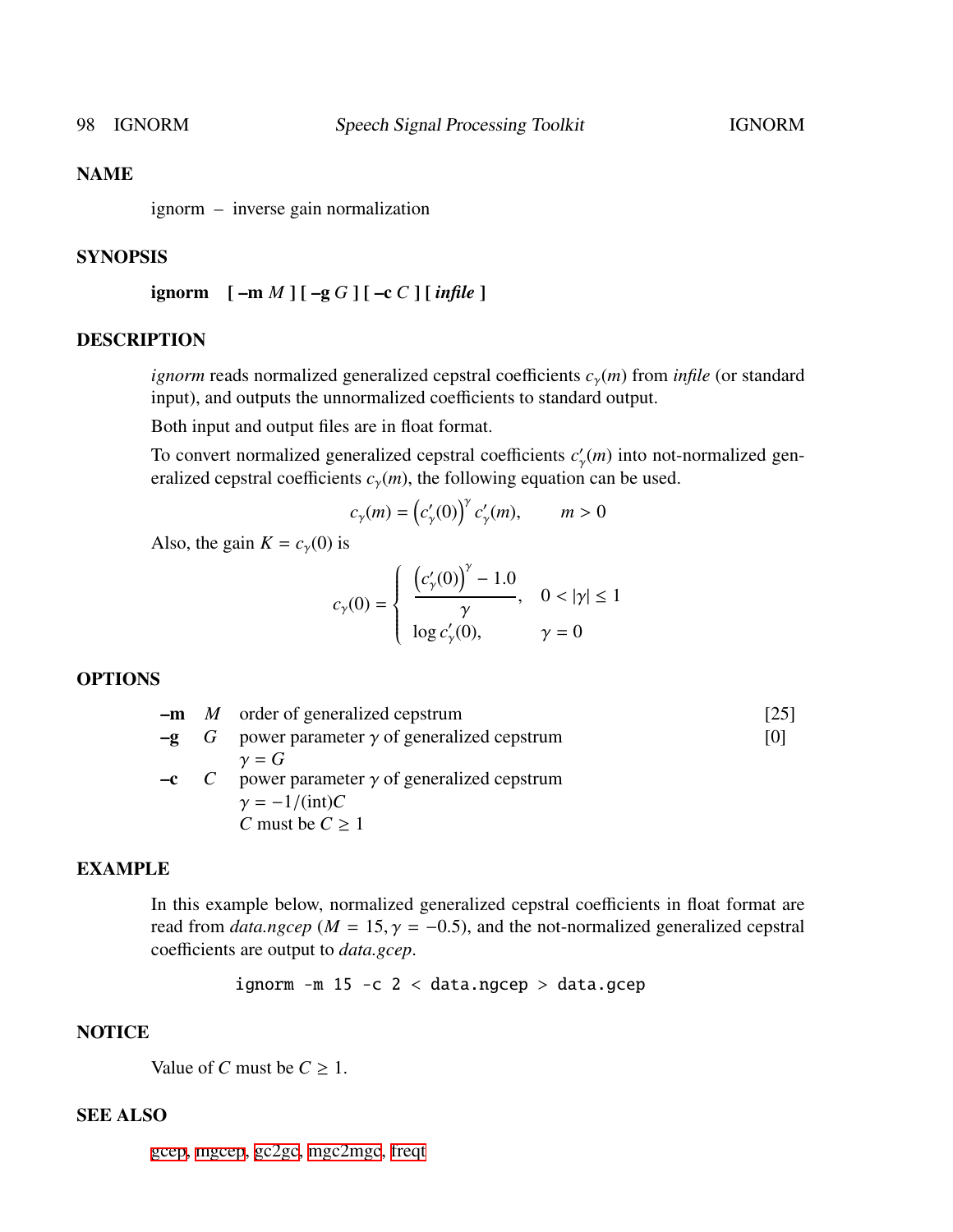impulse – generate impulse sequence

## **SYNOPSIS**

impulse [ –l *L* ] [ –n *N* ]

#### DESCRIPTION

*impulse* generates the unit impulse sequence of length *L*, sending the output to standard output. The output is in float format as follows.

$$
\underbrace{1,0,0,\ldots,0}_{L}
$$

If both –l and –n options are given, the last one is used.

## OPTIONS

|  | $-I$ L length of unit impulse                  | $\lceil 256 \rceil$ |
|--|------------------------------------------------|---------------------|
|  | if $L < 0$ then endless sequence is generated. |                     |
|  | $-n$ N order of unit impulse                   | $[255]$             |

#### EXAMPLE

In the example below, an unit impulse sequence is passed through a digital filter and the results are shown on the screen.

impulse | dfs -a 1 0.9 -b 1 2 1 | dmp +f

## **NOTICE**

If  $L < 0$ , generate infinite sequence.

#### SEE ALSO

[step](#page-203-0), [train,](#page-206-0) [ramp,](#page-183-0) [sin](#page-191-0), [nrand](#page-173-0)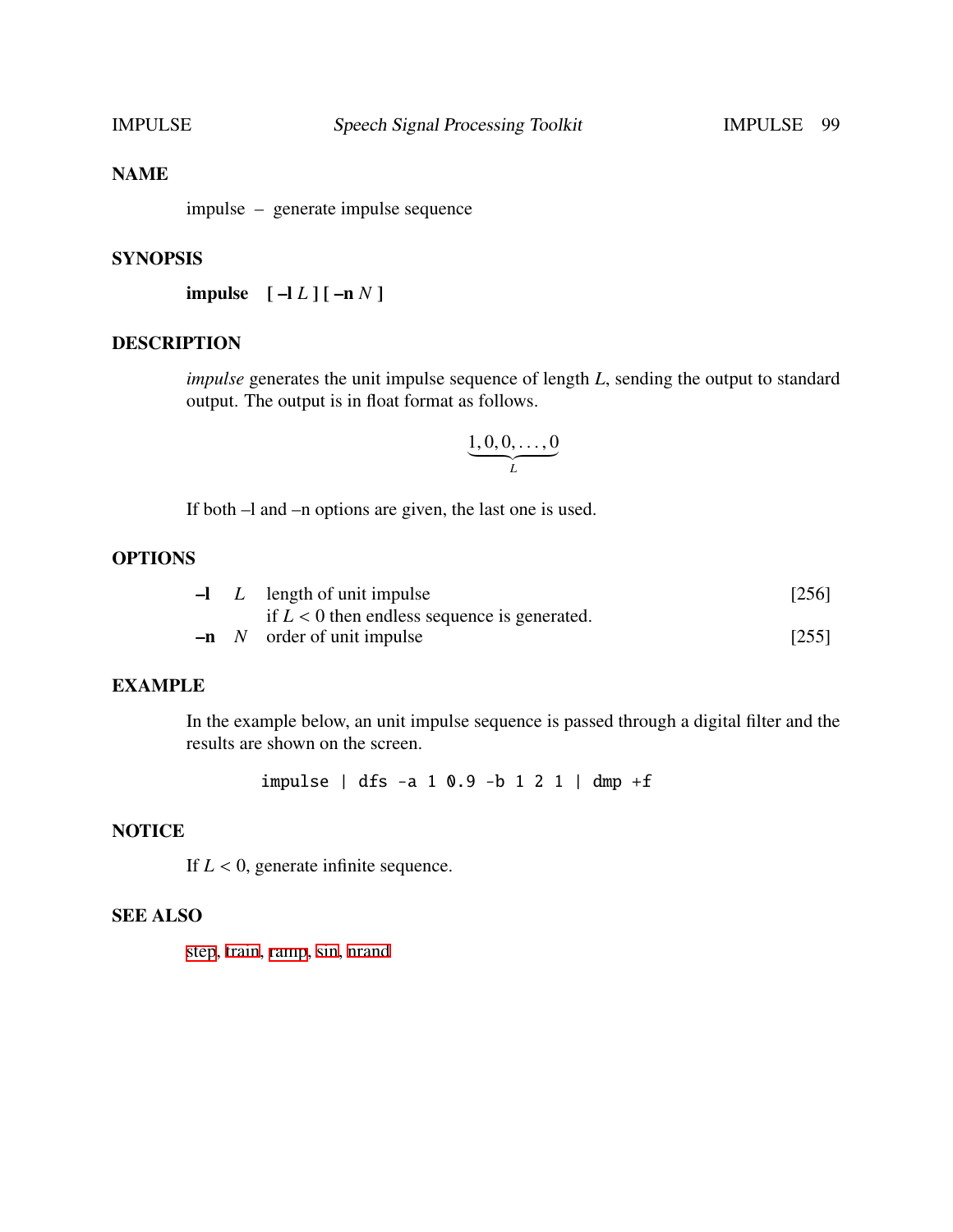<span id="page-105-0"></span>

imsvq – decoder of multi stage vector quantization

#### **SYNOPSIS**

imsvq [ –l *L* ] [ –n *N* ] [ –s *S cbfile* ] [ *infile* ]

#### DESCRIPTION

*imsvq* decodes multi-stage vector-quantized data from a sequence of codebook indexes from *infile* (or standard input), using codebooks specified by multiple –s options, sending the result to standard output. The number of decoder stages is equal to the number of –s options.

Input data is in int format, and output data is in float format.

### **OPTIONS**

| $-1$ $L$ |        | length of vector                                       | [26]      |
|----------|--------|--------------------------------------------------------|-----------|
|          | $-n$ N | order of vector                                        | $[L-1]$   |
|          |        | $-S \ S \ cbf$ change codebook                         | [N/A N/A] |
|          |        | codebook size<br>$S =$<br><i>cb file</i> codebook file |           |

#### EXAMPLE

In the example below, the decoded vector *data.ivq* is obtained from the first stage codebook *cbfile1* and the second stage codebook *cbfile2*, both of size 256, as well as from the index file *data.vq*.

imsvq -s 256 cbfile1 -s 256 cbfile2 < data.vq > data.ivq

#### **NOTICE**

The –s option is specified number of stages.

#### SEE ALSO

[msvq](#page-169-0), [ivq](#page-107-0), [vq](#page-224-0)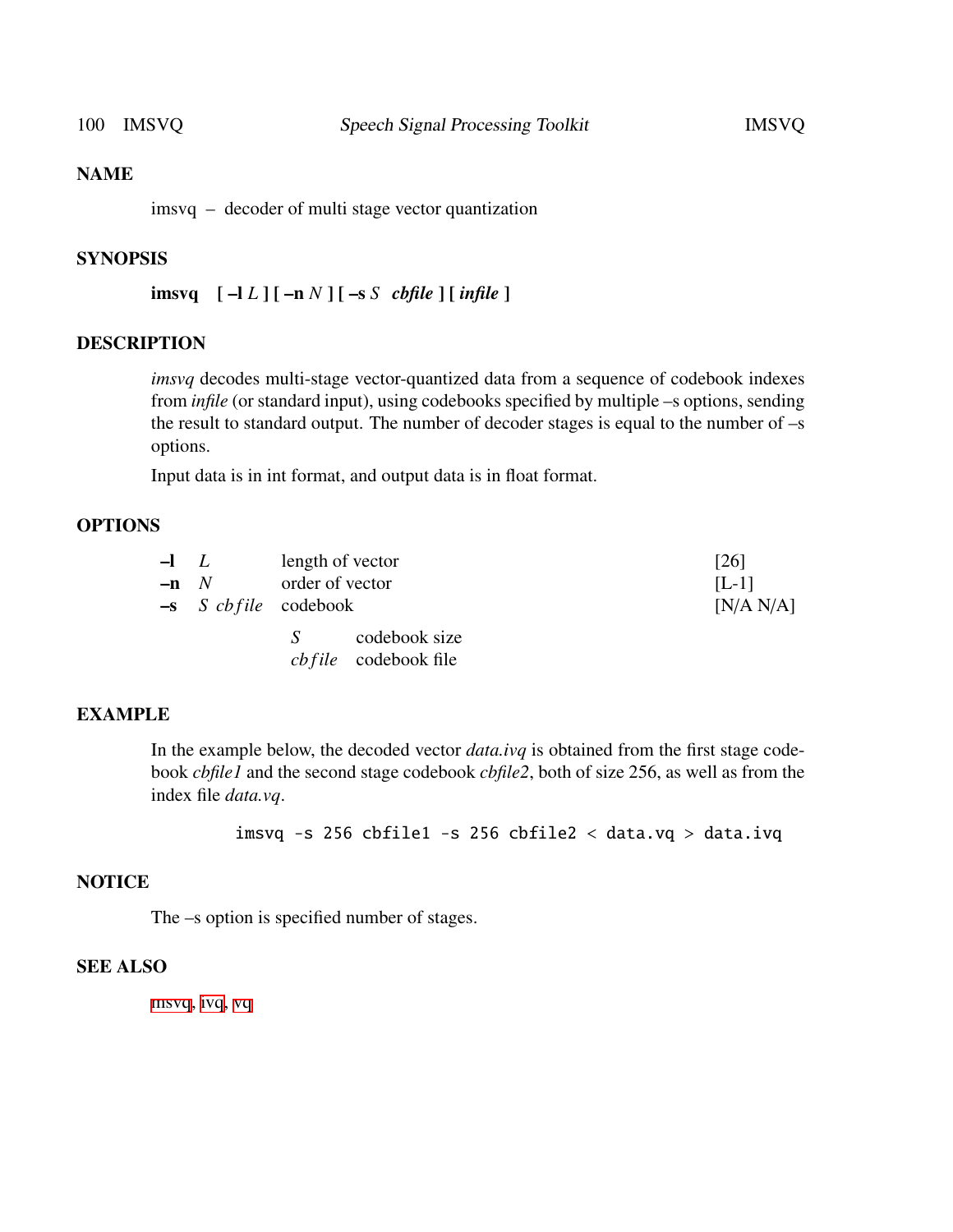interpolate – interpolation of data sequence

## **SYNOPSIS**

interpolate [ –p *P* ] [ –s *S* ] [ –l *L* ] [ –d ] [ *infile* ]

#### DESCRIPTION

This function interpolates data points into the input data, with interval *P* and start number *S* , and sends the result to standart output. The results are as follows:

$$
\mathbf{x}(0), \mathbf{x}(1), \mathbf{x}(2), \ldots
$$

then the output data will be

$$
0, 0, \ldots, 0, x(0), 0, 0, \ldots, 0, x(1), 0, 0, \ldots, 0, x(2), \ldots
$$

If the –d option is given, the output data will be

$$
0, 0, \ldots, 0, x(0), x(0), x(0), \ldots, x(0), x(1), x(1), x(1), \ldots, x(1), x(2), \ldots
$$

Input and output data are in float format.

## **OPTIONS**

|    | $-L$ length of vector              | 111     |
|----|------------------------------------|---------|
|    | $-p$ <i>P</i> interpolation period | [10]    |
|    | $-S$ S start sample                | ()      |
| -d | pad input data rather than 0       | [FALSE] |

#### **EXAMPLE**

This example decimates input data from *data.f* file with interval 2, interpolates 0 with interval 2, and then outputs it to *data.di* file:

decimate -p 2 < data.f | interpolate -p 2 > data.di

#### SEE ALSO

[decimate](#page-32-0)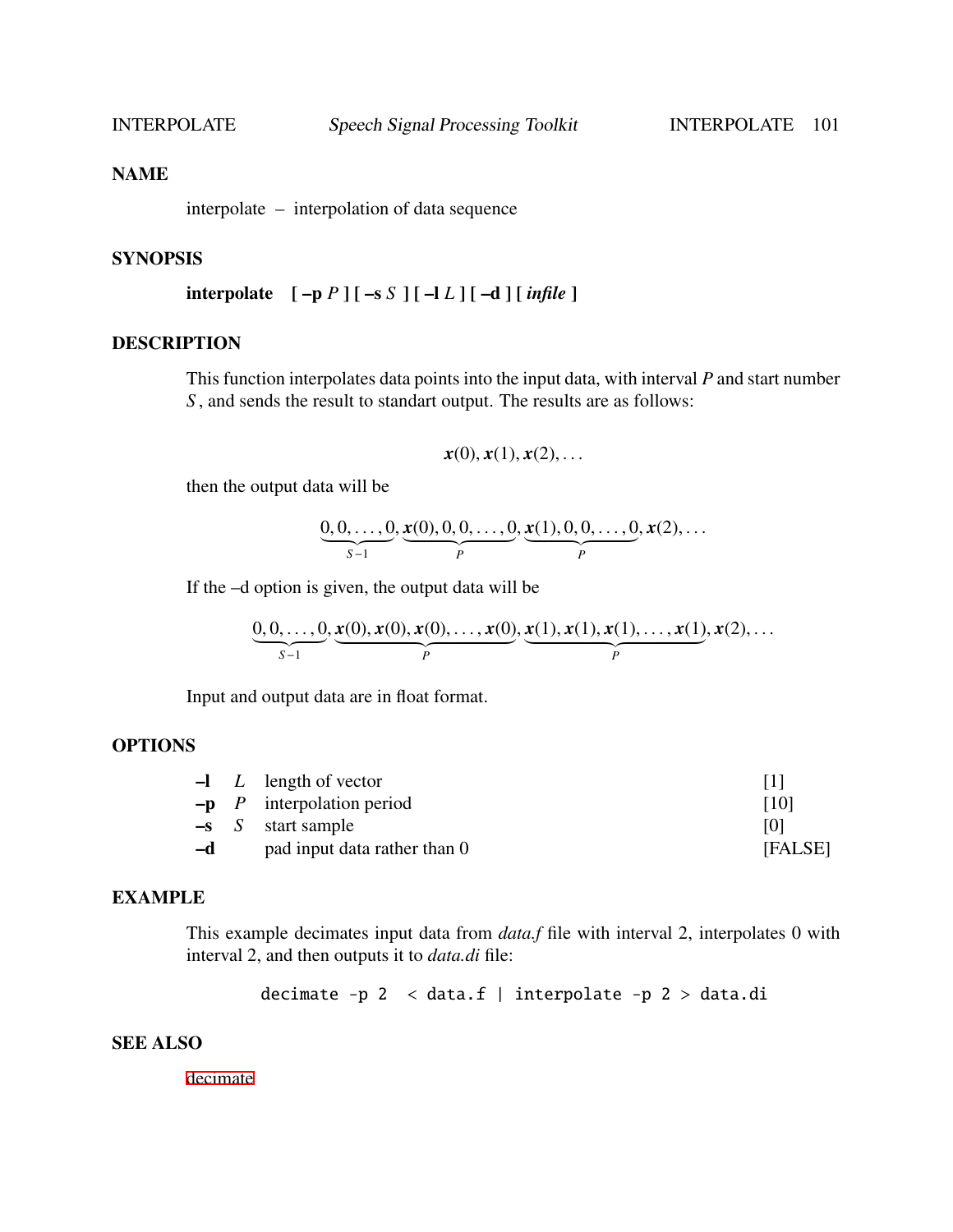<span id="page-107-0"></span>

ivq – decoder of vector quantization

#### **SYNOPSIS**

ivq [ –l *L* ] [ –n *N* ] *cbfile* [ *infile* ]

#### DESCRIPTION

*ivq* decodes vector-quantized data from a sequence of codebook indexes from *infile* (or standard input), using the codebook *cbfile*, sending the result to standard output. The decoded output vector is of the form:

 $c_i(0), c_i(1), \ldots, c_i(L-1).$ 

Input data is in int format, and output data is in float format.

#### **OPTIONS**

|  | $-L$ length of vector  | [26]    |
|--|------------------------|---------|
|  | $-n$ N order of vector | $[L-1]$ |

#### EXAMPLE

In the following example, the decoded 25-th order output file *data.ivq* is obtained through the index file *data.vq* and codebook *cbfile*.

ivq cbfile data.vq > data.ivq

#### SEE ALSO

[vq](#page-224-0), [imsvq](#page-105-0), [msvq](#page-169-0)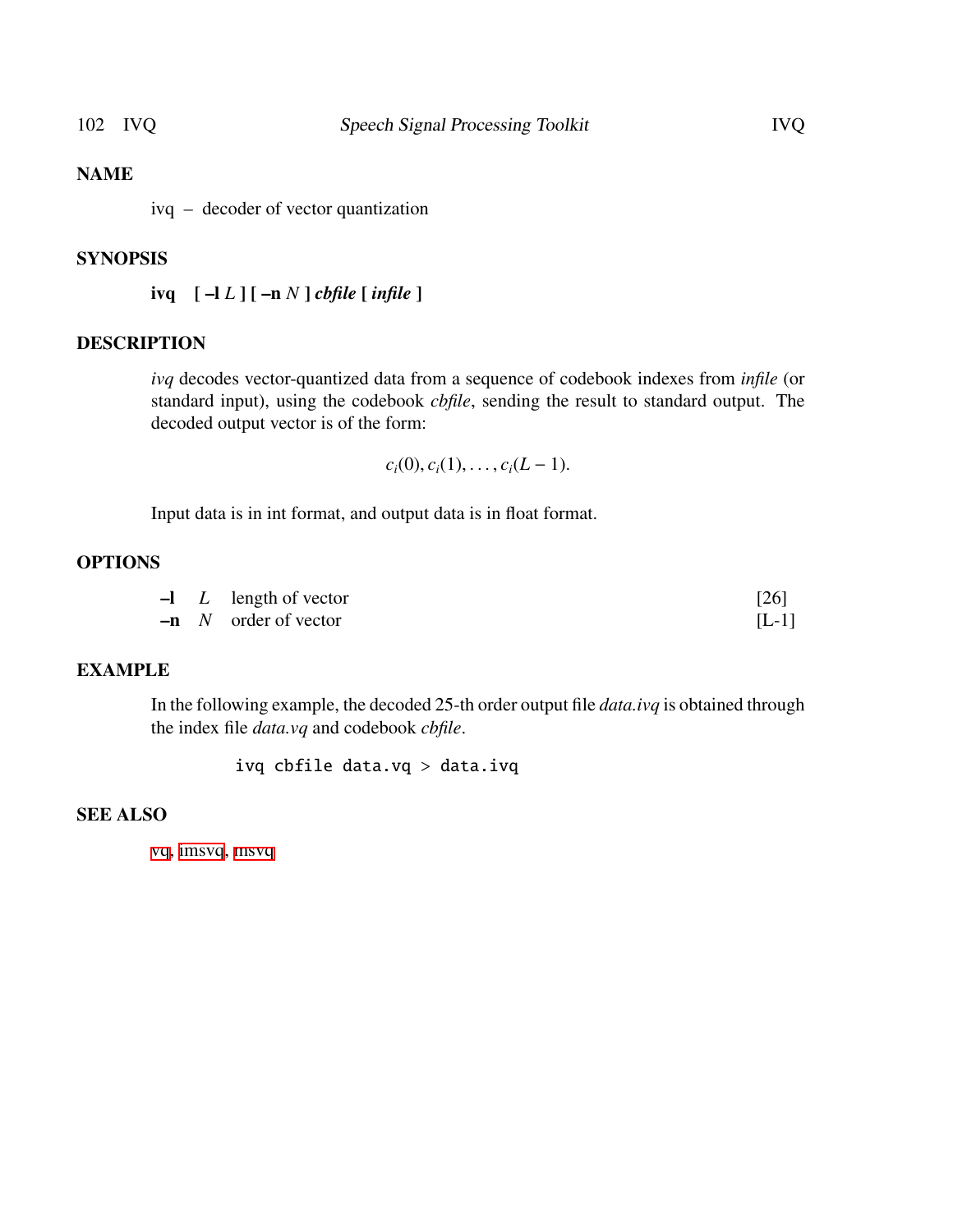lbg – LBG algorithm for vector quantizer design

#### **SYNOPSIS**

lbg [ –l *L* ] [ –n *N* ] [ –t *T* ] [ –s *S* ] [ –e *E* ] [ –F *F* ] [ –i *I* ] [ –m *M* ] [ –S *s* ] [ –c *C* ] [ –d *D* ] [ –r *R* ] [ *indexfile* ] < *infile*

#### DESCRIPTION

*lbg* uses the LBG algorithm to train a codebook from a sequence of vectors from *infile* (or standard input), sending the result to standard output.

The input sequence consists of *T* float vectors *x*, each of size *L*

$$
\mathbf{x}(0), \mathbf{x}(1), \ldots, \mathbf{x}(T-1).
$$

The result is a codebook consisting of *E* float vectors, each of length *L*,

$$
\mathbf{C}_E = {\mathbf{c}_E(0), \mathbf{c}_E(1), \ldots, \mathbf{c}_E(E-1)},
$$

generated by the following algorithm.

step.0 When an initial codebook  $C<sub>S</sub>$  is not assigned, the initial codebook is obtained from the whole collection of training data as follows,

$$
c_1(0) = \frac{1}{T} \sum_{n=0}^{T-1} x(n)
$$

and the initial codebook with  $S = 1$  is  $C_1 = \{c_1(0)\}.$ 

step.1 From codebook  $C_S$  obtain  $C_{2S}$ . For this step, the normalized random vector of size *L* and the splitting factor *R* are used as follows,

$$
c_{2S}(n) = \begin{cases} c_S(n) + R \cdot \mathbf{rnd} & (0 \le n \le S - 1) \\ c_S(n - S) - R \cdot \mathbf{rnd} & (S \le n \le 2S - 1) \end{cases}
$$

and we make  $D_0 = \infty$ ,  $k = 0$ .

step.2 First, make sure that  $k \leq I$  where *I* is the maximum iterations number specified by –i option. If it is true, proceed to the following steps. If not, then go to step.4. The present codebook  $C_{2S}$  is now applied to the training vectors. After that, the mean Euclidean distance  $D_k$  is evaluated from every training vector and their corresponding code vector. If the following condition

$$
\left|\frac{D_{k-1}-D_k}{D_k}\right|< D
$$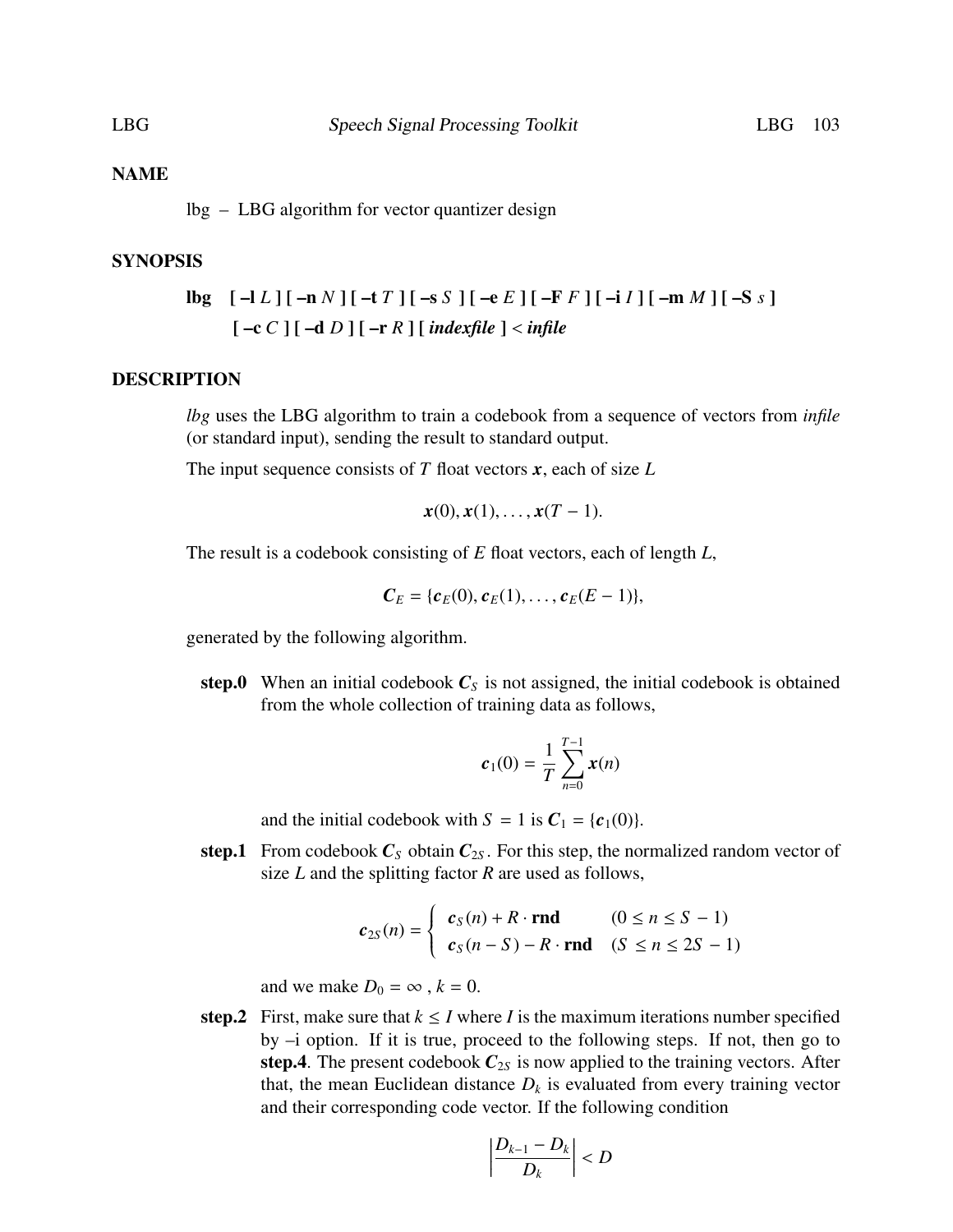



Figure 5: step.2: update codebook

<span id="page-109-0"></span>is met, then go to step.4. If it is not met, then go to step.3. The steps 0, 1, and 2 are illustrated in figure [3](#page-15-0), [4](#page-45-0), and [5,](#page-109-0) respectivelly.

$$
\left|\frac{D_{k-1}-D_k}{D_k}\right|< D
$$

step.3 Centroids are evaluated from the results obtained in step.2. Then, the codebook *C*2*<sup>S</sup>* is updated. Also, if a cell has less than *M* training vectors, then the corresponding code vector is erased from the codebook, and a new code vector is generated from either: 1) the code vector  $c_{2S}(j)$  corresponding to the cell with more training vectors , as follows.

$$
c_{2S}(i) = c_{2S}(j) + R \cdot \mathbf{rnd}
$$

Also,  $c_{2S}(j)$  is modified as follows.

$$
c_{2S}(j) = c_{2S}(j) - R \cdot \mathbf{rnd}
$$

2) the vector *p*, which internally divides two centroids proportionally the number of training vectors for the cell. They are split from the same parent centroid. The vector  $p$  is given by:

$$
p=\frac{n_jc_{2S}(i)+n_i c_{2S}(j)}{n_i+n_j},
$$



Figure 3: **step.0**: initialize codebook Figure 4: **step.1**: split codebook  $C_S$  into  $C_{2S}$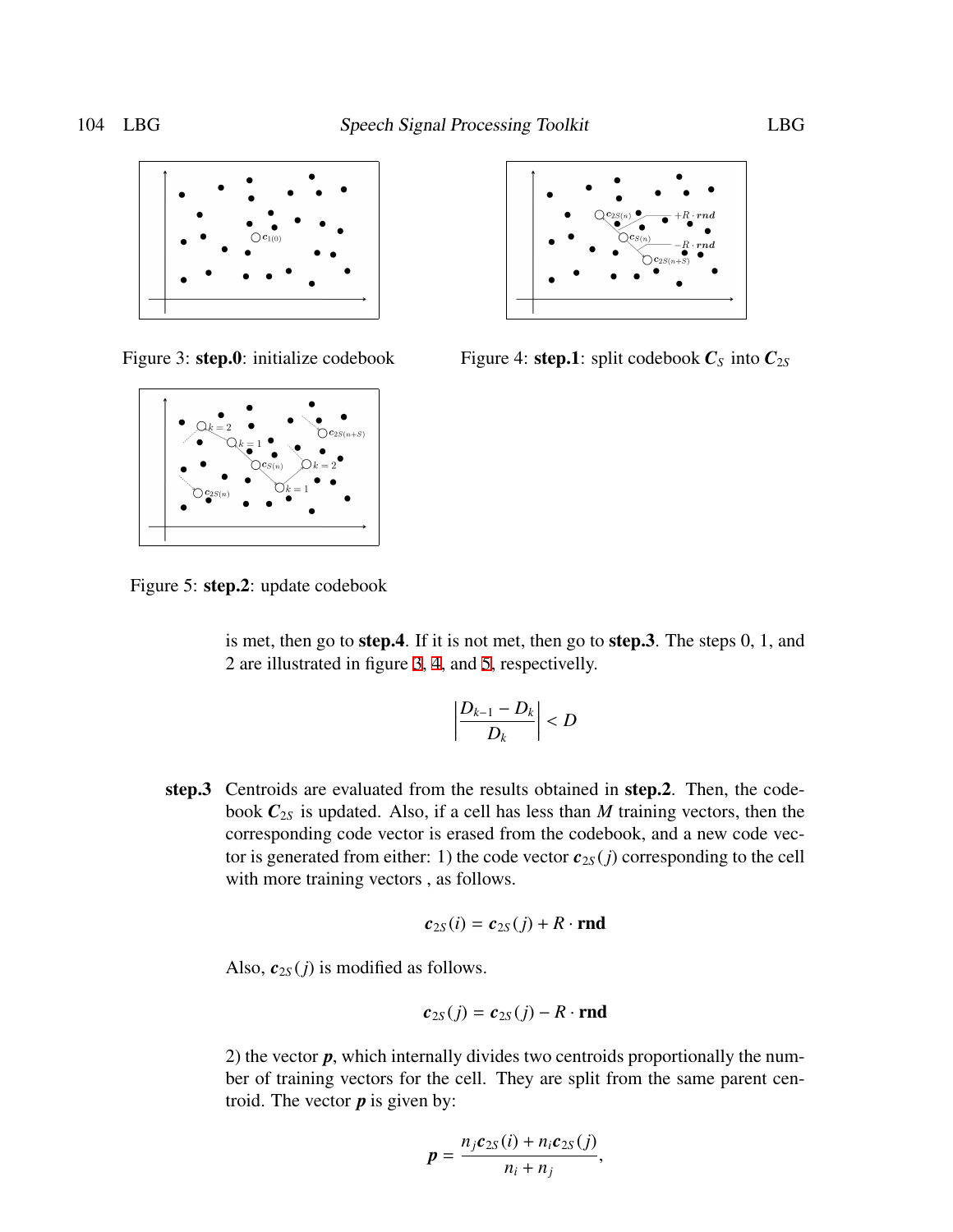where  $n_i$  and  $n_j$  represent the number of training vectors for the cells  $c_{2S}(i)$  and  $c_{2S}(j)$ , respectivelly. The update method is as follows.

$$
c_{2S}(i) = p + R \cdot \mathbf{rnd},
$$

$$
c_{2S}(j) = p - R \cdot \text{rnd.}
$$

If the number of traning vectors for the cell is less than  $M$  when  $k = 3$ , the dividing vector  $p$  and the update results are given as follows:



The type of split can be specified by the  $-c$  option. After that, we assign  $k = k + 1$  and then go back to **step.2** 

step.4 If  $2S = E$  then, end. If not, then make  $S = 2S$  and go back to step.1.

#### OPTIONS

|        | $-L$ length of vector                                  | [26]              |
|--------|--------------------------------------------------------|-------------------|
|        | $-n$ N order of vector                                 | $[L-1]$           |
|        | $-t$ T number of training vector                       | [N/A]             |
|        | $-S$ S initial codebook size                           | $\lceil 1 \rceil$ |
|        | $-e$ E final codebook size                             | [256]             |
|        | $-F$ initial codebook filename                         | [NULL]            |
|        | $-i$ I maximum number of iteration for centroid update | [1000]            |
| $-m$ M | minimum number of training vectors for each cell       | [1]               |
|        | $-S$ seed for normalized random vector                 | $\lceil 1 \rceil$ |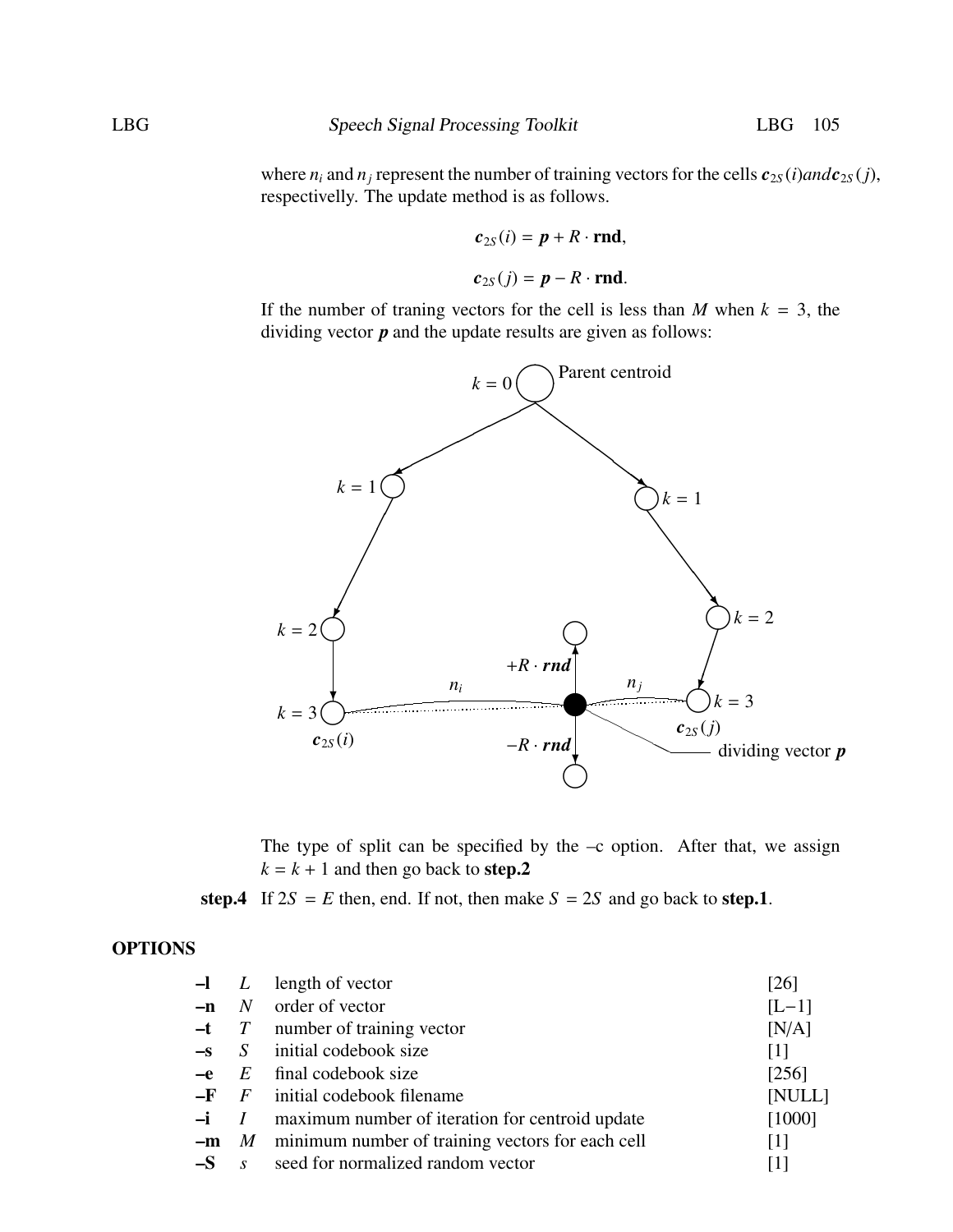| 106 | <b>LBG</b> |       | <b>Speech Signal Processing Toolkit</b>                                                                                                                                                                               |         | LBG |
|-----|------------|-------|-----------------------------------------------------------------------------------------------------------------------------------------------------------------------------------------------------------------------|---------|-----|
|     | $-c$ $C$   |       | type of exception procedure for centroid update<br>when the number of training vectors for the cell is less than $M$                                                                                                  | $\perp$ |     |
|     |            | $C=1$ | split the centroid with most training vectors<br>$C = 2$ split the vector which internally divide<br>two centroids sharing the same parent centroid,<br>in proportion to the number of training vectors for the cell. |         |     |
|     |            |       | Usually, the options below do not need to be assigned.                                                                                                                                                                |         |     |

|  | $-d$ D end condition    | [0.0001] |
|--|-------------------------|----------|
|  | $-r$ R splitting factor | [0.0001] |

In the following example, a codebook of size 1024 is generated from the 39-th order training vector *data.f* in float format. It is also specified that the iterations for the centroid update are at most 100 times, that each centroid contains at least 10 training vectors and that random vectors for the centroid update are generated with seed 5. The output is written to *cbfile*.

lbg -n 39 -e 1024 -i 100 -m 10 -S 5 < data.f > cbfile

## **NOTICE**

The –t option can be omitted, when input from redirect.

# SEE ALSO

[vq](#page-224-0), [ivq](#page-107-0), [msvq](#page-169-0)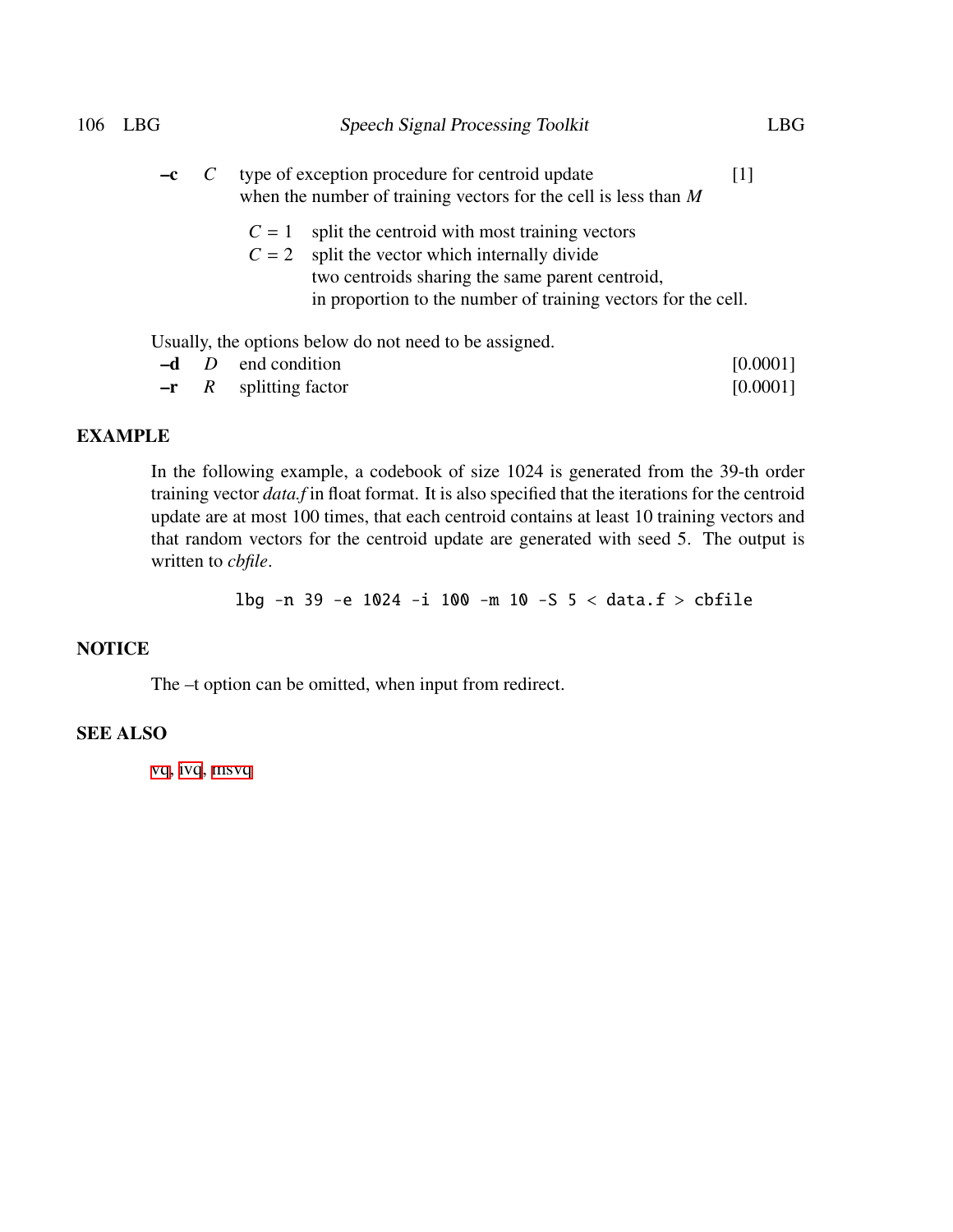<span id="page-112-1"></span>levdur – solve an autocorrelation normal equation using Levinson-Durbin method

### **SYNOPSIS**

levdur [ –m *M* ] [ –f *F* ] [ *infile* ]

#### DESCRIPTION

*levdur* calculates linear prediction coefficients (LPC) from the autocorrelation matrix from *infile* (or standard input), sending the result to standard output.

The input is the *M*-th order autocorrelation matrix

$$
r(0), r(1), \ldots, r(M).
$$

*levdur* uses the Levinson-Durbin algorithm to solve a system of linear equations obtained from the autocorrelation matrix.

Input and output data are in float format.

The linear prediction coefficients are the set of coefficients  $K$ ,  $a(1)$ , ...,  $a(M)$  of an allpole digital filter  $\overline{V}$ 

$$
H(z) = \frac{K}{1 + \sum_{i=1}^{M} a(k)z^{-i}}.
$$

The linear prediction coefficients are evaluated by solving the following set of linear equations, which were obtained through the autocorrelation method,

$$
\begin{pmatrix} r(0) & r(1) & \dots & r(M-1) \\ r(1) & r(0) & & \vdots \\ \vdots & & \ddots & \vdots \\ r(M-1) & & & \dots & r(0) \end{pmatrix} \begin{pmatrix} a(1) \\ a(2) \\ \vdots \\ a(M) \end{pmatrix} = - \begin{pmatrix} r(1) \\ r(2) \\ \vdots \\ r(M) \end{pmatrix}
$$

The Durbin iterative and efficient algorithm is used to solve the system above. It takes advantage of the Toeplitz characteristic of the autocorrelation matrix:

$$
E^{(0)} = r(0)
$$
  
\n
$$
-r(i) - \sum_{j=1}^{i} a^{(i-1)}(j)r(i-j)
$$
  
\n
$$
k(i) = \frac{E^{(i-1)}}{E^{(i-1)}}
$$
  
\n
$$
a^{(i)}(i) = k(i)
$$
  
\n
$$
a^{(i)}(j) = a^{(i-1)}(j) + k(i)a^{(i-1)}(i - j), \qquad 1 \le j \le i - 1
$$
  
\n
$$
E^{(i)} = (1 - k^{2}(i))E^{(i-1)}
$$
\n(2)

Also, for  $i = 1, 2, \ldots, M$ , equations ([1\)](#page-70-0) and ([2\)](#page-112-0) are applied recursively, and the gain *K* is calculated as follows. √

<span id="page-112-0"></span>
$$
K = \sqrt{E^{(M)}}
$$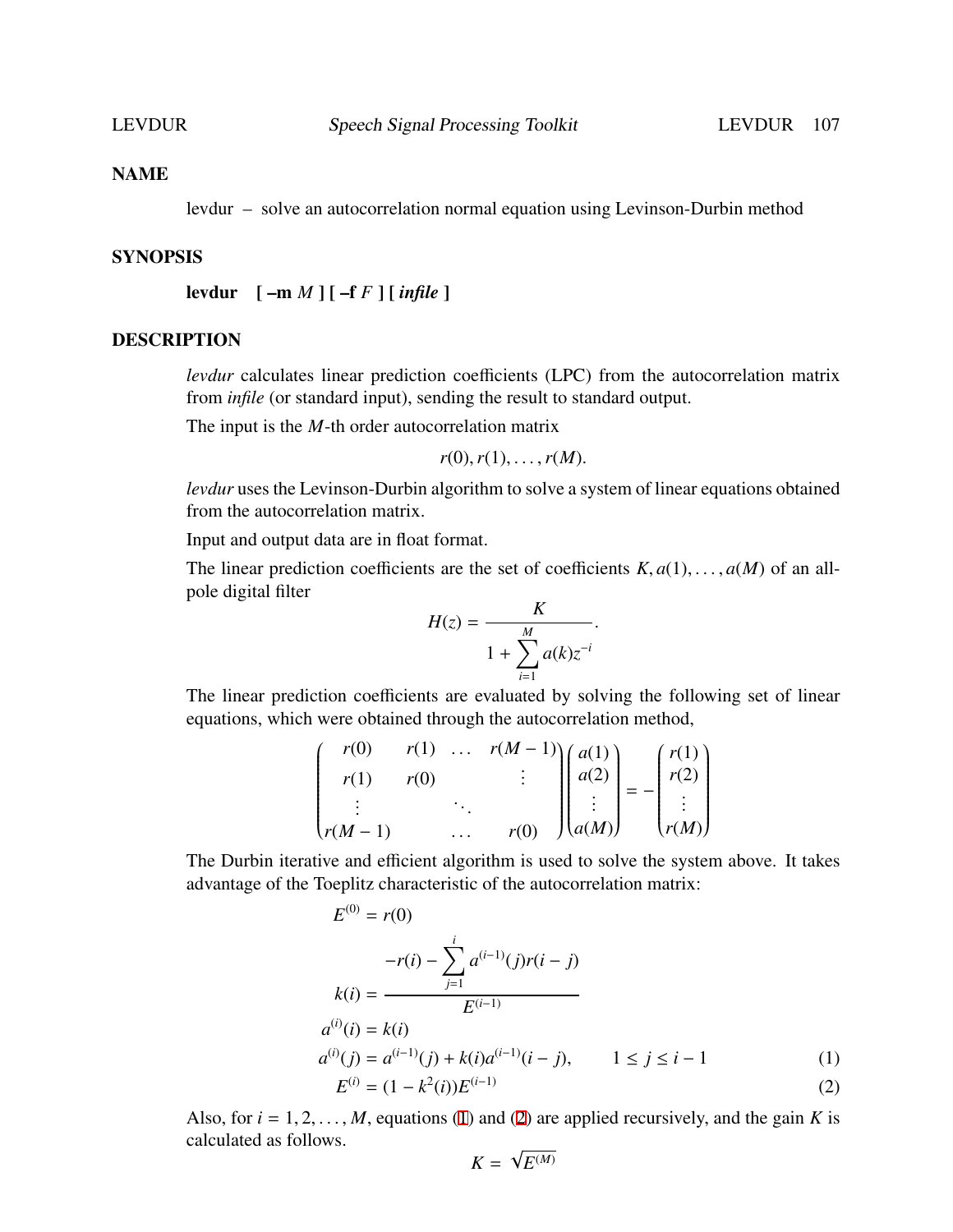| 108 | LEVDUR                           | <b>Speech Signal Processing Toolkit</b>                                       | <b>LEVDUR</b>                    |
|-----|----------------------------------|-------------------------------------------------------------------------------|----------------------------------|
|     | <b>OPTIONS</b>                   |                                                                               |                                  |
|     | $-m$ M<br>$\bm{F}$<br>$-{\bf f}$ | order of correlation<br>mimimum value of the determinant of the normal matrix | $\lceil 25 \rceil$<br>[0.000001] |

In this example, input data is read in float format from *data.f* and linear prediction coefficients are written to *data.lpc*:

frame < data.f | window | acorr -m 25 | levdur > data.lpc

# SEE ALSO

[acorr,](#page-8-0) [lpc](#page-119-0)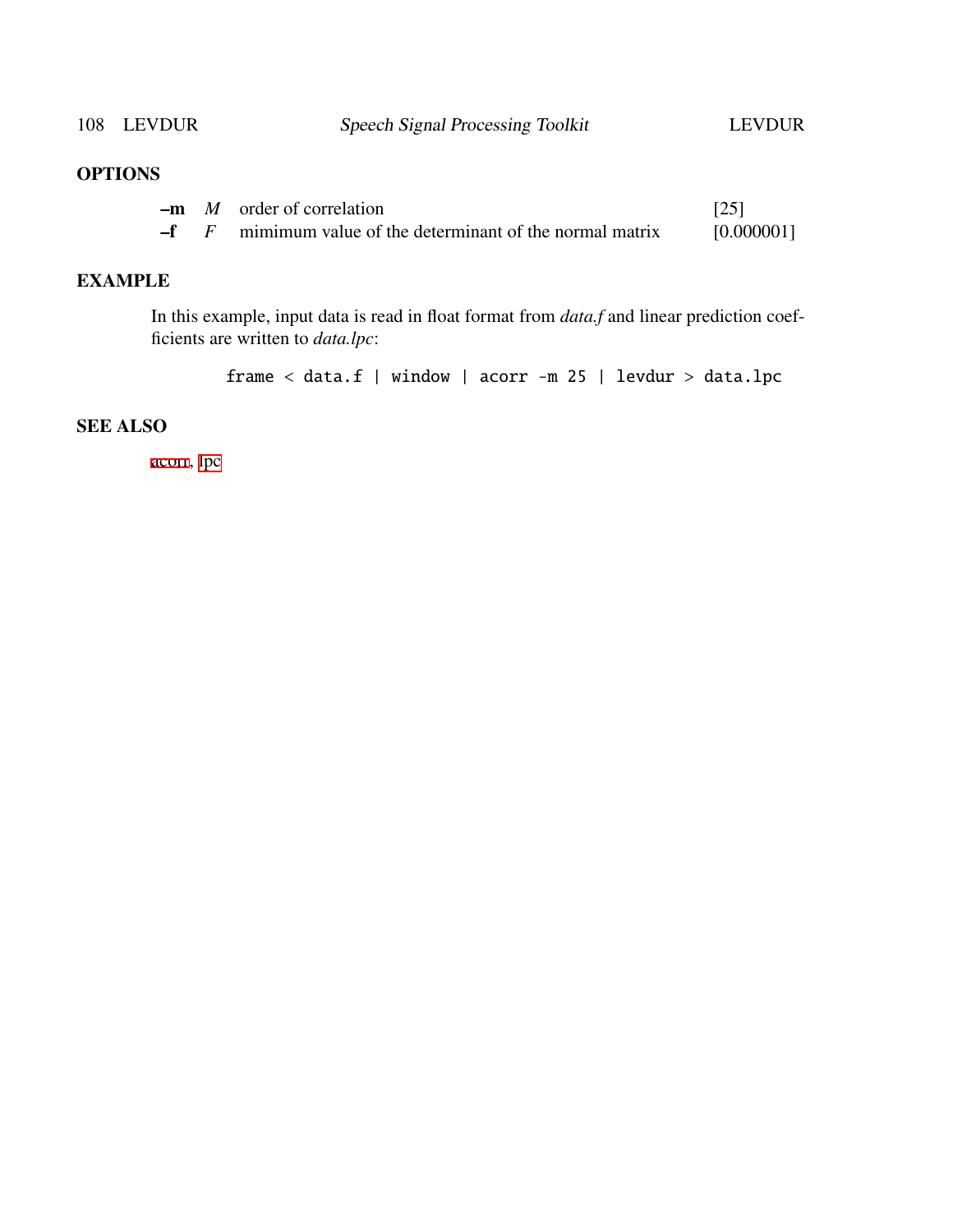linear intpl – linear interpolation of data

### **SYNOPSIS**

 $\text{linear} \text{intpl} \quad [-L] [-m M] [-x x_{\text{min}} x_{\text{max}}] [-i x_{\text{min}}] [-j x_{\text{max}}] [\text{infile}]$ 

### DESCRIPTION

*linear intpl* reads a 2-dimensional input data sequence from *infile* (or standard input) in which the *x*-axis values are linearly interpolated by equally-spaced  $L - 1$  points, and outputs the *y*-axis values.

If the input data is

$$
x_0, y_0
$$
  

$$
x_1, y_1
$$
  

$$
\vdots
$$
  

$$
x_K, y_K
$$

then the output data will be

*y*0, *y*1, . . . , *yL*−<sup>1</sup>

Input and output data are in float format.

This command can also interpolate data sequence in wchich the *x*-axis values are not equally-spaced, such as digital filter characteristics.

# **OPTIONS**

| $-1$ $L$      |                     | output length                                         | [256]    |
|---------------|---------------------|-------------------------------------------------------|----------|
| $-m$          | $\overline{M}$      | number of interpolation points                        | $[L-1]$  |
| $-\mathbf{X}$ | $x_{min}$ $x_{max}$ | minimum and maximum values of $x$ -axis in input data | [0.00.5] |
| $-i$          | $x_{min}$           | minimum values of $x$ -axis in input data             | [0.0]    |
| -i            | $x_{max}$           | maximum values of $x$ -axis in input data             | [0.5]    |

#### EXAMPLE

This example decimates input data from *data.f* file with interval 2, interpolates 0 with interval 2, and then outputs it to *data.di* file:

When input data *data.f* contains the following data,

 $0, 2$ 2, 2 3, 0 5, 1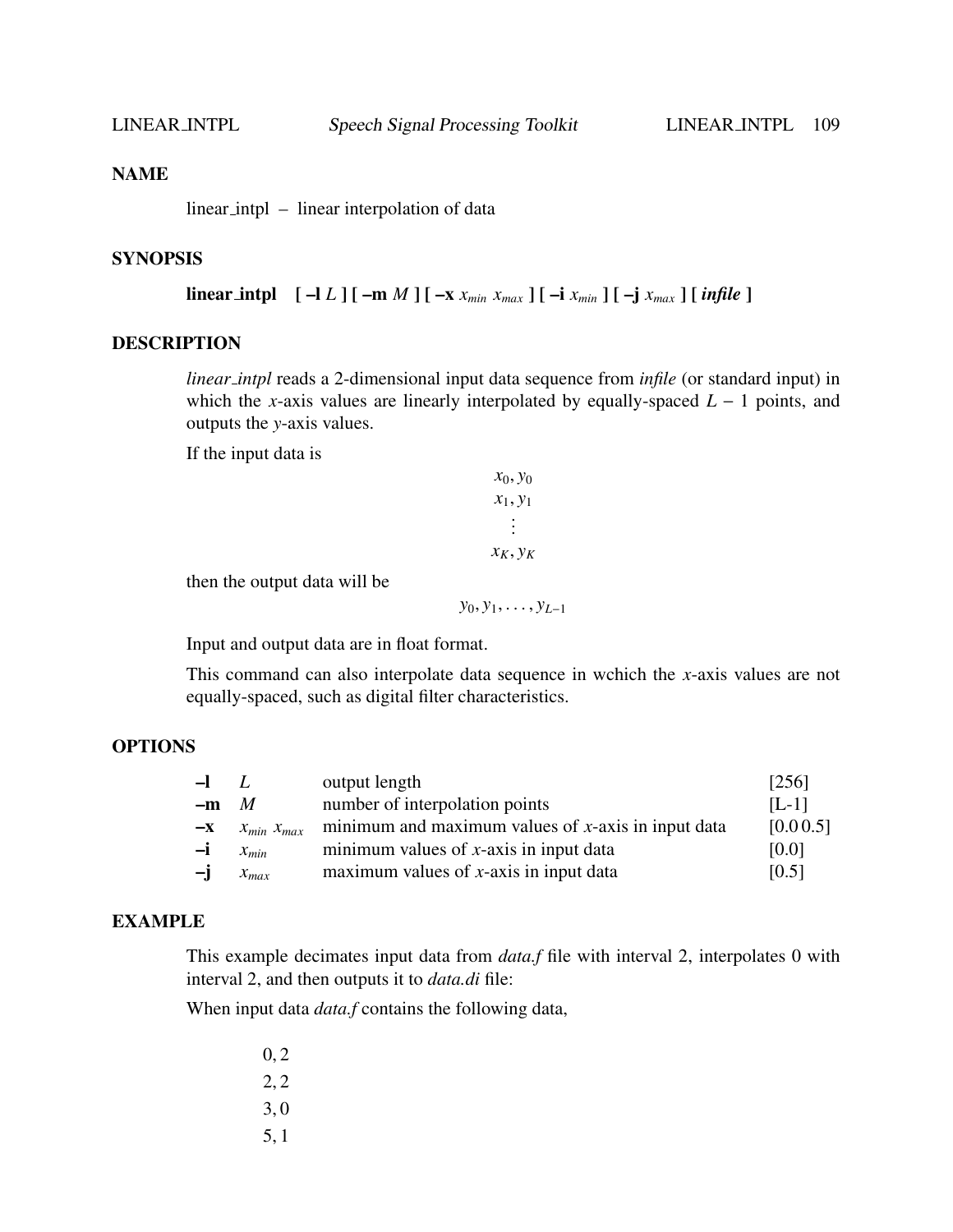this example linearly interpolates input data and outputs it to *data.intpl*

# linear\_intpl -m  $10 - x 0 5 <$  data.f > data.intpl

And the result is given by:

2, 2, 2, 2, 2, 1, 0, 0.25, 0.5, 0.75, 1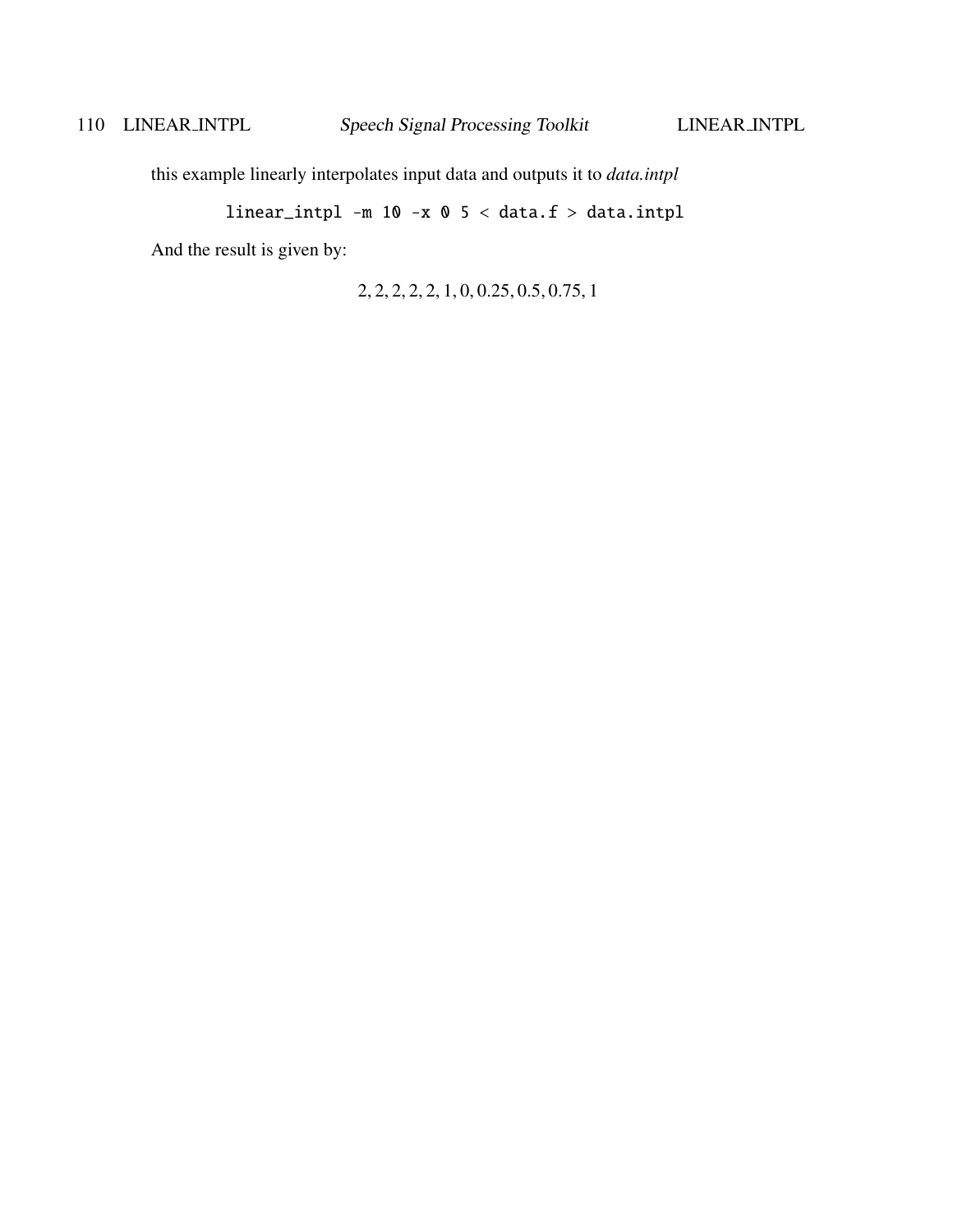lmadf – LMA digital filter for speech synthesis[[5,](#page-242-0) [17](#page-243-0)]

# **SYNOPSIS**

lmadf [ –m *M* ] [ –p *P* ] [ –i *I* ] [ –P *Pa* ] [ –v ] [ –t ] [ –k ] *cfile* [ *infile* ]

#### DESCRIPTION

*lmadf* derives a Log Magnitude Approximation filter from the cepstral coefficients  $c(0), c(1), \ldots, c(M)$ in *cfile* and uses it to filter an excitation sequence from *infile* (or standard input) in order to synthesize speech data, sending the result to standard output.

Input and output data are in float format.

The LMA filter is an extremely precise approximation of the exponential transfer function obtained from *M*-th order cepstral coefficients *c*(*m*) as follows.

$$
H(z) = \exp \sum_{m=0}^{M} c(m) z^{-m}
$$

If we remove the gain  $K = \exp c(0)$  from the transfer function  $H(z)$ , then we obtain the following transfer function

$$
D(z) = \exp \sum_{m=1}^{M} c(m) z^{-m},
$$

which can be realized using the basic FIR filter

$$
F(z) = \sum_{m=1}^{M} c(m) z^{-m}
$$

as shown in Figure [1\(](#page-6-0)a). Also, as it can be seen in Figure 1(b), the basic filter  $F(z)$  can be decomposed as follows

$$
F(z) = F_1(z) + F_2(z)
$$

where

$$
F_1(z) = c(1)z^{-1}
$$

$$
F_2(z) = \sum_{m=2}^{M} c(m)z^{-m}
$$

By doing this decomposition, the accuracy of the approximation is improved. Also, the values of the coefficients  $A_{4,l}$  are given in table [1](#page-117-0)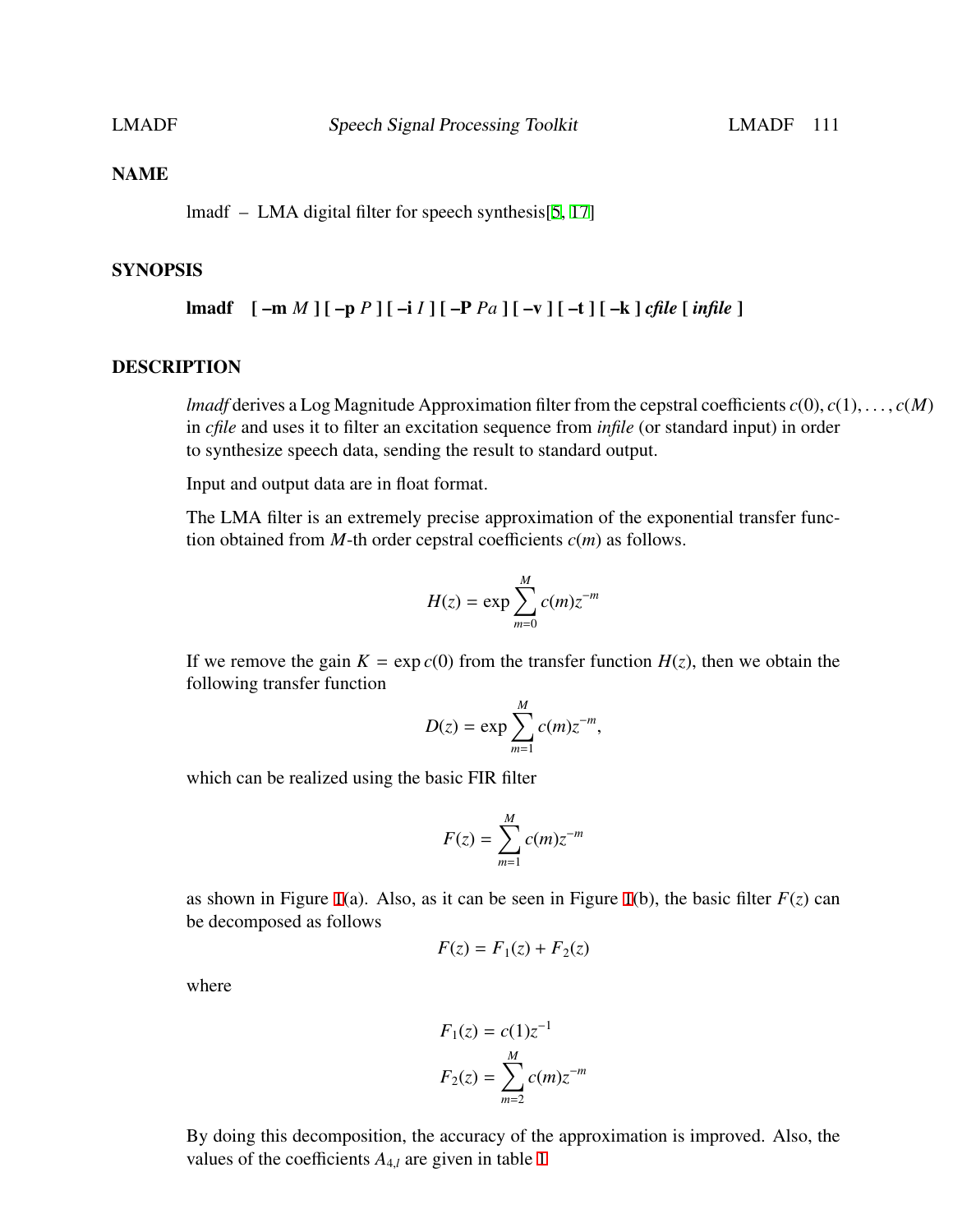

(a)



Figure 1: (a)  $R_L(F(z)) \approx D(z) L = 4$ (b) 2 level cascade realization  $R_L(F_1(z)) \cdot R_L(F_2(z)) \simeq D(z)$ 

<span id="page-117-0"></span>Table 1: The values for the coefficients  $A_{L,l}$ 

|               | $A_{41}$                  | $A_{5l}$                  |
|---------------|---------------------------|---------------------------|
|               | $4.999273 \times 10^{-1}$ | $4.999391 \times 10^{-1}$ |
| 2             | $1.067005 \times 10^{-1}$ | $1.107098 \times 10^{-1}$ |
| $\mathcal{F}$ | $1.170221 \times 10^{-2}$ | $1.369984 \times 10^{-2}$ |
| 4             | $5.656279 \times 10^{-4}$ | $9.564853 \times 10^{-4}$ |
| 5             |                           | $3.041721 \times 10^{-5}$ |

# **OPTIONS**

|               | $-m$ <i>M</i> order of cepstrum                | [25]              |
|---------------|------------------------------------------------|-------------------|
| $-p$ $P$      | frame period                                   | [100]             |
|               | $-i$ <i>I</i> interpolation period             | $\lceil 1 \rceil$ |
|               | $-P$ <i>Pa</i> order of the Padé approximation | [4]               |
|               | <i>Pa</i> should be 4 or 5                     |                   |
| $-\mathbf{k}$ | filtering without gain                         | <b>[FALSE]</b>    |
| $-\mathbf{v}$ | inverse filter                                 | [FALSE]           |
|               |                                                |                   |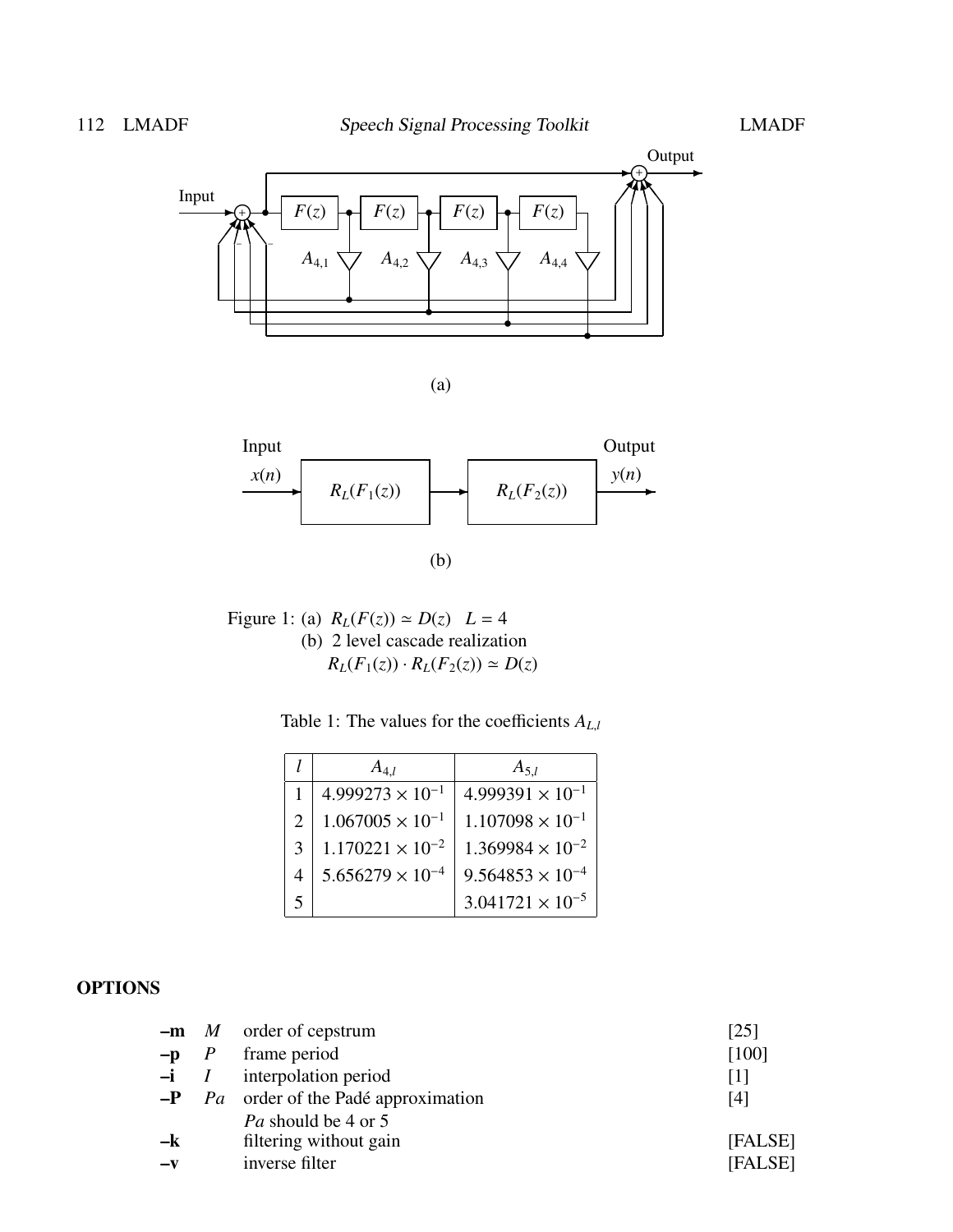| <b>LMADF</b>  | <b>Speech Signal Processing Toolkit</b> | $LMADF$ 113 |
|---------------|-----------------------------------------|-------------|
| $-\mathbf{v}$ | transpose filter                        | [FALSE]     |

In this example, the excitation is generated from the pitch data read in float format from *data.pitch*, passed through an LMA filter obtained from cepstrum file *data.cep*, and the synthesized speech is written to *data.syn*.

excite < data.pitch | lmadf data.cep > data.syn

# **NOTICE**

 $Pa = 4$  or 5.

# SEE ALSO

[uels](#page-208-0), [acep,](#page-6-1) [poledf](#page-180-0), [ltcdf](#page-132-0), [glsadf,](#page-77-0) [mlsadf](#page-166-0), [mglsadf](#page-155-0)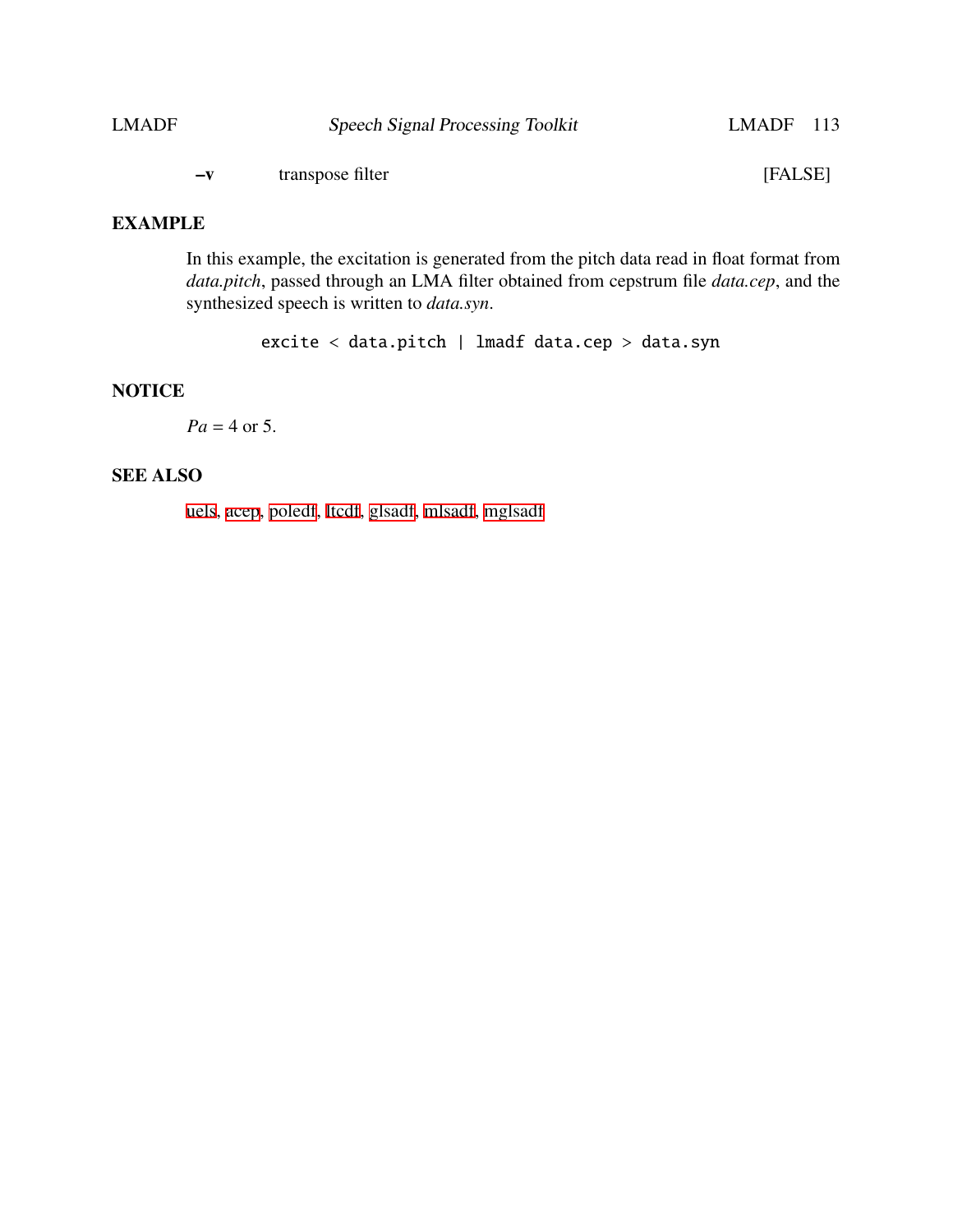<span id="page-119-0"></span>lpc – LPC analysis using Levinson-Durbin method

### **SYNOPSIS**

lpc [ –l *L* ] [ –m *M* ] [ –f *F* ] [ *infile* ]

# DESCRIPTION

*lpc* calculates linear prediction coefficients (LPC) from *L*-length framed windowed data from *infile* (or standard input), sending the result to standard output.

For each *L*-length input vector

$$
x(0), x(1), \ldots, x(L-1),
$$

the autocorrelation function is calculated (see [acorr\)](#page-8-0), then the gain  $K$  and the linear prediction coefficients

$$
K, a(1), \ldots, a(M)
$$

are calculated using the Levinson-Durbin algorithm (see [levdur\)](#page-112-1).

Input and output data are in float format.

# **OPTIONS**

|  | $-L$ frame length                                            | [256]      |
|--|--------------------------------------------------------------|------------|
|  | $-m$ <i>M</i> order of LPC                                   | [25]       |
|  | $-f$ F mimimum value of the determinant of the normal matrix | [0.000001] |

# EXAMPLE

In this example, the 20-th order linear prediction analysis is applied to input read from *data.f* in float format, and the linear prediction coefficients are written to *data.lpc*:

frame  $\langle$  data.f | window | lpc -m 20  $>$  data.lpc

# SEE ALSO

[acorr,](#page-8-0) [levdur,](#page-112-1) [lpc2par,](#page-124-0) [par2lpc,](#page-174-0) [lpc2c](#page-120-0), [lpc2lsp,](#page-122-0) [lsp2lpc](#page-126-0) [ltcdf](#page-132-0), [lspdf](#page-131-0)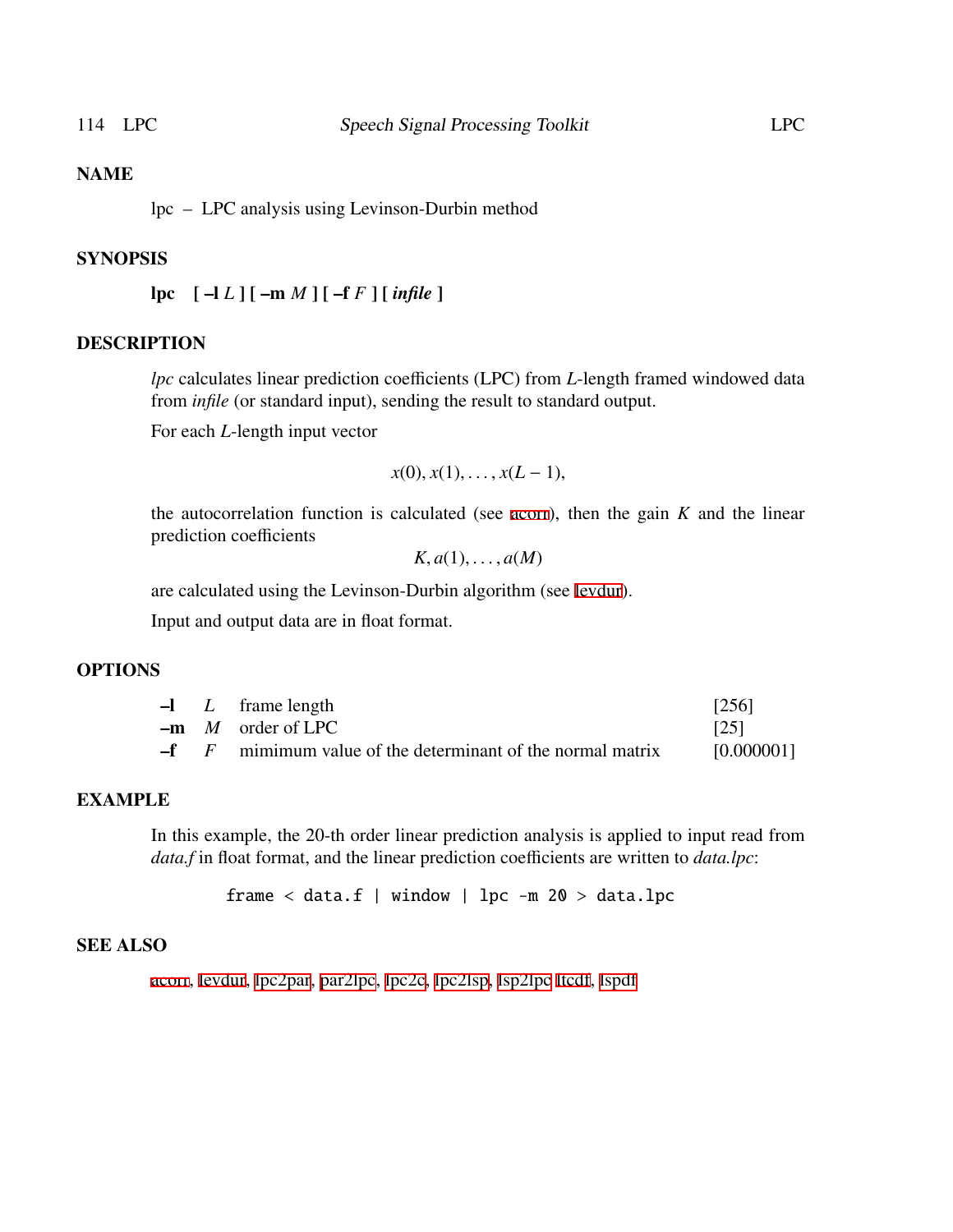<span id="page-120-0"></span>

lpc2c – transform LPC to cepstrum

#### **SYNOPSIS**

lpc2c [ –m *M*<sup>1</sup> ] [ –M *M*<sup>2</sup> ] [ *infile* ]

# DESCRIPTION

*lpc2c* calculates LPC cepstral coefficients from linear prediction (LPC) coefficients from *infile* (or standard input), sending the result to standard output. That is, when the input sequence is

$$
\sigma, a(1), a(2), \ldots, a(p)
$$

where

$$
H(z) = \frac{\sigma}{A(z)} = \frac{\sigma}{1 + \sum_{k=1}^{P} a(k)z^{-k}}
$$

then the LPC cepstral coefficients are evaluated as follows.

$$
c(n) = \begin{cases} \ln(h), & n = 0\\ -a(n) = -\sum_{k=1}^{n-1} \frac{k}{n} c(k) a(n-k), & 1 \le n \le P\\ -\sum_{k=n-P}^{n-1} \frac{k}{n} c(k) a(n-k), & n > P \end{cases}
$$

And the sequence of cepstral coefficients

$$
c(0), c(1), \ldots, c(M)
$$

is given as output. Input and output data are in float format.

### **OPTIONS**

|  | $-m$ $M_1$ order of LPC      | [25] |  |
|--|------------------------------|------|--|
|  | $-M$ $M_2$ order of cepstrum | [25] |  |

### EXAMPLE

In the example below, a 10-th order LPC analysis is undertaken after passing the speech data *data.f* in float format through a window, 15-th order LPC cepstral coefficients are calculated, and the result is written to *data.cep*.

> frame < data.f | window | lpc -m 10 |\  $lpc2c -m 10 -M 15 > data.cep$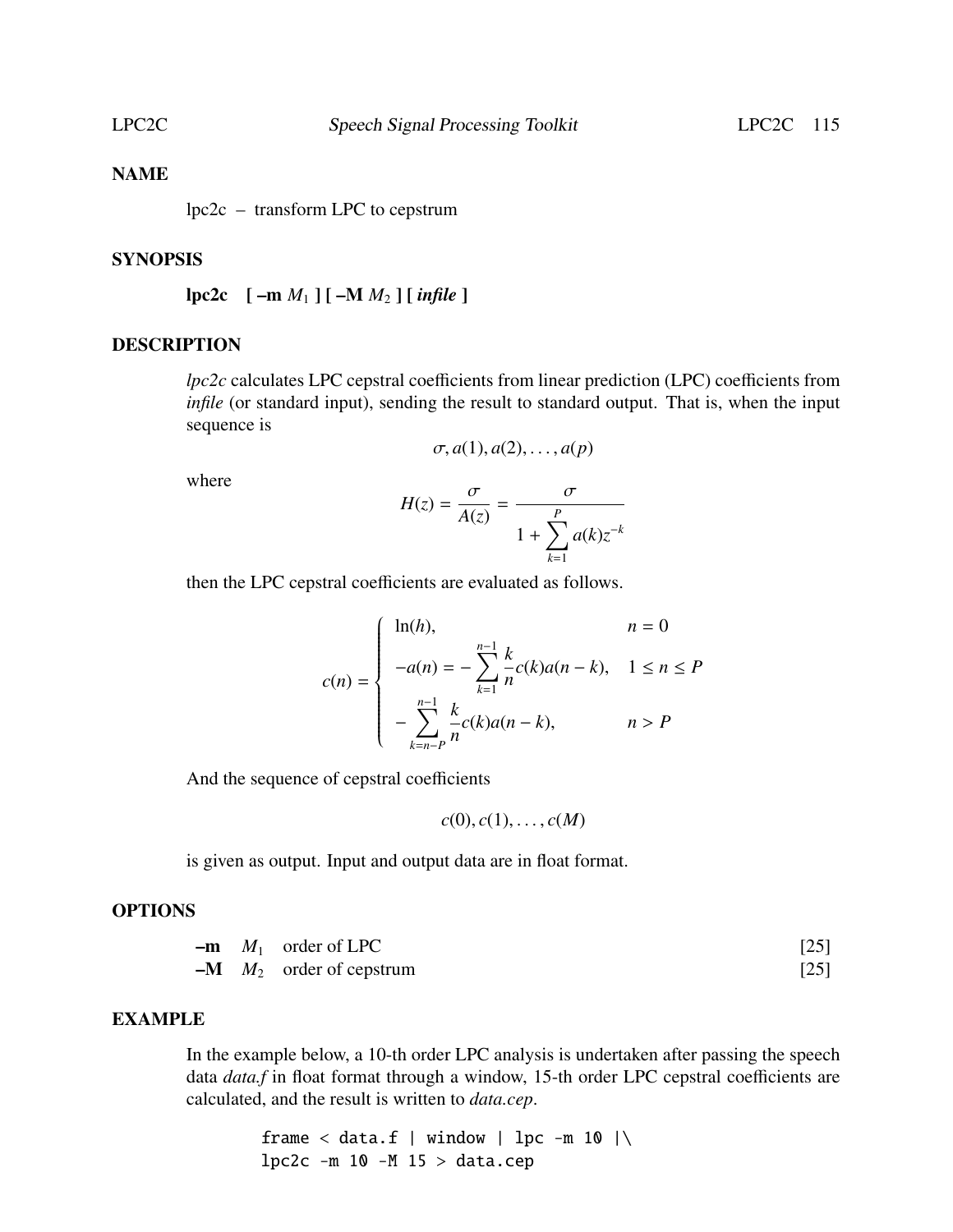# SEE ALSO

[lpc,](#page-119-0) [gc2gc](#page-71-0), [mgc2mgc](#page-141-0), [freqt](#page-70-1)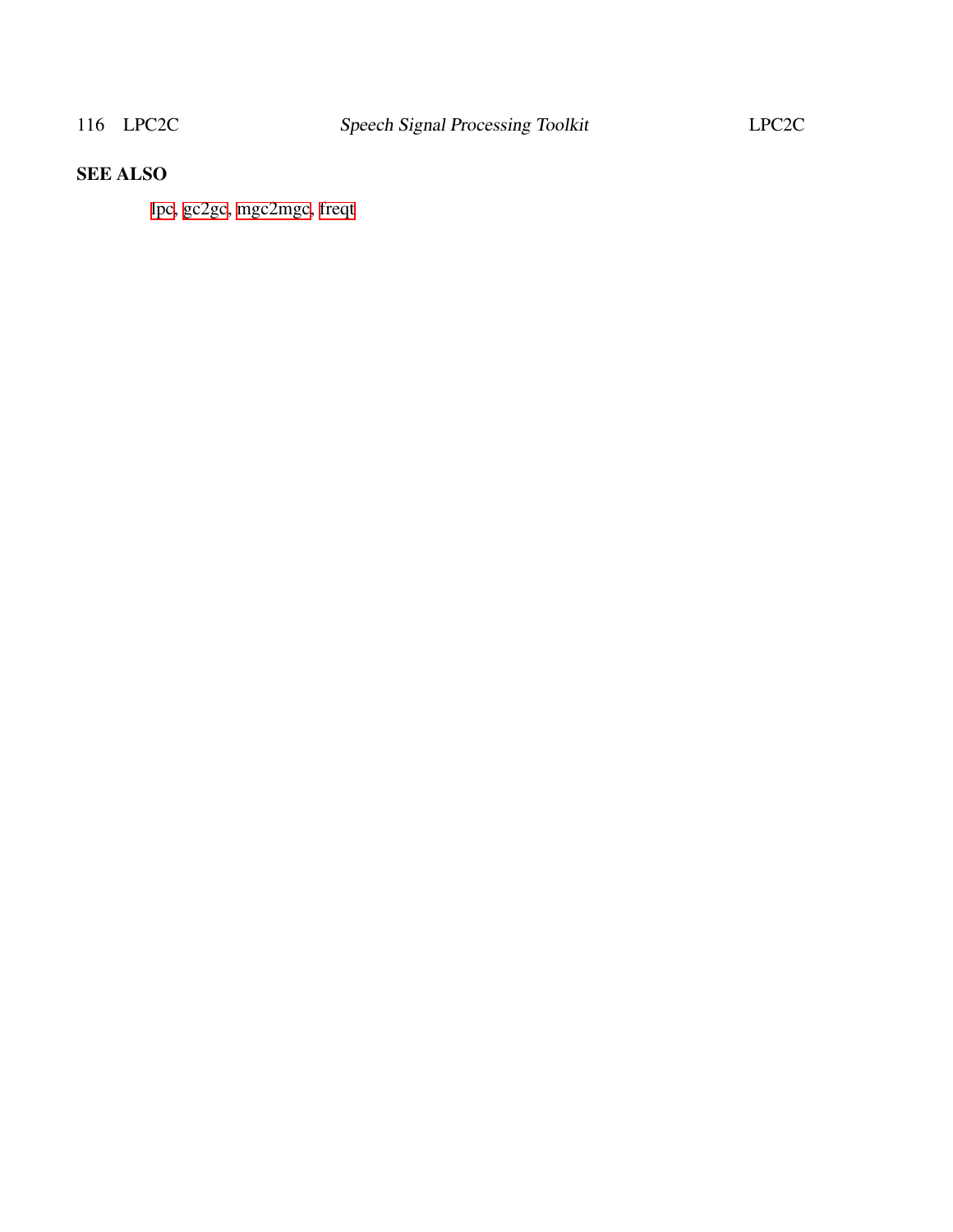<span id="page-122-0"></span>lpc2lsp – transform LPC to LSP

# **SYNOPSIS**

lpc2lsp [ –m *M* ] [ –s *S* ] [ –k ] [ –L ] [ –o *O* ] [ –n *N* ] [ –p *P* ] [ –q *Q* ] [ –d *D* ] [ *infile* ]

#### **DESCRIPTION**

*lpc2lsp* calculates line spectral pair (LSP) coefficients from *M*-th order linear prediction (LPC) coefficients from *infile* (or standard input), sending the result to standard output.

Although the gain *K* is included in the LPC input vectors as follows

$$
K, a(1), \ldots, a(M)
$$

*K* is not used in the calculation of the LSP coefficients.

The *M*-th order polynomial linear prediction equation *A*(*z*) is

$$
A_M(z) = 1 + \sum_{m=1}^{M} a(m) z^{-m}
$$

The PARCOR coefficients satisfy the following equations.

$$
A_m(z) = A_{m-1}(z) - k(m)B_{m-1}(z)
$$
  

$$
B_m(z) = z^{-1}(B_{m-1}(z) - k(m)A_{m-1}(z))
$$

Also, the initial conditions are set as follows,

$$
A_0(z) = 1 B_0(z) = z^{-1}.
$$
 (1)

When the linear prediction polynomial equation of *M*-th order  $A_M(z)$  are given, and the evaluation of  $A_{M+1}(z)$  is obtained with the value of  $k(M + 1)$  set to 1 or −1, then  $P(z)$  and *Q*(*z*) are defined as follow.

$$
P(z) = A_M(z) - B_M(z)
$$
  
 
$$
Q(z) = A_M(z) + B_M(z)
$$

Making  $k(M + 1)$  equal to  $\pm 1$  means that, regarding PARCOR coefficients, the boundary condition for the glottis of the fixed vocal tract model satisfies a perfect reflection characteristic. Also,  $A_M(z)$  can be written as

$$
A_M(z) = \frac{P(z) + Q(z)}{2}.
$$

Also, to make sure the roots of  $A_M(z) = 0$  will all be inside the unit circle, i.e. to make sure  $A_M(z)$  is stable, the following conditions must be met.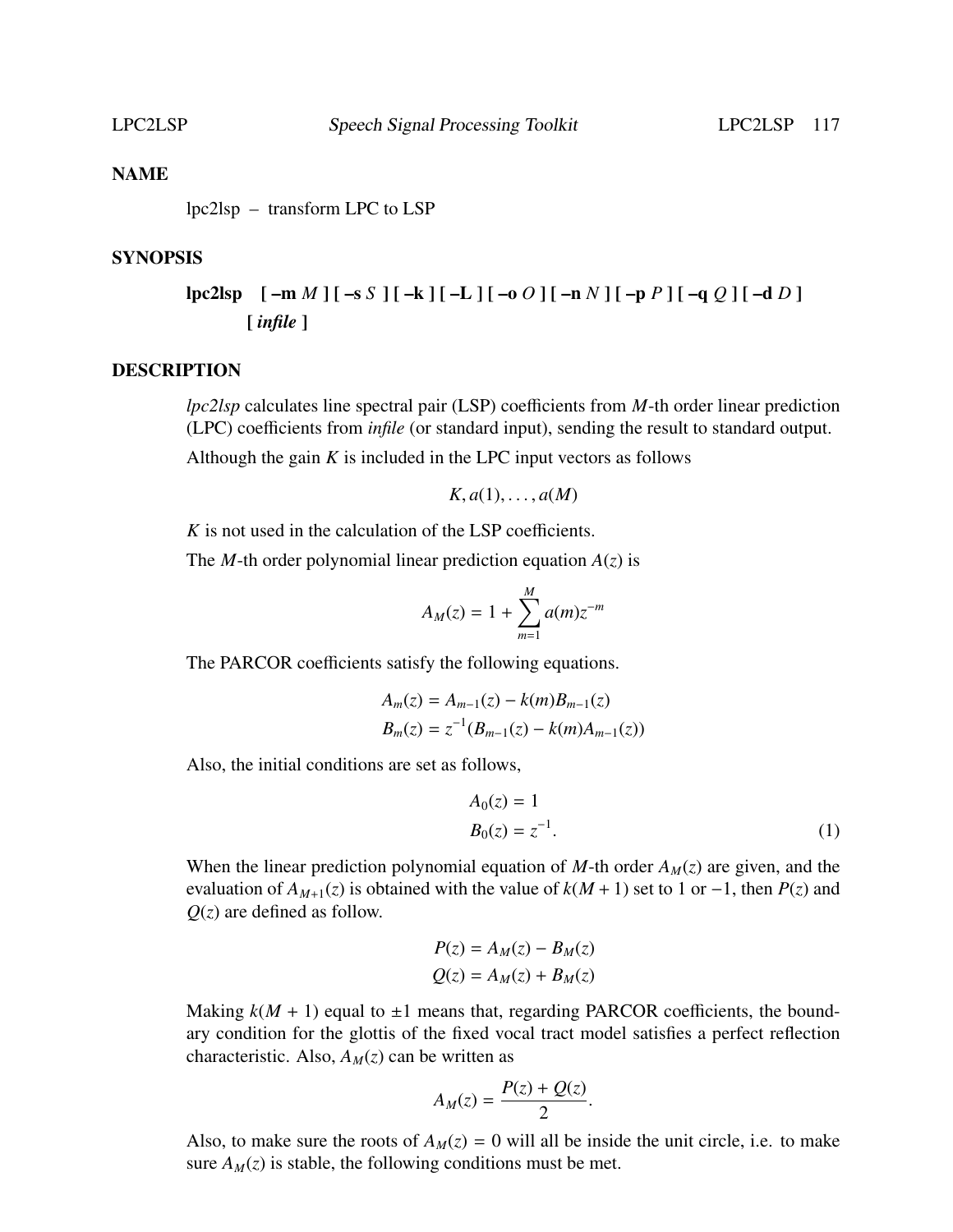- •All of the roots of  $P(z) = 0$  and  $Q(z) = 0$  are on the unit circle line.
- •the roots of  $P(z) = 0$  and  $Q(z) = 0$  should be above the unit circle line and intercalate.

If we assume that *M* is an even number, then  $P(z)$  and  $Q(z)$  can be factorized as follows.

$$
P(z) = (1 - z^{-1}) \prod_{i=2,4,\dots,M} (1 - 2z^{-1} \cos \omega_i + z^{-2})
$$
  

$$
Q(z) = (1 + z^{-1}) \prod_{i=1,3,\dots,M-1} (1 - 2z^{-1} \cos \omega_i + z^{-2})
$$

Also, the values of  $\omega_i$  will satisfy the following ordering condition.

 $0 < \omega_1 < \omega_2 < \cdots < \omega_{M-1} < \omega_M < \pi$ 

If *M* is an odd number, a solution can be found in a similar way.

The coefficients  $\omega_i$  obtained through factorization are called LSP coefficients.

# **OPTIONS**

| $-m$          | M                | order of LPC<br>[25]                                   |           |  |  |
|---------------|------------------|--------------------------------------------------------|-----------|--|--|
| $-S$          | S                | sampling frequency (kHz)                               | [10.0]    |  |  |
| $-\mathbf{k}$ |                  | output gain                                            | [TRUE]    |  |  |
| $-L$          |                  | output log gain instead of linear gain                 | [FALSE]   |  |  |
| $-0$          | $\overline{O}$   | output format                                          | [0]       |  |  |
|               |                  | normalized frequency $(0 \dots \pi)$<br>$\theta$       |           |  |  |
|               |                  | normalized frequency $(00.5)$                          |           |  |  |
|               |                  | frequency (kHz)<br>2                                   |           |  |  |
|               |                  | 3<br>frequency $(Hz)$                                  |           |  |  |
|               |                  | Usually, the options below do not need to be assigned. |           |  |  |
| $-n$          | N                | split number of unit circle                            | [128]     |  |  |
| $-p$          | $\boldsymbol{P}$ | maximum number of interpolation                        | [4]       |  |  |
| $-d$          | D                | end condition of interpolation                         | $[1e-06]$ |  |  |
|               |                  |                                                        |           |  |  |

### EXAMPLE

In the following example, speech data is read in float format from *data.f*, 10-th order LPC coefficients are calculated, and the LSP coefficients are evaluated and written to *data.lsp*:

```
frame < data.f | window | lpc -m 10 |\
lpc2lsp -m 10 > data.lsp
```
### SEE ALSO

[lpc,](#page-119-0) [lsp2lpc](#page-126-0), [lspdf](#page-131-0)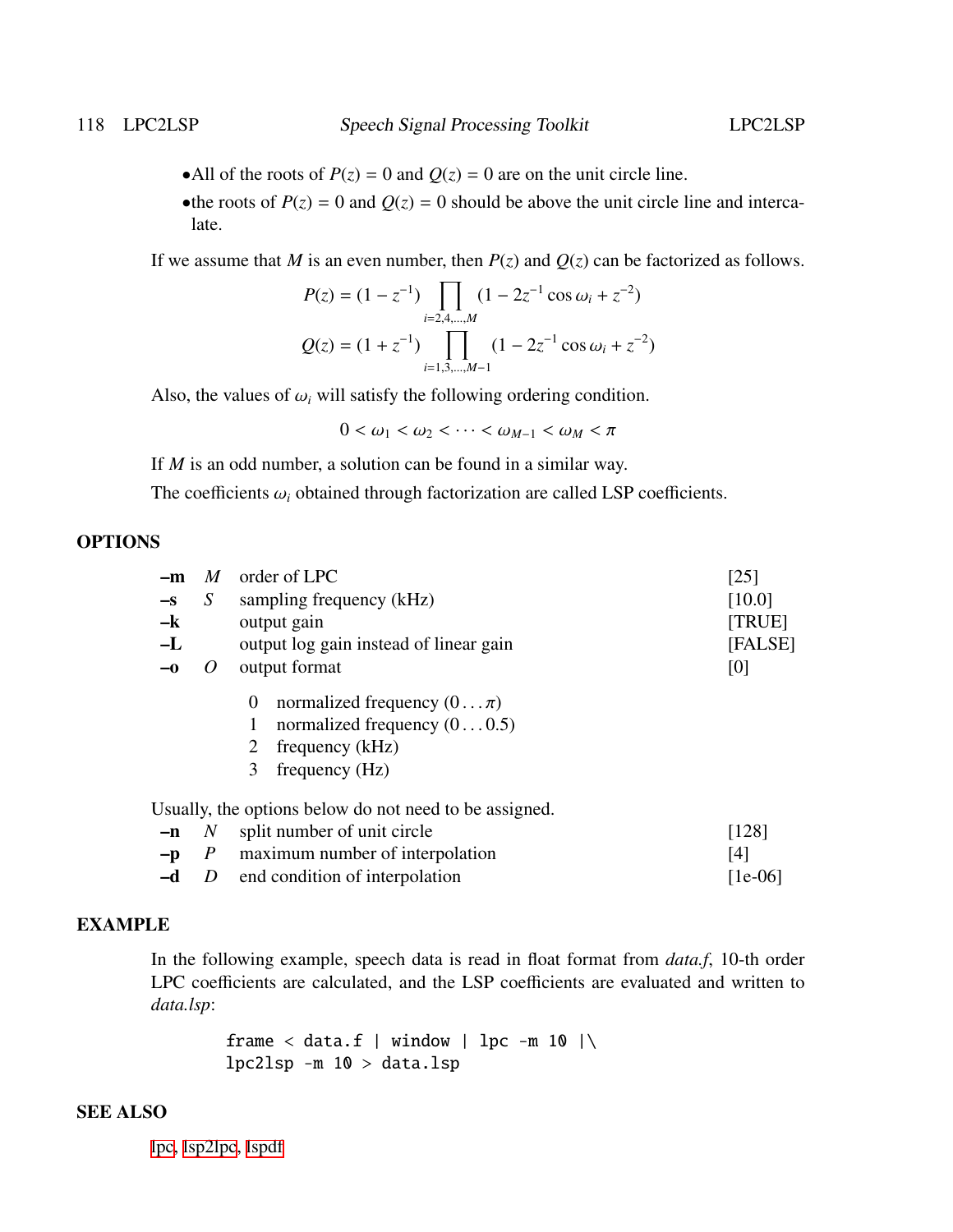<span id="page-124-0"></span>lpc2par – transform LPC to PARCOR

## **SYNOPSIS**

 $\lceil \ln 2 \cdot \ln | -m M | \rceil - g G \rceil - c C \rceil - s \rceil \text{ in file }$ 

# DESCRIPTION

*lpc2par* calculates PARCOR coefficients from *M*-th order linear prediction (LPC) coefficients from *infile* (or standard input), sending the result to standard output.

The LPC input format is

$$
K, a(1), \ldots, a(M),
$$

and the PARCOR output format is

 $K, k(1), \ldots, k(M)$ .

If the –s option is assigned, the stability of the filter is analyzed. If the filter is stable, then 0 is returned. If the filter is not stable, then 1 is returned to the standard output.

Input and output data are in float format.

The transformation from LPC coefficients to PARCOR coefficients is undertaken as follows:

$$
k(m) = a^{(m)}(m)
$$
  

$$
a^{(m-1)}(i) = \frac{a^{(m)}(i) + a^{(m)}(m)a^{(m)}(m-i)}{1 - k^2(m)},
$$

where  $1 \le i \le m-1$ ,  $m = p, p-1, \ldots, 1$ . The initial condition is

 $a^{(M)}(m) = a(m), \quad 1 \le m \le M.$ 

If we use the –g option, then the input contains normalized generalized cepstral coefficients with power parameter  $\gamma$  and the output contains the corresponding PARCOR coefficients. In other words, the input is

$$
K, c'_{\gamma}(1), \ldots, c'_{\gamma}(M)
$$

and the initial condition is

$$
a^{(M)}(m) = \gamma c'_{\gamma}(M), \qquad 1 \le m \le M.
$$

Also with respect to the stability analysis, the PARCOR coefficients are checked through the following equation.

$$
-1 < k(m) < 1
$$

If this condition satisfy then the filter is stable.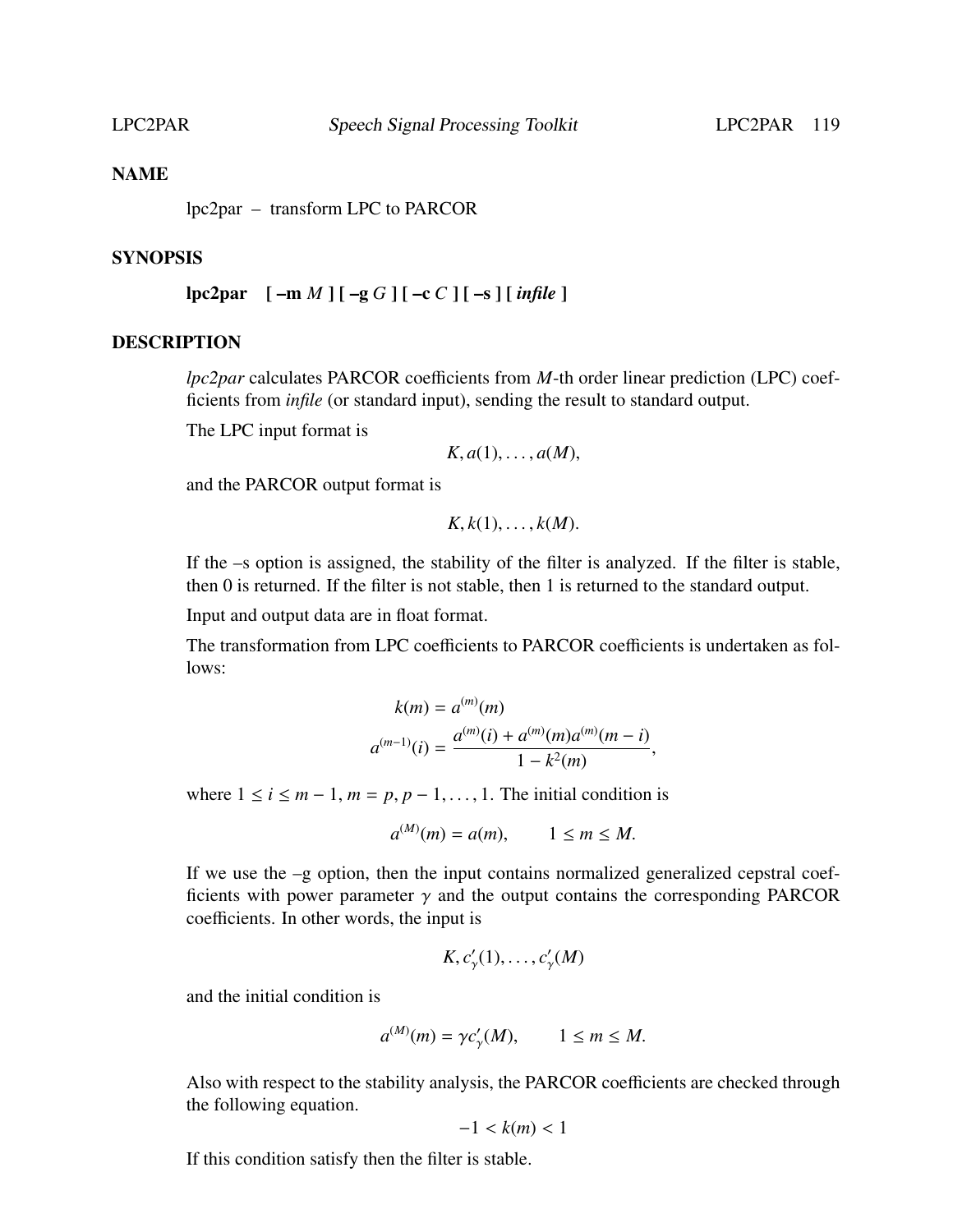| 120 | LPC2PAR        |  | <b>Speech Signal Processing Toolkit</b>                                                 | LPC2PAR |
|-----|----------------|--|-----------------------------------------------------------------------------------------|---------|
|     | <b>OPTIONS</b> |  |                                                                                         |         |
|     |                |  | $-m$ <i>M</i> order of LPC                                                              | [25]    |
|     | $-g$ $G$       |  | gamma of generalized cepstrum<br>$\gamma = G$                                           | [0]     |
|     |                |  | $-c$ $C$ gamma of generalized cepstrum<br>$\gamma = -1/$ (int)C<br>C must be $C \geq 1$ |         |
|     | -S             |  | check stable or unstable                                                                | [FALSE] |

In the example below, a linear prediction analysis is done in the input file *data.f* in float format, the LPC coefficients are then transformed into PARCOR coefficients, and the output is written to *data.rc*:

frame  $\langle$  data.f | window | lpc | lpc2par  $>$  data.rc

### **NOTICE**

Value of *C* must be  $C \geq 1$ .

# SEE ALSO

[acorr,](#page-8-0) [levdur,](#page-112-1) [lpc,](#page-119-0) [par2lpc](#page-174-0), [ltcdf](#page-132-0)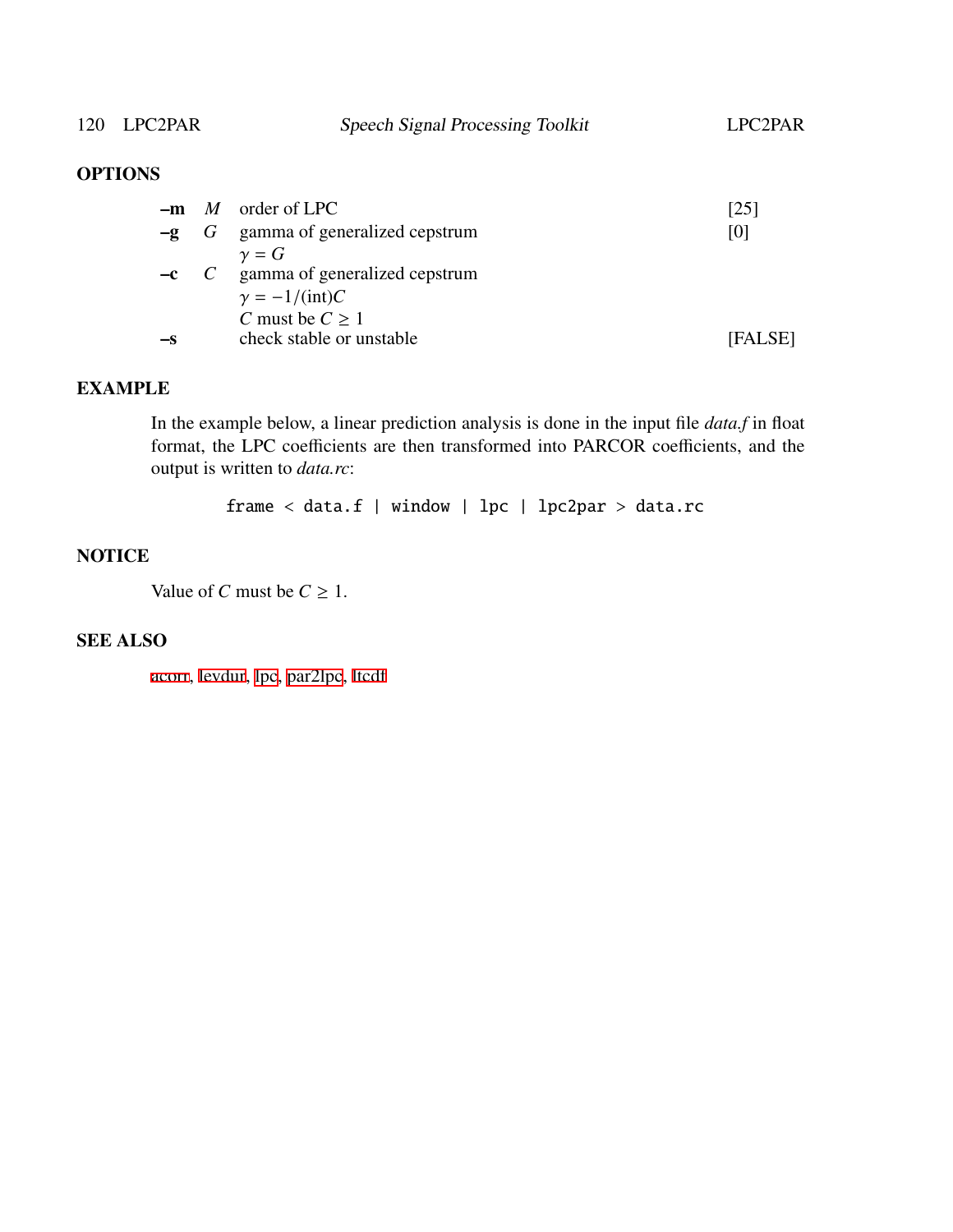<span id="page-126-0"></span>lsp2lpc – transform LSP to LPC

# **SYNOPSIS**

lsp2lpc [ –m *M* ] [ –s *S* ] [ –k ] [ –L ] [ –q *Q* ] [ *infile* ]

# DESCRIPTION

*lsp2lpc* calculates linear prediction (LPC) coefficients from *M*-th order line spectral pair (LSP) coefficients from *infile* (or standard input), sending the result to standard output. The LSP input input format is

$$
[K], l(1), \ldots, l(M),
$$

and the LPC output format is

 $K, a(1), \ldots, a(M)$ .

By default, *lsp2lpc* assumes that the LSP input vectors include the gain *K*, and it passes that gain value through to the LPC output vectors. However, if the –k option is present, *lsp2lpc* assumes that *K* is not present in the LSP input vectors, and it sets *K* to 1.0 in the LPC output vectors.

#### **OPTIONS**

| $-m$          | M | order of LPC                                               | [25]   |  |  |  |  |
|---------------|---|------------------------------------------------------------|--------|--|--|--|--|
| $-S$          |   | sampling frequency (kHz)                                   | [10.0] |  |  |  |  |
| $-\mathbf{k}$ |   | input & output gain                                        | [TRUE] |  |  |  |  |
| -L            |   | regard input as log gain and output linear gain<br>[FALSE] |        |  |  |  |  |
| -a            |   | input format                                               | [0]    |  |  |  |  |
|               |   | normalized frequency $(0 \dots \pi)$<br>$\theta$           |        |  |  |  |  |
|               |   | normalized frequency $(00.5)$                              |        |  |  |  |  |
|               |   |                                                            |        |  |  |  |  |

- 2 frequency (kHz)
- 3 frequency (Hz)

#### EXAMPLE

In the example below, 10-th order LSP coefficients in float format are read from file *data.lsp*, the linear prediction coefficients are evaluated, and written to *data.lpc*:

 $lsp2lpc -m 10 < data.lsp > data.lpc$ 

#### SEE ALSO

[lpc](#page-119-0), [lpc2lsp](#page-122-0)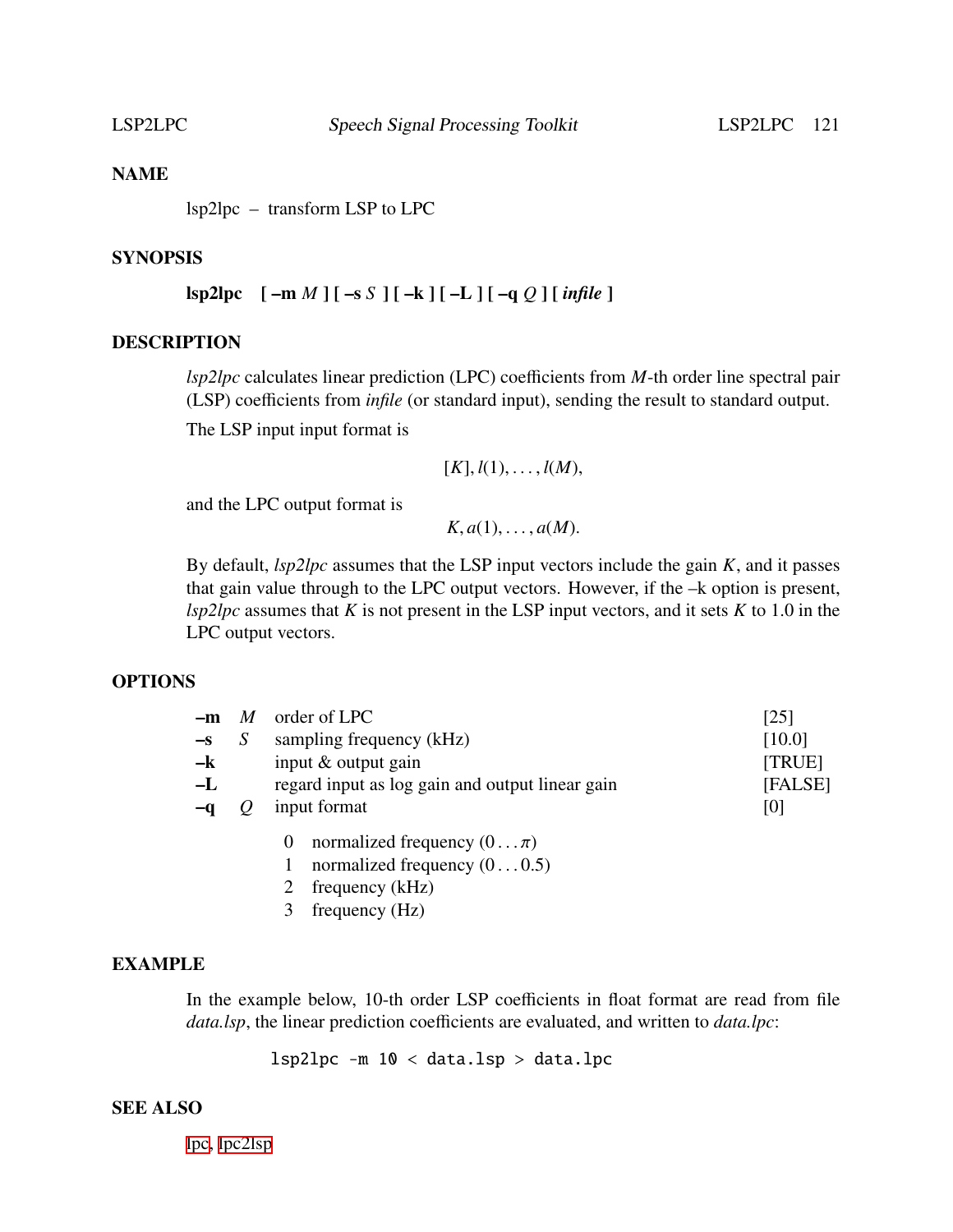lsp2sp – transform LSP to spectrum

#### **SYNOPSIS**

lsp2sp [ –m *M* ] [ –s *S* ] [ –l *L* ] [ –L ] [ –k ] [ –q *Q* ] [ –o *O* ] [ *infile* ]

# DESCRIPTION

*lsp2sp* calculates the spectrum from the line spectral pairs (LSP) from *infile* (or standard input), sending the result to standard output.

Input and output data are in float format.

The LSP input format is

$$
[K], l(1), \ldots, l(M).
$$

The spectrum can be obtained by

$$
|H(e^{-j\omega})| = \frac{K}{|A_p(e^{-j\omega})|}.
$$

where  $| A_p(e^{-j\omega}) |$  is given as follows:

When the order of LSP is even,

$$
|A_p(e^{-j\omega})| = \sqrt{2^M \left\{ \cos^2 \frac{\omega}{2} \prod_{i=1,3,\cdots,M-1} (\cos \omega - \cos l(i))^2 + \sin^2 \frac{\omega}{2} \prod_{i=2,4,\cdots,M} (\cos \omega - \cos l(i))^2 \right\}}.
$$

When the order of LSP is odd,

$$
|A_p(e^{-j\omega})| = \sqrt{2^{M-1}\left\{\prod_{i=1,3,\cdots,M}(\cos\omega - \cos l(i))^2 + \sin^2\omega \prod_{i=2,4,\cdots,M-1}(\cos\omega - \cos l(i))^2\right\}}.
$$

#### OPTIONS

| $-m$  | M        | order of LSP                        | [10]           |
|-------|----------|-------------------------------------|----------------|
|       |          | $-S$ S sampling frequency (kHz)     | [10.0]         |
|       |          | $-L$ frame length                   | [256]          |
| $-Iz$ |          | regard input log gain as linear one | <b>[FALSE]</b> |
| $-q$  | $\omega$ | input format                        | [0]            |
|       |          | 0 normalized frequency $(0 \pi)$    |                |

- 0 normalized frequency  $(0 \dots \pi)$
- 1 normalized frequency  $(0...0.5)$
- 2 frequency (kHz)
- 3 frequency (Hz)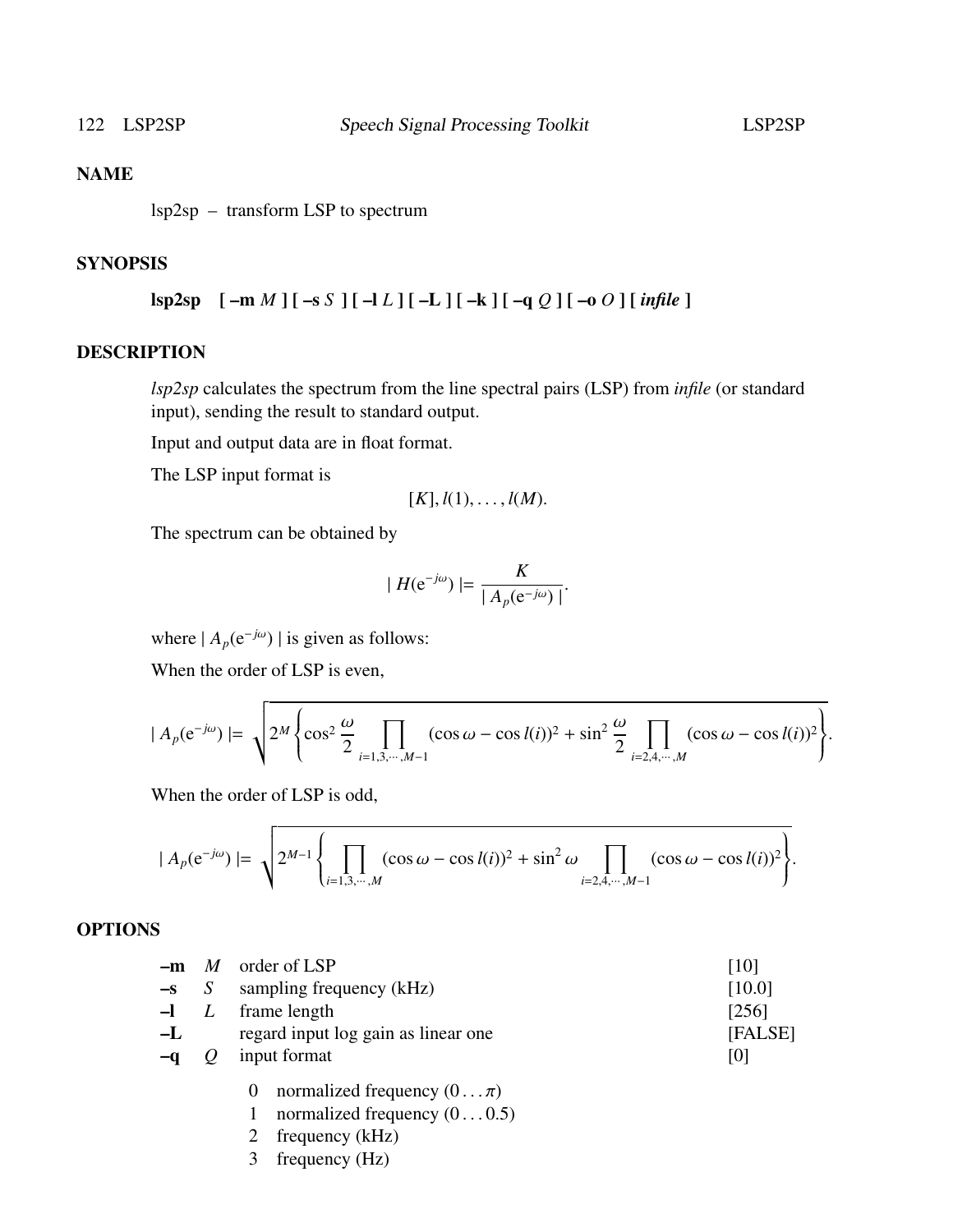–o *O* output format

[0]

- $0 \quad 20 \times \log |H(z)|$ 1  $\ln |H(z)|$
- 2  $|H(z)|$
- 3  $|H(z)|^2$

# EXAMPLE

The example below takes the 15-th order LSP from the file *data.cep* in float format, evaluates the spectrum, and presents it in the screen:

lsp2sp -m 15 data.lsp | glogsp | xgr

# SEE ALSO

[lpc2lsp](#page-122-0), [lspcheck](#page-129-0)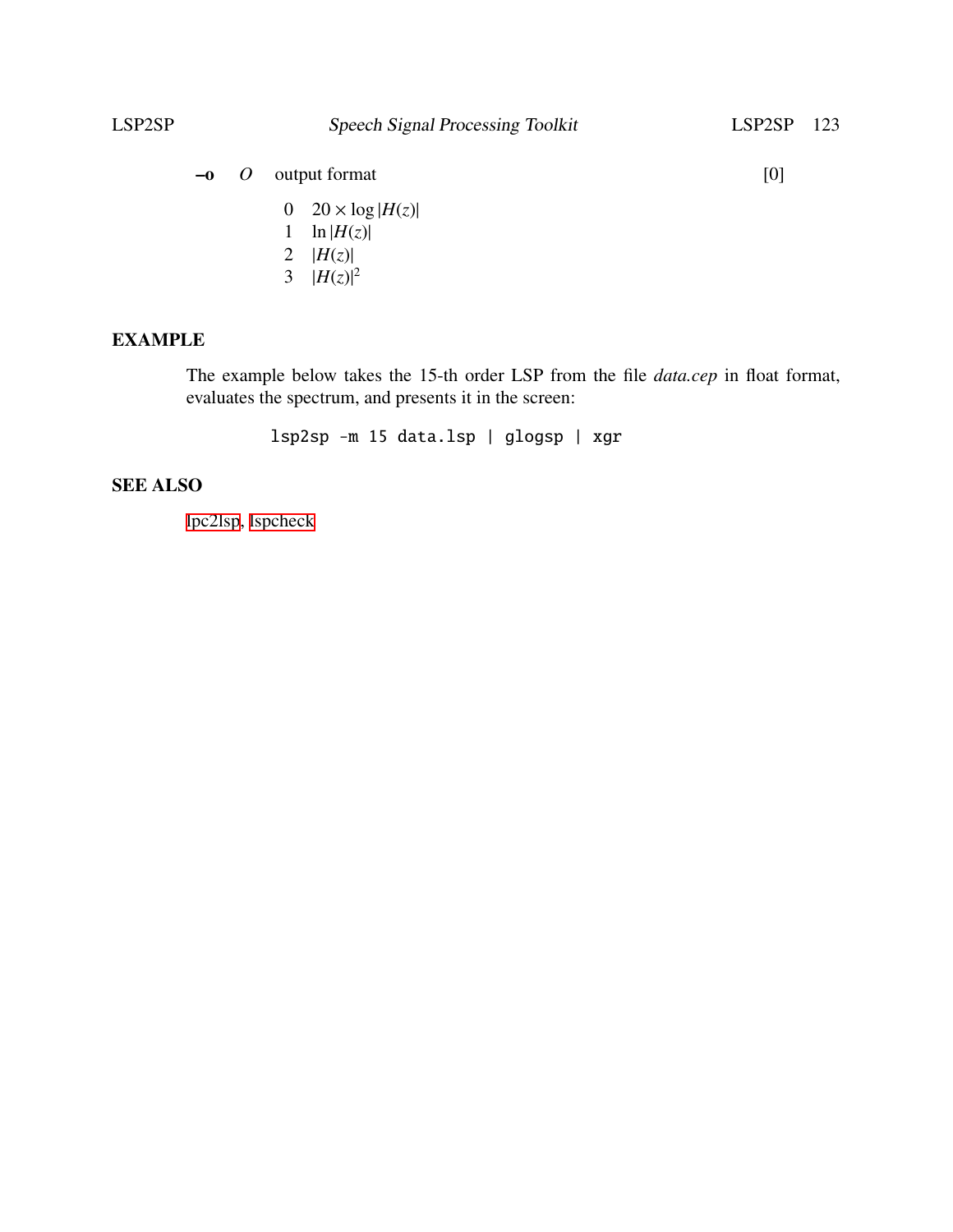<span id="page-129-0"></span>lspcheck – check stability and rearrange LSP

# **SYNOPSIS**

```
lspcheck [ –m M ] [ –s S ] [ –k ] [ –L ] [ –q Q ] [ –o O ] [ –r R] [ –G G ] [ –g ] [ infile
          ]
```
# DESCRIPTION

*lspcheck* tests the stability of the filter corresponding to the line spectral pair (LSP) coefficients from *infile* (or standard input), sending the result to standard output.

By default, the output is the same as the input. When the –c option is given, the output is LSP coefficients that have been rearranged so the filter is stable. If an frame is unstable, an ASCII report of the number of the frame is sent to standard error.

# **OPTIONS**

| $-m$          | M             | order of LPC                                                      | $[25]$    |
|---------------|---------------|-------------------------------------------------------------------|-----------|
| $-S$          | S             | sampling frequency (kHz)                                          | [10.0]    |
| $-\mathbf{k}$ |               | input & output gain                                               | [TRUE]    |
| $-L$          |               | regard input as log gain                                          | [FALSE]   |
| $-q$          | $\mathcal{Q}$ | input format                                                      | [0]       |
| $-0$          | $\bm{O}$      | output format                                                     | [I]       |
|               |               | normalized frequency $(0 \dots \pi)$<br>$\overline{0}$            |           |
|               |               | normalized frequency $(00.5)$<br>1                                |           |
|               |               | 2<br>frequency (kHz)                                              |           |
|               |               | 3<br>frequency $(Hz)$                                             |           |
| $-c$          |               | rearrange LSP                                                     | [N/A]     |
|               |               | check the distance between two consecutive LSPs                   |           |
|               |               | and extend the distance (if it is smaller than $R \times \pi/M$ ) |           |
| -r            | $\mathbb{R}$  | threshold of rearrangement of LSP                                 | [0.0]     |
|               |               | s.t. $0 \leq R \leq 1$                                            |           |
| $-G$          | G             | minimum value of gain                                             | $[1e-10]$ |
|               |               | G must be greater than 0.                                         |           |
| $-g$          |               | modify gain value if gain is less than $G$ .                      | [FALSE]   |

# EXAMPLE

In the following example, 10-th order LSP coefficients are read from *data.lsp* in float format, stability is checked, the unstable coefficients are rearranged so that they become stable, and the distance between two consecutive LSPs are extended to  $\pi/1000$  if it is smaller than π/1000, and the rearranged LSP coefficients are written to *data.lspr*:

lspcheck -m  $10$  -c -r  $0.01 <$  data.lsp > data.lspr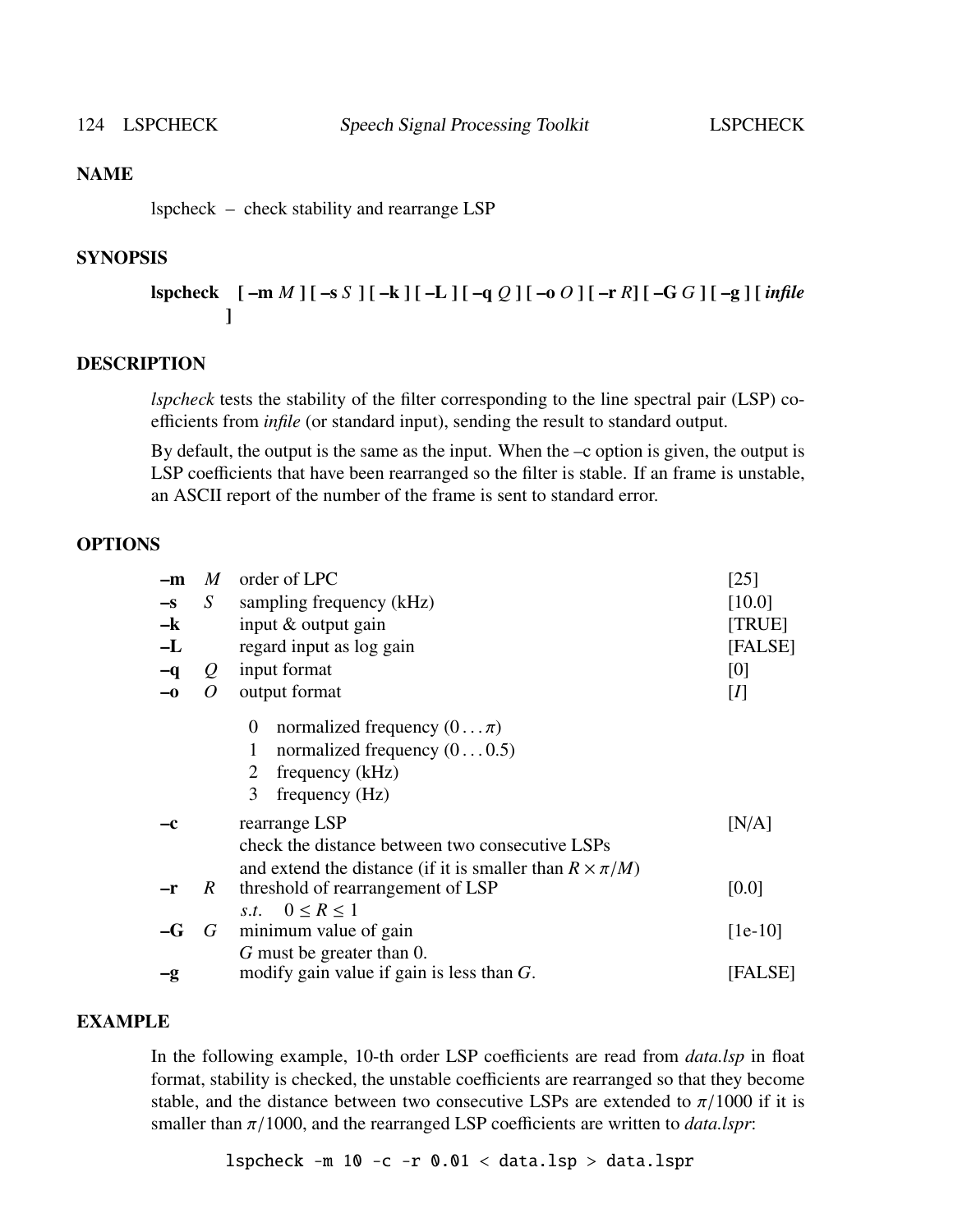# SEE ALSO

[lpc](#page-119-0), [lpc2lsp,](#page-122-0) [lsp2lpc](#page-126-0)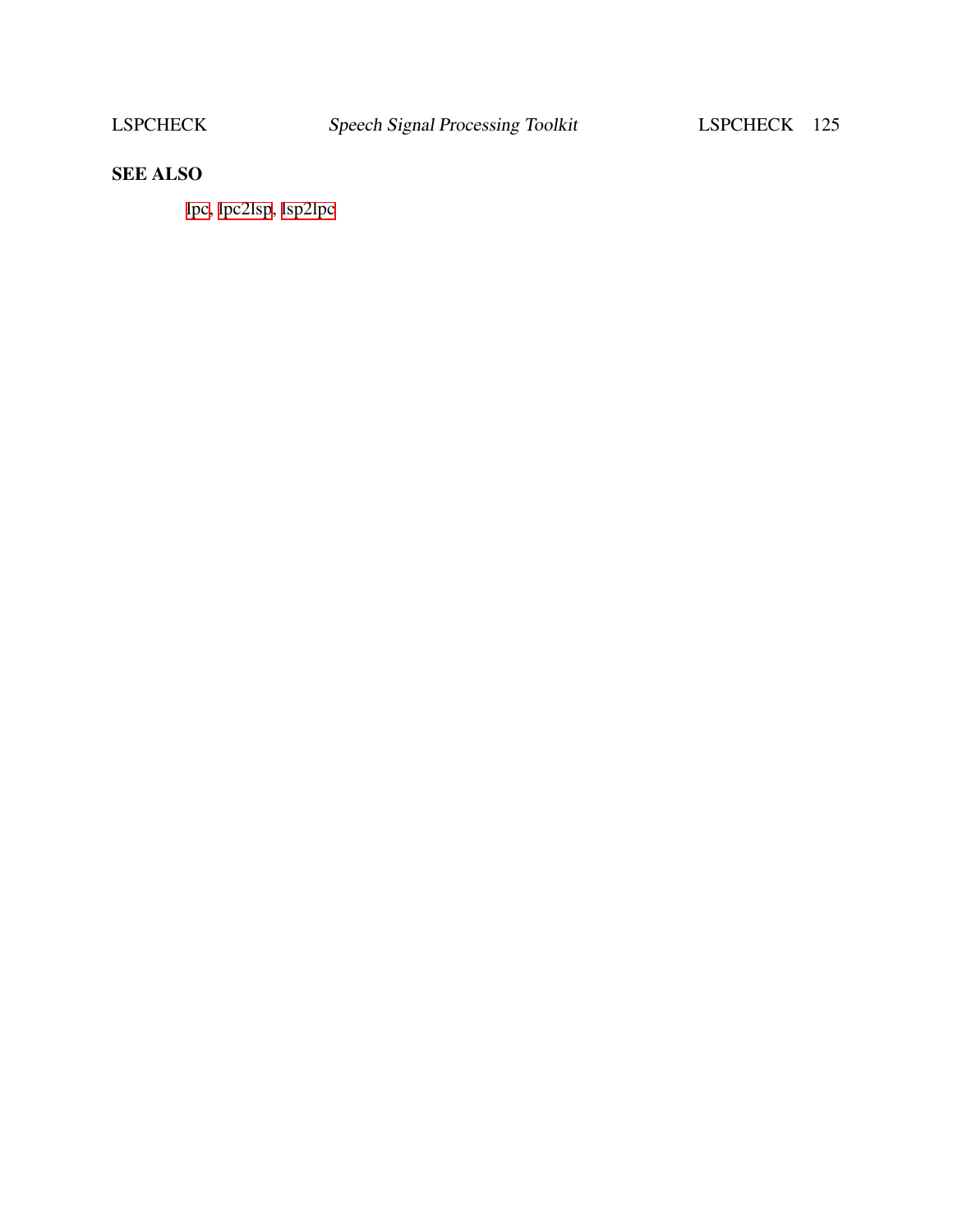<span id="page-131-0"></span>lspdf – LSP speech synthesis digital filter

### **SYNOPSIS**

lspdf [ –m *M* ] [ –p *P* ] [ –i *I* ] [ –s *S* ] [ –o *O* ] [ –k ] [ –L ] *lspfile* [ *infile* ]

# DESCRIPTION

*lspdf* derives an LSP digital filter from the line spectral pair (LSP) coefficients in *lspfile* and uses it to filter an excitation sequence from *infile* (or standard input) and synthesize speech data, sending the result to standard output.

Both input and output files are in float format.

#### **OPTIONS**

| -m       | M | order of coefficients    | [25]    |
|----------|---|--------------------------|---------|
|          |   | $-p$ $P$ frame period    | [100]   |
| $-i$ $I$ |   | interpolation period     | Ħ       |
| -k       |   | filtering without gain   | [FALSE] |
| –L       |   | regard input as log gain | [FALSE] |

### EXAMPLE

In the example below, excitation is generated from the pitch information given in *data.pitch* in float format. This excitation is passed through the LSP synthesis filter constructed from the LSP file *data.lsp*, and the synthesized speech is written to *data.syn*:

excite < data.pitch | lspdf data.lsp > data.syn

### SEE ALSO

[lspcheck,](#page-129-0) [lpc2lsp](#page-122-0)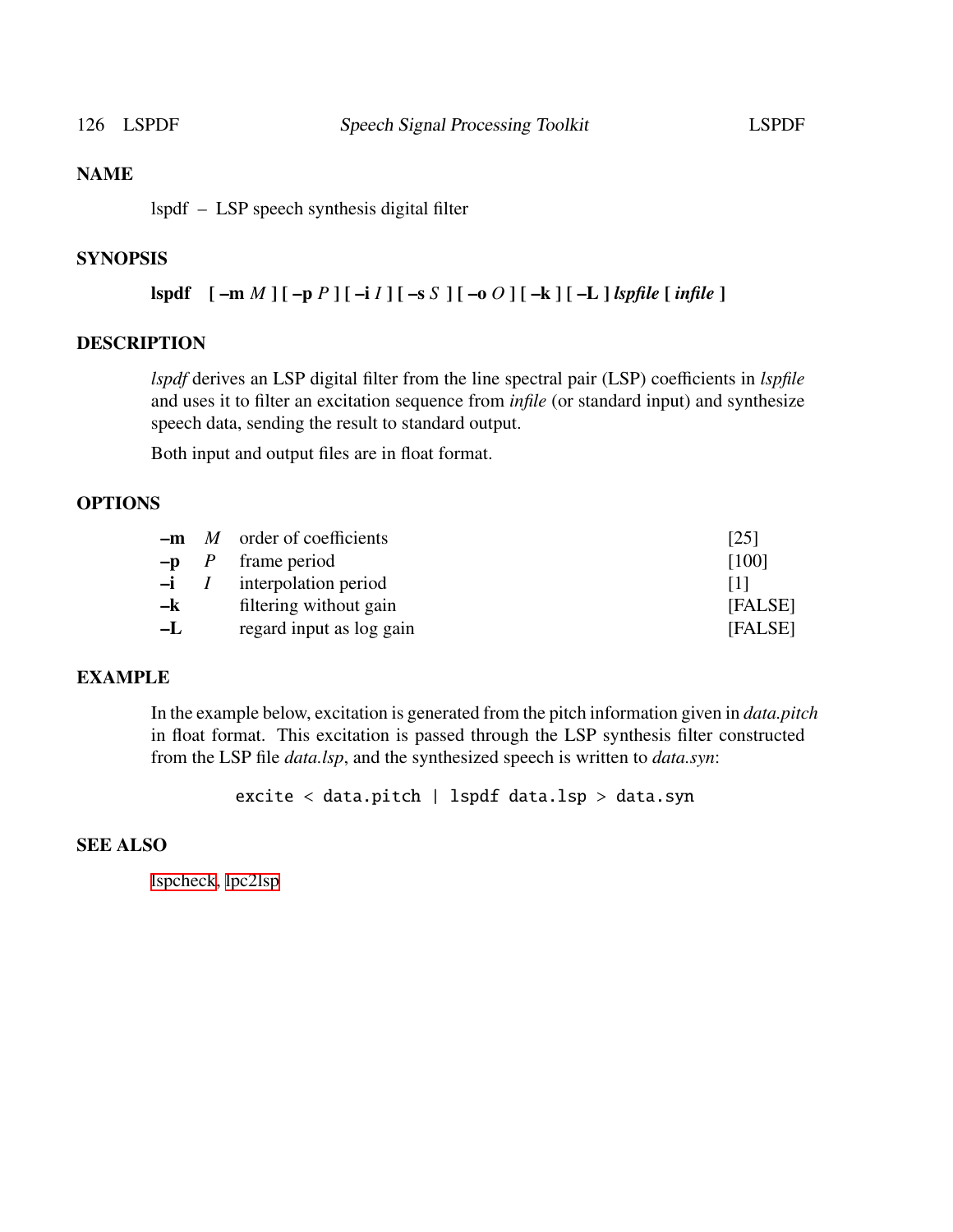<span id="page-132-0"></span>

ltcdf – all-pole lattice digital filter for speech synthesis

## **SYNOPSIS**

```
ltcdf [ –m M ] [ –p P ] [ –i I ] [ –k ] rcfile [ infile ]
```
# DESCRIPTION

*ltcdf* derives an all-pole lattice digital filter from PARCOR coefficients in *rcfile* and uses it to filter an excitation sequence from *infile* (or standard input) and synthesize speech data, sending the result to standard output.

Both input and output files are in float format.

#### **OPTIONS**

|            | $-m$ <i>M</i> order of coefficients | [25]    |
|------------|-------------------------------------|---------|
|            | $-p$ $P$ frame period               | [100]   |
|            | $-i$ I interpolation period         | 111     |
| $-{\bf k}$ | filtering without gain              | [FALSE] |

#### EXAMPLE

In the example below, excitation is generated from the pitch information given in *data.pitch* in float format. This excitation is passed through the lattice filter constructed from the LPC file *data.rc*, and the synthesized speech is written to *data.syn*:

excite < data.pitch | ltcdf data.k > data.syn

# SEE ALSO

[lpc](#page-119-0), [acorr,](#page-8-0) [levdur](#page-112-1), [lpc2par](#page-124-0), [par2lpc,](#page-174-0) [poledf](#page-180-0), [zerodf,](#page-241-0) [lspdf](#page-131-0)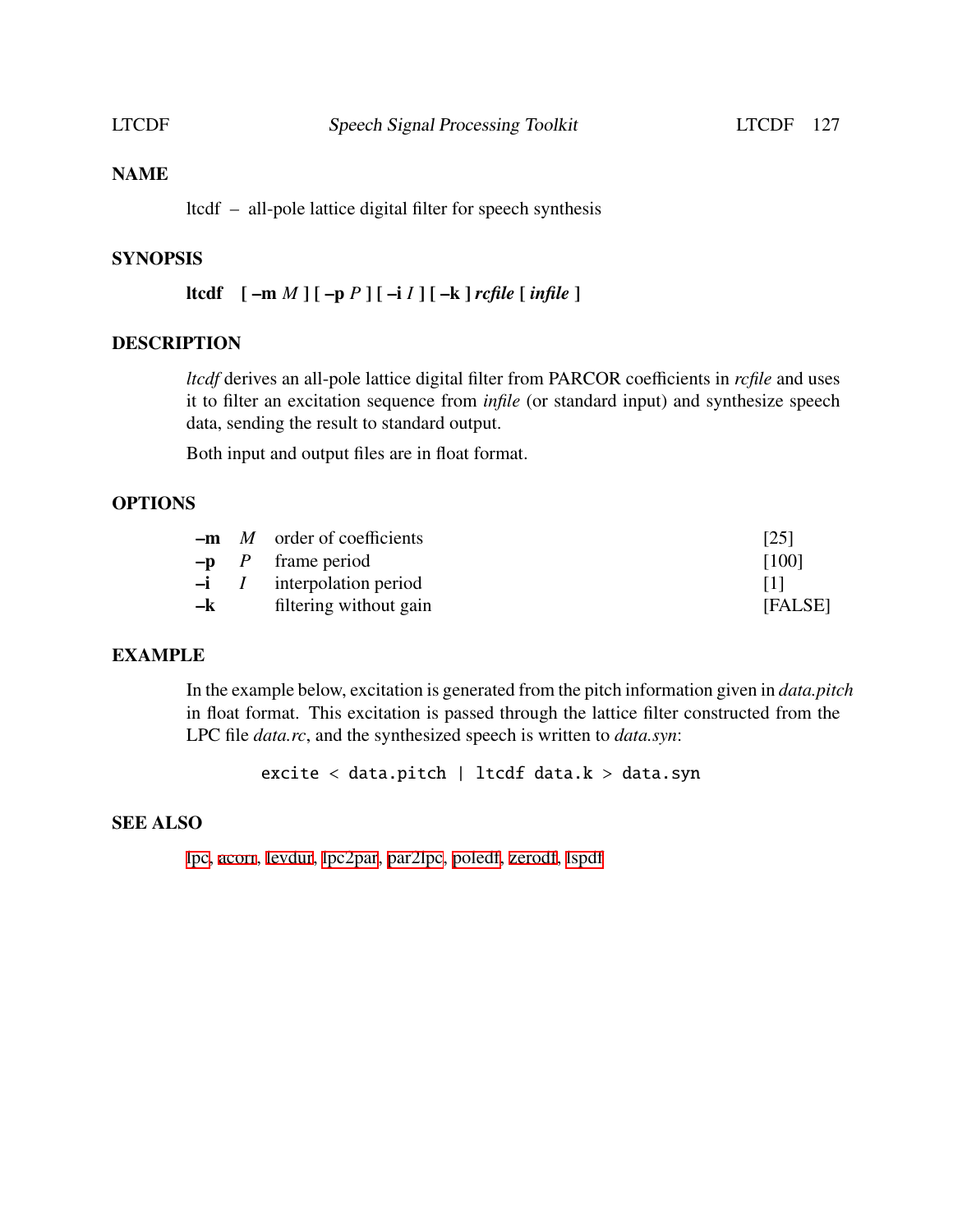mc2b – transform mel-cepstrum to MLSA digital filter coefficients

### **SYNOPSIS**

mc2b [ –a *A* ] [ –m *M* ] [ *infile* ]

# DESCRIPTION

*mc2b* calculates MLSA filter coefficients  $b(m)$  from mel-cepstral coefficients  $c<sub>\alpha</sub>(m)$  from *infile* (or standard input), sending the result to standard output.

Both input and output files are in float format.

The coefficients are given as follows:

$$
b(m) = \begin{cases} c_{\alpha}(M), & m = M \\ c_{\alpha}(m) - \alpha b(m+1), & 0 \le m < M \end{cases}
$$

These coefficients  $b(m)$  can be directly used in the implementation of a MLSA filter. *mc2b* implements the inverse transformation undertaken by the command [b2mc.](#page-14-0)

### **OPTIONS**

|  | $-a \quad A \quad \text{all-pass constant } \alpha$ | [0.35] |
|--|-----------------------------------------------------|--------|
|  | $-m$ <i>M</i> order of mel-cepstrum                 | [25]   |

# EXAMPLE

In the example below, speech data is read in float format from *data.f*, a 12-th order mel-cepstral analysis is undertaken, these mel-cepstral coefficients are transformed into MLSA filter coefficients, and then the coefficients *b*(*m*) are written to *data.b*:

> frame < data.f | window | mcep -m 12 |\  $mc2b$  -m  $12 > data.b$

# SEE ALSO

[mlsadf,](#page-166-0) [mglsadf](#page-155-0), [b2mc,](#page-14-0) [mcep,](#page-134-0) [mgcep](#page-147-0), [amcep](#page-11-0)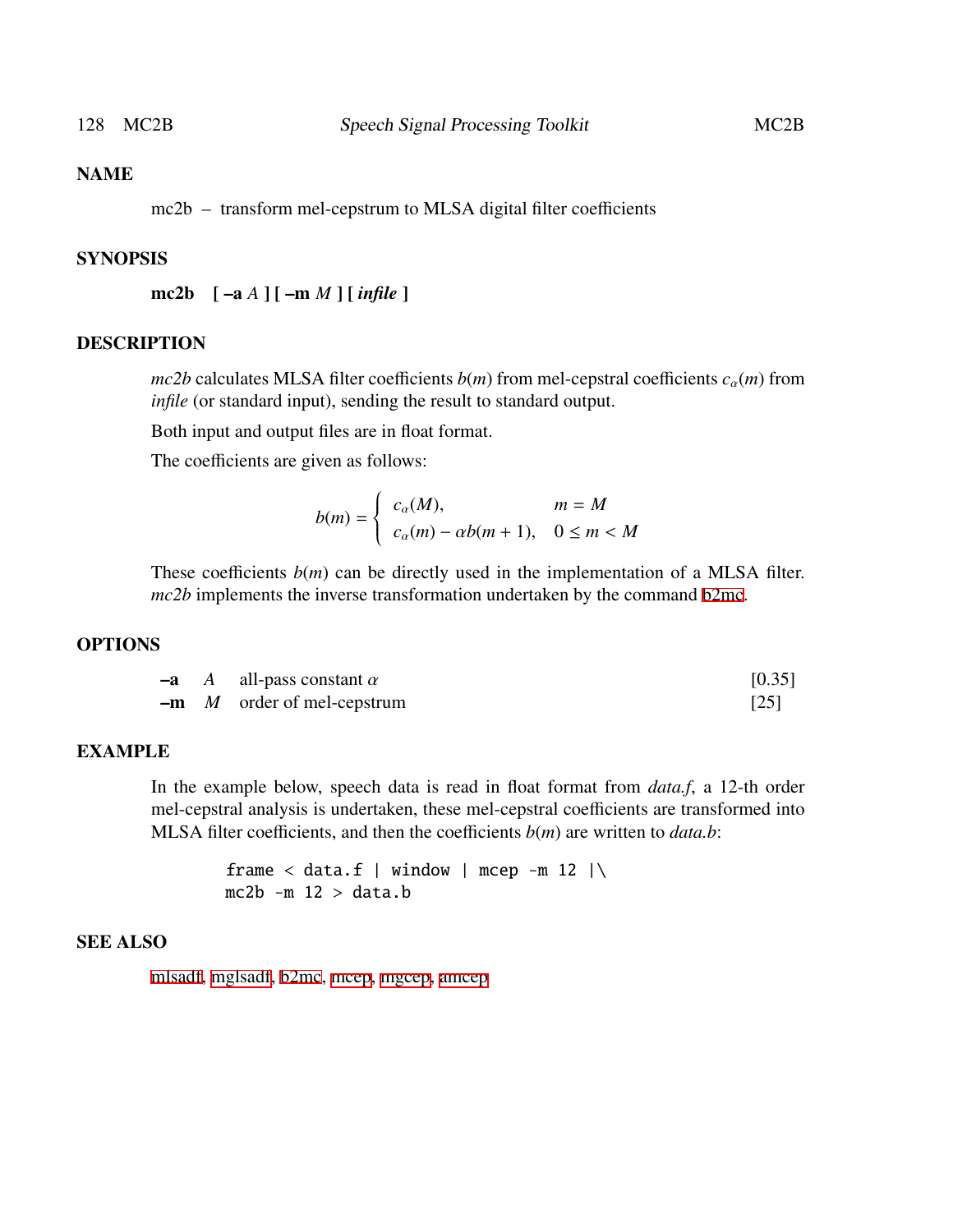<span id="page-134-0"></span>mcep – mel cepstral analysis[\[10](#page-242-1), [12](#page-242-2)]

#### SYNOPSIS

mcep [ –a *A* ] [ –m *M* ] [ –l *L* ] [ –q *Q* ] [ –i *I* ] [ –j *J* ] [ –d *D* ] [ –e *e* ] [ –E *E* ] [ –f *F* ] [ *infile* ]

#### DESCRIPTION

*mcep* uses mel-cepstral analysis to calculate mel-cepstral coefficients  $c_{\alpha}(m)$  from *L*length framed windowed data from *infile* (or standard input), sending the result to standard output.

Input and output data are in float format.

In the mel-cepstral analysis, the spectrum of the speech signal is modeled by *M*-th order mel-cepstral coefficients  $c_{\alpha}(m)$  as follows.

$$
H(z) = \exp \sum_{m=0}^{M} c_{\alpha}(m)\tilde{z}^{-m}
$$

The command "mcep" applies a cost function based on the unbiased log spectrum estimation method. The variable  $\tilde{z}^{-1}$  can be expressed as the following first order all-pass function

$$
\tilde{z}^{-1} = \frac{z^{-1} - \alpha}{1 - \alpha z^{-1}}.
$$

The phase characteristic is given by the variable  $\alpha$ . For a sampling rate of 16 kHz,  $\alpha$  is set to 0.42. For a sampling rate 10 kHz,  $\alpha$  is set to 0.35. For a sampling rate 8 kHz,  $\alpha$  is set to 0.31. By making these choices for  $\alpha$ , the mel-scale becomes a good approximation to the human sensitivity to the loudness of speech.

The Newton-Raphson method is used to minimize the cost function when evaluating mel-cepstral coefficients.

#### **OPTIONS**

|  | <b>-a</b> A all-pass constant $\alpha$ | [0.35] |
|--|----------------------------------------|--------|
|  | $-m$ <i>M</i> order of mel cepstrum    | [25]   |
|  | $-L$ frame length                      | [256]  |
|  | $-q$ Q input data style                | 101    |
|  |                                        |        |

 $Q = 0$  windowed data sequence  $Q = 1$  20 × log |  $f(w)$ |  $Q = 2 \ln |f(w)|$  $Q = 3$  | $f(w)$ |  $Q = 4$   $|f(w)|^2$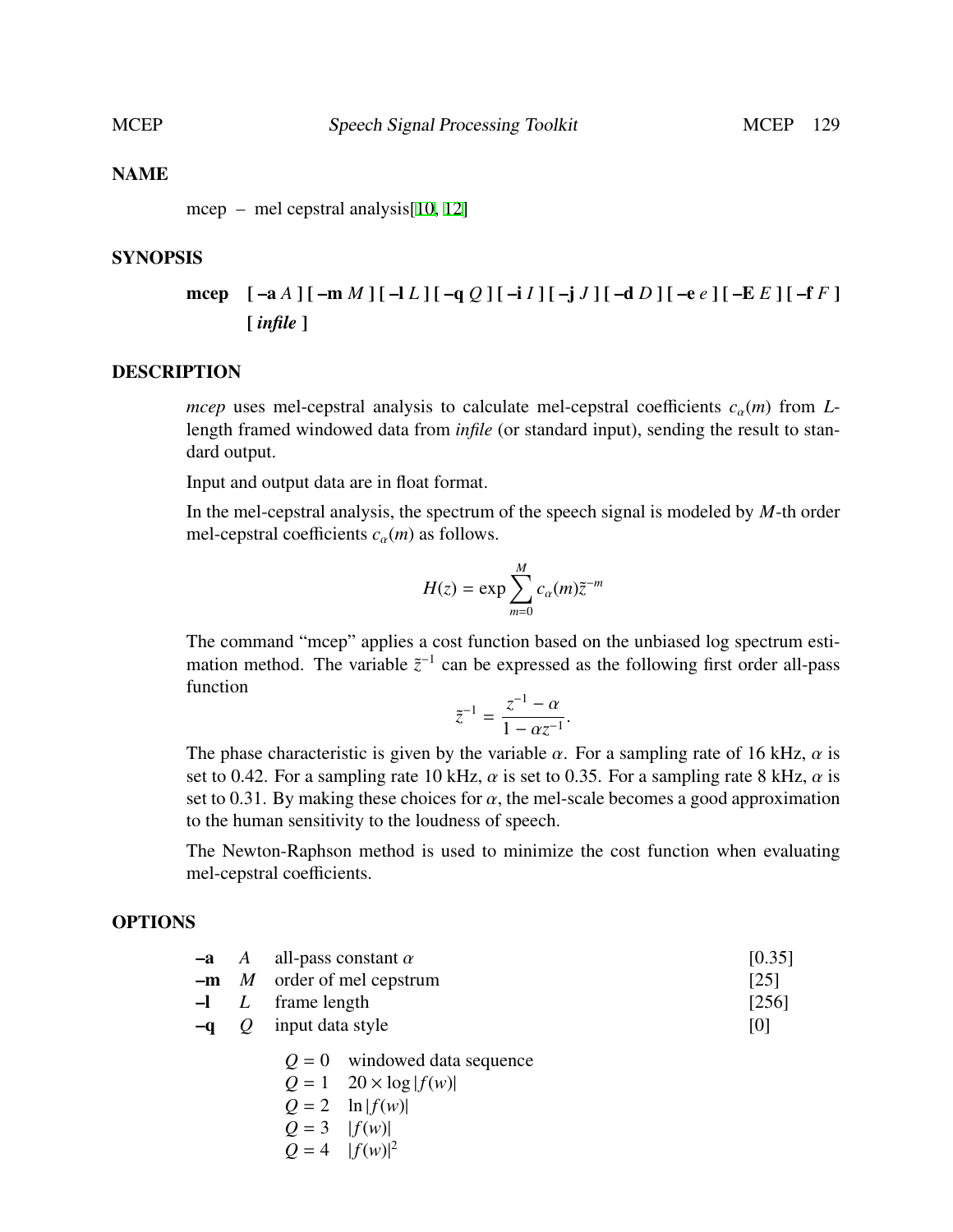|          | Usually, the options below do not need to be assigned.       |                    |
|----------|--------------------------------------------------------------|--------------------|
| $-i$ $I$ | minimum iteration of Newton-Raphson method                   | $\lceil 2 \rceil$  |
| $-i$ J   | maximum iteration of Newton-Raphson method                   | $\lceil 30 \rceil$ |
| $-d$ D   | end condition of Newton-Raphson                              | [0.001]            |
| $-e$ e   | small value added to periodogram                             | [0.0]              |
| $-E E E$ | floor in db calculated per frame                             | [N/A]              |
|          | $-f$ F minimum value of the determinant of the normal matrix | [0.000001]         |

In the example below, speech data is read in float format from *data.f* and analyzed. Then, mel-cepstral coefficients are written to *data.mcep*:

> frame  $\langle$  data.f | window | mcep  $>$  data.mcep frame  $\langle$  data.f | window | fftr -A -H | mcep -q 3  $>$  data.mcep

Also, in the following example, the floor value is set as -30 dB per frame by using the -E option.

```
frame \langle data.f | window | mcep -E -30 > data.mcep
```
#### **NOTICE**

- •Value of *e* must be  $e \geq 0$ .
- •Value of *E* must be  $E < 0$ .

# SEE ALSO

[uels](#page-208-0), [gcep,](#page-73-0) [mgcep,](#page-147-0) [mlsadf](#page-166-0)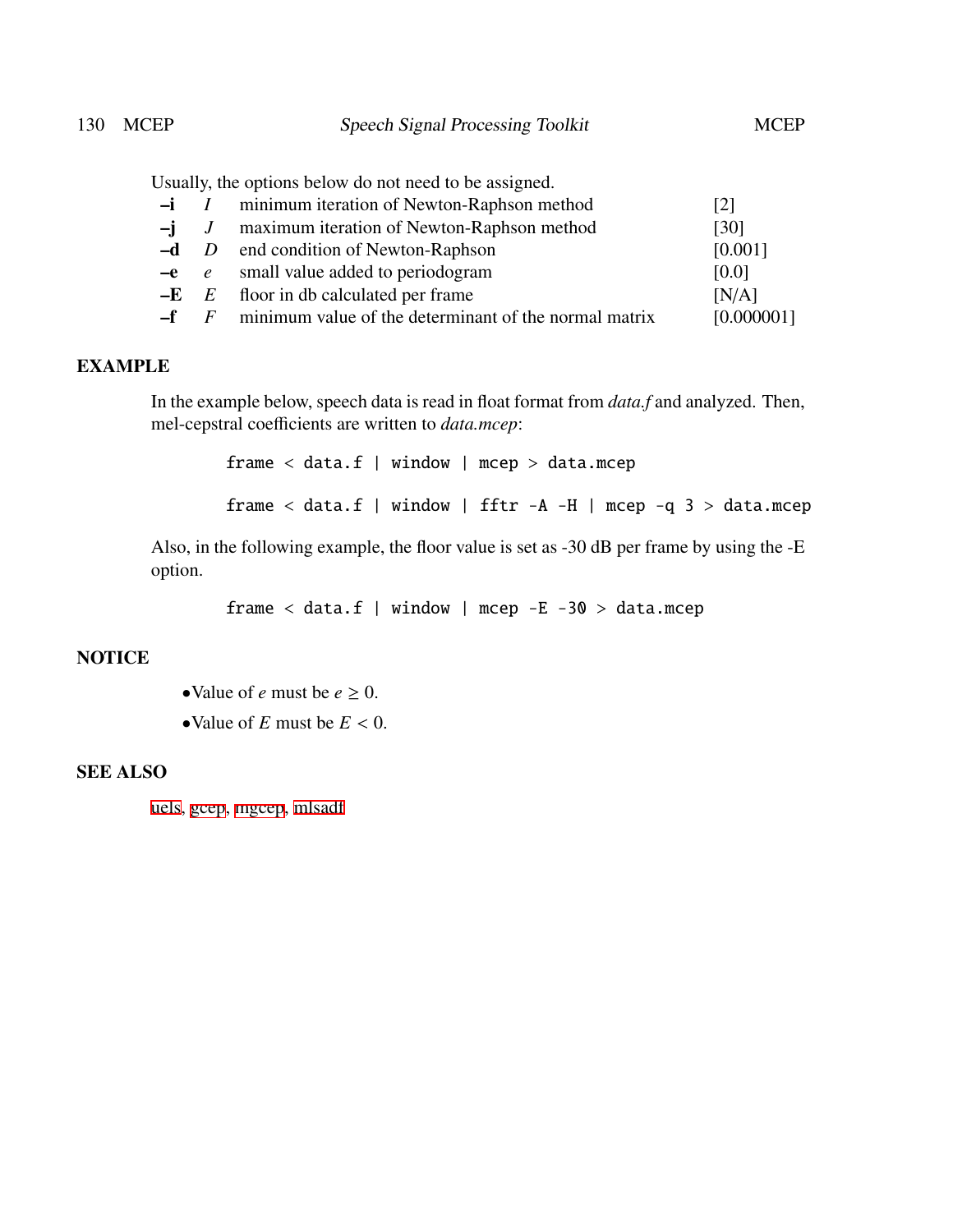merge – data merge

# **SYNOPSIS**

# merge  $[-s S]$   $[-L_L]$   $[-n N_1]$   $[-L L_2]$   $[-N N_2]$ [ –o ] [ +*type* ] *file1* [ *infile* ]

# DESCRIPTION

*merge* merges, on a frame-by-frame basis, data from *file1* into the data from *infile* (or standard input), sending the result to standard output, as described below.

# **Insert mode**



# **Overwrite mode**



# OPTIONS

|  | $-S$ S insert point                    | [0]         |
|--|----------------------------------------|-------------|
|  | $-L_1$ frame length of input data      | [25]        |
|  | $-n$ $N_1$ order of input data         | $[L_1 - 1]$ |
|  | $-L$ $L_2$ frame length of insert data | [10]        |
|  | $-N$ $N_2$ order of insert data        | $ L_2 - 1 $ |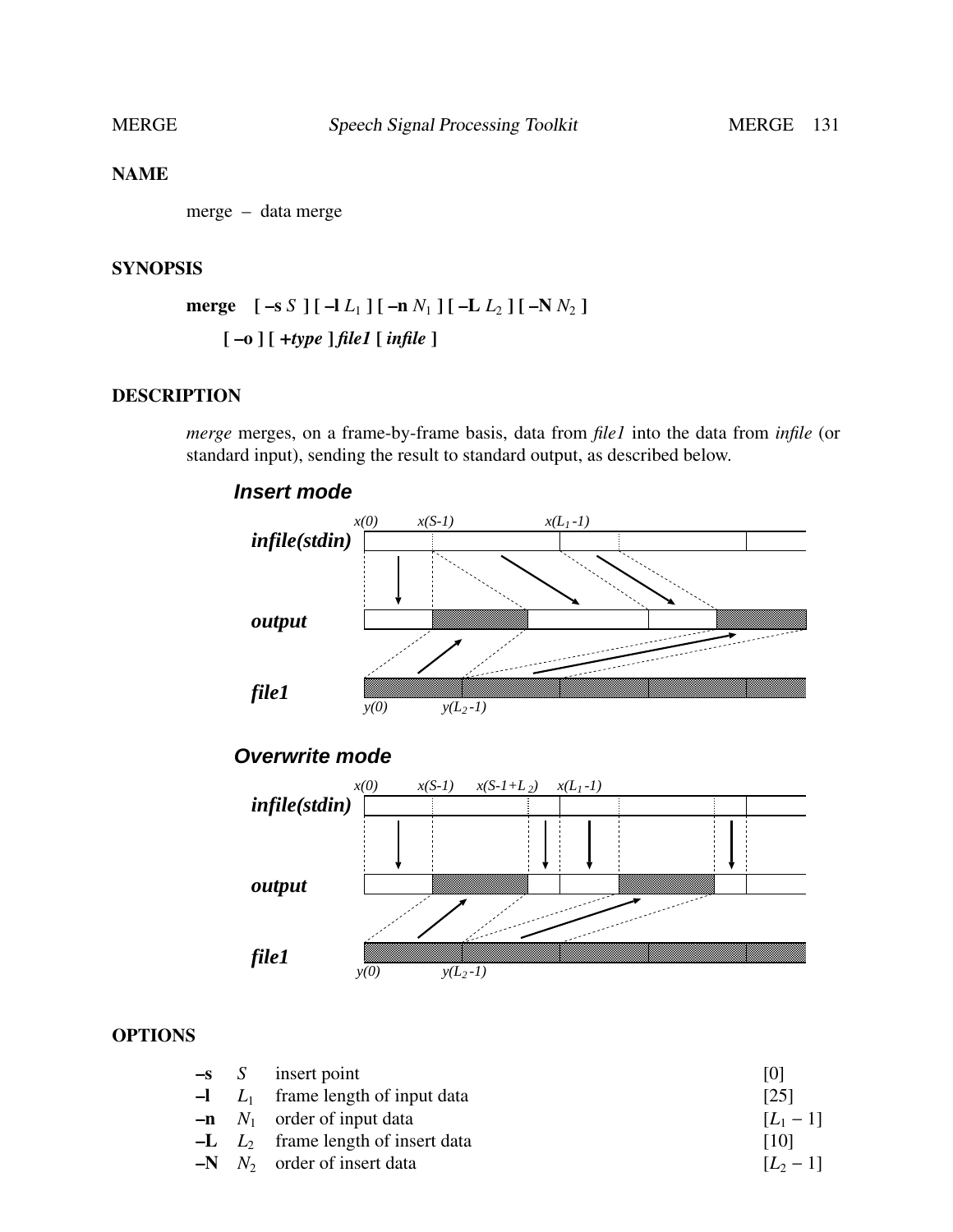| 132 MERGE | <b>Speech Signal Processing Toolkit</b> | <b>MERGE</b>    |
|-----------|-----------------------------------------|-----------------|
|           | overwrite mode                          | <b>IFAI SE1</b> |

| -0   | overwrite mode |                     |    |                              | [FALSE]                                                                                                                                                                                                                                                                                                                                                                                                                                                                                                                                                                                                                                          |  |
|------|----------------|---------------------|----|------------------------------|--------------------------------------------------------------------------------------------------------------------------------------------------------------------------------------------------------------------------------------------------------------------------------------------------------------------------------------------------------------------------------------------------------------------------------------------------------------------------------------------------------------------------------------------------------------------------------------------------------------------------------------------------|--|
| $+t$ |                | input data format   |    |                              | $[f] % \begin{center} % \includegraphics[width=\linewidth]{imagesSupplemental_3.png} % \end{center} % \caption { % Our method can be used for the use of the image. % Note that the \emph{DefNet} and the \emph{DefNet} can be used for the \emph{DefNet} and the \emph{DefNet} can be used for the \emph{DefNet} and the \emph{DefNet} can be used for the \emph{DefNet} and the \emph{DefNet} can be used for the \emph{DefNet} and the \emph{DefNet} can be used for the \emph{DefNet} and the \emph{DefNet} can be used for the \emph{DefNet} and the \emph{DefNet} can be used for the \emph{DefNet} and the \emph{DefNet} can be used for$ |  |
|      | $\mathbf c$    | char(1 byte)        |    | unsigned char (1 byte)       |                                                                                                                                                                                                                                                                                                                                                                                                                                                                                                                                                                                                                                                  |  |
|      | S              | short (2 bytes)     | S  | unsigned short (2 bytes)     |                                                                                                                                                                                                                                                                                                                                                                                                                                                                                                                                                                                                                                                  |  |
|      | i3             | int (3 bytes)       | 13 | unsigned int (3 bytes)       |                                                                                                                                                                                                                                                                                                                                                                                                                                                                                                                                                                                                                                                  |  |
|      | $\mathbf{1}$   | int(4 bytes)        |    | unsigned int (4 bytes)       |                                                                                                                                                                                                                                                                                                                                                                                                                                                                                                                                                                                                                                                  |  |
|      |                | long(4 bytes)       | L  | unsigned long (4 bytes)      |                                                                                                                                                                                                                                                                                                                                                                                                                                                                                                                                                                                                                                                  |  |
|      | le.            | long long (8 bytes) | LE | unsigned long long (8 bytes) |                                                                                                                                                                                                                                                                                                                                                                                                                                                                                                                                                                                                                                                  |  |
|      |                | float (4 bytes)     | d  | double (8 bytes)             |                                                                                                                                                                                                                                                                                                                                                                                                                                                                                                                                                                                                                                                  |  |

The following example inserts blocks of 2 samples from *data.f2* in short format into *data.f1*, also in short format. The frame length of the file *data.f1* is 3, and the blocks from *data.f2* will be inserted from the 3rd sample of every frame. The result is written to *data.merge*.

merge -s 2 -l 3 -L 2 +s data.f2 < data.f1 > data.merge

For example, if the *data.f1* file is given by

 $1, 1, 1, 2, 2, 2, \ldots$ 

, and the *data.f2* file is given by

 $2, 3, 5, 6, \ldots$ 

then the output *data.merge* will be

 $1, 1, 2, 3, 1, 2, 2, 5, 6, 2, \ldots$ 

The next example overwrites blocks of 2 samples from *data.f2* in long format into *data.f1*, also in long format, the frame length of the file *data.f1* is 4, and the blocks from *data.f2* will be inserted from the 2nd sample of every frame. The result is *data.merge*.

merge -s 2 -l 4 -L 2 +l -o data.f2 < data.f1 > data.merge

For example, if the *data.f1* file is given by

$$
1, 1, 1, 1, 2, 2, 2, 2, \ldots
$$

, and the *data.f2* file is given by

 $3, 4, 5, 6, \ldots$ 

then the output *data.merge* will be

 $1, 3, 4, 1, 2, 5, 6, 2, \ldots$ 

### SEE ALSO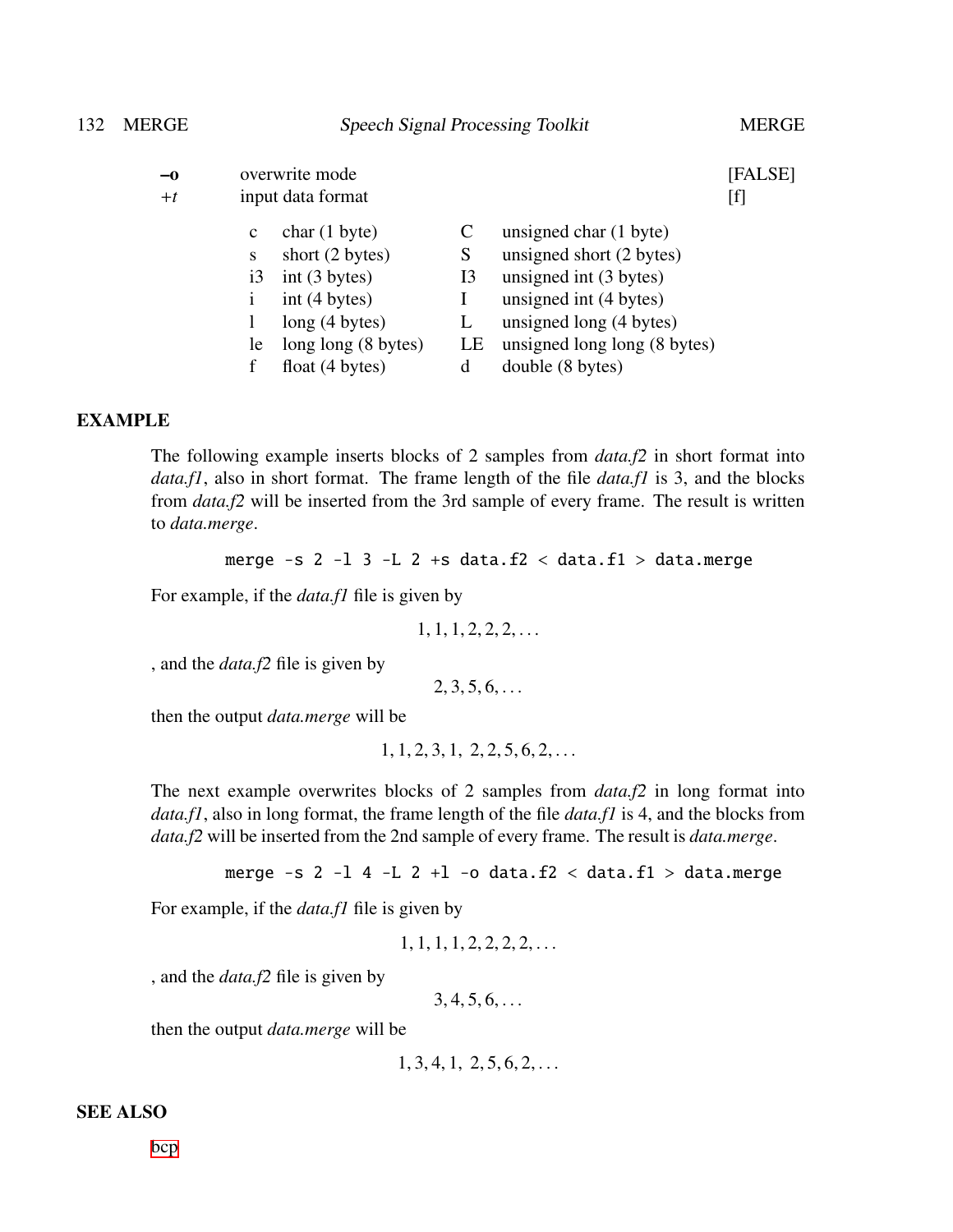mfcc – mel-frequency cepstral analysis

# **SYNOPSIS**

\n
$$
\text{mfcc} \quad \left[ -a \, A \right] \left[ -e \, E \right] \left[ -l \, L_1 \right] \left[ -L \, L_2 \right] \left[ -s \text{ or } -f \, F \right] \left[ -m \, M \right]
$$
\n

\n\n $\left[ -n \, N \right] \left[ -s \, S \right] \left[ -w \, W \right] \left[ -d \right] \left[ -E \right] \left[ -0 \right] \left[ \text{infile} \right]$ \n

# **DESCRIPTION**

*mfcc* uses mel-frequency cepstral analysis to calculate mel-frequency cepstrum from  $L_1$ length framed data from *infile* (or standard input), sending the result to standard output.Since *mfcc* can apply a window function to input data in the function, it is not necessary to use windowed data as input. The input time domain sequence of length  $L_1$  is of the form:

$$
x(0), x(1), \ldots, x(L_1-1)
$$

Also, note that the input and output data are in float format, and that the output data cannot be used for speech synthesis through the MLSA filter.

# OPTIONS

| $-a$          | A                 | preemphasise coefficient                                        | [0.97]  |
|---------------|-------------------|-----------------------------------------------------------------|---------|
| $-c$          | C                 | liftering coefficient                                           | [22]    |
| $-e$          | E                 | flooring value for calculating $log(x)$ in filterbank analysis  | [1.0]   |
|               |                   | if $x \leq E$ then return $x = E$                               |         |
| $-\mathbf{l}$ | $L_1$             | frame length of input                                           | [256]   |
| $-L$          | $\mathcal{L}_{2}$ | frame length for fft. default value $2^n$ satisfies $L_1 < 2^n$ | $[2^n]$ |
| $-m$          | M                 | order of mfcc                                                   | [12]    |
| $-\mathbf{n}$ | N                 | order of channel for mel-filter bank                            | [20]    |
| $-S$          | $S_{\rm}$         | sampling frequency (kHz)                                        | [16.0]  |
| $-W$          | W                 | type of window                                                  | [0]     |
|               |                   | Hamming<br>$\theta$                                             |         |
|               |                   | Do not use a window function                                    |         |
| $-d$          |                   | use dft (without using fft) for dct                             | [FALSE] |
| $-E$          |                   | output energy                                                   | [FALSE] |
| $-0$          |                   | output 0'th static coefficient                                  | [FALSE] |
| $C_{\ell+1}$  |                   | $\mathbf{A}$<br>$\alpha$ , $\alpha$ ,                           |         |

if the -E or -0 option is given, energy *E* or 0'th static coefficient *C*0 is outputted as follows.

*mc*(0), *mc*(1), . . . , *mc*(*m* − 1), *E*(*C*0)

Also, if both -E and -0 option are given, the output is as follows.

*mc*(0), *mc*(1), . . . , *mc*(*m* − 1),*C*0, *E*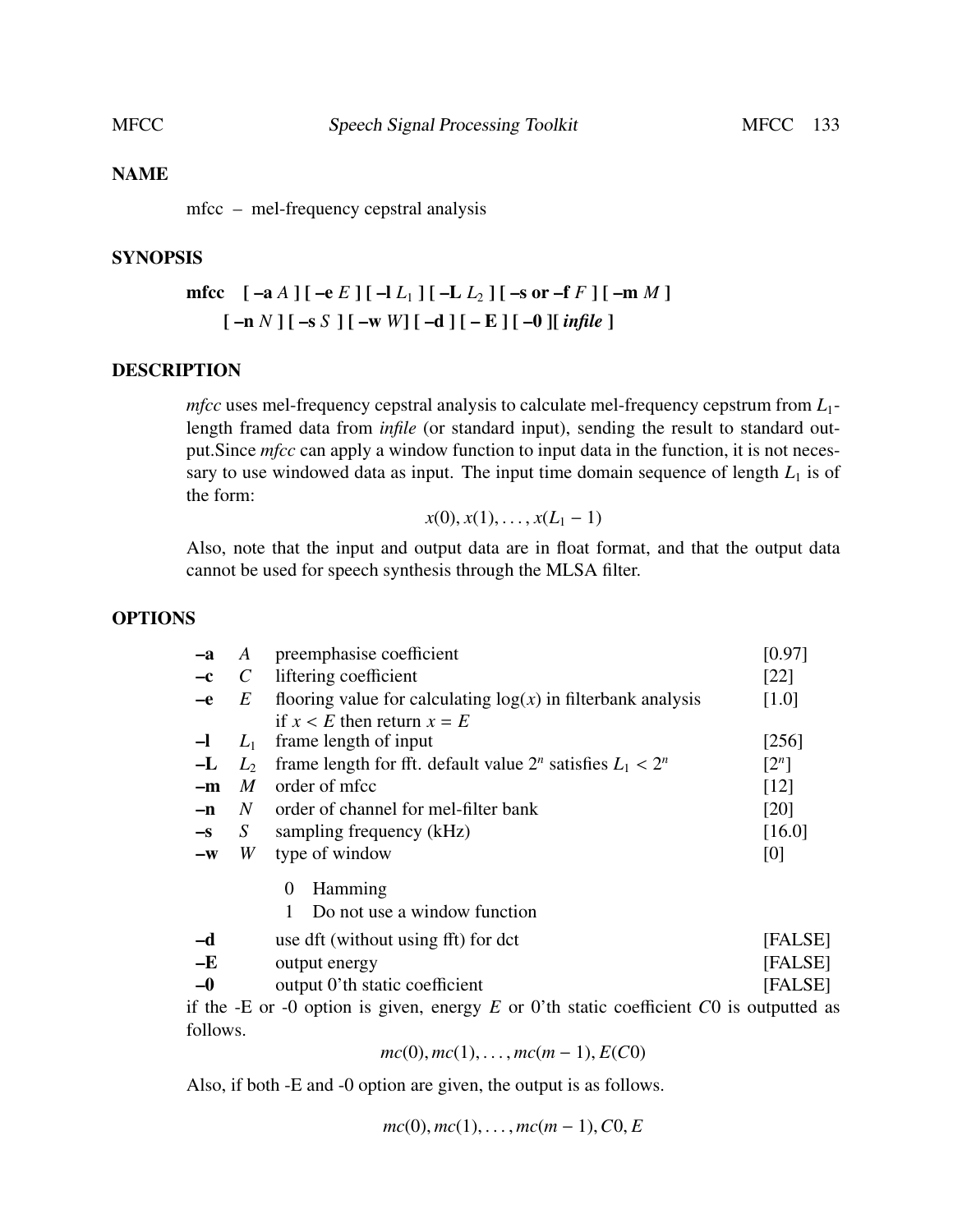In the example below, speech data in float format is read from *data.f*. Here, we specify the frame length, frame shift and sampling frequency as 40ms, 10ms and 16kHz, respectivelly. The 12 order mel-frequency cepstral coefficients, together with the energy component, are outputted to *data.mfc*.

> frame  $-1$  640  $-p$  160 data.f  $|\rangle$ mfcc  $-1$  640  $-m$  12  $-s$  16  $-E >$  data.mfc

Also, in case we want to calculate the coefficients the same way as in HTK, following the conditions:

```
SOURCEFORMAT = NOHEAD
SOURCEKIND = WAVEFORMSOURCERATE = 625 # Sampling rate (1 / 16000 * 10ˆ7)
TARGETKIND = MFCC D A E
TARGETRATE = 100000 # Frame shift (ns)
WINDOWSIZE = 400000 # Frame length (ns)
DELTAWINDOW = 1 # Delta widndow size
ACCWINDOW = 1 # Accelaration widthdown sizeENORMALISE = FALSE
```
We have to use the following command in SPTK. Below, because of the difference of the calcuration method of regression coefficients between SPTK and HTK, differencial coefficients are specified directly using -d option in *delta* command.

```
frame -1 640 -p 160 data.f |\n\|mfcc -l 640 -m 12 -s 16 -E > data.mfc
delta -m 12 -d -0.5 0 0.5 \cup-d 0.25 0 -0.5 0 0.25 data.mfc > data.mfc.diff
```
Here, because of the difference in the calculation method of regression coefficients between SPTK and HTK, differencial coefficients are specified directly using the –d option in *delta* dommand. The correspondence between the option of SPTK's command option and the HTK's configuration for extracting mel-frequency cepstrum is shown in Table [2](#page-140-0). Please, refer to the HTKBook for more information on extracting mel-frequency cepstrum with HTK.

#### SEE ALSO

[frame](#page-69-0), [gcep,](#page-73-0) [mcep](#page-134-0), [mgcep](#page-147-0), [spec](#page-200-0)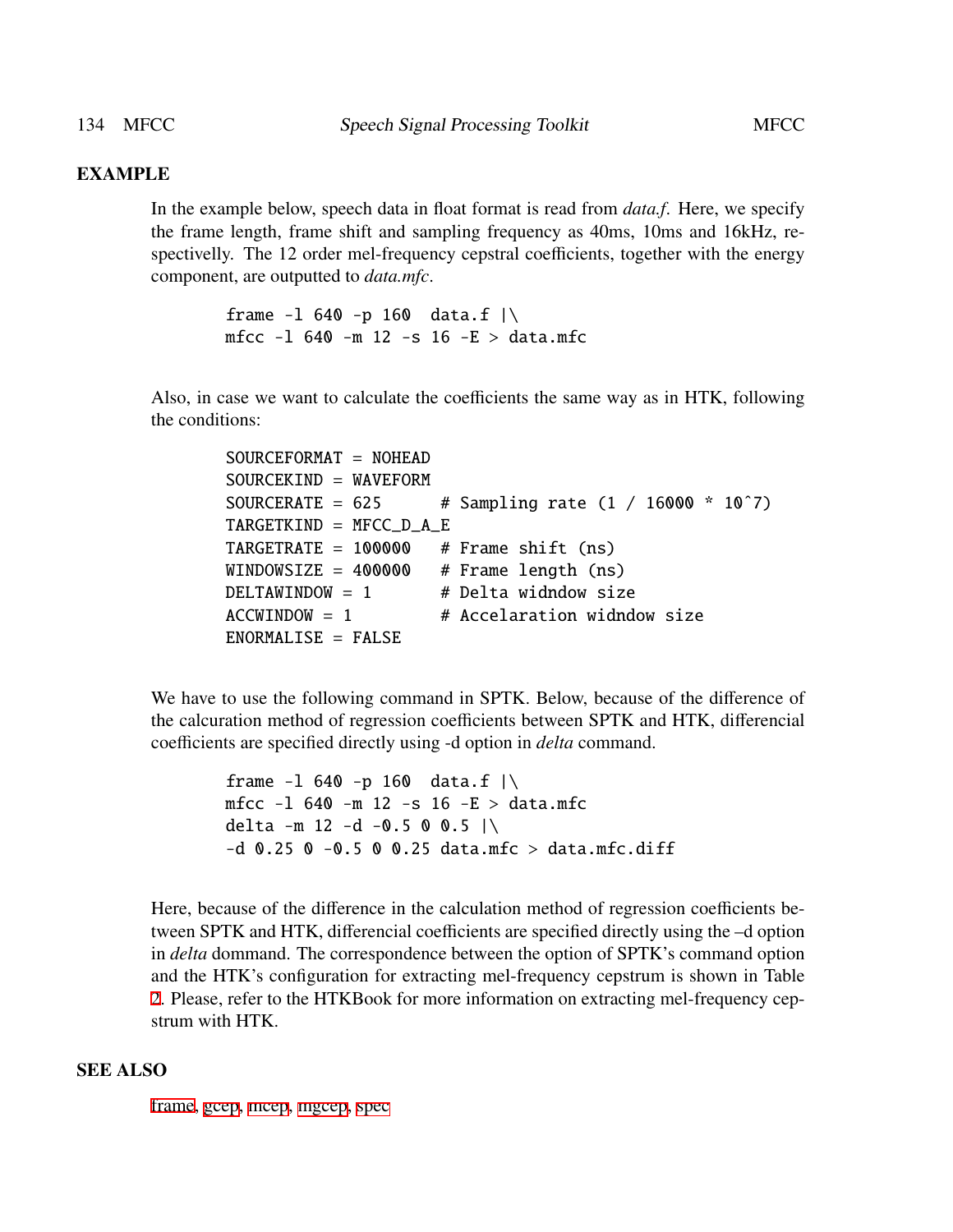<span id="page-140-0"></span>Table 2: Configuration for extracting MFCC

| Settings                             | <b>SPTK</b>                   | <b>HTK</b>                 |  |
|--------------------------------------|-------------------------------|----------------------------|--|
| pre-emphasis coefficient             | -a (at <i>mfcc</i> command)   | <b>PREEMCOEF</b>           |  |
| liftering coefficient                | -c (at <i>mfcc</i> command)   | <b>CEPLIFTER</b>           |  |
| small value for calculating log()    | -e (at <i>mfcc</i> command)   | N/A                        |  |
| sampling rate                        | -s (at <i>mfcc</i> command)   | <b>SOURCERATE</b>          |  |
| frame shift                          | -p (at <i>frame</i> command)  | <b>TARGETRATE</b>          |  |
| frame length of input                | -1 (at <i>frame</i> command)  | WINDOWSIZE                 |  |
|                                      | $-1$ (at <i>mfcc</i> command) |                            |  |
| frame length for fft                 | -L (at $m\bar{f}cc$ command)  | N/A                        |  |
|                                      |                               | (automatically calculated) |  |
| order of cepstrum                    | -m (at <i>mfcc</i> command)   | <b>NUMCEPS</b>             |  |
| order of channel for mel-filter bank | -n (at <i>mfcc</i> command)   | <b>NUMCHANS</b>            |  |
| use hamming window                   | -w (at <i>mfcc</i> command)   | <b>USEHAMMING</b>          |  |
| use dft                              | -d (at <i>mfcc</i> command)   | N/A                        |  |
| output energy                        | -E (at $m\bar{f}cc$ command)  | <b>TARGETKIND</b>          |  |
| output 0'th static coefficient       | $-0$ (at <i>mfcc</i> command) | <b>TARGETKIND</b>          |  |
| delta window size                    | -r (at <i>delta</i> command)  | <b>DELTAWINDOW</b>         |  |
| acceleration window size             | -r (at <i>delta</i> command)  | <b>ACCWINDOW</b>           |  |
| Normalize log energy                 | N/A                           | <b>ENORMALISE</b>          |  |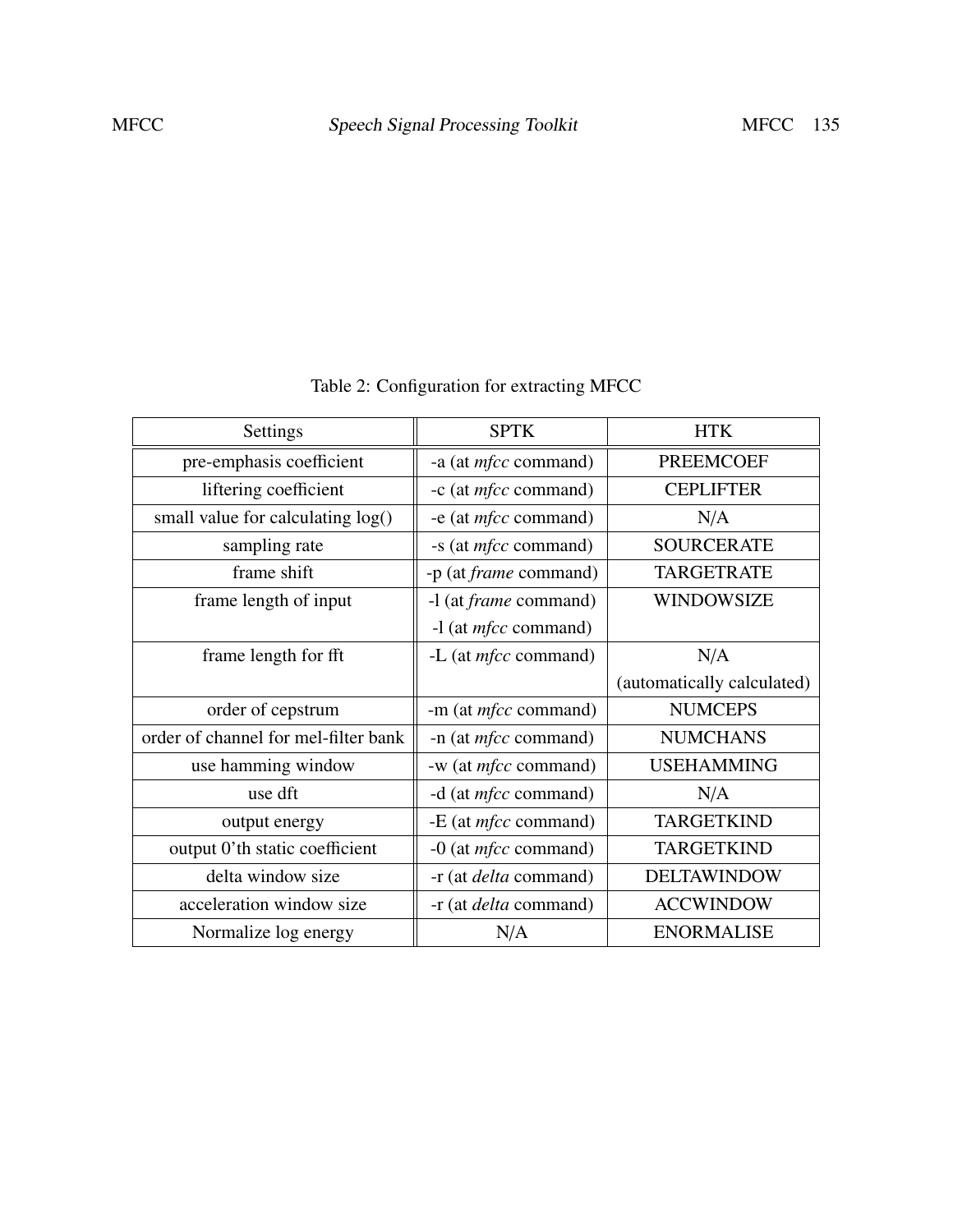<span id="page-141-0"></span>mgc2mgc – frequency and generalized cepstral transformation

#### SYNOPSIS

mgc2mgc [ –m *M*<sup>1</sup> ] [ –a *A*<sup>1</sup> ] [ –g *G*<sup>1</sup> ] [ –c *C*<sup>1</sup> ] [ –n ] [ –u ]  $[-M M_2]$   $[-A A_2]$   $[-G G_2]$   $[-C C_2]$   $[-N]$   $[-U]$   $[infile]$ 

#### DESCRIPTION

*mgc2mgc* transforms mel-generalized cepstral coefficients  $c_{\alpha_1,\gamma_1}(0), \ldots, c_{\alpha_1,\gamma_1}(M_1)$  from *infile* (or standard input) into a different set of mel-generalized cepstral coefficients  $c_{\alpha_2,\gamma_2}(0), \ldots, c_{\alpha_2,\gamma_2}(M_2)$  sending the result to standard output.

α characterizes the frequency-warping transform, while γ characterizes the generalized log magnitude transform.

Input and output data are in float format.

First, a frequency transformation ( $\alpha_1 \rightarrow \alpha_2$ ) is undertaken in the input mel-generalized cepstral coefficients  $c_{\alpha_1, \gamma_1}(m)$ , and  $c_{\alpha_2, \gamma_1}(m)$  is calculated as follows.

$$
\alpha = (\alpha_2 - \alpha_1)/(1 - \alpha_1 \alpha_2)
$$
\n
$$
c_{\alpha_2, \gamma_1}^{(i)}(m) = \begin{cases}\nc_{\alpha_1, \gamma_1}(-i) + \alpha c_{\alpha_2, \gamma_1}^{(i-1)}(0), & m = 0 \\
(1 - \alpha^2) c_{\alpha_2, \gamma_1}^{(i-1)}(0) + \alpha c_{\alpha_2, \gamma_1}^{(i-1)}(1), & m = 1 \\
c_{\alpha_2, \gamma_1}^{(i-1)}(m-1) + \alpha \left(c_{\alpha_2, \gamma_1}^{(i-1)}(m) - c_{\alpha_2, \gamma_1}^{(i)}(m-1)\right), & m = 2, \dots, M_2 \\
i = -M_1, \dots, -1, 0\n\end{cases}
$$

Then the gain is normalized and  $c'_{\alpha_2, \gamma_1}(m)$  is evaluated.

$$
K_{\alpha_2} = s_{\gamma_1}^{-1} \left( c_{\alpha_2, \gamma_1}^{(0)}(0) \right),
$$
  
\n
$$
c_{\alpha_2, \gamma_1}^{\prime}(m) = c_{\alpha_2, \gamma_1}^{(0)}(m) / \left( 1 + \gamma_1 c_{\alpha_2, \gamma_1}^{(0)}(0) \right), \qquad m = 1, 2, ..., M_2
$$

Afterwards,  $c'_{\alpha_2,\gamma_1}(m)$  is transformed into  $c'_{\alpha_2,\gamma_2}(m)$  through a generalized log transformation ( $\gamma_1 \rightarrow \gamma_2$ ).

$$
c'_{\alpha_2,\gamma_2}(m) = c'_{\alpha_2,\gamma_1}(m) + \sum_{k=1}^{m-1} \frac{k}{m} \left\{ \gamma_2 \, c_{\alpha_2,\gamma_1}(k) \, c'_{\alpha_2,\gamma_2}(m-k) - \gamma_1 \, c_{\alpha_2,\gamma_2}(k) \, c'_{\alpha_2,\gamma_1}(m-k) \right\},
$$
  
\n
$$
m = 1, 2, \ldots, M_2
$$

Finally, the gain is inversely normalized and  $c_{\alpha_2, \gamma_2}(m)$  is calculated.

$$
c_{\alpha_2,\gamma_2}(0) = s_{\gamma_2}(K_{\alpha_2}),
$$
  
\n
$$
c_{\alpha_2,\gamma_2}(m) = c'_{\alpha_2,\gamma_2}(m) \left(1 + \gamma_2 c_{\alpha_2,\gamma_2}(0)\right), \qquad m = 1, 2, ..., M_2
$$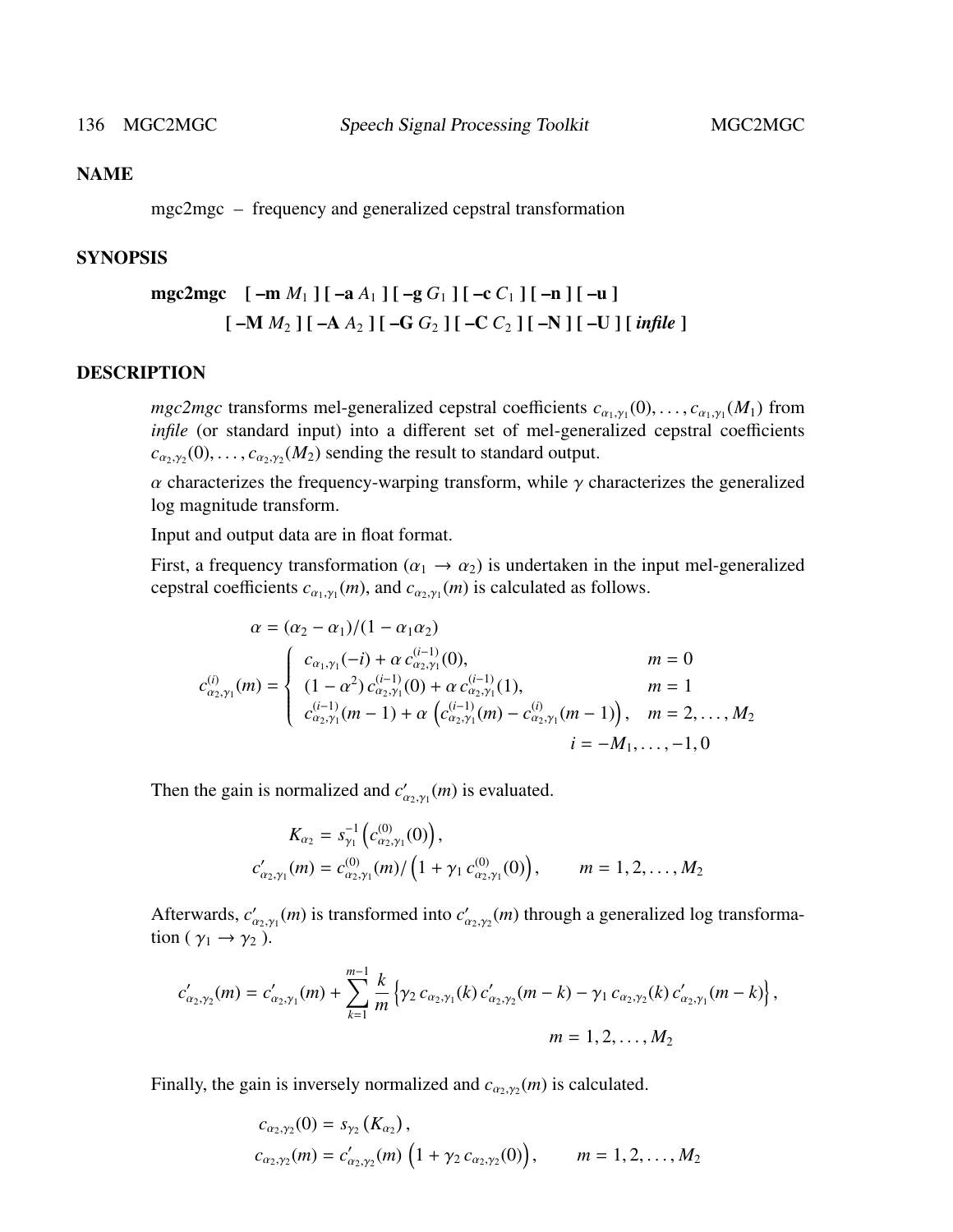In case we represent input and output with  $\gamma$ , if the coefficients  $c_{\alpha,\gamma}(m)$  are not normalized, then the following representation is assumed

$$
1+\gamma c_{\alpha,\gamma}(0),\gamma c_{\alpha,\gamma}(1),\ldots,\gamma c_{\alpha,\gamma}(M),
$$

if they are normalized, then the following representation is assumed

$$
K_{\alpha}, \gamma c'_{\alpha,\gamma}(1), \ldots, \gamma c'_{\alpha,\gamma}(M).
$$

# **OPTIONS**

| $-m$          | $M_1$ | order of mel-generalized cepstrum (input)            | $[25]$            |
|---------------|-------|------------------------------------------------------|-------------------|
| $-a$          | $A_1$ | alpha of mel-generalized cepstrum (input)            | [0]               |
| $-\mathbf{g}$ | $G_1$ | gamma of mel-generalized cepstrum (input)            | [0]               |
|               |       | $\gamma_1 = G_1$                                     |                   |
| $-c$          |       | $C_1$ gamma of mel-generalized cepstrum (input)      |                   |
|               |       | $\gamma_1 = -1/(\text{int})C_1$                      |                   |
|               |       | $C_1$ must be $C_1 \geq 1$                           |                   |
| $-n$          |       | regard input as normalized mel-generalized cepstrum  | [FALSE]           |
| $-\mathbf{u}$ |       | regard input as multiplied by gamma                  | [FALSE]           |
| $-M$          |       | $M_2$ order of mel-generalized cepstrum (output)     | [25]              |
| $-A$          | $A_2$ | alpha of mel-generalized cepstrum (output)           | [0]               |
| $-G$          | $G_2$ | gamma of mel-generalized cepstrum (output)           | $\lceil 1 \rceil$ |
|               |       | $\gamma_2 = G_2$                                     |                   |
|               |       | $-C_2$ gamma of mel-generalized cepstrum (output)    |                   |
|               |       | $\gamma_2 = -1/(\text{int})G_2$                      |                   |
|               |       | $C_2$ must be $C_2 \geq 1$                           |                   |
| $-N$          |       | regard output as normalized mel-generalized cepstrum | [FALSE]           |
| $-U$          |       | regard input as multiplied by gamma                  | [FALSE]           |
|               |       |                                                      |                   |

# **EXAMPLE**

In the example below, 12-th order LPC coefficients are read in float format from *data.lpc*, and 30-th order mel-cepstral coefficients are calculated and written to *data.mcep*:

> mgc2mgc -m 12 -a 0 -g -1 -M 30 -A 0.31 -G 0 < data.lpc > data.mcep

# **NOTICE**

Value of  $C_1$  and  $C_2$  must be  $C_1 \geq 1$ ,  $C_2 \geq 1$ .

### SEE ALSO

[uels](#page-208-0), [gcep,](#page-73-0) [mcep,](#page-134-0) [mgcep](#page-147-0), [gc2gc,](#page-71-0) [freqt](#page-70-1), [lpc2c](#page-120-0)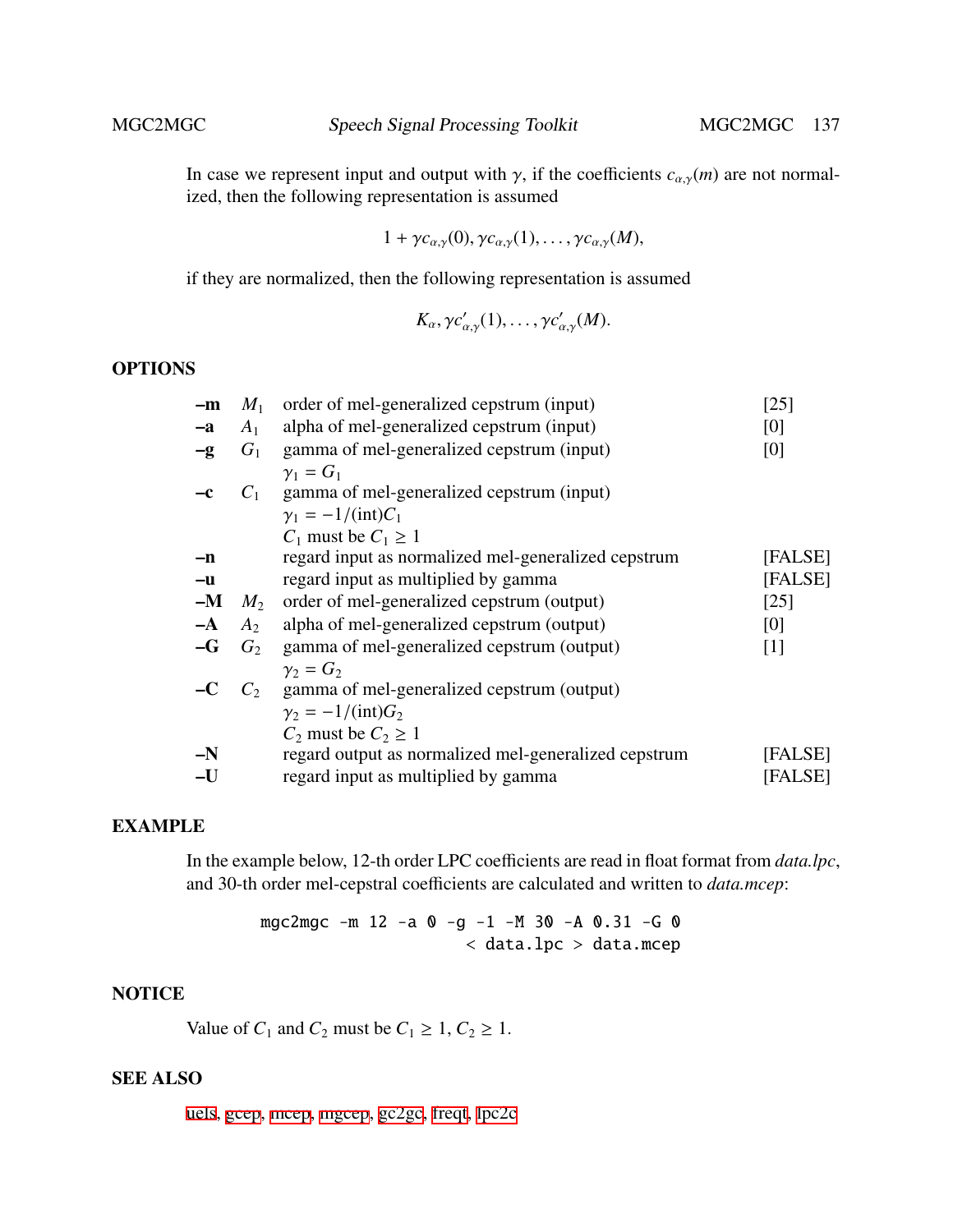mgc2mgclsp – transform MGC to MGC-LSP

# **SYNOPSIS**

# mgc2mgclsp [ –a *A*] [ –g *G* ] [ –m *M* ] [ –o *O* ] [ –s *S* ] [ –k ] [ –L ] [ *infile* ]

### DESCRIPTION

*mgc2mgclsp* transforms mel-generalized cepstral coefficients  $c_{\alpha,\gamma}(0), \ldots, c_{\alpha,\gamma}(M)$  from *infile* (or standard input) into line spectral pair coefficients (MGC-LSPs) *K*, *l*(1), . . . , *l*(*M*) sending the result to standard output.

α characterizes the frequency-warping transform, while γ characterizes the generalized log magnitude transform and *K* is the gain.

*mgc2mgclsp* does not check for stability of the MGC-LSPs. One should use the command *lspcheck* to check the stability of the MGC-LSPs.

### **OPTIONS**

| $-a$          | A                | alpha of mel-generalized cepstrum                                                                                                           | [0.35]    |
|---------------|------------------|---------------------------------------------------------------------------------------------------------------------------------------------|-----------|
| $-g$          | $G_1$            | gamma of mel-generalized cepstrum                                                                                                           | $[-1]$    |
| -c            |                  | $\gamma = G$<br>$C_1$ gamma of mel-generalized cepstrum (input)<br>$\gamma = -1/$ (int)C<br>C must be $C \geq 1$                            |           |
| $-m$          |                  | $M$ order of mel-generalized cepstrum                                                                                                       | [25]      |
| $-0$          | $\overline{O}$   | output format                                                                                                                               | [0]       |
|               |                  | normalized frequency $(0 \dots \pi)$<br>$\overline{0}$<br>normalized frequency $(00.5)$<br>1<br>2<br>frequency (kHz)<br>3<br>frequency (Hz) |           |
| $-S$          | S                | sampling frequency (kHz)                                                                                                                    | $[10]$    |
| $-\mathbf{k}$ |                  | do not output gain                                                                                                                          | [FALSE]   |
| $-L$          |                  | output log gain instead of linear gain                                                                                                      | [FALSE]   |
|               |                  | Usually, the options below do not need to be assigned.                                                                                      |           |
| $-\mathbf{n}$ | $\boldsymbol{N}$ | split number of unit circle                                                                                                                 | [128]     |
| $-\mathbf{p}$ | P                | maximum number of interpolation                                                                                                             | [4]       |
| $-d$          | D                | end condition of interpolation                                                                                                              | $[1e-06]$ |

#### EXAMPLE

In the following example, speech data is read in float format from *data.f*, analyzed with  $\alpha = 0.35$ ,  $\gamma = -1$  and the MGC-LSP coefficients are evaluated and written to *data.mgclsp*: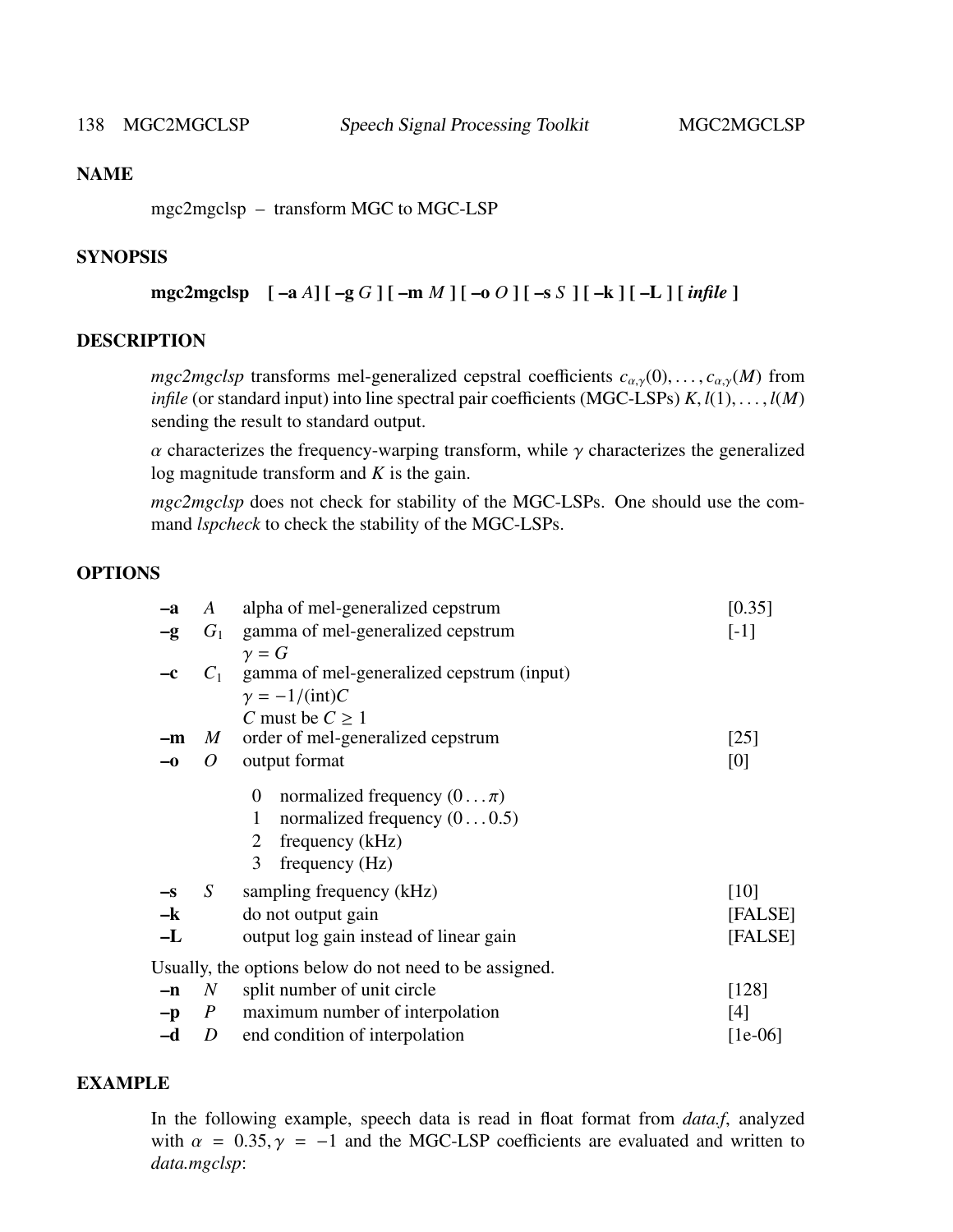frame  $\langle$  data.f | window | mgcep -a 0.35 -g -1 |\ mgc2mgclsp -a 0.35 -g -1 > data.mgclsp

Also, the stability of the MGC-LSPs can be checked by using the following:

frame < data.f | window | mgcep -a 0.35 -g -1 |\ mgc2mgclsp -a 0.35 -g -1 | lspcheck -r 0.01 > data.mgclsp

# SEE ALSO

[lpc](#page-119-0), [lsp2lpc,](#page-126-0) [lspcheck,](#page-129-0) [mgc2mgc,](#page-141-0) [mgcep](#page-147-0)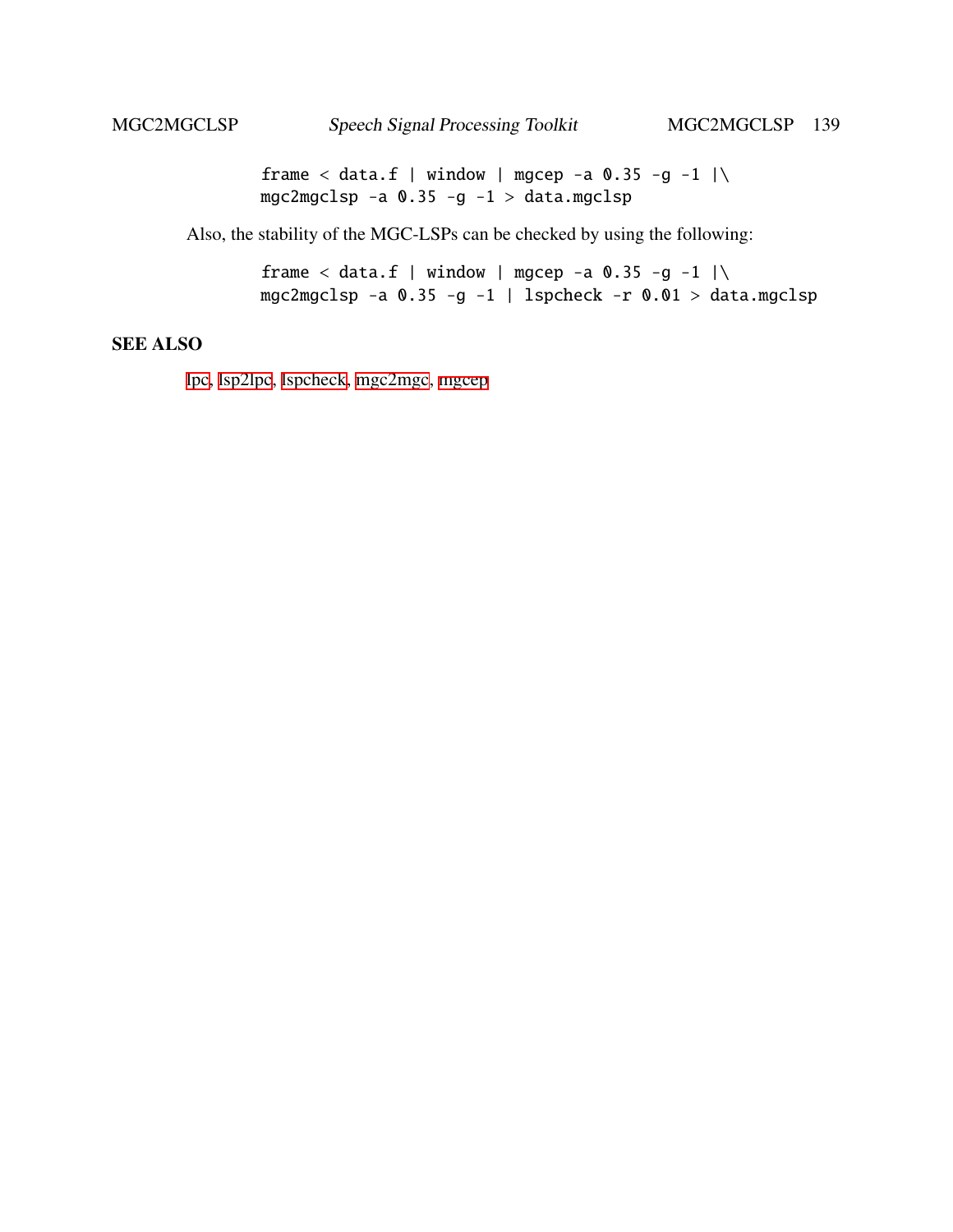<span id="page-145-0"></span>mgc2sp – transform mel-generalized cepstrum to spectrum

#### **SYNOPSIS**

$$
mgc2sp \quad [-a A] [ -g G] [ -c C] [ -m M] [ -n] [ -u] [ -l L] [ -p ]
$$
  

$$
[-o O] [infile]
$$

## DESCRIPTION

*mgc2sp* calculates the log magnitude spectrum from mel-generalized cepstral coefficients *c*α,γ(*m*) from *infile* (or standard input), sending the result to standard output.

Input and output data are in float format.

The mel-generalized cepstral coefficients  $c_{\alpha,y}(m)$  are transformed into cepstral coefficients (refer to [mgc2mgc\)](#page-141-0) and then the log magnitude spectrum is calculated (refer to [spec](#page-200-0)).

When the input data is normalized by the gain, it can be expressed as follows.

$$
K_{\alpha} = s_{\gamma}^{-1} (c_{\alpha,\gamma}^{(0)}(0)),
$$
  
\n
$$
c'_{\alpha,\gamma}(m) = c_{\alpha,\gamma}^{(0)}(m) / (1 + \gamma c_{\alpha,\gamma}^{(0)}(0)), \qquad m = 1, 2, ..., M
$$

Supposing the input data is represented by  $\gamma$  for non-normalized coefficients  $c_{\alpha,\gamma}(m)$ , the following representation is assumed

 $1 + \gamma c_{\alpha,\gamma}(0), \gamma c_{\alpha,\gamma}(1), \ldots, \gamma c_{\alpha,\gamma}(M)$ 

and the following representation is assumed for normalized coefficients

$$
K_{\alpha}, \gamma c'_{\alpha,\gamma}(1), \ldots, \gamma c'_{\alpha,\gamma}(M)
$$

#### OPTIONS

| $-a$          |   | alpha $\alpha$                                       | [0]     |
|---------------|---|------------------------------------------------------|---------|
| $-\mathbf{g}$ | Ġ | power parameter $\gamma$ of mel-generalized cepstrum | [0]     |
|               |   | $\gamma = G$                                         |         |
|               |   | power parameter $\gamma$ of mel-generalized cepstrum |         |
|               |   | $\gamma = -1/$ (int)C                                |         |
|               |   | C must be $C \geq 1$                                 |         |
| $-m$          | M | order of mel-generalized cepstrum                    | [25]    |
| $-\mathbf{n}$ |   | regard input as normalized cepstrum                  | [FALSE] |
| $-\mathbf{u}$ |   | regard input as multiplied by $\gamma$               | [FALSE] |
|               |   | FFT length                                           | [256]   |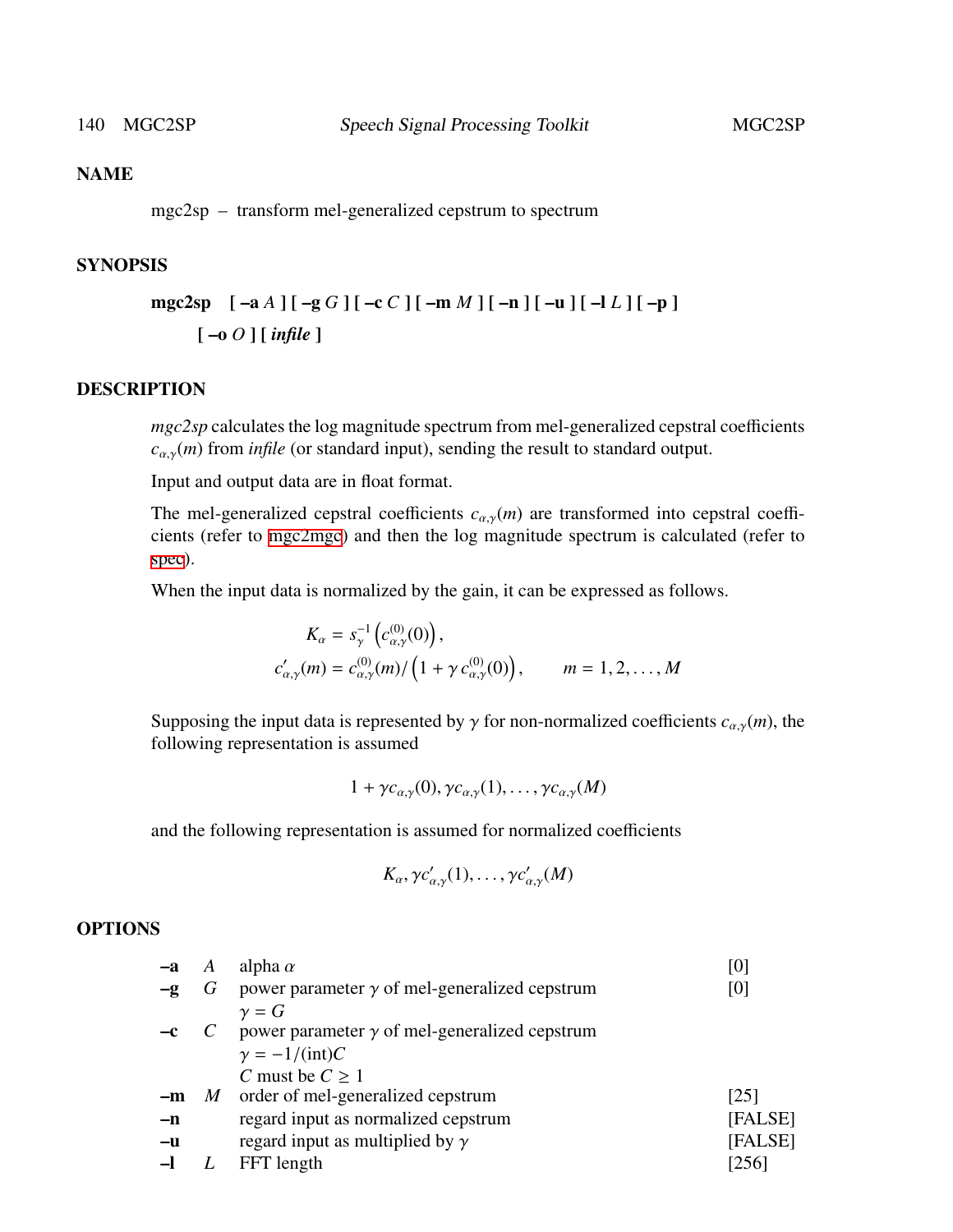MGC2SP Speech Signal Processing Toolkit MGC2SP 141

–p output phase [FALSE] –o *O* output format if the –p option is assigned, scale of output spectrum can be assigned. [0]

> $Q = 0$  20  $\times$  log  $|H(z)|$  $O = 1$   $\ln |H(z)|$  $O = 2$  |*H*(*z*)|  $Q = 3$  |*H*(*z*)|<sup>2</sup>

if the –p option is not assigned, unit of output phase can be assigned.

 $Q = 0$  arg  $|H(z)| \div \pi$  [ $\pi$  *rad*.]  $Q = 1$  arg  $|H(z)|$  [*rad*.]  $O = 2$  arg  $|H(z)| \times 180 \div \pi$  [*deg.*]

# **EXAMPLE**

In the following example, mel-generalized cepstral coefficients in float format are read from *data.mgcep* ( $M = 12$ ,  $\alpha = 0.35$ ,  $\gamma = -0.5$ ) and the log magnitude spectrum is evaluated and plotted:

mgc2sp -m 12 -a  $0.35$  -c 2 < data.mgcep | glogsp | xgr

# NOTICE

The  $-\infty$  option number (the  $-\infty$  option is assigned) is different from the  $-\infty$  option of mcep and mgcep.

# SEE ALSO

[c2sp,](#page-24-0) [mgc2mgc,](#page-141-0) [gc2gc](#page-71-0), [freqt,](#page-70-0) [gnorm](#page-87-0), [lpc2c](#page-120-0)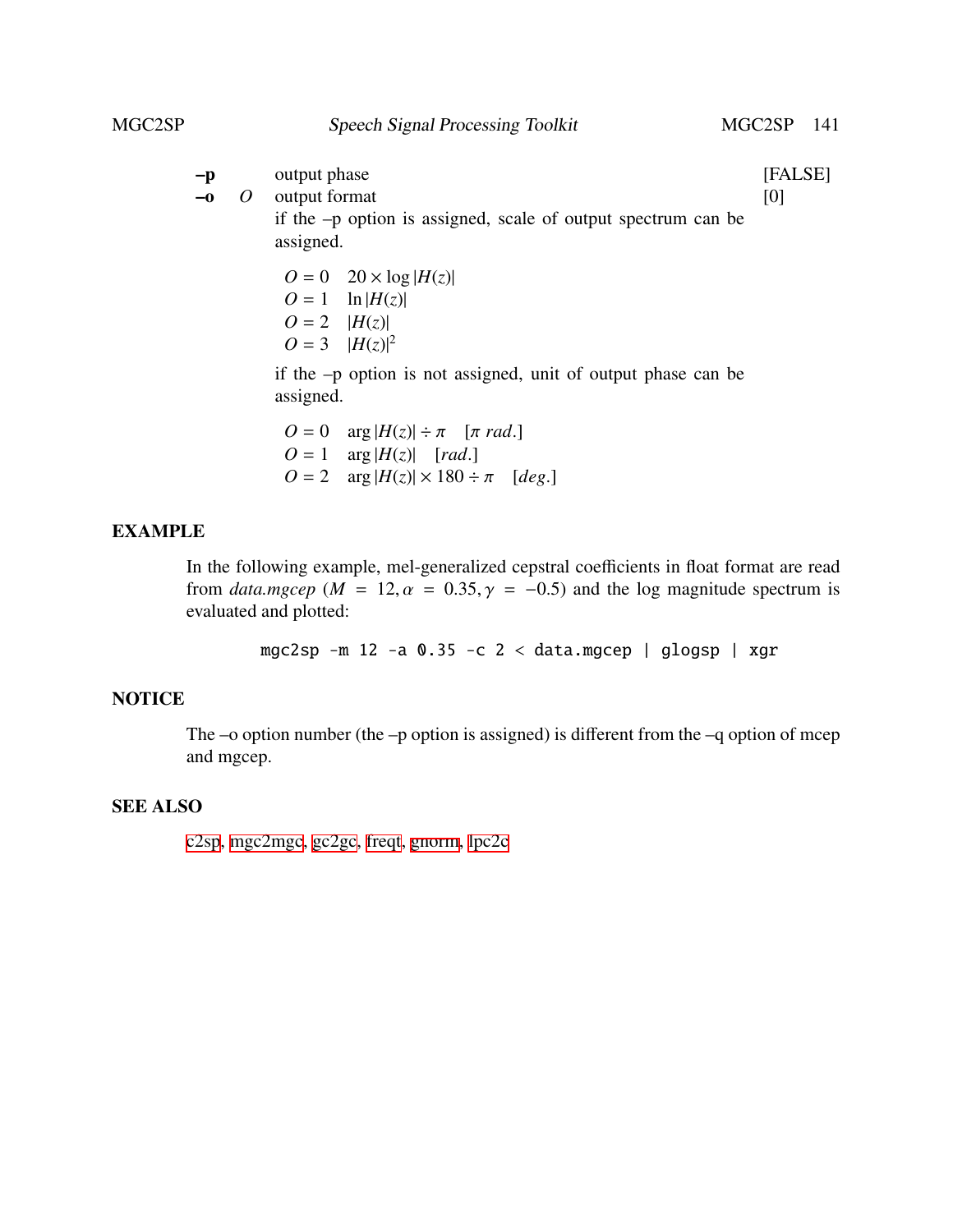<span id="page-147-0"></span>mgcep – mel-generalized cepstral analysis[[13,](#page-243-0) [14\]](#page-243-1)

#### **SYNOPSIS**

mgcep  $[-a A] [-g G] [-c C] [-m M] [-L] [-q O] [-o O]$  $[-i]$   $[ -j$   $J$   $[ -d$   $D$   $]$   $[-p$   $P$   $]$   $[-e$   $e$   $]$   $[-E$   $E$   $]$   $[-f$   $F$   $]$   $[$  *infile*  $]$ 

#### **DESCRIPTION**

*mgcep* uses mel-generalized cepstral analysis to calculate mel-generalized cepstral coefficients from *L*-length framed windowed input data from *infile* (or standard input), sending the result to standard output. There are several different output formats, controlled by the –o option.

Considering an input signal of length *L*, the time sequence is presented by

$$
x(0), x(1), \ldots, x(L-1)
$$

Input and output data are in float format.

In the mel-generalized cepstral analysis, the spectrum of the speech signal is modeled by *M*-th order mel-generalized cepstral coefficients  $c_{\alpha,\gamma}(m)$  as expressed below:

$$
H(z) = s_{\gamma}^{-1} \left( \sum_{m=0}^{M} c_{\alpha,\gamma}(m) z^{-m} \right)
$$
  
= 
$$
\begin{cases} \left( 1 + \gamma \sum_{m=1}^{M} c_{\alpha,\gamma}(m) \tilde{z}^{-m} \right)^{1/\gamma}, & -1 \le \gamma < 0 \\ \exp \sum_{m=1}^{M} c_{\alpha,\gamma}(m) \tilde{z}^{-m}, & \gamma = 0 \end{cases}
$$

For this command "mgcep", a cost function based on the unbiased estimation log spectrum method is applied. The variable  $\tilde{z}^{-1}$  can be expressed as the following first order all-pass function

$$
\tilde{z}^{-1} = \frac{z^{-1} - \alpha}{1 - \alpha z^{-1}}
$$

The phase characteristic is represented by the variable  $\alpha$ . For a sampling rate 10kHz,  $\alpha$ is made equal to 0.35. For a sampling rate 8kHz,  $\alpha$  is made equal to 0.31. By setting  $\alpha$ to these values, the mel-scale becomes a good approximation to the human sensitivity to the loudness of speech.

The Newton-Raphson method is used to minimize the cost function when evaluating mel-cepstral coefficients.

The mel-generalized cepstral analysis includes several other methods to analyze speech, depending on the values of  $\alpha$  and  $\gamma$  (refer to figure [1](#page-6-0)).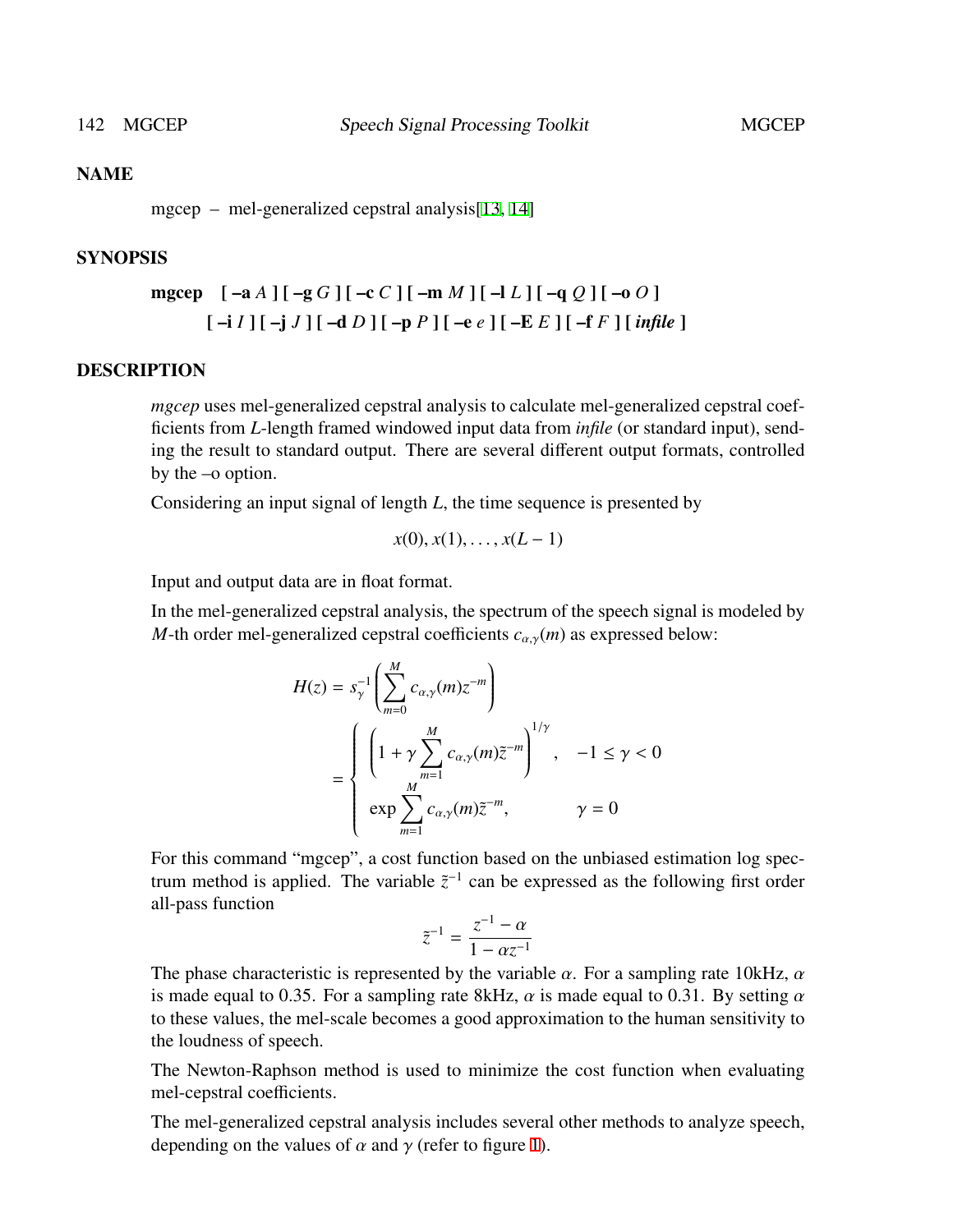

Figure 1: mel-generalized cepstral analysis and other method relations

# **OPTIONS**

| -a   | A | alpha $\alpha$                                     | [0.35] |
|------|---|----------------------------------------------------|--------|
| $-g$ |   | G power parameter of generalized cepstrum $\gamma$ | [0]    |
|      |   | $\gamma = G$                                       |        |
| $-c$ |   | C power parameter of generalized cepstrum $\gamma$ |        |
|      |   | $\gamma = -1/$ (int)C                              |        |
|      |   | C must be $C \geq 1$                               |        |
| -m   | M | order of mel-generalized cepstrum                  | [25]   |
| $-1$ | L | frame length power of 2                            | [256]  |
| -q   | Q | input data style                                   | [0]    |
|      |   | $Q = 0$ windowed data sequence                     |        |
|      |   | $Q = 1$ $20 \times \log  f(w) $                    |        |
|      |   | $Q = 2$ $\ln  f(w) $                               |        |
|      |   | $Q = 3$ $ f(w) $                                   |        |
|      |   | $Q = 4$ $ f(w) ^2$                                 |        |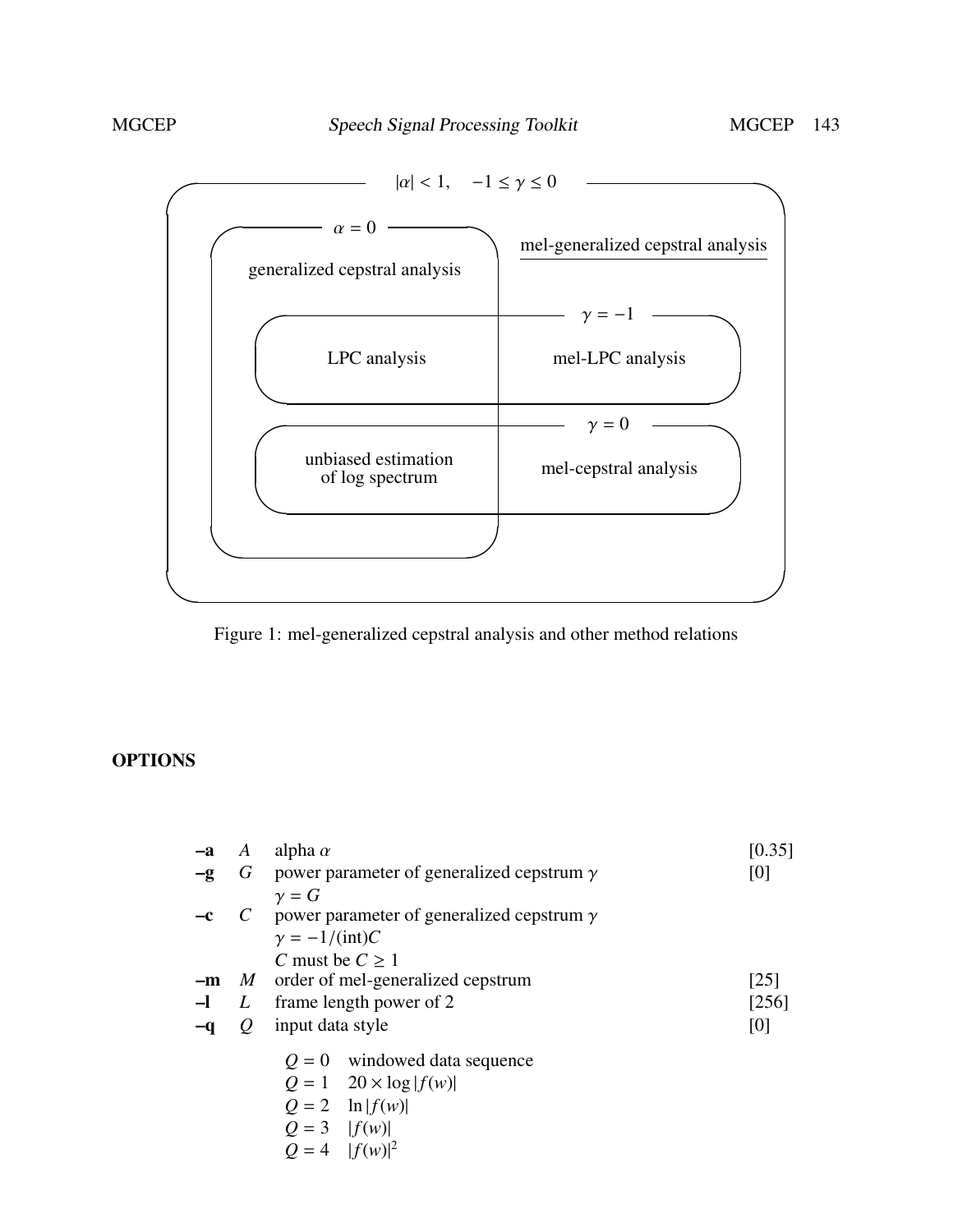[0]

–o *O* output format

 $O = 0$  *c*<sub>α,γ</sub>(0), *c*<sub>α,γ</sub>(1), . . . , *c*<sub>α,γ</sub>(*M*)  $O = 1$  *b*<sub>γ</sub>(0), *b*<sub>γ</sub>(1), . . . , *b*<sub>γ</sub>(*M*)  $O = 2$   $K_{\alpha}, c'_{\alpha,\gamma}(1), \ldots, c'_{\alpha,\gamma}(M)$  $O = 3$  *K*, *b*<sub> $\gamma$ </sub>(1), . . . , *b*<sub> $\gamma$ </sub>(*M*)  $O = 4$  *K*<sub>α</sub>,  $\gamma c'_{\alpha,\gamma}(1), \ldots, \gamma c'_{\alpha,\gamma}(M)$  $O = 5$  *K*,  $\gamma b'_{\gamma}(1), \ldots, \gamma b'_{\gamma}(M)$ 

Usually, the options below do not need to be assigned.

|          | $-i$ I minimum iteration of Newton-Raphson method            | $\lceil 2 \rceil$  |
|----------|--------------------------------------------------------------|--------------------|
| $-i$     | maximum iteration of Newton-Raphson method                   | $\lceil 30 \rceil$ |
| $-d$ D   | end condition of Newton-Raphson method                       | [0.001]            |
| $-p$ $P$ | order of recursions                                          | $[L-1]$            |
|          | $-e$ e small value added to periodogram                      | [0]                |
| $-E E E$ | floor in db calculated per frame                             | [N/A]              |
|          | $-f$ F mimimum value of the determinant of the normal matrix | [0.000001]         |

#### EXAMPLE

In the following example, speech data is read in float format from *data.f* and analyzed with  $\gamma = 0$ ,  $\alpha = 0$  (which correspond to UELS method for log spectrum estimation) and the resulting cepstral coefficients are written *data.cep*:

frame  $\langle$  data.f | window | mgcep  $>$  data.cep

In a similar way, mel-cepstral coefficients can be obtained by

frame  $\langle$  data.f | window | mgcep -a 0.35  $>$  data.mcep

And linear prediction coefficients can be obtained by

frame < data.f | window | mgcep -g -1 -o 5 > data.lpc

In this case, the linear prediction coefficients are represented as

$$
K, a(1), a(2), \ldots, a(M)
$$

In the following example, speech data in float format is read from *data.f*, and analyzed with  $\gamma = 0$ ,  $\alpha = 0$  (which correspond to UELS method for log spectrum estimation). The resulting cepstral coefficients are written to *data.cep*:

> frame  $\langle$  data.f | window |  $\langle$ fftr  $-A$  -H | mgcep -q  $3 > data.cep$

Also, in the following example, the floor value is set as -30 dB per frame by using the -E option.

frame  $\langle$  data.f | window | mgcep -E -30  $>$  data.mcep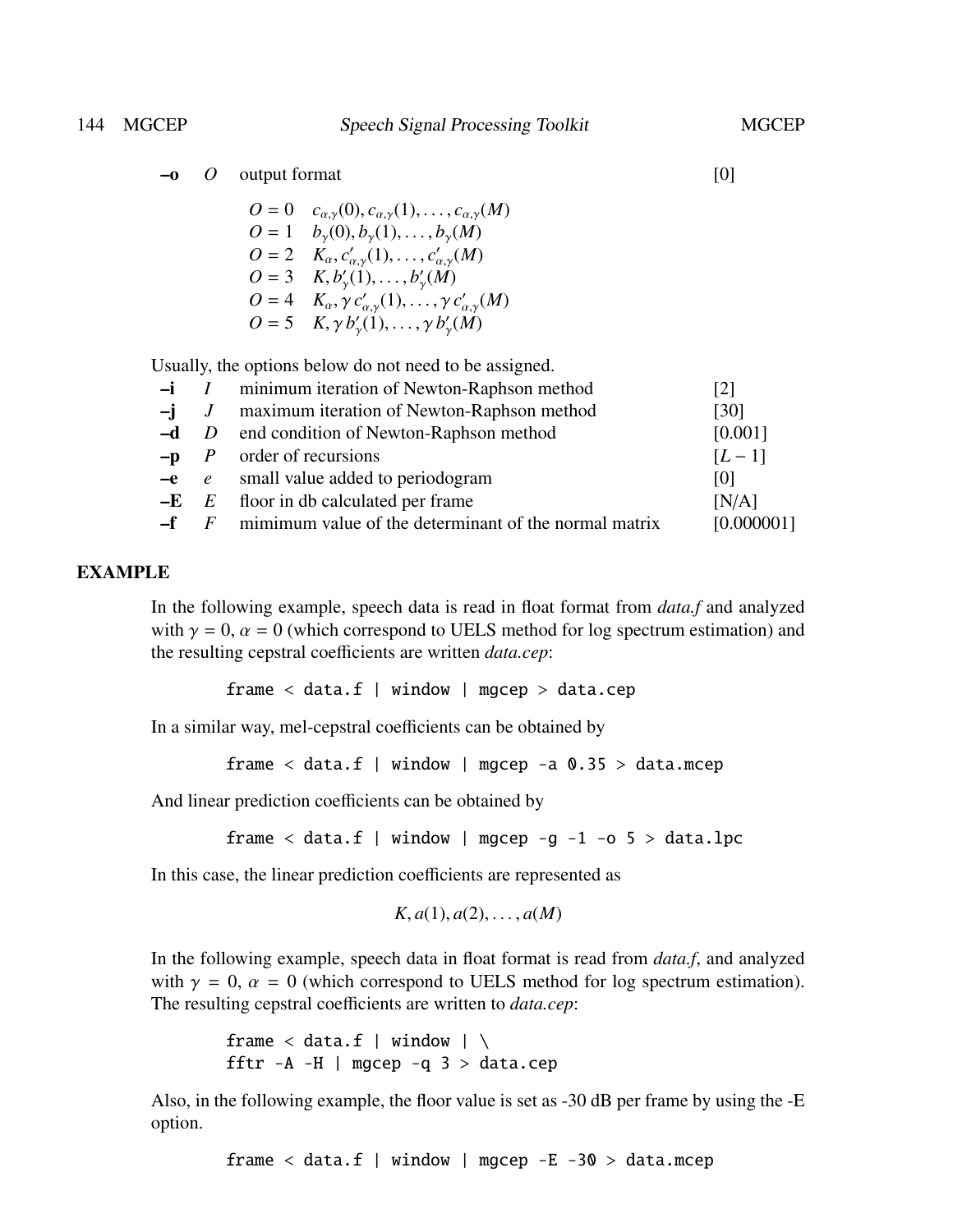# **NOTICE**

- •Value of *C* must be  $C \ge 1$ .
- •value of *e* must be  $e \geq 0$ .
- •value of *E* must be  $E < 0$ .

# SEE ALSO

[uels](#page-208-0), [gcep,](#page-73-0) [mcep,](#page-134-0) [freqt](#page-70-0), [gc2gc,](#page-71-0) [mgc2mgc,](#page-141-0) [gnorm,](#page-87-0) [mglsadf](#page-155-0)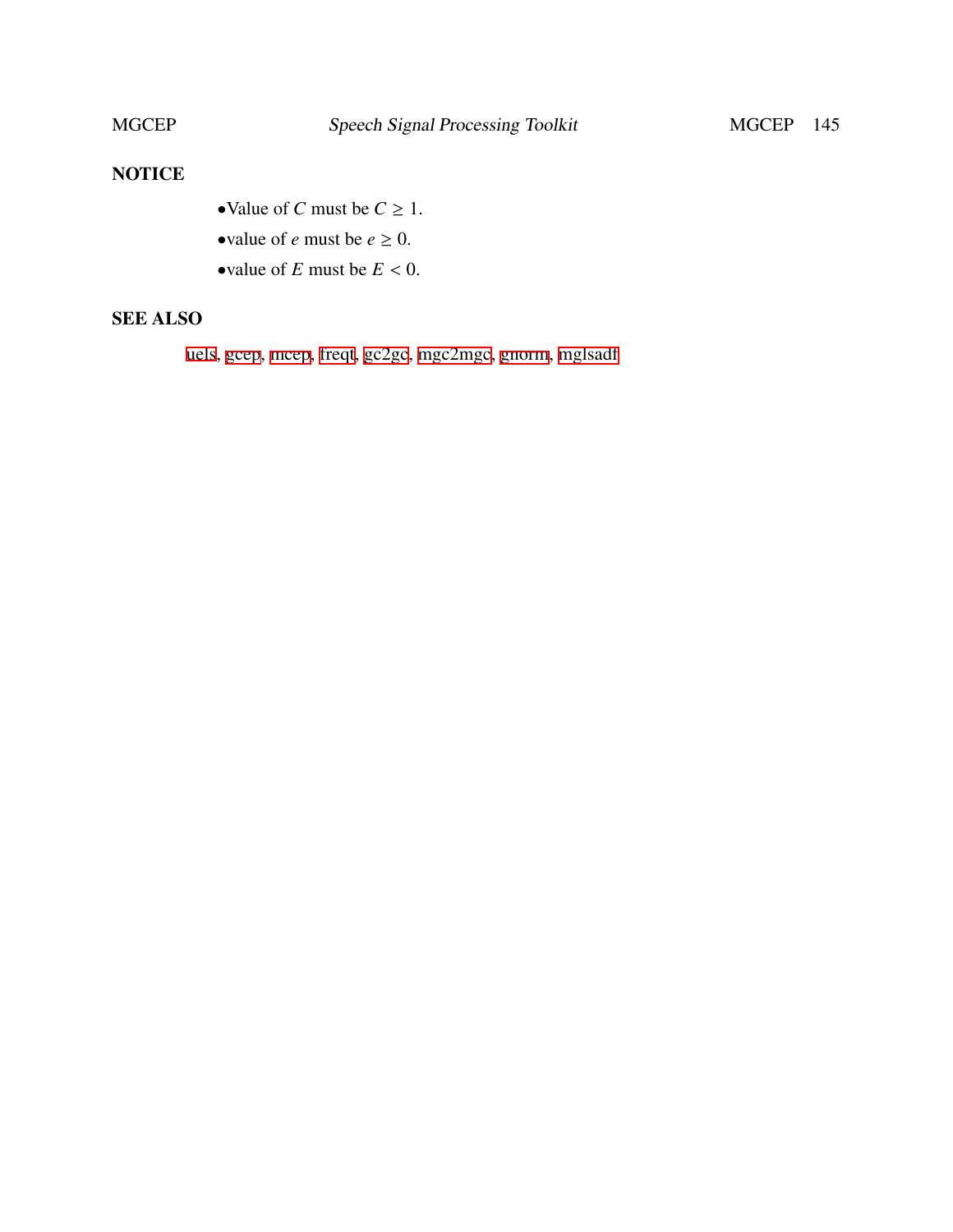,

# **NAME**

mgclsp2sp – transform MGC-LSP to spectrum

#### **SYNOPSIS**

mgclsp2sp [ –a *A* ] [ –g *G* ] [ –m *M* ] [ –l *L*] [ –q *Q* ] [ –s *S* ] [ –o *O*] [ –k ] [ –L ] [ *infile* ]

#### DESCRIPTION

*mgclsp2sp* calculates the spectrum from the line spectral pair coefficients (MGC-LSPs). The MGC-LSPs is input from *infile* (or standard input), and the result sends to standard output. Input and output data are in float format.

The MGC-LSPs input format is

$$
[\tilde{K}], l(1), \ldots, l(M).
$$

The spectrum can be obtained by

$$
|H(e^{-j\omega})| = \frac{\tilde{K}}{|A_p(e^{-j\omega})|}.
$$

When the generalized logarithmic function is defined by

$$
s_{\gamma}^{-1}(\hat{\omega}) = \begin{cases} (1 + \gamma \hat{\omega})^{1/\gamma} & 0 < |\gamma| \le 1 \\ \exp \hat{\omega} & \gamma = 0 \end{cases}
$$

When the order of MGC-LSP is even,  $| A_p(e^{-j\omega}) |$  is given as

$$
|A_p(e^{-j\tilde{\omega}})| = \left\{ 2^M \left\{ \cos^2 \frac{\tilde{\omega}}{2} \prod_{i=1,3,\cdots,M-1} (\cos \tilde{\omega} - \cos l(i))^2 + \sin^2 \frac{\tilde{\omega}}{2} \prod_{i=2,4,\cdots,M} (\cos \tilde{\omega} - \cos l(i))^2 \right\} \right\}^{-\frac{1}{2\gamma}}.
$$

,

When the order of MGC-LSP is odd,  $| A_p(e^{-j\omega}) |$  is given as

$$
|A_p(e^{-j\tilde{\omega}})| = \left\{ 2^{M-1} \left\{ \prod_{i=1,3,\cdots,M} (\cos \tilde{\omega} - \cos l(i))^2 + \sin^2 \tilde{\omega} \prod_{i=2,4,\cdots,M-1} (\cos \tilde{\omega} - \cos l(i))^2 \right\} \right\}^{-\frac{1}{2\gamma}}
$$

where  $\tilde{\omega}$  is obtained by

$$
\tilde{\omega} = \omega + 2 \tan^{-1}(\alpha \sin \omega / (1 - \alpha \cos \omega))
$$

and  $\omega$  is angular frequency.

Also, *mgclsp2sp* does not check the stability of the MGC-LSPs. It is necessary to use the *lspcheck* command for checking the stability of the input MGC-LSPs .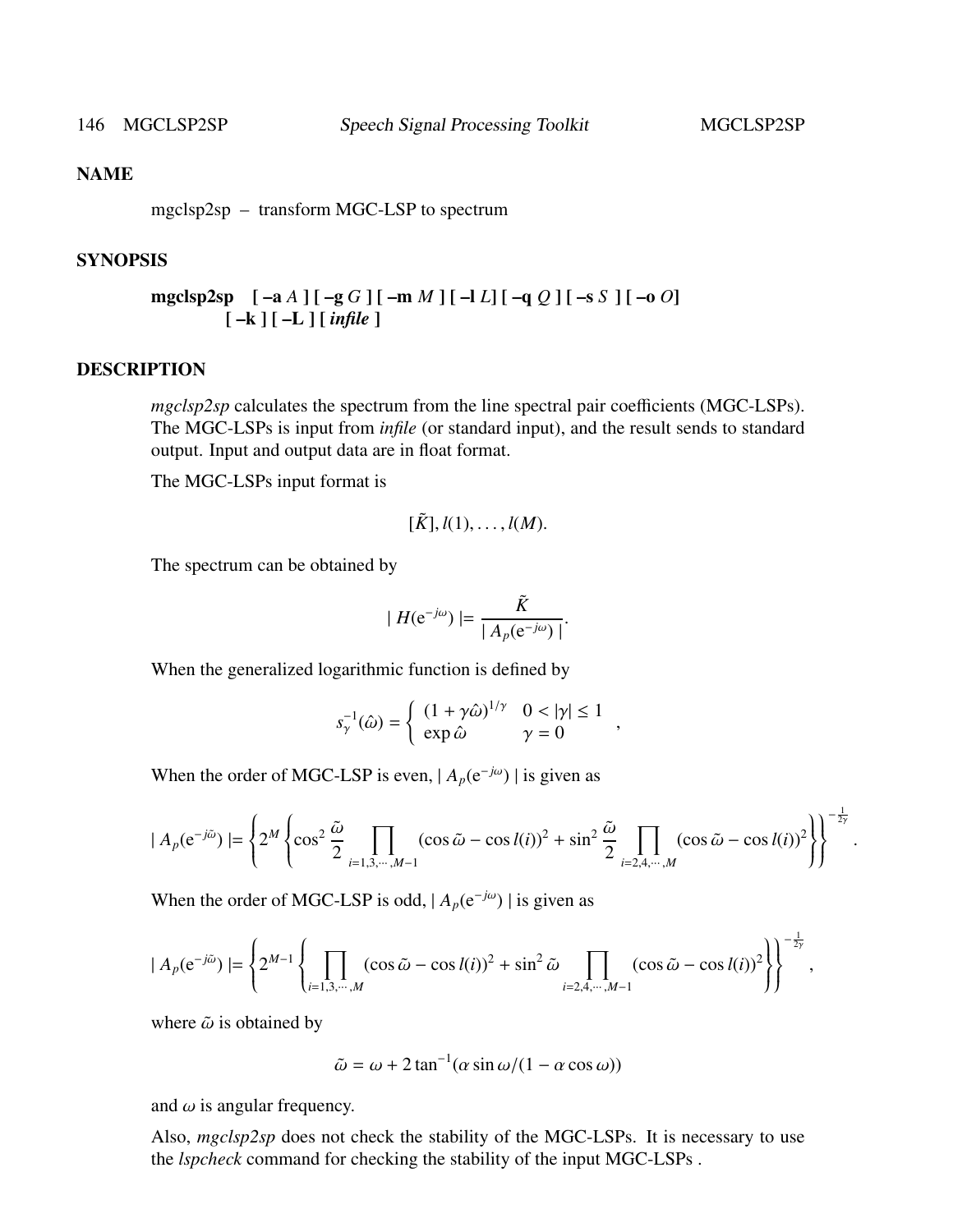| MGCLSP2SP      |          | <b>Speech Signal Processing Toolkit</b>                                                                                                                             | MGCLSP2SP<br>147 |  |
|----------------|----------|---------------------------------------------------------------------------------------------------------------------------------------------------------------------|------------------|--|
| <b>OPTIONS</b> |          |                                                                                                                                                                     |                  |  |
| $-a$           | A        | alpha of mel-generalized cepstrum                                                                                                                                   | [0.35]           |  |
| $-g$           |          | $G_1$ gamma of mel-generalized cepstrum<br>$\gamma = G$                                                                                                             | $[-1]$           |  |
| $-c$           |          | $C_1$ gamma of mel-generalized cepstrum (input)<br>$\gamma = -1/$ (int)C<br>C must be $C \geq 1$                                                                    |                  |  |
| $-m$           | M        | order of mel-generalized cepstrum                                                                                                                                   | $[25]$           |  |
| $-S$           | $S_{-}$  | sampling frequency                                                                                                                                                  | [10.0]           |  |
| $-1$           | L        | frame length                                                                                                                                                        | [256]            |  |
| $-\mathbf{k}$  |          | input gain                                                                                                                                                          | [FALSE]          |  |
| $-L$           |          | regard input log gain as linear gain                                                                                                                                | [FALSE]          |  |
| $-q$           | Q        | input format                                                                                                                                                        | [0]              |  |
|                |          | normalized frequency $(0 \sim \pi)$<br>$\boldsymbol{0}$<br>normalized frequency ( $0 \sim 0.5$ )<br>1<br>$\overline{2}$<br>frequency (kHz)<br>3<br>frequency $(Hz)$ |                  |  |
| $-0$           | $\theta$ | output format                                                                                                                                                       | [0]              |  |
|                |          | $\overline{0}$<br>$(20 * log H(z) )$<br>$\mathbf{1}$<br>(ln H(z) )                                                                                                  |                  |  |

- 2  $(|H(z)|)$
- 3 ( $|H(z)|^2$ )

# EXAMPLE

In the following example, MGC-LSPs is read in float format from *data.mgclsp*, that is analyzed with  $\alpha = 0.35$ ,  $\gamma = -1$ . The spectrum are calculated and written to *data.sp*:

mgclsp2sp -a 0.35 -g -1 data.mgclsp > data.sp

### **NOTICE**

Value of  $\gamma$  must be  $-1 \leq \gamma < 0$ .

#### SEE ALSO

[lsp2lpc](#page-126-0), [lspcheck](#page-129-0), [mgc2mgclsp](#page-143-0)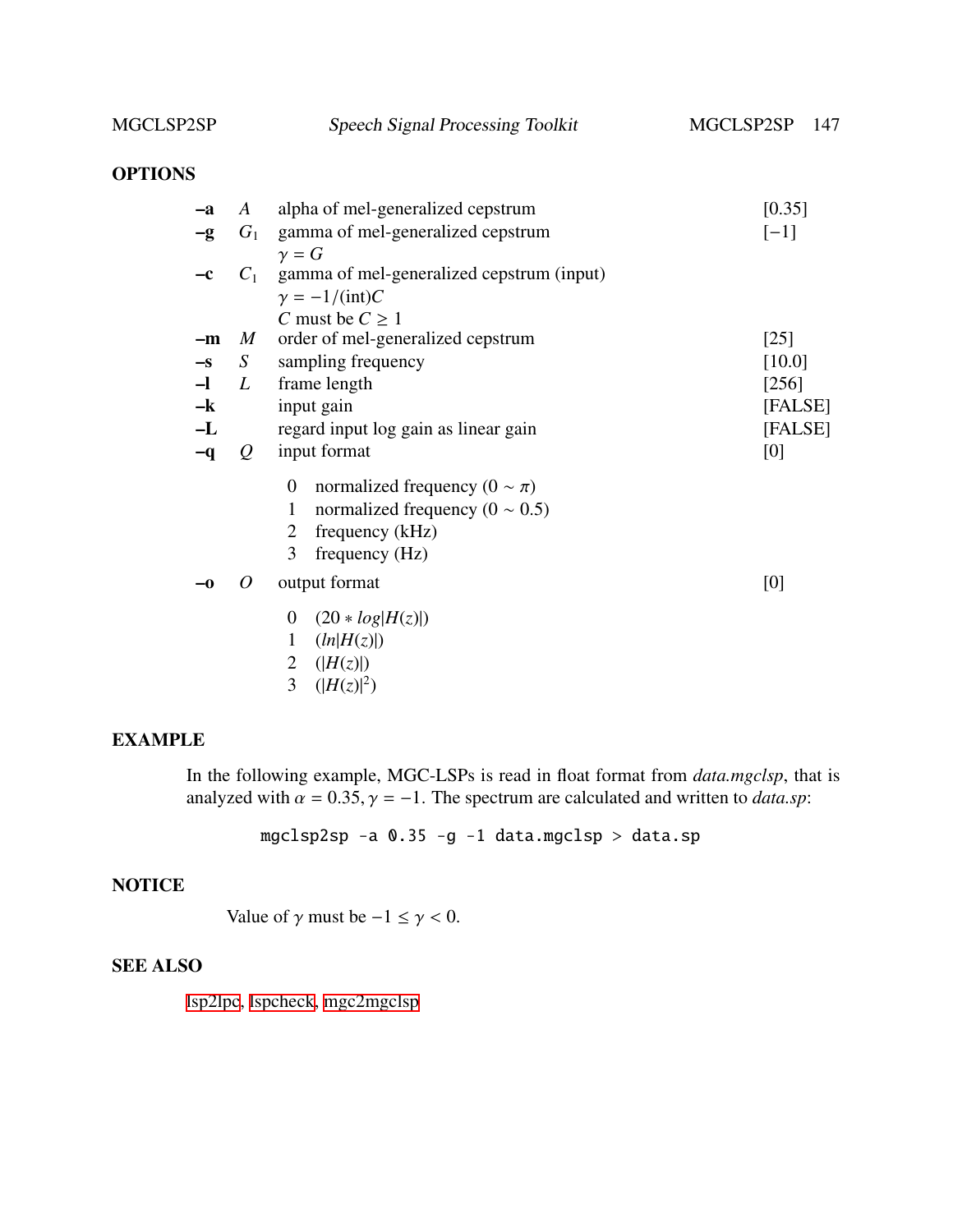mgclsp2mgc – transform MGC-LSP to MGC

#### **SYNOPSIS**

mgclsp2mgc [ –a *A* ] [ –g *G* ] [ –m *M* ] [ –q *Q* ] [ –s *S* ] [ –L ] [ *infile* ]

#### DESCRIPTION

*mgclsp2mgc* transforms *M*-th order line spectral pair coefficients (MGC-LSPs)

 $K, l(1), \ldots, l(M)$ 

read from *infile* (or standard input) into mel-generalized cepstrum coefficients

 $c_{\alpha,\gamma}(0), \ldots, c_{\alpha,\gamma}(M), a$ 

sending the result to standard output.

α characterizes the frequency-warping transform, while  $γ$  characterizes the generalized log magnitude transform and *K* represents the gain.

Also, *mgclsp2mgc* does not check the stability of the MGC-LSPs. If it is necessary to use the *lspcheck* command for checking the stability of the input MGC-LSPs and then generating the mel-generalized cepstrum coefficients.

# **OPTIONS**

| $-a$          | A         | [0.35]<br>alpha of mel-generalized cepstrum                |        |  |  |  |
|---------------|-----------|------------------------------------------------------------|--------|--|--|--|
| $-\mathbf{g}$ | $G_1$     | gamma of mel-generalized cepstrum                          | $[-1]$ |  |  |  |
|               |           | $\gamma = G$                                               |        |  |  |  |
| $-c$          |           | $C_1$ gamma of mel-generalized cepstrum (input)            |        |  |  |  |
|               |           | $\gamma = -1/$ (int)C                                      |        |  |  |  |
|               |           | C must be $C \geq 1$                                       |        |  |  |  |
| $-m$          | M         | order of mel-generalized cepstrum                          | [25]   |  |  |  |
| $-\mathbf{q}$ | $\varrho$ | input format                                               | [0]    |  |  |  |
|               |           | normalized frequency $(0 \dots \pi)$<br>$\theta$           |        |  |  |  |
|               |           | normalized frequency $(00.5)$                              |        |  |  |  |
|               |           | frequency (kHz)<br>2                                       |        |  |  |  |
|               |           | 3<br>frequency $(Hz)$                                      |        |  |  |  |
| $-S$          | S         | sampling frequency (kHz)                                   | [10]   |  |  |  |
| $-L$          |           | [FALSE]<br>regard input as log gain and output linear gain |        |  |  |  |

#### EXAMPLE

In the following example, *mgclsp2mgc* is read in float format from *data.mgclsp*, and analyzed with  $\alpha = 0.35$ ,  $\gamma = -1$ . The mel-generalized cepstrum coefficients are evaluated and written to *data.mgc*: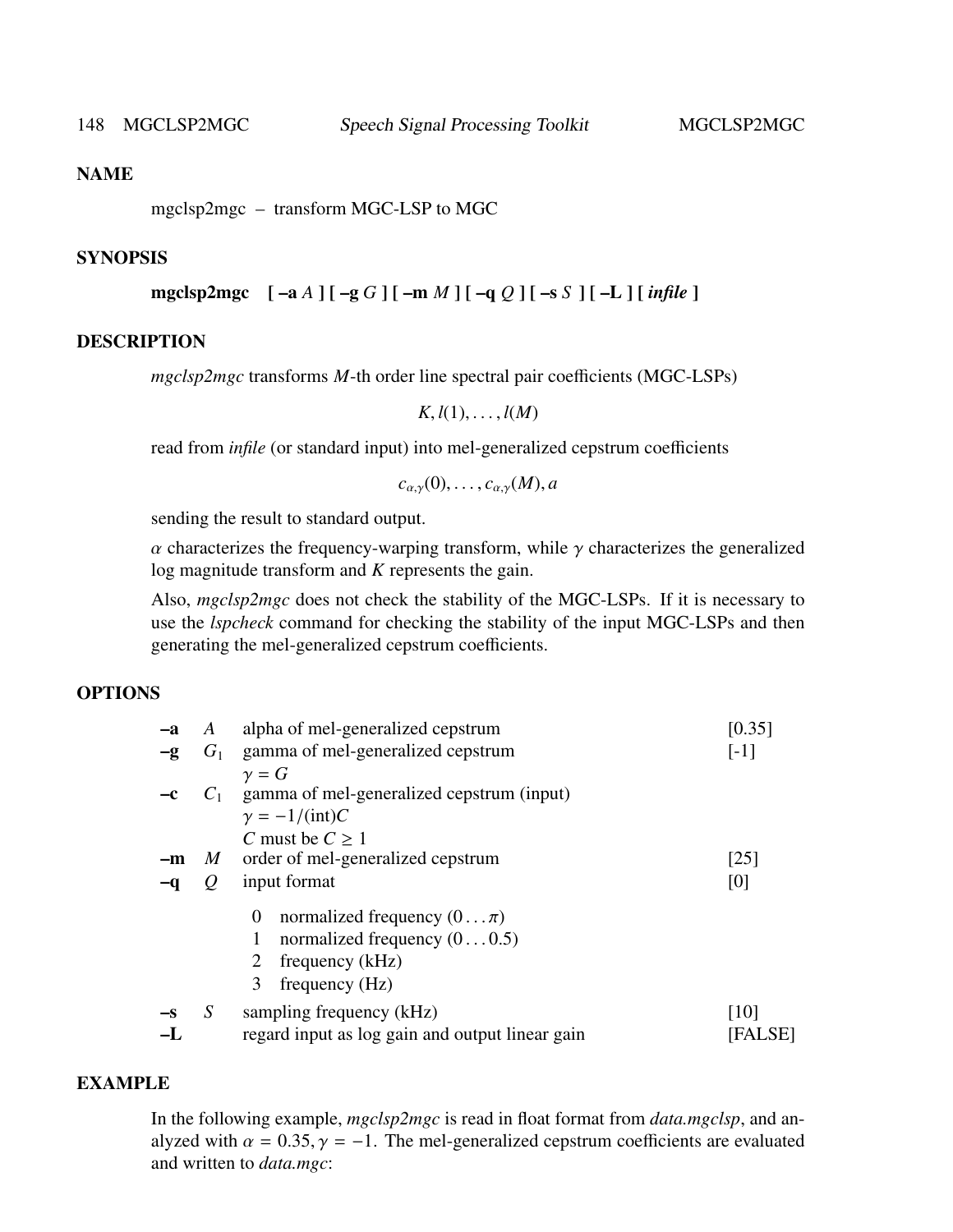mgclsp2mgc -a  $0.35$  -g -1 data.mgclsp > data.mgc

Also, the stability of the MGC-LSPs can be checked by using the following command:

lspcheck -r 0.01 data.mgclsp | \ mgclsp2mgc -a  $0.35$  -g -1 > data.mgc

# SEE ALSO

[lpc](#page-119-0), [lsp2lpc,](#page-126-0) [lspcheck,](#page-129-0) [mgc2mgc,](#page-141-0) [mgcep](#page-147-0)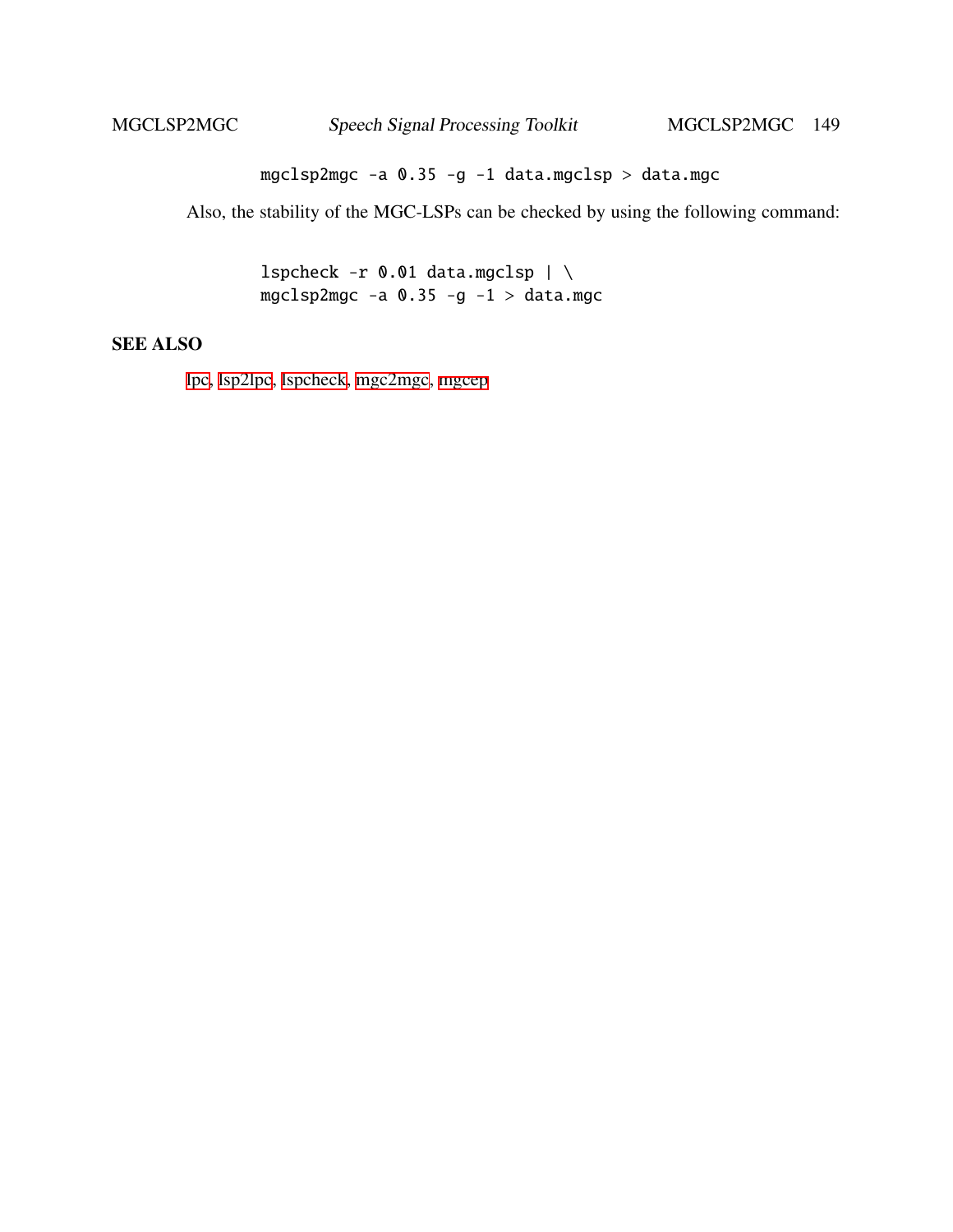<span id="page-155-0"></span>mglsadf – MGLSA digital filter for speech synthesis[[21,](#page-243-2) [22\]](#page-243-3)

#### **SYNOPSIS**

# mglsadf [ –m *M* ] [ –a *A* ] [ –c *C* ] [ –p *P* ] [ –i *I* ] [ –v ] [ –t ] [ –k ] [ –P *Pa* ] *mgcfile* [ *infile* ]

#### DESCRIPTION

*mglsadf* derives a Mel-Generalized Log Spectral Approximation digital filter from melgeneralized cepstral coefficients  $c_{\alpha,\gamma}(m)$  in *mgcfile* and uses it to filter an excitation sequence from *infile* (or standard input) to synthesize speech data, sending the result to standard output.

Input and output data are in float format.

The transfer function  $H(z)$  related to the synthesis filter is obtained from the *M*-th order mel-generalized cepstral coefficients *c*α,γ(*m*) as expressed below:

$$
H(z) = s_{\gamma}^{-1} \left( \sum_{m=0}^{M} c_{\alpha,\gamma}(m)\overline{z}^{-m} \right)
$$
  
= 
$$
\begin{cases} \left( 1 + \gamma \sum_{m=0}^{M} c_{\alpha,\gamma}(m)\overline{z}^{-m} \right)^{1/\gamma}, & 0 < \gamma \le -1 \\ \exp \sum_{m=0}^{M} c_{\alpha,\gamma}(m)\overline{z}^{-m}, & \gamma = 0 \end{cases}
$$
 (1)

where

$$
\tilde{z}^{-1} = \frac{z^{-1} - \alpha}{1 - \alpha z^{-1}}
$$

The transfer function  $H(z)$  can be rewritten as

$$
H(z) = s_{\gamma}^{-1} \left( \sum_{m=0}^{M} b_{\gamma}'(m) \Phi_m(z) \right)
$$
  
=  $K \cdot D(z)$  (2)

where

$$
\Phi_m(z) = \begin{cases} 1, & m = 0 \\ \frac{(1 - \alpha^2)z^{-1}}{1 - \alpha z^{-1}} z^{-(m-1)}, & m \ge 1 \end{cases}
$$

and

$$
K = s_{\gamma}^{-1}(b_{\gamma}(0))
$$
  

$$
D(z) = s_{\gamma}^{-1}\left(\sum_{m=1}^{M} b_{\gamma}(m)\Phi_m(z)\right)
$$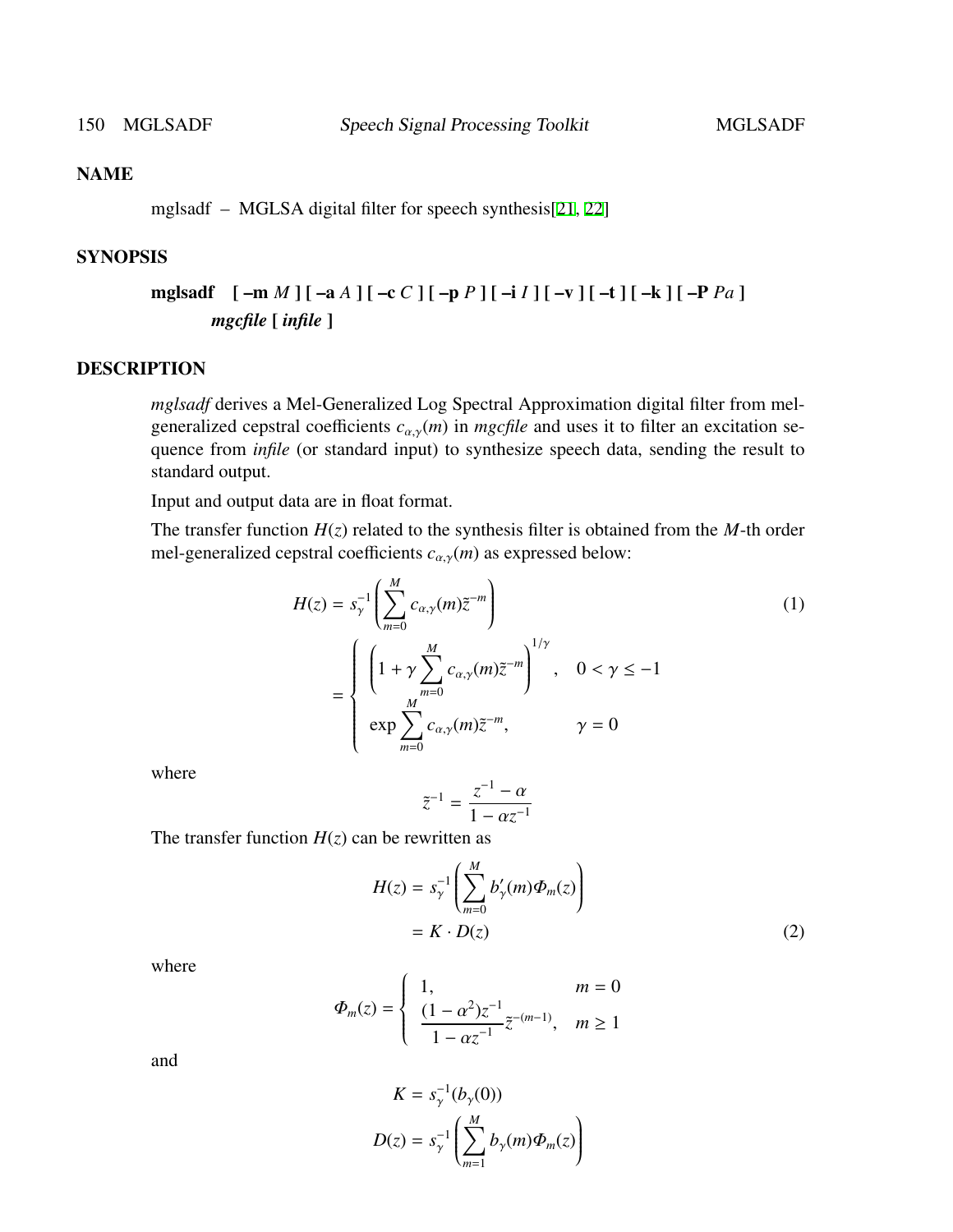

(a) Structure of filter 1/*B*(*z*)



(b) *C* level cascaded filter 1/*B*(*z*)

Figure 1: Realization synthesis filter *D*(*z*)

Also, the coefficients  $b'_{\gamma}(m)$  are obtained from the coefficients  $c_{\alpha,\gamma}(m)$  by applying normalization (refer to [gnorm](#page-87-0)), and a linear transformation (refer to [mc2b](#page-133-0) and [b2mc](#page-14-0)). Here we consider only cases where the power parameter is represented by  $\gamma = -1/C$ , where *C* is a natural number. In this case the filter  $D(z)$  is constructed as shown in figure (b), where each filter of the *C* level cascaded filter is constructed as shown in figure (a), and can be expressed as

$$
\frac{1}{B(\tilde{z})} = \frac{1}{1 + \gamma \sum_{m=1}^{M} b'_{\gamma}(m) \Phi_m(z)}
$$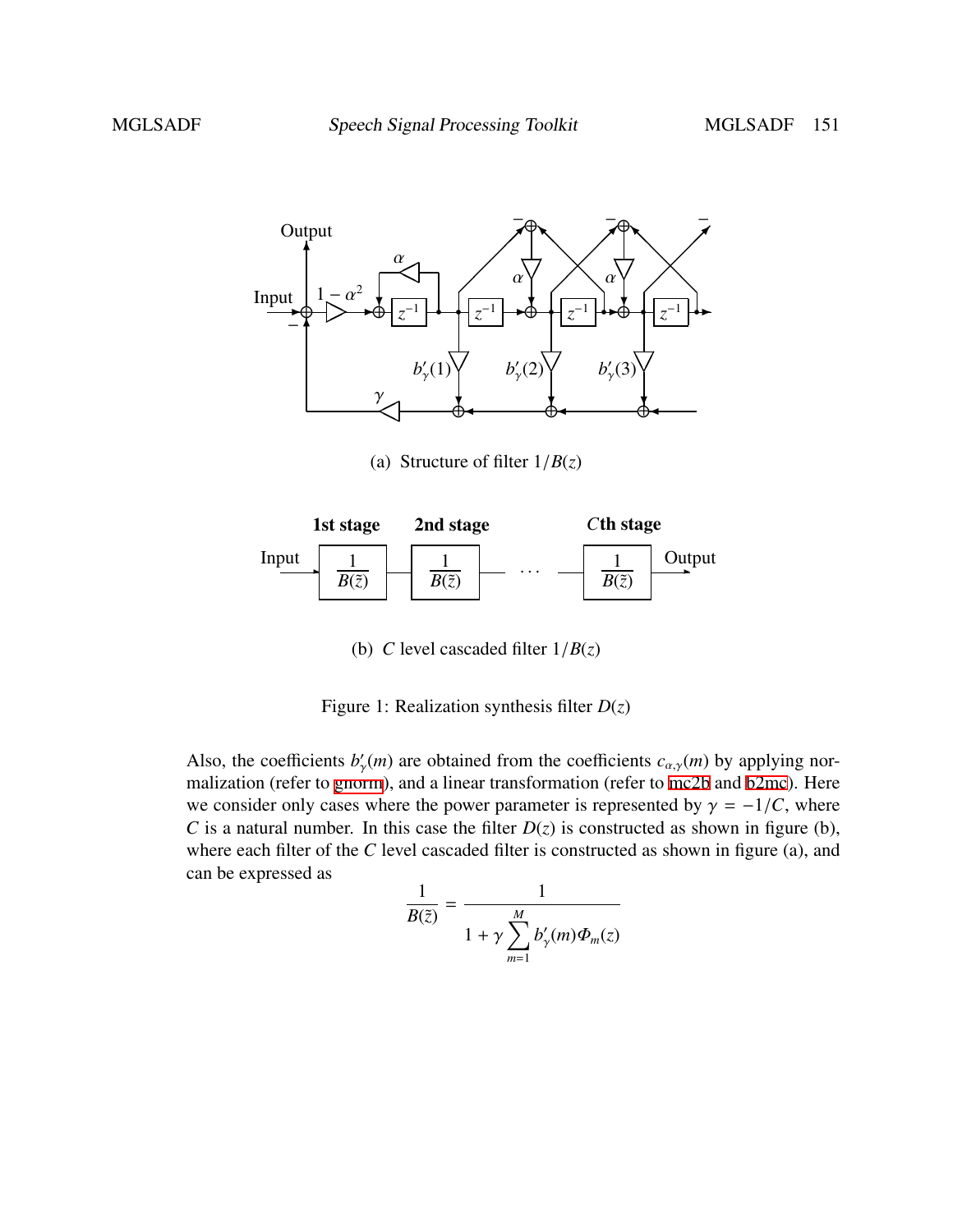# **OPTIONS**

| $-m$          | M                | order of mel-generalized cepstrum                       | [25]              |
|---------------|------------------|---------------------------------------------------------|-------------------|
| $-a$          | A                | alpha                                                   | [0.35]            |
| $-c$          | $\mathcal{C}$    | power parameter $\gamma = -1/C$ of generalized cepstrum | [1]               |
|               |                  | if $C = 0$ , the MLSA filter is used                    |                   |
| $-\mathbf{p}$ | P                | frame period                                            | $[100]$           |
| $-i$          | $\boldsymbol{I}$ | interpolation period                                    | $\lceil 1 \rceil$ |
| $-\mathbf{V}$ |                  | inverse filter                                          | [FALSE]           |
| $-t$          |                  | transpose filter                                        | [FALSE]           |
| $-\mathbf{k}$ |                  | filtering without gain                                  | [FALSE]           |
|               |                  | The option below only works if $C = 0$ .                |                   |
|               |                  | $-P$ <i>Pa</i> order of the Padé approximation          | [4]               |
|               |                  | <i>Pa</i> should be 4 or 5                              |                   |

#### EXAMPLE

In the following example, the excitation is constructed from pitch data read in float format from *data.pitch*, and passed through an MGLSA filter built from the mel-generalized cepstrum in *data.mgcep*. The synthesized speech is then written to *data.syn*:

excite < data.pitch | mglsadf data.mgcep > data.syn

# **NOTICE**

If  $C = 0$ , MLSA filter is used, *Pa* should be 4 or 5.

# SEE ALSO

[mgcep](#page-147-0), [poledf,](#page-180-0) [zerodf](#page-241-0), [ltcdf,](#page-132-0) [lmadf,](#page-116-0) [mlsadf](#page-166-0), [glsadf](#page-77-0)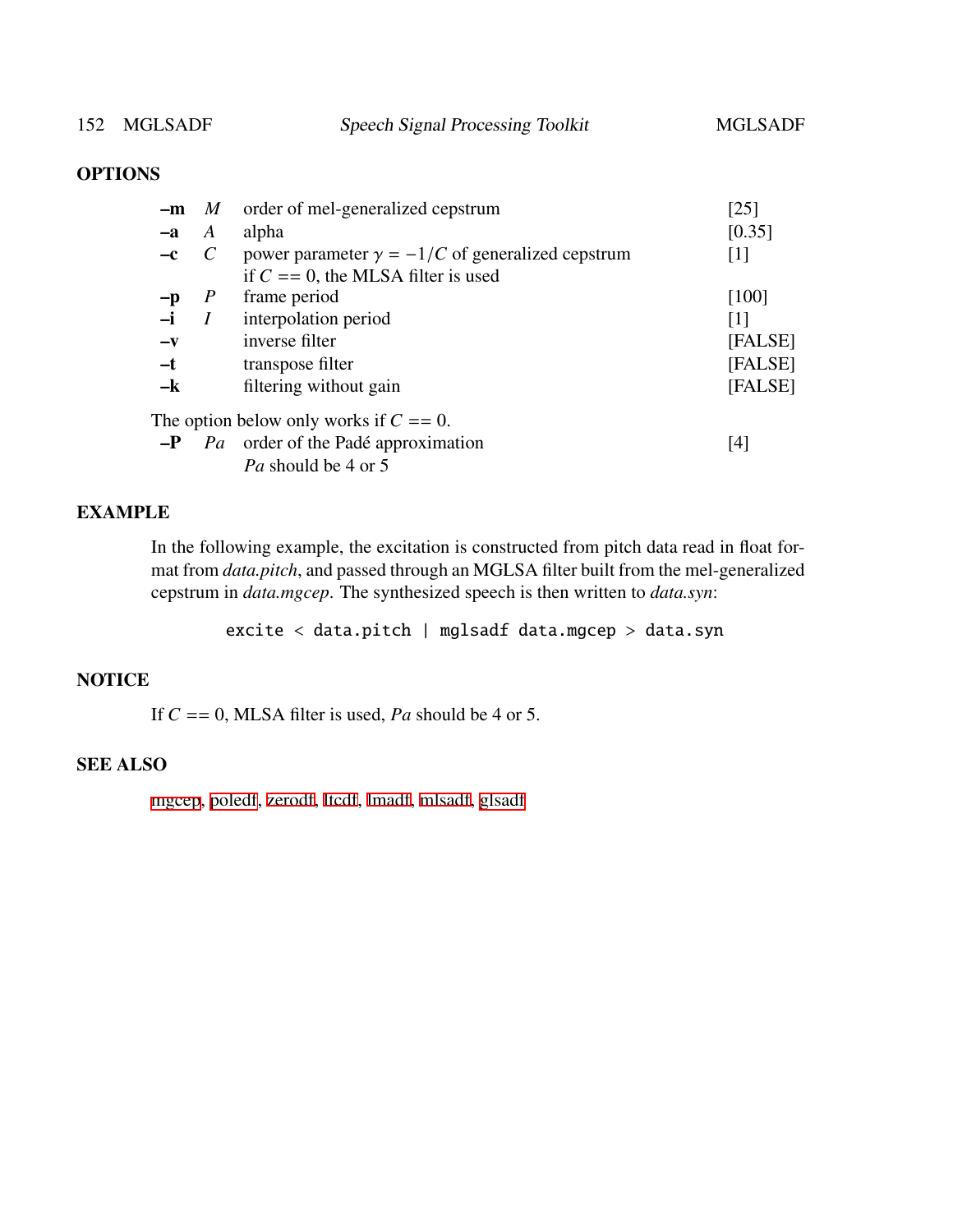minmax – find minimum and maximum values

### **SYNOPSIS**

minmax [ –l *L* ] [ –n *N* ] [ –b *B* ] [ –o *O* ] [ –d ] [ *infile* ]

## DESCRIPTION

*minmax* determines the *B* (default 1) minimum and maximum values, on a frame-byframe basis, of the data from *infile* (or standard input), sending the result to standard output. If the frame length *L* is 1, each input number is considered to be both the minimum and maximum value for its length-1 frame.

The input format is float by default. If the –d option is not given, the output format will also be float, consisting of the minimum and maximum values. If the -d option is given, the output format will be ASCII, showing the positions within the frame where the minimum and maximum values occurred, as follows:

 $value: position_0, position_1, \ldots$ 

Also, when specifying  $-0$ ,  $-0$ ,  $-0$ , and  $-0$ ,  $2$ ,  $minmax$  output minimum and maximum values, only minimum values, and only maximum values, respectively.

#### **OPTIONS**

|        | $-L$ length of vector | $\lceil 1 \rceil$                                                 |         |  |  |
|--------|-----------------------|-------------------------------------------------------------------|---------|--|--|
|        |                       | $-n$ N order of vector                                            |         |  |  |
|        |                       | $-\mathbf{b}$ B find n-best values                                |         |  |  |
| $-0$ 0 | output format         |                                                                   | [0]     |  |  |
|        |                       | $Q = 0$ minimum and maximum<br>$Q = 1$ minimum<br>$Q = 2$ maximum |         |  |  |
| -d     |                       | output data number                                                | [FALSE] |  |  |

# EXAMPLE

If, for example, the input data in *data.f* in float format is given as

1, 1, 2, 3, 4, 5, 6, 7, 8, 9, 9, 10

then the output of the following command

minmax data.f  $-1$  6  $>$  data.m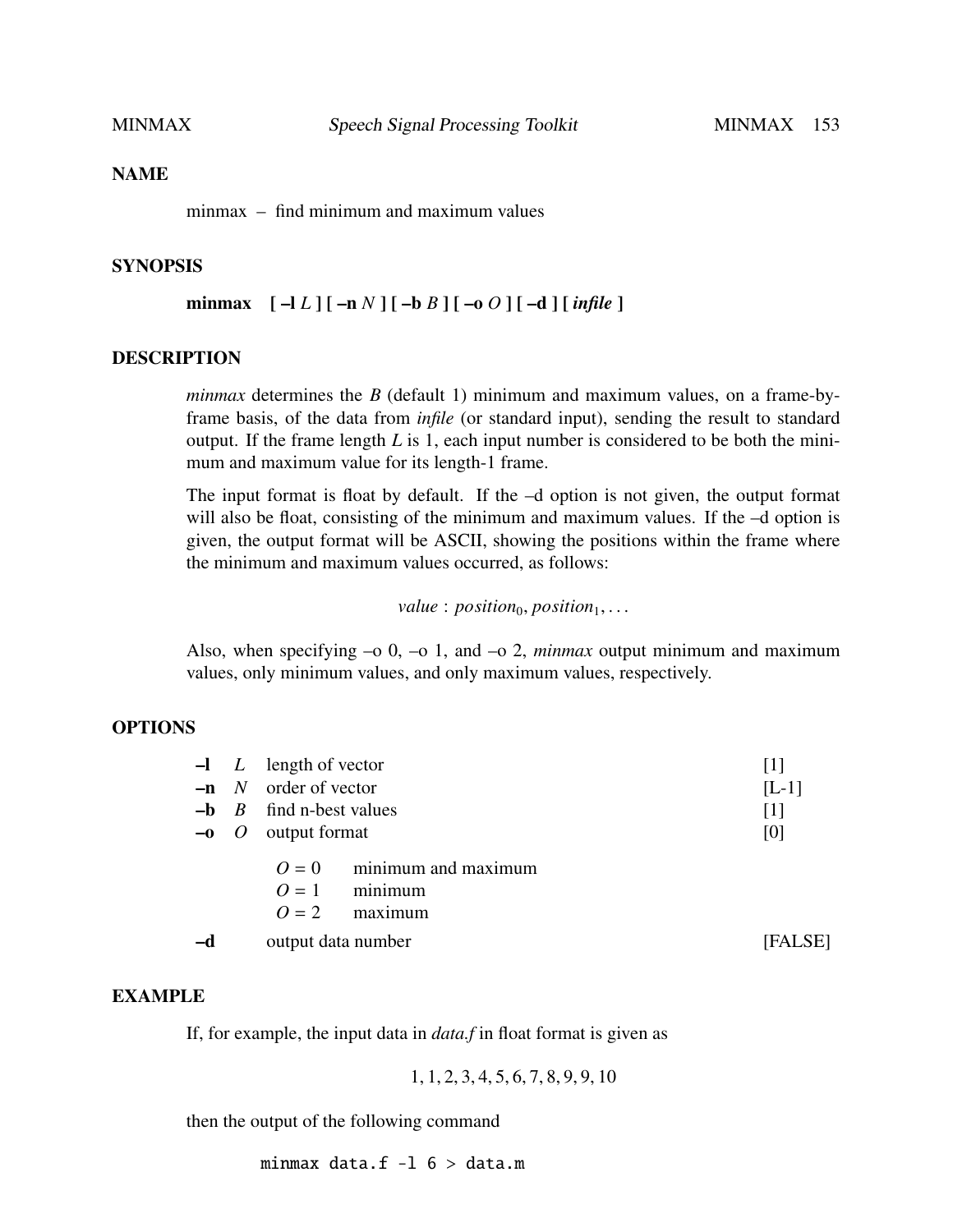is written to *data.m* as

# 1, 5, 6, 10

Also, if the following command is applied

minmax -n 2 -d data.f

then the result will be

1:0 2:2 3:0 5:2 6:0 8:2 9:0,1 10:2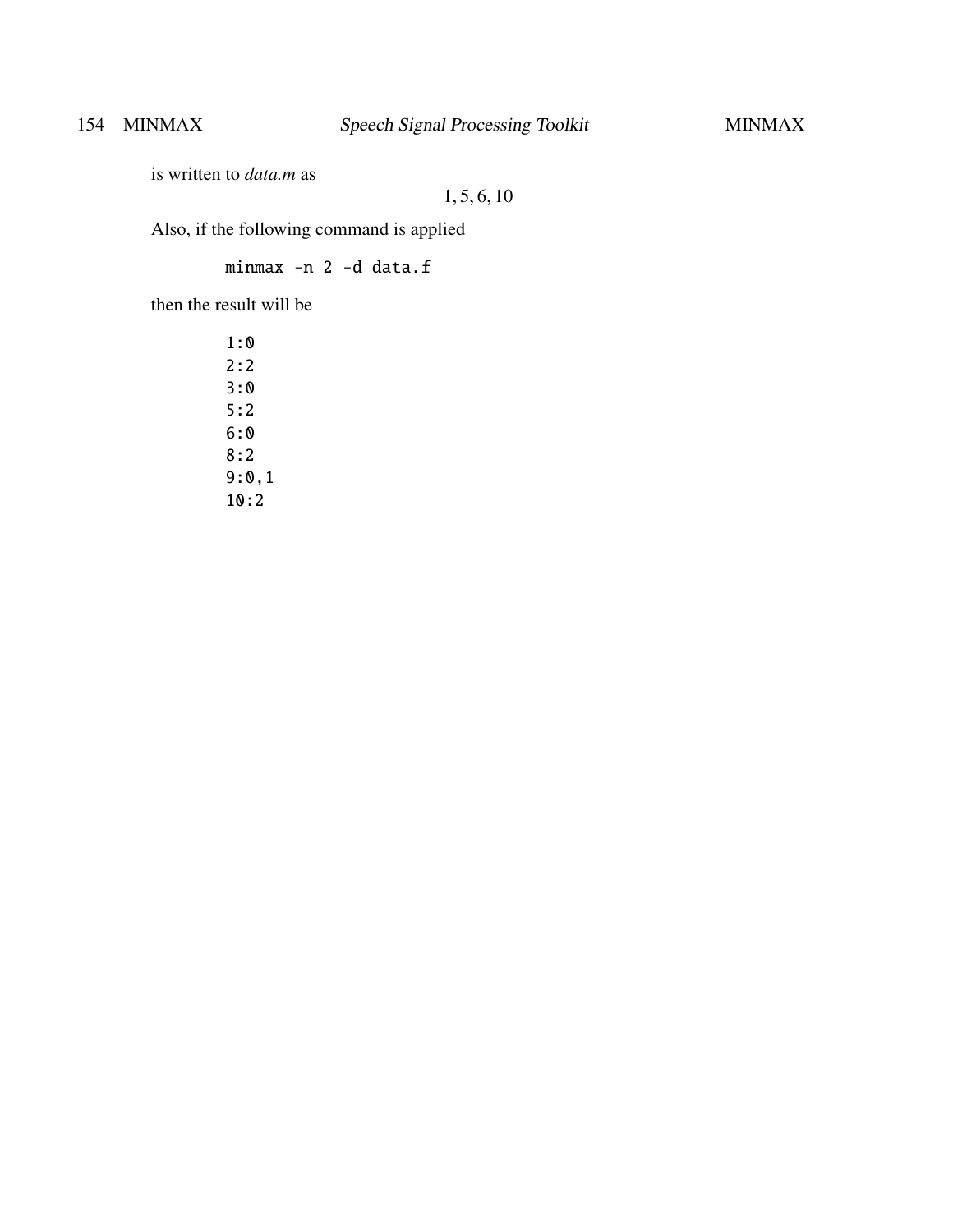mlpg – obtains parameter sequence from PDF sequence[\[23](#page-243-4)]

#### **SYNOPSIS**

$$
\begin{array}{ll}\n\textbf{mlpg} & \left[ -I \ L \ \right] \left[ -\textbf{m} \ M \ \right] \left[ -\textbf{d} \ (fn \ | \ d_0 \ [d_1 \dots]) \ \right] \left[ -\textbf{r} \ N_R \ W_1 \ [W_2] \ \right] \\
& \left[ -\textbf{i} \ I \ \right] \left[ -\textbf{s} \ S \ \right] \left[ \ \textit{infile} \ \right]\n\end{array}
$$

#### DESCRIPTION

*mlpg* calculates the maximum likelihood parameters from the means and diagonal covariances of Gaussian distributions from *infile* (or standard input), and sends the result to standard output. The input format is

$$
\ldots, \mu_t(0), \ldots, \mu_t(M), \mu_t^{(1)}(0), \ldots, \mu_t^{(1)}(M), \ldots, \mu_t^{(N)}(M), \sigma_t^2(0), \ldots, \sigma_t^2(M), \sigma^{(1)^2}(0), \ldots, \sigma^{(1)^2}_{t}(M), \ldots, \sigma^{(N)^2}_{t}(M), \ldots
$$

Input and output data are in float format.

The speech parameter vector  $o_t$  for every frame *t* is composed of the static feature vector *ct* , where

$$
\boldsymbol{c}_t = [c_t(0), c_t(1), \ldots, c_t(M)]^\top
$$

and the dynamic feature vector  $\Delta^{(1)}c_t, \ldots, \Delta^{(N)}c_t$ . Thus, the speech parameter vector can be expressed as:

$$
\boldsymbol{o}_t = [\boldsymbol{c}'_t, \Delta^{(1)} \boldsymbol{c}'_t, \ldots, \Delta^{(N)} \boldsymbol{c}'_t]^\top.
$$

The dynamic feature vector  $\Delta^{(n)} c_t$  is obtained from the static feature vector as follows.

$$
\Delta^{(n)}\boldsymbol{c}_t = \sum_{\tau=-L^{(n)}}^{L^{(n)}} w^{(n)}(\tau)\boldsymbol{c}_{t+\tau}
$$

where *n* represents the order of dynamic feature vector. (e.g.  $n = 2$  for  $\Delta^2$ ) The mlpg command reads the probability density functions sequence

$$
((\mu_1,\Sigma_1),(\mu_2,\Sigma_2),\ldots,(\mu_T,\Sigma_T)),
$$

where

$$
\boldsymbol{\mu}_t = \left[\boldsymbol{\mu}_t^{\prime(0)}, \boldsymbol{\mu}_t^{\prime(1)}, \dots, \boldsymbol{\mu}_t^{\prime(N)}\right]^\top
$$
  

$$
\boldsymbol{\Sigma}_t = \text{diag}\left[\boldsymbol{\Sigma}_t^{(0)}, \boldsymbol{\Sigma}_t^{(1)}, \dots, \boldsymbol{\Sigma}_t^{(1)}\right]
$$

and evaluates the maximum likelihood parameter sequence  $(o_1, o_2, \ldots, o_T)$ . The output is the static feature vector sequence  $c_t = (c_1, c_2, \ldots, c_T)$ . In the example above,  $\mu^{(0)}, \Sigma^{(0)}$  represent the static feature vector mean and covariance matrix, respectively, and  $\mu^{(n)}$ ,  $\Sigma^{(n)}$  represent the *n*-th order dynamic feature vector mean and covariance matrix, respectively.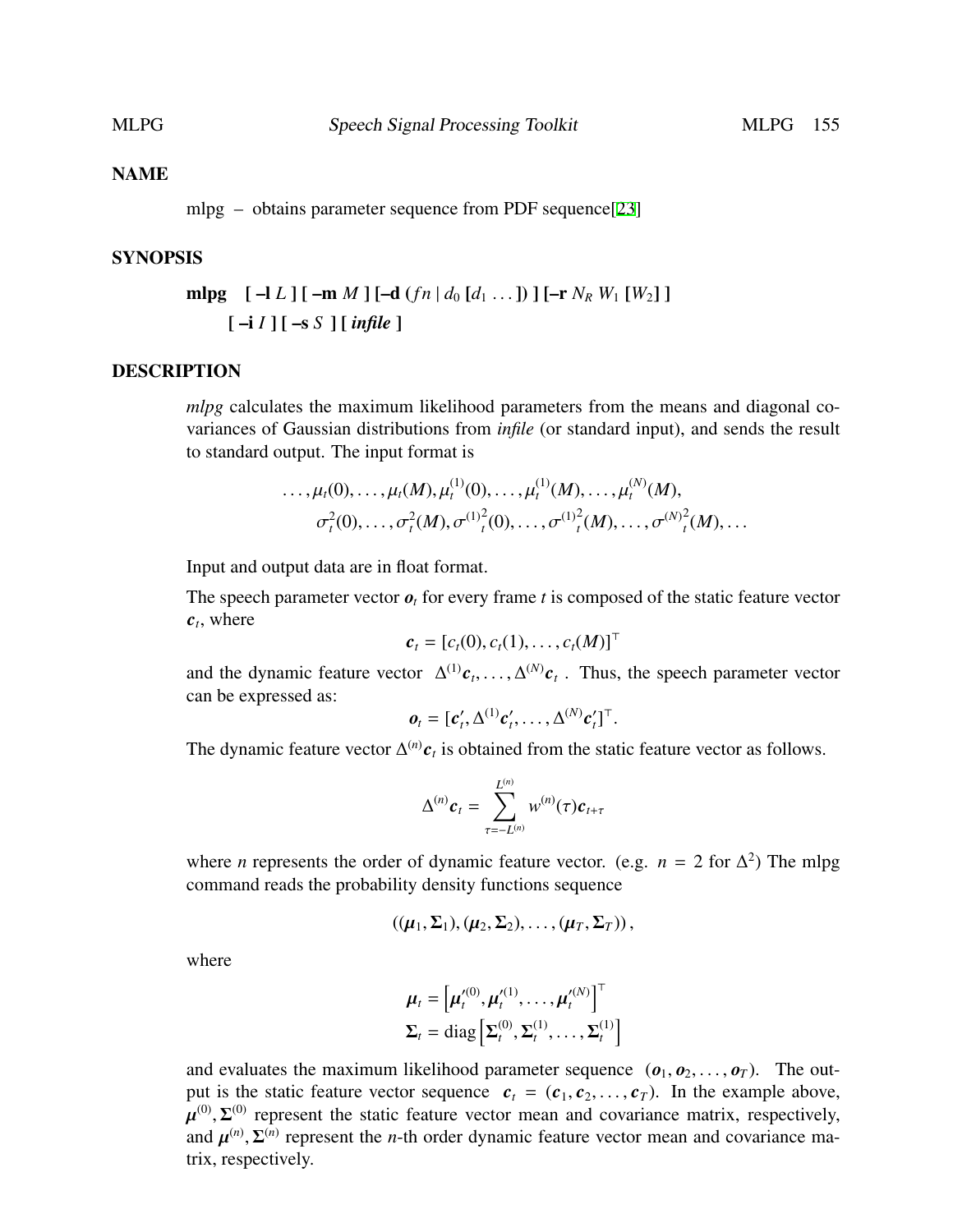# OPTIONS

| $-m$<br>$-I$<br>$-d$ | $\boldsymbol{M}$<br>L<br>$(fn   d_0 [d_1 ])$ | order of vector<br>length of vector<br><i>fn</i> is the file name of the parameters $w^{(n)}(\tau)$ used<br>when evaluating the dynamic feature vector. It is<br>assumed that the number of coefficients to the left<br>and to the right have the same length. If this is not<br>true, then zeros are added to the short side. For<br>example, if the coefficients are                                                                                                                                                                                                                                                                                                                                                                                                                                                                                                                                                                                                                                                                                                                       | $[25]$<br>$[M + 1]$<br>[N/A] |
|----------------------|----------------------------------------------|----------------------------------------------------------------------------------------------------------------------------------------------------------------------------------------------------------------------------------------------------------------------------------------------------------------------------------------------------------------------------------------------------------------------------------------------------------------------------------------------------------------------------------------------------------------------------------------------------------------------------------------------------------------------------------------------------------------------------------------------------------------------------------------------------------------------------------------------------------------------------------------------------------------------------------------------------------------------------------------------------------------------------------------------------------------------------------------------|------------------------------|
|                      |                                              | $w(-1)$ , $w(0)$ , $w(1)$ , $w(2)$ , $w(3)$                                                                                                                                                                                                                                                                                                                                                                                                                                                                                                                                                                                                                                                                                                                                                                                                                                                                                                                                                                                                                                                  |                              |
|                      |                                              | then zeros are added to the left as follows.                                                                                                                                                                                                                                                                                                                                                                                                                                                                                                                                                                                                                                                                                                                                                                                                                                                                                                                                                                                                                                                 |                              |
|                      |                                              | $(0, 0, w(-1), w(0), w(1), w(2), w(3))$                                                                                                                                                                                                                                                                                                                                                                                                                                                                                                                                                                                                                                                                                                                                                                                                                                                                                                                                                                                                                                                      |                              |
| $-r$                 | $N_R W_1 [W_2]$                              | Instead of entering the filename $fn$ , the coeffi-<br>cients (which compose the file $fn$ ) can be directly<br>input in the command line. When the order of the<br>dynamic feature vector is higher than one, the sets<br>of coefficients can be input one after the other as<br>shown on the last example below. This option can-<br>not be used with the $-r$ option.<br>This option is used when $N_R$ -th order dynamic pa-<br>rameters are used and the weighting coefficients<br>$w^{(n)}(\tau)$ are evaluated by regression. N <sub>R</sub> can be set<br>to 1 or 2. The variables $W_1$ and $W_2$ represent the<br>widths of the first and second order regression co-<br>efficients, respectively. The first order regression<br>coefficients for $\Delta c_t$ at frame t are evaluated as fol-<br>lows.<br>$\Delta c_t = \frac{\sum_{\tau=-W_1}^{w_1} \tau c_{t+\tau}}{\sum_{\tau=-W_1}^{W_1} \tau^2}$<br>For the second order regression coefficients, $a_2$ =<br>$\sum_{\tau=-W_2}^{W_2} \tau^4$ , $a_1 = \sum_{\tau=-W_2}^{W_2} \tau^2$ , $a_0 = \sum_{\tau=-W_2}^{W_2} 1$ and | [N/A]                        |

$$
\Delta^{2} \boldsymbol{c}_{t} = \frac{\sum_{\tau=-W_{2}}^{W_{2}} (a_{0} \tau^{2} - a_{1}) \boldsymbol{c}_{t+\tau}}{2(a_{2} a_{0} - a_{1}^{2})}
$$

This option can not be used with the –d option.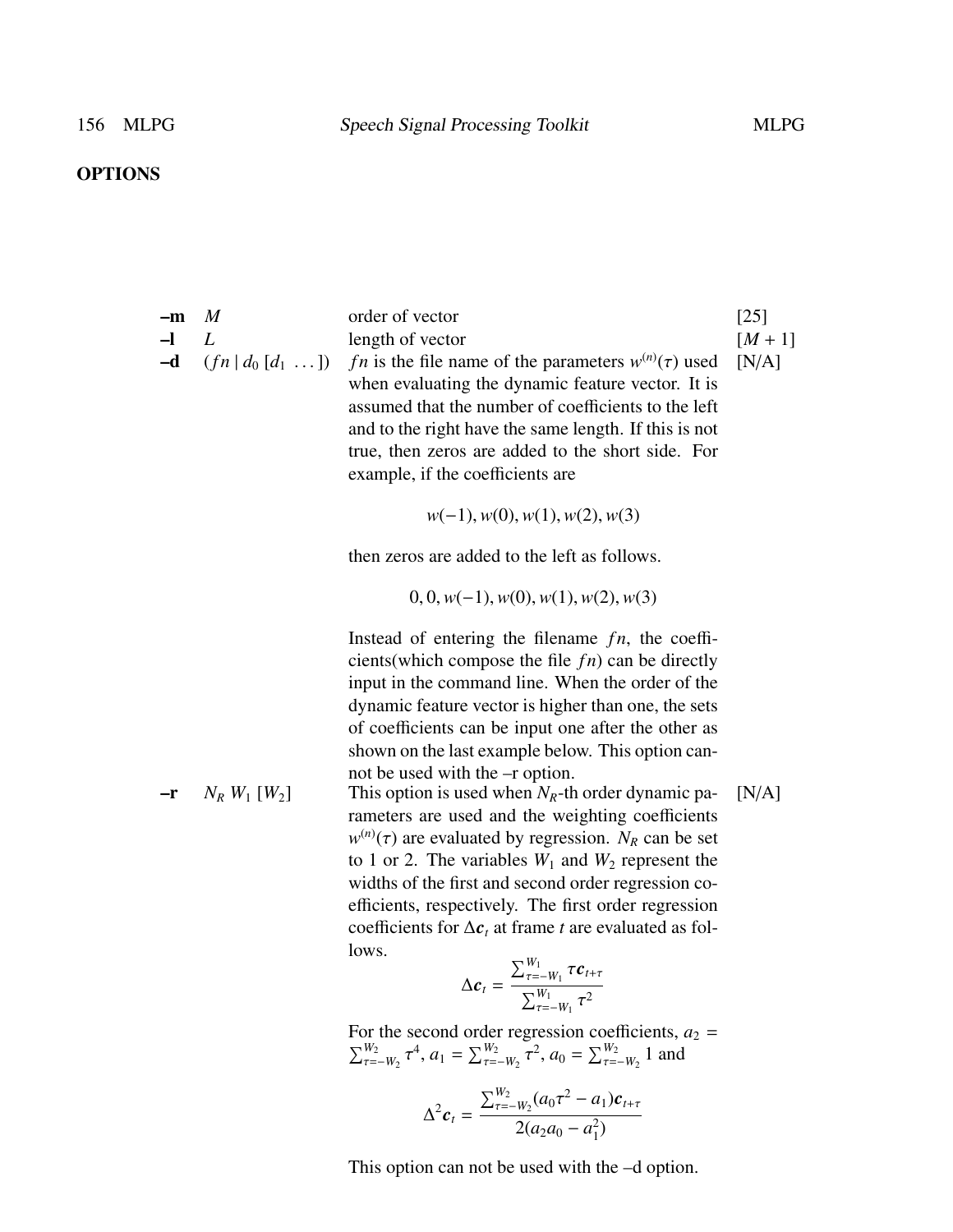| MLPG |          | <b>Speech Signal Processing Toolkit</b>                                                                                          | MLPG 157 |  |
|------|----------|----------------------------------------------------------------------------------------------------------------------------------|----------|--|
|      | $-i$ $I$ | type of input PDFs                                                                                                               | [0]      |  |
|      |          | <i>I</i> = 0 <i>µ</i> , $\Sigma$<br><i>I</i> = 1 <i>µ</i> , $\Sigma^{-1}$<br><i>I</i> = 2 <i>µ</i> $\Sigma^{-1}$ , $\Sigma^{-1}$ |          |  |
|      | $-S$     | range of influenced frames                                                                                                       | [30]     |  |

# EXAMPLE

In the example below, the number of parameters is 15, the width of the window for first or second order dynamic feature evaluation is 1, and the parameter sequence is evaluated from the probability density function:

mlpg  $-m$  15  $-r$  2 1 1 data.pdf  $>$  data.par

or

echo "-0.5 0 0.5" | x2x +af > delta echo "0.25 -0.5 0.25" | x2x +af > accel mlpg -m 15 -d delta -d accel data.pdf > data.par

# **NOTICE**

•Option –d may be repeated to use multiple delta parameters.

•Options –d and –r should not be defined simultaneously.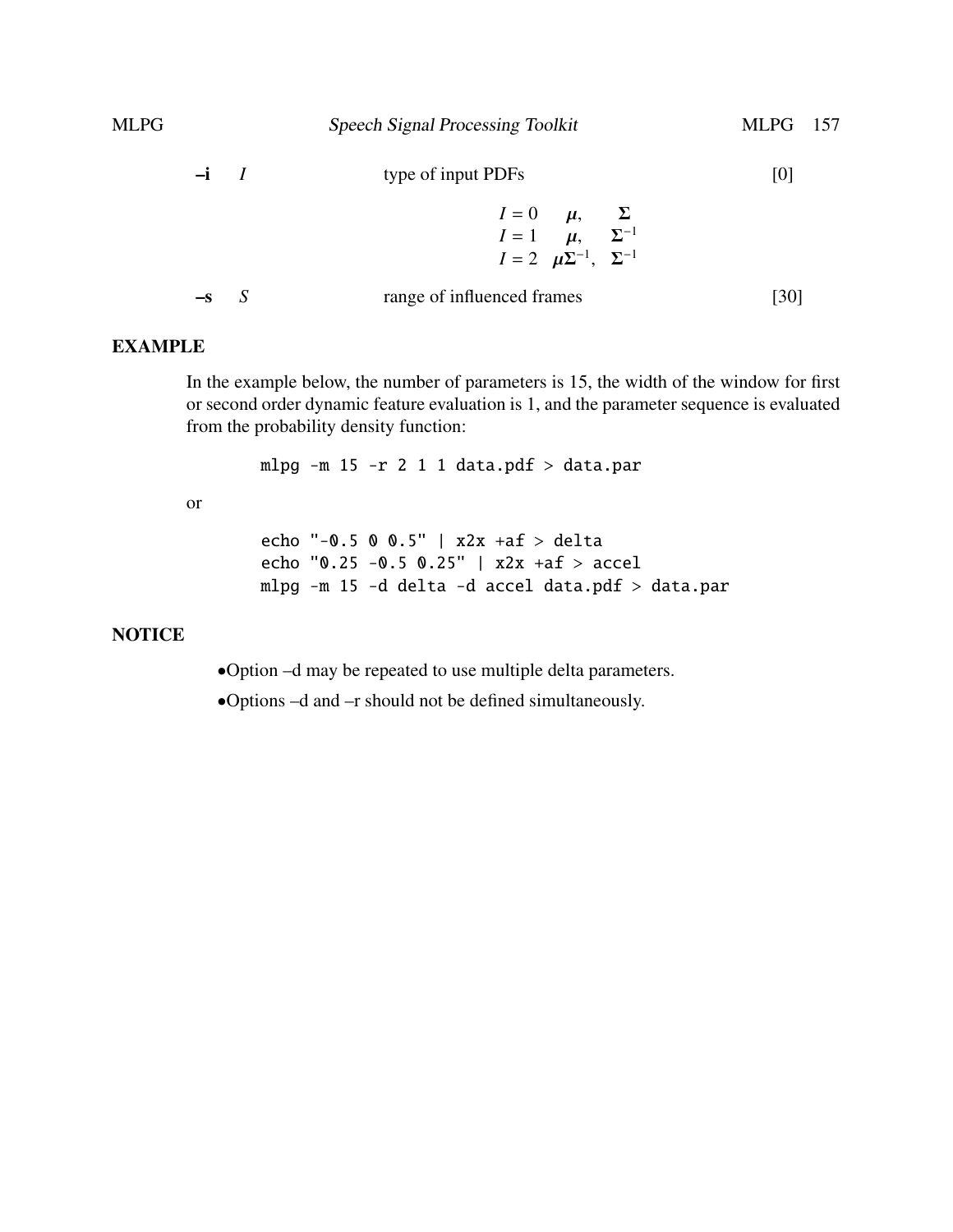mlsacheck – check stability of MLSA filter

#### **SYNOPSIS**

# mlsacheck [ –m *M* ] [ –a *A* ] [ –c *C* ] [ –r ] [ –l *L*] [ –R ] [–P *Pa* ] [ *infile* ]

#### DESCRIPTION

*mlsacheck* tests the stability of the Mel Log Spectral Approximation (MLSA) digital filter of the mel-cepstrum coefficients in *infile* (or standard input). The result sends to standard output.

Both input and output are in float format.

As described in [mlsadf](#page-166-0), the transfer function  $H(z)$  is expressed as

$$
H(z) = \exp \sum_{m=0}^{M} b(m) \Phi_m(z)
$$

$$
= K \cdot D(z)
$$

where

$$
\varPhi_m(z) = \begin{cases} 1, & m = 0 \\ \frac{(1 - \alpha^2)z^{-1}}{1 - \alpha z^{-1}} z^{-(m-1)}, & m \ge 1 \end{cases}
$$

and

$$
\tilde{z}^{-1} = \frac{z^{-1} - \alpha}{1 - \alpha z^{-1}},
$$
  
\n
$$
K = \exp b(0),
$$
  
\n
$$
D(z) = \exp \sum_{m=1}^{M} b(m) \Phi_m(z).
$$

To construct the exponential transfer function  $H(z)$ , Padé approximation is used to approximate complex exponential function exp *w* by a following rational function:

$$
\exp w \simeq R_L(w) = \frac{1 + \sum_{l=1}^{L} A_{L,l} w^l}{1 + \sum_{l=1}^{L} A_{L,l}(-w)^l}
$$

Then  $D(z)$  is approximated by

$$
D(z) = \exp(F(z)) \simeq R_L(F(z))
$$

where

$$
F(z) = \sum_{m=0}^{M} b(m)\tilde{z}^{-m}.
$$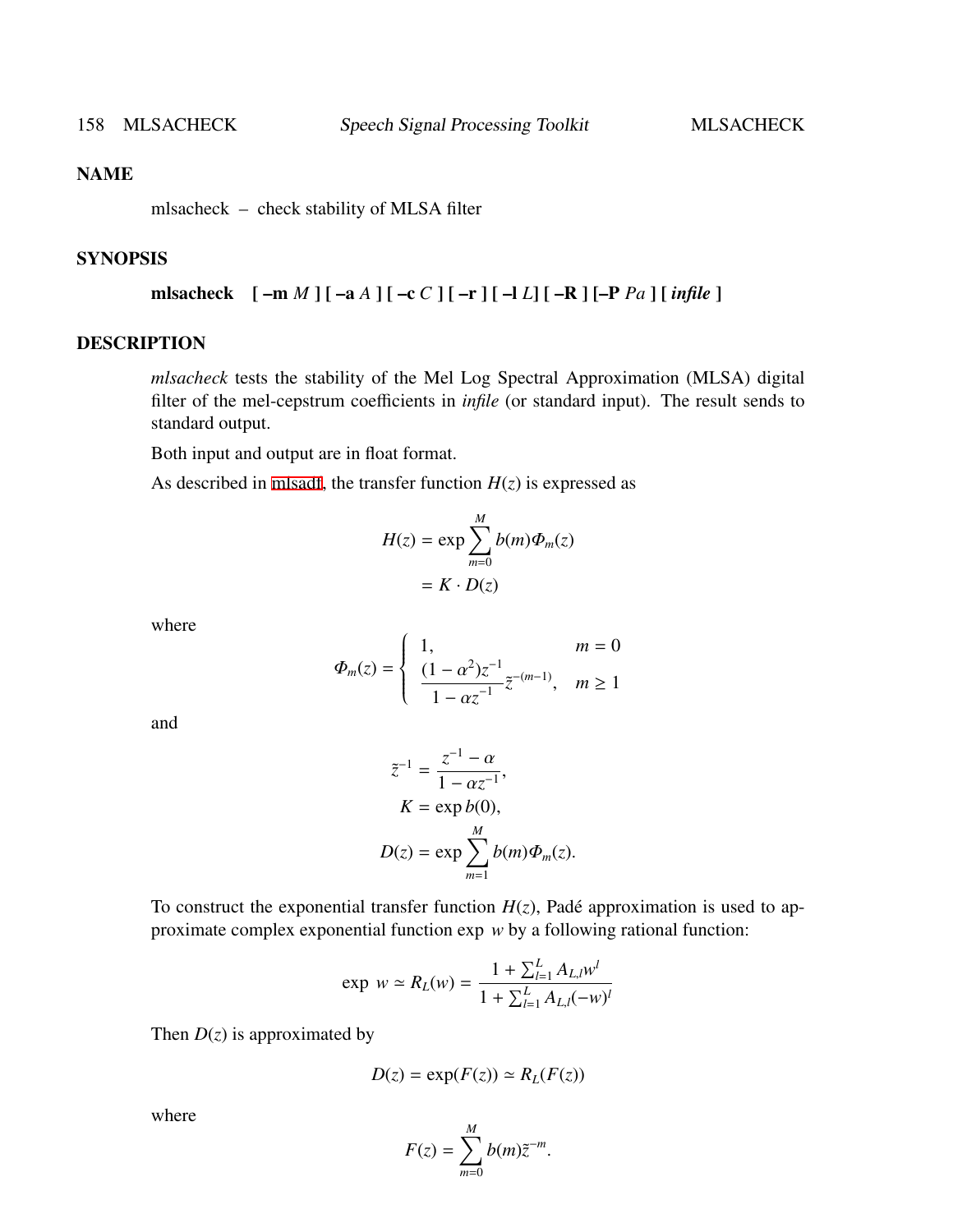The stability of the MLSA synthesis filter is related to the accuracy of the approximation. When  $|F(e^{j\omega})| < r = 4.5$  and  $L = 4$  for  $R_L(w)$ , the log approximation error does not exceed 0.24 dB. The corresponding synthesis filter  $R_L(F(z)) \approx \exp(F(z)) = D(z)$  is stable when  $|F(e^{j\omega})| < r_{max} = 6.2$ . Also, the log approximation error does not exceed 0.2735 dB when  $r = 6.0$  and  $L = 5$ . The corresponding synthesis filter is stable when  $r_{max} = 7.65$ .

In spite of whether specifying –c option or not, *mlsacheck* tests the stability and sends an ASCII report of the number of unstable frame to standard error. When specifying  $-c$ option, *mlsacheck* modifies the filter coefficients if unstable frame is found. When specifying –r option, the stable condition can be selected as follows: When '–r 0', *mlsacheck* keeps the log approximation not exceeding 0.24 dB ( $Pa = 4$ ) or 0.2735 dB ( $Pa = 5$ ), where  $Pa$  is the order of Padé approximation. When  $\text{--}r$  1', *mlsacheck* keeps the MLSA filter stable although the accuracy of log approximation is lost.

The ways of check and modification is specified by the -c option. When the -c option is 1 or 4, MLSA filter coefficients are checked and modified without FFT. This method evaluates stability by summation MLSA filter coefficients.

#### **OPTIONS**

| $-m$ | M                       | order of mel-cepstrum                                                                                    | [25]   |
|------|-------------------------|----------------------------------------------------------------------------------------------------------|--------|
| $-a$ | $\bm{A}$                | all-pass constant $\alpha$                                                                               | [0.35] |
| $-1$ | L                       | FFT length                                                                                               | [256]  |
| $-c$ | $\mathcal{C}_{0}^{(n)}$ | stability check and modification of MLSA filter coefficients                                             | [0]    |
|      |                         | only check<br>$\theta$                                                                                   |        |
|      |                         | only check (fast mode)<br>1                                                                              |        |
|      |                         | check and modification by clipping<br>2                                                                  |        |
|      |                         | 3<br>check and modification by scaling                                                                   |        |
|      |                         | check and modification (fast mode)<br>4                                                                  |        |
| -r   | R                       | stable condition for MLSA filter                                                                         | [0]    |
|      |                         | keep log approximation error not exceeding<br>$\theta$<br>0.24 dB ( $Pa = 4$ ) or 0.2735 dB ( $Pa = 5$ ) |        |
|      |                         | keep MLSA filter stable<br>1                                                                             |        |
| $-P$ |                         | Pa order of the Padé approximation                                                                       | $[4]$  |
|      |                         | Pa should be 4 or 5                                                                                      |        |
| $-R$ | R                       | threshold value for modification                                                                         | [N/A]  |
|      |                         | If this option wasn't specified, R is set as follows :                                                   |        |
|      |                         | when $r = 0$ and $P = 4$ , $R = 4.5$                                                                     |        |
|      |                         | when $r = 1$ and $P = 4$ , $R = 6.2$                                                                     |        |
|      |                         | when $r = 0$ and $P = 5$ , $R = 6.0$                                                                     |        |
|      |                         | when $r = 1$ and $P = 5$ $R = 7.65$                                                                      |        |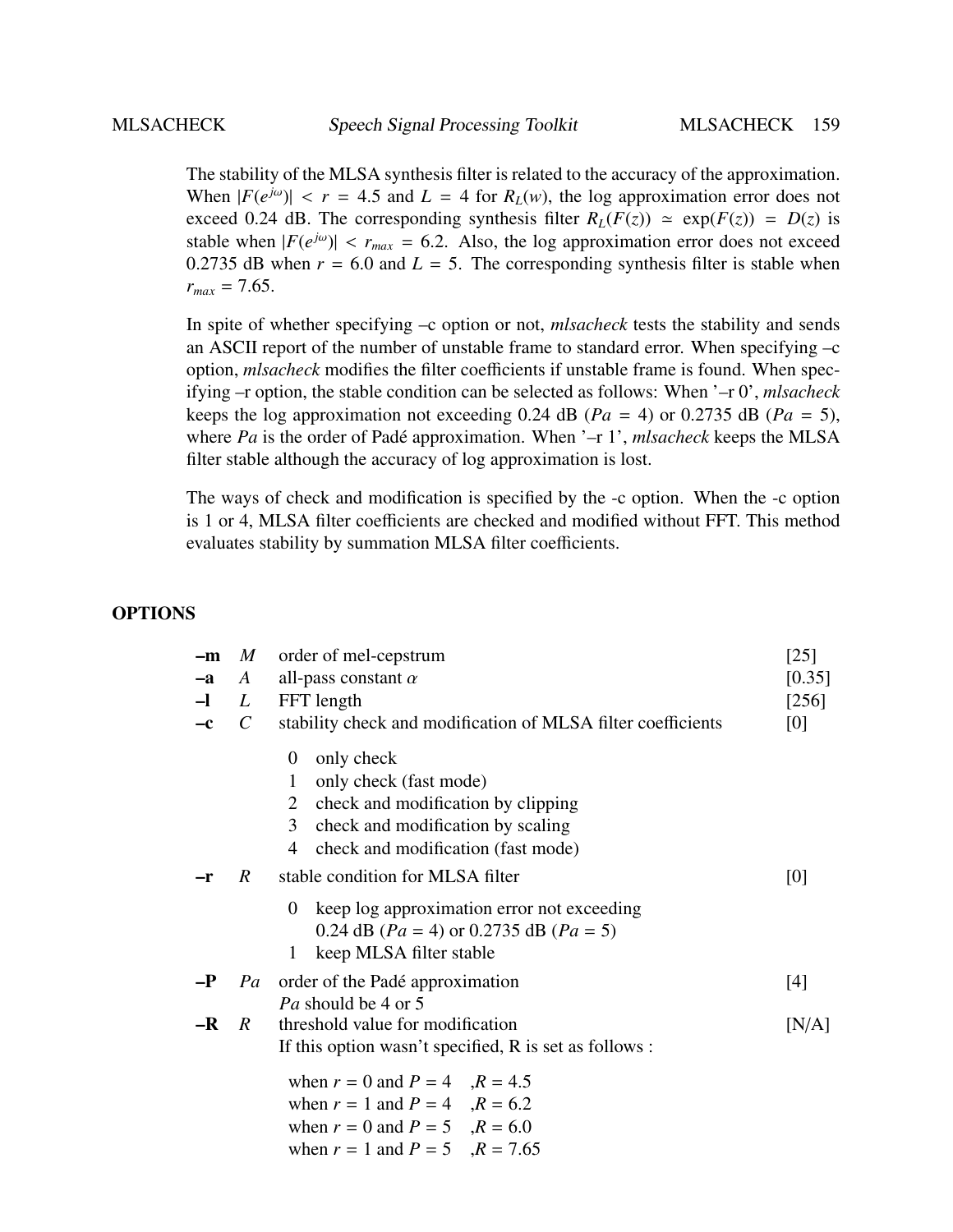#### **EXAMPLE**

In the following example, 39-th order mel-cepstrum coefficients are read from *data.mcep* in float format, then the stability of MLSA filter is checked, and the results are written to *data.mlsachk*.

mlsacheck -a 0.48 -m 39 -c 0 data.mcep > data.mlsachk

Also, in the following example, the stability of MLSA filter of 49-th order mel-cepstrum coefficients read from *data.mcep* is checked under the condition that frequency warping is 0.55, Padé order is 5, and FFT length is 4096. In this example, the coefficients are modified in unstable frames by -r option.

> mlsacheck -m 49 -a 0.55 -P 5 -l 4096 -c 2 \ -r 1 data.mcep > data.mlsachk

#### **NOTICE**

 $Pa = 4$  or 5.

#### SEE ALSO

[mcep](#page-134-0), [amcep](#page-11-0), [poledf,](#page-180-0) [zerodf](#page-241-0), [ltcdf](#page-132-0), [lmadf](#page-116-0), [glsadf](#page-77-0), [mglsadf](#page-155-0)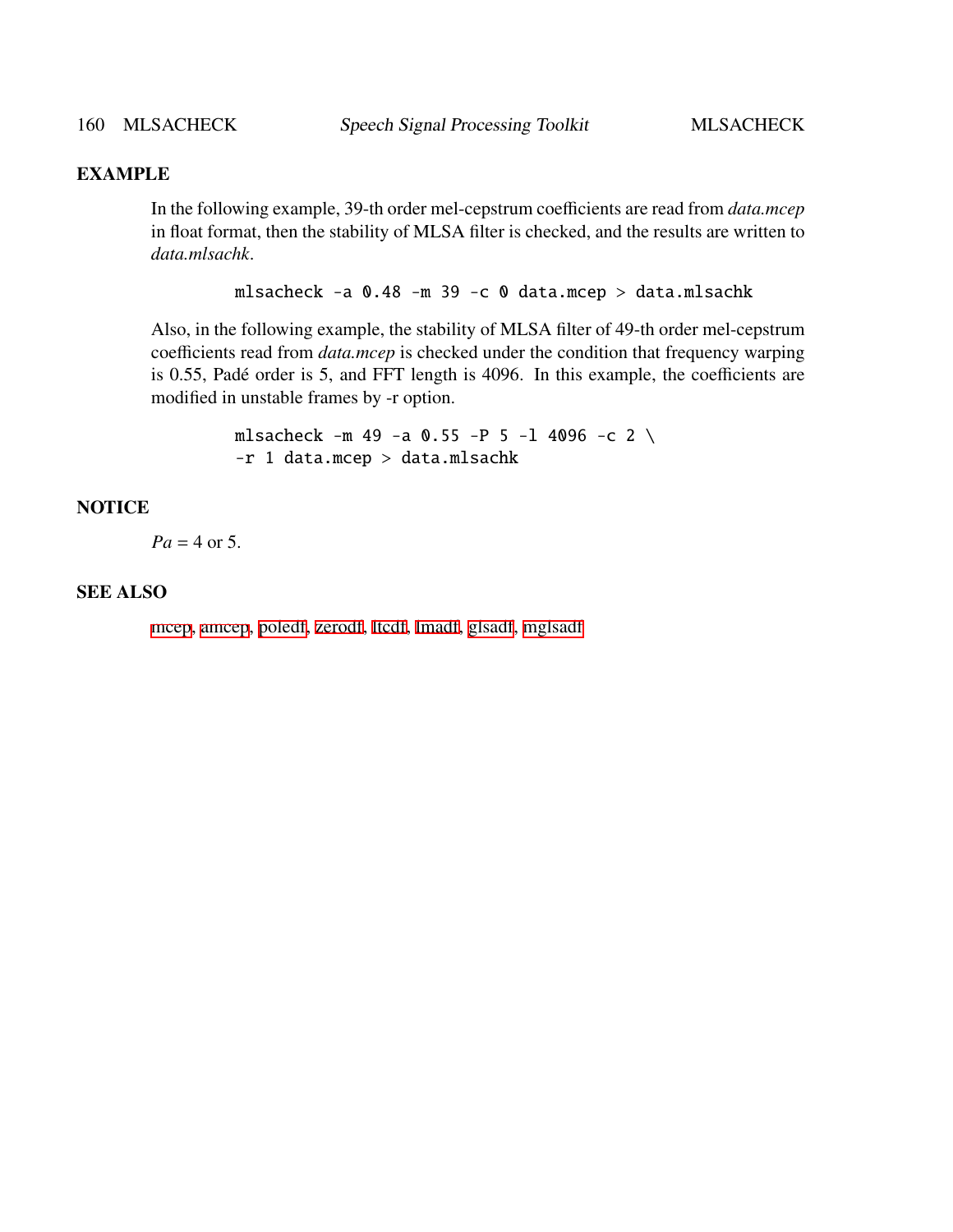<span id="page-166-0"></span>mlsadf – MLSA digital filter for speech synthesis[[12,](#page-242-0) [19,](#page-243-5) [20\]](#page-243-6)

#### **SYNOPSIS**

# mlsadf [ –m *M* ] [ –a *A* ] [ –p *P* ] [ –i *I* ] [ –b ] [–P *Pa* ] [ –v ] [–t] [ –k ] *mcfile* [ *infile* ]

#### DESCRIPTION

*mlsadf* derives a Mel Log Spectral Approximation digital filter from mel-cepstral coefficients  $c_{\alpha}(0), c_{\alpha}(1), \ldots, c_{\alpha}(M)$  in *mcfile* and uses it to filter an excitation sequence from *infile* (or standard input) and synthesize speech data, sending the result to standard output.

Input and output data are in float format.

The exponential transfer function  $H(z)$  related to the MLSA synthesis filter is obtained from the *M*-th order mel-cepstral coefficients  $c_{\alpha}(m)$  as follows.

$$
H(z) = \exp \sum_{m=0}^{M} c_{\alpha}(m)\tilde{z}^{-m}
$$

where

$$
\tilde{z}^{-1} = \frac{z^{-1} - \alpha}{1 - \alpha z^{-1}}.
$$

The highly accurate approximation method of the above transfer function is explained below. First, the transfer function  $H(z)$  is expressed as

$$
H(z) = \exp \sum_{m=0}^{M} b(m) \Phi_m(z)
$$

$$
= K \cdot D(z)
$$

where,

$$
\Phi_m(z) = \begin{cases} 1, & m = 0 \\ \frac{(1 - \alpha^2)z^{-1}}{1 - \alpha z^{-1}} \tilde{z}^{-(m-1)}, & m \ge 1 \end{cases}
$$

and

$$
K = \exp b(0)
$$
  

$$
D(z) = \exp \sum_{m=1}^{M} b(m) \Phi_m(z)
$$

Therefore, the coefficients  $b(m)$  can be obtained through a linear transformation of  $c_{\alpha}(m)$ (refer to [mc2b](#page-133-0) and [b2mc](#page-14-0)).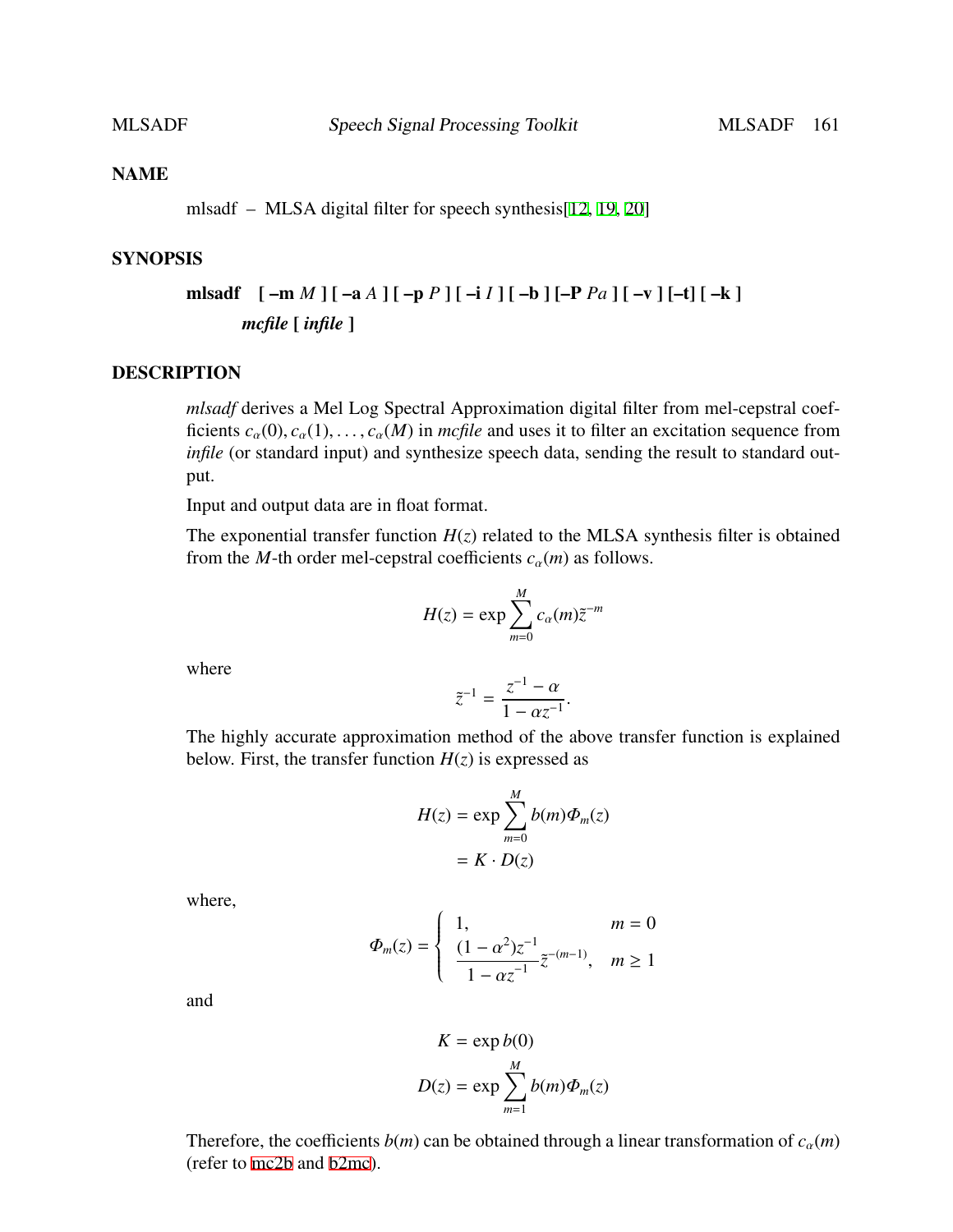

(a) Basic filter *F*(*z*)



(b)  $R_L(F(z)) \simeq D(z) \quad L = 4$ 



(c) Two-stage cascade structure  $R_4(F_1(z)) \cdot R_4(F_2(z)) \simeq D(z)$ 

Figure 1: Realization of exponential transfer function 1/*D*(*z*)

The filter  $D(z)$  can be constructed as shown in figure [1\(](#page-6-0)b), where basic filter (figure [1](#page-6-0)(a)) is the following IIR filter.

$$
F(z) = \sum_{m=1}^{M} b(m) \Phi_m(z)
$$

If we want to improve the accuracy of the approximation, we can decompose the basic filter as shown in figure  $1(c)$  $1(c)$ ,

$$
F(z) = F_1(z) + F_2(z)
$$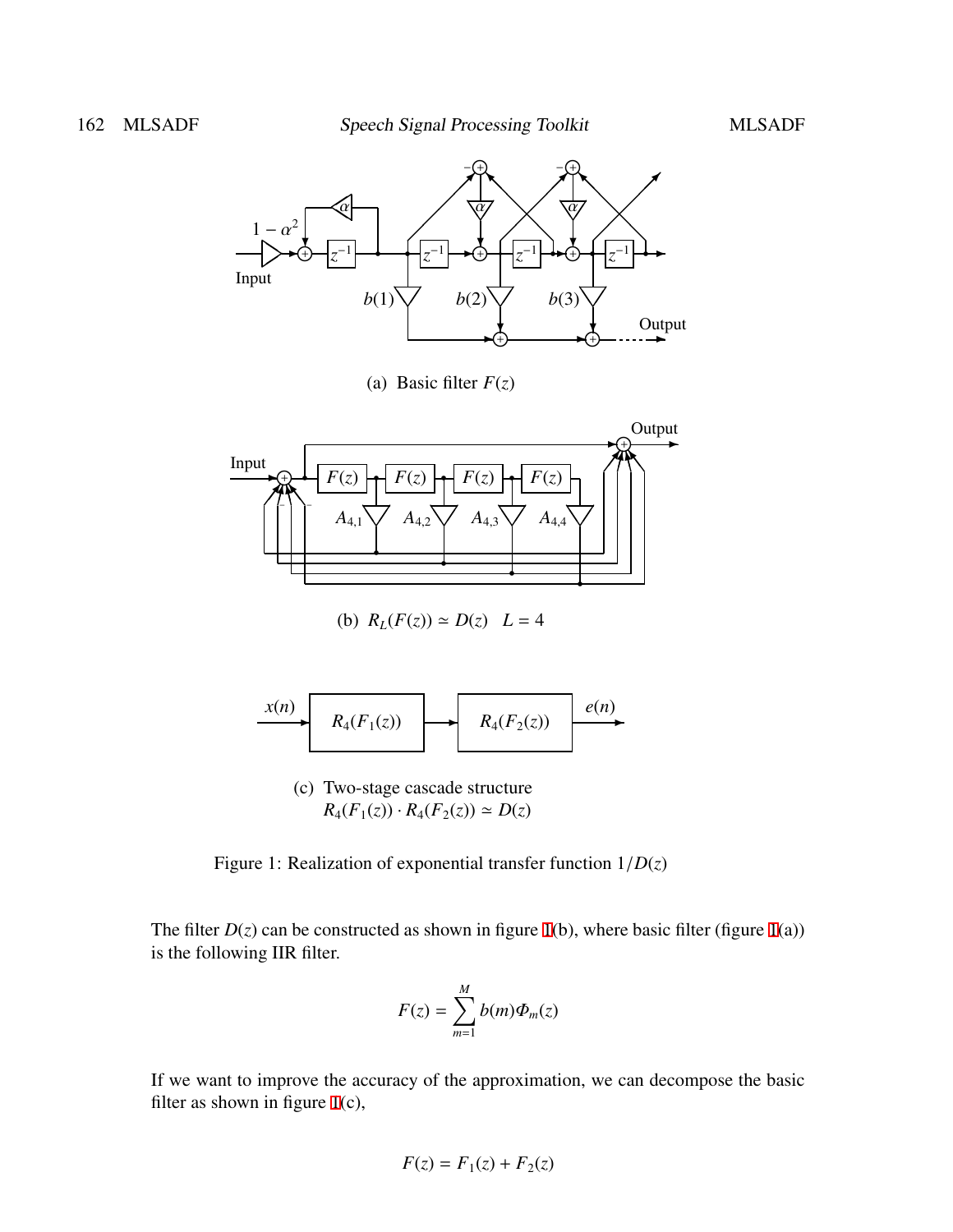where

$$
F_1(z) = b(1)z^{-1}
$$
  

$$
F_2(z) = \sum_{m=2}^{M} b(m)\Phi_m(z)
$$

Also, the coefficients  $A_{4,l}$  in figure [1](#page-6-0)(b) have same value as the LMA filter (refer to [lmadf\)](#page-116-0).

## **OPTIONS**

| $-m$          | M                | order of mel-cepstrum                                           | [25]              |
|---------------|------------------|-----------------------------------------------------------------|-------------------|
| $-a$          | A                | all-pass constant $\alpha$                                      | [0.35]            |
| $-p$          | $\boldsymbol{P}$ | frame period                                                    | $[100]$           |
| $-i$          |                  | interpolation period                                            | $\lceil 1 \rceil$ |
| $-\mathbf{b}$ |                  | output filter coefficient $b(m)$ (coefficients which are linear | [FALSE]           |
|               |                  | transformed from mel-cepstrum)                                  |                   |
| $-P$          |                  | Pa order of the Padé approximation                              | [4]               |
|               |                  | Pa should be 4 or 5                                             |                   |
| $-\mathbf{k}$ |                  | filtering without gain                                          | [FALSE]           |
| $-\mathbf{v}$ |                  | inverse filter                                                  | [FALSE]           |
| $-t$          |                  | transpose filter                                                | [FALSE]           |
|               |                  |                                                                 |                   |

#### EXAMPLE

In the following example, the excitation is constructed from pitch data read in float format from *data.pitch*, passed through an MLSA filter built from the mel-cepstrum in *data.mcep*, and the synthesized speech is written to *data.syn*:

excite < data.pitch | mlsadf data.mcep > data.syn

## **NOTICE**

 $Pa = 4$  or 5.

# SEE ALSO

[mcep,](#page-134-0) [amcep,](#page-11-0) [poledf](#page-180-0), [zerodf,](#page-241-0) [ltcdf,](#page-132-0) [lmadf,](#page-116-0) [glsadf,](#page-77-0) [mglsadf](#page-155-0)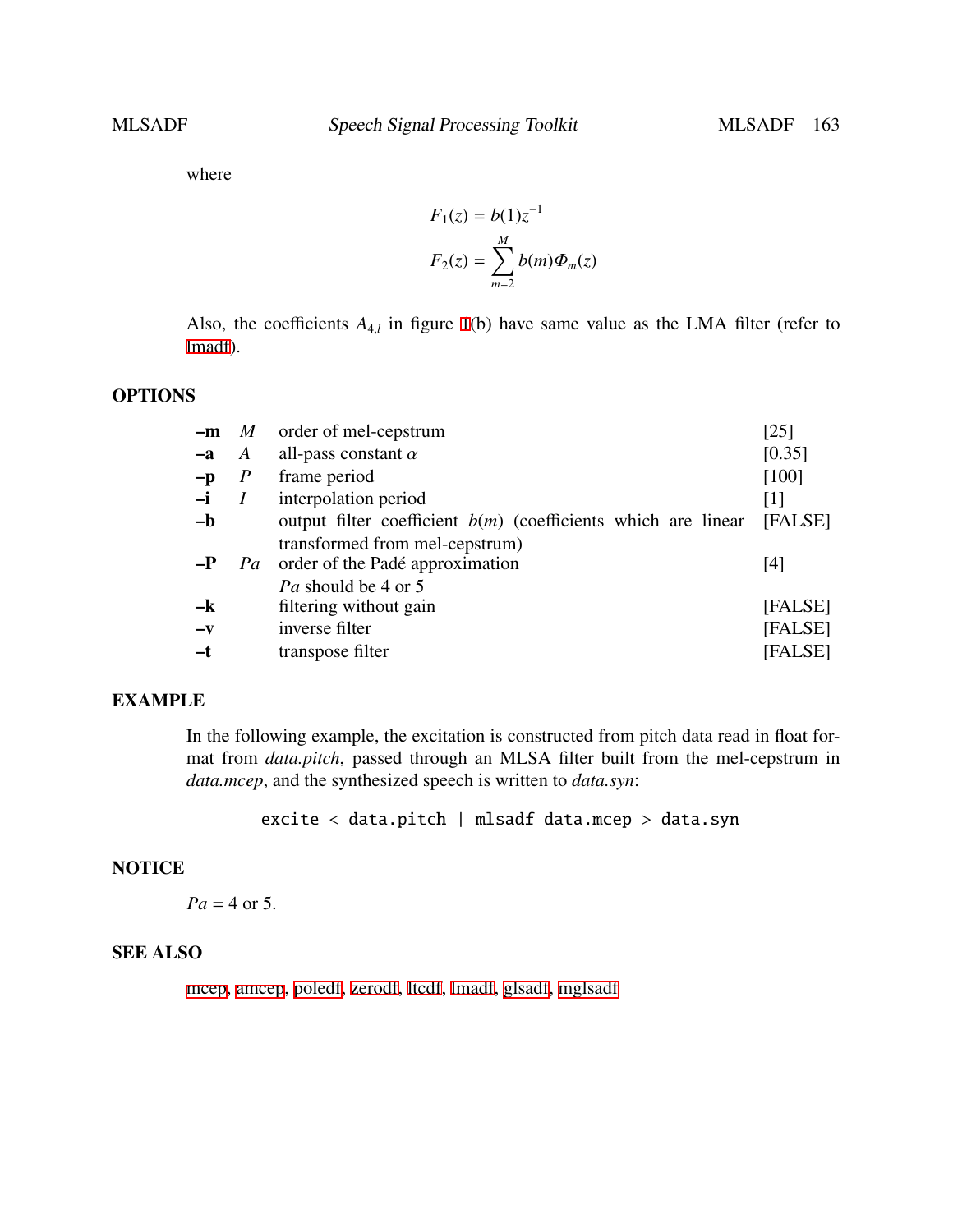msvq – multi stage vector quantization

#### **SYNOPSIS**

msvq [ –l *L* ] [ –n *N* ][ –s *S cbfile* ] [ –q ] [ *infile* ]

#### DESCRIPTION

*msvq* encodes the data from *infile* (or standard input) using multi-stage vector quantization with codebooks specified by multiple –s options, sending the result to standard output.

Input data is in float format and output data is in int format.

## **OPTIONS**

| $-1$ $L$ | length of vector                              | [26]      |
|----------|-----------------------------------------------|-----------|
| $-n$ N   | order of vector                               | $[L-1]$   |
|          | $-S \ S \ c \ b \ f \ i \ le \ codebook$      | [N/A N/A] |
|          | codebook size<br><i>cb file</i> codebook file |           |
|          | output quantized vector                       | [FALSE]   |

## EXAMPLE

In the example below, a two level vq is undertaken in input *data.f* file. the codebook sizes of *cbfile1* and *cbfile2* are 256 and the output is written to *data.vq*:

msvq -s 256 cbfile1 -s 256 cbfile2 < data.f > data.vq

# **NOTICE**

The –s option are specified number of stages.

## SEE ALSO

[imsvq](#page-105-0), [vq](#page-224-0), [ivq](#page-107-0), [lbg](#page-108-0)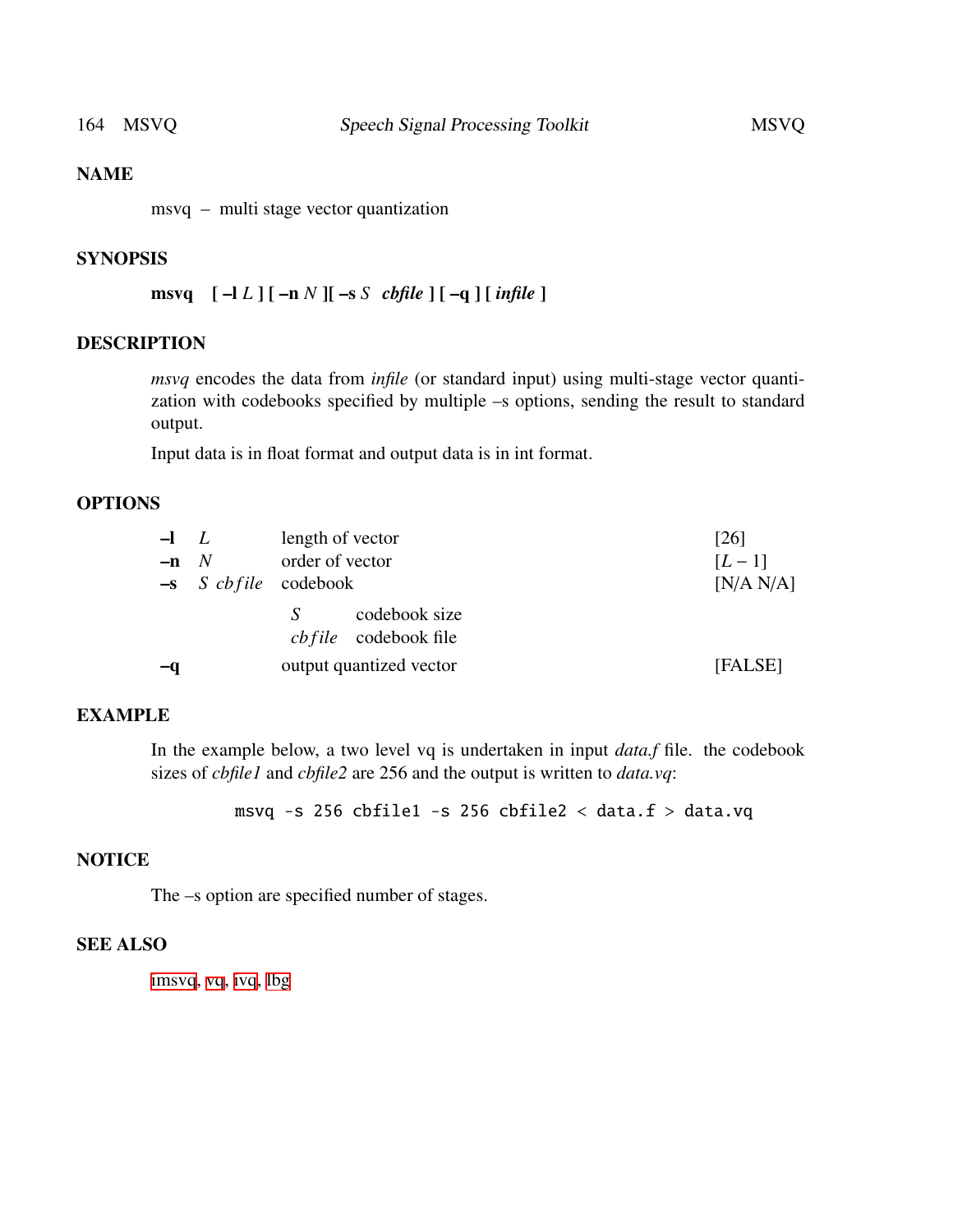nan – data check

# **SYNOPSIS**

nan [ infile ]

# DESCRIPTION

*nan* checks whether input data contains NaN (Not a Number) or Infinity, showing the positions where these values occurred.

# EXAMPLE

This example reads input data *data.f* in float format and checks it:

nan data.f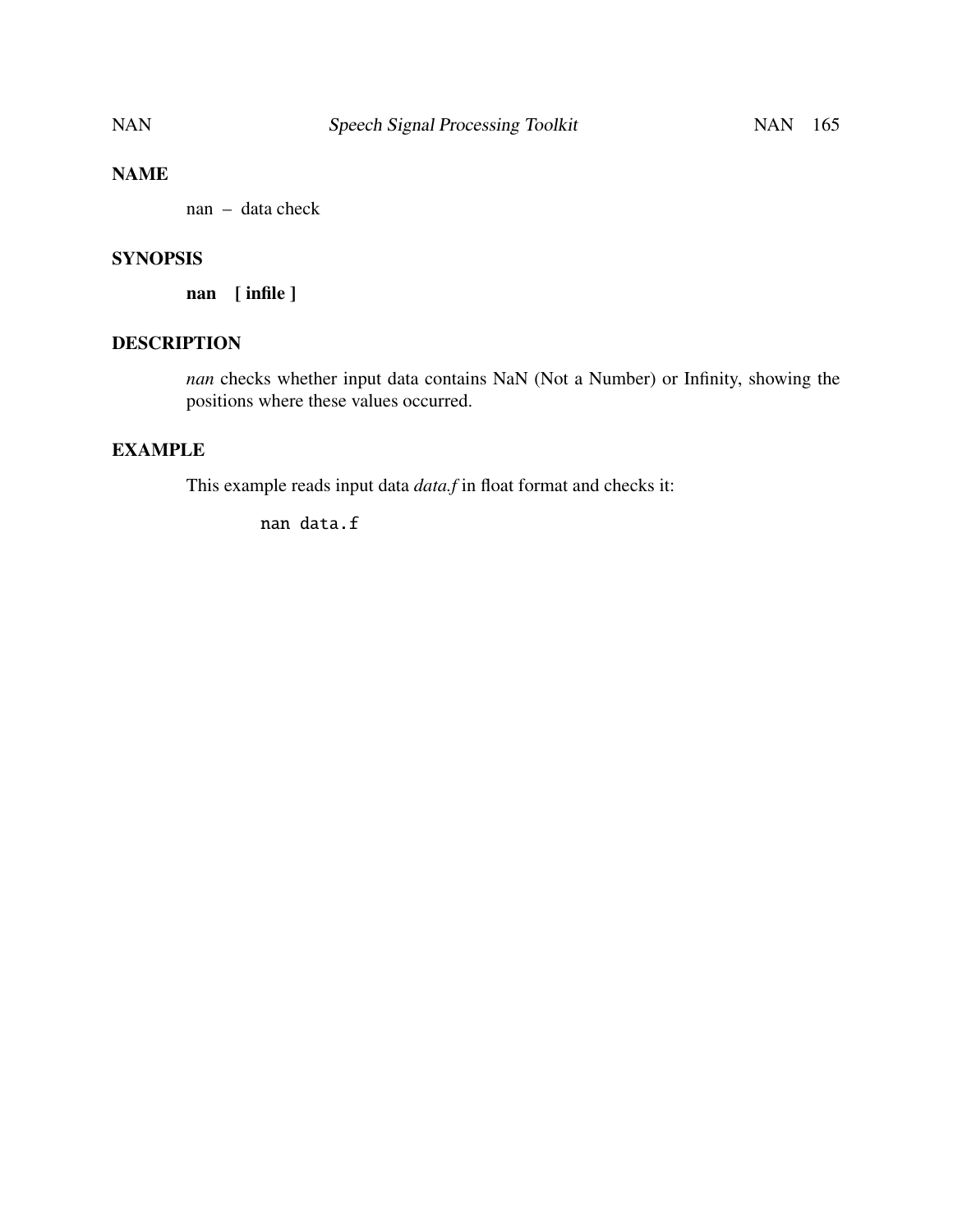ndps2c – Negative Derivative of Phase Spectrum (NDPS) to cepstrum[[27\]](#page-244-0)

#### **SYNOPSIS**

ndps2c [ –l *L* ] [ –m *M* ] [ *infile* ]

#### DESCRIPTION

*ndps2c* calculates the minimum phase cepstrum from the Negative Derivative of Phase Spectrum (NDPS) in the *infile* (or standard input), sending the result to standard output. For example, if the input sequence is

$$
n(0), n(1), n(2), \ldots, n(L/2)
$$

then the cepstrum  $c(m)$  is calculated from

$$
n(k) = Re\left[\sum_{m=0}^{M} mc(m)e^{-j\frac{2\pi km}{N}}\right] \qquad (k = 0, \cdots, N-1).
$$

Both input and output files are is float format.

#### **OPTIONS**

|  | $-m$ <i>M</i> order of cepstrum | $\lceil 25 \rceil$ |
|--|---------------------------------|--------------------|
|  | $-L$ FFT length                 | [256]              |

# EXAMPLE

The output file *data.c* contains the cepstrum in the range  $n = 0 \sim 30$  obtained from the NDPS file *data.ndps*, in float format:

ndps2c -l 2048 -m 30 data.ndps > data.cep

# SEE ALSO

[mgc2sp](#page-145-0), [c2ndps](#page-22-0)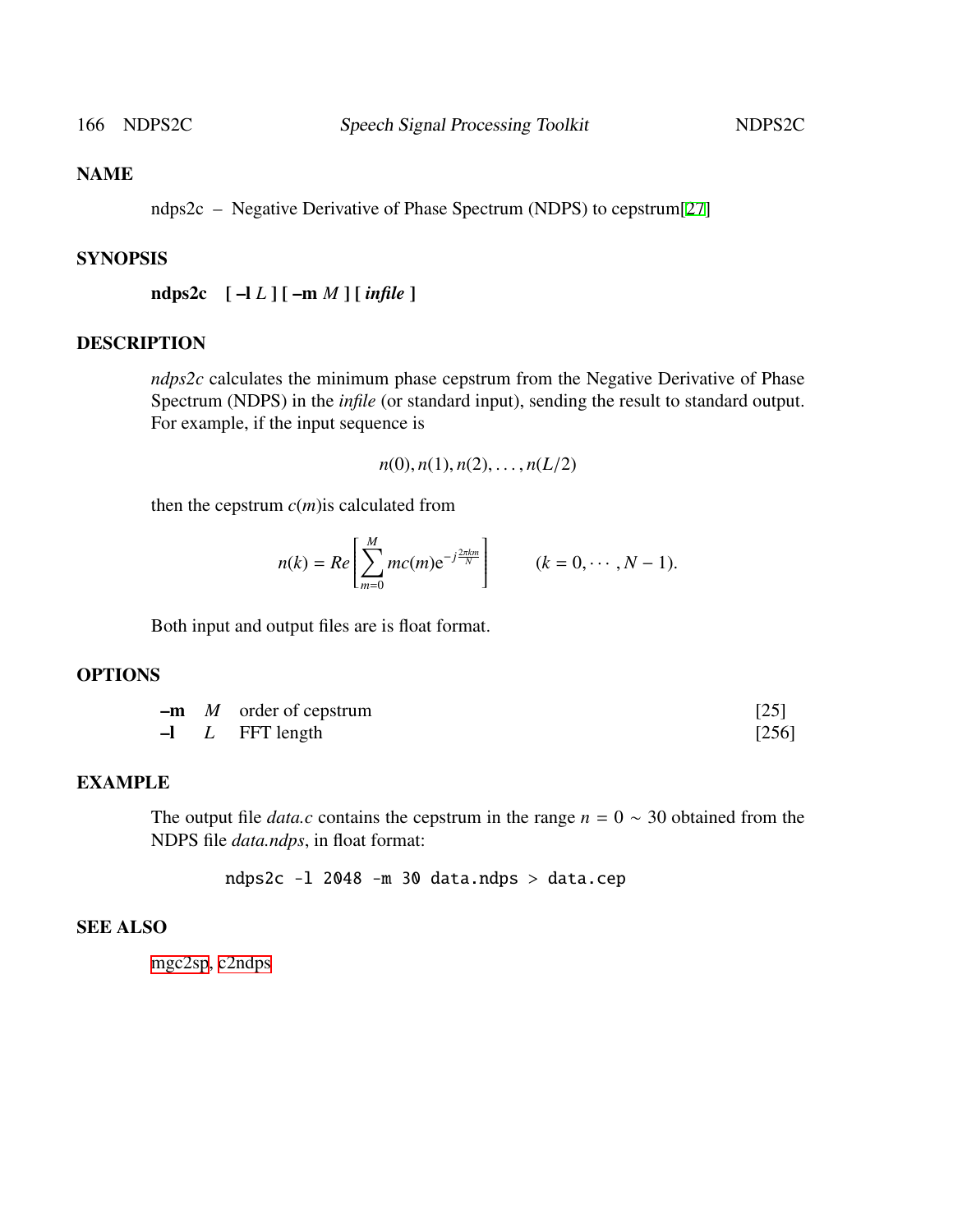norm0 – normalize coefficients

# **SYNOPSIS**

norm0 [ –m *M* ] [ *infile* ]

# DESCRIPTION

*norm0* normalizes vectors from *infile* (or standard input) by dividing vector components by the zero-order component, sending the result to standard output.

For the input sequence

 $x(0), x(1), \ldots, x(M)$ ,

the normalized output sequence is

 $1/x(0), x(1)/x(0), \ldots, x(M)/x(0).$ 

Input and output data are in float format.

# **OPTIONS**

 $-\mathbf{m}$  *M* order of input data [25]

#### EXAMPLE

Speech data is read from *data.f* in float format, the 15-th order autocorrelation coefficients are evaluated and normalized, and the results is written to *data.nacorr*:

> frame  $\langle$  data.f | window | acorr -m 15 |\ norm0 -m 15 > data.nacorr

# SEE ALSO

[linear](#page-114-0) intpl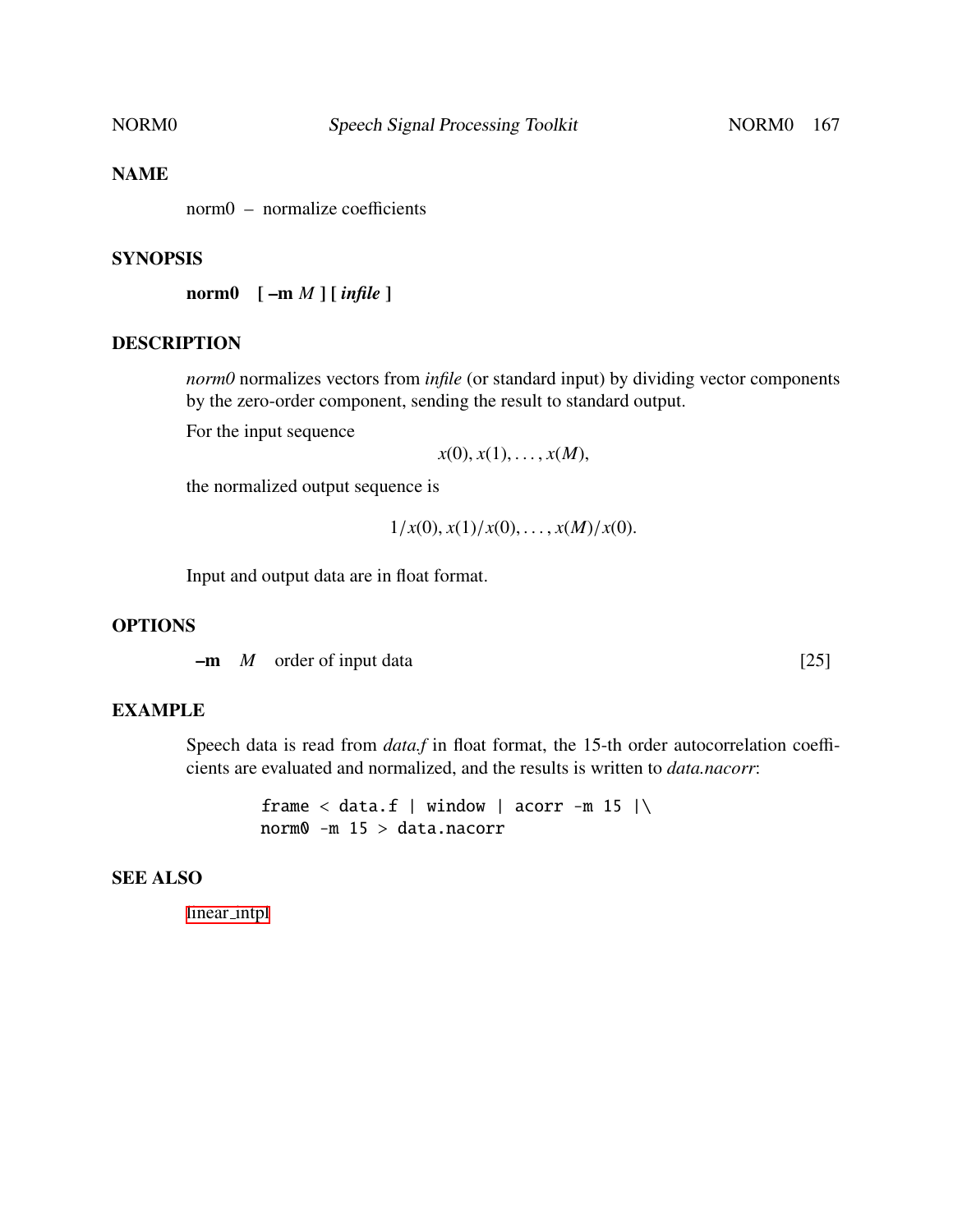nrand – generate normal distributed random value

# **SYNOPSIS**

nrand  $\left[\begin{array}{cc} -L & -s & S \end{array}\right]$   $\left[\begin{array}{cc} -m & M & -v & V \end{array}\right]$   $\left[\begin{array}{cc} -d & D & 0 \end{array}\right]$ 

#### DESCRIPTION

*nrand* generates a sequence of normally-distributed random values, sending the result to standard output.

Output data is in float format.

# **OPTIONS**

|        | $-I$ L output length                                                      | [256] |
|--------|---------------------------------------------------------------------------|-------|
|        | In the case $L \leq 0$ then random values will be generated indefinitely. |       |
|        | $-S$ S seed for nrand                                                     | -11   |
|        | $-m$ <i>M</i> mean of normal distribution                                 | [0.0] |
|        | $-\mathbf{v}$ V variance of normal distribution                           | [1.0] |
| $-d$ D | standard deviation of normal distribution                                 | [1.0] |

## EXAMPLE

Normal distributed random values of length 100 are generated and written to *data.rnd*:

nrand  $-1$  100  $-$ s 3  $>$  data.rnd

# **NOTICE**

If  $L < 0$ , generate infinite sequence.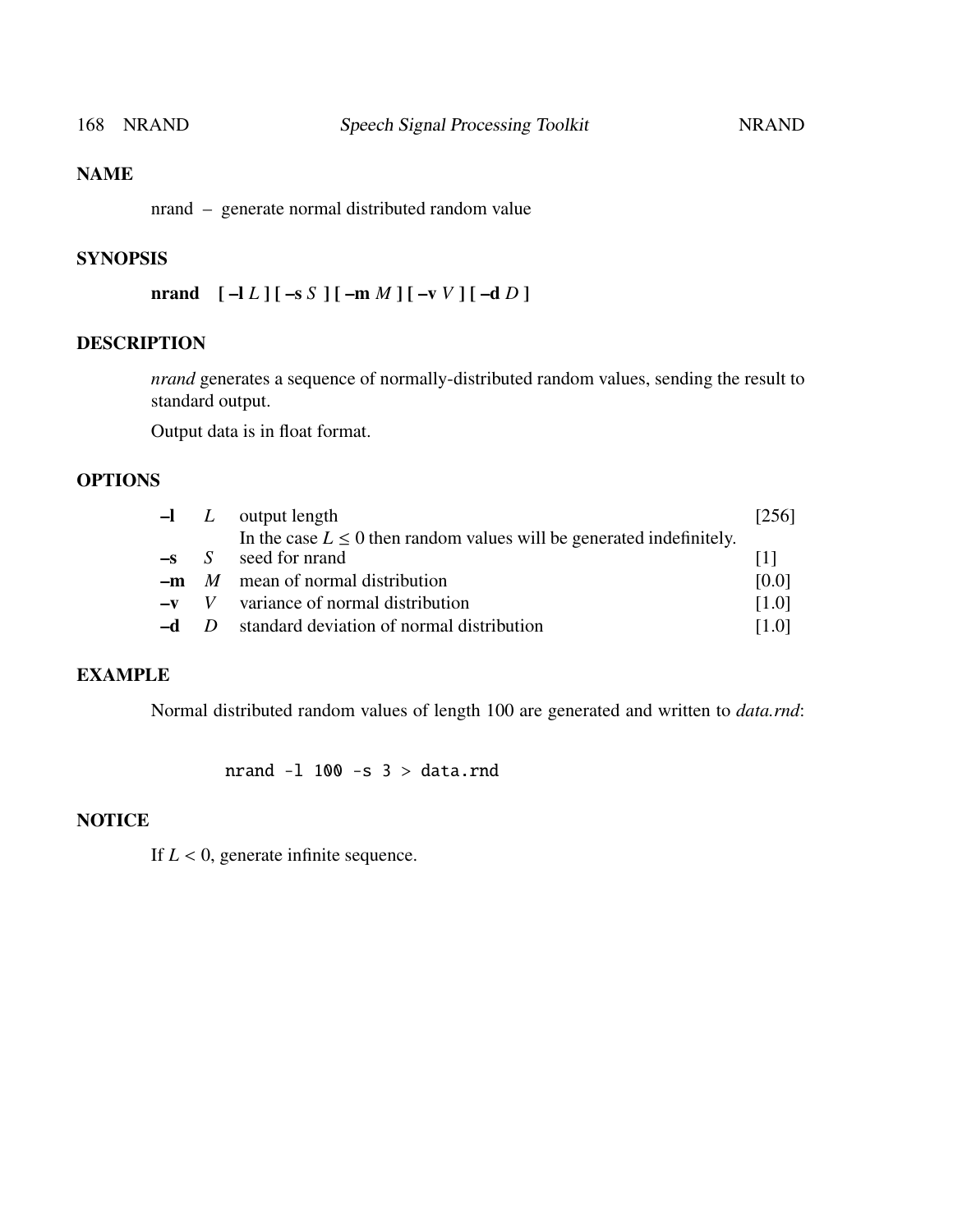par2lpc – transform PARCOR to LPC

#### **SYNOPSIS**

par2lpc [ –m *M* ] [ *infile* ]

# DESCRIPTION

*par2lpc* calculates linear prediction (LPC) coefficients from *M*-th order PARCOR coefficients from *infile* (or standard input), sending the result to standard output.

The PARCOR input format is

 $K, k(1), \ldots, k(M)$ ,

and the LPC output format is

 $K, a(1), \ldots, a(M).$ 

Input and output data are in float format.

The Durbin algorithm is used for the transformation of PARCOR coefficients into linear prediction coefficients as follows;

$$
a^{(m)}(m) = k(m)
$$
  
\n
$$
a^{(m)}(i) = a^{(m-1)}(i) + k(m)a^{(m-1)}(m - i), \qquad 1 \le i \le m
$$

where  $m = 1, 2, \ldots, p$ . The initial condition is

$$
a^{(M)}(m) = a(m), \qquad 1 \le m \le M.
$$

#### **OPTIONS**

 $-\mathbf{m}$  *M* order of LPC [25]

#### EXAMPLE

PARCOR coefficients are read in float format from *data.rc* and converted into the corresponding linear prediction coefficients. The output is written to *data.lpc*:

par2lpc < data.rc > data.lpc

#### SEE ALSO

[acorr](#page-8-0), [levdur,](#page-112-0) [lpc](#page-119-0), [lpc2par](#page-124-0)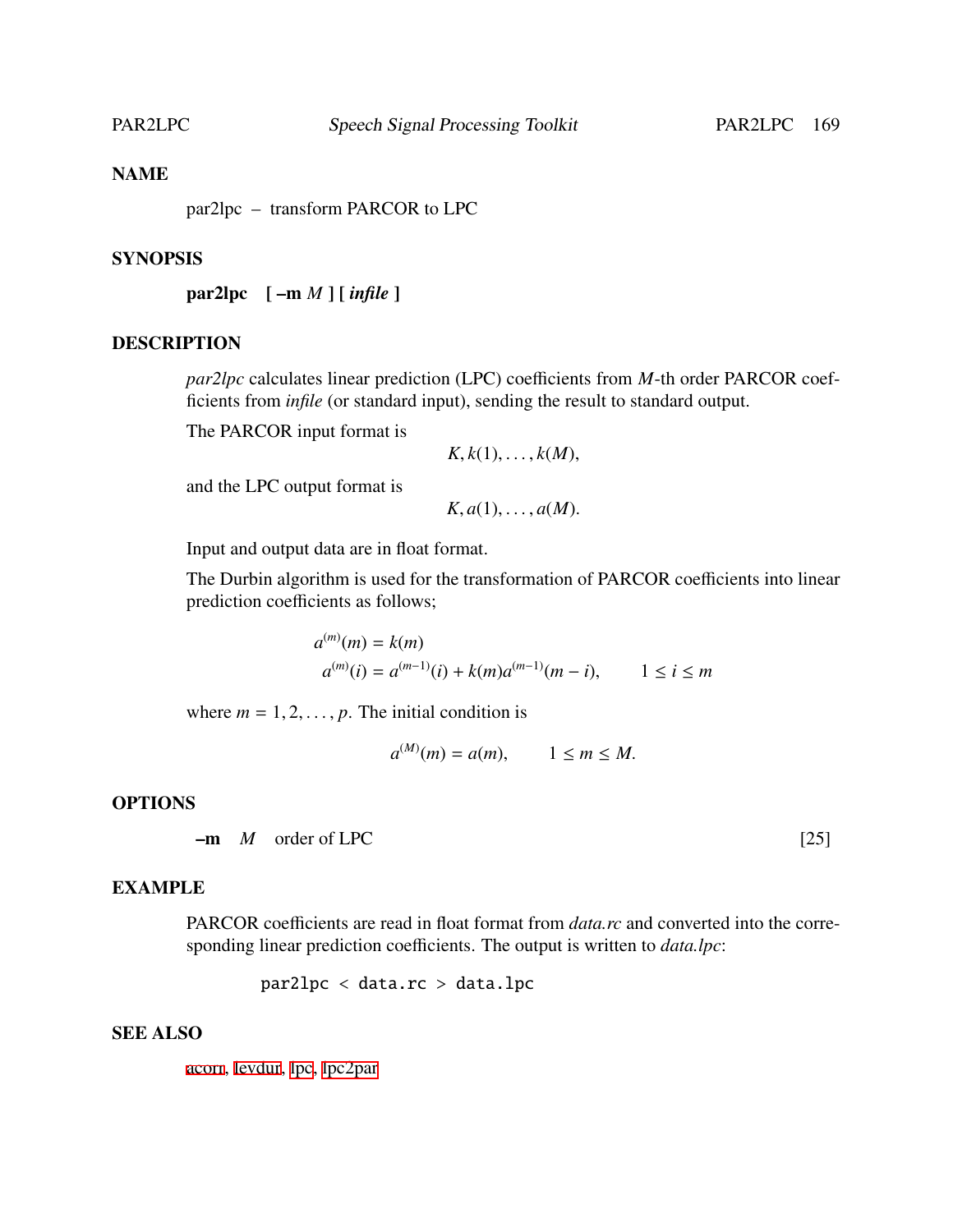<span id="page-175-0"></span>pca – principal component analysis

#### **SYNOPSIS**

pca  $[-L] [-n N] [-i I] [-e e] [-v] [-V f n] [ *infile* ]$ 

# DESCRIPTION

*pca* applies principal component analysis in the data from *infile* (or standard input) using the Jacobi method, and sends the result to standard output. *pca* can also calculate contribution ratio with the eigen values.

In *infile*, the input training data set consists of *L*-dimension vectors of the form:

 $x(0), x(1), x(2), x(3), \cdots$  where  $x(i) = (x_i(1), x_i(2), \cdots, x_i(L))$ 

Input and output data are in float format.

#### **OPTIONS**

| $-1$ $L$   |                | dimension of vector                                                 | [3]               |
|------------|----------------|---------------------------------------------------------------------|-------------------|
| -n         | $\overline{N}$ | number of output principal components                               | $\lceil 2 \rceil$ |
| —i         |                | limit of iterations of the Jacobi method                            | [10000]           |
| —e         | $\epsilon$     | threshold of convergence of the Jacobi method                       | [0.000001]        |
| —v         |                | output eigenvectors and mean vector of the training data            | [FALSE]           |
| $-{\bf V}$ | fn             | output eigenvalues and contribution rate (output filename = [FALSE] |                   |
|            |                | fn)                                                                 |                   |

#### **EXAMPLE**

In the example below, the eigenvectors and the eigenvalues are calculated from *data.f* which contains three-dimensional training vectors. The mean vectors and eigenvectors are sent to *pca.dat*, and the eigenvalues are sent to *eigen.dat*.

pca data.f -n 2 -l 3 -v -V eigen.dat > pca.dat

Note that in the *pca.dat*, the mean vector is written in front of the eigenvectors. In the *eigen.dat*, the eigenvalues and their contribution ratio are bound by the same principal component and ordered according to the magnitude of the eigen values.

#### SEE ALSO

[pcas](#page-176-0)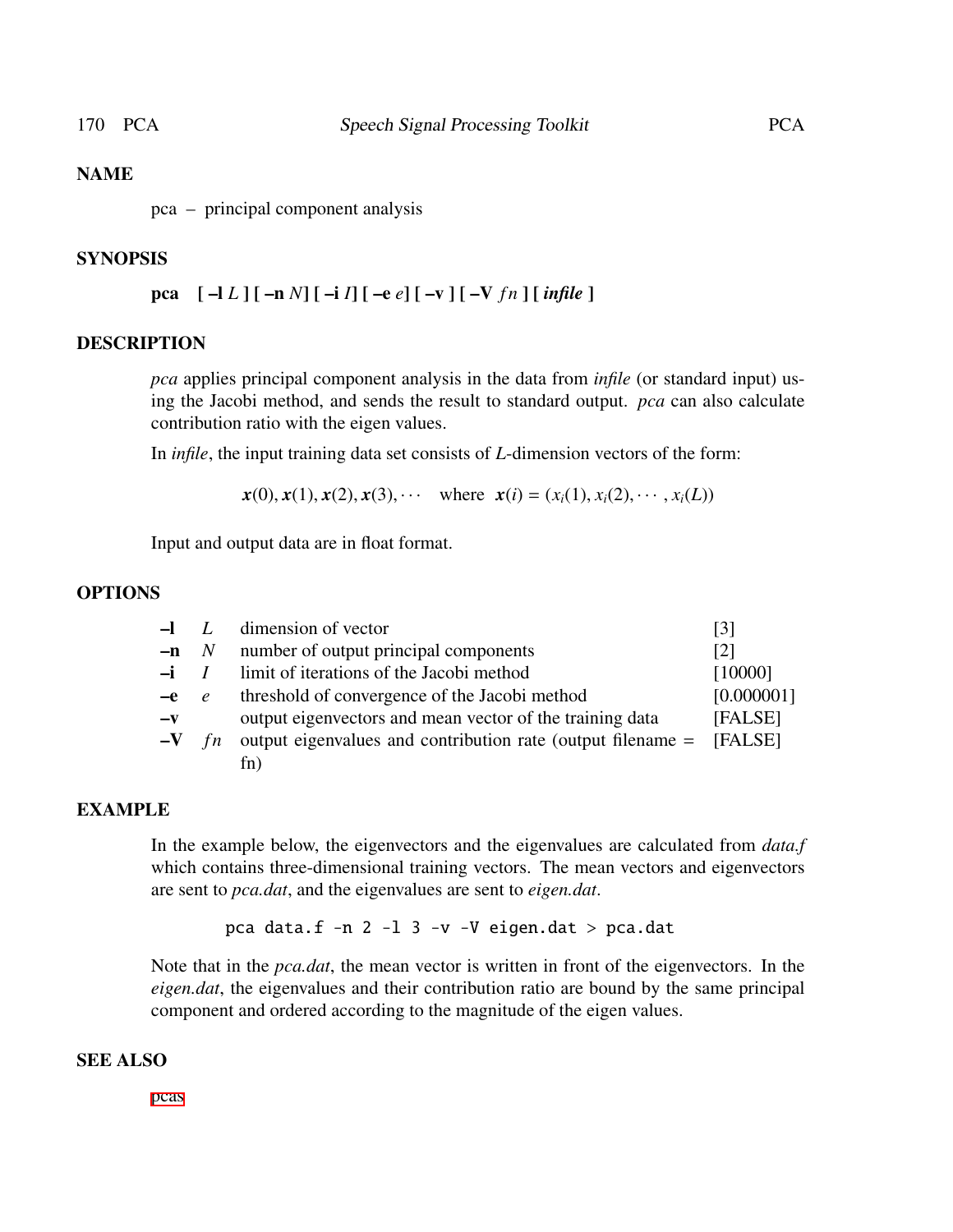<span id="page-176-0"></span>

pcas – calculate principal component scores

#### **SYNOPSIS**

pcas [ –l *L* ] [ –n *N*] *pcafile* [ *infile* ]

#### DESCRIPTION

*pcas* calculates principal component scores from the data in *infile* (or standard input) , and sends the result to standard output.

The input data set must be composed of an *L*-dimension, mean vector *m*and eigenvectors  $e(i)$  as in:

```
m, e(0), e(1), e(2), \cdotswhere m = (m(1), m(2), \cdots, m(L)) and e(i) = (e_i(1), e_i(2), \cdots, e_i(L))
```
Input and output data are in float format.

# **OPTIONS**

|  | $-L$ dimensionality of vector                |       |
|--|----------------------------------------------|-------|
|  | $-n$ N output number of principal components | $[2]$ |

#### EXAMPLE

In the example below, the principal component scores are calculated from *test.dat* and sent to *score.dat*. Here, *pca.dat* is a file that contains the mean and eigenvectors.

pcas pca.dat -l 3 -n 2 < test.dat > score.dat

In *pca.dat*, the mean vector must be written before the eigenvectors.

#### SEE ALSO

[pca](#page-175-0)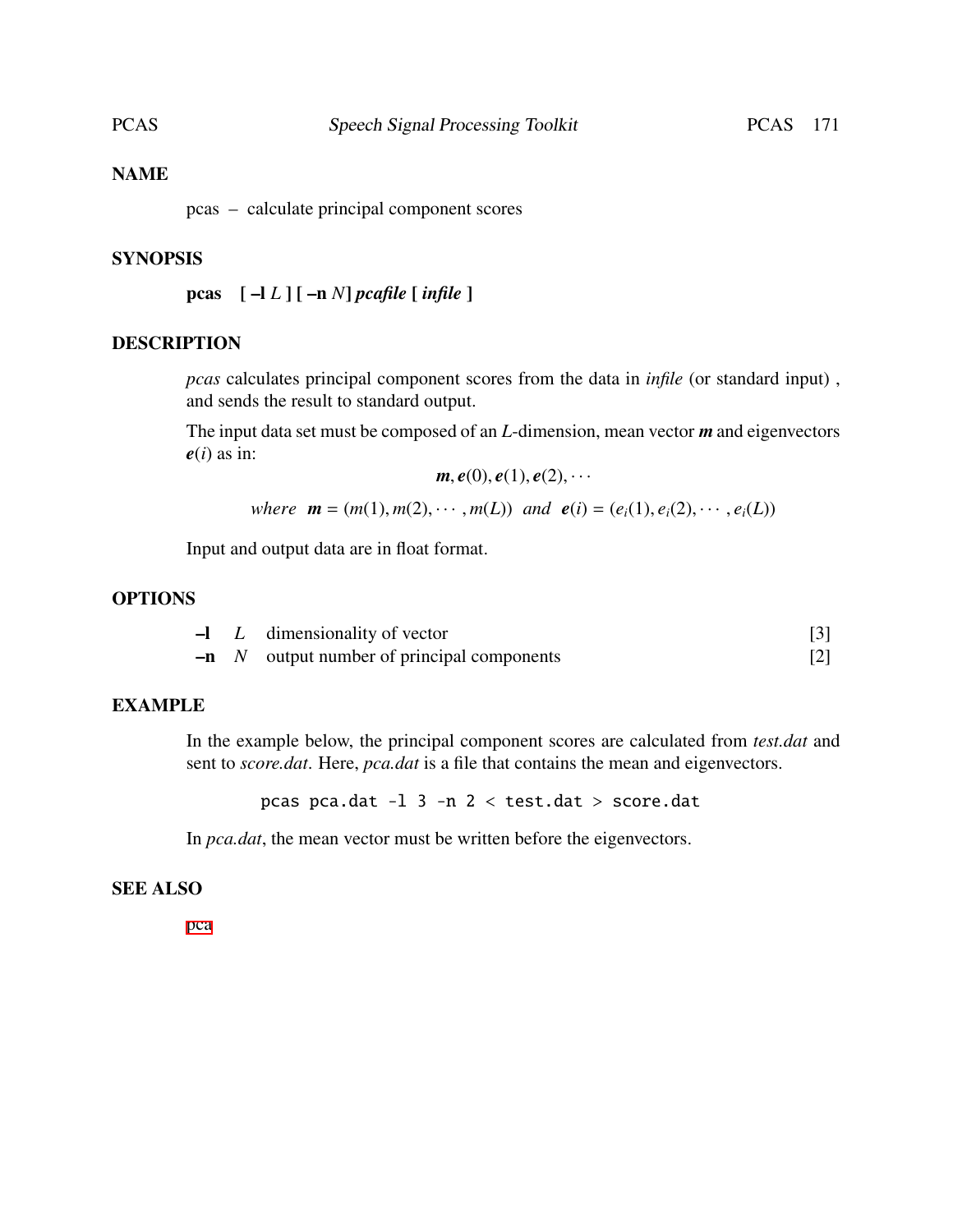phase – transform real sequence to phase

# **SYNOPSIS**

phase [ –l *L* ] [ –p *pfile* ] [ –z *zfile* ] [ –m *M* ] [ –n *N* ] [ *infile* ]

#### DESCRIPTION

*phase* calculates the phase of the spectrum of a real sequence from *infile* (or standard input), and sends the result to standard output. Assume that the input sequence is

$$
x(0), x(1), \ldots, x(L-1)
$$

and the FFT is

$$
X_k = X(e^{j\omega}) \bigg|_{\omega} = \frac{2\pi k}{L}
$$
  
= 
$$
\sum_{m=0}^{L-1} x(m)e^{-j\omega m} \bigg|_{\omega} = \frac{2\pi k}{L}, \qquad k = 0, 1, ..., L-1
$$

Then the output is given by

$$
Y_k = \arg X_k, \qquad k = 0, 1, \ldots, L/2
$$

In this case the phase is written in continuous form. The output data angular frequency varies from  $0 \sim \pi$ . Input and output data are in float format.

If the –p, –z options are assigned then the phase of the corresponding filter related to the assigned coefficients is calculated  $<sup>1</sup>$  $<sup>1</sup>$  $<sup>1</sup>$ .</sup>

#### **OPTIONS**

| $\mathbf{-}$  |       | frame length power of 2                                                                      | [256]  |
|---------------|-------|----------------------------------------------------------------------------------------------|--------|
| $-\mathbf{p}$ |       | <i>pfile</i> numerator coefficients file                                                     | [NULL] |
|               |       | The <i>pfile</i> should follow this structure in float format:<br>$K, a(1), \ldots, a(M)$    |        |
| $-\mathbf{z}$ | zfile | denominator coefficients file                                                                | [NULL] |
|               |       | The <i>zfile</i> should follow this structure in float format:<br>$b(0), b(1), \ldots, b(N)$ |        |
|               |       | The contents of <i>pfile</i> and <i>zfile</i> should be in a similar form                    |        |
|               |       | to that used in the $dfs$ command. When only the $-p$ option                                 |        |
|               |       | is assigned then the denominator is made equal to 1. When                                    |        |
|               |       | only the $-z$ option is assigned, the numerator and the gain $K$                             |        |
|               |       | are both set to 1. If neither $-p$ nor $-z$ are assigned, data is                            |        |
|               |       | read from the standard input.                                                                |        |

<span id="page-177-0"></span><sup>&</sup>lt;sup>1</sup> In this case the phase is not evaluated from the filter impulse response, but from the difference between the numerator and denominator phases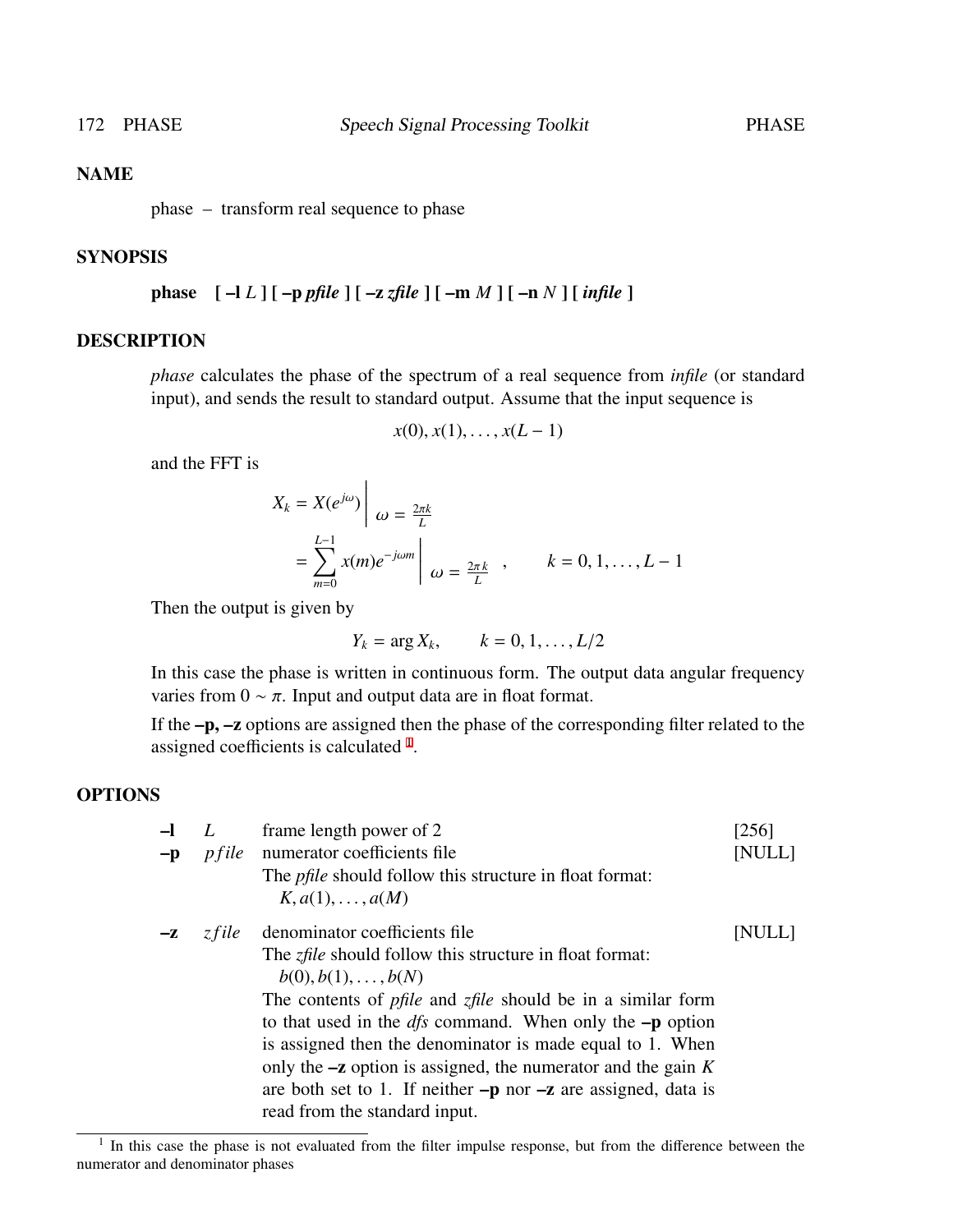| -m | M | order of polynomial denominator                                  | $[L-1]$ |
|----|---|------------------------------------------------------------------|---------|
|    |   | If the number of input data values is less $M + 1$ , then M is   |         |
|    |   | set to the number of input data values $-1$ . On the other hand, |         |
|    |   | There is no need to assign a values to $M$ if one doesn't want   |         |
|    |   | the data to be analyzed is blocks of $M + 1$ size.               |         |
| -n | N | order of polynomial numerator                                    | $ L-1 $ |
|    |   | Likewise the $-m$ option, if the number of input data values     |         |
|    |   | is less then $N + 1$ , then N is set to the number of input data |         |
|    |   | values $-1$ . On the other hand, There is no need to assign a    |         |
|    |   | values to $N$ if one doesn't want the data to be analyzed is     |         |
|    |   | blocks of $N + 1$ size.                                          |         |
| -u |   | unwrapping                                                       | ITRUEI  |

#### EXAMPLE

In the example below, the phase characteristic of a digital filter with coefficients assigned by the files *data.p, data.z* in float format can be displayed by:

phase -p data.p -z data.z | fdrw | xgr

If the filter defined by *data.p*, *data.z* is stable then the following command will give a similar result:

impulse | dfs -p data.p -z data.z | phase | fdrw | xgr

#### SEE ALSO

[spec](#page-200-0), [ff](#page-54-0)t, ff[tr,](#page-59-0) [dfs](#page-39-0)

#### **NOTICE**

If the sample interval between FFT points is large (the value assigned by the –l option is small), or if the phase characteristic includes steep angles (i.e. zeros and/or poles are close to the unit circle in the *z* domain), it might happen that the phase is not properly drawn in continuous form.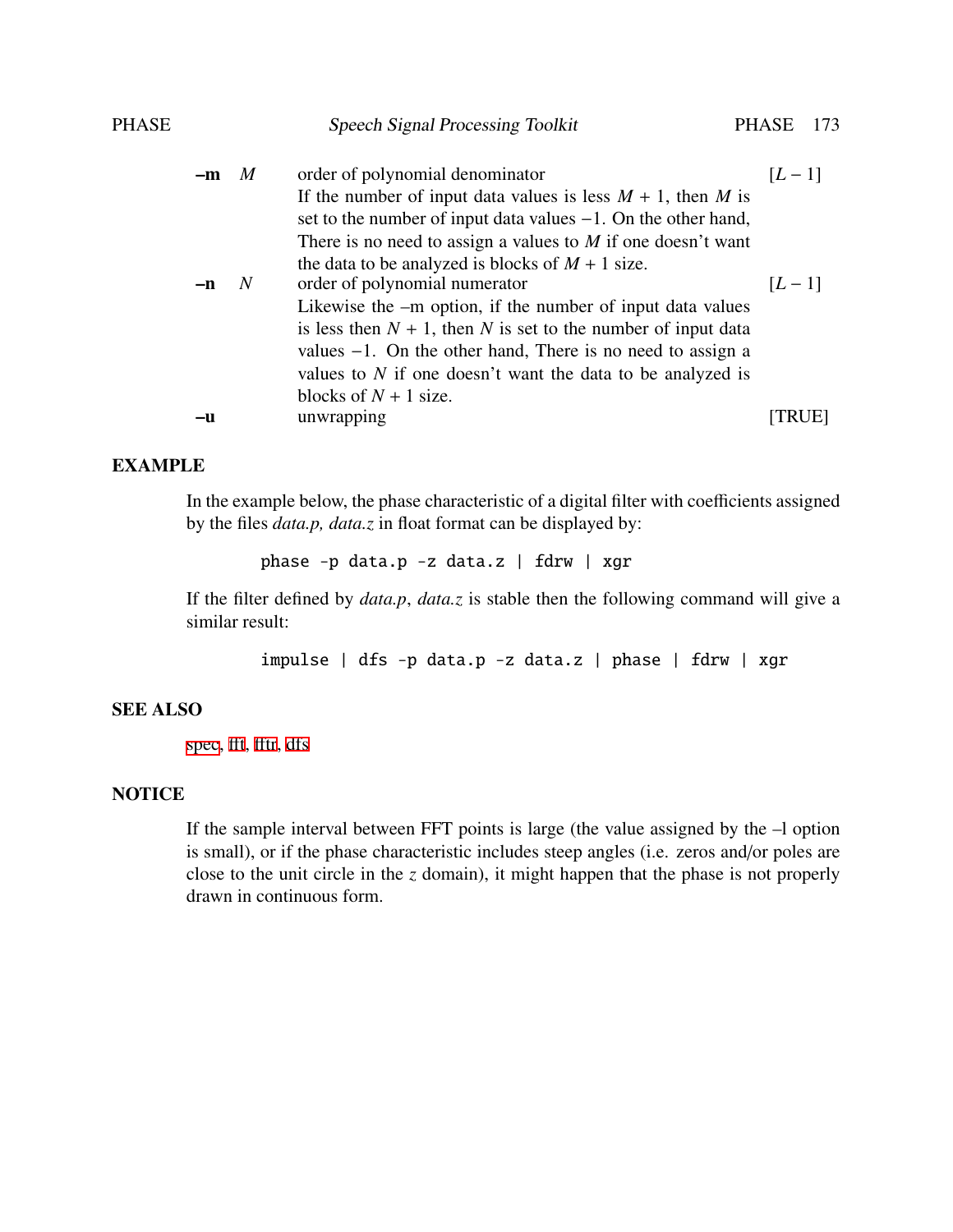pitch – pitch extraction

#### **SYNOPSIS**

pitch [ –a *A* ] [ –s *S* ] [ –p *P* ] [ –T *T* ] [ –t *t* ] [ –L *Lo* ] [ –H *Hi* ] [ –o *O* ][ *infile* ]

# DESCRIPTION

*pitch* extracts the pitch values from *infile* (or standard input), sending the result to standard output. The RAPT [[24\]](#page-243-7) and SWIPE' [[25\]](#page-243-8) algorithm are adopted for pitch extraction. They can be specified by  $-a$  option. The output format (pitch, F0 or  $log(F0)$ ) can be specified by –o option.

Both input and output files are in float format.

# OPTIONS

| -a            | A                | algorithm used for extraction of pitch                     | [0]     |
|---------------|------------------|------------------------------------------------------------|---------|
|               |                  | <b>RAPT</b><br>$A=0$<br>SWIPE'<br>$A=1$                    |         |
| $-S$          | S                | sampling frequency (kHz)                                   | [16.0]  |
| $-\mathbf{p}$ | $\boldsymbol{P}$ | frame shift                                                | [80]    |
| $-T$          | T                | voiced/unvoiced threshold (used only for RAPT algorithm)   | [0.0]   |
| $-t$          | $\mathbf{t}$     | voiced/unvoiced threshold (used only for SWIPE' algorithm) | [0.3]   |
| $-L$          | Lo               | minimum fundamental frequency to search for (Hz)           | [60.0]  |
| $-H$          | Hi               | maximum fundamental frequency to search for (Hz)           | [240.0] |
| -0            | $\Omega$         | output format                                              | [0]     |
|               |                  | $Q=0$<br>pitch                                             |         |
|               |                  | $Q=1$<br>F <sub>0</sub>                                    |         |

$$
O = 2 \qquad \log(\text{F0})
$$

#### EXAMPLE

In the example below, speech data in float format is read from *data.f* and the pitch data is extracted via SWIPE' algorithm under the condition that sampling frequency is 16kHz, the frame shift is 80 point, and the minimum and maximum fundamental frequency are 80 and 165 Hz, respectively. Then, the output is written to *data.pitch*:

pitch -a  $1$  -s  $16$  -p  $80$  -L  $80$  -H  $165$  data.f > data.pitch

# SEE ALSO

[excite](#page-48-0)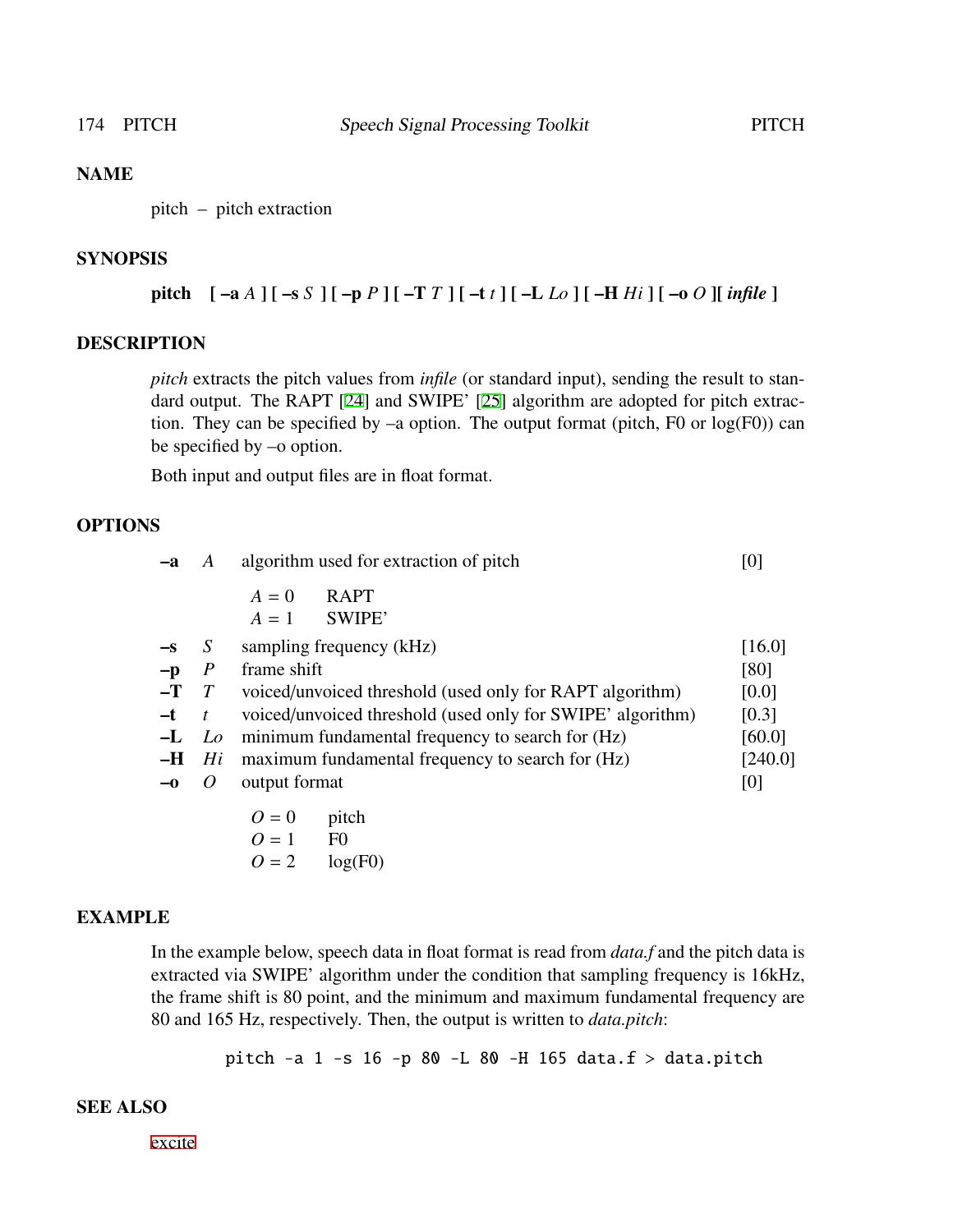poledf – all pole digital filter for speech synthesis

### **SYNOPSIS**

poledf [ –m *M* ] [ –p *P* ] [ –i *I* ] [ –t ] [ –k ] *afile* [ *infile* ]

### DESCRIPTION

*poledf* derives an all pole standard form digital filter from the linear prediction (LPC) coefficients  $K$ ,  $a(1)$ , ...,  $a(M)$  in *afile* and uses it to filter an excitation sequence from *infile* (or standard input) to synthesize speech data, sending the result to standard output.

Input and output data are in float format.

The transfer function  $H(z)$  of an all pole standard form filter is

$$
H(z) = \frac{K}{1 + \sum_{m=1}^{M} a(m)z^{-m}}
$$

### **OPTIONS**

|               | $-m$ <i>M</i> order of coefficients | [25]    |
|---------------|-------------------------------------|---------|
|               | $-p$ $P$ frame period               | [100]   |
|               | $-i$ I interpolation period         | 111     |
| $-$ t         | transpose filter                    | [FALSE] |
| $-\mathbf{k}$ | filtering without gain              | [FALSE] |

#### EXAMPLE

In the example below, the excitation is generated from the pitch information read from *data.pitch* in float format. It is then passed through the standard form synthesis filter built from the linear prediction coefficients file *data.lpc*, and the synthesized speech is output to *data.syn*:

```
excite < data.pitch | poledf data.lpc > data.syn
```
### SEE ALSO

[lpc](#page-119-0), [acorr,](#page-8-0) [ltcdf,](#page-132-0) [lmadf,](#page-116-0) [zerodf](#page-241-0)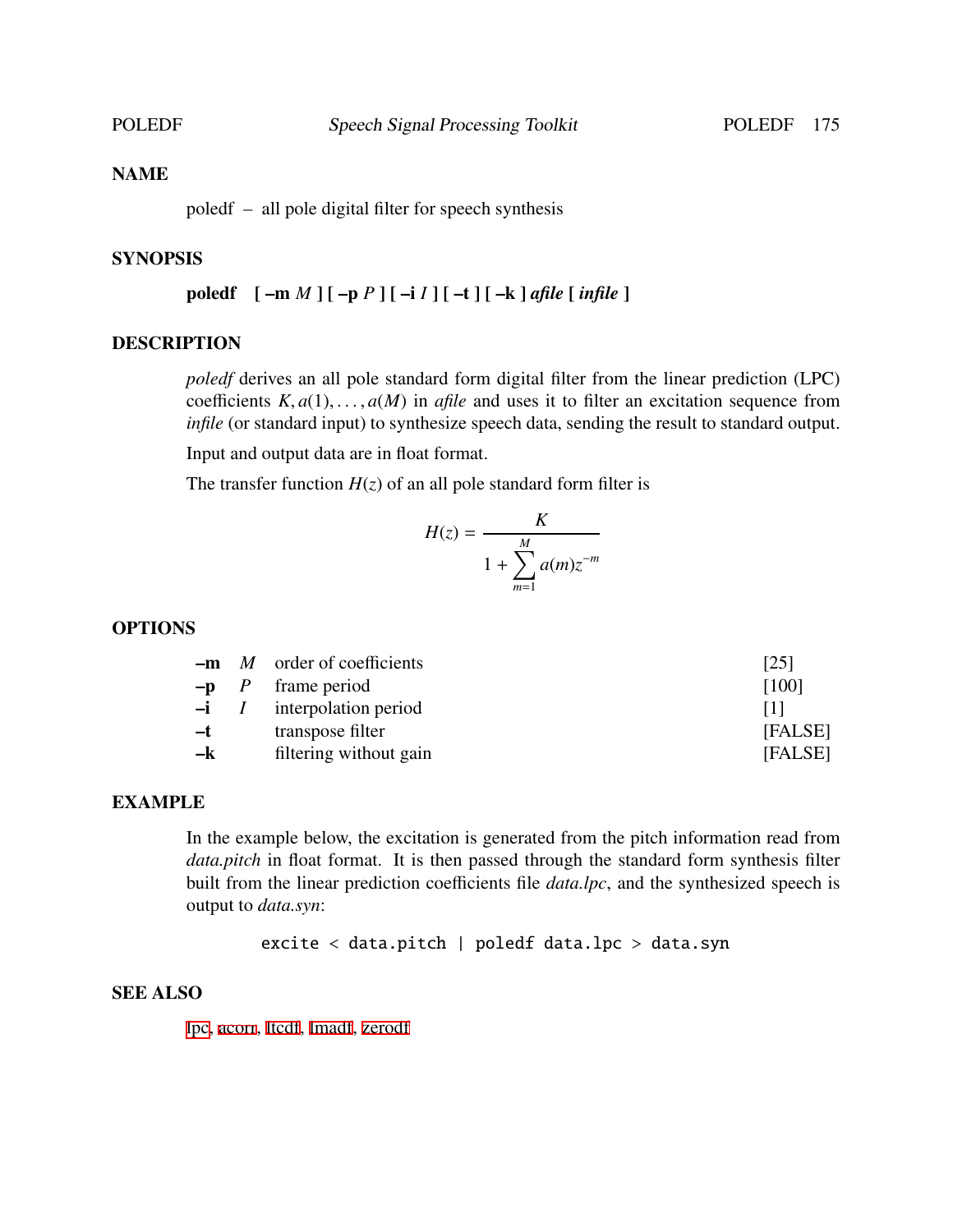psgr – XY-plotter simulator for EPSF

### **SYNOPSIS**

psgr [ –t *title* ] [ –s *S* ] [ –c *C* ] [ –x *X* ] [ –y *Y* ] [ –p P ] [ –r *R* ] [ –b ]  $[-T T ] [-B B ] [-L L ] [-R R ] [-P ] [in file ]$ 

#### DESCRIPTION

*psgr* converts FP5301 plotter commands from *infile* (or standard input) to PostScript (EPSF or PS), sending the result to standard output.

#### **OPTIONS**

| -t            | title                 | title of figure                                            | [NULL]         |
|---------------|-----------------------|------------------------------------------------------------|----------------|
| $-S$          | S                     | shrink                                                     | [1.0]          |
| $-c$          | $\mathcal{C}_{0}^{0}$ | number of copy                                             | [1]            |
| $-\mathbf{X}$ | X                     | $x$ offset $(mm)$                                          | [0]            |
| $-y$          | Y                     | y offset (mm)                                              | [0]            |
| $-\mathbf{p}$ | $\boldsymbol{P}$      | paper (Letter, A0, A1, A2, A3, A4, A5, B0, B1, B2, B3, B4, | <b>[FALSE]</b> |
|               |                       | <b>B5</b> )                                                |                |
| $-\mathbf{l}$ |                       | landscape                                                  | [FALSE]        |
| -r            | $\boldsymbol{R}$      | resolution (dpi)                                           | [600]          |
| $-\mathbf{b}$ |                       | bold font mode                                             | [FALSE]        |
| $-T$          | T                     | top margin (mm)                                            | [0]            |
| $-B$          | B                     | bottom margin (mm)                                         | [0]            |
| $-L$          | L                     | left margin (mm)                                           | [0]            |
| $-R$          | $\boldsymbol{R}$      | right margin (mm)                                          | [0]            |
| $-P$          |                       | output Postscript code                                     | [FALSE]        |

#### EXAMPLE

This example/command creates the figure file *data.fig* and sends it to a printer.

fig data.fig | psgr | lpr

### **NOTICE**

- •It may happen that a part of the Y axis label is not properly output. This problem can be solved by altering the margins.
- •When the size of the figure is modified, and included in a T<sub>E</sub>Xfile, it may not be displayed correctly. To solve this problem, please use T<sub>E</sub>Xoptions for including pictures and adjusting sizes.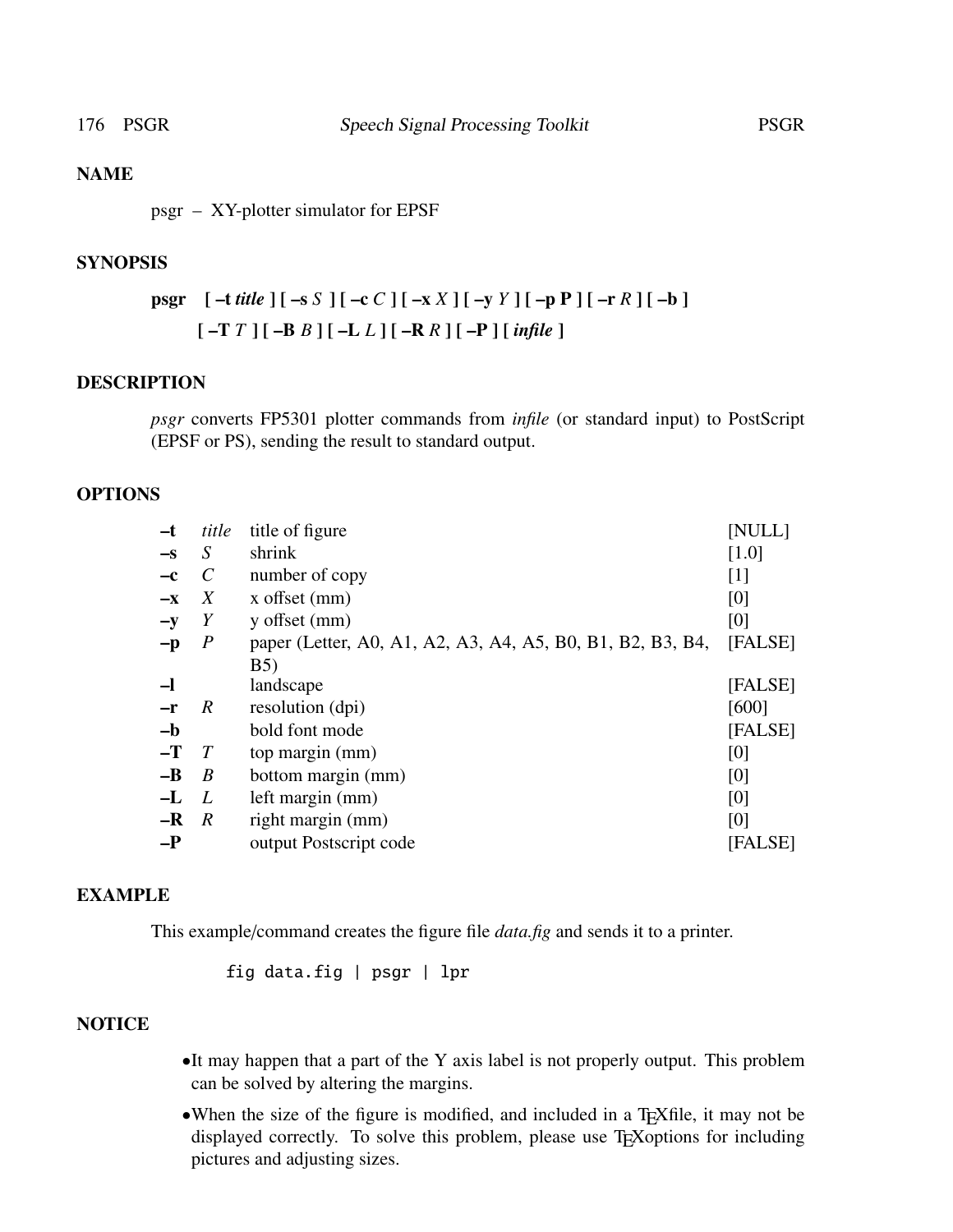# SEE ALSO

[fig](#page-62-0), [fdrw,](#page-52-0) [xgr](#page-238-0)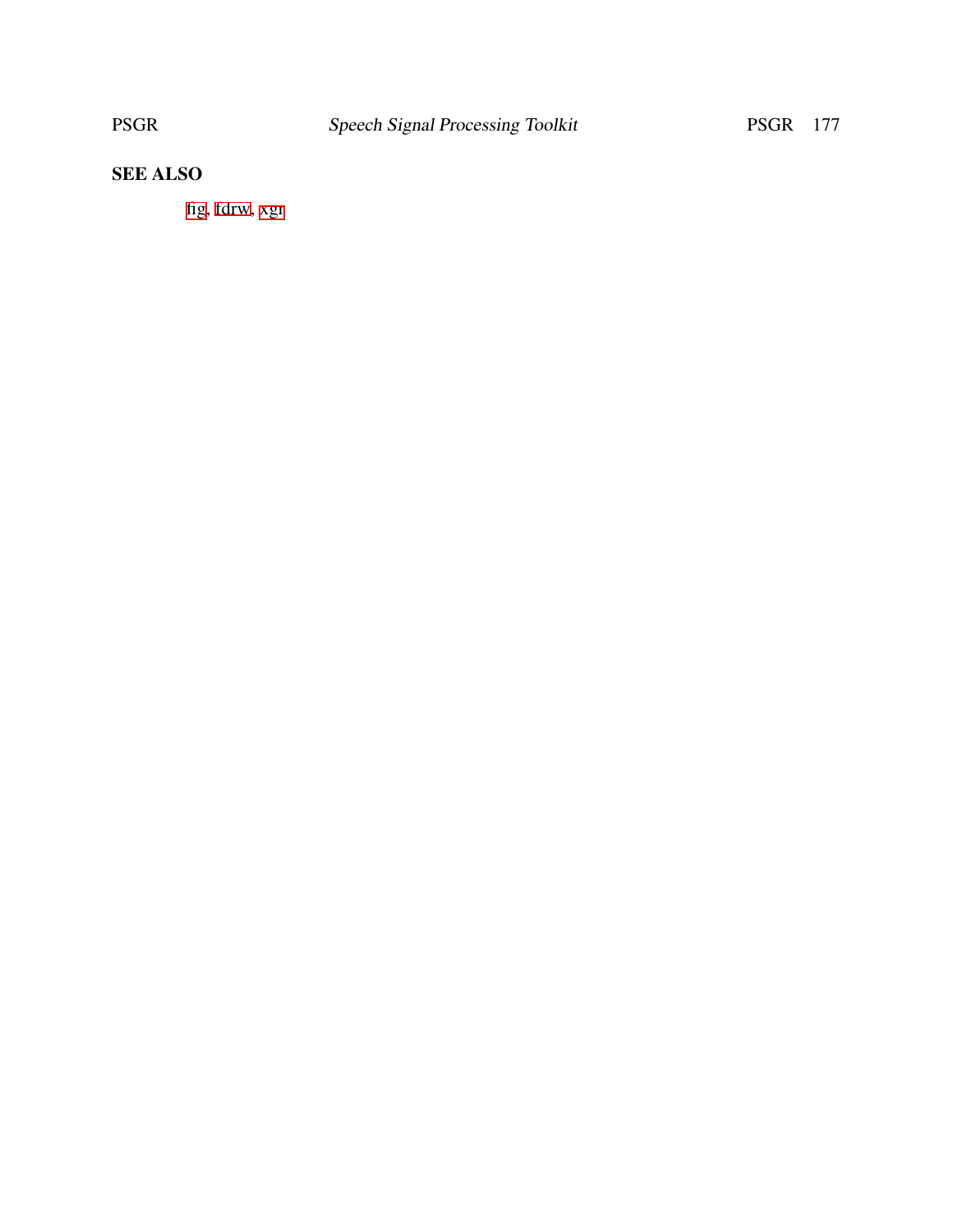<span id="page-183-0"></span>ramp – generate ramp sequence

### **SYNOPSIS**

ramp [ –l *L* ] [ –n *N* ] [ –s *S* ] [ –e *E* ] [ –t *T* ]

### DESCRIPTION

*ramp* generates ramp sequences of length *L*, sending the result to standard output. The output is as follows.

$$
\underbrace{S, S + T, S + 2T, \dots, S + (L-1)T}_{L}
$$

Output format is in float format. In the case the last value is assigned the generated sequence is,

$$
\underbrace{S, S + T, S + 2T, \dots, E}_{(E-S)/T}
$$

If the  $-1$ ,  $-e$  and  $-n$  options are used at the same time, only the last option is taken into account.

# **OPTIONS**

|  | $-L$ length of ramp sequence                              | [256]   |
|--|-----------------------------------------------------------|---------|
|  | If $L \leq 0$ ramp values will be generated indefinitely. |         |
|  | $-n$ N order of ramp sequence                             | $[L-1]$ |
|  | $-S \tS$ start value                                      | [0]     |
|  | $-e$ E end value                                          | [N/A]   |
|  | $-t$ T step size                                          | 111     |
|  |                                                           |         |

### EXAMPLE

The command below outputs the following sequence:

$$
y(n) = \exp(-n)
$$

ramp  $|$  sopr  $-m -1 -E |$  dmp  $+f$ 

### **NOTICE**

•If  $L < 0$ , generate infinite sequence.

•When -l and -n and -e are specified 2 or more, latter argument is adopted.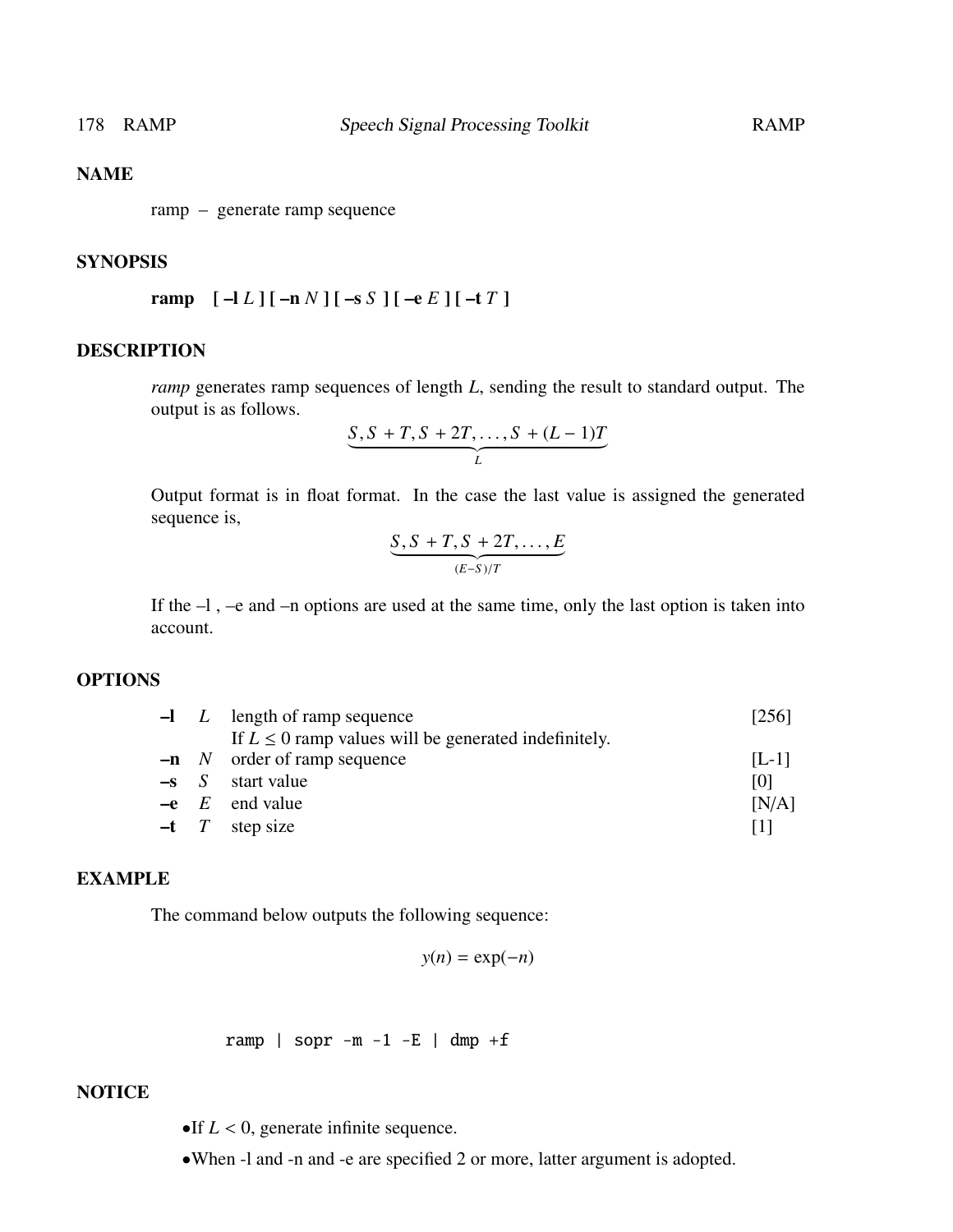# SEE ALSO

[impulse,](#page-104-0) [step,](#page-203-0) [train,](#page-206-0) [sin](#page-191-0)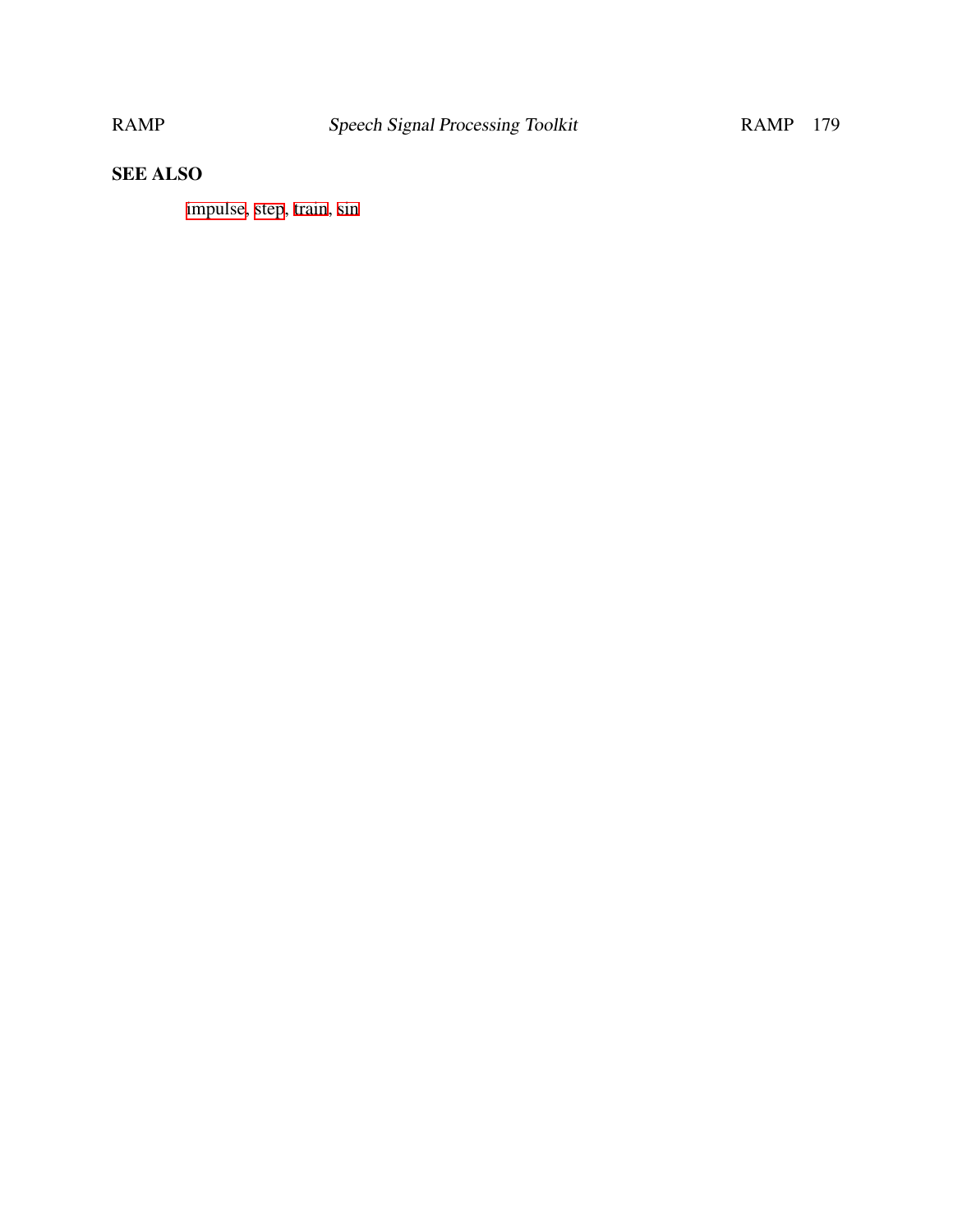raw2wav – raw to wav (RIFF)

# **SYNOPSIS**

raw2wav [ –swab ][ –s *S* ] [ –d *D* ] [ –n ] [ –N ] [ +*type* ] [ *infile* ]

# DESCRIPTION

*raw2wav* converts file format from raw to wav.

### **OPTIONS**

| -swab     |                  | change endian |                                      |    |                              |         |  |  |
|-----------|------------------|---------------|--------------------------------------|----|------------------------------|---------|--|--|
| $-S$      | $\boldsymbol{S}$ |               | sampling frequency                   |    |                              |         |  |  |
| -d        | D                |               | destination directory                |    |                              | [N/A]   |  |  |
| $-n$      |                  |               | normalization with the maximum value |    |                              | [FALSE] |  |  |
|           |                  |               | if max $>= 32767$                    |    |                              |         |  |  |
| $-N$      |                  |               | normalization                        |    |                              | [FALSE] |  |  |
| $+ type1$ |                  |               | input data type                      |    |                              |         |  |  |
| $+ type2$ |                  |               | output data type                     |    |                              | [s]     |  |  |
|           |                  | $\mathbf{C}$  | char(1 byte)                         | C  | unsigned char (1 byte)       |         |  |  |
|           |                  | S             | short (2 bytes)                      | S  | unsigned short (2 bytes)     |         |  |  |
|           |                  | i3            | int(3 bytes)                         | I3 | unsigned int (3 bytes)       |         |  |  |
|           |                  | Ť.            | int (4 bytes)                        | I  | unsigned int (4 bytes)       |         |  |  |
|           |                  |               | long(4 bytes)                        | L  | unsigned long (4 bytes)      |         |  |  |
|           |                  | le            | long long (8 bytes)                  | LE | unsigned long long (8 bytes) |         |  |  |
|           |                  |               | float (4 bytes)                      | d  | double (8 bytes)             |         |  |  |

# EXAMPLE

In the following command, the file *file.raw*, in raw format is converted to the wav format file *data.wav* and saved to the same directory of the input file. Here, the –s option specifies the sampling frequency of the input file. One can also specify a different directory for the output file by using the –d option.

raw2wav -s 8000 data.raw

### SEE ALSO

[swab,](#page-204-0) [minmax](#page-158-0)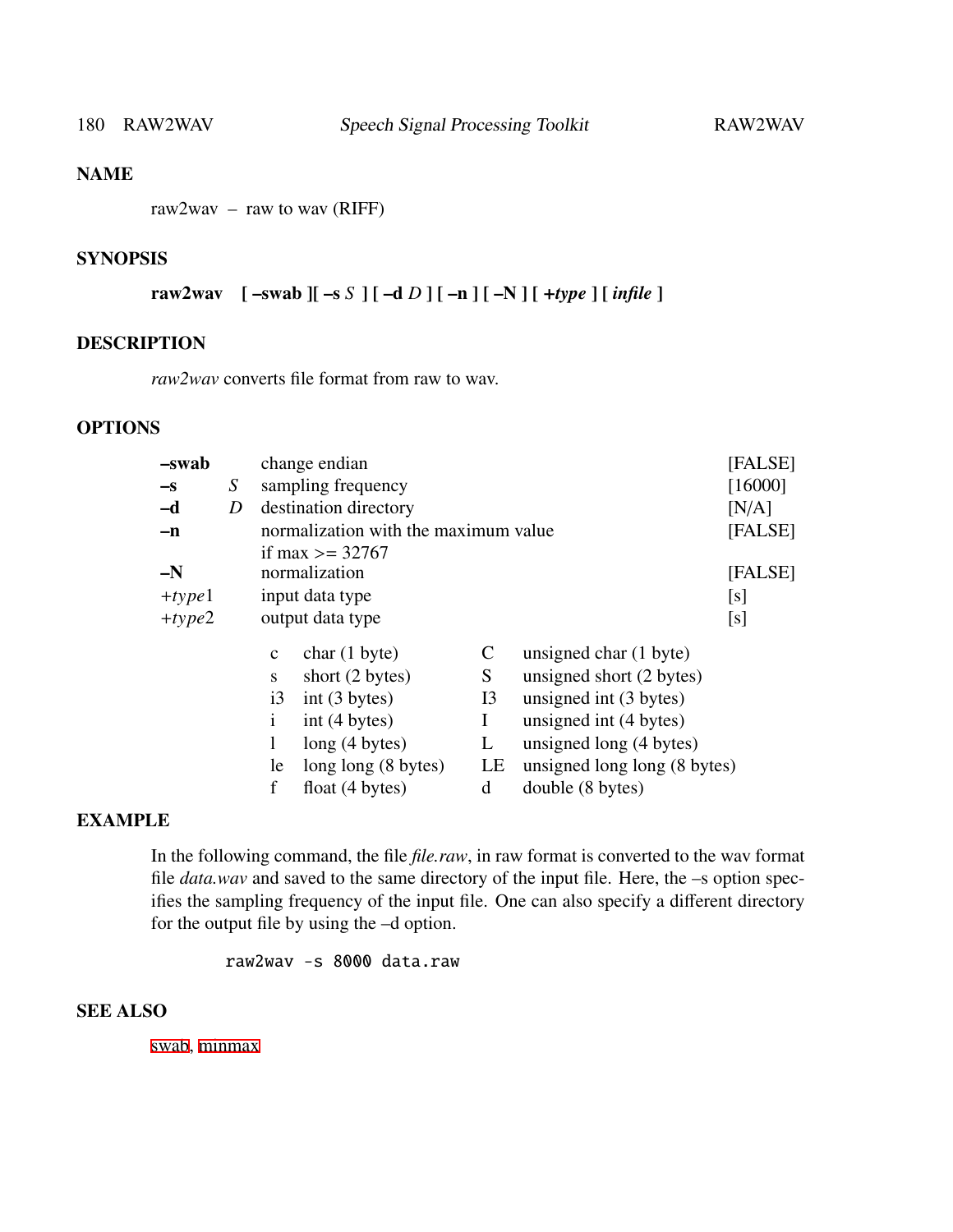reverse – reverse the order of data in each block

### **SYNOPSIS**

reverse [ –l *L* ] [ –n *N* ] [ *infile* ]

# DESCRIPTION

*reverse* reverses the order of data within *L*-length blocks of input data from *infile* (or standard input), and sends the result to standard output. The default value for *L* is the entire file. If *L* is given but the file length is not a multiple of *L*, leftover values are discarded as shown in the example below.

### OPTIONS

|  | $-L$ length of block  | [EOF]     |
|--|-----------------------|-----------|
|  | $-n$ N order of block | $[EOF-1]$ |

# EXAMPLE

Let's assume that the following data is read from *data.in* file in float format.

0.0, 1.0, 2.0 , 3.0, 4.0, 5.0 , 6.0, 7.0, 8.0 , 9.0

 $\overline{\phantom{a}}$ 

 $\overline{\phantom{a}}$ 

 $\sim$ 

The command

reverse  $-1$  3 data.in  $>$  data.out

 $\sim$ 

 $\overline{\phantom{a}}$ 

will write the following output to *data.out*.

2.0, 1.0, 0.0 , 5.0, 4.0, 3.0 , 8.0, 7.0, 6.0  $\overline{\phantom{a}}$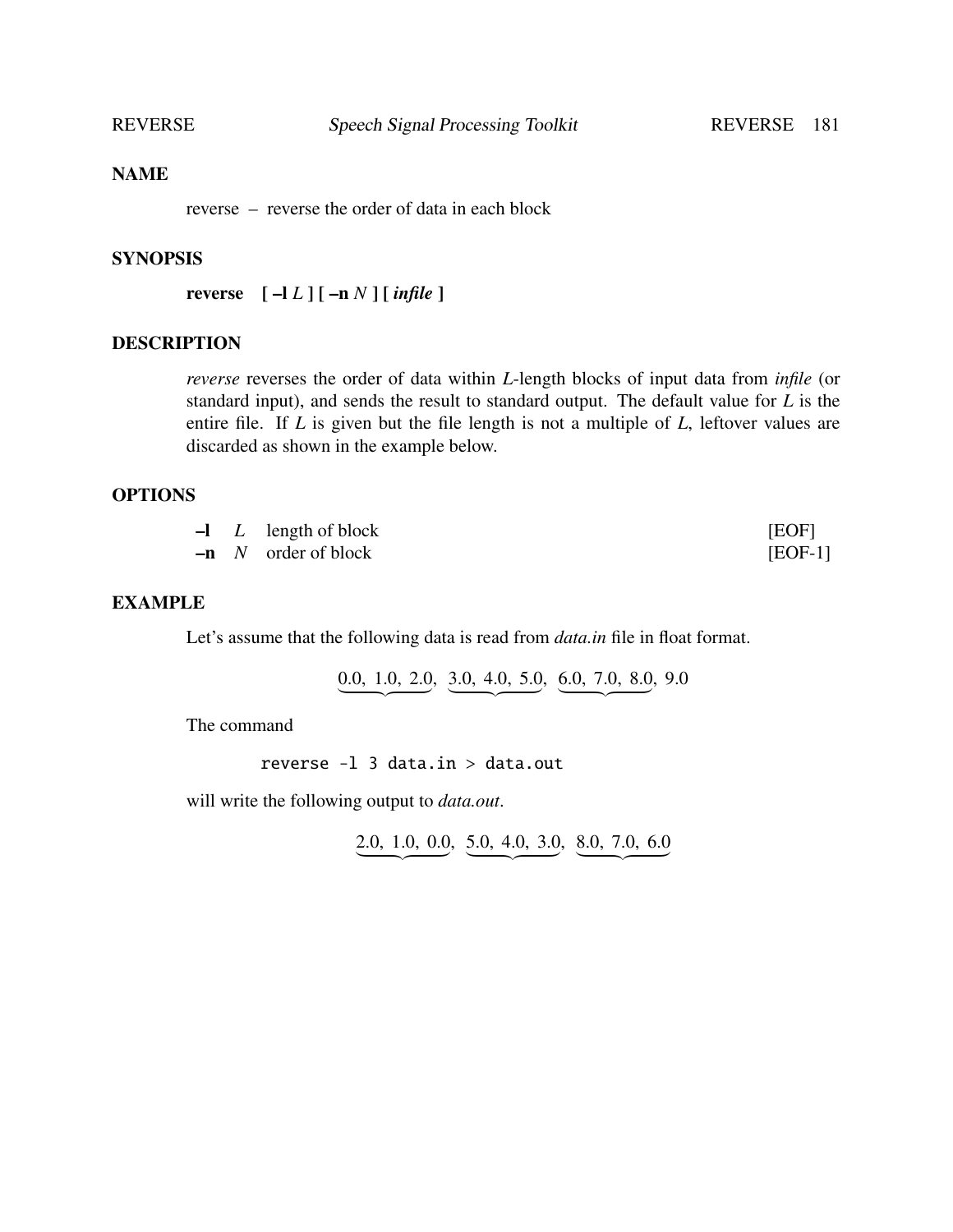<span id="page-187-0"></span>rmse – calculation of root mean squared error

### **SYNOPSIS**

rmse [ –l *L* ] [ –n *N* ] [ –t *T* ] [ –magic *magic* ] [ –MAGIC *MAGIC* ] *file1* [ *infile* ]

### DESCRIPTION

*rmse* calculates RMSE (Root Mean Square Error) of input data sequences from *infile* (or standard input) and *file1*, sending the results to standard output.

If two files are given, the *L*-length time series

$$
x_1(0), x_1(1), \ldots, x_1(L-1), x_2(0), x_2(1), \ldots
$$

 $\sim$ 

| {z }

and

$$
y_1(0), y_1(1), \ldots, y_1(L-1), y_2(0), y_2(1), \ldots
$$

 $\overline{\phantom{a}}$   $\overline{\phantom{a}}$   $\overline{\phantom{a}}$   $\overline{\phantom{a}}$   $\overline{\phantom{a}}$   $\overline{\phantom{a}}$   $\overline{\phantom{a}}$   $\overline{\phantom{a}}$   $\overline{\phantom{a}}$   $\overline{\phantom{a}}$   $\overline{\phantom{a}}$   $\overline{\phantom{a}}$   $\overline{\phantom{a}}$   $\overline{\phantom{a}}$   $\overline{\phantom{a}}$   $\overline{\phantom{a}}$   $\overline{\phantom{a}}$   $\overline{\phantom{a}}$   $\overline{\$ are read, and the RMSE of these two series are calculated and output. The RMSE is given by:

RMSE<sub>j</sub> = 
$$
\sqrt{\sum_{m=0}^{L-1} (x_j(m) - y_j(m))^2/L}
$$

Input and output data are in float format.

# **OPTIONS**

| -1           |       | length of vector to calculate RMSE.              | [0]     |
|--------------|-------|--------------------------------------------------|---------|
|              |       | If $L = 0$ , RMSE of whole input data is output. |         |
| -n           | N     | order of vector                                  | $[L-1]$ |
| —t           |       | number of vector                                 | [EOD]   |
| -magic       | magic | remove magic number                              | [FALSE] |
| -MAGIC MAGIC |       | replace magic number by <i>MAGIC</i>             | [FALSE] |
|              |       | if -magic option is not given, return error.     |         |
|              |       | if -magic or -MAGIC option is given multiple     |         |
|              |       | times, also return error.                        |         |
|              |       |                                                  |         |

# EXAMPLE

This example calculates the RMSE of input data files *data.f1* and *data.f2*, and outputs its maximum and minimum values:

rmse -l 26 data.f1 data.f2 | minmax | dmp +f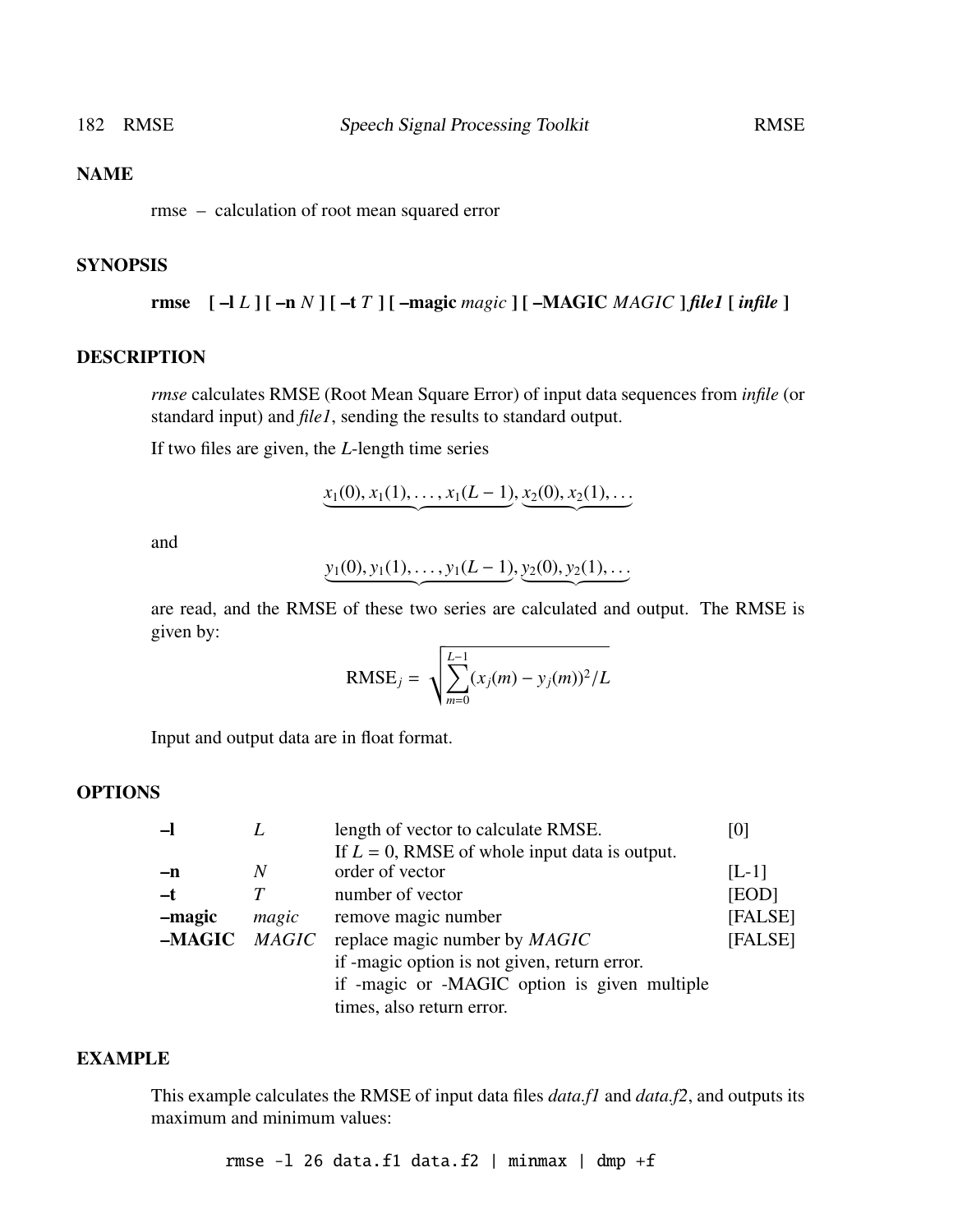# **NOTICE**

If *L* > 0, calculate rmse frame by frame.

# SEE ALSO

[histogram,](#page-96-0) [minmax](#page-158-0)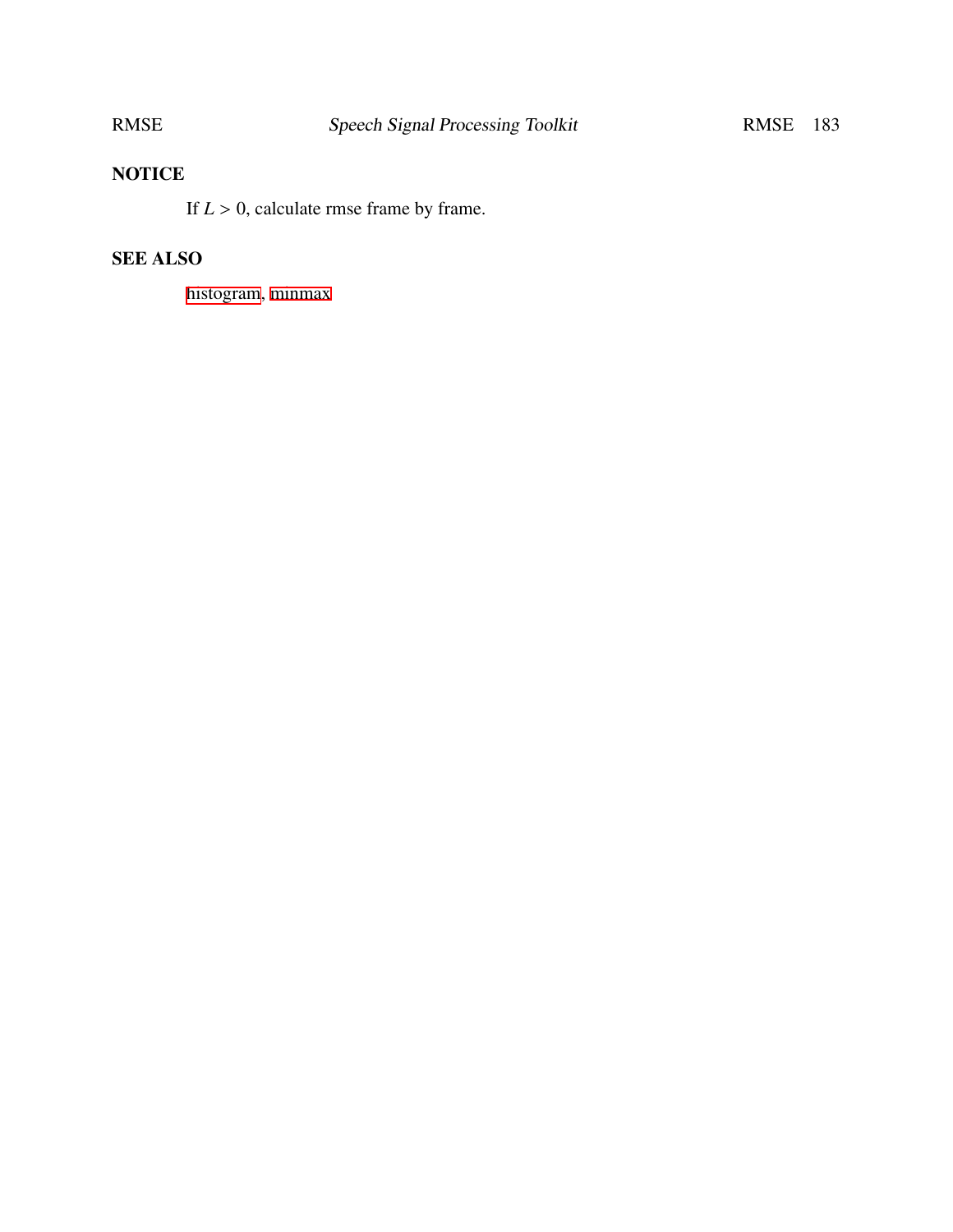root pol – calculate roots of a polynomial equation

### **SYNOPSIS**

root pol [ –m *M* ] [ –n *N* ] [ –e *E* ] [ –i ] [ –s ] [ –r ] [ *infile* ]

### DESCRIPTION

*root pol* finds root values of a polynomial equation from *infile* (or standard input), and sends the result to standard output.

For a given input file, the coefficients

 $a_0, a_1, \ldots, a_n$ 

of an *n*-th order polynomial equation of the form:

$$
P(x) = a_0 x^n + a_1 x^{n-1} + \cdots + a_{n-1} x + a_n,
$$

are first read from the file and then the roots of the polynomial are calculated by the Durand-Kerner-Aberth method.

If roots of  $P(x)$  are  $z_i$ , the result is sent to standard output in complex form as

Re[*z*0], Im[*z*0] Re[*z*1], Im[*z*1] . . . Re[*zn*−1], Im[*zn*−1] |*z*0|, arg[*z*0] |*z*1|, arg[*z*1] . . .

or polar form as

```
|zn−1|, arg[zn−1]
```
Both input and output data are in float format.

# **OPTIONS**

| $-m$ |   | $M$ order of polynomial equation     | $\left[32\right]$ |
|------|---|--------------------------------------|-------------------|
| $-n$ | N | maximum iteration to search roots    | [1000]            |
| $-e$ | E | error margin for roots $\varepsilon$ | $[10^{-14}]$      |
| $-i$ |   | set $a_0 = 1$                        | [FALSE]           |
| $-S$ |   | reverse order of coefficients        | [FALSE]           |
| $-r$ |   | output results in polar form         | [complex form]    |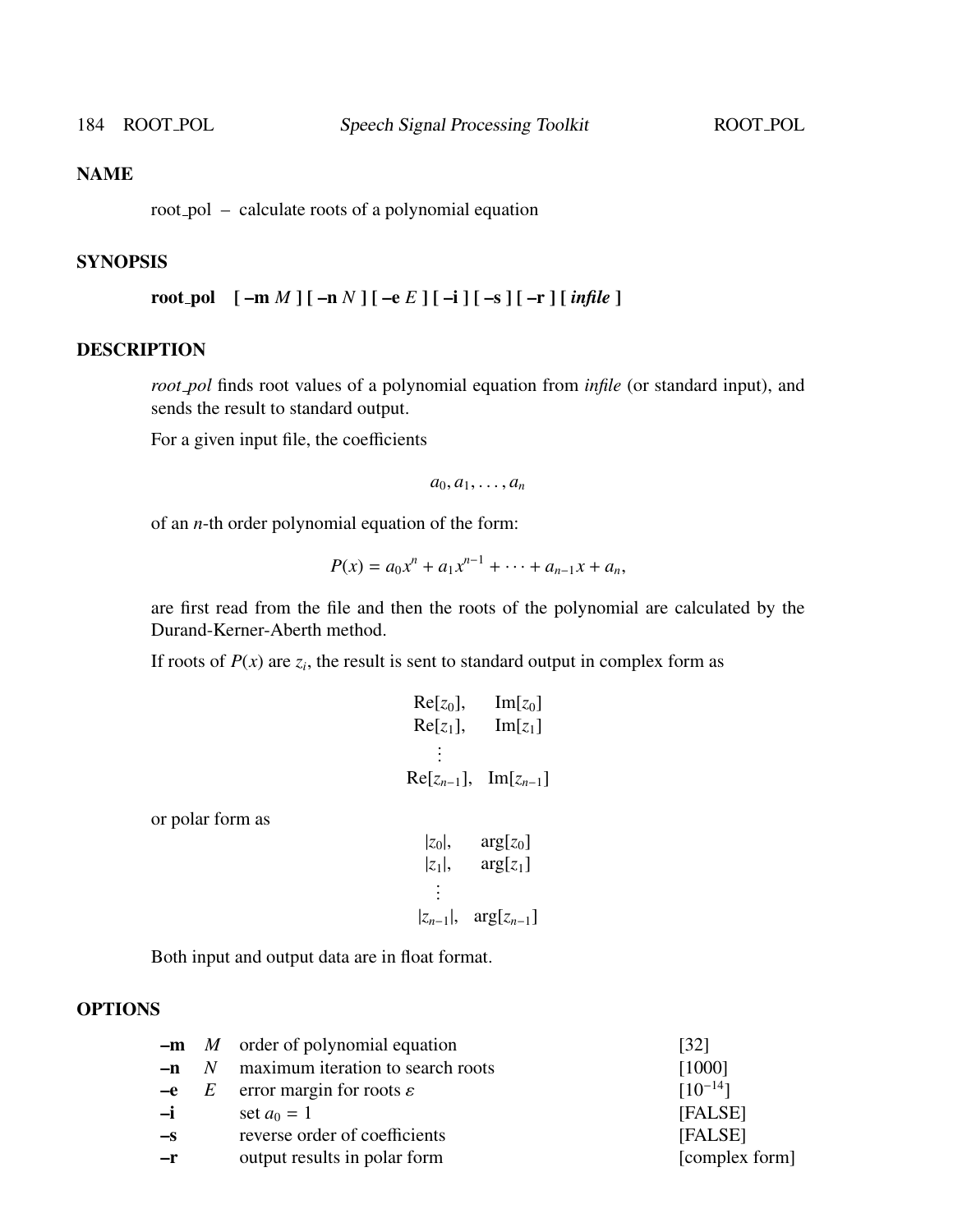# EXAMPLE

The following command calculates roots of the polynomial equation specified in the file *data.z*. The results are output in polar form:

root\_pol -r < data.z | x2x +a 2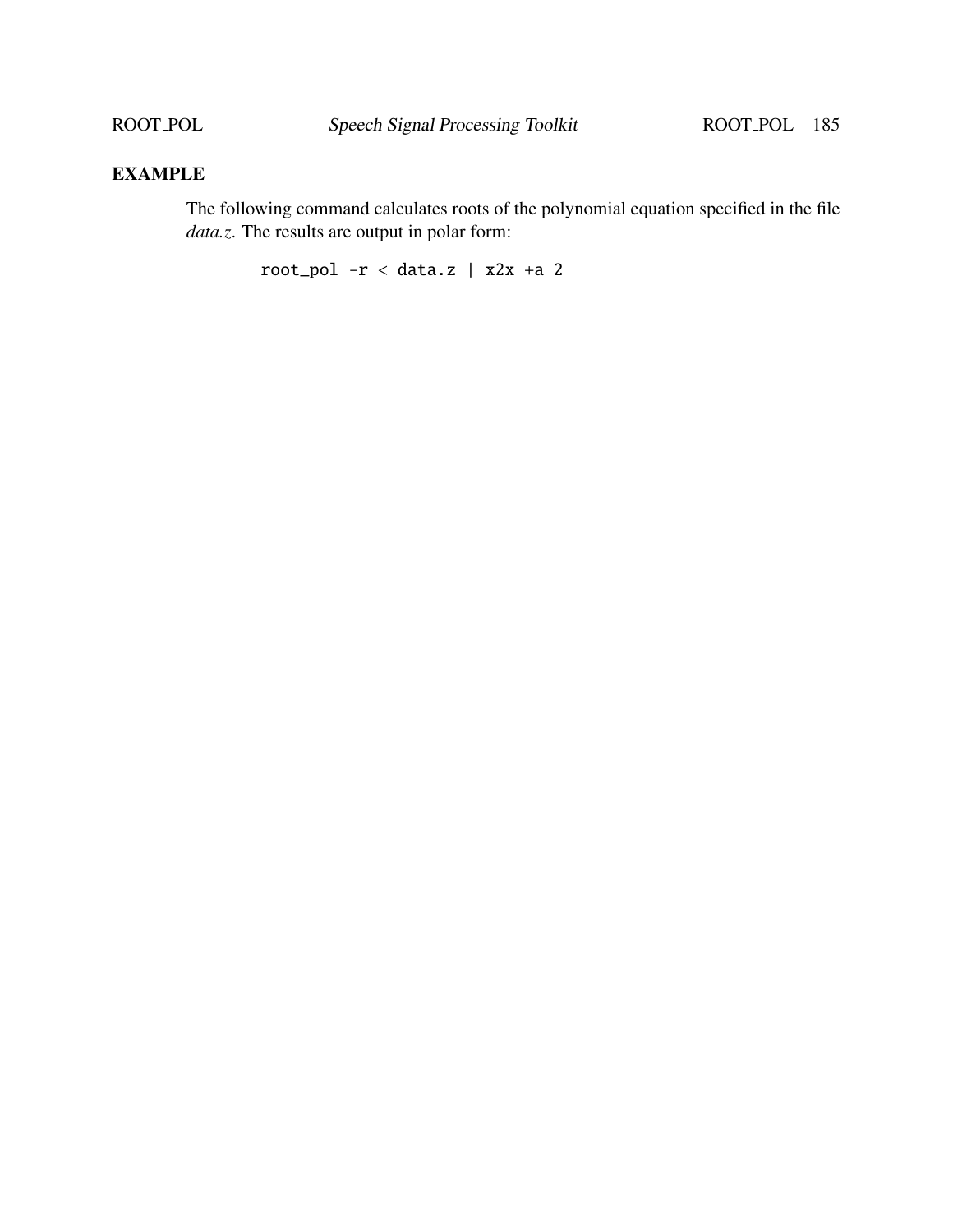<span id="page-191-0"></span>sin – generate sinusoidal sequence

# **SYNOPSIS**

 $\sin \left[ -l L \right] [-p P] [-m M]$ 

### DESCRIPTION

*sin* generates a discrete sin wave sequence of period *P*, length *L* and magnitude *M* of the form,

$$
x(n) = M \cdot \sin\left(\frac{2\pi}{P} \cdot n\right),\,
$$

and sends the result to standard output.

Both input and output data are in float format.

### **OPTIONS**

|  | $-1$ L length                                              | [256]  |
|--|------------------------------------------------------------|--------|
|  | If $L \leq 0$ , sin values will be generated indefinitely. |        |
|  | $-p$ <i>P</i> period                                       | [10.0] |
|  | $-m$ <i>M</i> magnitude                                    | 11.01  |
|  |                                                            |        |

# EXAMPLE

In the following example, a sin wave sequence is parsed through a Blackman window and the results are displayed the results on the screen:

sin -p 12.3 | window | fdrw | xgr

# **NOTICE**

If  $L < 0$ , generate infinite sequence.

### SEE ALSO

[impulse](#page-104-0), [step](#page-203-0), [train](#page-206-0), [ramp](#page-183-0)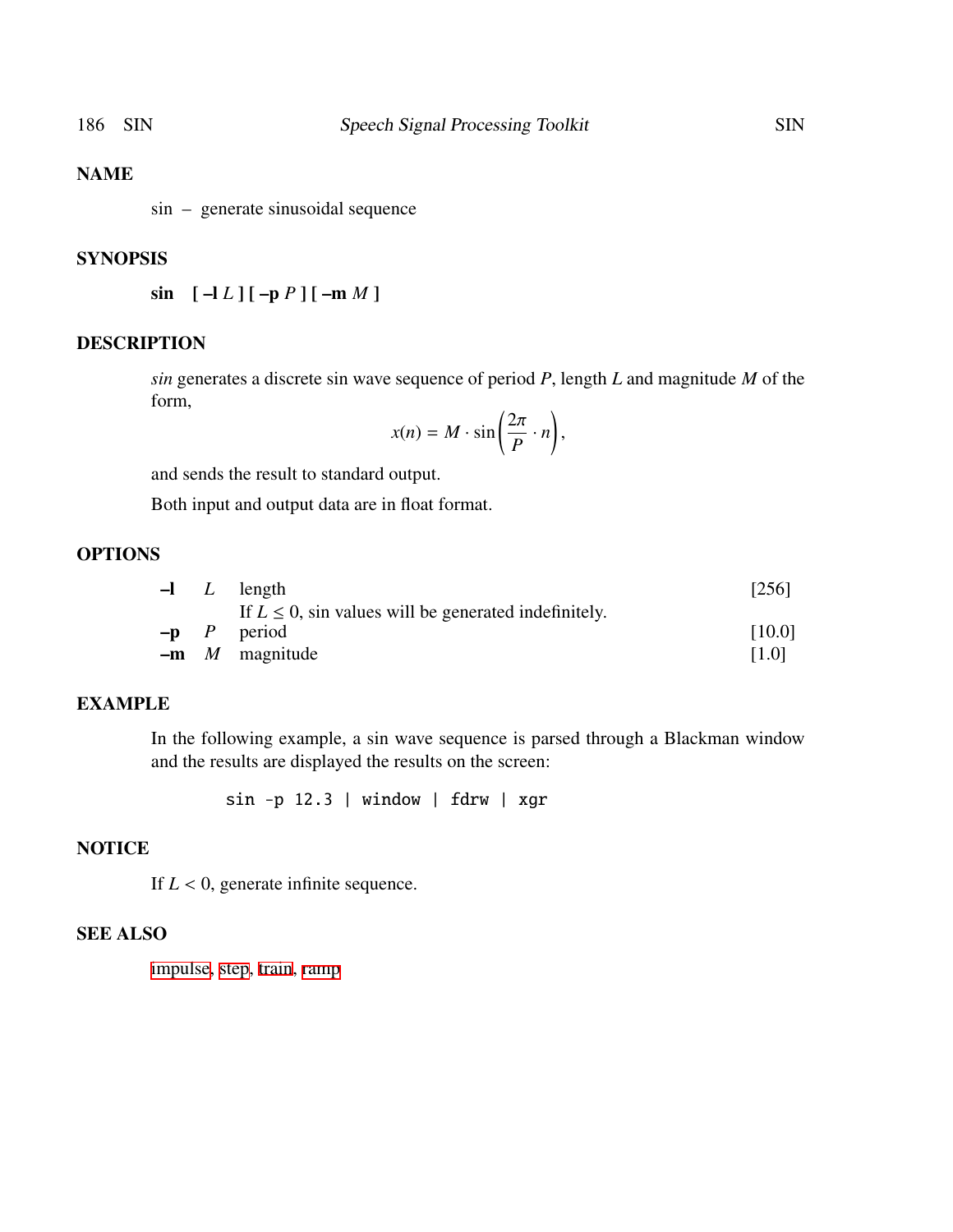smcep – mel-cepstral analysis using 2nd order all-pass filter [[15,](#page-243-0) [16\]](#page-243-1)

### **SYNOPSIS**

\n
$$
\text{smcep} \quad\n \begin{bmatrix}\n -\mathbf{a} A \\
 -\mathbf{t} I\n \end{bmatrix}\n \begin{bmatrix}\n -\mathbf{t} T \\
 -\mathbf{r} T\n \end{bmatrix}\n \begin{bmatrix}\n -\mathbf{s} S \\
 -\mathbf{m} M\n \end{bmatrix}\n \begin{bmatrix}\n -\mathbf{l} L \\
 -\mathbf{l} T\n \end{bmatrix}\n \begin{bmatrix}\n -\mathbf{q} Q \\
 -\mathbf{r} H\n \end{bmatrix}\n \begin{bmatrix}\n -\mathbf{i} I \\
 -\mathbf{j} J\n \end{bmatrix}\n \begin{bmatrix}\n -\mathbf{d} D \\
 -\mathbf{e} e\n \end{bmatrix}\n \begin{bmatrix}\n -\mathbf{E} E \\
 -\mathbf{E} E\n \end{bmatrix}\n \begin{bmatrix}\n -\mathbf{f} F \\
 \mathbf{i} \text{mfile}\n \end{bmatrix}\n \end{bmatrix}
$$
\n

### DESCRIPTION

*smcep* calculates the mel-cepstral coefficients from *L*-length framed windowed input data from *infile* (or standard input), sending the result to standard output. The analysis uses a second-order all-pass function raised to the 1/2 power 1/2 :

$$
A(z) = \left(\frac{z^{-2} - 2\alpha \cos \theta z^{-1} + \alpha^2}{1 - 2\alpha \cos \theta z^{-1} + \alpha^2 z^{-2}}\right)^{\frac{1}{2}},
$$
  

$$
\tilde{z}^{-1} = \frac{z^{-1} - \alpha}{1 - \alpha z^{-1}}.
$$

Input and output data are in float format.

In the mel-cepstral analysis using a 2nd-order all pass function, the speech spectrum is modeled as *m*-th order cepstral coefficients *c*(*m*) as follows.

$$
H(z) = \exp \sum_{m=0}^{M} c(m) B_m(e^{j\omega})
$$

where

$$
\operatorname{Re}\left[B_{m}(e^{j\omega})\right] = \frac{A^{m}(e^{j\omega}) + A^{m}(e^{-j\omega})}{2}
$$

The Newton-Raphson method is applied to calculate the mel-cepstral coefficients through the minimization of the cost function.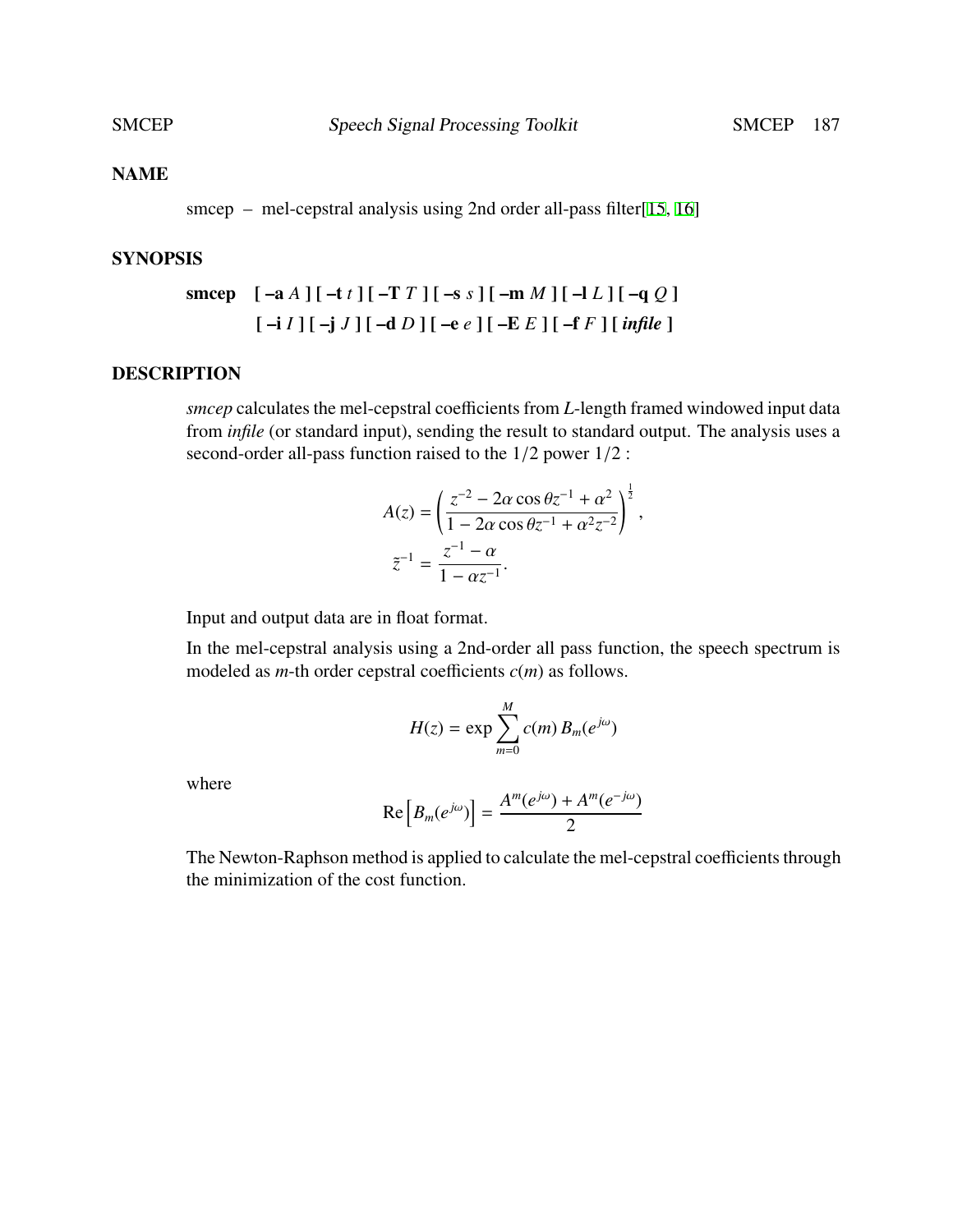# **OPTIONS**

| $-a$          | A     | [0.35]<br>all-pass constant $\alpha$      |        |  |  |  |
|---------------|-------|-------------------------------------------|--------|--|--|--|
| $-t$          | t     | emphasized frequency $\theta * \pi$ (rad) | [0]    |  |  |  |
| $-T$          | T     | emphasized frequency (Hz)                 | [0]    |  |  |  |
| $-S$          | S     | sampling frequency (kHz)                  | [10]   |  |  |  |
|               |       | $-m$ <i>M</i> order of mel cepstrum       | [25]   |  |  |  |
| $-\mathbf{l}$ | $L_1$ | frame length<br>[256]                     |        |  |  |  |
| $-L$          |       | $L_2$ ifft size for making matrices       | [1024] |  |  |  |
| $-\alpha$     |       | input data style                          | [0]    |  |  |  |
|               |       | $Q = 0$ windowed data sequence            |        |  |  |  |

- *Q* = 0 windowed data sequence
- $Q = 1$  20  $\times$  log  $|f(w)|$  $Q = 2 \ln |f(w)|$
- $Q = 3$  | $f(w)$ |
- $Q = 4$   $|f(w)|^2$

Usually, the options below do not need to be assigned.

|          |   | $-i$ I minimum iteration of Newton-Raphson method     | [2]        |
|----------|---|-------------------------------------------------------|------------|
| $-i$     |   | maximum iteration of Newton-Raphson method            | [30]       |
| $-d$     | D | end condition of Newton-Raphson                       | [0.001]    |
| $-e$ e   |   | small value added to periodogram                      | [0]        |
| $-E E E$ |   | floor in db calculated per frame                      | [N/A]      |
| $-f$ $F$ |   | mimimum value of the determinant of the normal matrix | [0.000001] |

### EXAMPLE

In the example below, speech data is read in float format from *data.f*, analyzed, and resulting mel-cepstral coefficients are written to *data.mcep*:

frame < data.f | window | smcep > data.mcep

Also, in the following example, the floor value is set as -30 dB per frame by using the -E option.

frame  $\langle$  data.f | window | smcep -E -30  $>$  data.mcep

# **NOTICE**

- Value of *e* must be  $e \geq 0$ .
- Value of *E* must be  $E < 0$ .
- •Option –T is used with option –s.
- •Value of *T* must be  $T \ge 1000 \cdot s/2$ .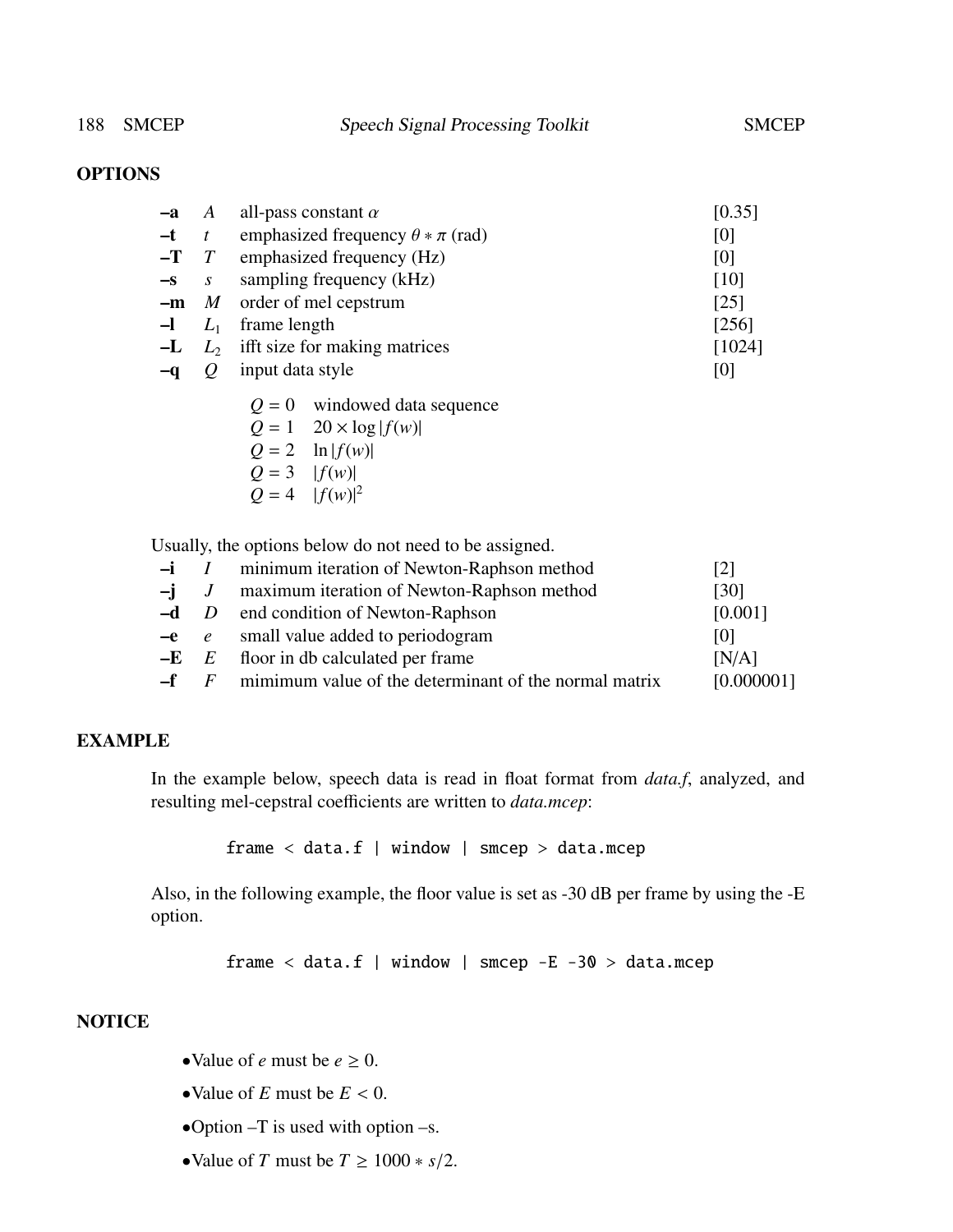# SEE ALSO

[uels](#page-208-0), [gcep,](#page-73-0) [mcep,](#page-134-0) [mgcep](#page-147-0), [mlsadf](#page-166-0)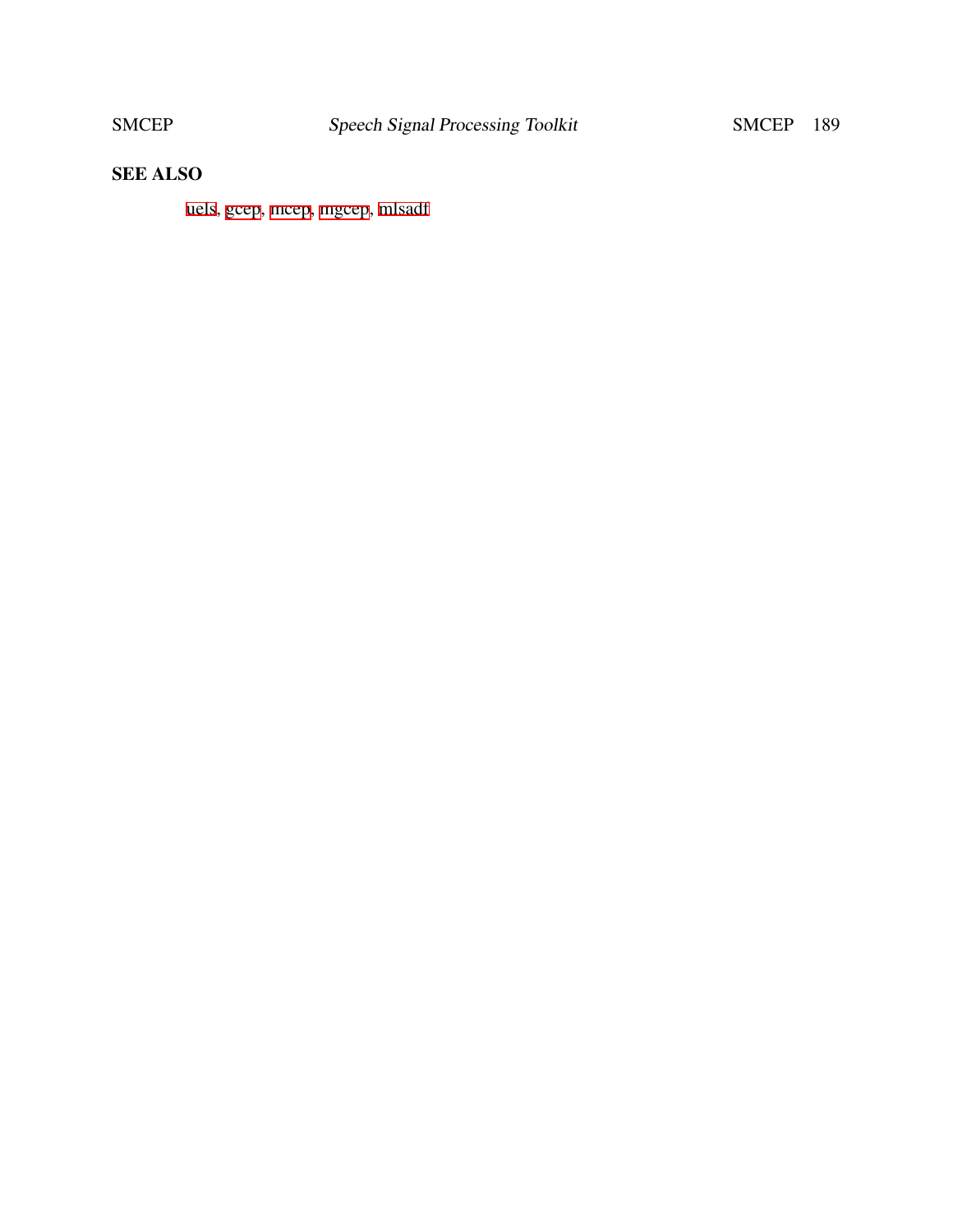snr – evaluate SNR and segmental SNR

### **SYNOPSIS**

snr [ –l *L* ] [ –o *O* ] *file1* [ *infile* ]

### DESCRIPTION

*srn* calculates the SNR (Signal to Noise Ratio) and the SNR<sub>seg</sub> (segmental SNR) between corresponding *L*-length frames of *file1* and *infile* (or standard input), sending the result to standard output. The output format is specified by the –o option.

The SNR and SNR<sub>seg</sub> are calculated through the following equations.

$$
SNR = 10 \log \frac{\sum_{n} {x(n)}^2}{\sum_{n} {e(n)}^2} \quad \text{[dB]}
$$

$$
SNR_{seg} = \frac{1}{N_i} \sum_{i=1}^{N_i} SNR_i \quad \text{[dB]}
$$

where

$$
e(n) = x_1(n) - x_2(n)
$$

The number of frames is represented by  $N_i$ . For signals with small amplitudes, such as consonant sounds, the segmental SNR represents a better subjective measure than the SNR.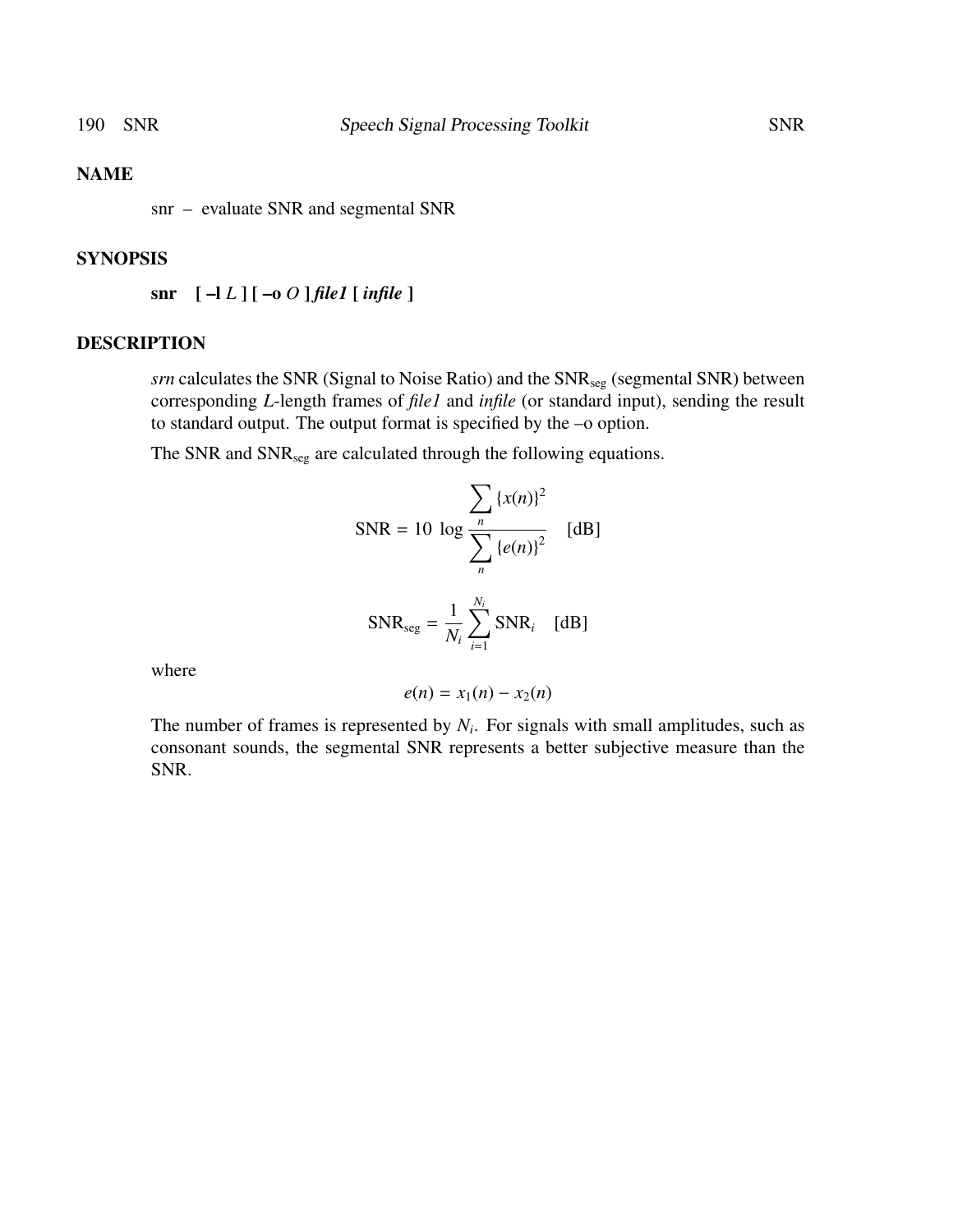| <b>SNR</b>     |                |                | <b>Speech Signal Processing Toolkit</b>                                                                                                       | <b>SNR</b><br>191 |
|----------------|----------------|----------------|-----------------------------------------------------------------------------------------------------------------------------------------------|-------------------|
| <b>OPTIONS</b> |                |                |                                                                                                                                               |                   |
|                | $-1$ L<br>$-0$ | $\overline{O}$ | frame length<br>output data format<br>SNR and SNRseg<br>$\theta$<br>SNR and SNRseg in detail<br><b>SNR</b><br>2<br><b>SNRseg</b><br>3         | [256]<br>[0]      |
|                |                |                | if 0 or 1 are assigned<br>the output data is written in ASCII format.<br>if 2 or 3 are assigned<br>the output data is written in float format |                   |

# EXAMPLE

The following command reads the input files *data.f1* and *data.f2*, evaluates the SNR and segmental SNR, and sends the results to the standard output:

snr data.f1 data.f2

# SEE ALSO

[histogram,](#page-96-0) [average](#page-13-0), [rmse](#page-187-0)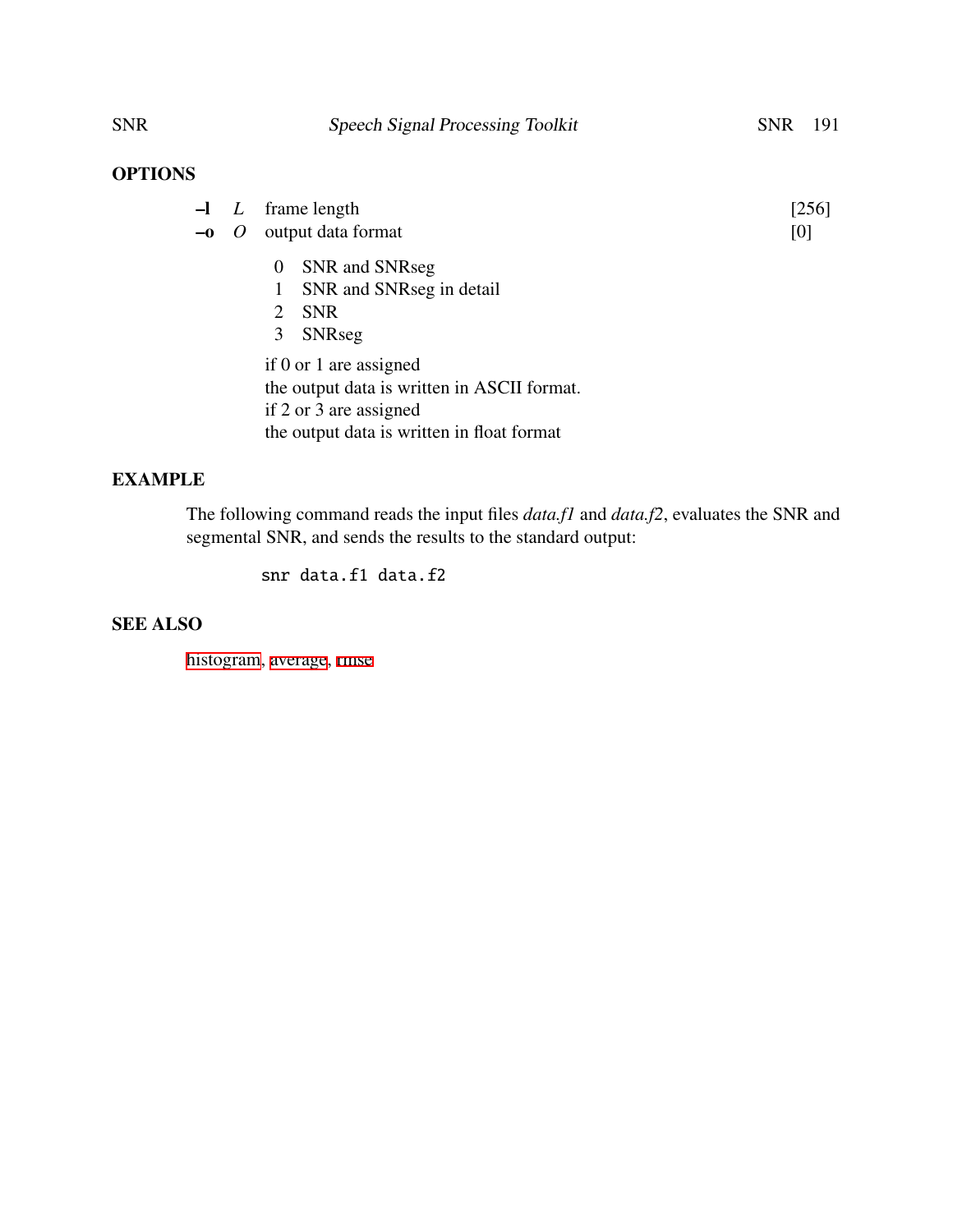sopr – execute scalar operations

# **SYNOPSIS**

sopr [ –a *A* ] [ –s *S* ] [ –m *M* ] [ –d *D* ] [–f *F*] [–c C] [ –magic *magic* ] [ –MAGIC *MAGIC* ] [ –ABS ] [ –INV ] [ –P ] [ –R ] [ –SQRT ] [ –LN ] [ –LOG2 ] [ –LOG10 ] [ –LOGX *X* ] [ –EXP ] [ –POW2 ] [ –POW10 ] [ –POWX *X* ] [ –FIX ] [ –UNIT ] [ –CLIP ] [ –SIN ] [ –COS ] [ –TAN ] [ –ATAN ] [ –r m*n* ] [ –w m*n* ] [ *infile* ]

### DESCRIPTION

*sopr* performs a sequence of scalar operations on float data from *infile* (or standard input), sending the float output data to standard output.

The sequence of operations is specified by command line options and is performed in the given order.

### **OPTIONS**

| $-a$     | A                | addition $y = x + A$                         | [FALSE] |
|----------|------------------|----------------------------------------------|---------|
| $-S$     | S                | subtraction $y = x - S$                      | [FALSE] |
| $-m$     | M                | multiplication $y = x * M$                   | [FALSE] |
| $-d$     | D                | division $y = x/D$                           | [FALSE] |
| $-f$     | $\boldsymbol{F}$ | flooring $y = F$ if $x < F$                  | [FALSE] |
| $-c$     |                  | ceiling $y = C$ if $x > C$                   | [FALSE] |
| -magic   | magic            | remove magic number                          | [FALSE] |
| $-MAGIC$ | <b>MAGIC</b>     | replace magic number by <i>MAGIC</i>         | [FALSE] |
|          |                  | if -magic option is not given, return error. |         |
|          |                  | if -magic or -MAGIC option is given multiple |         |
|          |                  | times, also return error.                    |         |

If the argument of the above operation option given is "*dB*", "*cent*", "*semitone*" or "*octave*" then the values  $20/\log_e 10$ ,  $1200/\log_e 2$ ,  $12/\log_e 2$  or  $1/\log_e 2$  are assigned, respectively. Likewise, if "*pi*" is written after the operation option, then its value will be used. Expression such as "*ln2*", "*exp10*", "*sqrt30*" can also be used as arguments.

| absolute $y =  x $         | [FALSE]        |
|----------------------------|----------------|
| inverse $y = 1/x$          | [FALSE]        |
| square $y = x^2$           | [FALSE]        |
| square root $y = \sqrt{x}$ | [FALSE]        |
| square root $y = \sqrt{x}$ | <b>[FALSE]</b> |
| logarithm $y = \log x$     | [FALSE]        |
| logarithm $y = \log_2 x$   | [FALSE]        |
|                            |                |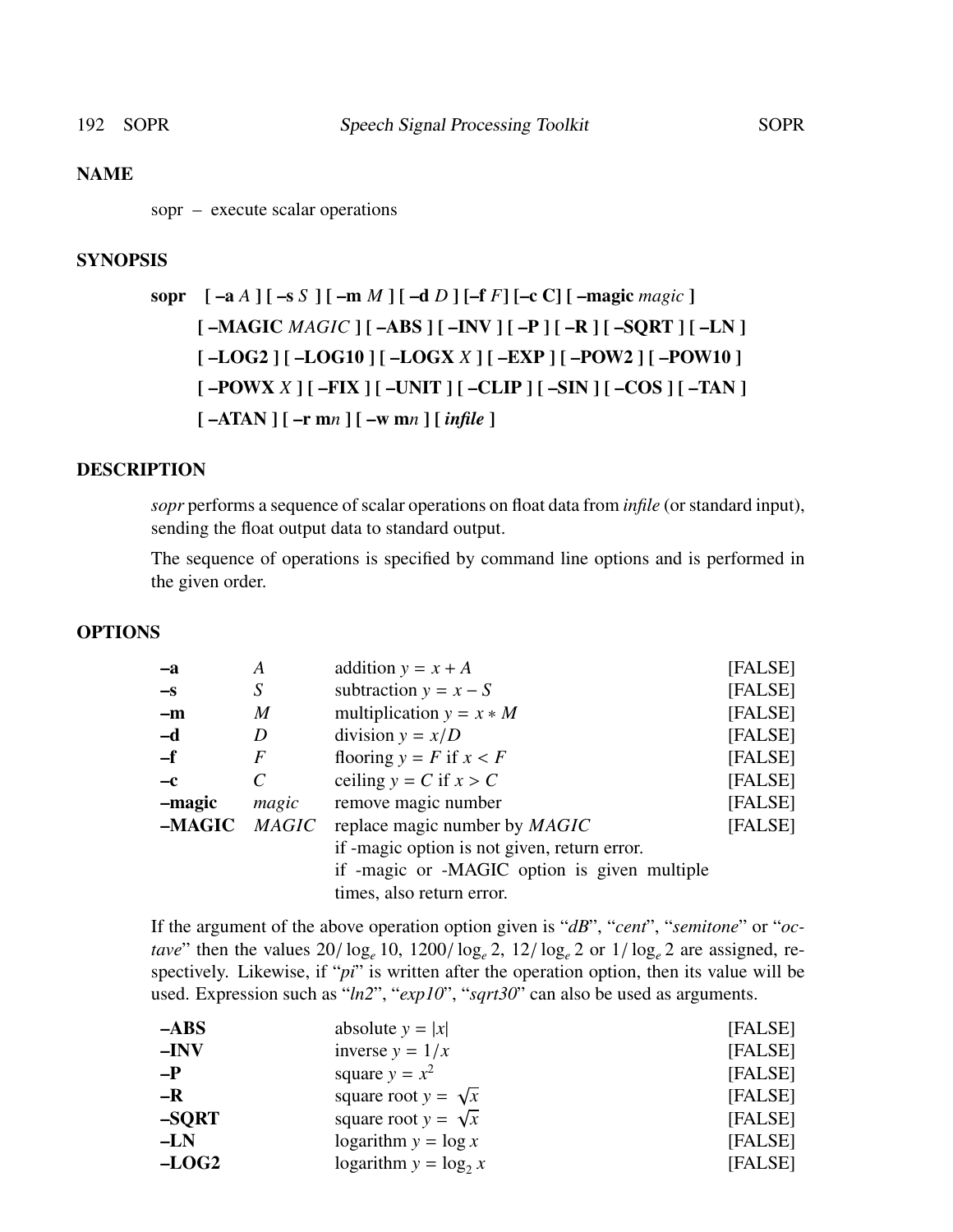|    | logarithm $y = log_{10} x$                  | [FALSE] |
|----|---------------------------------------------|---------|
| X  | logarithm $y = \log_{x} x$                  | [FALSE] |
|    | exponential $y = \exp x$                    | [FALSE] |
|    | power of 2 $y = 2^x$                        | [FALSE] |
|    | power of 10 $y = 10^x$                      | [FALSE] |
| X  | power of X $y = X^x$                        | [FALSE] |
|    | round $(int)x$                              | [FALSE] |
|    | unit step $u(x)$                            | [FALSE] |
|    | clipping $x * u(x)$                         | [FALSE] |
|    | $\sin y = \sin(x)$                          | [FALSE] |
|    | $cos y = cos(x)$                            | [FALSE] |
|    | $\tan y = \tan(x)$                          | [FALSE] |
|    | atan $y = \text{atan}(x)$                   | [FALSE] |
| mn | read from memory register mn ( $n = 0.9$ )  |         |
| mn | write from memory register mn ( $n = 0.9$ ) |         |
|    |                                             |         |

### **EXAMPLE**

In the following example, a ramp function  $(0, 1, 2, ...)$  is multiplied by  $2 (0, 2, 4, ...)$  and then 1 is added  $(1, 3, 5, \ldots)$ :

ramp  $|$  sopr  $-m$  2  $-a$  1  $|$  dmp  $+f$ 

The output file *data.avrg* contains the mean taken from data in files *data.f1* and *data.f2* read in float format:

vopr -a data.f1 data.f2 | sopr -d 2 > data.avrg

In the following examples, data is read in float format from *data.f*, and the results in dB are written to the output file:

> sopr data.f -LN -m dB | dmp +f sopr data.f -LOG10 -m 20 | dmp +f

In the following, the results in cent are written to the output file:

```
sopr data.f -LN -m cent | dmp +f
sopr data.f -LOG2 -m 1200 | dmp +f
```
The following example replace the number 0 by 1.0. While the -Magic option is not given, skip any operations at the magic number.

sopr data.f -magic  $0 - m$  4.0 -INV -MAGIC 1.0 | dmp +f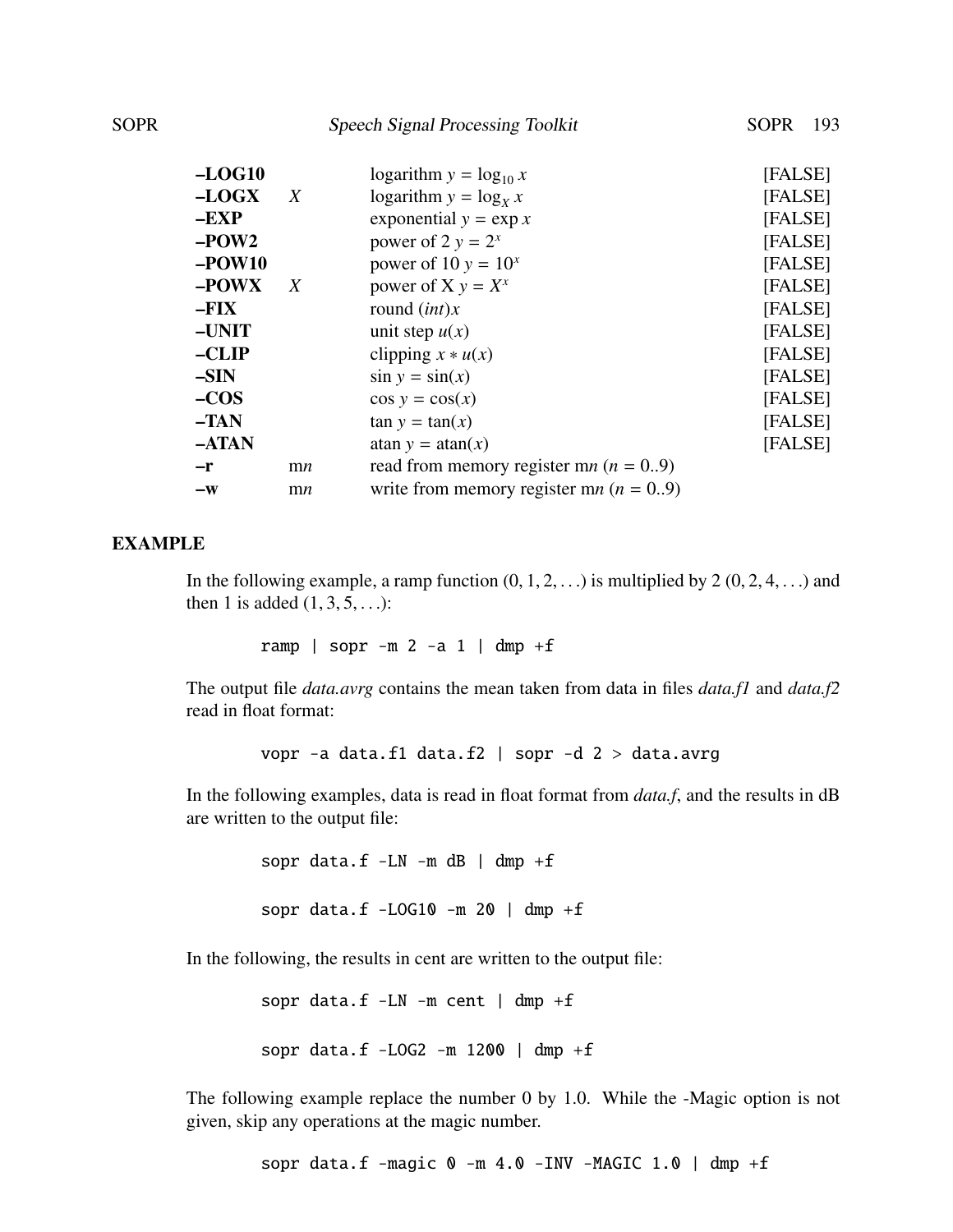If we want to evaluate the following equation,

$$
y = (1 + 3x + 4x^2)/(1 + 2x + 5x^2)
$$

then memory registers can be used as follows.

sopr data.f -w  $m0 - m 5 - a 2 - m m0 - a 1 - w m1 \setminus$  $-r$  m $0$  -m  $4$  -a  $3$  -m m $0$  -a  $1$  -d m $1$  | dmp +f

In the example above, m0 and m1 are memory registers. Registers from m0 to m9 can be used. The –w option is used to write into a memory register, while the –r option is used to read from a register.

### SEE ALSO

[vopr,](#page-221-0) [vsum](#page-228-0)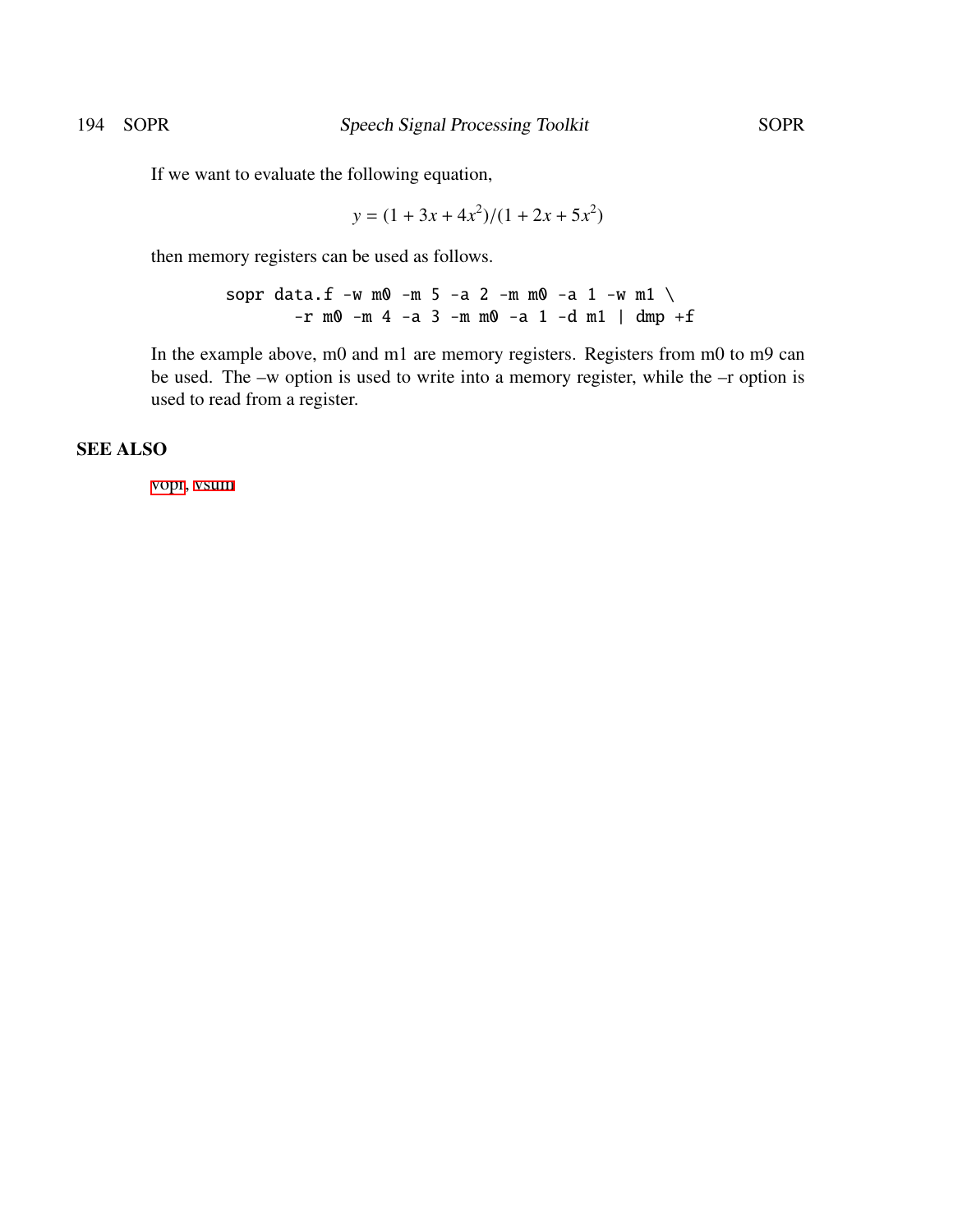spec – transform real sequence to log spectrum

# **SYNOPSIS**

spec [ –l *L* ] [ –m *M* ] [ –n *N* ] [ –z *zfile* ] [ –p *pfile* ] [ –e *e* ] [ –E *E* ] [ –o *O* ] [ *infile* ]

### DESCRIPTION

*spec* computes the log spectrum magnitude of framed windowed input data from *infile* (or standard input), and sends the result to standard output.

Alternatively, given the poles (–p *pfile* option) and zeroes (–z *zfile* option) of a digital filter, *spec* computes the frequency response of that filter.

The output format is specified by the –y option.

If the input sequence is given by

$$
x(0), x(1), \ldots, x(L-1)
$$

and the FFT algorithm is used to evaluate

$$
X_k = X(e^{j\omega})\Big|_{\omega} = \frac{2\pi k}{L}
$$
  
= 
$$
\sum_{m=0}^{L-1} x(m)e^{-j\omega m}\Big|_{\omega} = \frac{2\pi k}{L}, \qquad k = 0, 1, ..., L-1
$$

then if the –y option is applied, the output will be

 $Y_k = 20 \log_{10} |X_k|, \qquad k = 0, 1, \ldots, L/2$ 

The output data corresponds to angular frequencies varying from  $0 \sim \pi$ . Input and output data are in float format.

If the –p and –z options are assigned then the phase of the corresponding filter related to the assigned coefficients is calculated  $2$ .

### OPTIONS

|        | $-L$ FFT window length                                         | 256 |
|--------|----------------------------------------------------------------|-----|
|        | L must be power of 2                                           |     |
| $-m$ M | order of MA part                                               | 101 |
|        | In the case where the number of input data values is less then |     |
|        | $M + 1$ , then M is made equal to the number of input data     |     |
|        | values $-1$ . You don't need to assign a value to M in case    |     |
|        | there is no need to for the data to be analyzed in blocks of   |     |
|        | size $M + 1$ .                                                 |     |

<span id="page-200-0"></span> $2$  In this case the phase is not evaluated from the filter impulse response, the phase is evaluated from the difference between the numerator and denominator phases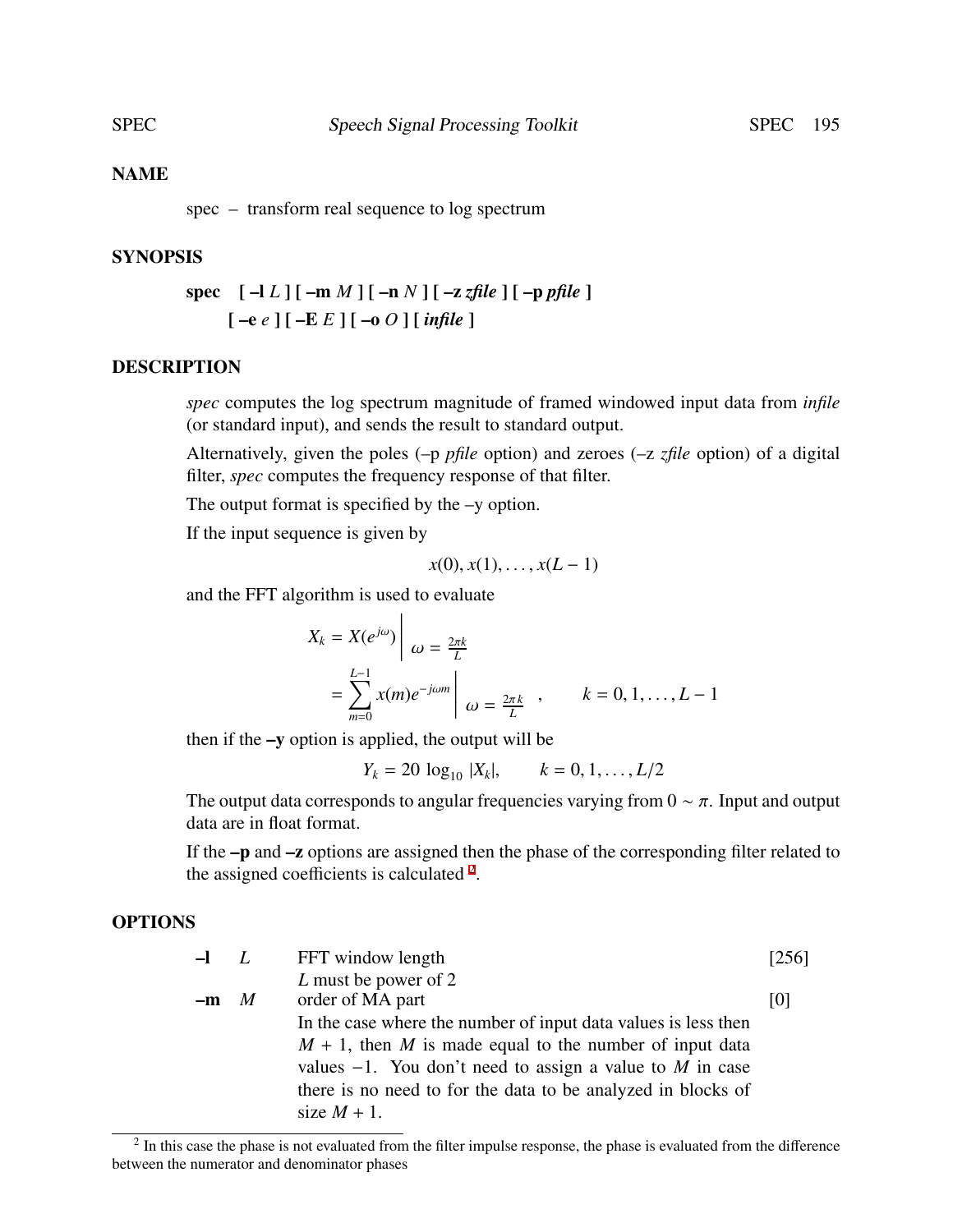| $-n$            | $\boldsymbol{N}$ | order of AR part                                 |                                                                       | [0]    |
|-----------------|------------------|--------------------------------------------------|-----------------------------------------------------------------------|--------|
|                 |                  |                                                  | Similarly to the $-m$ option, in the case where the number of         |        |
|                 |                  |                                                  | input data values is less then $N + 1$ , then N is made equal to      |        |
|                 |                  |                                                  | the number of input data values $-1$ . You don't need to assign       |        |
|                 |                  |                                                  | a value to $N$ in case there is no need to for the data to be         |        |
|                 |                  | analyzed in blocks of size $N + 1$ .             |                                                                       |        |
| $-\mathbf{z}$   | zfile            | MA coefficients filename                         |                                                                       | [NULL] |
|                 |                  |                                                  | The <i>zfile</i> should contain the following structure in float for- |        |
|                 |                  | mat:                                             |                                                                       |        |
|                 |                  | $b(0), b(1), \ldots, b(N)$                       |                                                                       |        |
| —p              | <i>pfile</i>     | AR coefficients filename                         |                                                                       | [NULL] |
|                 |                  |                                                  | The <i>pfile</i> should contain the following structure in float for- |        |
|                 |                  | mat:                                             |                                                                       |        |
|                 |                  | $K, a(1), \ldots, a(M)$                          |                                                                       |        |
| -е              | $\epsilon$       | small value for calculating log()                |                                                                       | [0.0]  |
| -E              | $E\,$            | floor in db calculated per frame                 |                                                                       | [N/A]  |
| $\overline{\ }$ | $\overline{O}$   | output format                                    |                                                                       | [0]    |
|                 |                  | $Q = 0$ $20 \times \log  X_k $ $k = 0, 1, , L/2$ |                                                                       |        |
|                 |                  | $Q = 1$ $\ln  X_k $ $k = 0, 1, , L/2$            |                                                                       |        |
|                 |                  | $0 = 2$ $ X_k $ $k = 0, 1, , L/2$                |                                                                       |        |
|                 |                  | $Q = 3$ $ X_k ^2$ $k = 0, 1, , L/2$              |                                                                       |        |
|                 |                  |                                                  |                                                                       |        |

The contents of *pfile* and *zfile* should be in a similar form to that used in the *dfs* command. When only the  $-p$  option is assigned, the denominator is set to 1. When only the  $-z$ option is assigned, the numerator and the gain  $K$  are set to 1. If neither  $-p$  nor  $-z$  are assigned, data is read from the standard input.

### EXAMPLE

In the example below, a pulse train excitation is passed through digital filter and Blackman window. The log spectrum magnitude is, thus, evaluated and plotted on the screen:

train -p 50 | dfs -a 1 0.9 | window | spec | fdrw | xgr

This example evaluates the frequency response of a digital filter with coefficients specified in *data.p and data.z* in float format:

spec -p data.p -z data.z | fdrw | xgr

A similar result can be obtained with the following command, for a stable filter:

impulse | dfs -p data.p -z data.z | spec | fdrw | xgr

Also, in the following example, the floor value is set as -30 dB per frame by using the -E option.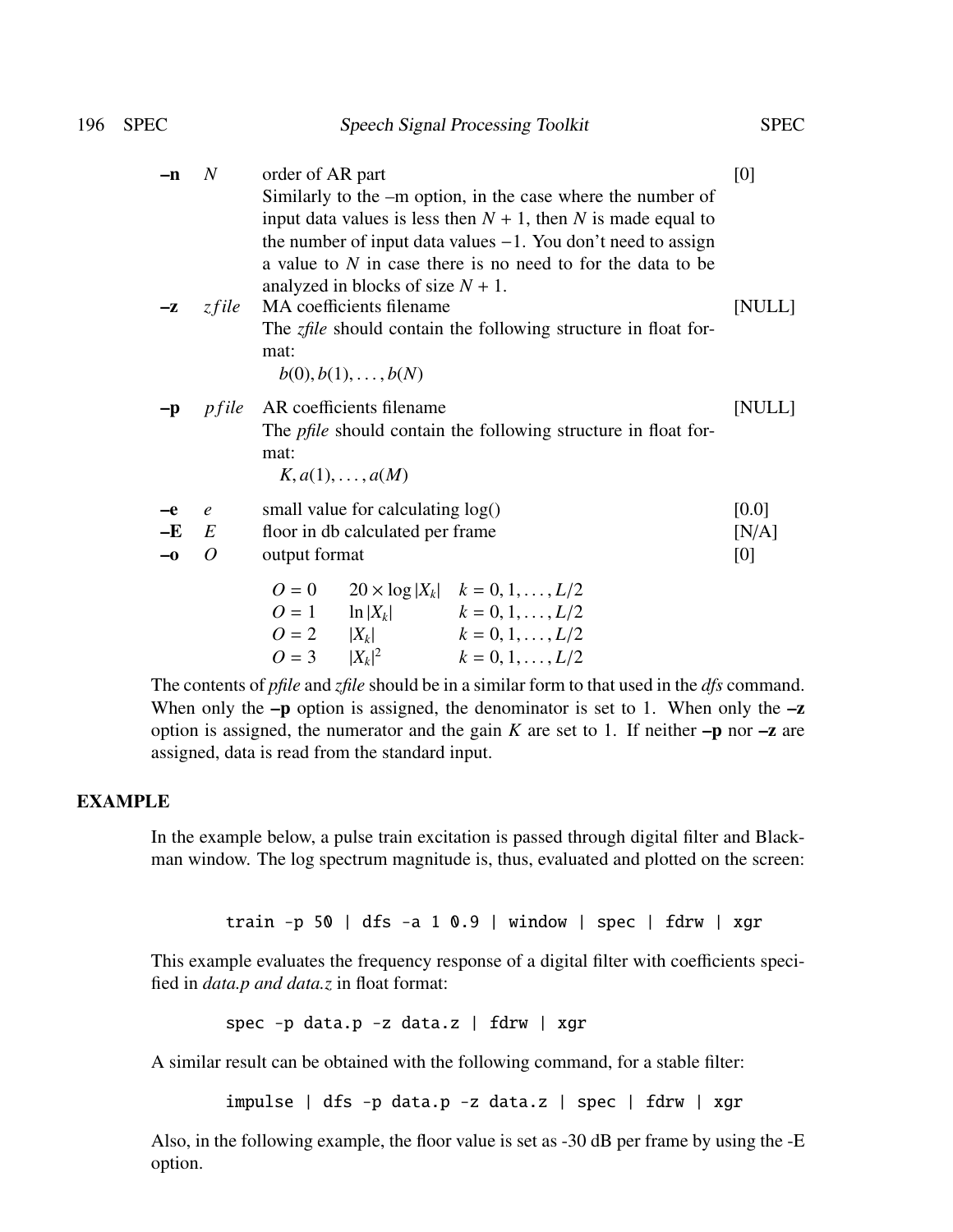spec -E -30 data.f | fdrw | xgr

# **NOTICE**

- •Value of *e* must be  $e \geq 0$ .
- •Value of *E* must be  $E < 0$ .

# SEE ALSO

[phase](#page-177-0), [ff](#page-54-0)t, ff[tr,](#page-59-0) [dfs](#page-39-0)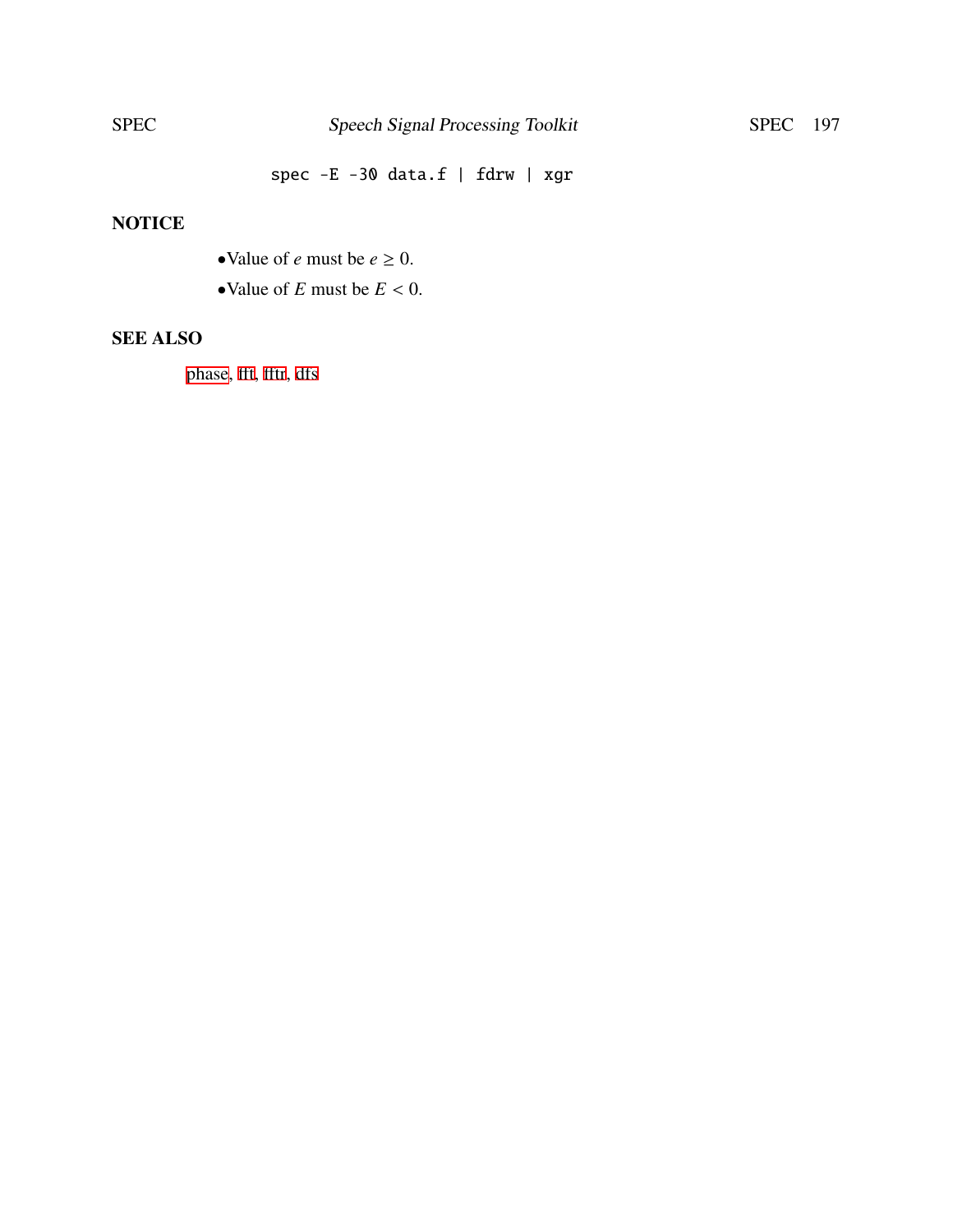<span id="page-203-0"></span>

step – generate step sequence

# **SYNOPSIS**

step [ –l *L* ] [ –n *N* ] [ –v *V* ]

### DESCRIPTION

*step* generates a step sequence of length *L*, sending the result to standard output.

The output is in float format, as follows.

$$
\underbrace{V, V, V, \ldots, V}_{L}
$$

# **OPTIONS**

|                                                                            | [256]                                                       |
|----------------------------------------------------------------------------|-------------------------------------------------------------|
| In the case where $L \leq 0$ , step values will be generated indefinitely. |                                                             |
|                                                                            | [255]                                                       |
|                                                                            | $\lceil 1.0 \rceil$                                         |
|                                                                            | $-1$ L length<br>$-n$ N order<br>$-\mathbf{v}$ V step value |

### EXAMPLE

In the following example, the unit step sequence is passed through a digital filter and sent to the standard output:

step | dfs -a  $1 - 0.8$  | dmp +f

# **NOTICE**

If  $L < 0$ , generate infinite sequence.

### SEE ALSO

[impulse](#page-104-0), [train,](#page-206-0) [ramp](#page-183-0), [sin](#page-191-0)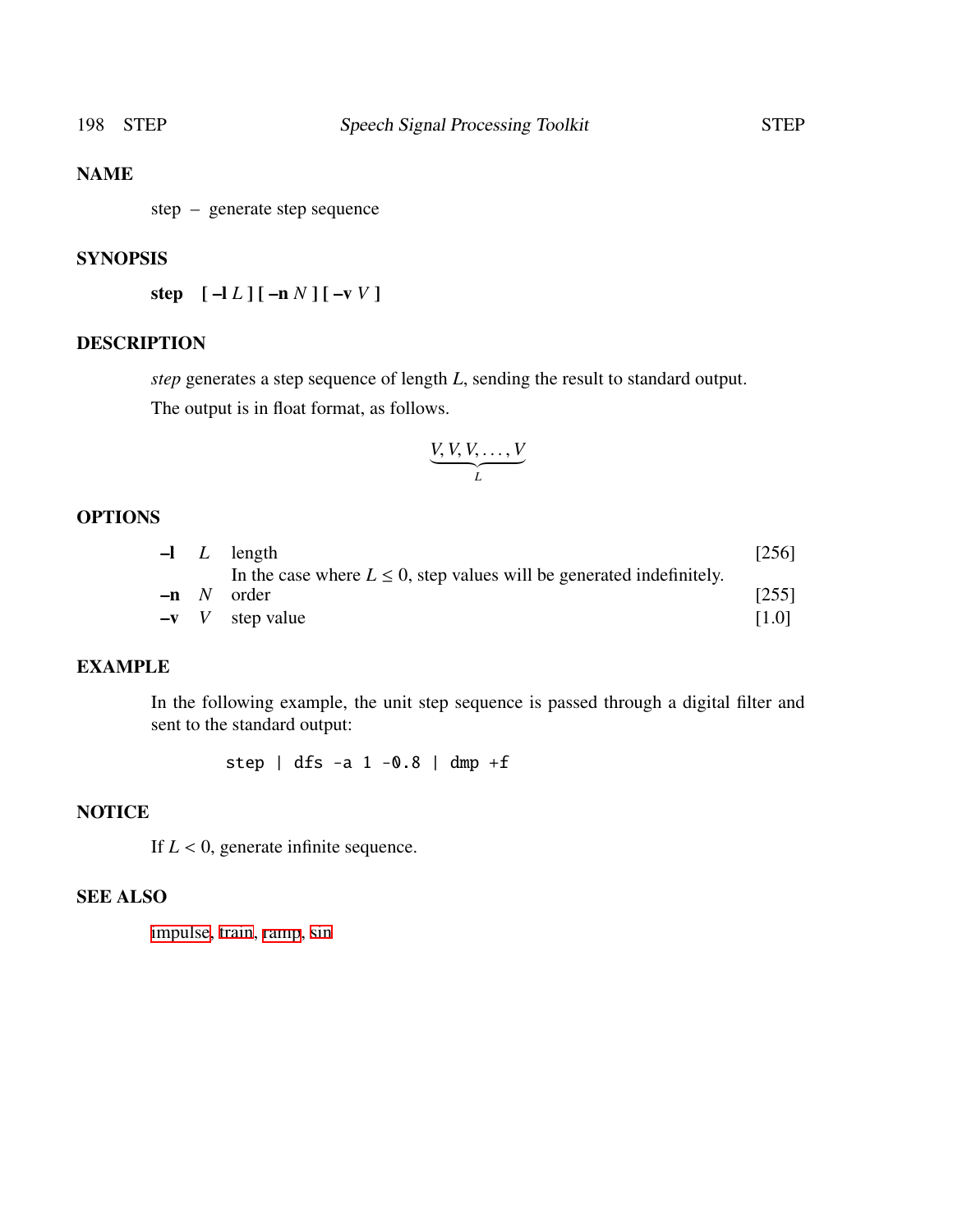<span id="page-204-0"></span>swab – swap bytes

### **SYNOPSIS**

swab  $[-S S_1] [-S S_2] [-E E_1] [-e E_2] [-t \gamma p e] [infile]$ 

# DESCRIPTION

*swab* changes the byte order (from big-endian to little-endian or vice versa) of the input data from *infile* (or standard input), and sends the result to standard output.

The range of input data that is changed can be restricted with the –S, –E or –s, –e options. The +*type* option specifies the input and output data formats.

#### OPTIONS

| -S       | $S_1$ |                              | [0]<br>start address  |    |                              |       |  |  |
|----------|-------|------------------------------|-----------------------|----|------------------------------|-------|--|--|
| $-S$     | $S_2$ |                              | start offset number   |    |                              | [0]   |  |  |
| –E       | $E_1$ |                              | end address           |    |                              | [EOF] |  |  |
| $-e$     | $E_2$ |                              | end offset number     |    |                              | [0]   |  |  |
| $+ type$ |       | Input and output data format |                       |    |                              |       |  |  |
|          |       | S                            | short (2 bytes)       | S  | unsigned short (2 bytes)     |       |  |  |
|          |       | i3                           | int (3 bytes)         | I3 | unsigned int (3 bytes)       |       |  |  |
|          |       | $\mathbf{1}$                 | int(4 bytes)          | I  | unsigned int (4 bytes)       |       |  |  |
|          |       |                              | long(4 bytes)         | L  | unsigned long (4 bytes)      |       |  |  |
|          |       | le                           | long $\log(8)$ bytes) | LE | unsigned long long (8 bytes) |       |  |  |
|          |       |                              | float (4 bytes)       | d  | double (8 bytes)             |       |  |  |

# EXAMPLE

In the example below, the byte order of the file *data.f* in float format is changed and written to *data.swab*:

swab +f data.f  $>$  data.swab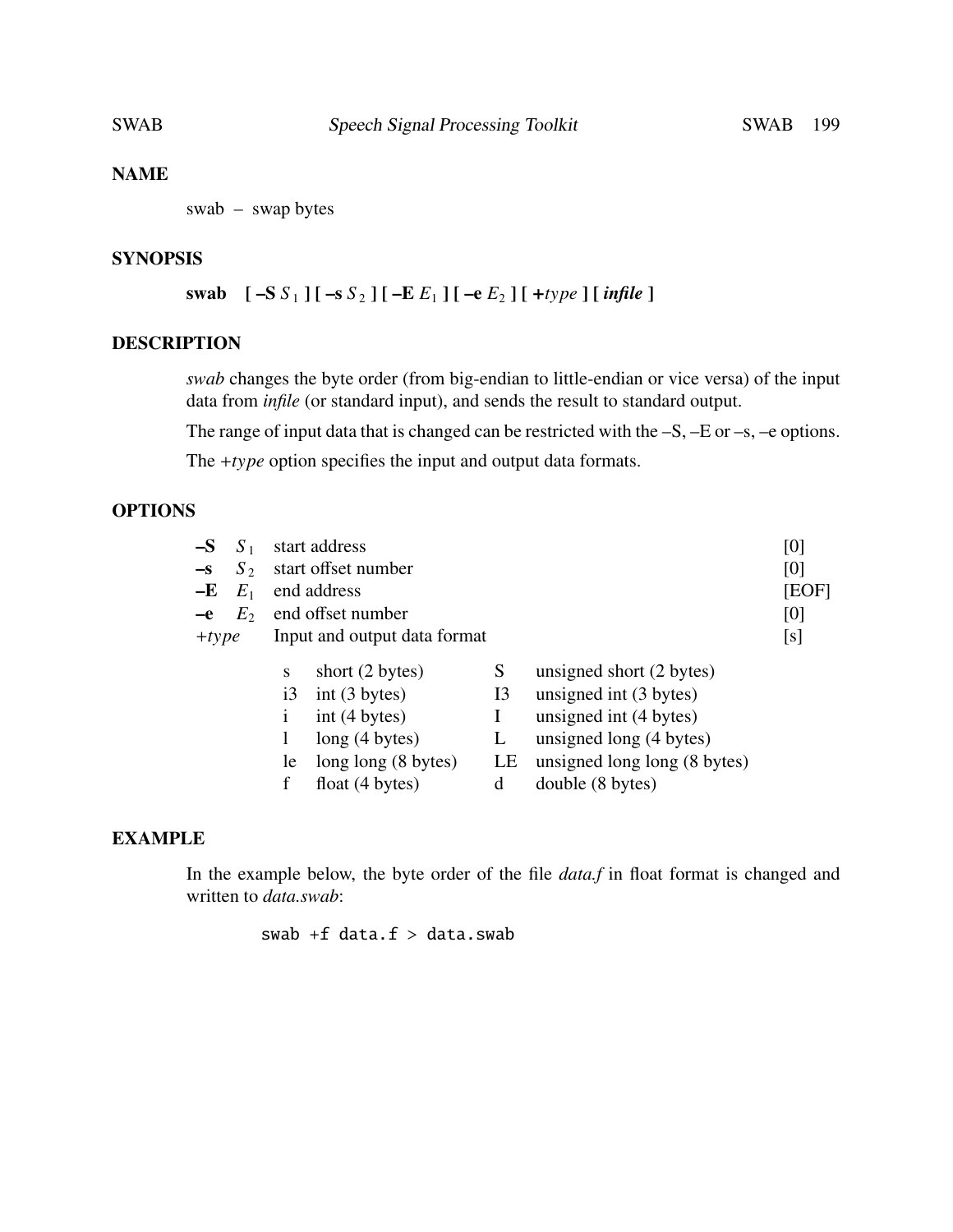symmetrize – symmetrize the sequence of data

### **SYNOPSIS**

symmetrize [ –l *L* ] [ –o *o* ] [ *infile* ]

### DESCRIPTION

*symmetrize* symmetrizes the sequence of *L*/2-length of input data from *infile* (or standard input) and sends the result to standard output. The value of *L* must be even number. The output format is specified by the -o option. If the file length is not a multiple of *L*/2, leftover values are discarded as shown in the example below.

Input sequence  $x(0), x(1), \ldots, x(L/2-1)$ 

### **OPTIONS**

 $-L$  frame length [256] –o *o* output format  $o = 0$  *x*(0), *x*(1), ..., *x*(*L*/2 − 1), *x*(*L*/2 − 2), ..., *x*(2), *x*(1) *o* = 1 *x*(*L*/2 − 1), *x*(*L*/2 − 2), ..., *x*(1), *x*(0), *x*(1), ..., *x*(*L*/2 − 1) *o* = 2 *x*(*L*/2 − 1)/2, *x*(*L*/2 − 2), . . . , *x*(1), *x*(0), *x*(1), . . . , *x*(*L*/2 − 1)/2 [0]

### EXAMPLE

Let's assume that the following data is read from *data.in* file in float format.

$$
0.0, 1.0, 2.0, 3.0, 4.0
$$

 $\sim$ 

The command

symmetrize -l 8 -o 1 data.in > data.out

will write the following output to *data.out*.

3.0, 2.0, 1.0, 0.0, 1.0, 2.0, 3.0 | {z }

### **NOTICE**

- •value of *L* must be even number.
- •value of *L* must be  $L > 4$ .
- •value of *L* must be  $L \ge 6$  (if  $o == 0$ ).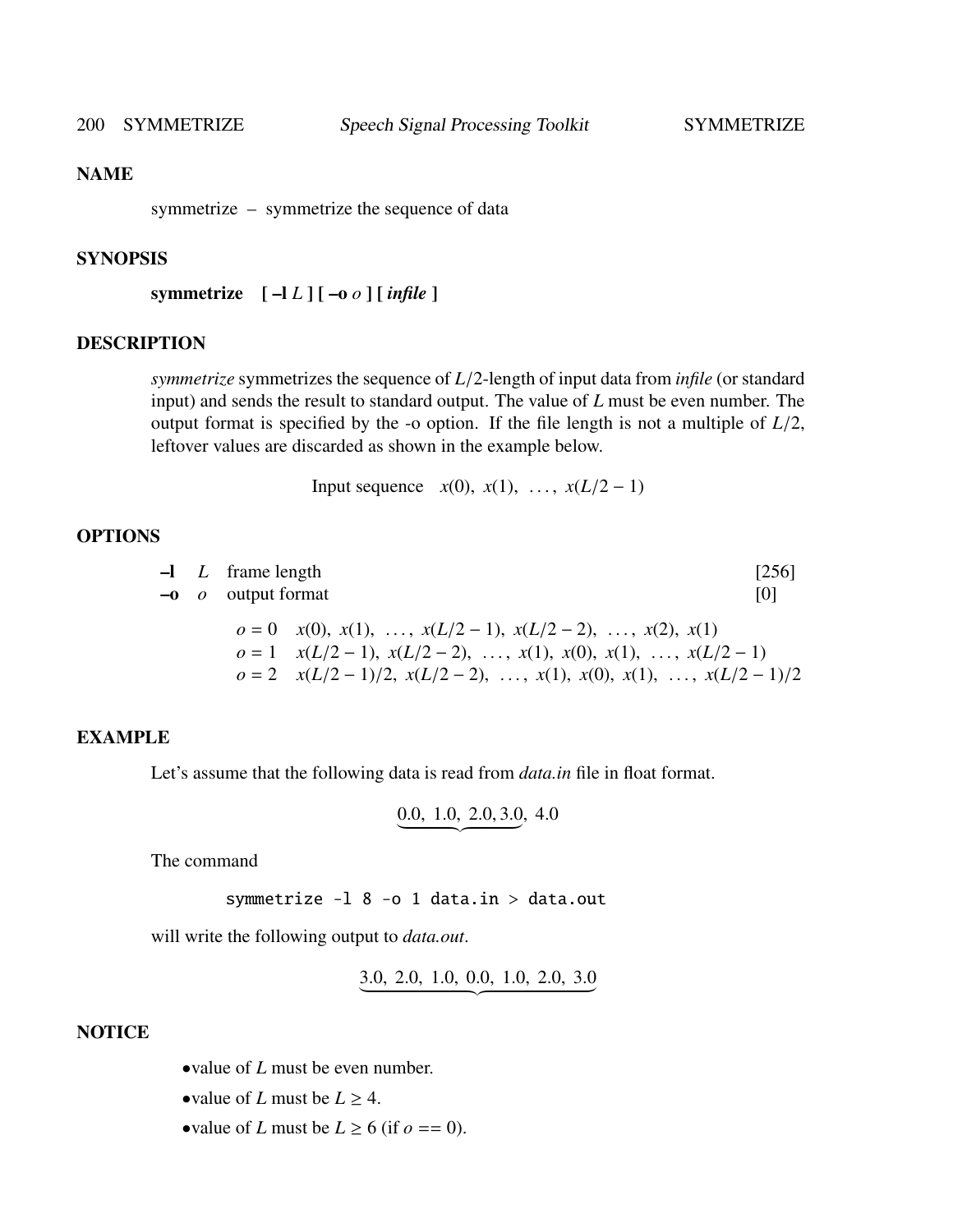<span id="page-206-0"></span>

train – generate pulse sequence

# **SYNOPSIS**

train  $[-L] [-p P]$ 

### DESCRIPTION

*train* generates a normalized pulse train sequence or a sequence with values  $\pm 1$ , and sends the result to standard output. Output data is in float format.

### **OPTIONS**

|  | $-L$ sequence length                                      | [256] |
|--|-----------------------------------------------------------|-------|
|  | $-p$ P frame period ( $P \ge 1.0$ )                       | [0.0] |
|  | if $P = 0.0$ a sequence with values $\pm 1$ is generated. |       |
|  | $-n$ N type of normalization                              |       |
|  | If $x(n)$ is the impulse sequence, then:                  |       |
|  | no-normalization<br>$\theta$                              |       |
|  | $L-1$<br>1 normalization as $\sum x^2(n) = 1$<br>$n=0$    |       |

2 normalization as 
$$
\sum_{n=0}^{n-1} x(n) = 1
$$

# EXAMPLE

The following example displays the spectrum of the signal obtained from passing a train pulse sequence through a digital filter:

train | dfs -b 1 0.9 | window | spec | fdrw | xgr

# SEE ALSO

[impulse,](#page-104-0) [sin,](#page-191-0) [step,](#page-203-0) [ramp](#page-183-0)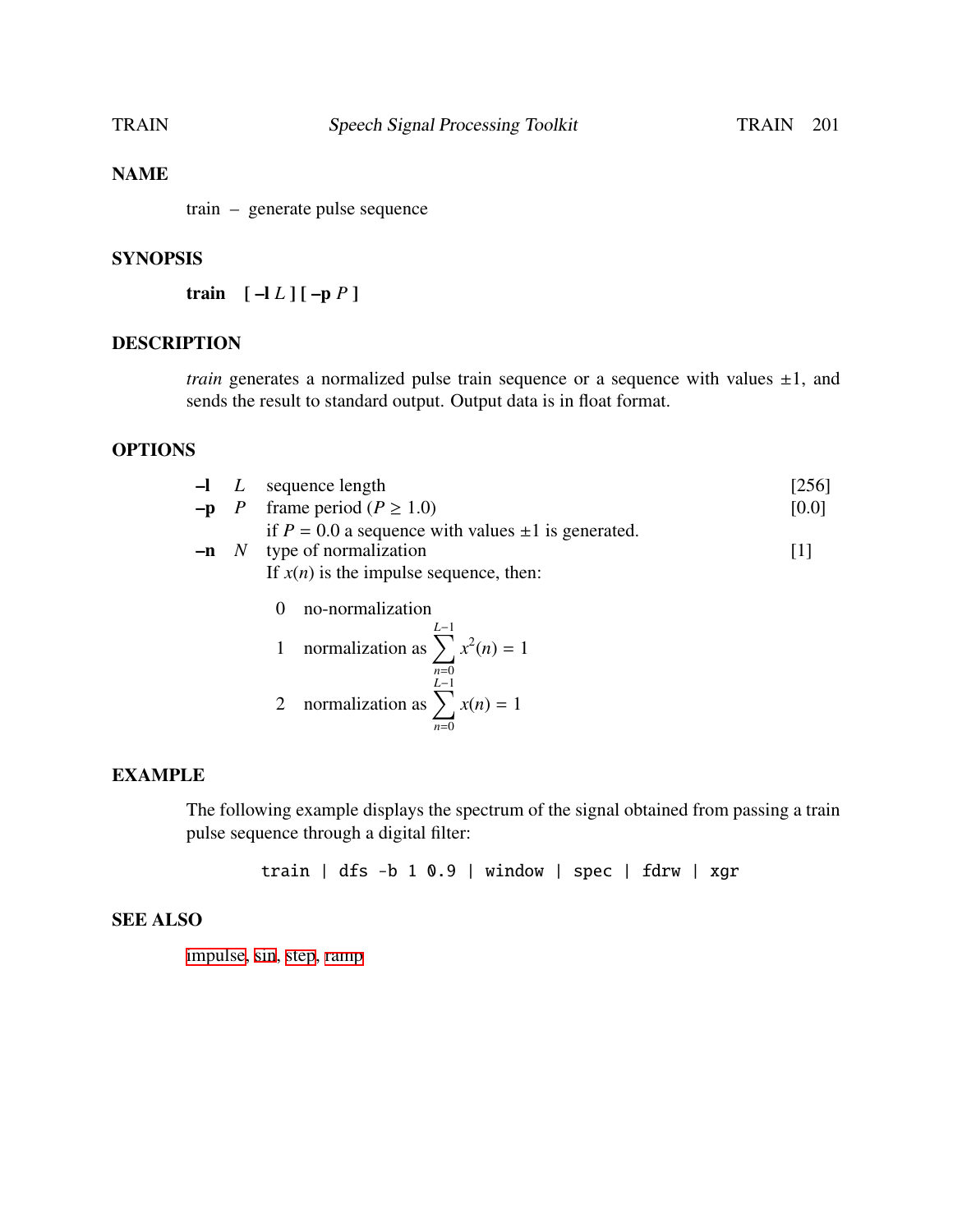transpose – transpose a matrix

# **SYNOPSIS**

transpose  $[-m m]$   $[-n n]$   $[infile]$ 

### DESCRIPTION

*transpose* assumes the input data from *infile* (or standard input) as  $m \times n$  matrix and transposes the matrix to  $n \times m$  matrix. Then, sends the result to standard output. You have to define the number of rows and columns and if the file length is not a multiple of  $m \times n$ , leftover values are discarded as shown in the example below.

Input sequence

| x(0,0) |                          | x(0,1) |               | $x(0, n-1)$                              |  |
|--------|--------------------------|--------|---------------|------------------------------------------|--|
| x(1,0) | $\overline{\phantom{a}}$ | x(1,1) | $\,$ , $\,$ , | $x(1, n-1)$                              |  |
|        |                          |        |               |                                          |  |
|        |                          |        |               | $x(m-1,0)$ , $x(m-1,1)$ , , $x(m-1,n-1)$ |  |

Output sequence

$$
x(0,0) , x(1,0) , ..., x(m-1,0) ,\n x(0,1) , x(1,1) , ..., x(m-1,1) ,\n \vdots ; \qquad \vdots\n x(0,n-1) , x(1,n-1) , ..., x(m-1,n-1)
$$

#### **OPTIONS**

|  | $-m$ <i>m</i> number of rows    | [N/A] |
|--|---------------------------------|-------|
|  | $-n$ <i>n</i> number of columns | [N/A] |

### EXAMPLE

Let's assume that the following data is read from *data.in* file in float format.

$$
0.0, 1.0, 2.0, 3.0, 4.0, 5.0, 6.0
$$

 $\overline{\phantom{a}}$ 

 $\overline{\phantom{a}}$ 

The command

```
transpose -m 2 -n 3 data.in > data.out
```
 $\overline{\phantom{a}}$ 

 $\overline{\phantom{a}}$ 

will write the following output to *data.out*.

0.0, 3.0 , 1.0, 4.0 , 2.0, 5.0  $\overline{\phantom{a}}$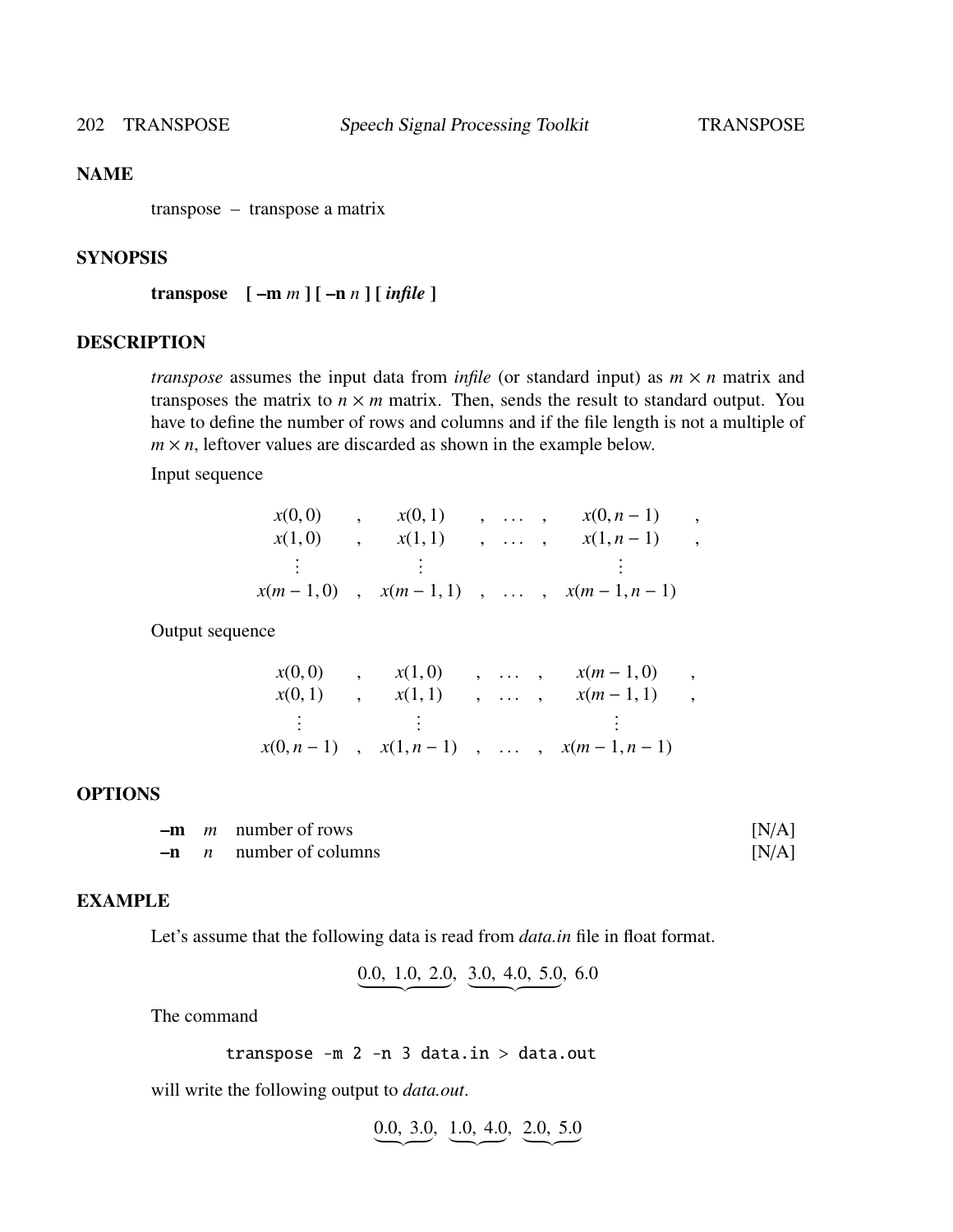<span id="page-208-0"></span>uels – unbiased estimation of log spectrum[\[2](#page-242-0), [3](#page-242-1)]

# **SYNOPSIS**

uels [ –m *M* ] [ –l *L* ] [ –q *Q* ] [ –i *I* ] [ –j *J* ] [ –d *D* ] [ –e *e* ] [ –E *E* ] [ *infile* ]

### DESCRIPTION

*uels* uses the unbiased estimation of log spectrum method to calculate cepstral coefficients *c*(*m*) from *L*-length framed windowed input data from infile (or standard input), sending the result to standard output.

Input and output data are in float format.

Until the proposition of the unbiased estimation of log spectrum method, the conventional methods had two main problems. The importance of smoothing the log spectrum was not clear and it could not be guaranteed that the bias of the estimated value would be sufficiently small.

The evaluation procedure to obtain the unbiased estimation log spectrum values is similar to other improved methods to calculate cepstral coefficients. The main difference is that in UELS method a non-linear smoothing is used to guarantee that the estimation will be unbiased.

### **OPTIONS**

| $-m$ | $M_{\odot}$      | order of cepstrum                                      | $[25]$             |  |  |  |  |
|------|------------------|--------------------------------------------------------|--------------------|--|--|--|--|
| $-1$ | L                | [256]<br>frame length                                  |                    |  |  |  |  |
| $-q$ | Q                | input data style                                       | [0]                |  |  |  |  |
|      |                  | $Q = 0$ windowed data sequence                         |                    |  |  |  |  |
|      |                  | $Q = 1$ $20 \times \log  f(w) $                        |                    |  |  |  |  |
|      |                  | $Q = 2 \quad \ln  f(w) $                               |                    |  |  |  |  |
|      |                  | $Q = 3$ $ f(w) $                                       |                    |  |  |  |  |
|      |                  | $Q = 4  f(w) ^2$                                       |                    |  |  |  |  |
|      |                  | Usually, the options below do not need to be assigned. |                    |  |  |  |  |
| —i   | $\boldsymbol{I}$ | minimum iteration                                      | $\lceil 2 \rceil$  |  |  |  |  |
| $-i$ | J                | maximum iteration                                      | $\lceil 30 \rceil$ |  |  |  |  |
| $-d$ |                  | D end condition                                        | [0.001]            |  |  |  |  |
| $-e$ | e                | small value added to periodogram                       | [0.0]              |  |  |  |  |
| $-E$ | E                | floor in db calculated per frame.                      | [N/A]              |  |  |  |  |

#### EXAMPLE

The example below reads data in float format, evaluates 15-th order log spectrum through UELS method, and sends spectrum coefficients to *data.cep*: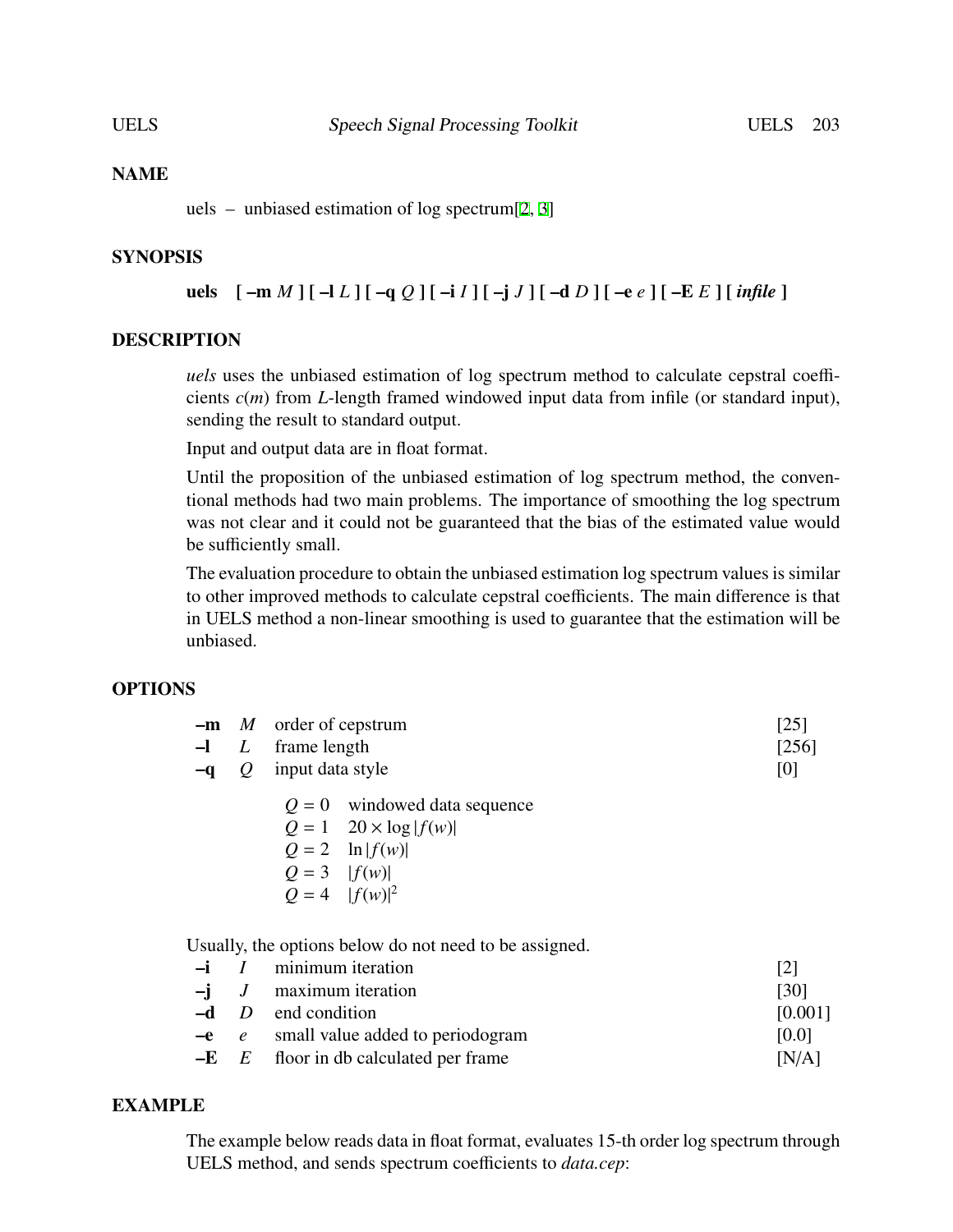frame  $\langle$  data.f | window | uels -m 15  $>$  data.cep

Also, in the following example, the floor value is set as -30 dB per frame by using the -E option.

frame < data.f | window | uels -E -30 > data.cep

# **NOTICE**

•value of *e* must be  $e \geq 0$ .

•value of *E* must be  $E < 0$ .

# SEE ALSO

[gcep,](#page-73-0) [mcep,](#page-134-0) [mgcep](#page-147-0), [lmadf](#page-116-0)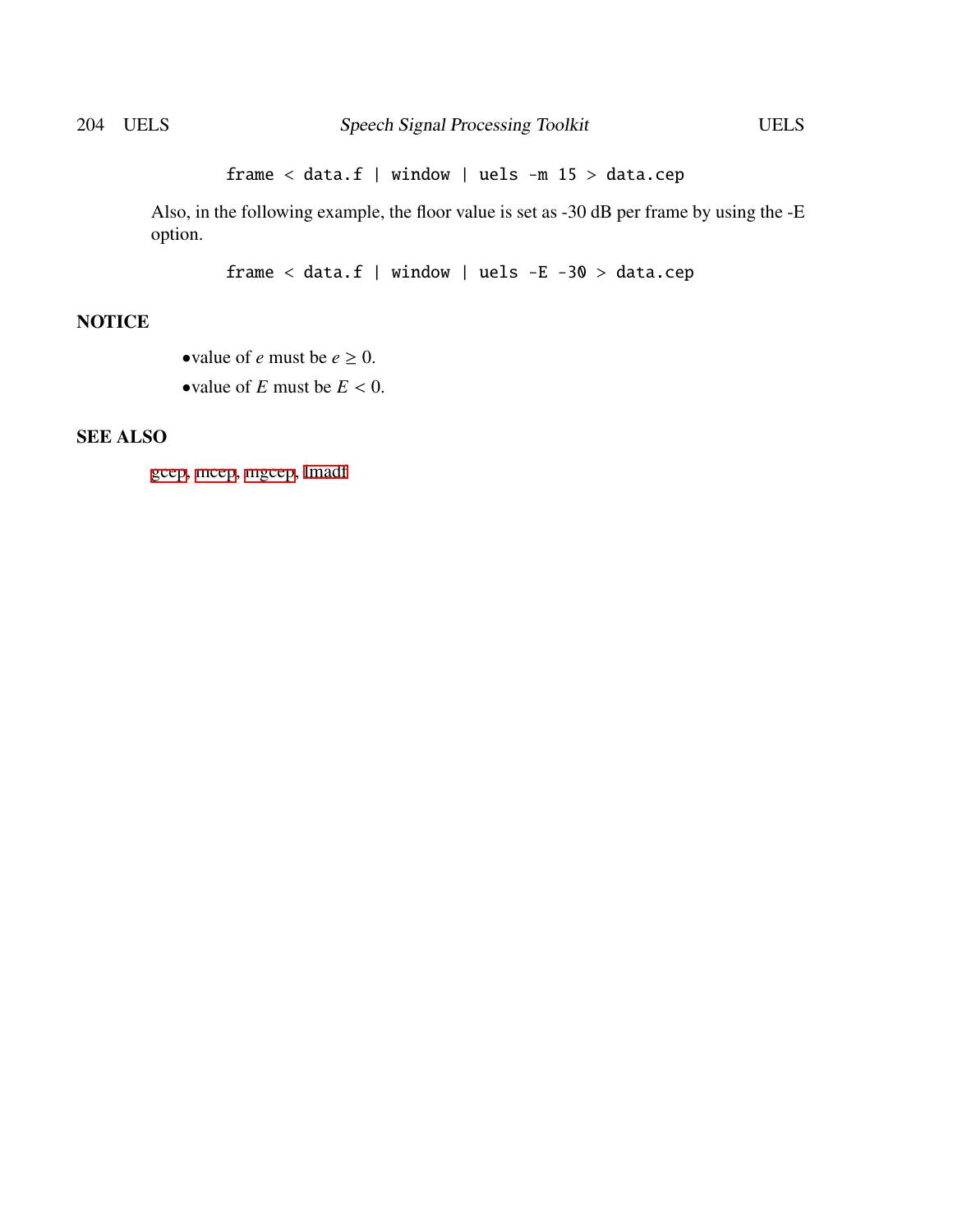ulaw –  $\mu$ -law compress/decompress

### **SYNOPSIS**

ulaw  $[-v \ V]$   $[-u \ U]$   $[-c]$   $[-d]$   $[$  *infile* ]

### DESCRIPTION

*ulaw* converts data between 8-bit  $\mu$ -law and 16-bit linear formats. The input data is infile (or standard input), and the output is sent to standard output.

If the input is  $x(n)$ , the output is  $y(n)$ , the largest value of input data is *V*, the compression coefficients vector is *U*, then the compression will be performed using made through the following equation.

$$
y(n) = sgn(x(n))V \frac{\log(1 + U^{\frac{|x(n)|}{V}})}{\log(1 + U)}
$$

Likewise, the decompression can be performed by applying the following:

$$
y(n) = sgn(x(n))V \frac{(1+u)^{|x(n)|/V} - 1}{U}
$$

### **OPTIONS**

|    | $-\mathbf{v}$ V maximum value of input | [32768] |
|----|----------------------------------------|---------|
|    | $-\mathbf{u}$ U compression ratio      | [256]   |
|    | $-c$ coder mode                        | [TRUE]  |
| —d | decoder mode                           | [FALSE] |

### EXAMPLE

In the following, 16-bit data read from *data.s* is compressed to 8-bit ulaw format, and output to *data.ulaw*

```
x2x +sf data.s | ulaw | sopr -d 256 | x2x +fc -r > data.ulaw
```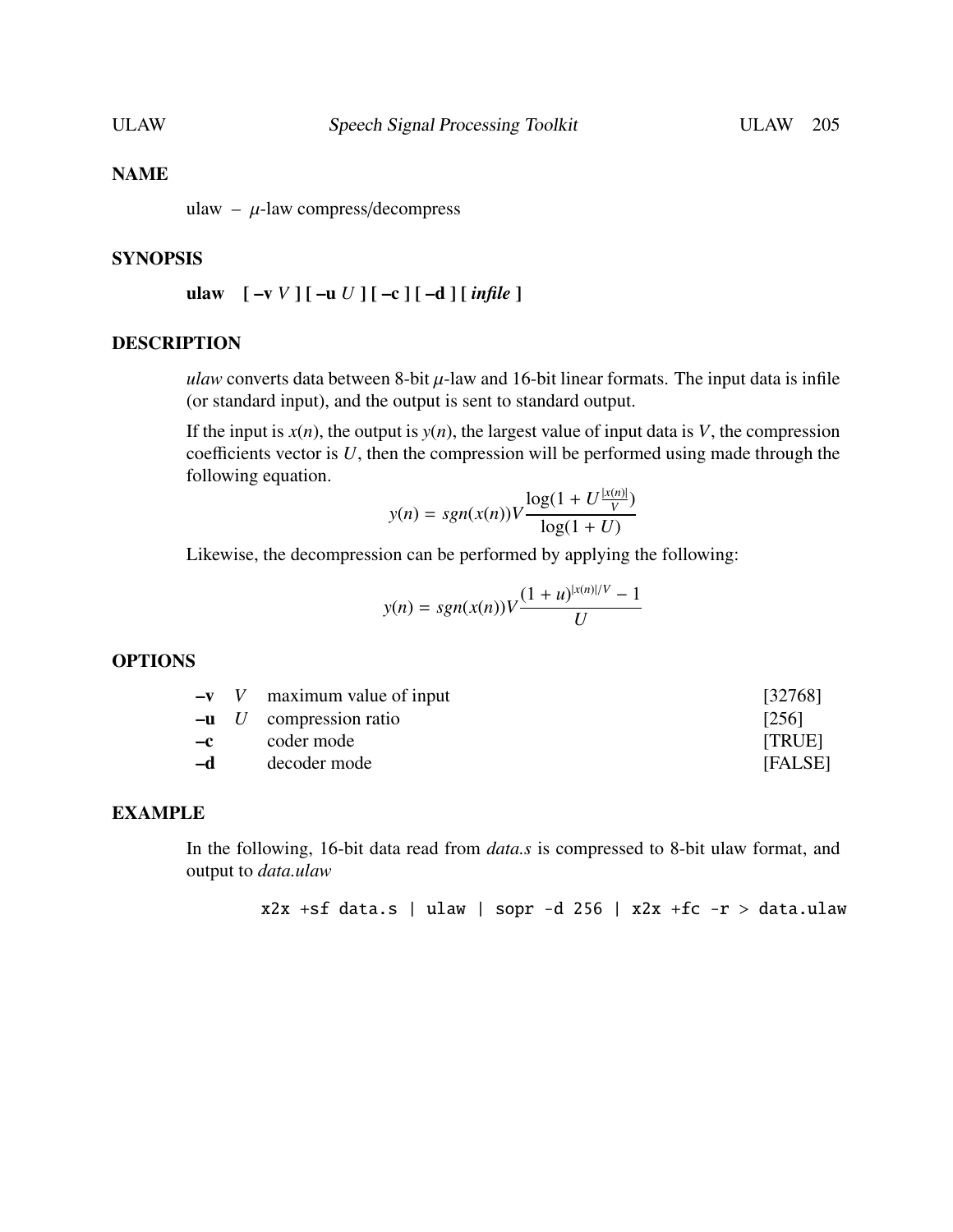<span id="page-211-0"></span> $us - up-sampling$ 

# **SYNOPSIS**

us [ –s *S* ] [ –c *file* ] [ –u *U* ] [ –d *D* ] [ *infile* ]

### DESCRIPTION

*us* up-samples data from *infile* (or standard input), sending the result to standard output.

The format of input and output data is float. The following filter coefficients can be used.

| $S = 23F$ | \$SPTK/share/SPTK/lpfcoef.2to3f                        |
|-----------|--------------------------------------------------------|
| $S = 23S$ | \$SPTK/share/SPTK/lpfcoef.2to3s                        |
| $S = 34$  | \$SPTK/share/SPTK/lpfcoef.3to4                         |
| $S = 35$  | \$SPTK/share/SPTK/lpfcoef.3to5                         |
| $S = 45$  | \$SPTK/share/SPTK/lpfcoef.4to5                         |
| $S = 57$  | \$SPTK/share/SPTK/lpfcoef.5to7                         |
| $S = 58$  | \$SPTK/share/SPTK/lpfcoef.5to8                         |
| $S = 78$  | \$SPTK/share/SPTK/lpfcoef.7to8                         |
|           | (\$SPTK is the directory where toolkit was installed.) |

The ratio between up-sampling and down-sampling can be modified by the  $-u$  and  $-d$ options respectively. If you want to specify filter coefficients, –c should also be specified.

Filter coefficients are in ASCII format.

For up-sampling from 10 or 12 to 16kHz, the *[us16](#page-213-0)* command can be used. For up/downsampling between 8, 10, 12 or and 11.025, 22.05 or 44.1 kHz, the *[uscd](#page-214-0)* command can be used. The *[ds](#page-46-0)* command may also be used for down-sampling.

### **OPTIONS**

|            |                       |                                                                                                | conversion type                                                                                                                                                                              |                    |
|------------|-----------------------|------------------------------------------------------------------------------------------------|----------------------------------------------------------------------------------------------------------------------------------------------------------------------------------------------|--------------------|
|            |                       | $S = 23F$<br>$S = 23S$<br>$S = 34$<br>$S = 34$<br>$S = 45$<br>$S = 57$<br>$S = 58$<br>$S = 78$ | up-sampling by $2:3$<br>up-sampling by $2:3$<br>up-sampling by $3:4$<br>up-sampling by $3:5$<br>up-sampling by $4:5$<br>up-sampling by $5:7$<br>up-sampling by $5:8$<br>up-sampling by $7:8$ |                    |
| $-c$<br>—u | file<br>$\mathcal{U}$ | filename of low pass filter coefficients<br>up-sampling ratio                                  |                                                                                                                                                                                              | [Default]<br>[N/A] |

- 
- –d *D* down-sampling ratio [N/A]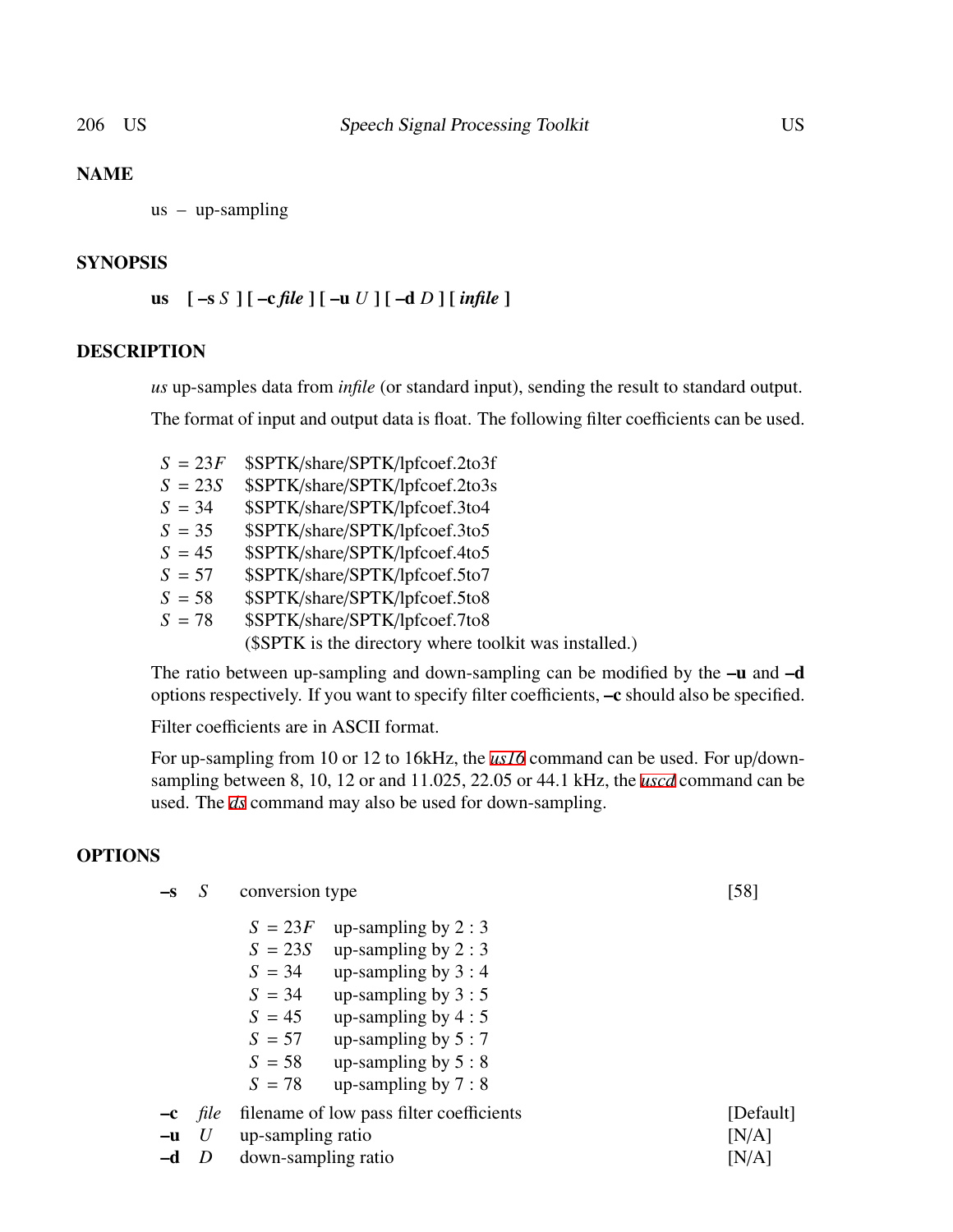# EXAMPLE

In this example, the speech data in the input file *data.16*, which was sampled at 16 kHz in short int format, is converted to an 44.1 kHz sampling rate:

> $x2x$  +sf data.16 | us -s 23F | us -s 23S | us -s 57 | \ us -c /usr/local/SPTK/lib/lpfcoef.5to7 -u 7 -d 8  $\vert \setminus$  $x2x$  +fs > data.44 44100  $3 \times 3 \times 7 \times 7 \times 100$

Note: 16000 =  $2 \times 2 \times 5 \times 8 \times 100$ 

### SEE ALSO

[ds](#page-46-0), [uscd](#page-214-0), [us16](#page-213-0)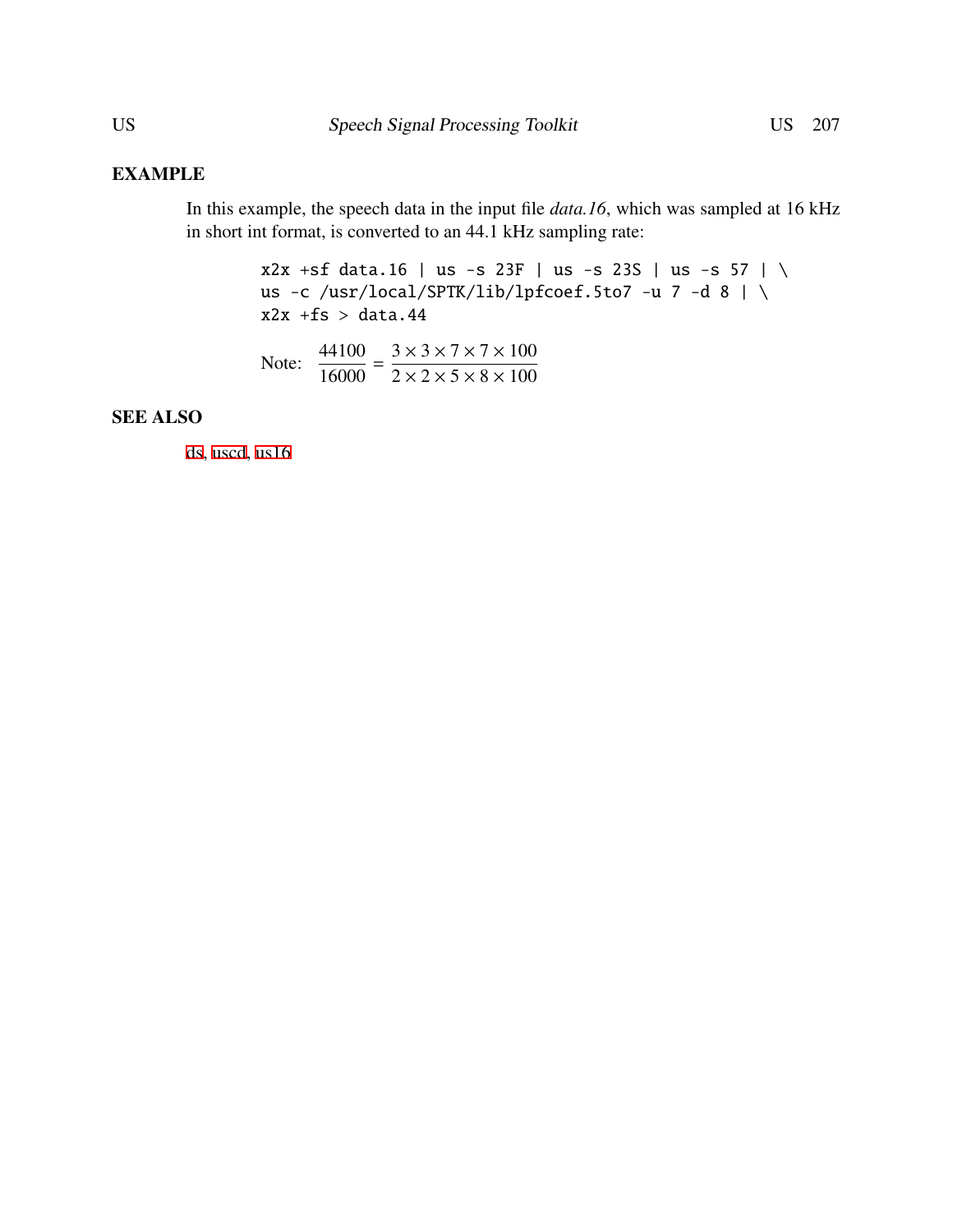<span id="page-213-0"></span>us16 – up-sampling from 10 or 12 kHz to 16 kHz

### **SYNOPSIS**

us16 [ –s *S* ] [ *infile* ] [ *outfile* ] us16  $[-s S]$  *infile1* ... [*infileN*] *outdir* 

### DESCRIPTION

*us16* upsamples data from 10 kHz or 12 kHz to 16 kHz. If the arguments *infile* and *outfile* are not given, standard input and standard output are used. If several input files are given, the last argument is considered as a directory name and multiple output files are created in that directory, with names similar to the input file names but with file extensions changed to ".16".

### **OPTIONS**

$$
-s \quad S \quad input sampling frequency 10-12 kHz \tag{10}
$$

### EXAMPLE

In the example below, speech data sampled at 10 kHz is read from *data.10*, upsampled to 16 kHz, and the results are written to data.16:

us16 -s 10 < data.10 > data.16

### SEE ALSO

[ds,](#page-46-0) [us](#page-211-0), [uscd](#page-214-0)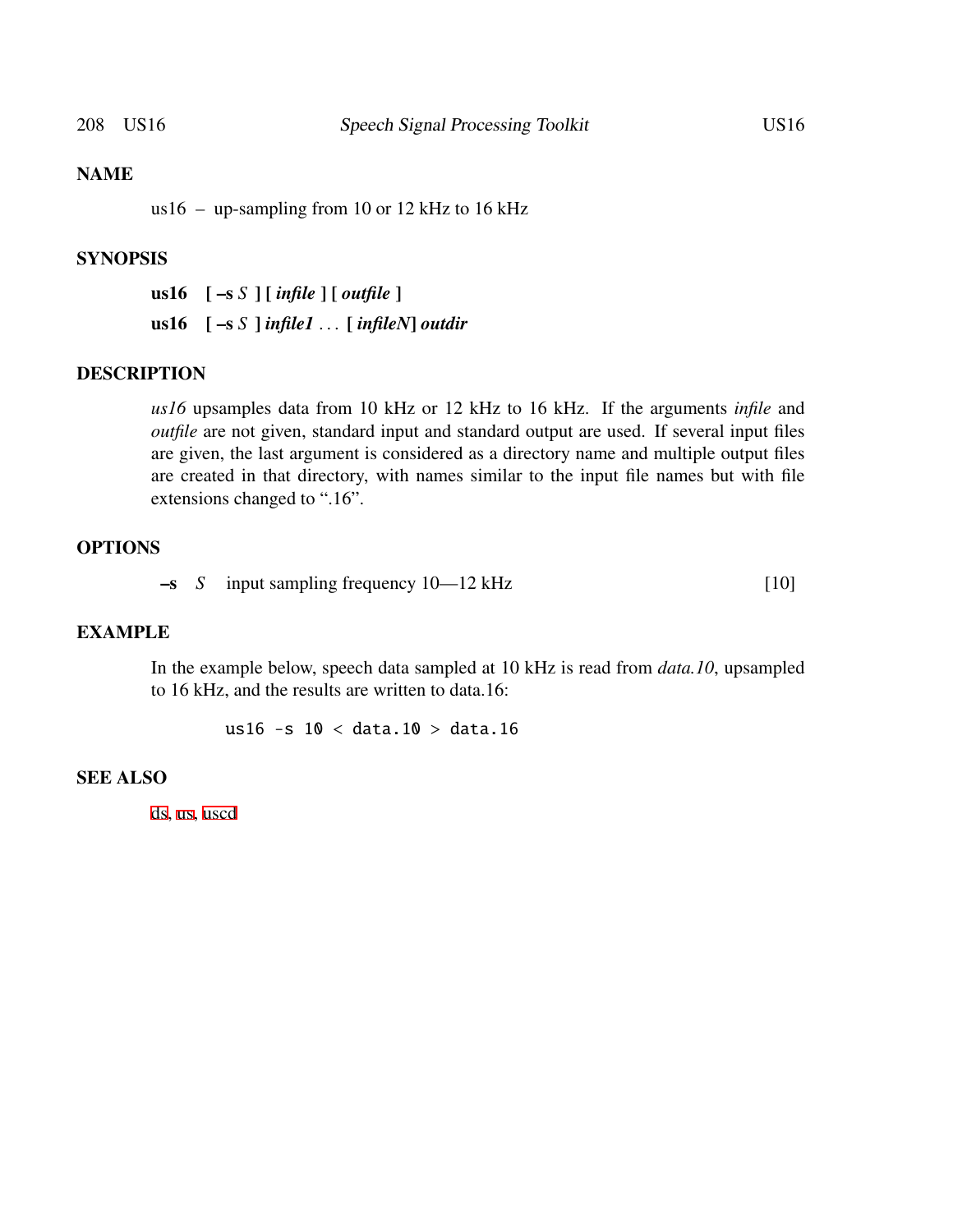<span id="page-214-0"></span>

uscd – up/down-sampling from 8, 10, 12, or 16 kHz to 11.025, 22.05, or 44.1 kHz

### **SYNOPSIS**

uscd [ –s *S S* ] [ *infile* ] [ *outfile* ] uscd [ –s *S S* ] *infile1* . . . [ *infileN*] *outdir*

### **DESCRIPTION**

*uscd* converts the sample rate from one of 8, 10, 12, or 16 kHz to one of 11.025, 22.04, or 44.1 kHz. If *infile* and *outfile* arguments are not given, standard input and output are used. If the last argument given names a directory, each of the preceding argument files is re-sampled. The results are stored in multiple files in that directory, with base names the same as the input file base names, but with extensions indicating the new sample rate.

# **OPTIONS**

|           | $-S$ S 1 input sampling frequency (one of 8, 10, 12 or 16)        | [10]     |
|-----------|-------------------------------------------------------------------|----------|
| $-S$ $S2$ | output sampling frequency (one of 11.025, 22.05, or 44.1)         | [11.025] |
|           | $S2$ can be abbreviated as 11, 22, or 44.                         |          |
|           | If the last command line argument is a directory name, the suffix |          |
|           | for the output files is either ".11", ".22", or ".44."            |          |

### EXAMPLE

In the example below, speech data sampled at 16 kHz is read from *data.16*, upsampled to 22.05 kHz, and the results are written to data.22:

uscd -s 16 22.05 < data.16 > data.22

### SEE ALSO

[ds](#page-46-0), [us](#page-211-0), us $16$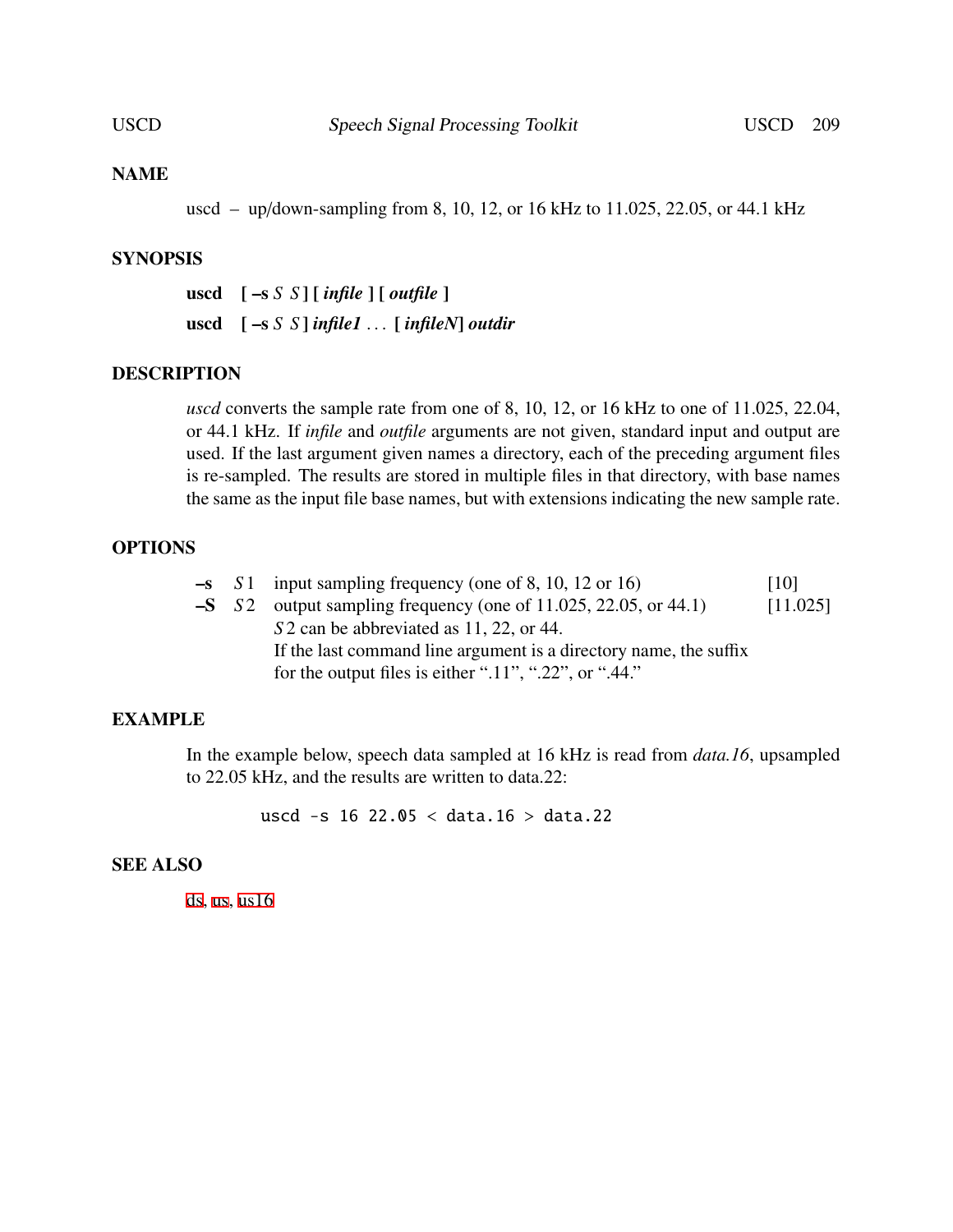vc – GMM-based voice conversion[[26\]](#page-243-2)

### **SYNOPSIS**

vc  $\left[ -L \right] L_1 \left[ -n N_1 \right] \left[ -L L_2 \right] \left[ -N N_2 \right] \left[ -m M \right] \left[ -d \left( f n \right] d_0 \left[ d_1 ... \right] \right]$  $[-r \, N_R \, W_1 \, W_2] ] [-g \, g \, v \, file ] [-e \, e \, g \, mm \, file [in \, the \, line]$ 

### DESCRIPTION

*vc* carries out a GMM-based non-linear parameter conversion based on the maximumlikelihood estimation of a parameter trajectory [\[26](#page-243-2)]. Furthermore, *vc* supports a parameter conversion considering Global Variance (GV) of the target feature vectors. *vc* converts the source static feature vector sequence from *infile* (or standard input) into the target static feature vector sequence, and sends the results to standard output. The *gmmfile* must be specified to carry out the conversion and it must have the same file format as the one generated by the *gmm* command (cross or full covariance).

Both input and output are in float format.

Let vectors x and y be time sequence of the *D*-dimensional source and target feature vectors, respectively. They can be written as

$$
\mathbf{x} = [\mathbf{x}_1^\top, \mathbf{x}_2^\top, \dots, \mathbf{x}_t^\top, \dots, \mathbf{x}_T^\top, ]^\top, \n\mathbf{y} = [\mathbf{y}_1^\top, \mathbf{y}_2^\top, \dots, \mathbf{y}_t^\top, \dots, \mathbf{y}_T^\top, ]^\top.
$$

where the notation <sup>⊤</sup> denotes transposition of the vector. Furthermore, 2*D*-dimensional source and target feature vectors are defined as  $X_t = [x_t^\top, \Delta x_t^\top]^\top$  and  $Y_t = [y_t^\top, \Delta y_t^\top]^\top$ consisting of *D*-dimensional static and dynamic features at frame *t*. Their time sequence are written as

$$
X = \begin{bmatrix} X_1^\top, X_2^\top, \dots, X_t^\top, \dots, X_T^\top, \end{bmatrix}^\top,
$$
  
\n
$$
Y = \begin{bmatrix} Y_1^\top, Y_2^\top, \dots, Y_t^\top, \dots, Y_T^\top, \end{bmatrix}^\top.
$$

The dynamic features are often calculated as regression coefficients from their neighboring static features, i.e.,

$$
\Delta x_t = \sum_{\tau=-L_{-}^{(1)}}^{L_{+}^{(1)}} w^{(1)}(\tau) x_{t+\tau}
$$

where  $\{w^{(1)}(\tau)\}_{\tau=-L^{(1)}_-,...,L^{(1)}_+}$  are window coefficients to calculate the first order dynamic feature. The relationship between a sequence of the static feature vectors *y* and that of the static and dynamic feature vectors *Y* can be arranged in a matrix form as

$$
Y = W y
$$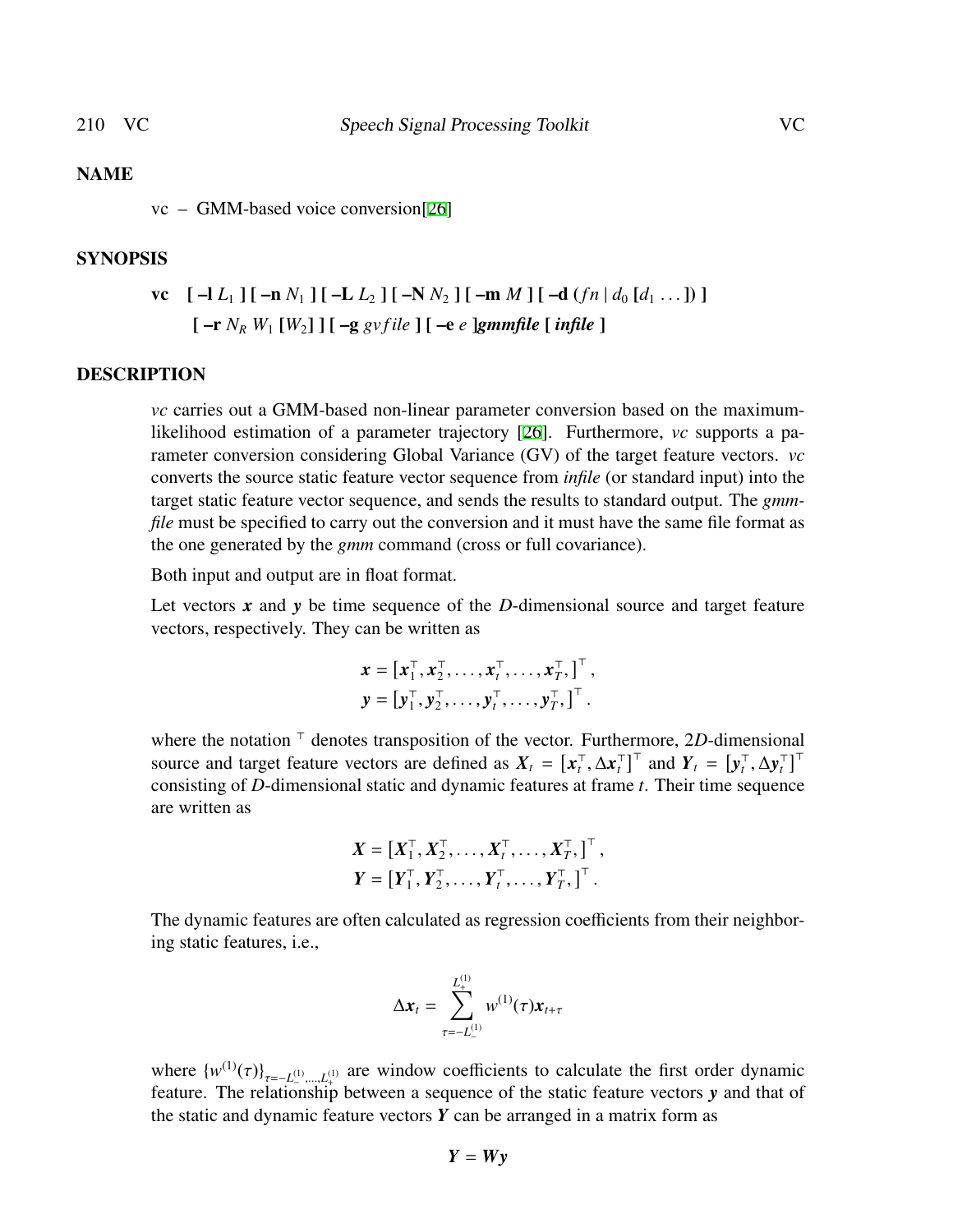*W* is a  $2DT \times DT$  window matrix and the elements of *W* are given as follows:

$$
W = \begin{bmatrix} W_1 & \dots & W_t & \dots & W_T \end{bmatrix}^\top \otimes I_{M \times M},
$$
  
\n
$$
W_t = \begin{bmatrix} w_t^{(0)}, w_t^{(1)} \end{bmatrix},
$$
  
\n
$$
w_t^{(d)} = \begin{bmatrix} 0, \dots, 0, w^{(d)}(-L_-^{(d)}), \dots, w^{(d)}(0), \dots, w^{(d)}(L_+^{(d)}), \underbrace{0, \dots, 0}_{T-(t+L_+^{(d)})} \end{bmatrix}^\top, d = 0, 1
$$

where  $L_{-}^{(0)} = L_{+}^{(0)} = 0$ ,  $w_{-}^{(0)} = 1$ , and ⊗ denotes the Kronecker product for matrices. Delta-delta features can also be used straightforwardly.

The GMM  $\lambda^{(Z)}$  of the joint p.d.f.  $P(Z_t | \lambda^{(Z)})$  is trained in advance using joint vectors  $\mathbf{Z}_t = \begin{bmatrix} X_t^\top \end{bmatrix}$  $_t^{\top}, Y_t]^{\top}$ :

$$
P(\mathbf{Z}_{t} | \lambda^{(Z)}) = \sum_{m=1}^{M} w_m \mathcal{N}(\mathbf{Z}_{t}; \boldsymbol{\mu}_{m}^{(Z)}, \boldsymbol{\Sigma}_{m}^{(X)}),
$$

where the weight of the *m*-th mixture weight is  $w_m$ , the normal distribution with  $\mu$  and  $Σ$  is denoted as  $N(·; μ, Σ)$  and the number of mixture component is *M*. The mean vector  $\mu_m^{(Z)}$  and the covariance matrix  $\Sigma_m^{(X)}$  of the *m*-th mixture component can be written as

$$
\mu_m^{(Z)} = \begin{bmatrix} \mu_m^{(X)} \\ \mu_m^{(Y)} \end{bmatrix}, \quad \Sigma_m^{(Z)} = \begin{bmatrix} \Sigma_m^{(XX)} & \Sigma_m^{(XY)} \\ \Sigma_m^{(YX)} & \Sigma_m^{(YY)} \end{bmatrix},
$$

where  $\mu_m^{(X)}$  and  $\mu_m^{(Y)}$  are the mean vector of the *m*-th mixture component for the source and that for target, respectively. The matrices  $\Sigma_m^{(XX)}$  and  $\Sigma_m^{(YY)}$  are the covariance matrix of the *m*-th mixture component for the source and that for target, respectively. The matrices  $\Sigma_m^{(XY)}$  and  $\Sigma_m^{(YX)}$  are the cross-covariance matrix of the *m*-th mixture component for the source and that for target, respectively.

A time sequence of the converted feature vectors can be determined based on maximization of the likelihood function:

$$
\hat{y} = \underset{y}{\operatorname{argmax}} P(Y | X, \lambda^{(Z)})
$$
\n
$$
= \underset{y}{\operatorname{argmax}} \sum_{\text{all } m} P(m | X, \lambda^{(Z)}) P(Y | X, m, \lambda^{(Z)})
$$
\n
$$
\approx \underset{y}{\operatorname{argmax}} P(\hat{m} | X, \lambda^{(Z)}) P(Y | X, \hat{m}, \lambda^{(Z)})
$$
\n
$$
= \underset{y}{\operatorname{argmax}} \prod_{t=1}^{T} P(\hat{m}_t | X_t, \lambda^{(Z)}) P(Y_t | X, \hat{m}_t, \lambda^{(Z)}),
$$

where  $m = \{m_1, m_2, \ldots, m_t, \ldots, m_T\}$  is a mixture component sequence,  $\hat{m}$  is the sumoptimum mixture component sequence determined by

$$
\hat{\boldsymbol{m}} = \arg \max P\left(\boldsymbol{m} \mid X, \lambda^{(Z)}\right).
$$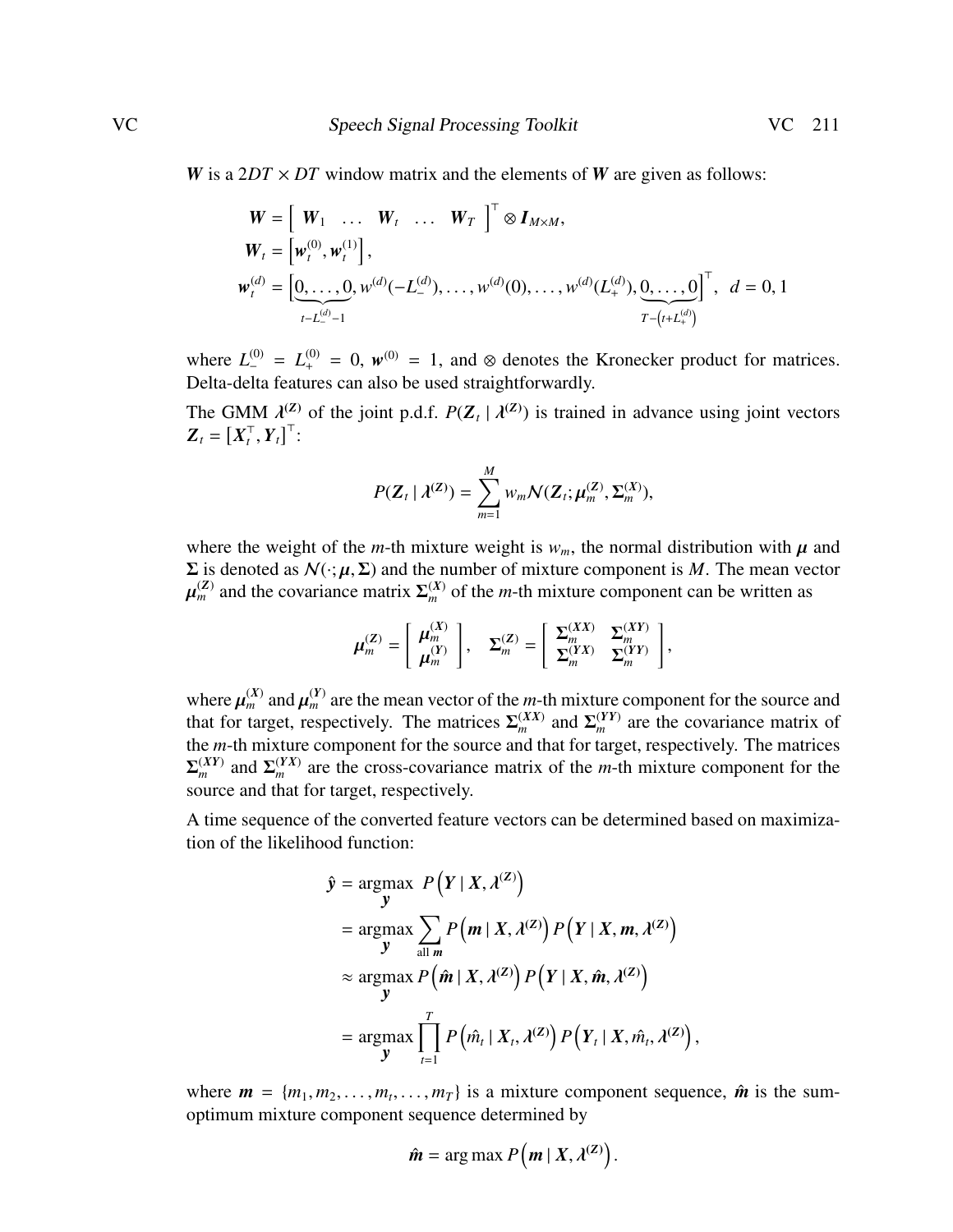The *m*-th mixture component weight  $P(m | X_t, \lambda^{(Z)})$  and the *m*-th conditional probability distribution  $P(Y_t | X, m, \lambda^{(Z)})$  at frame *t* are given by

$$
P\left(m \mid X_{t}, \lambda^{(Z)}\right) = \frac{w_{m} \mathcal{N}\left(X_{t}; \mu_{m}^{(X)}, \Sigma_{m}^{(XX)}\right)}{\sum_{n=1}^{M} w_{n} \mathcal{N}\left(X_{t}; \mu_{n}^{(X)}, \Sigma_{n}^{(XX)}\right)},
$$

$$
P\left(Y_{t} \mid X, m, \lambda^{(Z)}\right) = \mathcal{N}\left(Y_{t}; \mathbf{E}_{m,t}^{(Y)}, \mathbf{D}_{m}^{(Y)}\right),
$$

where

$$
E_{m,t}^{(Y)} = \mu_m^{(Y)} + \Sigma_m^{(YX)} \Sigma_m^{(XX)}^{-1} (X_t - \mu_m^{(X)}),
$$
  

$$
D_m^{(Y)} = \Sigma_m^{(YY)} + \Sigma_m^{(YX)} \Sigma_m^{(XX)}^{-1} \Sigma_m^{(XY)}.
$$

The converted static feature vector sequence  $\hat{y}$  under the constraint of  $Y = Wy$  is given by

$$
\hat{\mathbf{y}} = \left(\boldsymbol{W}^\top \boldsymbol{D}_{\hat{m}}^{(Y)^{-1}} \boldsymbol{W}\right)^{-1} \boldsymbol{W}^\top \boldsymbol{D}_{\hat{m}}^{(Y)^{-1}} \boldsymbol{E}_{\hat{m}}^{(Y)},
$$

where

$$
E_{\hat{m}}^{(Y)} = \begin{bmatrix} E_{\hat{m}_1,1}^{(Y)\top} & E_{\hat{m}_2,2}^{(Y)\top} & \dots & E_{\hat{m}_t,t}^{(Y)\top} & \dots & E_{\hat{m}_T,T}^{(Y)\top} \end{bmatrix}^{\top},
$$
\n
$$
D_{\hat{m}}^{(Y)} = \begin{bmatrix} D_{\hat{m}_1}^{(Y)} & & & & \\ & D_{\hat{m}_2}^{(Y)} & & & \\ & & \ddots & & \\ & & & D_{\hat{m}_t}^{(Y)} \end{bmatrix}.
$$
\n
$$
D_{\hat{m}_T}^{(Y)} = \begin{bmatrix} D_{\hat{m}_1}^{(Y)} & & & \\ & & \ddots & \\ & & & \ddots & \\ & & & & D_{\hat{m}_T}^{(Y)} \end{bmatrix}.
$$

To cope with the over-smoothing problem of the converted features, *vc* can also carry out the conversion considering GV. The GV  $v(y)$  of the target static feature vectors  $y$  is defined as

$$
\mathbf{v}(\mathbf{y}) = [v(1), v(2), \dots, v(d), \dots, v(D)]^{\top}
$$

$$
v(d) = \frac{1}{T} \sum_{t=1}^{T} (y_t(d) - \overline{y}(d))^2
$$

$$
\overline{y}(d) = \frac{1}{T} \sum_{t=1}^{T} y_t(d)
$$

where  $y_t(d)$  is the *d*-th component of  $y_t$ . The GV  $v(y)$  is assumed to be normally distributed with mean vector  $\mu^{(v)}$  and the covariance matrix  $\Sigma^{(vv)}$ :

$$
P(\mathbf{v}(\mathbf{y}) | \lambda^{(\mathbf{V})}) = \mathcal{N}(\mathbf{v}(\mathbf{y}); \mu^{(\mathbf{v})}, \Sigma^{(\mathbf{v}\mathbf{v})}),
$$

$$
\lambda^{(\mathbf{V})} = {\mu^{(\mathbf{v})}, \Sigma^{(\mathbf{v}\mathbf{v})}}.
$$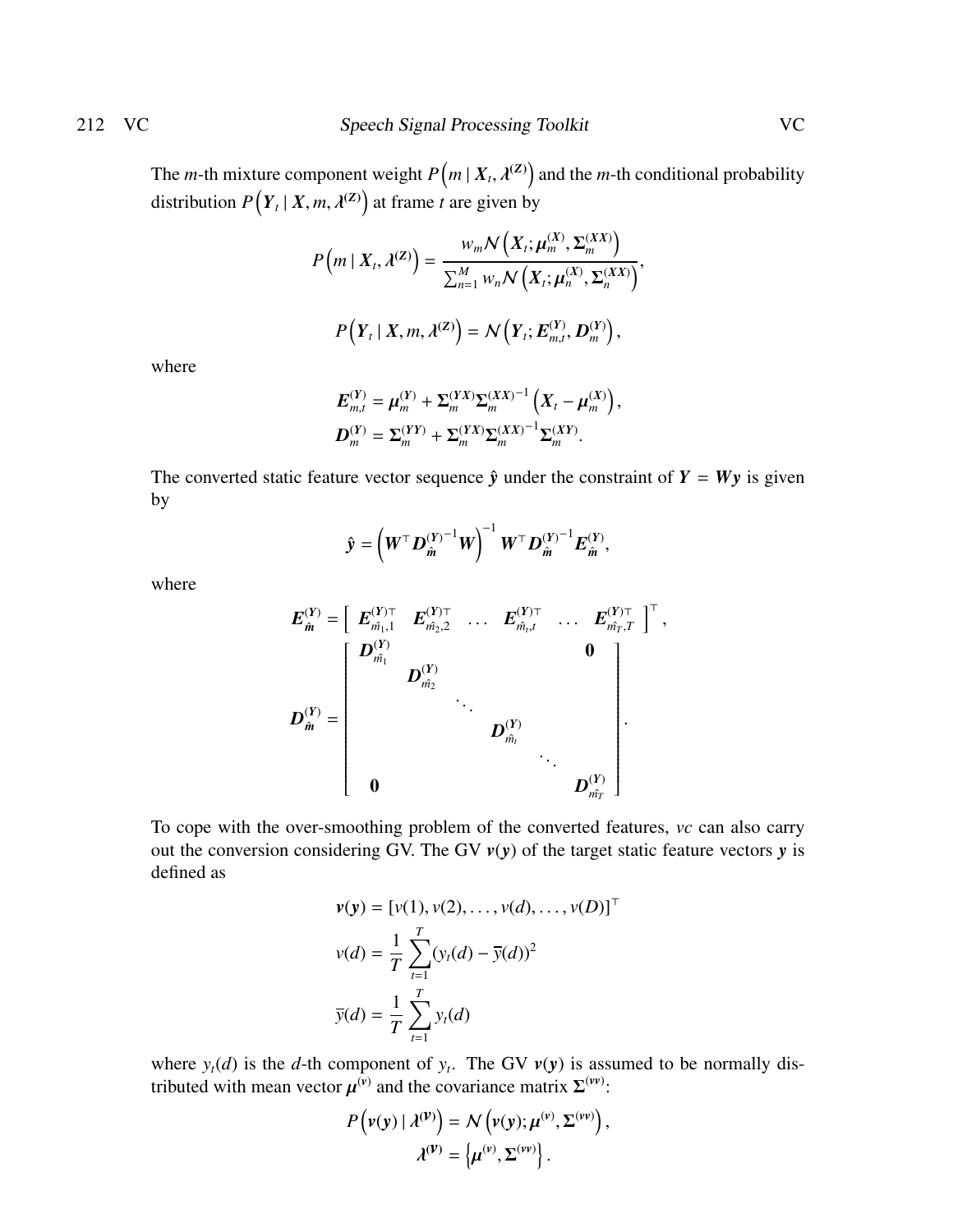A time sequence of the converted feature vectors considering GV can be determined as follows:

$$
\hat{y} = \underset{y}{\operatorname{argmax}} P(Y | X, \lambda^{(Z)}, \lambda^{(V)})
$$
\n
$$
= \underset{y}{\operatorname{argmax}} P(Y | X, \lambda^{(Z)})^{\omega} P(\nu(y) | \lambda^{(V)})
$$
\n
$$
\approx \underset{y}{\operatorname{argmax}} \left\{ P(\hat{\boldsymbol{m}} | X, \lambda^{(Z)}) P(Y | X, \hat{\boldsymbol{m}}, \lambda^{(Z)}) \right\}^{\omega} P(\nu(y) | \lambda^{(V)})
$$

where  $\omega$  is the weight for controlling the balance between the two likelihoods. The approximated log-likelihood function can be introduced as

$$
\mathcal{L} = \log \left[ \left\{ P\left(\hat{\boldsymbol{m}} \mid X, \lambda^{(Z)}\right) P\left(Y \mid X, \hat{\boldsymbol{m}}, \lambda^{(Z)}\right) \right\}^{\omega} P\left(\boldsymbol{\nu}(\mathbf{y}) \mid \lambda^{(\mathbf{V})}\right) \right].
$$

The converted parameter trajectory can be updated iteratively using the first derivative of  $\mathcal L$  given by

$$
\frac{\partial \mathcal{L}}{\partial y} = \omega \left( -\boldsymbol{W}^{\top} \boldsymbol{D}_{\hat{\boldsymbol{m}}}^{(Y)}{}^{-1} \boldsymbol{W} \boldsymbol{y} + \boldsymbol{W}^{\top} \boldsymbol{D}_{\hat{\boldsymbol{m}}}^{(Y)}{}^{-1} \boldsymbol{E}_{\hat{\boldsymbol{m}}}^{(Y)} \right) + \left[ \boldsymbol{v}_{1}^{\prime \top}, \boldsymbol{v}_{2}^{\prime \top}, \dots, \boldsymbol{v}_{t}^{\prime \top}, \dots, \boldsymbol{v}_{T}^{\prime \top} \right]^{\top},
$$
\n
$$
\boldsymbol{v}_{t}^{\prime} = \left[ \boldsymbol{v}_{t}^{\prime}(1), \boldsymbol{v}_{t}^{\prime}(2), \dots, \boldsymbol{v}_{t}^{\prime}(d), \dots, \boldsymbol{v}_{t}^{\prime}(D) \right]^{\top},
$$
\n
$$
\boldsymbol{v}_{t}^{\prime}(d) = -\frac{2}{T} \boldsymbol{c}_{\boldsymbol{v}}^{(d)^{\top}} \left( \boldsymbol{v}(\hat{\boldsymbol{y}}) - \boldsymbol{\mu}_{\boldsymbol{v}} \right) \left( \hat{\boldsymbol{y}}_{t}(d) - \overline{\hat{\boldsymbol{y}}}(d) \right),
$$

where  $c_v^{(d)}$  $\bar{f}$  is the *d*-th column vector of  $\Sigma^{(\nu\nu)}$ <sup>-1</sup>.

#### **OPTIONS**

| $\mathbf{-}$  | $L_1$               | dimension of source feature vector                                                                                                                                                                                                                                                                                                                                                                                                                                                                                                                                                     | [25]        |
|---------------|---------------------|----------------------------------------------------------------------------------------------------------------------------------------------------------------------------------------------------------------------------------------------------------------------------------------------------------------------------------------------------------------------------------------------------------------------------------------------------------------------------------------------------------------------------------------------------------------------------------------|-------------|
| $-\mathbf{n}$ | $N_1$               | order of source feature vector                                                                                                                                                                                                                                                                                                                                                                                                                                                                                                                                                         | $[L_1 - 1]$ |
| -L            | $L_2$               | dimension of target feature vector                                                                                                                                                                                                                                                                                                                                                                                                                                                                                                                                                     | $[L_1]$     |
| $-N$          | $N_2$               | order of target feature vector                                                                                                                                                                                                                                                                                                                                                                                                                                                                                                                                                         | $[L_2 - 1]$ |
| $-m$          | M                   | number of mixture components of GMM                                                                                                                                                                                                                                                                                                                                                                                                                                                                                                                                                    | [16]        |
| -d            | $(fn   d_0 [d_1 ])$ | <i>fn</i> is the file name of the parameters $w^{(n)}(\tau)$ used                                                                                                                                                                                                                                                                                                                                                                                                                                                                                                                      | [N/A]       |
| -r            | $N_R W_1 [W_2]$     | when evaluating the dynamic feature vector. It is<br>assumed that the number of coefficients to the left<br>and to the right are the same. Therefore, the num-<br>ber of coefficients must be odd. Instead of enter-<br>ing the file name $fn$ , the coefficients (which com-<br>pose the file $fn$ can be directly inputted from the<br>command line.<br>This option is used when $N_R$ -th order dynamic pa-<br>rameters are used and the weighting coefficients<br>$w^{(n)}(\tau)$ are evaluated by regression. $N_R$ can be<br>made equal to 1 or 2. The variables $W_1$ and $W_2$ | [N/A]       |
|               |                     | represent the widths of the first and second order<br>regression coefficients, respectively. The first and<br>second order regression coefficients at frame t are<br>evaluated likewise <i>delta</i> command.                                                                                                                                                                                                                                                                                                                                                                          |             |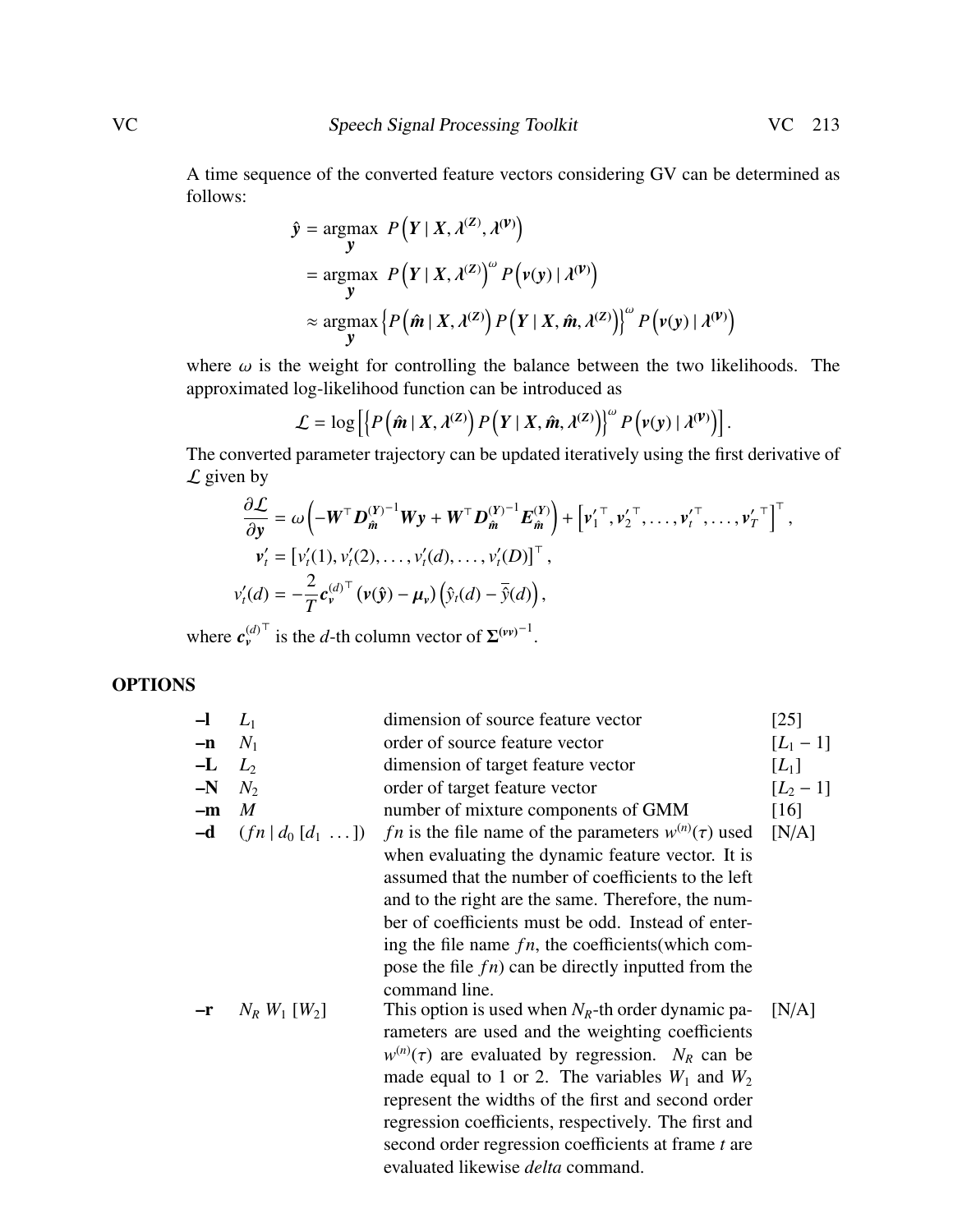| 214 VC |             | <b>Speech Signal Processing Toolkit</b>                                                                                                                                                                                                     | VС |
|--------|-------------|---------------------------------------------------------------------------------------------------------------------------------------------------------------------------------------------------------------------------------------------|----|
|        | $-g$ gyfile | <i>gvfile</i> is the file name of GV statistics of the tar- [N/A]<br>get static feature vectors. <i>gvfile</i> must contain the<br>mean vector and diagonal components of covari-<br>ance matrix of the Gaussian distribution of the<br>GV. |    |
|        |             | small value added to diagonal component of co- [0.0]<br>variance                                                                                                                                                                            |    |

#### EXAMPLE

In the following example, the source and target features (24-th order Mel-cepstrum coefficients) and dynamic features are extracted from the file *source.raw* and the file *target.raw* of raw (short) format. These extracted features are automatically aligned and concatenated by *dtw* command, which can carry out dynamic time warping. The GMM of the joint features is trained and its parameters are saved as *source target.gmm*.

```
x2x +sf < source.raw | frame -1 400 -p 80 | \
    window -1 400 -L 1024 -w 0 \wedgemcep -1 1024 -m 24 -a 0.42 | \
    delta -m 24 -r 1 1 > source.mcep.delta
x2x +sf < target.raw | frame -1 400 -p 80 | \
    window -1 400 -L 1024 -w 0 | \
    mcep -1 1024 -m 24 -a 0.42 | \
    delta -m 24 -r 1 1 > target.mcep.delta
dtw -1 50 -p 5 -n 2 target.mcep.delta < source.mcep.delta |\ \ranglegmm -1 100 -m 2 -f > source_target.gmm
```
Using the *source target.gmm* and the source features extracted from the file *source test.raw*, under the same analysis condition above, the GMM-based spectral parameter conversion can be performed by *vc* command and the converted target static features are saved as *target test.mcep*.

```
x2x +sf < source_test.raw | frame -1 400 -p 80 | \
    window -1 400 -L 1024 -w 0 \rightarrowmcep -1 1024 -m 24 -a 0.42 | \
    vc -1 25 -m 2 -r 1 1 source_target.gmm \
    > target_test.mcep
```
Finally, using the *target test.mcep*, the waveform can be synthesized as *target test.raw*.

```
excite -p 80 target.pitch |\ \ranglemlsadf -m 24 -p 80 -a 0.42 -P 5 target_test.mcep |\ \ \ranglex2x +fs -o > target_test.raw
```
The *target.pitch* must be prepared in advance. Usually, the target  $F_0$  can be obtained by a linear transform in a log-domain, from a log-scaled  $F_0$  of the source speaker [\[26](#page-243-0)].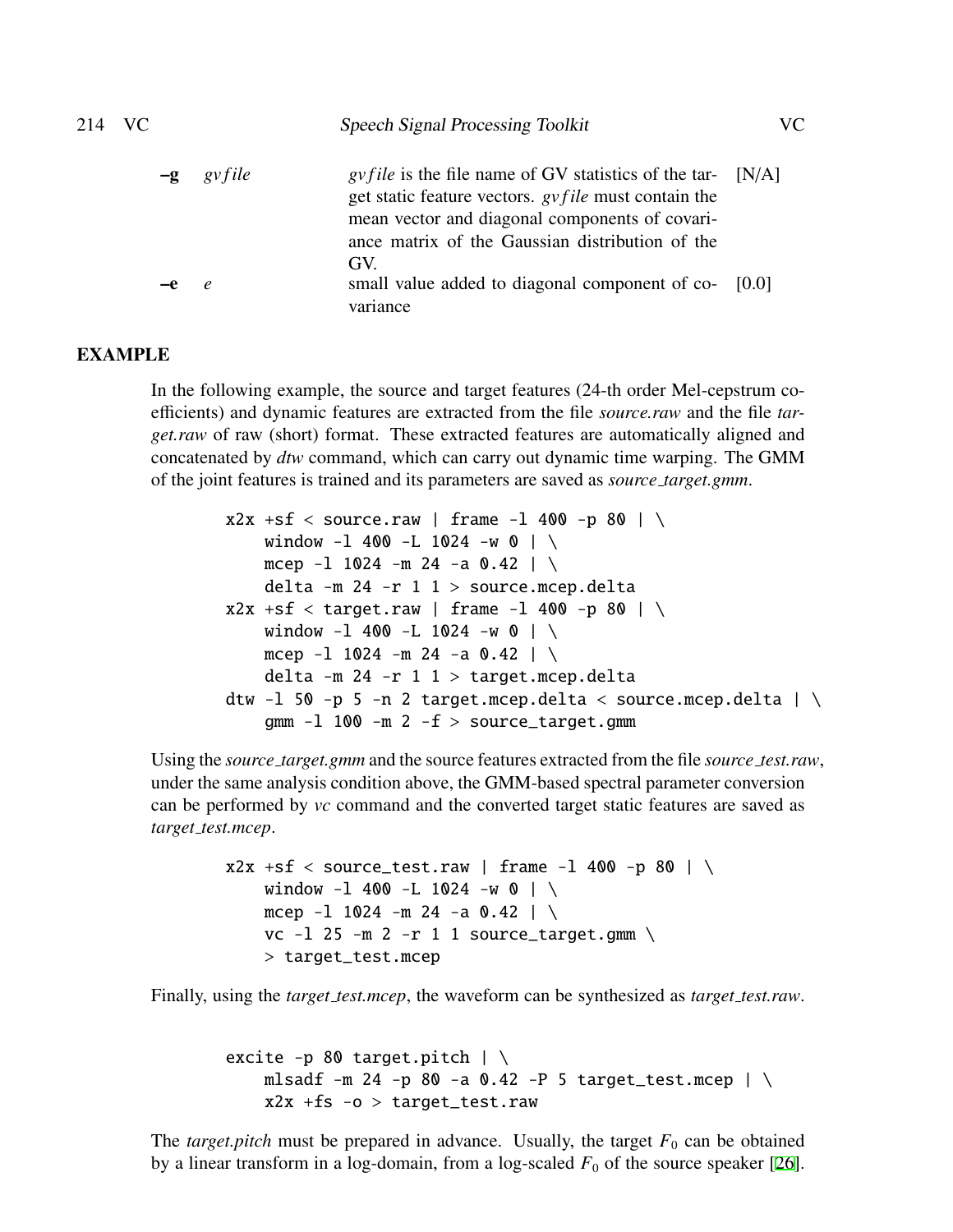This transform can be realized by using *pitch*, *sopr* and *vstat* command. In this example, especially, it can be obtained from *source test.raw*.

## **NOTICE**

When using  $-d$  option to specify filename of delta coefficients, the number of coefficients must be odd.

## SEE ALSO

[delta](#page-34-0), [dtw,](#page-43-0) [gmm,](#page-79-0) [pitch](#page-179-0), [sopr,](#page-197-0) [vstat](#page-225-0)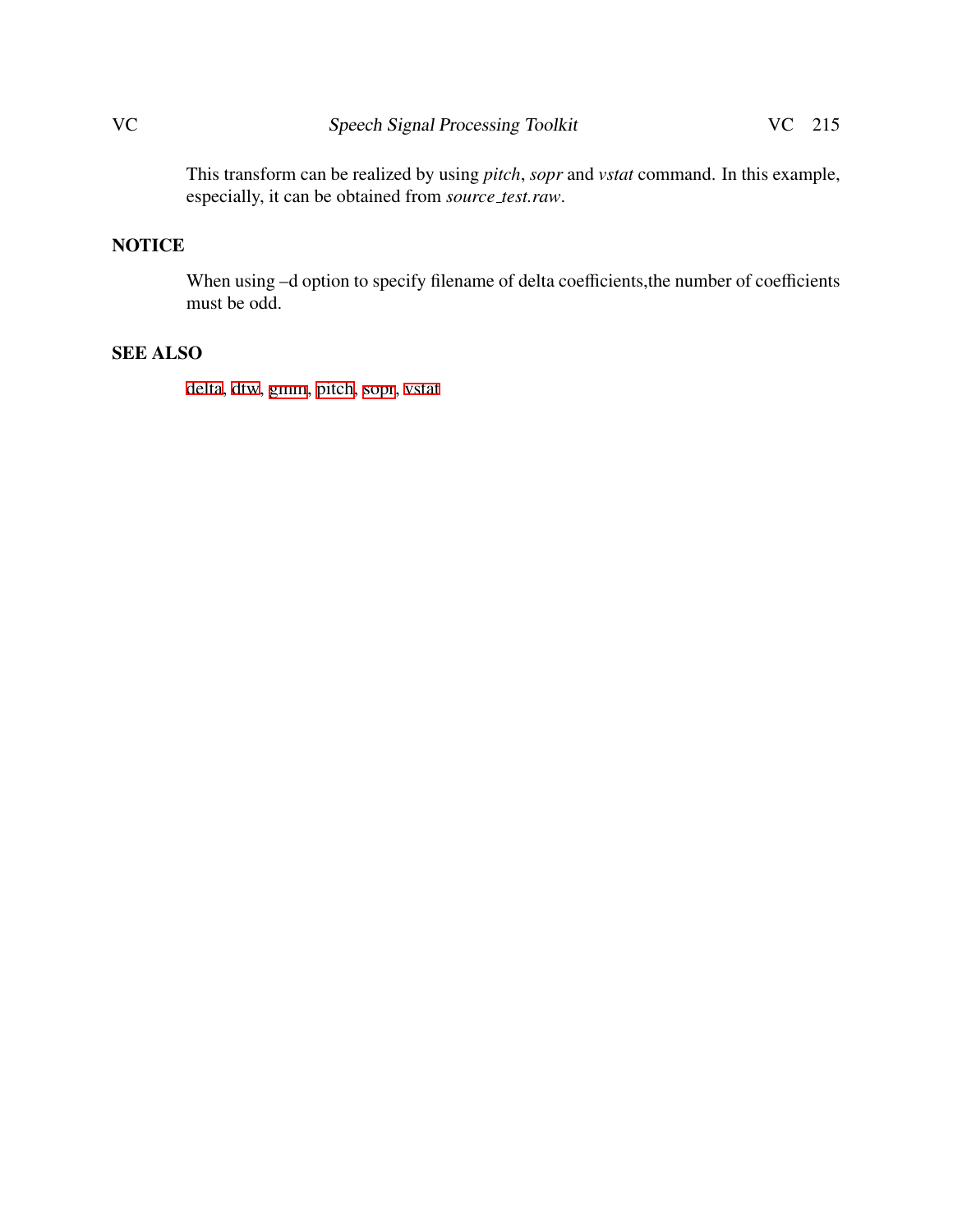<span id="page-221-0"></span>vopr – execute vector operations

#### **SYNOPSIS**

vopr [ –l *L* ] [ –n *N* ] [ –i ] [ –a ] [ –s ] [ –m ] [ –d ] [ –ATAN2 ] [ –AM ] [ –GM ] [ –gt ] [–ge ] [ –lt ] [–le] [ –eq ] [ –ne ] [ *file1* ] [ *infile* ]

### DESCRIPTION

This command performs vector operations in input files. In other words

*file1* first vector file (if it is not assigned then stdin)

*infile* second vector file (if it is not assigned then stdin)

the first file gives the operation vectors a and the second file gives the operation vectors b. The assigned operation is undertaken and the results are sent to the standard output.

Input and output data are in float format.

The undertaken action depends on the number of assigned files as well as the vector lengths as exemplified in the following.

If two files are assigned (when only one file is assigned, it is assumed that it corresponds to *infile*) then, depending on the vector sizes, the following actions are taken.

| when $L = 1$                                              |  |                                       |         |  |
|-----------------------------------------------------------|--|---------------------------------------|---------|--|
| <i>file1</i> (stdin)                                      |  | $a_2 \mid \ldots \mid a_i \mid$       |         |  |
| infile                                                    |  | $b_2$ $\ldots$ $\mid b_i \mid \ldots$ |         |  |
| <i>Output</i> (stdout) $\vert y_1 \vert y_2 \vert \ldots$ |  |                                       | $ y_i $ |  |

One data from one file corresponds to one data on the other file.

| when $L \geq 2$<br><i>file1</i> (stdin)                                                                              |                              | $a_{11}, \ldots, a_{1L} \mid a_{21}, \ldots, a_{2L} \mid a_{31}, \ldots, a_{3L} \mid a_{41}, \ldots$ |  |
|----------------------------------------------------------------------------------------------------------------------|------------------------------|------------------------------------------------------------------------------------------------------|--|
| infile                                                                                                               | $\vert b_1,\ldots,b_L \vert$ |                                                                                                      |  |
| <i>Output</i> (stdout) $  y_{11}, \ldots, y_{1L}   y_{21}, \ldots, y_{2L}   y_{31}, \ldots, y_{3L}   y_{41}, \ldots$ |                              |                                                                                                      |  |

In this case, the operation vector is read only once from *infile*, and the operations are recursively performed.

When the information related to **a** and **b** is contained in a single file, (if only one file is assigned, or if no file assignment is made), the –i option should be used and the action does not depend on the vector length.

| when $L \geq 1$                                             |  |  |                                                                                                              |  |  |  |  |
|-------------------------------------------------------------|--|--|--------------------------------------------------------------------------------------------------------------|--|--|--|--|
| <i>file</i> (stdin)                                         |  |  | $a_{11}, \ldots, a_{1L} \mid b_{11}, \ldots, b_{1L} \mid a_{21}, \ldots, a_{2L} \mid b_{21}, \ldots, b_{2L}$ |  |  |  |  |
| <i>Output</i> (stdout) $\vert y_{11}, \ldots, y_{1L} \vert$ |  |  |                                                                                                              |  |  |  |  |
|                                                             |  |  | $ y_{21}, \ldots, y_{2L}\rangle$                                                                             |  |  |  |  |
| Input vectors are read from a single file.                  |  |  |                                                                                                              |  |  |  |  |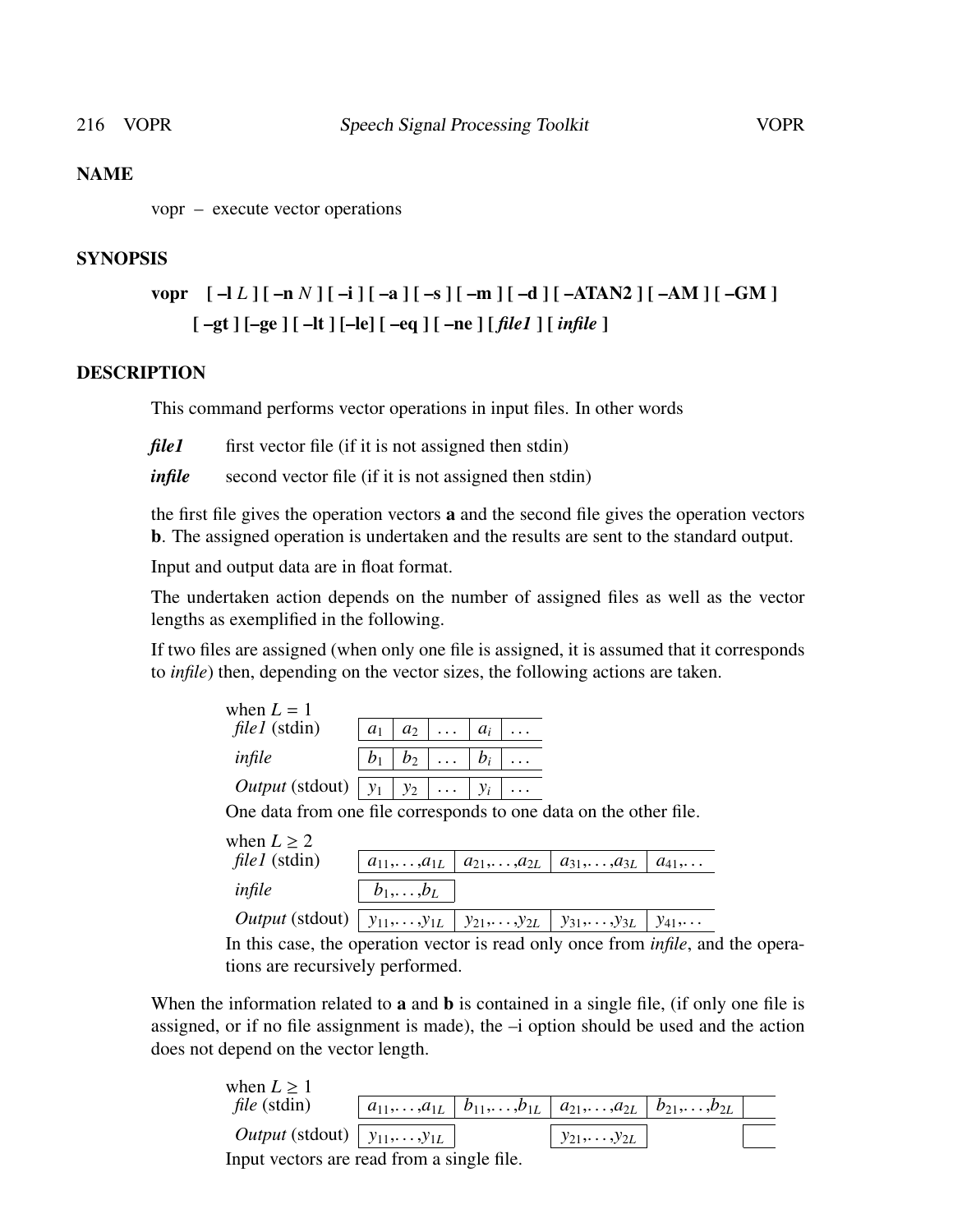#### **OPTIONS**

| $-\mathbf{l}$ | L | length of vector                                                      | [1]     |
|---------------|---|-----------------------------------------------------------------------|---------|
| $-\mathbf{n}$ | N | order of vector                                                       | $[L-1]$ |
| $-i$          |   | when a single file file is specified, the file contains a and [FALSE] |         |
|               |   | b.                                                                    |         |
| $-a$          |   | addition $y_i = a_i + b_i$                                            | [FALSE] |
| $-S$          |   | subtraction $y_i = a_i - b_i$                                         | [FALSE] |
| $-m$          |   | multiplication $y_i = a_i * b_i$                                      | [FALSE] |
| $-d$          |   | division $y_i = a_i/b_i$                                              | [FALSE] |
| $-ATAN2$      |   | atan2 $y_i = \text{atan } 2(b_i, a_i)$                                | [FALSE] |
| $-AM$         |   | arithmetic mean $y_i = (a_i + b_i)/2$                                 | [FALSE] |
| $-GM$         |   | geometric mean $y_i = \sqrt{a_i * b_i}$                               | [FALSE] |
| $-c$          |   | choose smaller value                                                  | [FALSE] |
| -f            |   | choose larger value                                                   | [FALSE] |
| -gt           |   | decide "greater than"                                                 | [FALSE] |
| -ge           |   | decide "greater than or equal"                                        | [FALSE] |
| $-$ lt        |   | decide "less than"                                                    | [FALSE] |
| $-le$         |   | decide "less than or equal"                                           | [FALSE] |
| $-eq$         |   | decide "equal to"                                                     | [FALSE] |
| -ne           |   | decide "not equal to"                                                 | [FALSE] |

#### EXAMPLE

The output file *data.c* contains addition of vectors in float format read from *data.a* and *data.b*:

vopr -a data.a data.b > data.c

In the following example, a sin wave is passed through a window with length 256 and coefficients given from *data.w*:

sin -p 30 -l 1000 | vopr data.w -l 256 -m | fdrw | xgr

Similar results as from the above example can be obtained using the following: Here, it is considered that the contents of *data.w* correspond to a Blackman window:

sin -p 30 -l 1000 | window | fdrw | xgr

For other examples, suppose *data.a* contains

1, 2, 3, 4, 5, 6, 7

in float format and *data.b* contains

3, 2, 1, 0, 5, 6, 7

in float format. In the following example, smaller scalar values can be taken from *data.a* and *data.b*, and the result is sent to *data.c* in float format.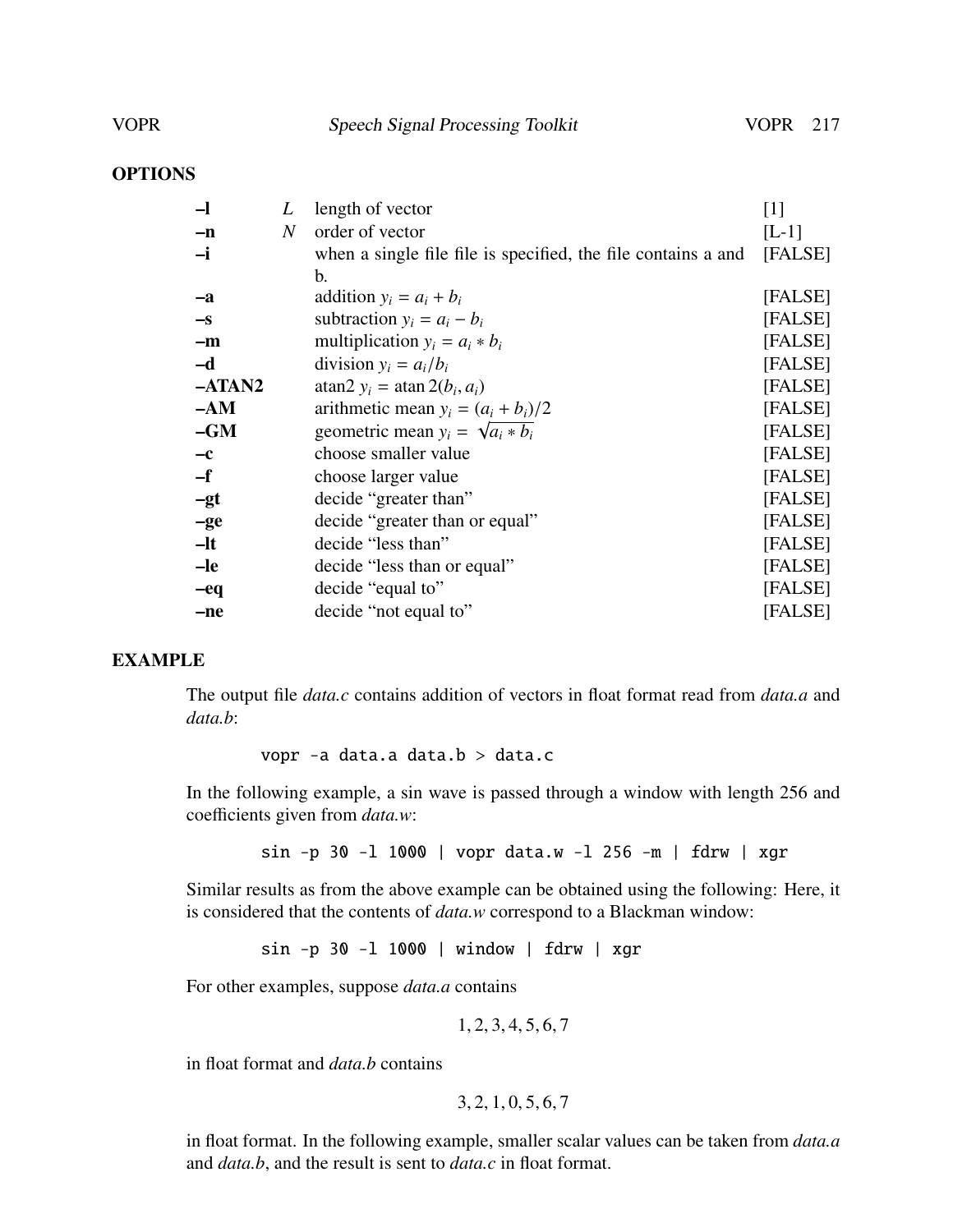vopr -c data.b < data.a > data.c

The output file *data.c* contains

1, 2, 1, 0, 5, 6, 7.

When executing following command line,

vopr -ge data.b < data.a > data.c

the output file *data.c* contains:

0.0, 1.0, 1.0, 1.0, 1.0, 1.0, 1.0

On the other hand, when executing following command line,

```
vopr -gt data.b < data.a > data.c
```
the output file *data.c* contains:

0.0, 0.0, 1.0, 1.0, 0.0, 0.0, 0.0

Moreover, when executing following command line,

vopr -eq data.b < data.a > data.c

the output file *data.c* contains:

0.0, 1.0, 0.0, 0.0, 1.0, 1.0, 1.0

#### **NOTICE**

When both  $-1$  and  $-n$  are specified, latter argument is adopted.

## SEE ALSO

[sopr,](#page-197-0) [vsum](#page-228-0)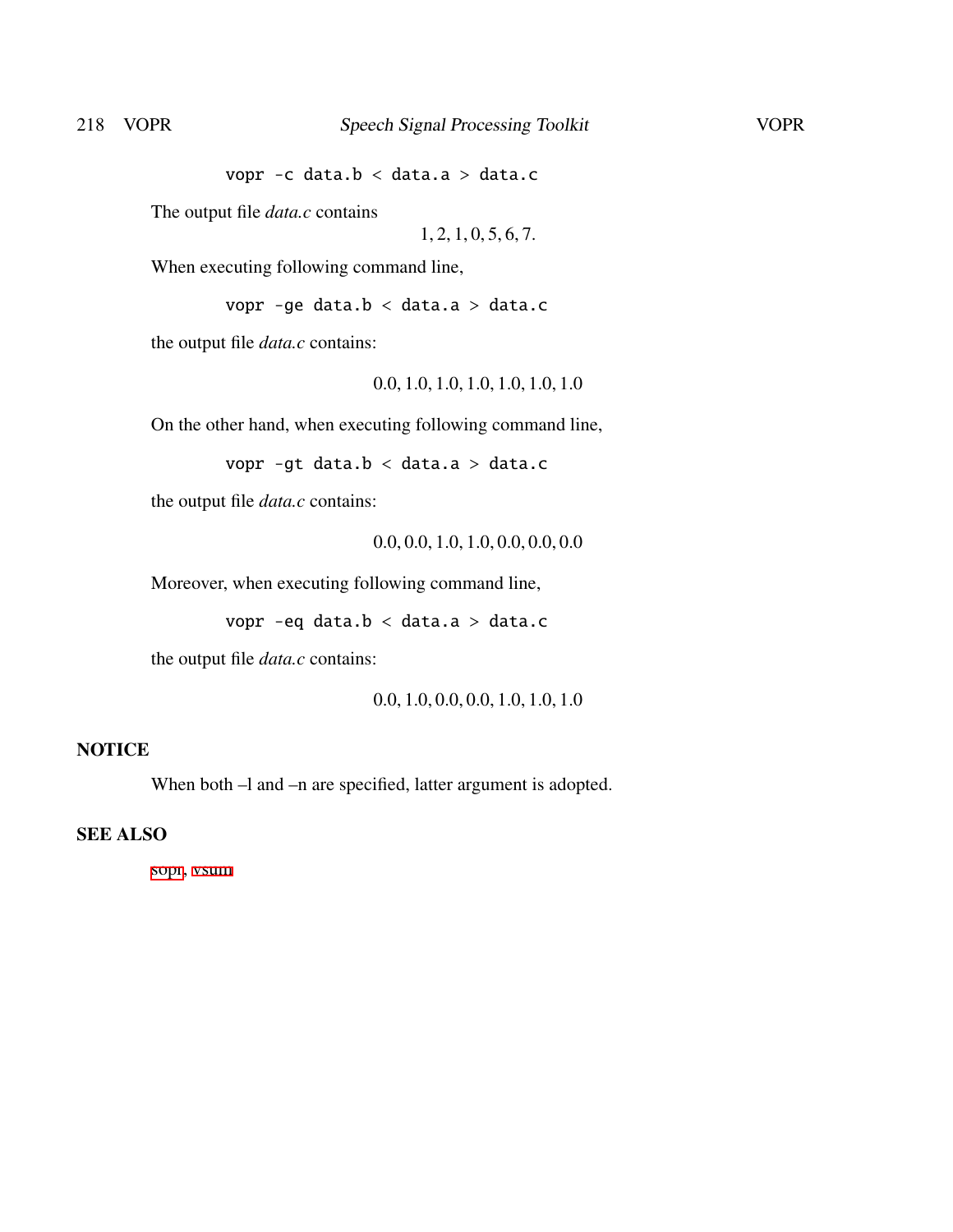<span id="page-224-0"></span>vq – vector quantization

#### **SYNOPSIS**

vq [ –l *L* ] [ –n *N* ] [ –q ] *cbfile* [*infile*]

#### DESCRIPTION

*vq* uses vector quantization to compress vectors from *infile* (or standard input) according to the codebook *cbfile*, sending either codebook indexes or quantized vectors to standard output.

For each length *L* input vector

$$
x(0), x(1), \ldots, x(L-1),
$$

 $vq$  finds the codebook vector  $c_i$  that minimizes the Euclidean distance

$$
d_i = \sum_{m=0}^{L-1} (x(m) - c_i(m))^2.
$$

Input data is in float format. If the –q option is given, the output is the code vector  $[c_i(0), c_i(1), \cdots, c_i(L-1)]$  in float format. If the –q option is not given, the output is the codebook index *i* in int format.

#### **OPTIONS**

|    | $-L$ length of vector   | [26]    |
|----|-------------------------|---------|
|    | $-n$ N order of vector  | $ L-1 $ |
| —a | output quantized vector | [FALSE] |

#### EXAMPLE

In this example, a sequence of vectors of length 26 is read from *data.f* in float format. Each vector is quantized using the codebook *cbfile*, and results are written to *data.vq*:

vq -q cbfile  $\langle$  data.f  $\rangle$  data.vq

#### SEE ALSO

[ivq,](#page-107-0) [msvq,](#page-169-0) [imsvq,](#page-105-0) [lbg](#page-108-0)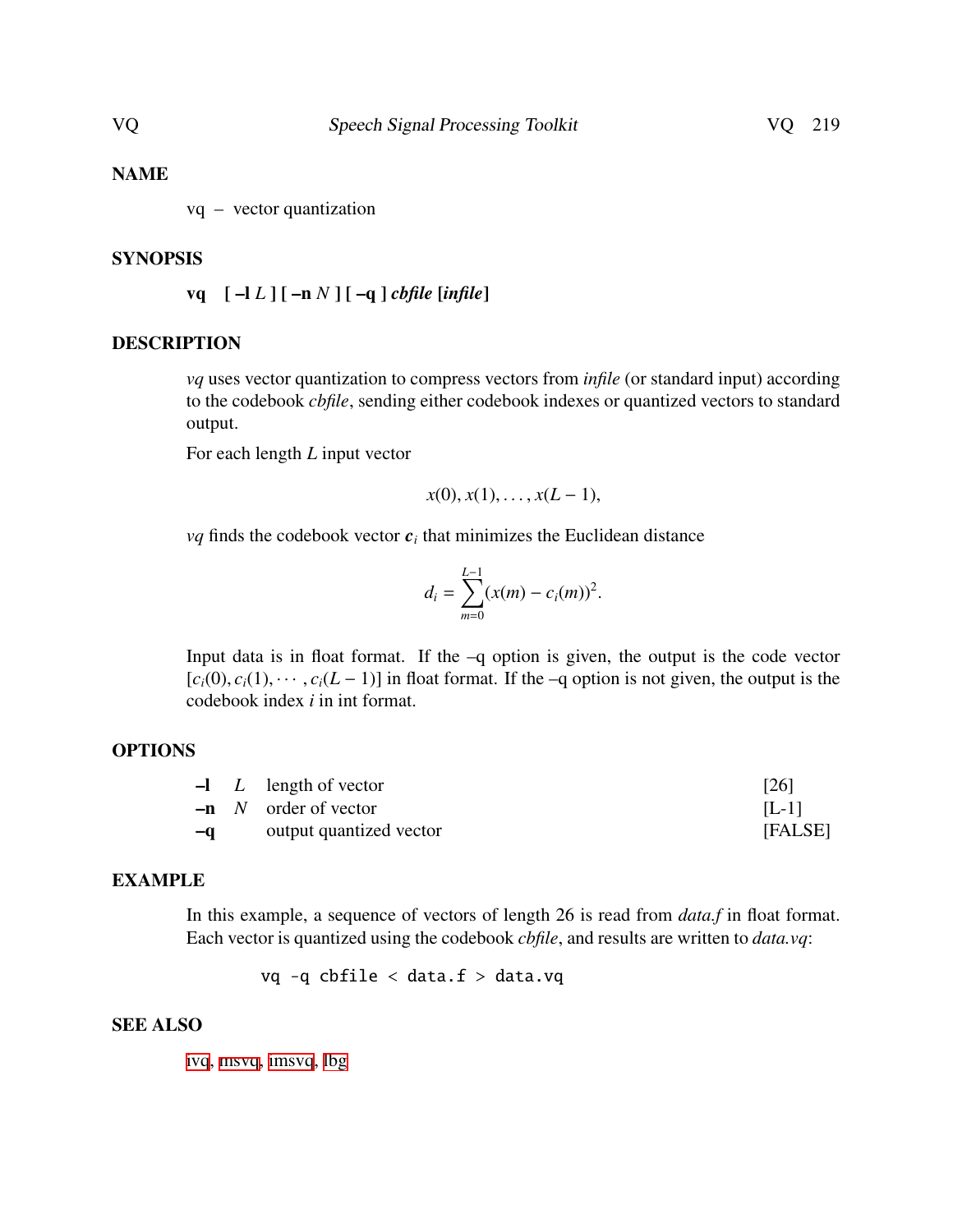<span id="page-225-1"></span><span id="page-225-0"></span>vstat – vector statistics calculation

#### **SYNOPSIS**

vstat [ –l *L* ] [ –n *N* ] [ –t *T* ] [ –c *C* ] [ –d ] [ –o *O* ] [ *infile* ]

#### DESCRIPTION

*vstat* calculates the mean and covariance of groups of vectors from *infile* (or standard input), sending the result to standard output.

For each group of *T* input vectors of length *L*, *vstat* calculates the mean vector of length *L* and the  $L \times L$  covariance matrix. In other words, if the input data is:

| $T\! \times\! I$ |                                                                                          |
|------------------|------------------------------------------------------------------------------------------|
|                  |                                                                                          |
|                  |                                                                                          |
|                  | $x_1(1), \ldots, x_1(L), x_2(1), \ldots, x_2(L), \ldots, x_N(1), \ldots, x_N(L), \ldots$ |

then the output will be given by:

$$
\overbrace{\mu(1), \ldots, \mu(L)}^{L}, \overbrace{\sigma(11), \ldots, \sigma(1L)}^{L \times L}, \ldots, \overbrace{\sigma(L1), \ldots, \sigma(LL)}^{L}, \ldots
$$

and the values of  $\mu$ ,  $\Sigma$  can be obtained through the following:

$$
\mu = \frac{1}{N} \sum_{k=1}^{N} x
$$

$$
\Sigma = \frac{1}{N} \sum_{k=1}^{N} x x^{2} - \mu \mu^{2}
$$

If the –d option is given, the length *L* diagonal of the covariance matrix is outputted instead of the entire  $L \times L$  matrix.

If the –o 3 option is specified, *vstat* also calculates the confidence interval of the mean via Student's t-distribution for each dimension, i.e. for each dimension, the confidence interval can be estimated at the confidence level  $\alpha$  (%) satisfying the following condition:

$$
t(\alpha,\phi) \ge \left| \frac{\mu(i) - m(i)}{\sqrt{\sigma(i)^2/L}} \right|, \quad i = 1, 2, \dots, L
$$

where  $t(\alpha, \phi)$  is the upper 0.5(100 –  $\alpha$ )-th percentile of the t-distribution with  $\phi$  degrees of freedom,  $m(i)$  is the population mean,  $\sigma(\hat{i})^2$  is the unbiased variance. The confidence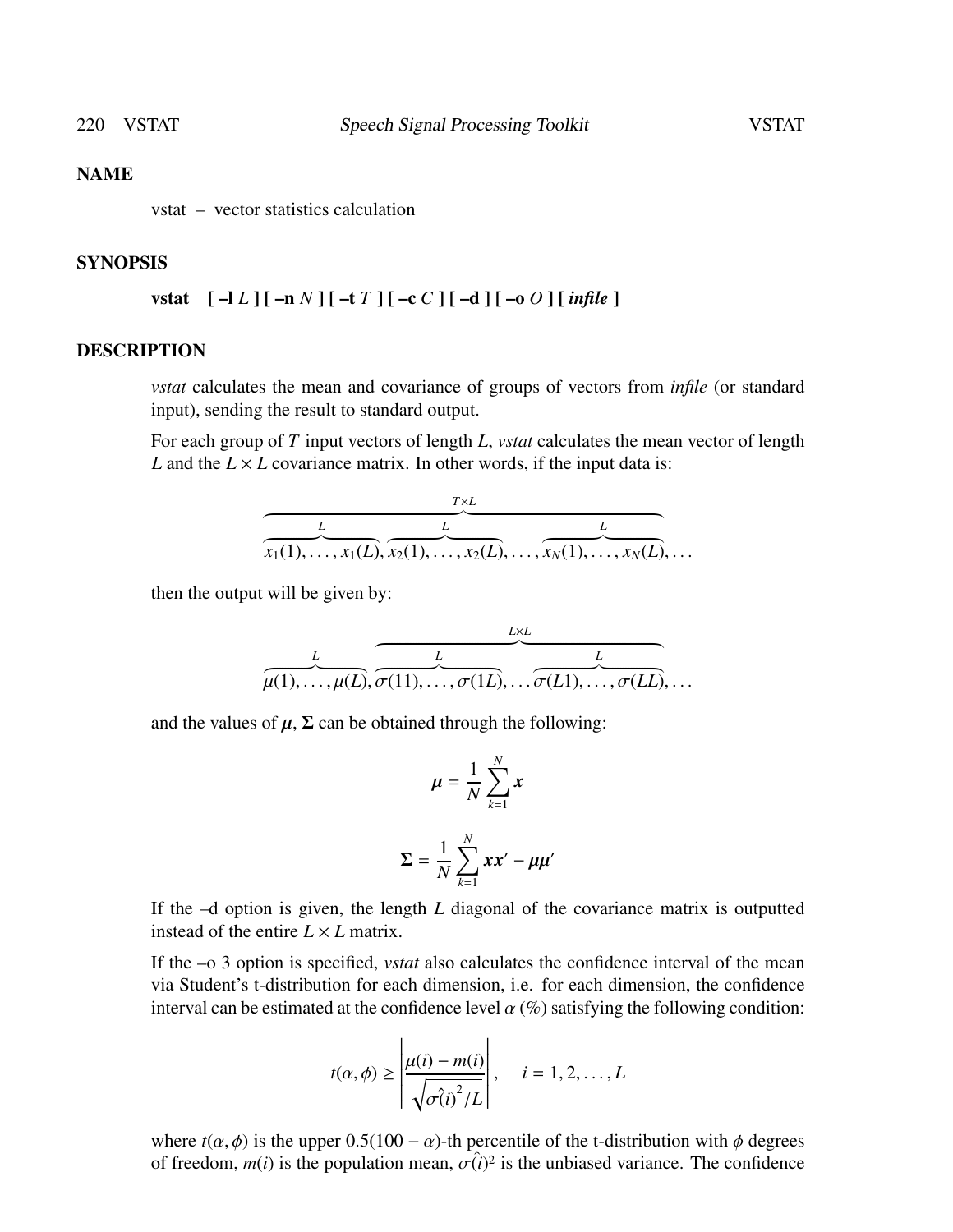level  $\alpha$  can be specified by the –c option. The upper and lower bounds  $u(i)$  and  $l(i)$  can be written as

$$
u(i) = \mu(i) + t(\alpha, L - 1) \sqrt{\frac{\sigma(i)^2}{L}},
$$
  

$$
l(i) = \mu(i) - t(\alpha, L - 1) \sqrt{\frac{\sigma(i)^2}{L}}.
$$

The order of the output is as follows.

$$
\overbrace{\mu(1),\ldots,\mu(L)}^{L},\overbrace{\mu(1),\ldots,\mu(L)}^{L},\overbrace{\mu(1),\ldots,\mu(L)}^{L}
$$

If the –o 4 option is specified, *vstat* outputs the median of input vectors of length *L*. If the number of vectors is even number, *vstat* outputs the arithmetic mean of two vectors of center.

Also, input and output data are in float format.

### **OPTIONS**

| $-1$ |          | L length of vector                                                                        | [1]     |
|------|----------|-------------------------------------------------------------------------------------------|---------|
| $-n$ | N        | order of vector                                                                           | $[L-1]$ |
| -t   |          | <i>T</i> number of vector                                                                 | [N/A]   |
| $-0$ | $\Omega$ | output format                                                                             | [0]     |
|      |          | $Q = 0$ mean & covariance                                                                 |         |
|      |          | $Q = 1$ mean                                                                              |         |
|      |          | $Q = 2$ covariance                                                                        |         |
|      |          | $Q = 3$ mean & upper / lower bound of confidence interval<br>via Student's t-distribution |         |
|      |          | $Q = 4$ median                                                                            |         |
| $-c$ |          | confidence level of confidence interval $(\%)$                                            | [95.00] |
| $-d$ |          | diagonal covariance                                                                       | [FALSE] |
| $-i$ |          | output inverse covariance instead of covariance                                           | [FALSE] |
| $-r$ |          | output correlation instead of covariance                                                  | [FALSE] |
|      |          |                                                                                           |         |

#### EXAMPLE

The output file *data.stat* contains the mean and covariance matrix taken from the whole data in *data.f* read in float format.

vstat data.f  $>$  data.stat

In the example below, the mean of 15-th order coefficients vector is taken for every group of 3 frames and sent to *data.av*: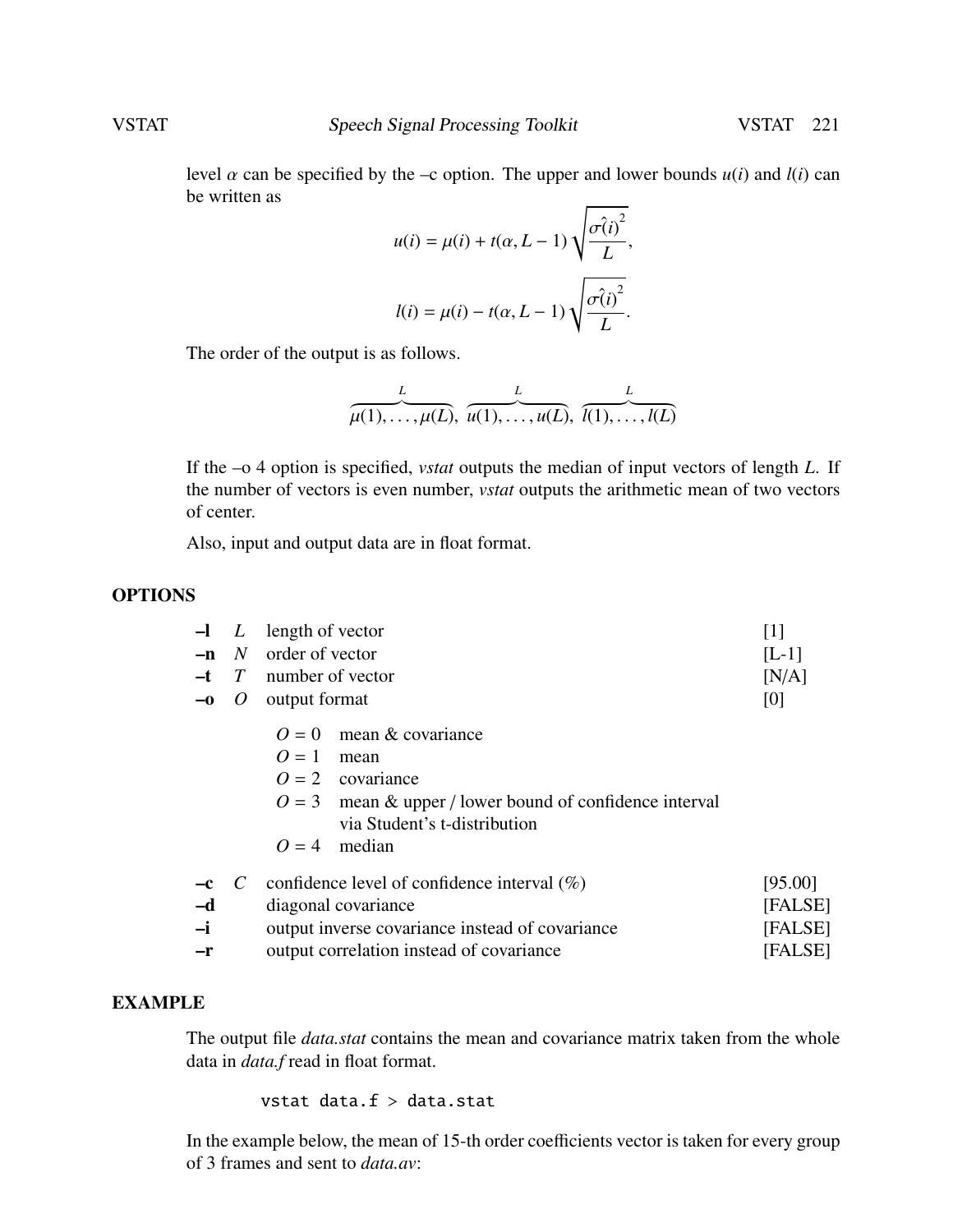vstat  $-1$  15  $-t$  3  $-0$  1 data.f > data.av

The output file *data.stat* contains the mean and upper / lower bound of the confidence interval (90%) calculated via Student's t-distribution.

vstat -C  $90.0$  -o 3 data.f > data.stat

## **NOTICE**

If –d is specified, off-diagonal elements are suppressed.

## SEE ALSO

[average,](#page-13-0) [vsum](#page-228-0)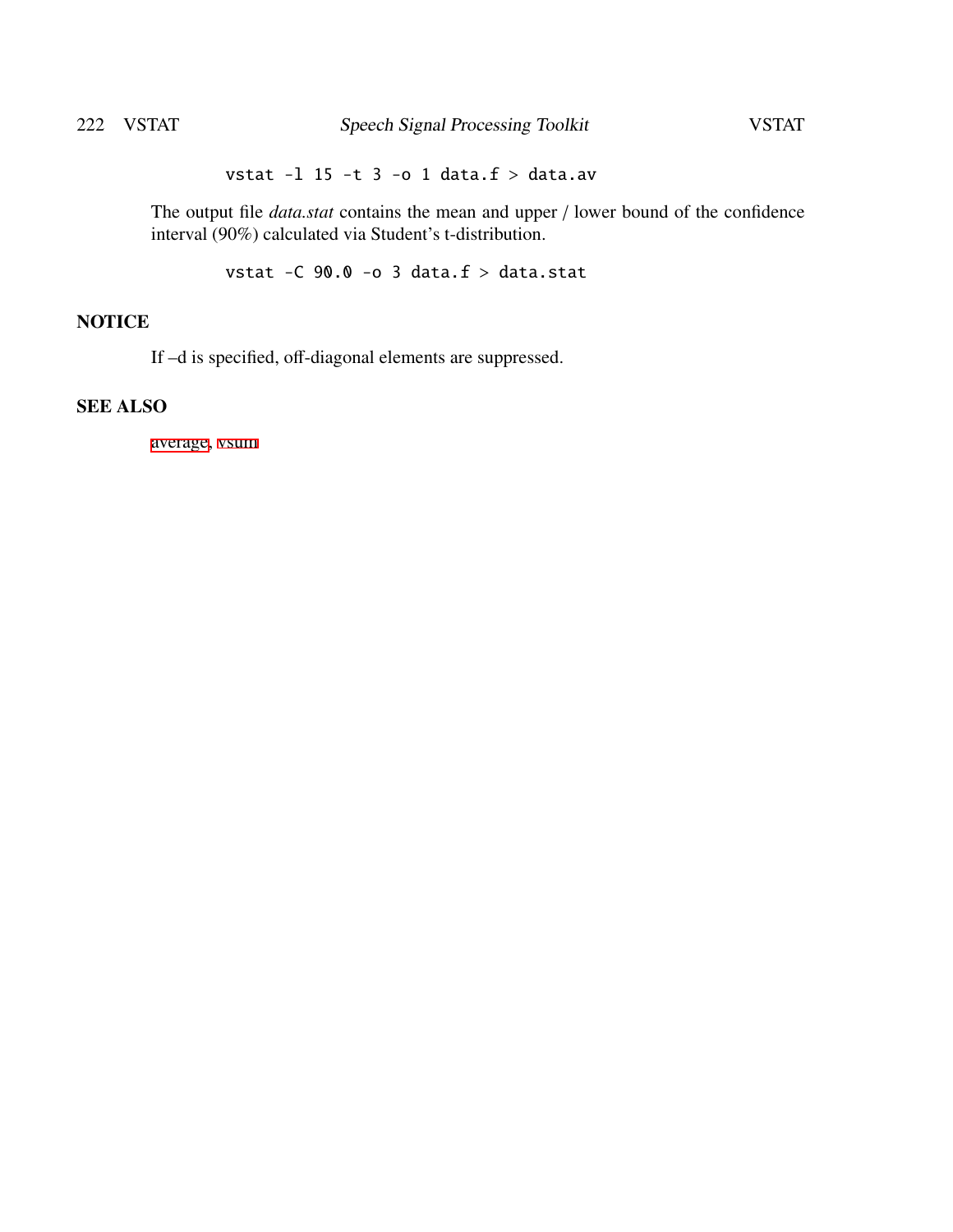<span id="page-228-1"></span><span id="page-228-0"></span>vsum – summation of vector

#### SYNOPSIS

vsum [ –l *L* ] [ –n *N* ] [ –t *T* ] [ *infile* ]

#### DESCRIPTION

*vsum* calculates the vector sum of groups of *T* input vectors of length *L* or *N* from *infile* (or standard input), sending the result to standard output. That is, if the input data is given by *T*·*L*

$$
\overbrace{a_1(1),\ldots,a_1(L),a_2(1),\ldots,a_2(L),\ldots,a_T(1),\ldots,a_T(L),\ldots,a_T(L),\ldots,a_T(L),\ldots,a_T(L),a_T(L),\ldots,a_T(L),a_T(L),\ldots,a_T(L),a_T(L),\ldots,a_T(L),a_T(L),\ldots,a_T(L),a_T(L),\ldots,a_T(L),a_T(L),\ldots,a_T(L),a_T(L),\ldots,a_T(L),\ldots,a_T(L),\ldots,a_T(L),\ldots,a_T(L),\ldots,a_T(L),\ldots,a_T(L),\ldots,a_T(L),\ldots,a_T(L),\ldots,a_T(L),\ldots,a_T(L),\ldots,a_T(L),\ldots,a_T(L),\ldots,a_T(L),\ldots,a_T(L),\ldots,a_T(L),\ldots,a_T(L),\ldots,a_T(L),\ldots,a_T(L),\ldots,a_T(L),\ldots,a_T(L),\ldots,a_T(L),\ldots,a_T(L),\ldots,a_T(L),\ldots,a_T(L),\ldots,a_T(L),\ldots,a_T(L),\ldots,a_T(L),\ldots,a_T(L),\ldots,a_T(L),\ldots,a_T(L),\ldots,a_T(L),\ldots,a_T(L),\ldots,a_T(L),\ldots,a_T(L),\ldots,a_T(L),\ldots,a_T(L),\ldots,a_T(L),\ldots,a_T(L),\ldots,a_T(L),\ldots,a_T(L),\ldots,a_T(L),\ldots,a_T(L),\ldots,a_T(L),\ldots,a_T(L),\ldots,a_T(L),\ldots,a_T(L),\ldots,a_T(L),\ldots,a_T(L),\ldots,a_T(L),\ldots,a_T(L),\ldots,a_T(L),\ldots,a_T(L),\ldots,a_T(L),\ldots,a_T(L),\ldots,a_T(L),\ldots,a_T(L),\ldots,a_T(L),\ldots,a_T(L),\ldots,a_T(L),\ldots,a_T(L),\ldots,a_T(L),\ldots,a_T(L),\ldots,a_T(L),\ldots,a_T(L),\ldots,a_T(L),\ldots,a_T(L),\ldots,a_T(L),\ldots,a_T(L),\ldots,a_T(L),\ldots,a_T(L),\ldots,a_T(L),\ldots,a_T(L),\ldots,a_T(L),\ldots,a_T(L),\ldots,a_T(L),\ldots,a_T(L),\ldots,a_T(L),\ldots,a_T(L),\ldots,a_T(L),\ldots,a_T(L),\ldots,a_T(L),\ldots,a_T(L),\ldots,a_T(L),\ldots,a_T(L),\ldots,a_T(L),\ldots,a_T(L),\ldots,a_T(L),\ldots,a_T(L),\ldots,a_T(L
$$

then the output is

$$
\overbrace{\scriptstyle s(1),\ldots,s(L)}^{\scriptscriptstyle L},\ldots
$$

,where  $s(n)$  can be written as

$$
s(n) = \sum_{k=1}^{T} a_k(n)
$$

Input and output data are in float format.

## OPTIONS

|  | $-L$ length of vector   |         |
|--|-------------------------|---------|
|  | $-n$ N order of vector  | $[1-1]$ |
|  | $-t$ T number of vector | [EOD]   |

### EXAMPLE

The output file *data.sum* contains the summation of the whole data in file *data.f* read in float format:

vsum data.f  $>$  data.sum

In this example, the norm of 10-th order vectors are evaluated and written to *data.n*:

sopr data.f -P | vsum -t 10 | sopr -R > data.n

In the next example, 15-th order coefficients vectors are read from *data.f*, the average for every 3 frames is evaluated, and output to *data.av*:

vsum -l 15 -t 3 data.f | sopr -d 3 > data.av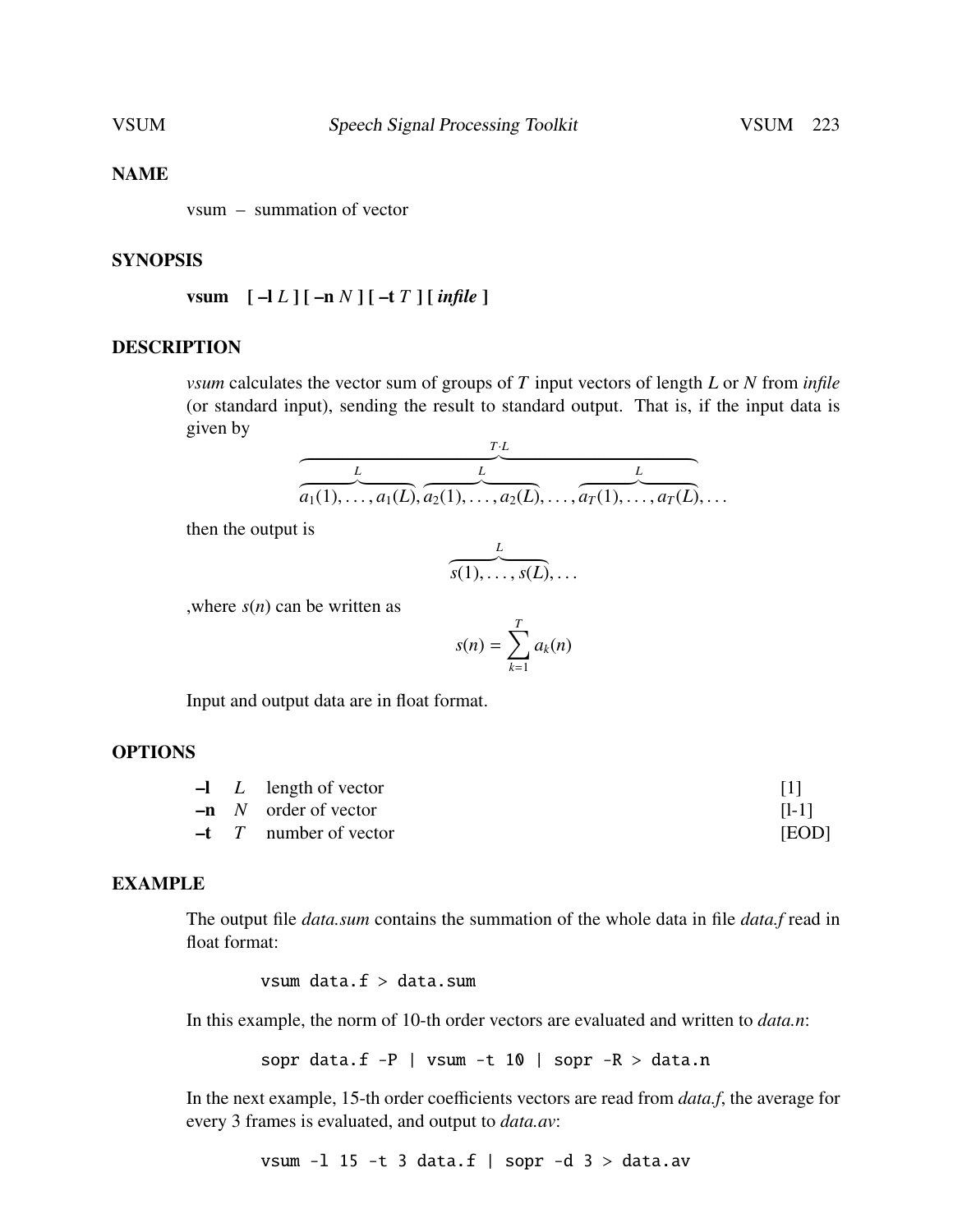# SEE ALSO

[sopr](#page-197-0)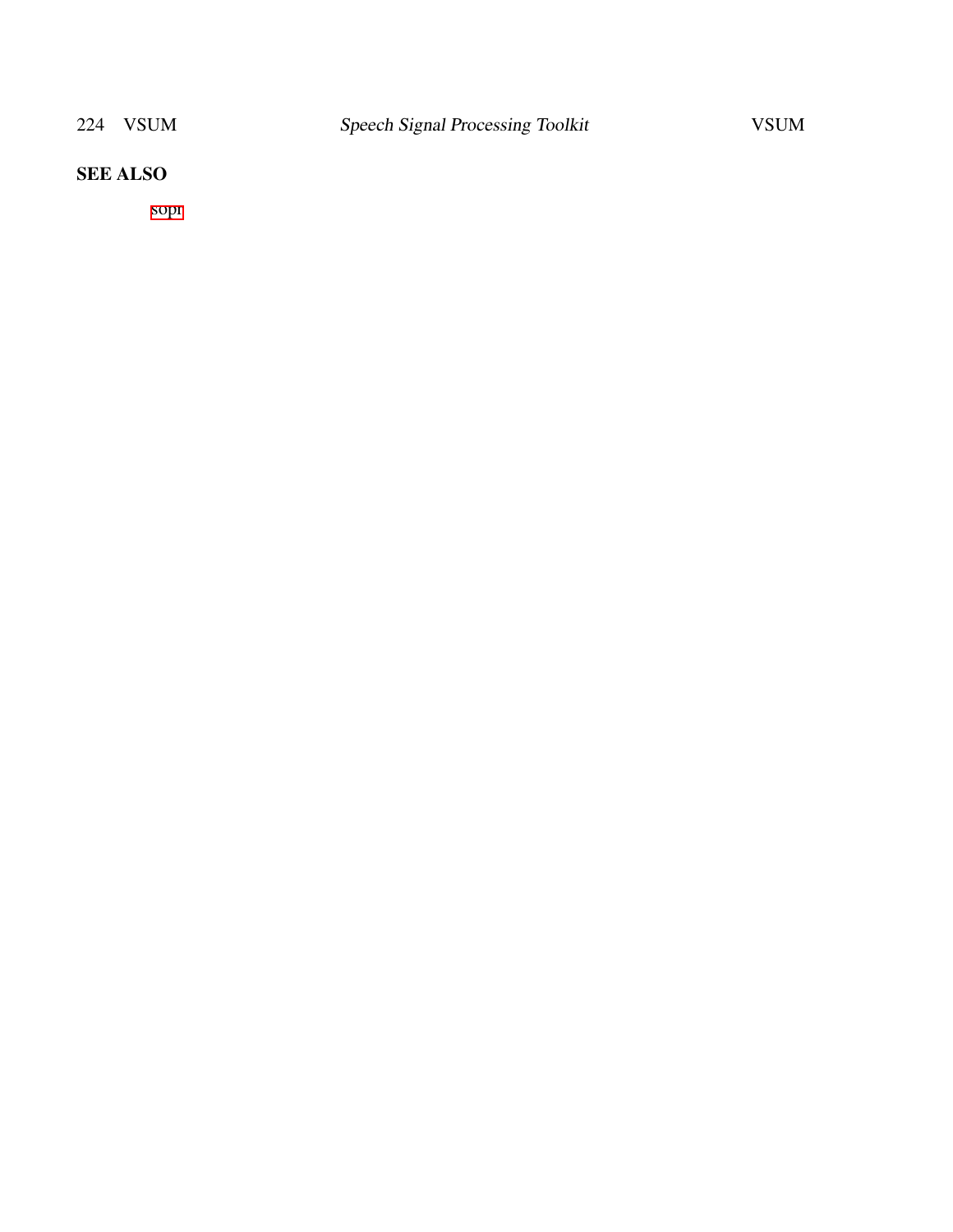<span id="page-230-0"></span>wav2raw – wav (RIFF) to raw

## **SYNOPSIS**

wav2raw [ –swab ] [ –d *D* ] [ –n ] [ –N ] [ –L ] [ –R ] [ +*type* ] [ *infile* ]

#### DESCRIPTION

*wav2raw* converts file format from wav to raw.

#### OPTIONS

| -swab    |                  | change endian                                                      | [FALSE] |
|----------|------------------|--------------------------------------------------------------------|---------|
| $-d$     | D                | destination directory                                              | [N/A]   |
| $-n$     |                  | normalization with the maximum value                               | [FALSE] |
|          |                  | according to bit/sample of the way file                            |         |
|          |                  | if max $\ge$ = 255 (8bit), 32767 (16bit),                          |         |
|          |                  | 8388067 (24bit) or 2147483647 (32bit)                              |         |
| $-N$     |                  | normalization with the maximum value                               | [FALSE] |
| $-L$     | L                | convert left sound from stereo way file                            | [FALSE] |
| $-R$     | $\boldsymbol{R}$ | convert right sound from stereo way file                           | [FALSE] |
| $+ type$ |                  | output data type                                                   | $[f]$   |
|          |                  | unsigned char (1 byte)<br>char(1 byte)<br>C<br>$\mathbf{C}$        |         |
|          |                  | S<br>short (2 bytes)<br>unsigned short (2 bytes)<br>S.             |         |
|          |                  | i3<br>13<br>int(3 bytes)<br>unsigned int (3 bytes)                 |         |
|          |                  | $\mathbf{i}$<br>$\bf{I}$<br>int(4 bytes)<br>unsigned int (4 bytes) |         |
|          |                  | L<br>unsigned long (4 bytes)<br>$\log(4 \text{ bytes})$            |         |
|          |                  | $\mathbf f$<br>float $(4 \text{ bytes})$<br>double (8 bytes)<br>d  |         |
|          |                  | ascii<br>a                                                         |         |
|          |                  |                                                                    |         |

## EXAMPLE

In the following example, the file *data.wav* is converted to *data.raw* and normalized with the maximum value. The output will be saved in the same directory as *data.wav* unless the *-d* option is given:

wav2raw -N data.wav

#### SEE ALSO

[raw2wav](#page-185-0), [swab](#page-204-0)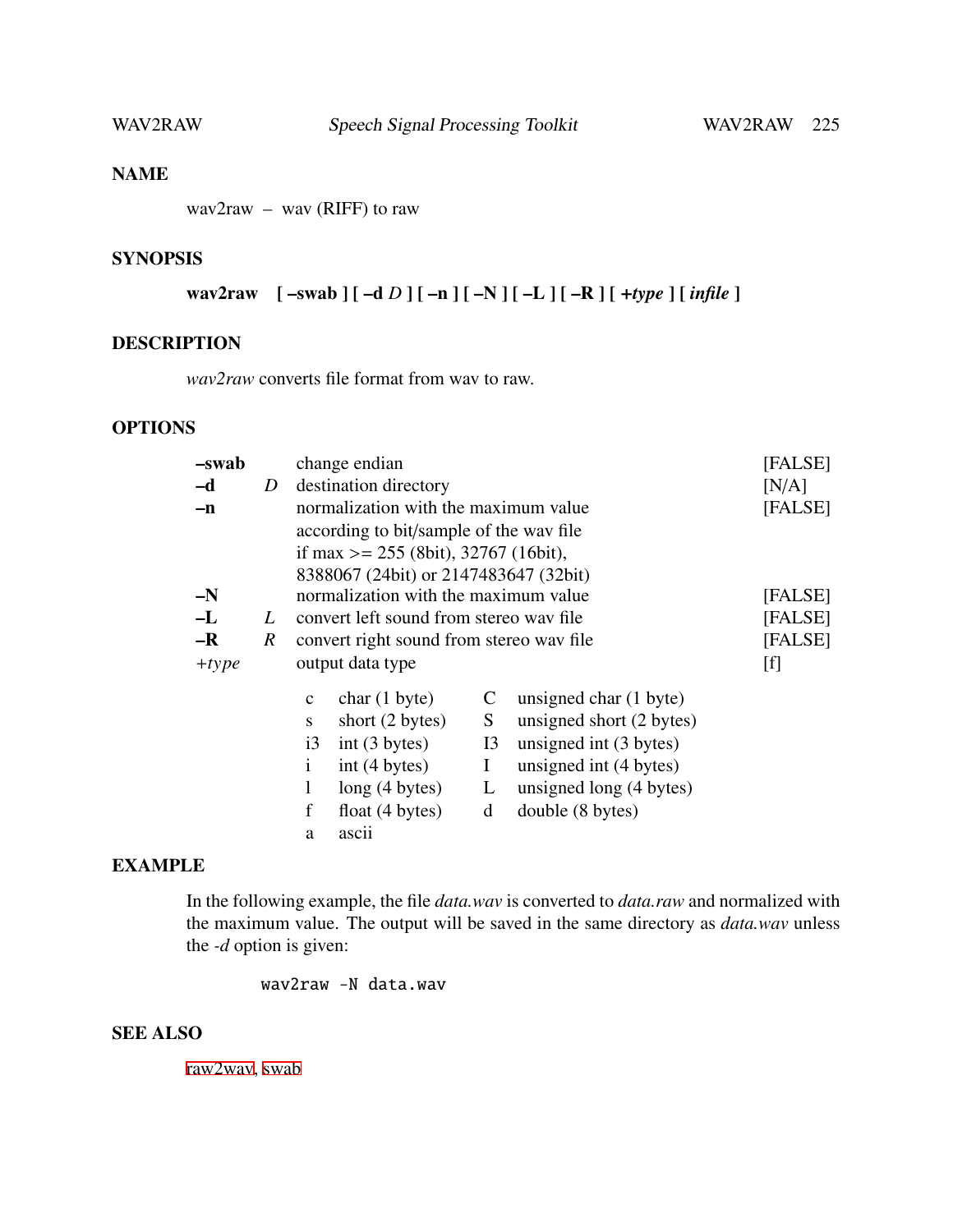<span id="page-231-1"></span><span id="page-231-0"></span>

wavioin – join two monaural WAV files

#### **SYNOPSIS**

wavjoin  $\left[ -i I \right] \left[ -0 O \right]$ 

#### DESCRIPTION

*wavjoin* makes a stereo WAV file by joining two monaural WAV files.

#### **OPTIONS**

–i *I* Input WAV files or directories

–o *O* Output WAV file or directory

#### EXAMPLE

In the following command, *wavjoin* joins the monaural WAV files *file0.wav* and *file1.wav* and outputs the stereo WAV file *file0 file1.wav*.

wavjoin -i file0.wav file1.wav -o file0\_file1.wav

If input directories are specified, *wavjoin* joins all the WAV files that have common names between the directories.

wavjoin -i input\_directory0 input\_directory1 -o output\_directory

#### **NOTICE**

*wavjoin* does not distinguish between small and capital letters of the file extension. The first input WAV file or directory is related to channel 0, and the other is related to channel 1.

#### SEE ALSO

[raw2wav](#page-185-0), [wavsplit](#page-232-0)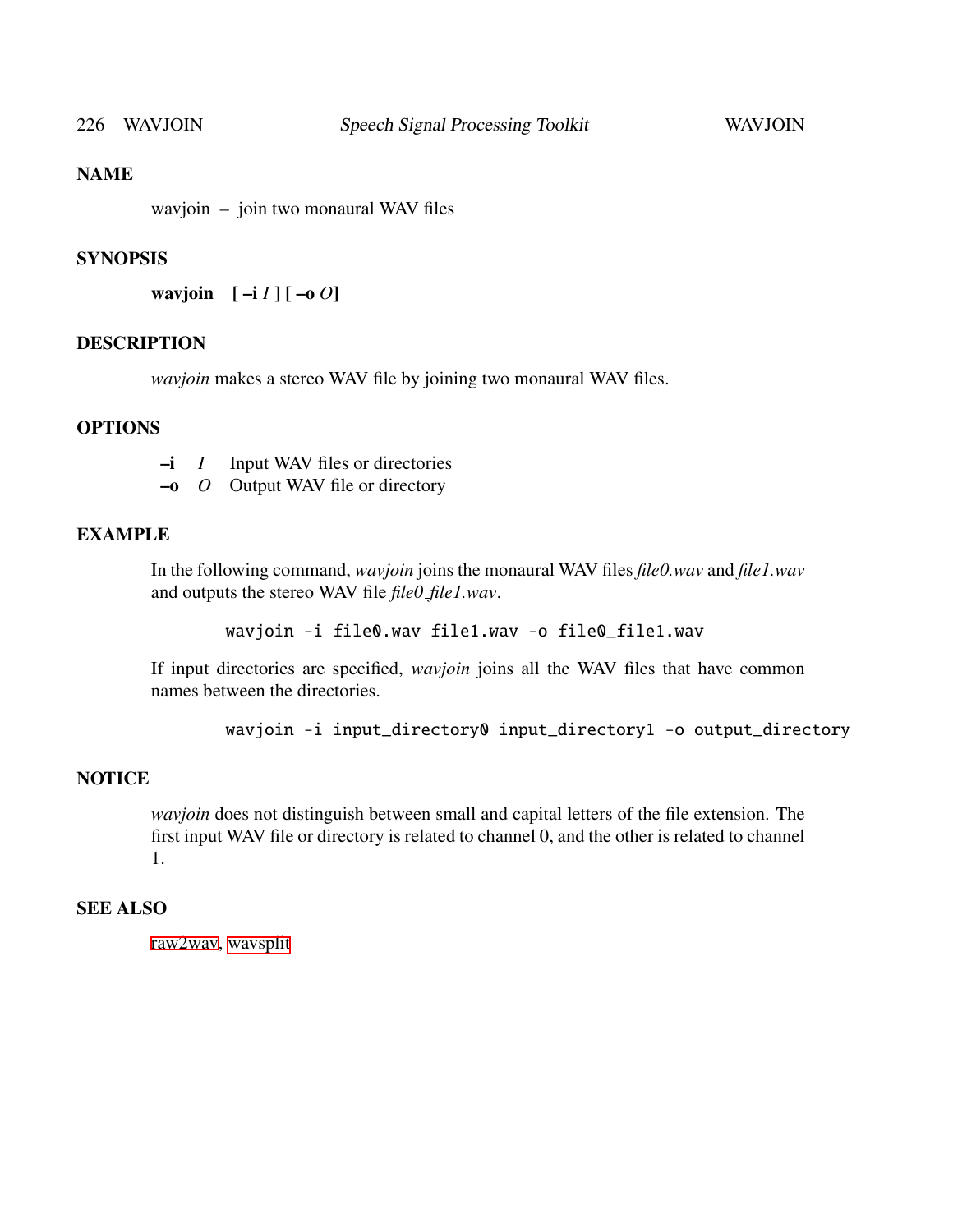<span id="page-232-1"></span><span id="page-232-0"></span>

wavsplit – split a stereo WAV file

### **SYNOPSIS**

wavsplit  $[-i]$   $\parallel$   $-0$   $\cup$   $\parallel$ 

#### DESCRIPTION

*wavsplit* splits a stereo WAV file into two monaural WAV files.

#### **OPTIONS**

–i *I* Input WAV file or directory

–o *O* Output WAV files or directories

#### EXAMPLE

In the following command, the stereo wav file *file.wav* is split into two monaural WAV files *file channel0.wav* and *file channel1.wav*.

wavsplit -i file.wav -o file\_channel0.wav file\_channel1.wav

If an input directory is specified, *wavsplit* splits all the WAV files in the directory. When the two output directories are given as follows, *wavsplit* outputs the monaural wav files separately for each channel. The output file names are the same as the input one.

wavsplit -i input\_directory -o output\_directory0 output\_directory1

If an output directory is specified, *wavsplit* suffixes a channel number to the output file name. For example, *file.wav* in *input directory* is split into two WAV files *file 0.wav* and *file 1.wav* in *output directory*

wavsplit -i input\_directory -o output\_directory

#### NOTICE

*wavsplit* does not distinguish between small and capital letters of the file extension. The first output WAV file or directory is related to channel 0, and the other is related to channel 1.

#### SEE ALSO

[raw2wav](#page-185-0), [wavjoin](#page-231-0)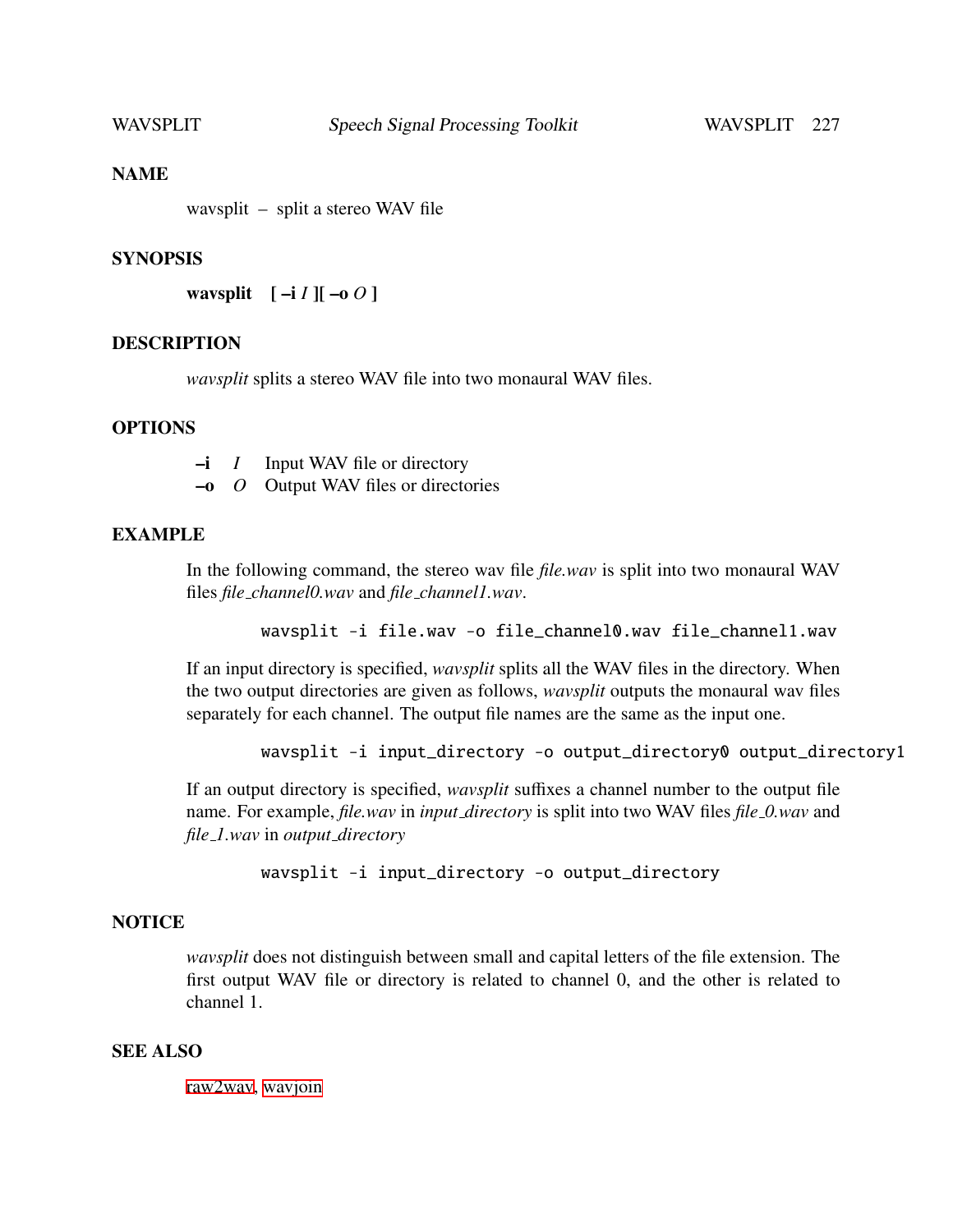<span id="page-233-0"></span>window – data windowing

## **SYNOPSIS**

window  $[-L_1] [-L_2] [-n] N] [-w] W] [infile]$ 

## DESCRIPTION

*window* multiplies, on an element-by-element basis, length *L* input vectors from *infile* (or standard input) by a specified windowing function, sending the result to standard output. For the input data

$$
x(0), x(1), \ldots, x(L_1-1)
$$

and the windowing function

$$
w(0), w(1), \ldots, w(L_1-1),
$$

the output is calculated as follows:

$$
x(0) \cdot w(0), x(1) \cdot w(1), \ldots, x(L_1 - 1) \cdot w(L_1 - 1).
$$

If  $L_2$  is greater then  $L_1$ , then 0s are added to the output as follows.

$$
\underbrace{x(0) \cdot w(0), x(1) \cdot w(1), \dots, x(L_1-1) \cdot w(L_1-1), 0, \dots, 0}_{L_2}
$$

Input and output data are in float format.

## **OPTIONS**

|  | $-L_1$ frame length of input ( $L \le 2048$ ) | [256]   |
|--|-----------------------------------------------|---------|
|  | $-L$ $L_2$ frame length of output             | $ L_1 $ |
|  | $-n$ N type of normalization                  | $\perp$ |
|  | 0 no normalization                            |         |

1 normalization as 
$$
\sum_{n=0}^{L-1} w^2(n) = 1
$$
  
2 normalization as 
$$
\sum_{n=0}^{L-1} w(n) = 1
$$

–w *W* type of window

0 Blackman

- 1 Hamming
- 2 Hanning
- 3 Bartlett
- 4 trapezoid
- 5 rectangular

[0]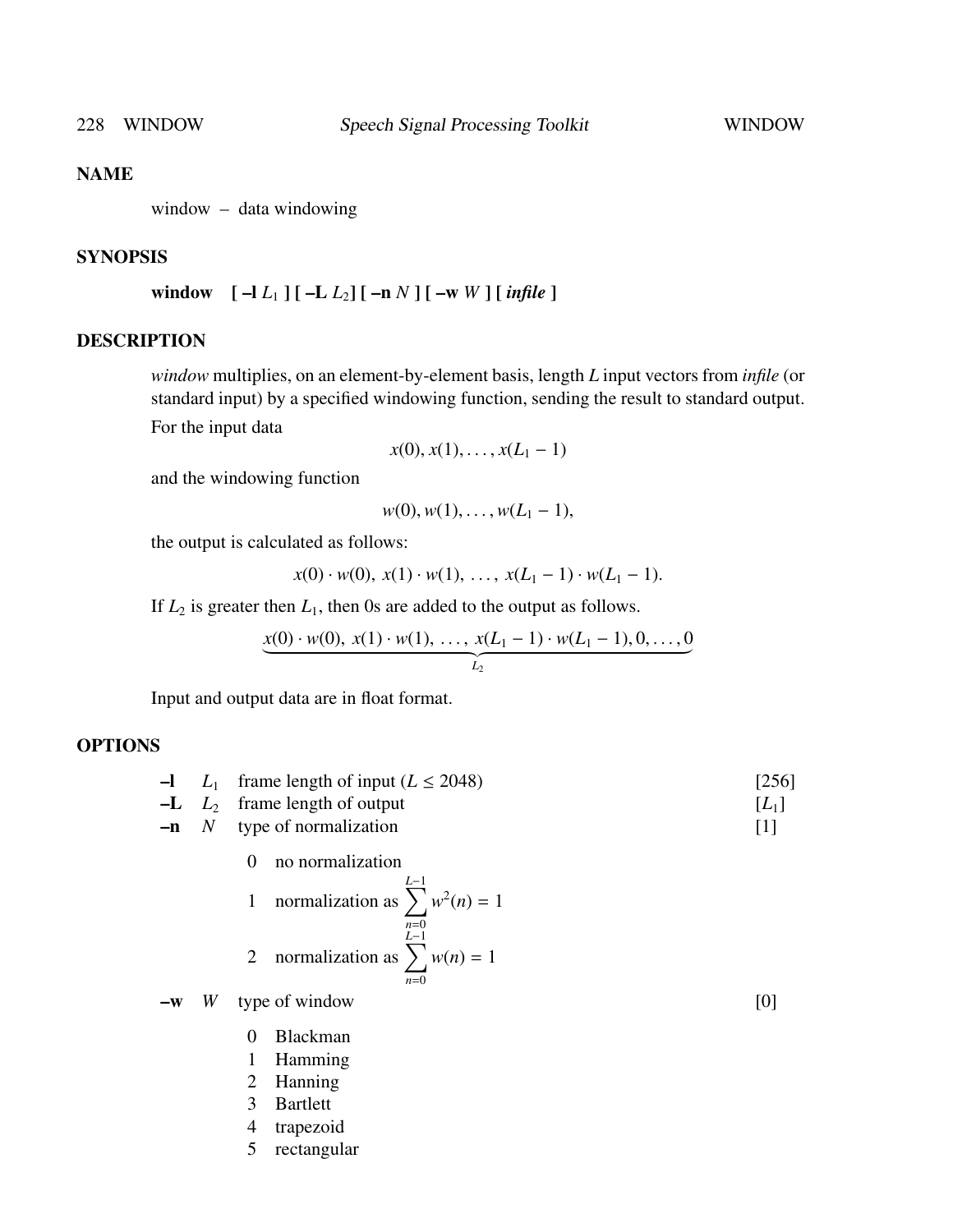#### **EXAMPLE**

This example prints in the screen a sin wave function with period 20 after windowing it with a Blackman window:

sin -p 20 | window | fdrw | xgr

This example passes the excitation generated through a train pulse by a digital filter, applies a Blackman windowing function to it, evaluates the log magnitude spectrum through 512 points FFT, and plots the results on the screen:

> train -p 50 | dfs -a 1 0.9 | window -l 50 -L 512 |\ spec -l 512 | fdrw | xgr

## SEE ALSO

ff[tr](#page-59-0), [spec](#page-200-0)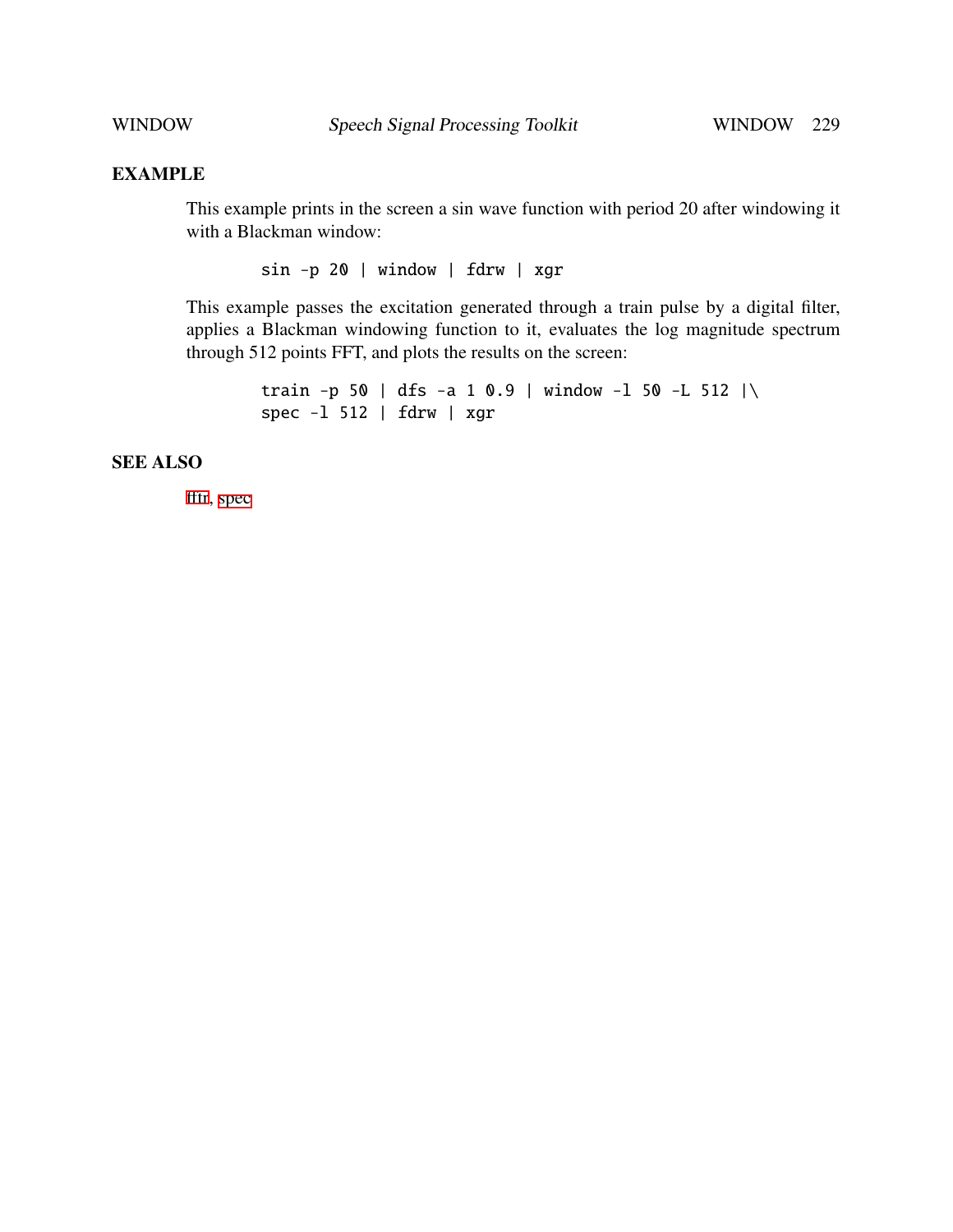<span id="page-235-0"></span>x2x – data type transformation

# **SYNOPSIS**

x2x [ +*type*1 ] [ +*type*2 ] [ % *f ormat* ] [ +a*N* ] [ –r ]

## DESCRIPTION

*x2x* converts data from standard input to a different data type, sending the result to standard output.

The input and output data type are specified by command line options as described below.

## **OPTIONS**

| $+ type1$     | input data type                                                          |              |                              | $[f]$   |
|---------------|--------------------------------------------------------------------------|--------------|------------------------------|---------|
| $+ type2$     | output data type                                                         |              |                              | [type1] |
|               | both options type1, type2 can be assigned. one of the                    |              |                              |         |
|               | options below.                                                           |              |                              |         |
|               | char $(1 \text{ byte})$<br>$\mathbf{C}$                                  | $\mathsf{C}$ | unsigned char (1 byte)       |         |
|               | short (2 bytes)<br>S                                                     | S            | unsigned short (2 bytes)     |         |
|               | i3<br>int(3 bytes)                                                       | I3           | unsigned int (3 bytes)       |         |
|               | $\mathbf{i}$<br>int(4 bytes)                                             | $\bf{I}$     | unsigned int (4 bytes)       |         |
|               | long(4 bytes)<br>$\mathbf{1}$                                            | $\mathbf{L}$ | unsigned long (4 bytes)      |         |
|               | long long (8 bytes)<br>le                                                | LE           | unsigned long long (8 bytes) |         |
|               | f<br>float (4 bytes)                                                     | $\mathbf d$  | double (8 bytes)             |         |
|               | long double (12 bytes)<br>de                                             | a            | <b>ASCII</b>                 |         |
|               | ASCII specifying the<br>aN                                               |              |                              |         |
|               | column number $N$                                                        |              |                              |         |
|               | data type is converted from $t_1(type_1)$ to $t_2(type_2)$ . if $t_2$ is |              |                              |         |
|               | not assigned then no operation is performed, and the output              |              |                              |         |
|               | file is equal to the input file.                                         |              |                              |         |
| -r            | specify rounding off when a real number is substituted for [FALSE]       |              |                              |         |
|               | an integer                                                               |              |                              |         |
| $-0$          | clip by minimum and maximum of output data type if input<br>[FALSE]      |              |                              |         |
|               | data is over the range of output data type. if the -o option             |              |                              |         |
|               | is not given, when the data type lengths are different, the              |              |                              |         |
|               | process will be aborted.                                                 |              |                              |         |
| $+a\%$ format | specify output format similar to 'printf()', only if type2 is            |              |                              | [%g]    |
|               | ASCII.                                                                   |              |                              |         |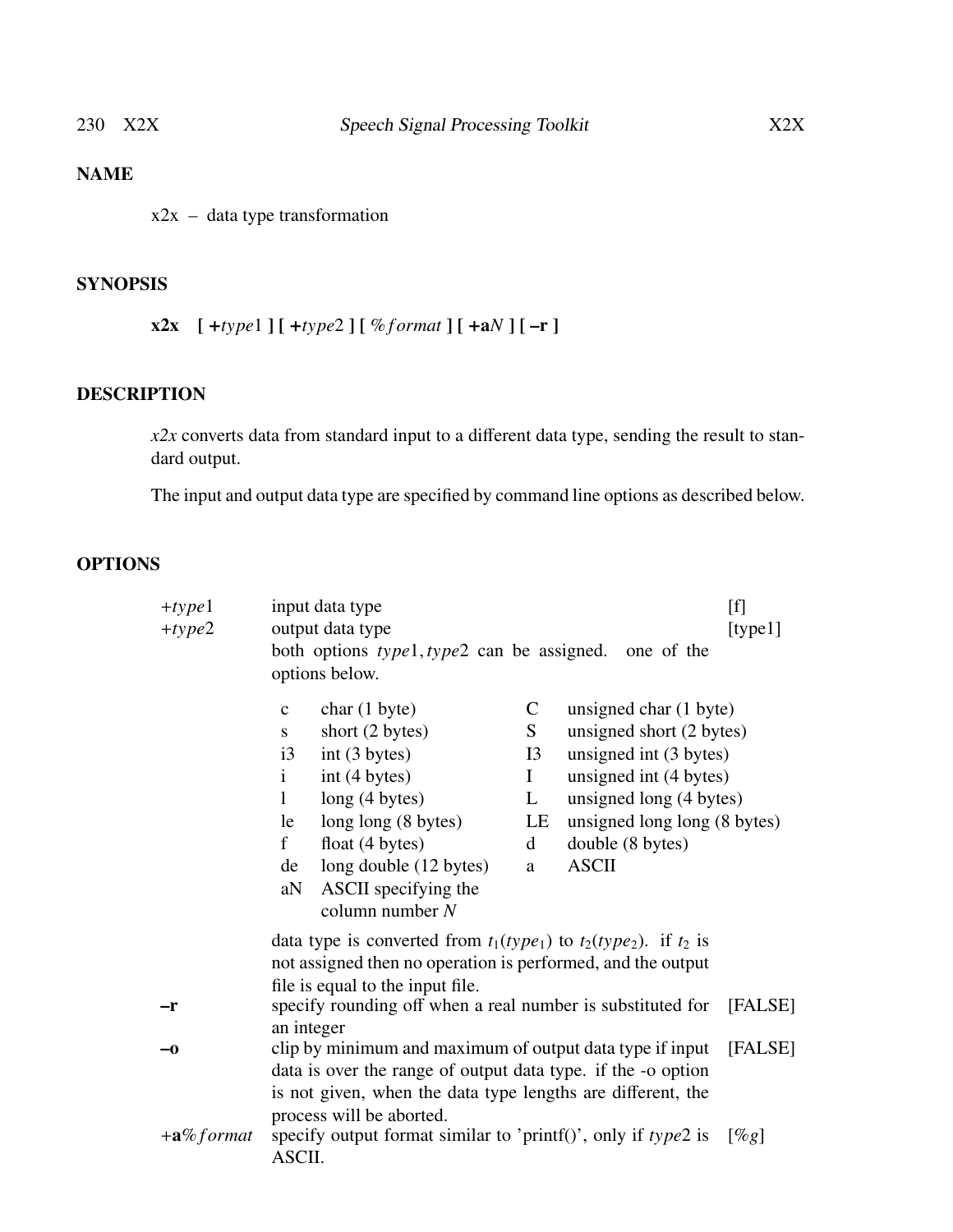#### EXAMPLE

The following example converts data in ASCII format read from *data.asc* into float format, and writes the output to *data.f*:

 $x2x + af < data.asc > data.f$ 

This example reads data in float format from *data.f*, converts it to ASCII format, and sends the output to the screen:

 $x2x + fa <$  data.f

For example, if the contents of *data.f* in float format are

```
1, 2, 3, 4, 5, 6, 7
```
then the following output is printed to the screen.

If for the same data in the example above, the number of columns is assigned:

 $x2x + fa3 < data.f$ 

the output will be:

| $1\,$          | 2 | 3 |
|----------------|---|---|
| 4              | 5 | 6 |
| $\overline{7}$ |   |   |

The output uses the printf command %e format:

 $x2x + fa%9.4e <$  data.f

In this example the total number of characters for each number is 11, and the number of decimal points assigned to 4.

> 1.0000e+000 2.0000e+000 . . . 7.0000e+000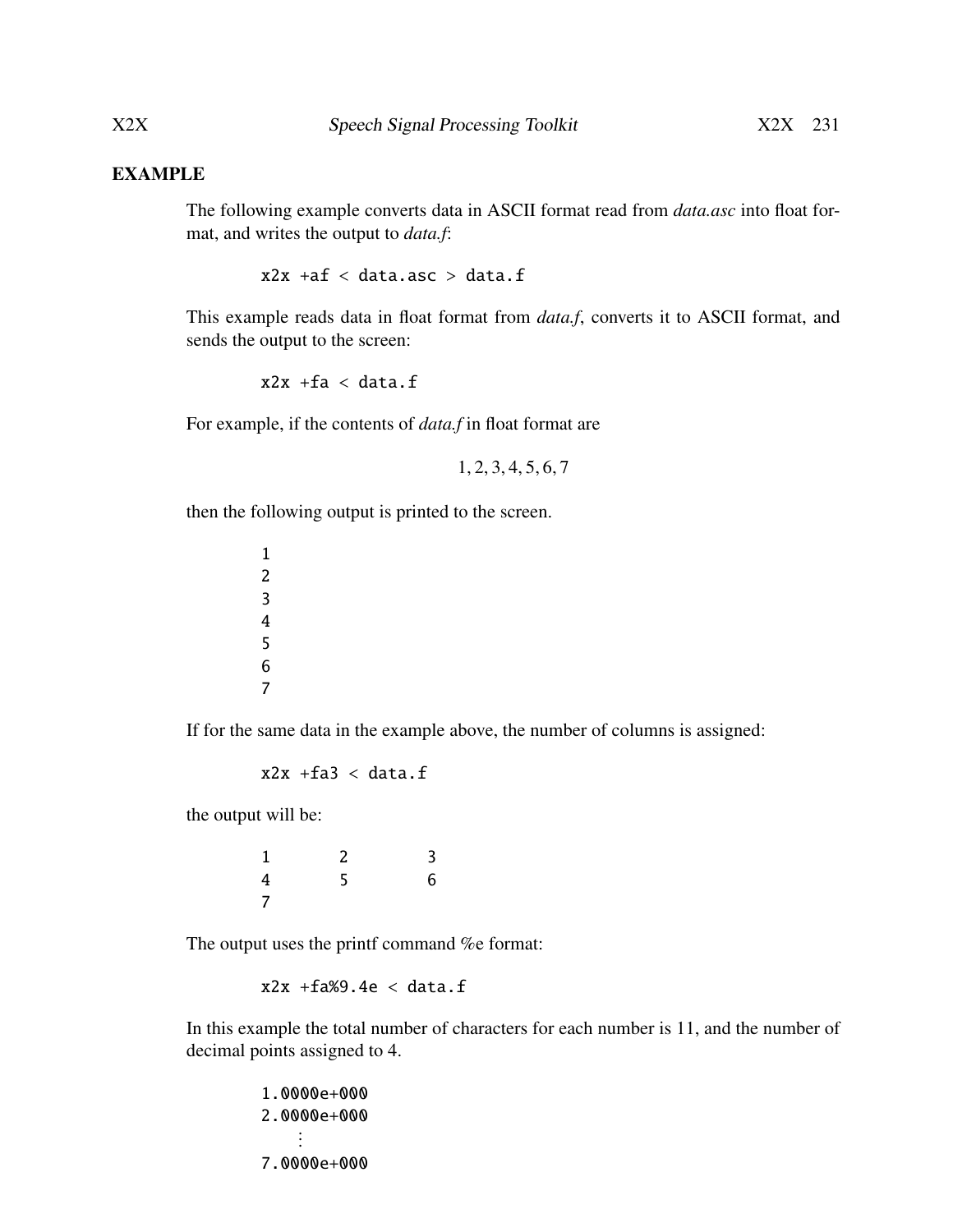By using -r option, the result can be rounded off. For example, suppose that the contents of *data.f* in float format are

1.2, 2.3, 3.4, 4.5, 5.6, 6.7, 7.8.

By the following command line without -r option,

$$
x2x + fs < data.f
$$

the result will be

1, 2, 3, 4, 5, 6, 7.

This shows that the decimal points in *data.f* is suppressed. On the other hand, without -r option,

 $x2x$  +fs  $-r <$  data.f

the result will be

1, 2, 3, 5, 6, 7, 8.

This shows that each data in *data.f* are rounded off.

In the following example, the result can be clipped by -o option.

echo '126 127 128 -127 -128 -129' > data.ascii x2x +ac -o < data.ascii

The result will be:

126, 127, 127, −127, −128, −128,

where 128 and -129 in *data.ascii* are clipped by the maximum and minimum of char type, that is, 127 and -128, respectively.

#### SEE ALSO

[dmp](#page-41-0)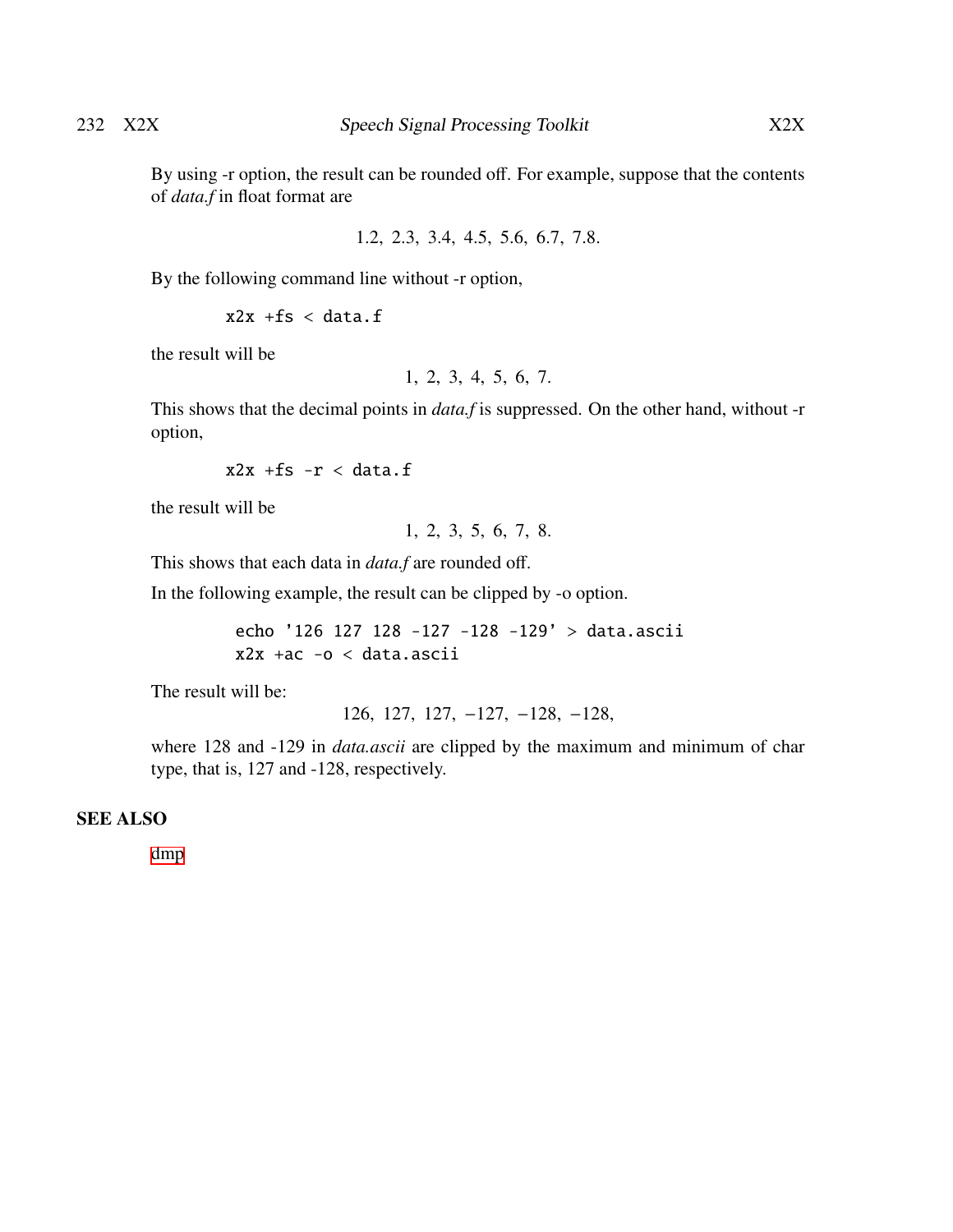<span id="page-238-0"></span>xgr – XY-plotter simulator for X-window system

### **SYNOPSIS**

xgr [ –s *S* ] [ –l ] [ –rv ] [ –m ] [ –bg *BG* ] [ –hl *HL* ] [ –bd *BD* ] [ –ms *MS* ] [ –g *G* ] [ –d *D* ] [ –t *T* ] [ *infile* ]

#### DESCRIPTION

*xgr* plots a graph from a sequence of FP5301 plotter commands, displaying the output on the screen in a new X window.

When the X window is created, the keyboard focus is initially assigned to that new window, which responds to a limited set of user interactions:

- •Changing the window size truncates or expands the area in which the graph is displayed, but the graph remains the same size (i.e. it is not rescaled to fit the new window size).
- •If the graph is larger than the window, the position within the window can be changed with "vi" cursor movement commands:
	- h: left scroll j: down scroll k: up scroll l: right scroll
- •To delete the window, type one of the following: "q","Ctrl-c","Ctrl-d"

## **OPTIONS**

| $-S$           | S  | shrink                  | [3.38667]                  |
|----------------|----|-------------------------|----------------------------|
| $-\mathbf{l}$  |    | landscape               | [FALSE]                    |
| $-rv$          |    | reverse mode            | [FALSE]                    |
| $-m$           |    | monochrome display mode | [FALSE]                    |
| $-\mathbf{bg}$ | ВG | background color        | [white]                    |
| $-hl$          | HL | highlight color         | [b]                        |
| $-bd$          | BD | border color            | [blue]                     |
| $-ms$          | МS | mouse color             | $\lceil \text{red} \rceil$ |
| $-g$           | G  | geometry                | [NULL]                     |
| $-d$           | D  | display                 | [NULL]                     |
| -t             |    | window title            | [xgr]                      |
|                |    |                         |                            |

#### EXAMPLE

The following example uses [fdrw](#page-52-0) to draw a graph based on data read from *data.f*, and sends the output to a X-Window environment: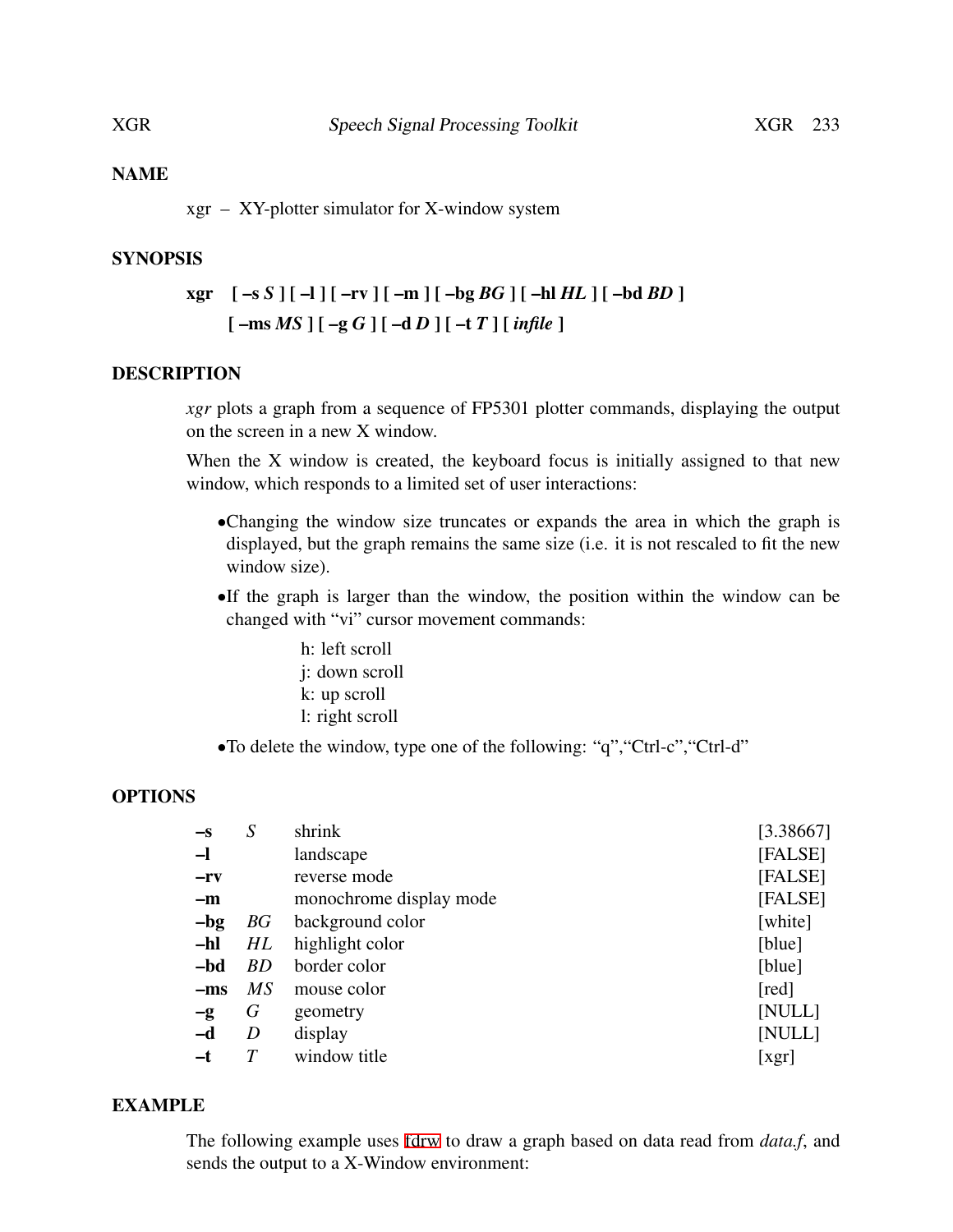fdrw < data.f |  $xgr$ 

## **NOTICE**

- •If the display server does not contain backing store function, then the hidden part of virtual screen is erased.
- •To reduce the waiting time to display graphs, an image of virtual screen is copied to the memory. If the size assigned by the –g option is too small or if during the time the graph is being plotted another window is put above the virtual screen, a part of the virtual screen needs to be erased. The –s option is suggested whenever the size of the virtual screen should be reduced.

#### SEE ALSO

[fig,](#page-62-0) [fdrw](#page-52-0)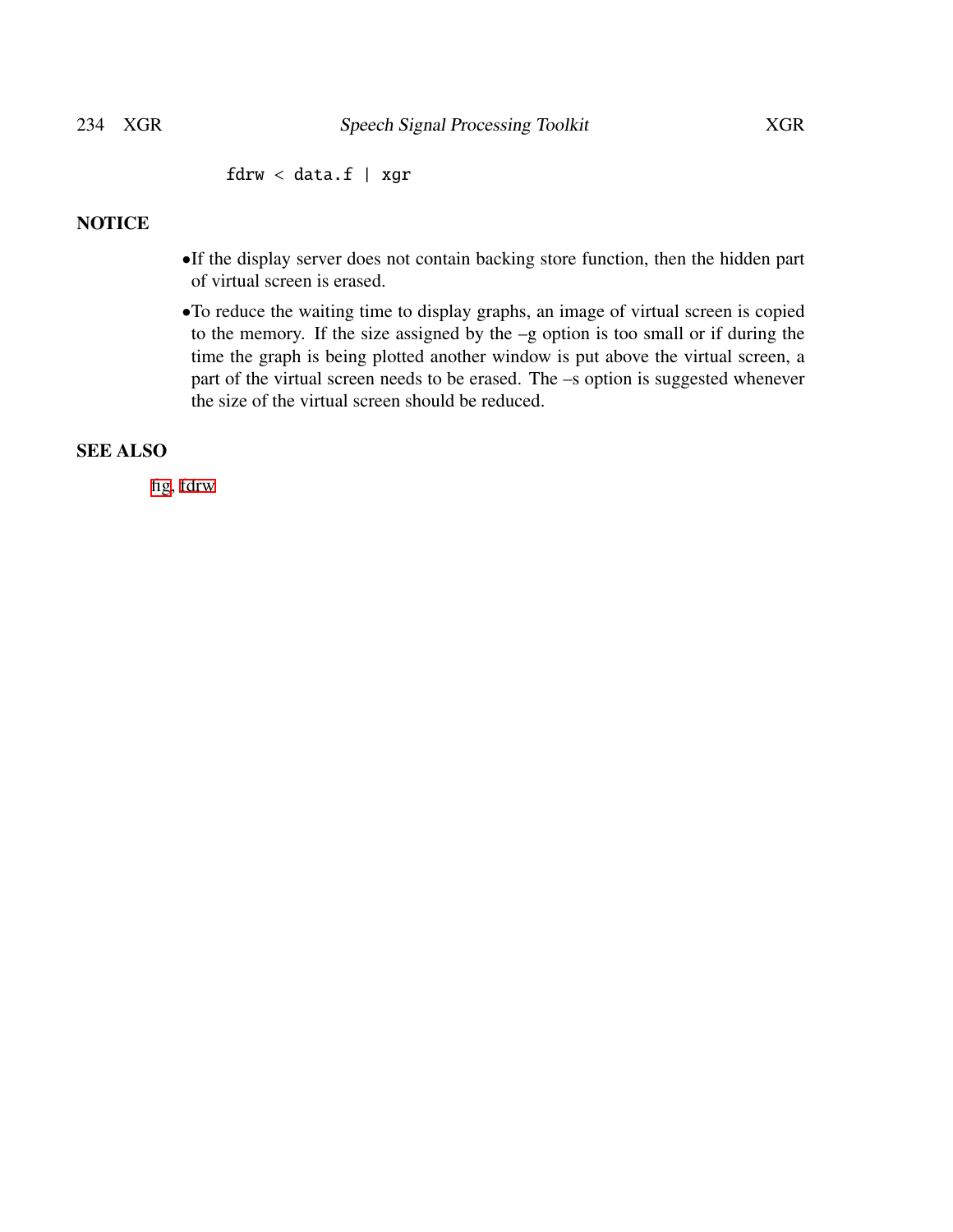<span id="page-240-0"></span>zcross – zero cross

## **SYNOPSIS**

zcross [ –l *L* ] [ –n ] [ *infile* ]

## DESCRIPTION

*zcross* determines the number of zero crossings within each length *L* input vector, sending the result to standard output as one float number for each input vector.

Input and output data are in float format.

## **OPTIONS**

|    | $-L$ frame length                  | [256]   |
|----|------------------------------------|---------|
|    | if $L \leq 0$ then no data output. |         |
| -n | normalized by frame length         | [FALSE] |

#### EXAMPLE

Data in float format is read from *data.f*, a zero crossing rate is computed, and the results are written to *data.zc*:

zcross  $\langle$  data.f  $\rangle$  data.zc

#### SEE ALSO

[frame,](#page-69-0) [spec](#page-200-0)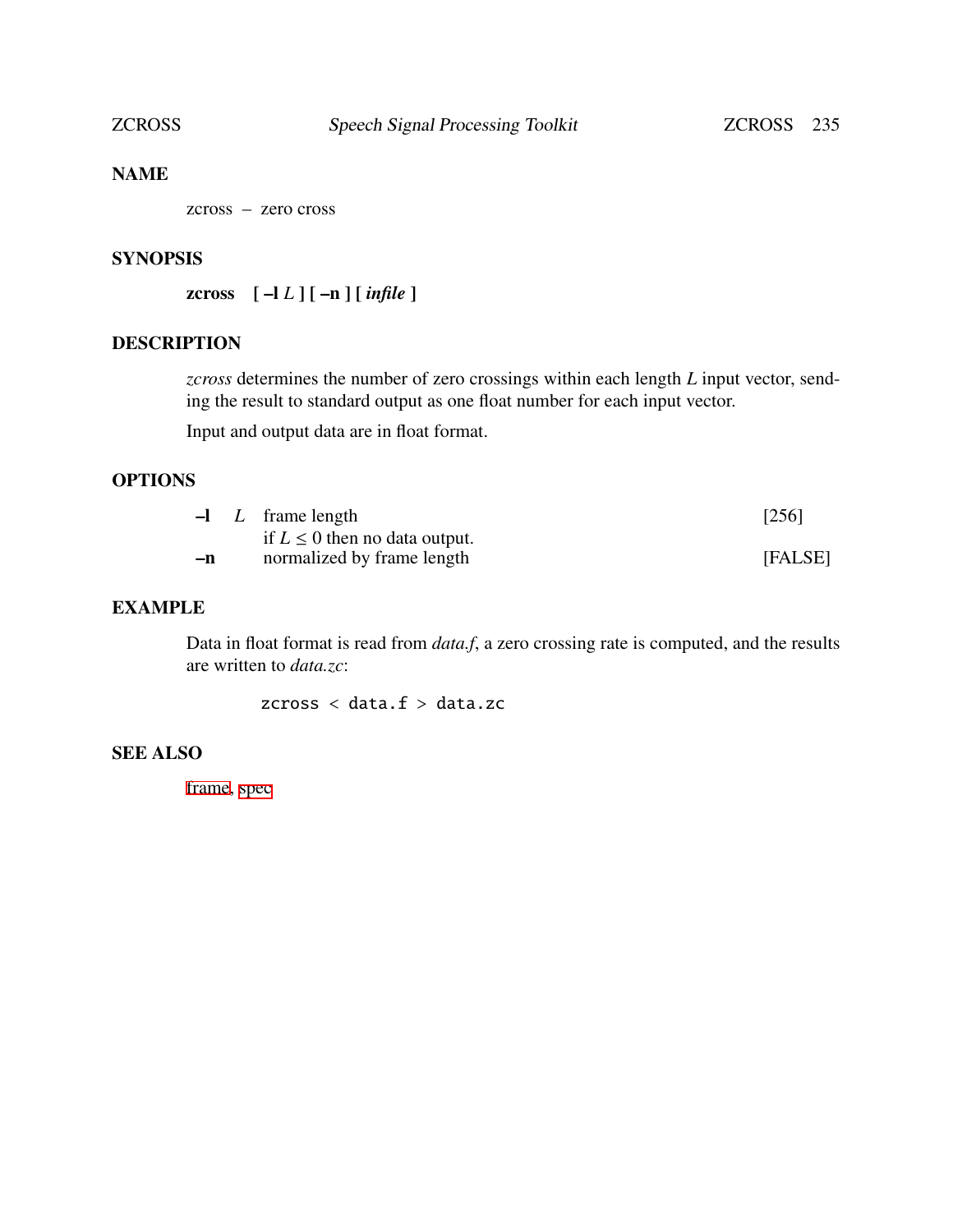<span id="page-241-0"></span>zerodf – all zero digital filter for speech synthesis

#### **SYNOPSIS**

zerodf [ –m *M* ] [ –p *P* ] [ –i *I* ] [ –t ] [ –k ] *bfile* [ *infile* ]

#### DESCRIPTION

*zerodf* derives a standard-form FIR (all-zero) digital filter from the coefficients  $b(0), b(1), \ldots, b(M)$  in *bfile* and uses it to filter an excitation sequence from *infile* (or standard input) to synthesize speech data, sending the result to standard output.

Input and output data are in float format.

The transfer function  $H(z)$  of an FIR filter in standard form is

$$
H(z) = \sum_{m=0}^{M} b(m)z^{-m}
$$

#### **OPTIONS**

| $-m$     | $M$ order of coefficients | [25]    |
|----------|---------------------------|---------|
|          | $-p$ $P$ frame period     | [100]   |
| $-i$ $l$ | interpolation period      |         |
| —t       | transpose filter          | [FALSE] |
| -k       | filtering without gain    | [FALSE] |

#### EXAMPLE

In the following example, Excitation is generated from pitch information read in float format from *data.pitch*. It is then passed through a FIR filter with coefficients read from *data.b*, and the synthesized speech is written to *data.syn*:

excite < data.pitch | zerodf data.b > data.syn

#### SEE ALSO

[poledf,](#page-180-0) [lmadf](#page-116-0)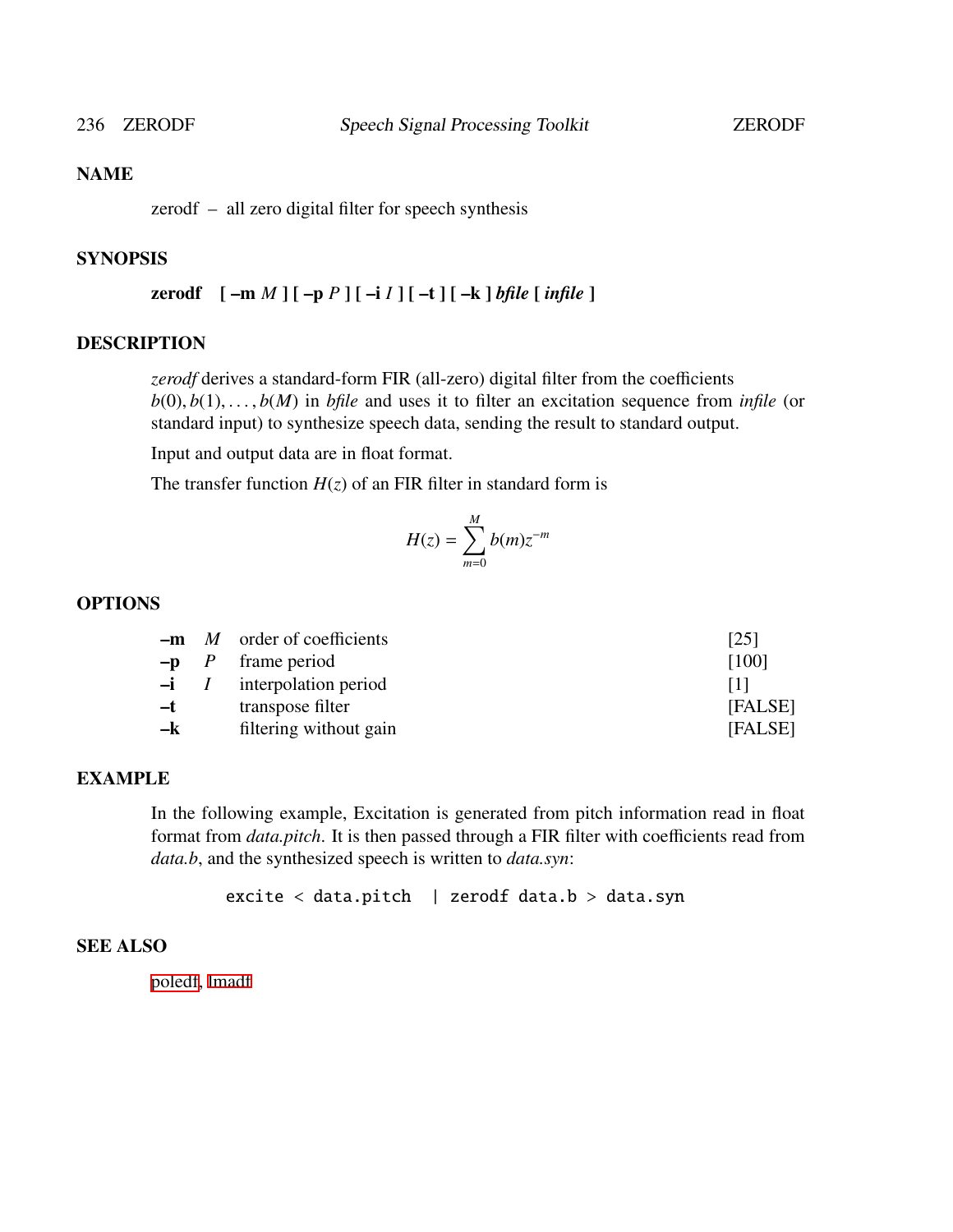# REFERENCES

- [1] S. Imai and Y. Abe, "Spectral envelope extraction by improved cepstral method," Journal of IEICE, Vol.J62-A, No.4, pp.217–223, Apr. 1987. (in Japanese)
- [2] S. Imai and C. Furuichi, "Unbiased estimation of log spectrum," Journal of IEICE, Vol.J70-A, No.3, pp.471–480, Mar. 1987. (in Japanese)
- [3] S. Imai and C. Furuichi, "Unbiased estimator of log spectrum and its application to speech signal processing," Signal Processing IV: Theory and Applications, Vol.1, pp.203–206, Elsevier, North-Holland, 1988.
- [4] K. Tokuda, T. Kobayashi, S. Shiomoto, and S. Imai, "Adaptive cepstral analysis Adaptive filtering based on cepstral representation —," Journal of IEICE, Vol.J73-A, No.7, pp.1207– 1215, July 1990. (in Japanese)
- [5] K. Tokuda, T. Kobayashi, and S. Imai, "Adaptive cepstral analysis of speech," IEEE Trans. Speech and Audio Process., Vol.3, No.6, pp.481–488, Nov. 1995.
- [6] K. Tokuda, T. Kobayashi, R. Yamamoto, and S. Imai, "Spectral estimation of speech based on generalized cepstral representation," Journal of IEICE, Vol.J72-A, No.3, pp.457–465, Mar. 1989. (in Japanese)
- [7] T. Kobayashi and S. Imai, "Spectral analysis using generalized cepstrum," IEEE Trans. Acoust., Speech, Signal Process., Vol.ASSP-32, No.5, pp.1087–1089, Oct. 1984.
- [8] K. Tokuda, T. Kobayashi, and S. Imai, "Generalized cepstral analysis of speech a unified approach to LPC and cepstral method," Proc. ICSLP-90, pp.37–40, Nov. 1990.
- [9] T. Fukada, K. Tokuda, T. Kobayashi, and S. Imai, "A study on adaptive generalized cepstral analysis," IEICE Spring National Convention, A-150, p.150, Mar. 1990. (in Japanese)
- [10] K. Tokuda, T. Kobayashi, T. Fukada, H. Saito, and S. Imai, "Spectral estimation of speech based on mel-cepstral representation," Journal of IEICE, Vol.J74-A, No.8, pp.1240–1248, Aug. 1991. (in Japanese)
- [11] K. Tokuda, T. Kobayashi, T. Fukada, and S. Imai, "Adaptive mel-cepstral analysis of speech," Journal of IEICE, Vol.J74-A, No.8, pp.1249–1256, Aug. 1991. (in Japanese)
- [12] T. Fukada, K. Tokuda, T. Kobayashi, and S. Imai, "An adaptive algorithm for mel-cepstral analysis of speech," Proc. ICASSP-92, pp.137–140, Mar. 1992.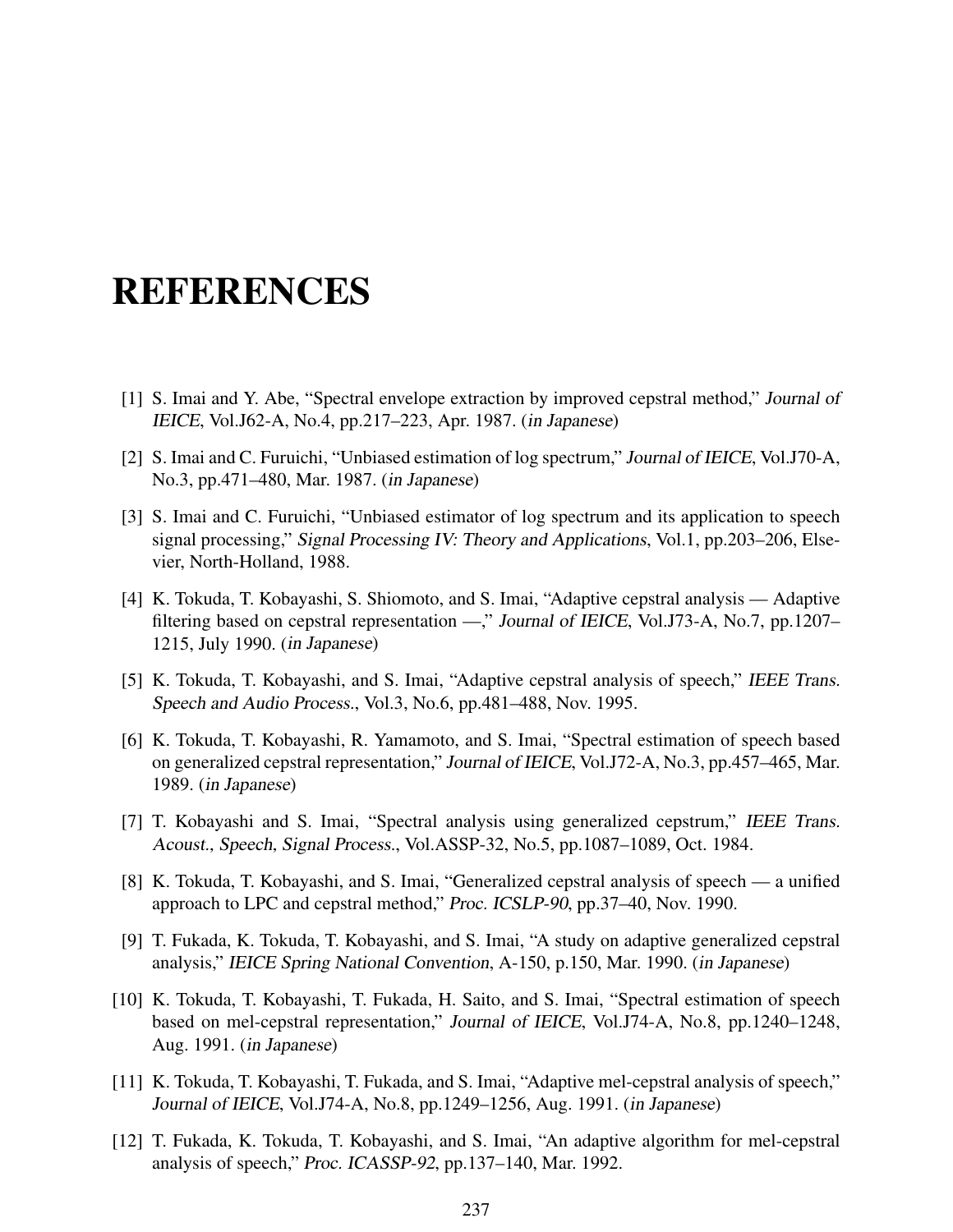- [13] K. Tokuda, T. Kobayashi, K. Chiba, and S. Imai, "Spectral estimation of speech by melgeneralized cepstral analysis," Journal of IEICE, Vol.J75-A, No.7, pp.1124–1134, July 1992. (in Japanese)
- [14] K. Tokuda, T. Kobayashi, T. Masuko, and S. Imai, "Mel-generalized cepstral analysis a unified approach to speech spectral estimation," Proc. ICSLP-94, pp.1043–1046, Sep. 1994.
- [15] T. Wakako, K. Tokuda, T. Masuko, T. Kobayashi, and T. Kitamura, "Speech spectral estimation based on expansion of log spectrum by arbitrary basis functions,", Journal of IEICE, Vol.J82-D-II, No.12, pp.2203–2211, Dec. 1999. (in Japanese)
- [16] C. Miyajima C, H. Watanabe, K. Tokuda, T. Kitamura, and S. Katagiri, "A new approach to designing a feature extractor in speaker identification based on discriminative feature extraction," Speech Communication, Vol.35, No.3, pp.203–218, Oct. 2001.
- [17] S. Imai, "Log magnitude approximation (LMA) filter," Journal of IEICE, Vol.J63-A, No.12, pp.886–893, Dec. 1987. (in Japanese)
- [18] T. Chiba, K. Tokuda, T. Kobayashi, and S. Imai, "Speech synthesis based on mel-generalized cepstral representation," IEICE Spring National Convention, A-243, p.243, Mar. 1988. (in Japanese)
- [19] S. Imai, "Cepstral analysis synthesis on the mel frequency scale," Proc. ICASSP-83, pp.93– 96, Apr. 1983.
- [20] S. Imai, K. Sumita, and C. Furuichi, "Mel log spectrum approximation (MLSA) filter for speech synthesis," Journal of IEICE, Vol.J66-A, No.2, pp.122–129, Feb. 1983. (in Japanese)
- [21] T. Kobayashi, S. Imai, and Y. Fukuda, "Mel generalized-log spectrum approximation (MGLSA) filter," Journal of IEICE, Vol.J68-A, No.6, pp.610–611, June 1985. (in Japanese)
- [22] K. Koishida, G. Hirabayashi, K. Tokuda, and T. Kobayashi, "A 16kbit/s wideband CELPbased speech coder using mel-generalized cepstral analysis," IEICE Trans. Inf. and Syst., vol.E83-D, no.4, pp.876–883, Apr. 2000.
- [23] K. Tokuda, T. Masuko, T. Yamada, T. Kobayashi, and S. Imai, "An algorithm for speech parameter generation from continuous mixture HMMs with dynamic features," Proc. EUROSPEECH-95, pp.757–760, Sep. 1995.
- [24] D. Talkin, "A Robust Algorithm for Pitch Tracking (RAPT)," in Speech Coding & Synthesis, W. B. Kleijn and K. K. Pailwal (Eds.), Elsevier, pp.495–518, 1995.
- [25] A. Camacho, "SWIPE: A Sawtooth Waveform Inspired Pitch Estimator for Speech And Music," Ph.D. Thesis, University of Florida, 116p., 2007.
- <span id="page-243-0"></span>[26] T. Toda, Alan W. Black, and K. Tokuda, "Voice Conversion Based on Maximum-Likelihood Estimation of Spectral Parameter Trajectory," IEEE Trans. Audio, Speech, Language Process., Vol.15, No. 8, pp.2222–2235, Nov. 2007.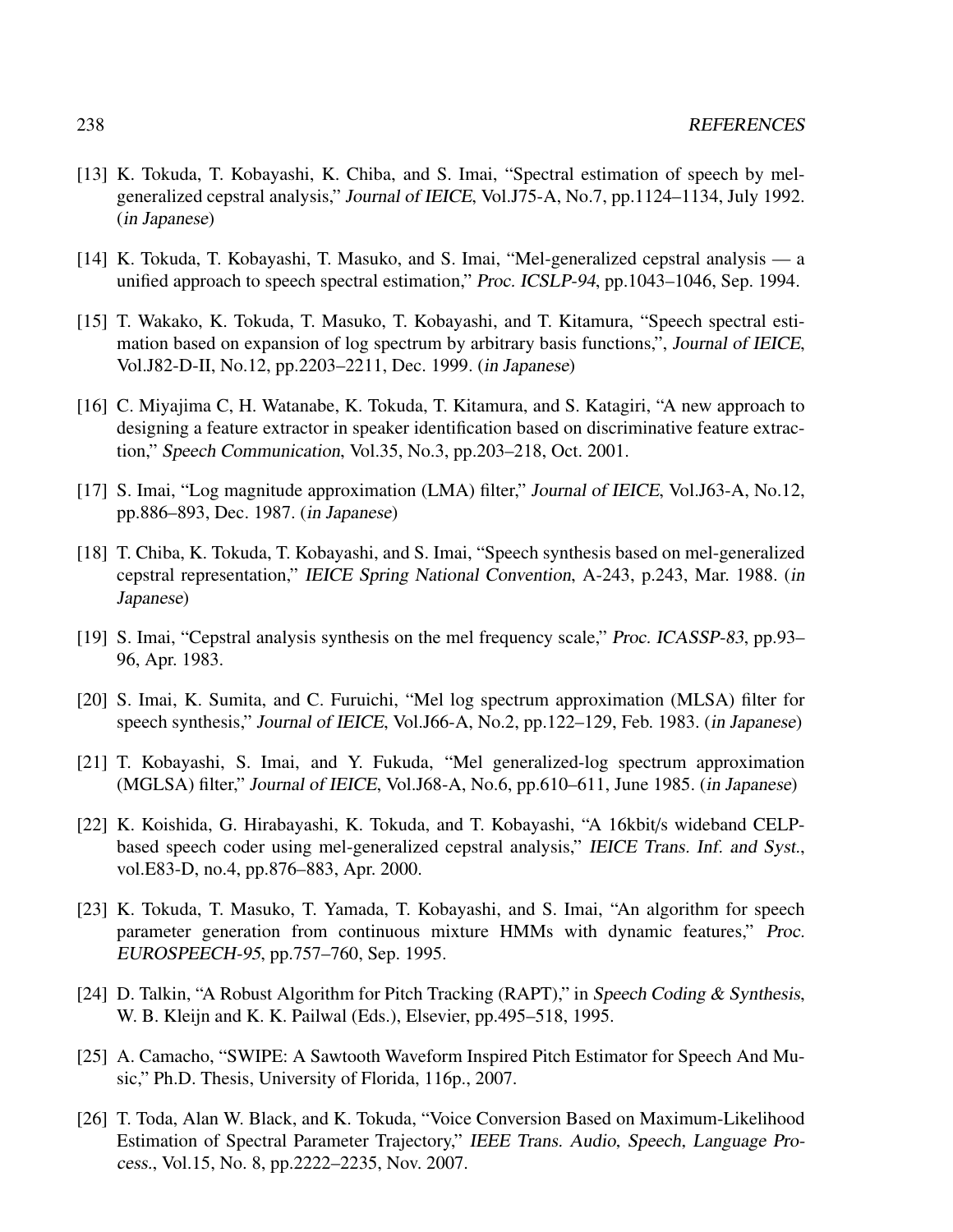- [27] B. Yegnanarayana, "Speech Analysis by Pole-Zero Decomposition of Short-Time Spectra," Signal Processing, Vol.3, pp.5-17, Jan. 1981.
- [28] J-L. Gauvain and C-H.Lee, "Maximum a posteriori estimation for multivariate Gaussian mixture observations of Markov chains," IEEE Trans. Speech and Audio Processing, vol.2, pp.291–298,1994.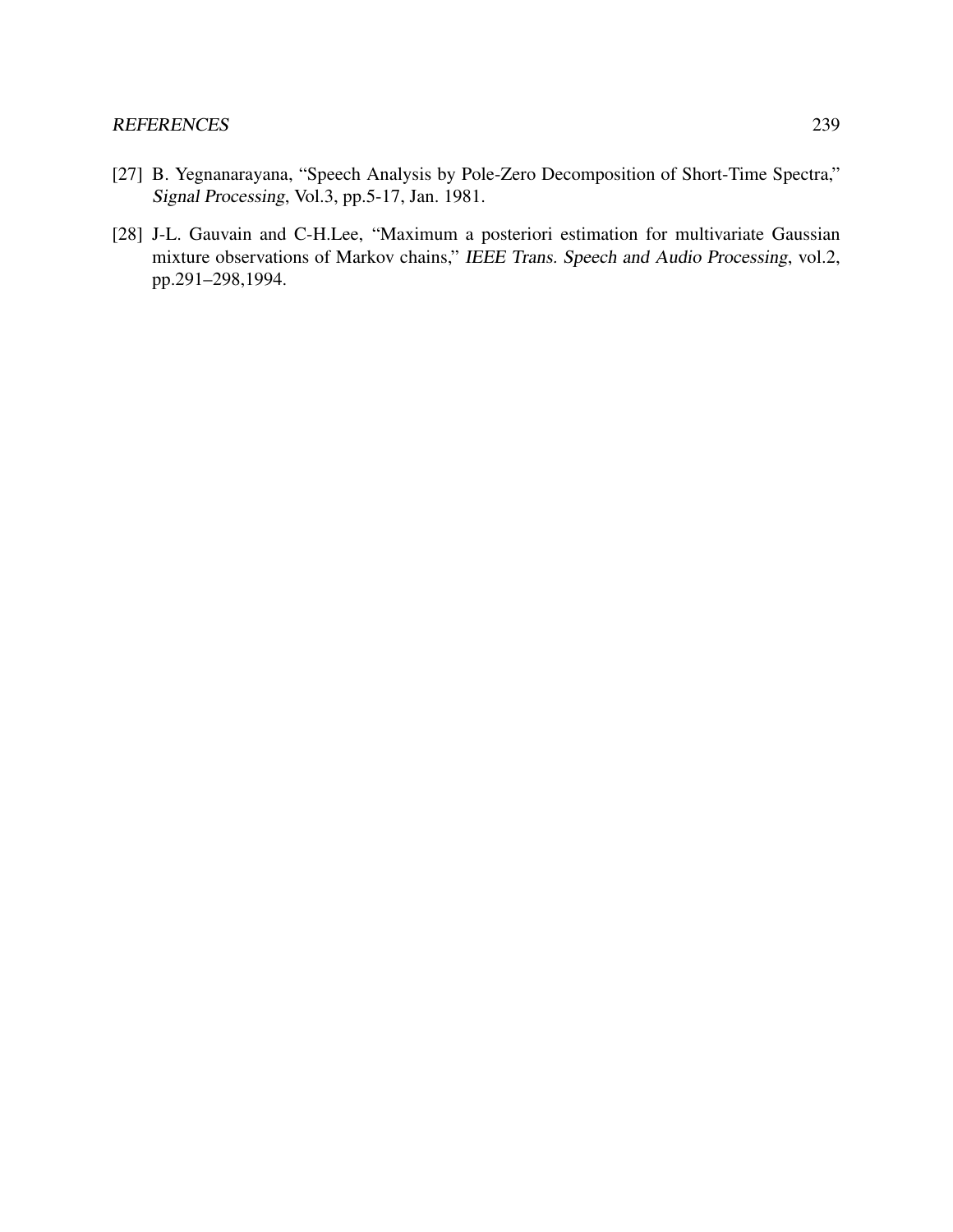# REFERENCES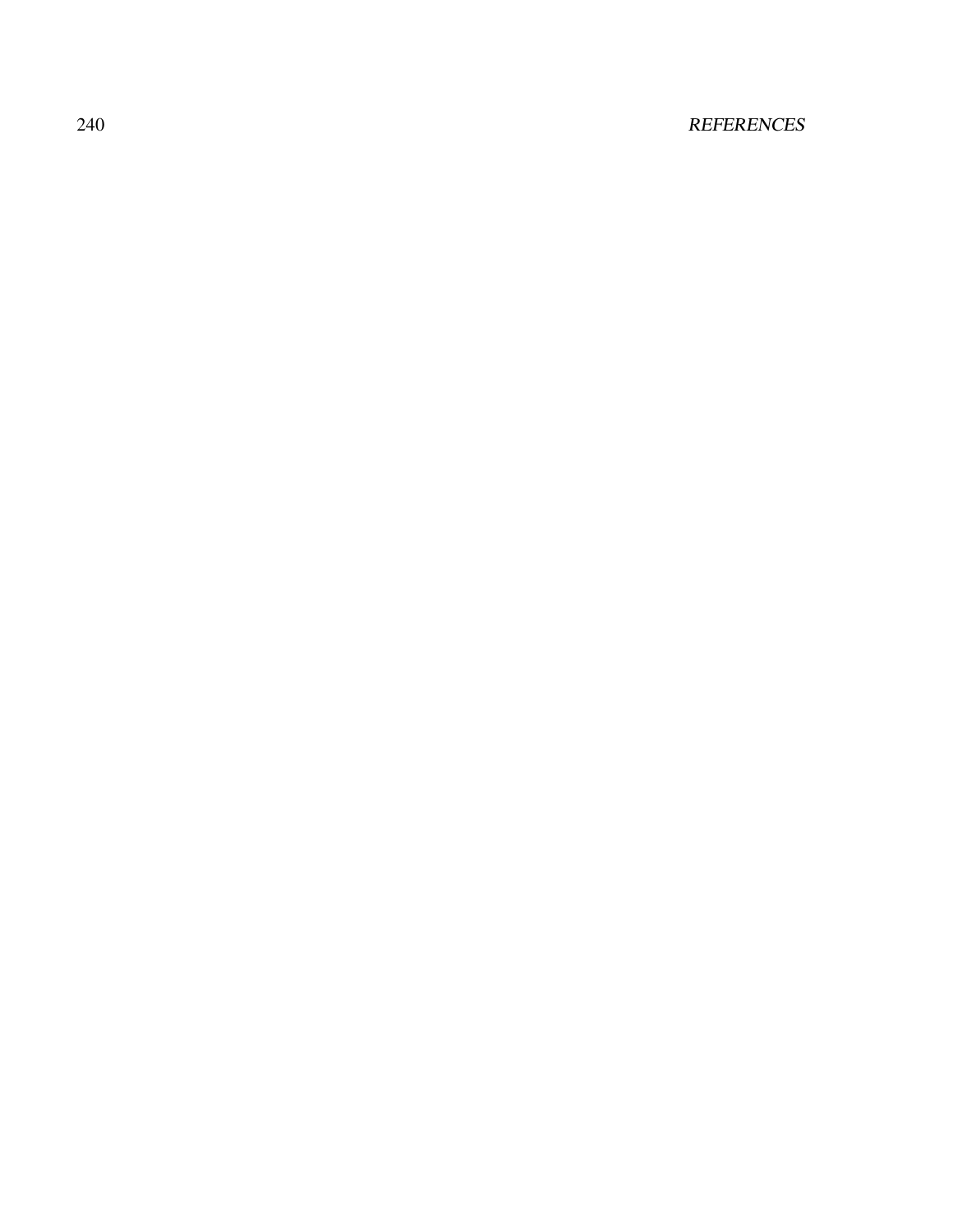# Block diagram of SPTK commands

Mitch Bradley kindly provided us the following diagram to help users understand and remember the relationships between the SPTK commands and data representations.

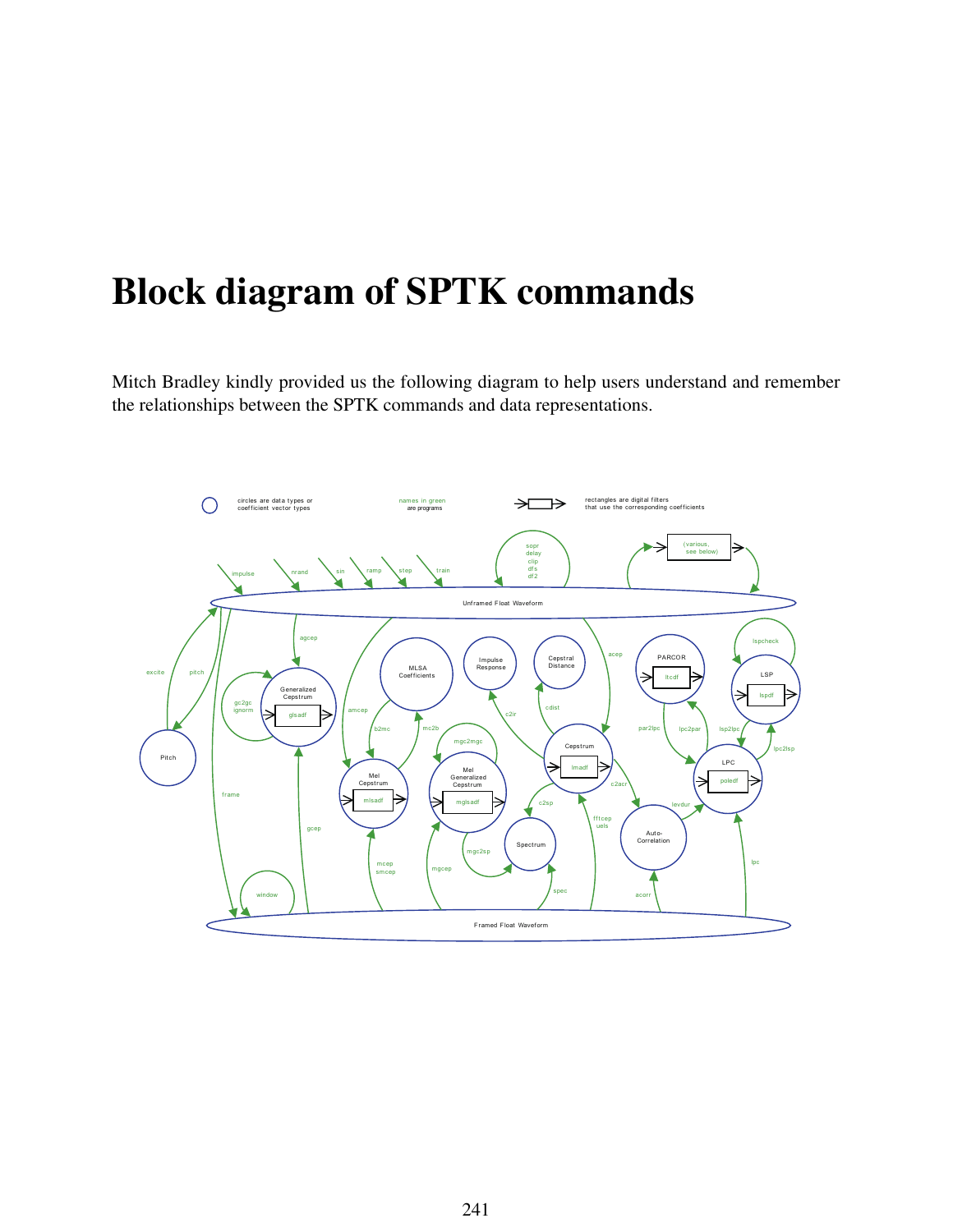# REFERENCES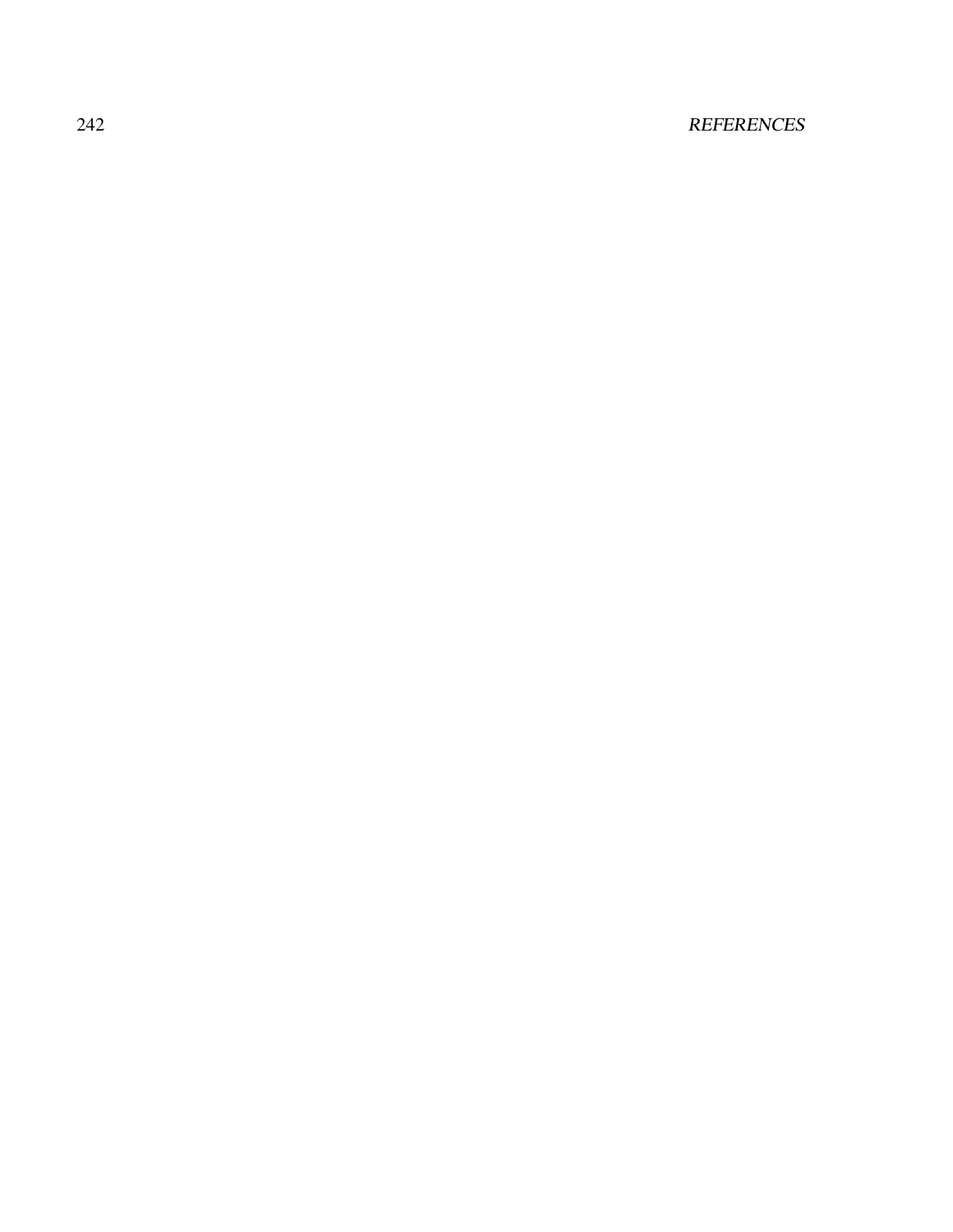# INDEX of TOPICS

data operation bcp, [10](#page-15-0) bcut, [12](#page-17-0) dmp, [36](#page-41-1) fd, [45](#page-50-0) merge, [131](#page-136-0) minmax, [153](#page-158-0) raw2wav, [180](#page-185-1) reverse, [181](#page-186-0) swab, [199](#page-204-1) symmetrize, [200](#page-205-0) transpose, [202](#page-207-0) wav2raw, [225](#page-230-0) wavjoin, [226](#page-231-1) wavsplit, [227](#page-232-1) x2x, [230](#page-235-0) number operation sopr, [192](#page-197-1) vopr, [216](#page-221-0) data processing average, [8](#page-13-1) cdist, [20](#page-25-0) clip, [22](#page-27-0) delta, [29](#page-34-1) histogram, [91](#page-96-0) linear\_intpl, [109](#page-114-0) nan, [165](#page-170-0) pca, [170](#page-175-0) pcas, [171](#page-176-0) rmse, [182](#page-187-0) snr, [190](#page-195-0) vstat, [220](#page-225-1) vsum, [223](#page-228-1) sampling rate transformation ds, [41](#page-46-0)

us, [206](#page-211-0) us16, [208](#page-213-0) uscd, [209](#page-214-0) DA transformation da, [23](#page-28-0) plotting graphs fdrw, [47](#page-52-1) fig, [57](#page-62-1) glogsp, [70](#page-75-0) grlogsp, [83](#page-88-0) gseries, [87](#page-92-0) gwave, [89](#page-94-0) psgr, [176](#page-181-0) xgr, [233](#page-238-0) signal generation excite, [43](#page-48-0) nrand, [168](#page-173-0) ramp, [178](#page-183-0) sin, [186](#page-191-0) step, [198](#page-203-0) train, [201](#page-206-0) digital filter df2, [33](#page-38-0) dfs, [34](#page-39-0) signal processing acorr, [3](#page-8-0) dct, [25](#page-30-0) decimate, [27](#page-32-0) delay, [28](#page-33-0) fft, [49](#page-54-0) fft2, [50](#page-55-0) fftcep, [53](#page-58-0) fftr, [54](#page-59-1)

fftr2, [55](#page-60-0)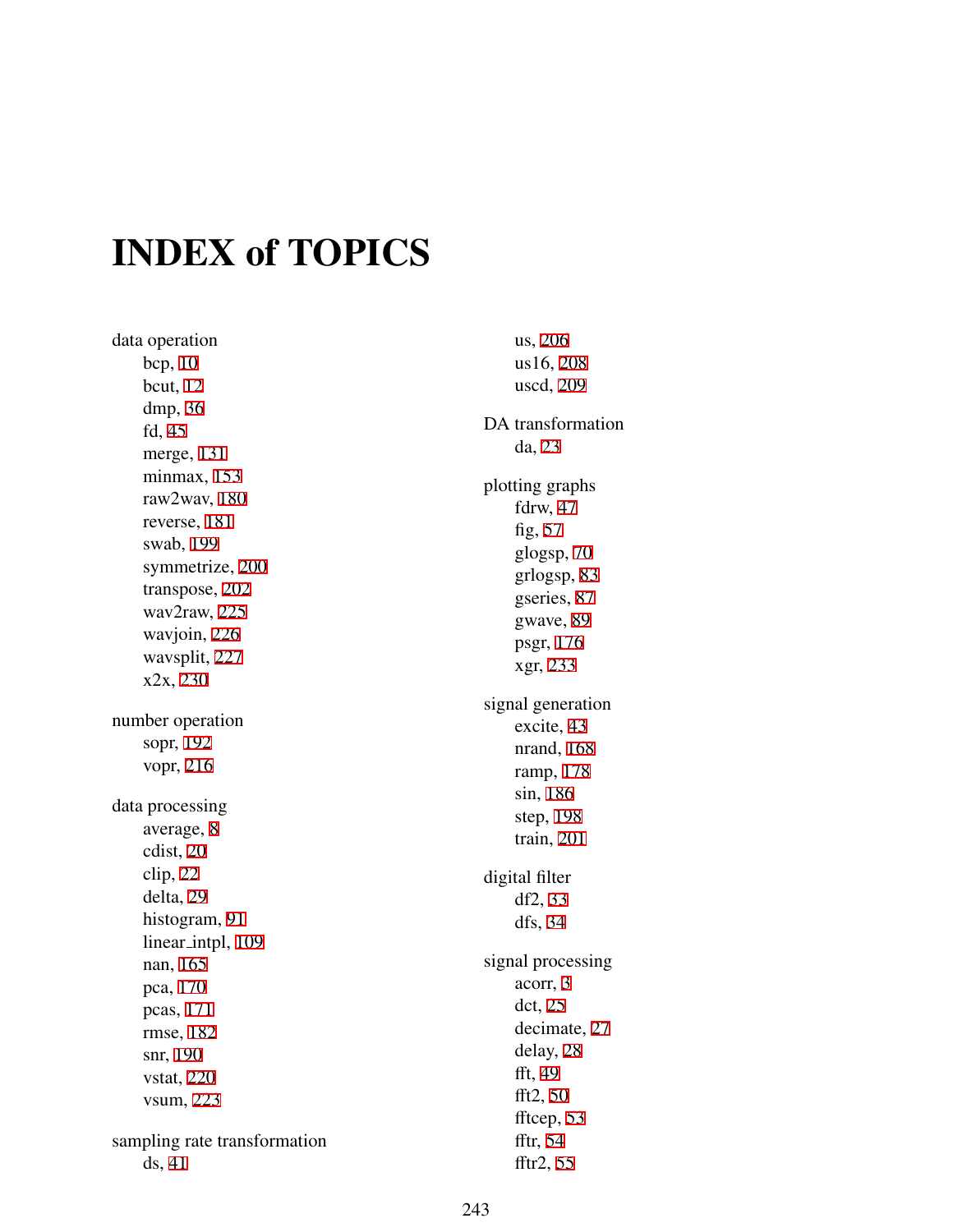frame, [64](#page-69-1) freqt, [65](#page-70-0) grpdelay, [86](#page-91-0) idct, [92](#page-97-0) ifft, [94](#page-99-0) ifft2, [95](#page-100-0) ifftr, [97](#page-102-0) ignorm, [98](#page-103-0) impulse, [99](#page-104-0) interpolate, [101](#page-106-0) levdur, [107](#page-112-0) lpc, [114](#page-119-0) norm0, [167](#page-172-0) phase, [172](#page-177-0) pitch, [174](#page-179-1) root\_pol, [184](#page-189-0) spec, [195](#page-200-1) ulaw, [205](#page-210-0) window, [228](#page-233-0) zcross, [235](#page-240-0) speech analysis and synthesis excite, [43](#page-48-0) frame, [64](#page-69-1) pitch, [174](#page-179-1) window, [228](#page-233-0) speech analysis acep, [1](#page-0-0) agcep, [4](#page-9-0) amcep, [6](#page-11-0) gcep, [68](#page-73-0) mcep, [129](#page-134-0) mfcc, [133](#page-138-0) mgcep, [142](#page-147-0) smcep, [187](#page-192-0) uels, [203](#page-208-0) speech parameter transformation b2mc, [9](#page-14-0) c2acr, [15](#page-20-0) c2ir, [16](#page-21-0) c2ndps, [17](#page-22-0) c2sp, [19](#page-24-0) freqt, [65](#page-70-0) gc2gc, [66](#page-71-0)

gnorm, [82](#page-87-0) lpc2c, [115](#page-120-0) lpc2lsp, [117](#page-122-0) lpc2par, [119](#page-124-0) lsp2lpc, [121](#page-126-0) lsp2sp, [122](#page-127-0) lspcheck, [124](#page-129-0) mc2b, [128](#page-133-0) mgc2mgc, [136](#page-141-0) mgc2mgclsp, [138](#page-143-0) mgc2sp, [140](#page-145-0) mgclsp2mgc, [148](#page-153-0) mgclsp2sp, [146](#page-151-0) mlsacheck, [158](#page-163-0) ndps2c, [166](#page-171-0) par2lpc, [169](#page-174-0) filters for speech synthesis glsadf, [72](#page-77-0) lmadf, [111](#page-116-1) lspdf, [126](#page-131-0) ltcdf, [127](#page-132-0) mglsadf, [150](#page-155-0) mlsadf, [161](#page-166-0) poledf, [175](#page-180-1) zerodf, [236](#page-241-0) vector quantization extract, [44](#page-49-0) imsvq, [100](#page-105-1) ivq, [102](#page-107-1) lbg, [103](#page-108-1) msvq, [164](#page-169-1) vq, [219](#page-224-0) parameter generation mlpg, [155](#page-160-0) others bell, [14](#page-19-0) echo2, [42](#page-47-0) dynamic time warping dtw, [38](#page-43-1) model training gmm, [74](#page-79-1)